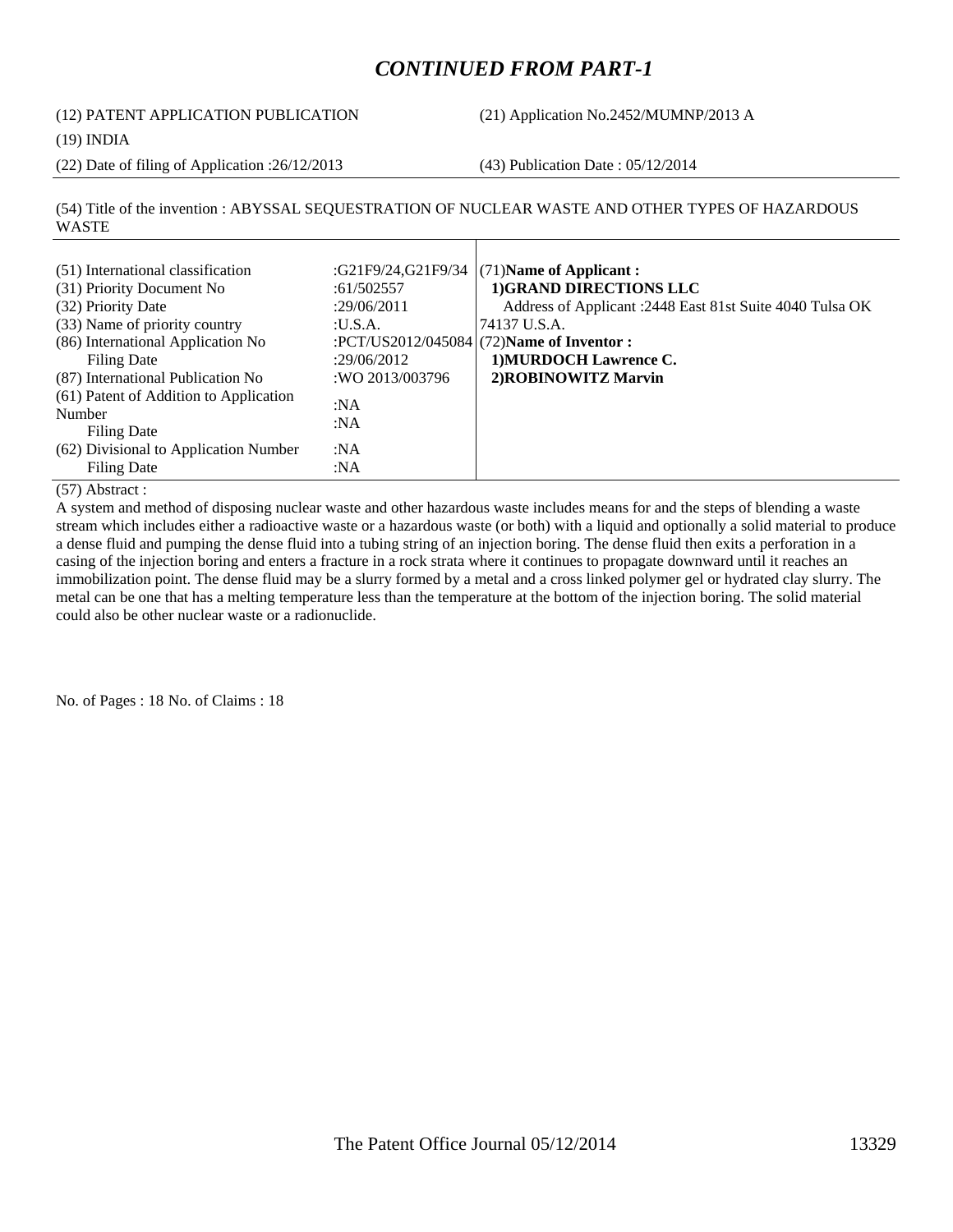(12) PATENT APPLICATION PUBLICATION (21) Application No.305/MUMNP/2014 A

#### (19) INDIA

(22) Date of filing of Application :18/02/2014 (43) Publication Date : 05/12/2014

## (54) Title of the invention : A POWER MANAGEMENT SYSTEM AND METHOD FOR OPTIMIZING FUEL CONSUMPTION

| (51) International classification<br>(31) Priority Document No<br>(32) Priority Date<br>(33) Name of priority country<br>(86) International Application No<br>Filing Date<br>(87) International Publication No<br>(61) Patent of Addition to Application<br>Number<br>Filing Date<br>(62) Divisional to Application Number | :H02J9/06<br>:NA<br>:NA<br>:NA<br>:19/08/2011<br>:WO 2013/026082<br>:NA<br>:NA<br>:N $A$ | (71) Name of Applicant:<br>1) REGEN TECHNOLOGIES PTY LTD<br>Address of Applicant :23 Darian Drive Willetton Western<br>Australia 6155 AUSTRALIA.<br>:PCT/AU2011/001068 $(72)$ Name of Inventor :<br>1) NAYAR Chemmangot Velayudhan |
|----------------------------------------------------------------------------------------------------------------------------------------------------------------------------------------------------------------------------------------------------------------------------------------------------------------------------|------------------------------------------------------------------------------------------|------------------------------------------------------------------------------------------------------------------------------------------------------------------------------------------------------------------------------------|
| Filing Date                                                                                                                                                                                                                                                                                                                | :NA                                                                                      |                                                                                                                                                                                                                                    |

(57) Abstract :

The present disclosure describes embodiments of an efficient power management system and method for fuel efficiency. The power management system comprises an energy storage unit at least one renewable energy resource a controller and an engine. The engine is configured to operate at varying speeds to provide mechanical energy to a variable speed DC generator to generate power to charge up the energy storage unit. The speed of the engine is varied in response to a speed reference determined by the controller.

No. of Pages : 23 No. of Claims : 15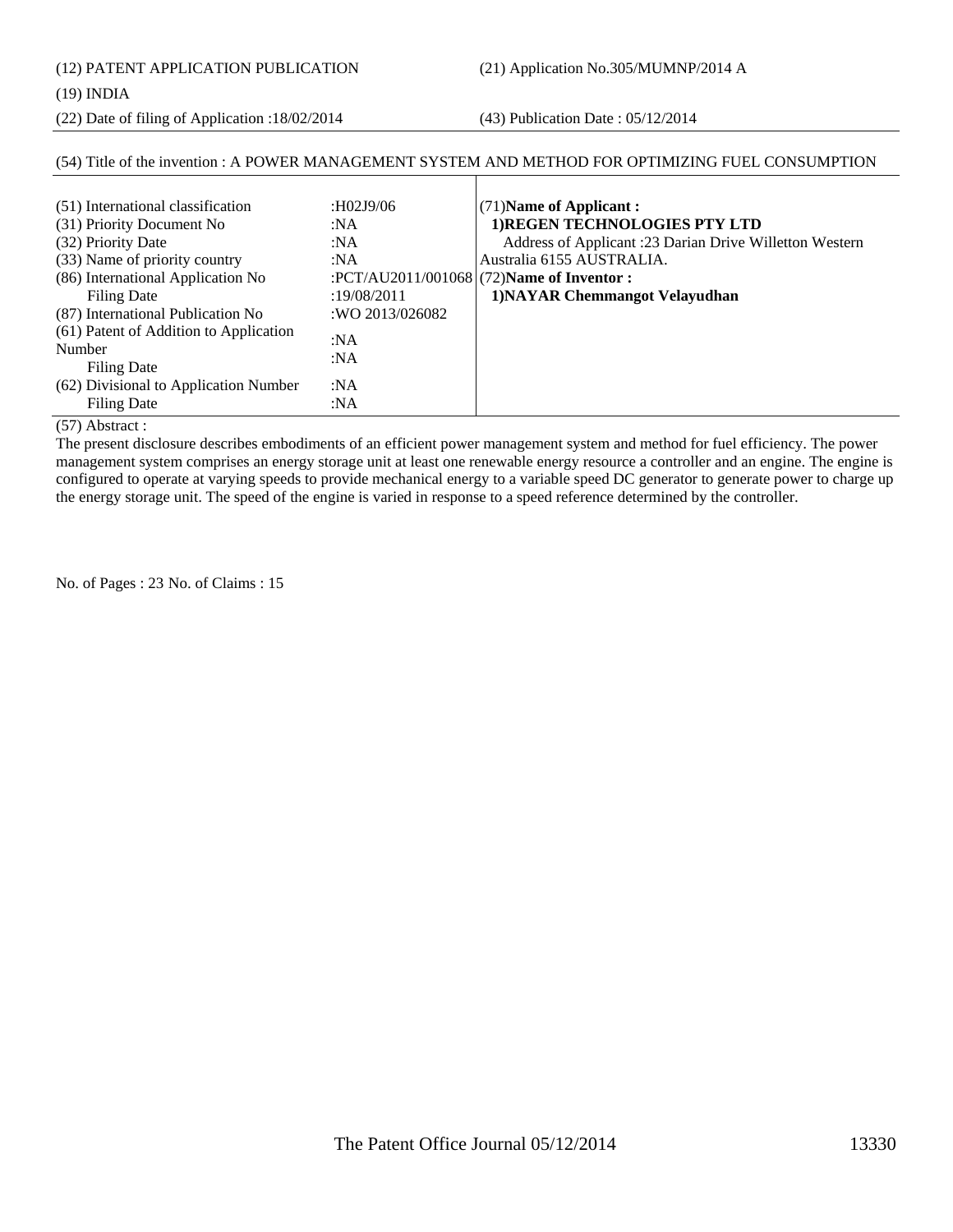(12) PATENT APPLICATION PUBLICATION (21) Application No.328/MUMNP/2014 A

#### (19) INDIA

(22) Date of filing of Application :20/02/2014 (43) Publication Date : 05/12/2014

#### (54) Title of the invention : SYSTEM AND METHOD FOR ACOUSTIC TRANSFORMATION

|                                        |                     | (71) Name of Applicant:                                 |
|----------------------------------------|---------------------|---------------------------------------------------------|
| (51) International classification      | :G10L21/02,G10H1/02 | 1)RUDZICZ Frank                                         |
| (31) Priority Document No              | :61/511275          | Address of Applicant :215 20 Elsie Lane Toronto Ontario |
| (32) Priority Date                     | :25/07/2011         | M6P 3N9 Canada.                                         |
| (33) Name of priority country          | : <b>U.S.A.</b>     | 2) HIRST Graeme John                                    |
| (86) International Application No      | :PCT/CA2012/050502  | 3) VAN LIESHOUT Pascal Hubert Henri Marie               |
| <b>Filing Date</b>                     | :25/07/2012         | <b>4) PENN Gerald Bradley</b>                           |
| (87) International Publication No      | :WO 2013/013319     | <b>5)SHEIN Graham Fraser</b>                            |
| (61) Patent of Addition to Application | :NA                 | (72) Name of Inventor:                                  |
| Number                                 |                     | 1)RUDZICZ Frank                                         |
| Filing Date                            | :NA                 | 2) HIRST Graeme John                                    |
| (62) Divisional to Application Number  | :NA                 | 3) VAN LIESHOUT Pascal Hubert Henri Marie               |
| <b>Filing Date</b>                     | :NA                 | <b>4)PENN Gerald Bradley</b>                            |
|                                        |                     | <b>5)SHEIN Graham Fraser</b>                            |

(57) Abstract :

An acoustic transformation system and method. A specific embodiment is the transformation of acoustic speech signals produced by speakers with speech disabilities in order to make those utterances more intelligible to typical listeners. These modifications include the correction of tempo or rhythm the adjustment of formant frequencies in sonorants the removal or adjustment of aberrant voicing the deletion of phoneme insertion errors and the replacement of erroneously dropped phonemes. These methods may also be applied to general correction of musical or acoustic sequences.

No. of Pages : 22 No. of Claims : 20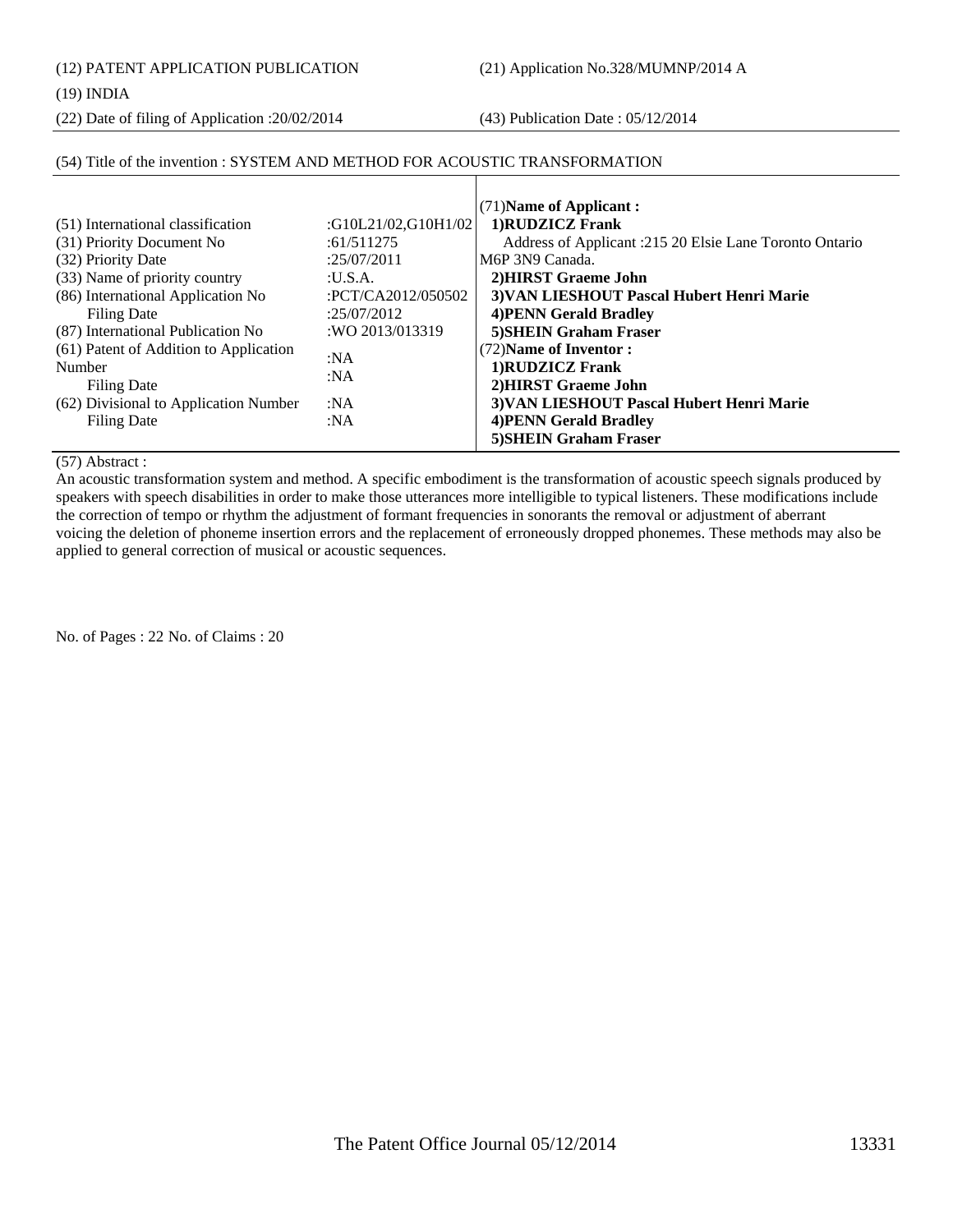(12) PATENT APPLICATION PUBLICATION (21) Application No.3712/MUM/2012 A

#### (19) INDIA

(22) Date of filing of Application :27/12/2012 (43) Publication Date : 05/12/2014

### (54) Title of the invention : GLOBALLY OPTIMUM TRADING POSITIONS FOR MULTI-ASSET OPTIONS

| (51) International classification<br>(31) Priority Document No<br>(32) Priority Date | :N $A$<br>:NA | : $G06Q10/00$ (71) Name of Applicant:<br>1) TATA CONSULTANCY SERVICES LIMITED<br>Address of Applicant :Nirmal Building, 9th Floor, Nariman |
|--------------------------------------------------------------------------------------|---------------|--------------------------------------------------------------------------------------------------------------------------------------------|
| (33) Name of priority country<br>(86) International Application No                   | :NA<br>:NA    | Point, Mumbai, 400021, Maharashtra India<br>$(72)$ Name of Inventor:                                                                       |
| Filing Date<br>(87) International Publication No                                     | :NA<br>: NA   | 1) CHELLABOINA, Dr. Vijaysekhar<br>2) SUBRAMANIAN, Dr. Easwara Naga                                                                        |
| (61) Patent of Addition to Application Number<br><b>Filing Date</b>                  | :NA<br>:NA    | 3) BHAT, Sanjay Purushottam                                                                                                                |
| (62) Divisional to Application Number<br>Filing Date                                 | :N $A$<br>:NA |                                                                                                                                            |

(57) Abstract :

A trading position evaluation system (102) for evaluating trading positions that are globally optimum for a path-independent multiasset European Contingent Claim (ECC) includes an option price determination module (216) configured to determine a current option price matrix, a shifted option price matrix, and a normalized conditional variance matrix associated with underlying assets of the ECC at a trading time instance amongst a plurality of trading time instances obtained from a trader, based on ECC data (110) and market data (114). Based on the current option price matrix, the shifted option price matrix, and the normalized conditional variance matrix, a position evaluation module (116) evaluates a trading position in each of the underlying assets at the trading time instance that minimizes global variance of profit and loss to the trader.

No. of Pages : 29 No. of Claims : 12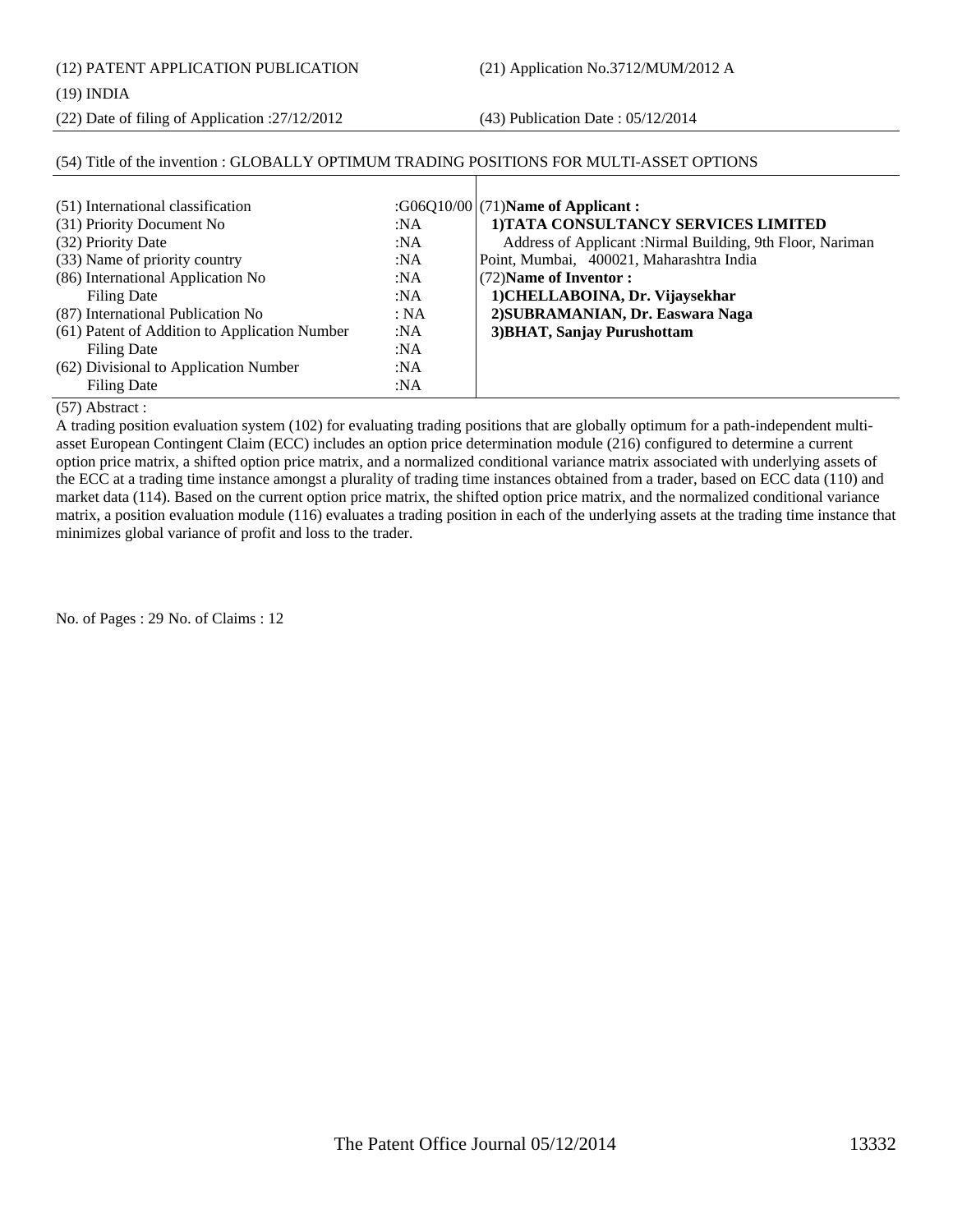(12) PATENT APPLICATION PUBLICATION (21) Application No.3713/MUM/2012 A

#### (19) INDIA

(22) Date of filing of Application :27/12/2012 (43) Publication Date : 05/12/2014

### (54) Title of the invention : SYSTEM AND METHOD FOR TRANSACTION BASED PRICING

| (51) International classification             |           | : $G06Q30/00$ , $(71)$ Name of Applicant :                 |
|-----------------------------------------------|-----------|------------------------------------------------------------|
|                                               | G06O50/00 | 1) TATA CONSULTANCY SERVICES LIMITED                       |
| (31) Priority Document No                     | : $NA$    | Address of Applicant : Nirmal Building, 9th Floor, Nariman |
| (32) Priority Date                            | :NA       | Point, Mumbai, 400021, Maharashtra India                   |
| (33) Name of priority country                 | :NA       | (72) Name of Inventor:                                     |
| (86) International Application No             | :NA       | 1) KOLIYOOR, Naveen                                        |
| Filing Date                                   | :NA       | 2) MAHAMUNE, Nitin Anant                                   |
| (87) International Publication No             | : NA      | 3) AGARWAL, Rajesh                                         |
| (61) Patent of Addition to Application Number | :NA       |                                                            |
| Filing Date                                   | :NA       |                                                            |
| (62) Divisional to Application Number         | :NA       |                                                            |
| Filing Date                                   | :N $A$    |                                                            |

### (57) Abstract :

System and method for transaction based pricing are described. The method comprises defining one or more transactions which include at least one sub-process. Further, units per transaction for each of the at least one sub-process is identified based on requirement data (110). Thereafter, a process complexity is assigned to the each of the at least one sub-process based on a complexity score computed for the each of the at least one sub-process. Further, a processing time is obtained for the each of the at least one subprocess based on the process complexity assigned to the each of the at least one sub-process. Further, estimated efforts for performing the one or more transactions are ascertained based on the processing time obtained for the each of the at least one sub-process. Furthermore, pricing for each of the one or more transactions is identified based on the estimated efforts.

No. of Pages : 29 No. of Claims : 12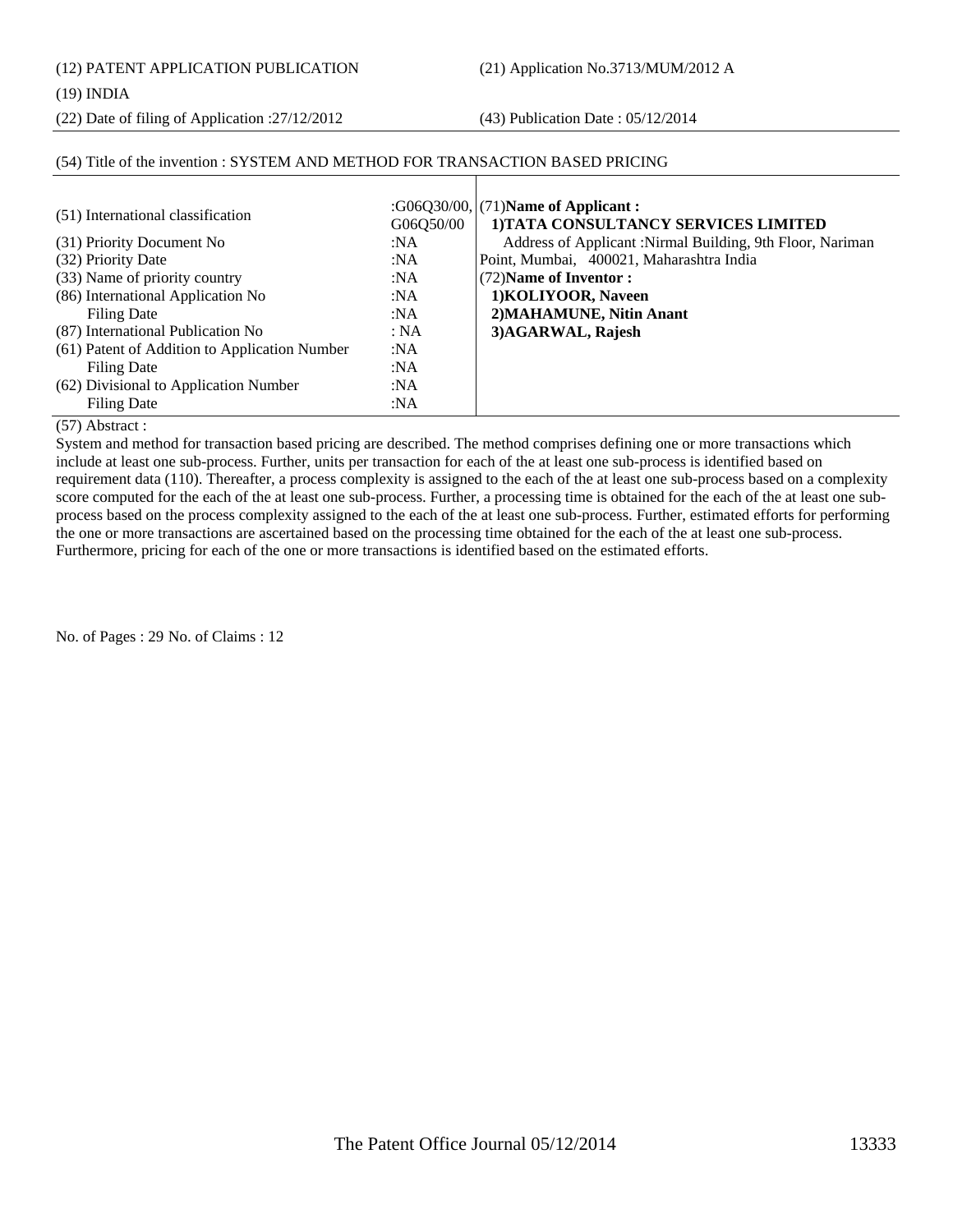(12) PATENT APPLICATION PUBLICATION (21) Application No.3714/MUM/2012 A

### (19) INDIA

(22) Date of filing of Application :27/12/2012 (43) Publication Date : 05/12/2014

### (54) Title of the invention : INFORMATION GATEWAY FOR DATA EXCHANGE

| (51) International classification             |           | : $G06Q10/00$ , $(71)$ Name of Applicant :                 |
|-----------------------------------------------|-----------|------------------------------------------------------------|
|                                               | G06Q50/00 | 1) TATA CONSULTANCY SERVICES LIMITED                       |
| (31) Priority Document No                     | :N $A$    | Address of Applicant : Nirmal Building, 9th Floor, Nariman |
| (32) Priority Date                            | :NA       | Point, Mumbai, 400021, Maharashtra India                   |
| (33) Name of priority country                 | :NA       | (72) Name of Inventor:                                     |
| (86) International Application No             | :NA       | 1) CHERUSSERI, Suresh                                      |
| Filing Date                                   | :NA       | 2) NAIR, Krishnakumar Gopinadhan                           |
| (87) International Publication No             | : NA      | 3) THOMAS, Jerry                                           |
| (61) Patent of Addition to Application Number | :NA       | 4) MISHRA, Satya                                           |
| Filing Date                                   | :NA       |                                                            |
| (62) Divisional to Application Number         | :NA       |                                                            |
| Filing Date                                   | :NA       |                                                            |

### (57) Abstract :

Systems and methods for facilitating data exchange between various applications through an information gateway are described herein. In one implementation, a method for data exchange comprises sending a plurality of service details of a provider application to a requester application, from an application registry. A request message is received from the requester application based on the service details. The request message is transformed into a message format compatible with the provider application, based on the application registry, when an original message format of the request message is not compatible with the provider application. Further, the transformed request message is sent to the provider application.

No. of Pages : 23 No. of Claims : 15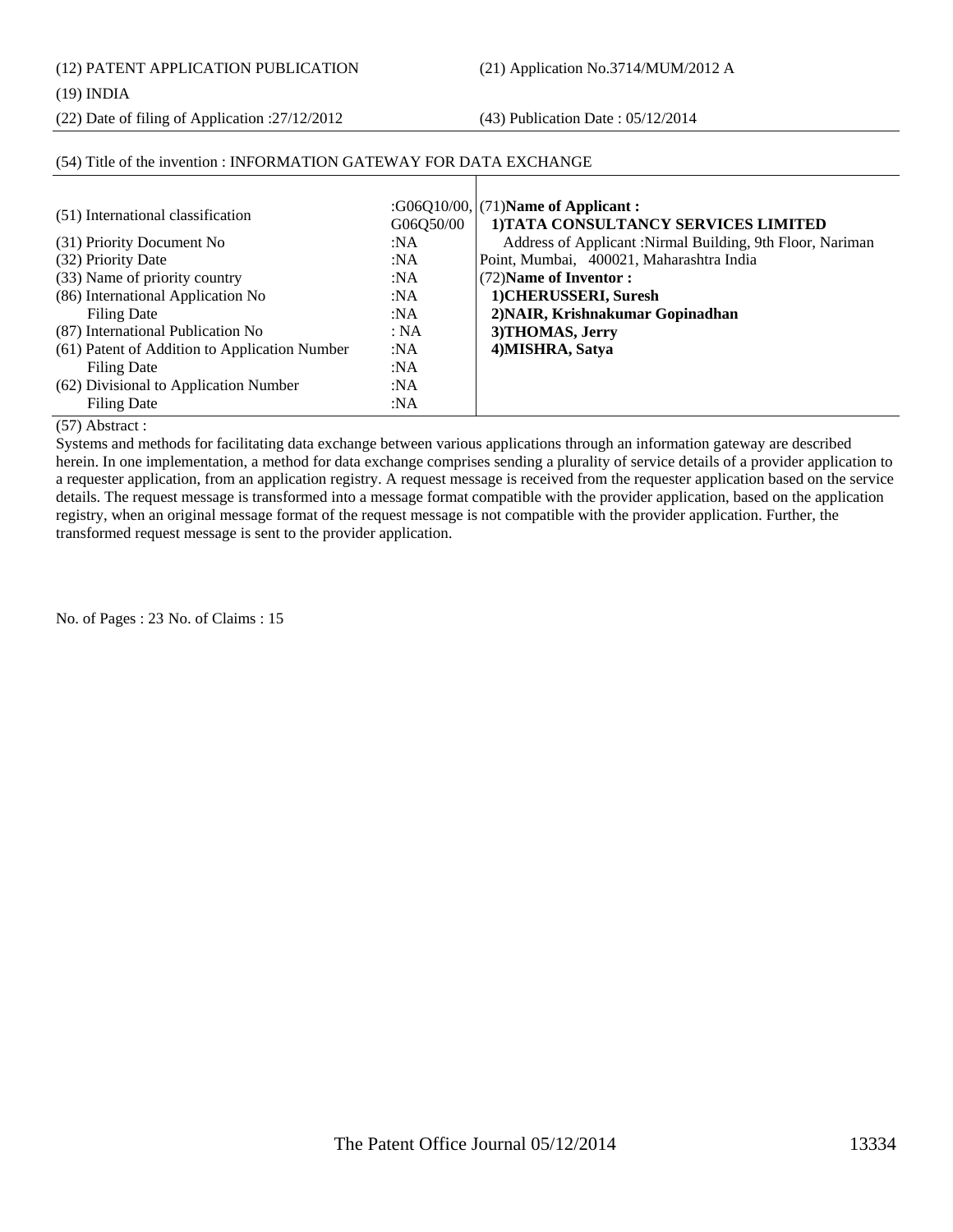(12) PATENT APPLICATION PUBLICATION (21) Application No.3717/MUM/2012 A

### (19) INDIA

(22) Date of filing of Application :29/12/2012 (43) Publication Date : 05/12/2014

#### (54) Title of the invention : A PREFILLED SYRINGE CONTAINING ARTHEETHER

| (51) International classification             |          | : $A61K49/22$ , (71)Name of Applicant :                    |
|-----------------------------------------------|----------|------------------------------------------------------------|
|                                               | A61M3/00 | 1) AGRAWLA, Pawan                                          |
| (31) Priority Document No                     | :NA      | Address of Applicant: F 22, Akash Tower, Opp: Premchand    |
| (32) Priority Date                            | :NA      | Nagar, Judges Bunglows Road, Satellite, Ahmedabad, Gujarat |
| (33) Name of priority country                 | :NA      | India                                                      |
| (86) International Application No             | :NA      | 2) AGARWAL, Zameer                                         |
| Filing Date                                   | :NA      | (72) Name of Inventor:                                     |
| (87) International Publication No             | : NA     | 1) AGRAWLA, Pawan                                          |
| (61) Patent of Addition to Application Number | :NA      | 2) AGARWAL, Zameer                                         |
| Filing Date                                   | :NA      |                                                            |
| (62) Divisional to Application Number         | :NA      |                                                            |
| Filing Date                                   | :NA      |                                                            |

### (57) Abstract :

The present invention is a prefilled syringe containing Arteether which is cost effective and enables contamination free administration of Arteether. The drug Arteether can support bacterial growth if it gets contaminated. The Arteether is usually administered malaria related medications when infectious contaminants can lead to other health complications. The present syringe is prefilled and does not require filing the drug from vial and so there are no chances of Arteether getting contaminated. Hence the present syringe enables contamination free administration of Arteether. The vials are not required and hence the syringes are cost effective in terms of manufacture, handling, transport as well as disposal. In addition, medical wastage is also reduced as the vials are not at all required and further are not disposed after use; only the used up syringes are disposed as medical waste.

No. of Pages : 14 No. of Claims : 3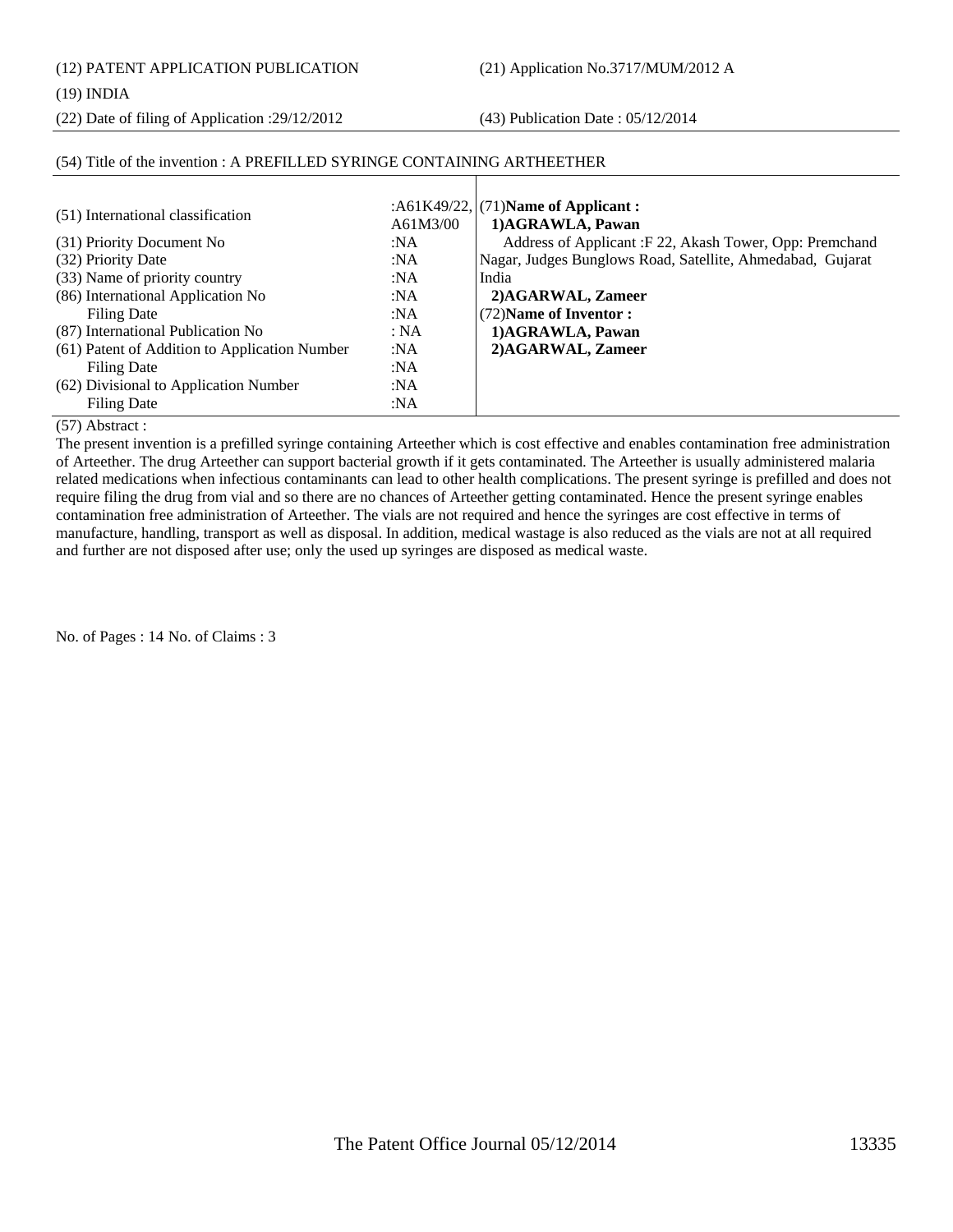(12) PATENT APPLICATION PUBLICATION (21) Application No.3719/MUM/2012 A

#### (19) INDIA

(22) Date of filing of Application :29/12/2012 (43) Publication Date : 05/12/2014

| (54) Title of the invention : A PREFILLED LIGNOCAINE SYRINGE |          |                                                                 |
|--------------------------------------------------------------|----------|-----------------------------------------------------------------|
|                                                              |          |                                                                 |
| (51) International classification                            | A61M5/19 | : $A61K31/00$ , $(71)$ Name of Applicant :<br>1) AGRAWAL, Pawan |
| (31) Priority Document No                                    | :NA      | Address of Applicant: F 22, Akash Tower, Opp: Premchand         |
| (32) Priority Date                                           | :NA      | Nagar, Judges Bunglow Road, Satellite, Ahmedabad Gujarat India  |
| (33) Name of priority country                                | :NA      | 2) AGARWAL, Zameer                                              |
| (86) International Application No                            | :NA      | (72) Name of Inventor:                                          |
| <b>Filing Date</b>                                           | :NA      | 1) AGRAWAL, Pawan                                               |
| (87) International Publication No                            | : NA     | 2) AGARWAL, Zameer                                              |
| (61) Patent of Addition to Application Number                | :NA      |                                                                 |
| <b>Filing Date</b>                                           | :N $A$   |                                                                 |
| (62) Divisional to Application Number                        | :NA      |                                                                 |
| <b>Filing Date</b>                                           | :NA      |                                                                 |

(57) Abstract :

The present invention is a prefilled lignocaine syringe for preserving efficiency and aseptic drug delivery. The present syringe is prefilled and so the syringe itself contains lignocaine which does not require the said drug to be filled from vial. It makes it possible to avoid contamination adding to preservation of the drug™s efficiency. Also the dosage is administered in exact quantity. Hence the drug can be aseptically delivered.

No. of Pages : 15 No. of Claims : 3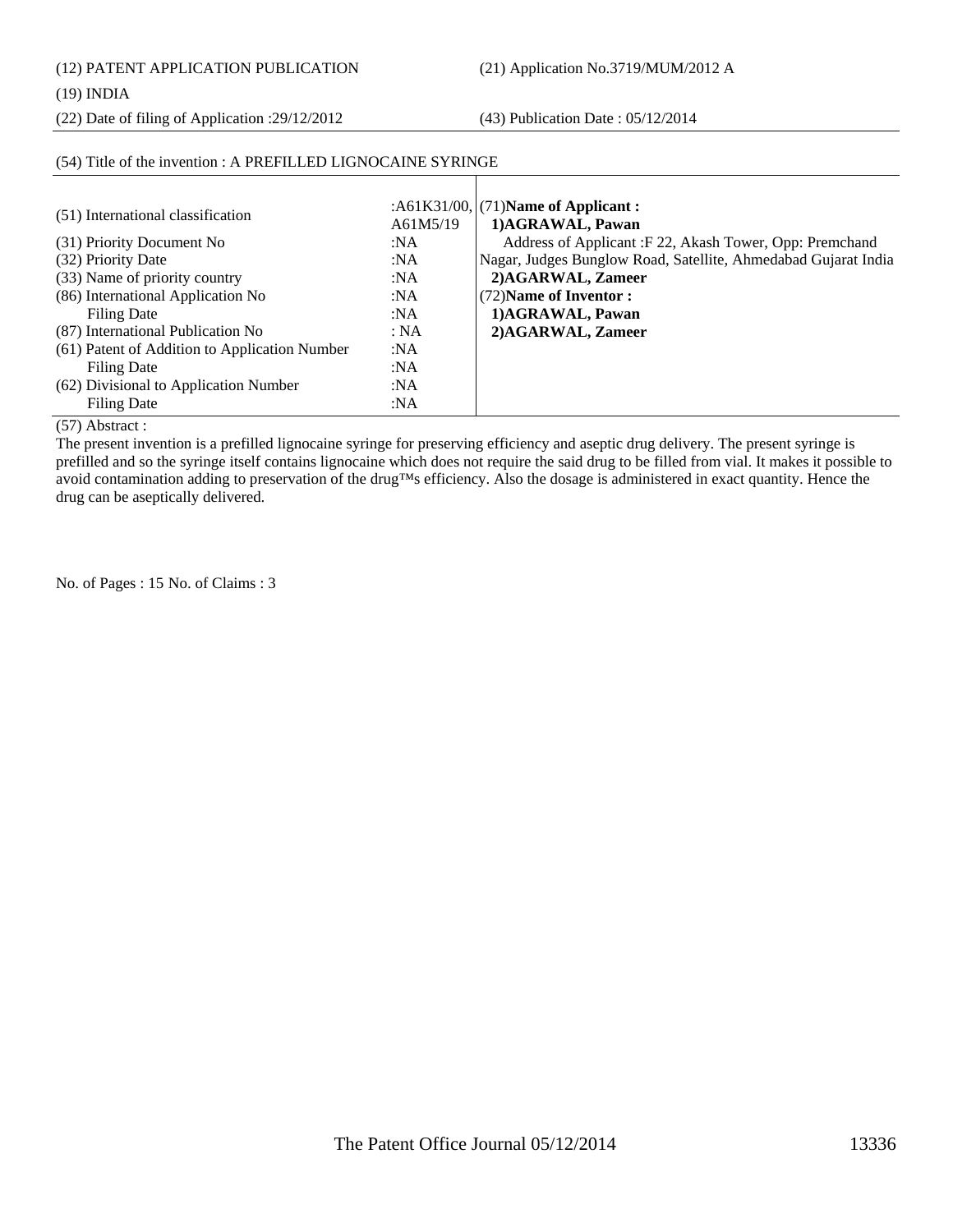(12) PATENT APPLICATION PUBLICATION (21) Application No.297/MUMNP/2014 A

(19) INDIA

(22) Date of filing of Application :14/02/2014 (43) Publication Date : 05/12/2014

### (54) Title of the invention : METHOD AND SYSTEM FOR TREATMENT OF VISUAL IMPAIRMENT

|                                | (51) International classification :A61B3/08,A61F9/00,G02B27/00 (71) Name of Applicant: |                                                        |
|--------------------------------|----------------------------------------------------------------------------------------|--------------------------------------------------------|
| (31) Priority Document No      | :61/531630                                                                             | 1) IMPROVED VISION SYSTEMS (I.V.S.) LTD.               |
| (32) Priority Date             | :07/09/2011                                                                            | Address of Applicant :18 Vatikim St. 40500 Even Yehuda |
| (33) Name of priority country  | :U.S.A.                                                                                | ISRAEL.                                                |
| (86) International Application |                                                                                        | (72) Name of Inventor:                                 |
| N <sub>0</sub>                 | :PCT/IL2012/000305                                                                     | $1)OZ$ Dan                                             |
| <b>Filing Date</b>             | :21/06/2012                                                                            |                                                        |
| (87) International Publication | :WO 2013/035086                                                                        |                                                        |
| N <sub>0</sub>                 |                                                                                        |                                                        |
| (61) Patent of Addition to     | :NA                                                                                    |                                                        |
| <b>Application Number</b>      | :NA                                                                                    |                                                        |
| <b>Filing Date</b>             |                                                                                        |                                                        |
| (62) Divisional to Application |                                                                                        |                                                        |
| Number                         | :NA                                                                                    |                                                        |
| <b>Filing Date</b>             | :NA                                                                                    |                                                        |

(57) Abstract :

Method and system for treating of visual impairment associated with misalignment between eyes of a patient is described. The invention allows to obtain electronically of an image of an object at which one eye of the patient is staring calculating angular deviation between staring direction of this eye and the second eye and displaying before the second eye the image after it has been electronically processed so as to correct the angular deviation and to obtain the image which would be perceptible by the brain as a single three dimensional stereoscopic image.

No. of Pages : 37 No. of Claims : 15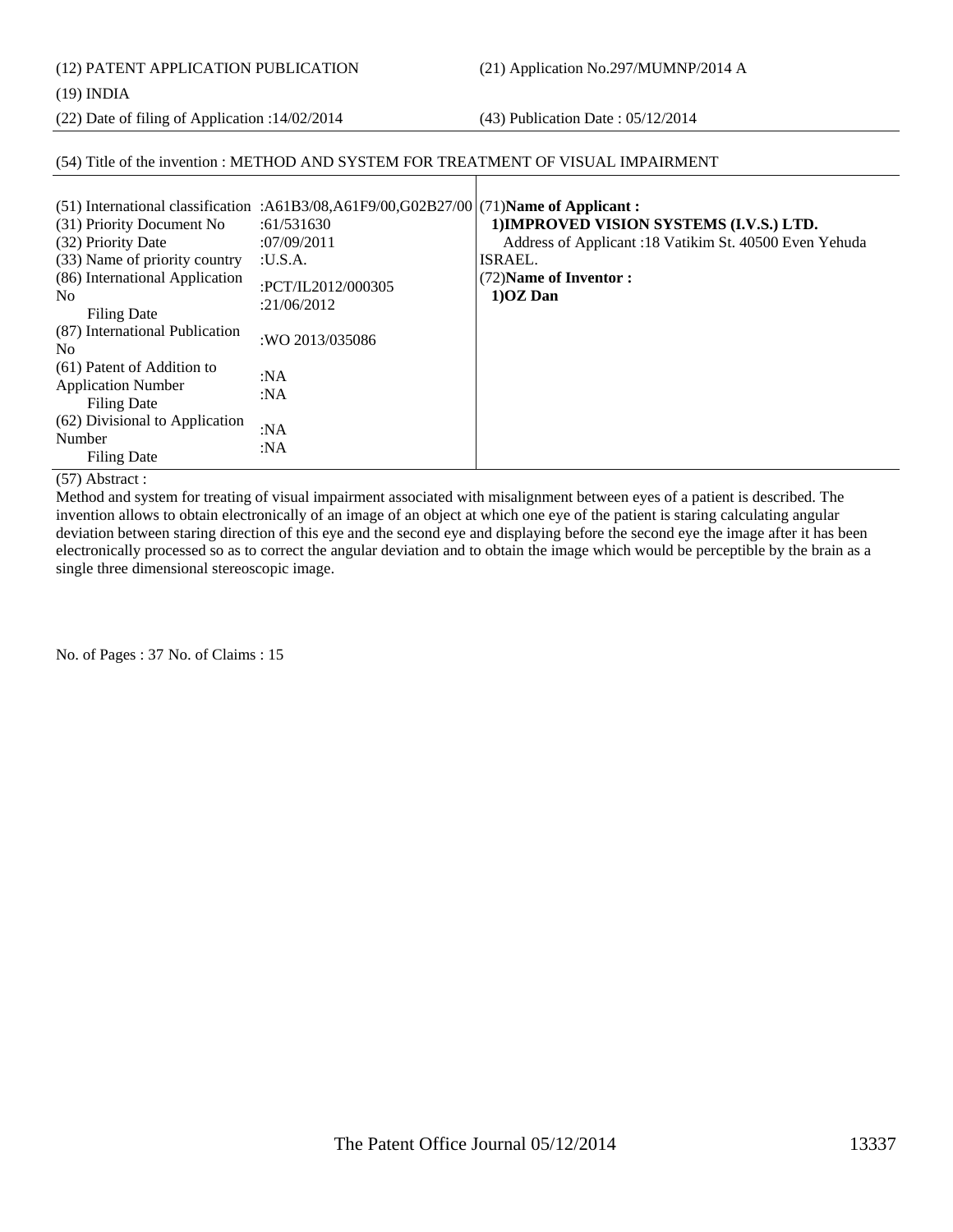(12) PATENT APPLICATION PUBLICATION (21) Application No.319/MUMNP/2014 A

(19) INDIA

(22) Date of filing of Application :19/02/2014 (43) Publication Date : 05/12/2014

### (54) Title of the invention : METHOD AND ASSEMBLY FOR PRODUCING A COMPOSITE CONSTRUCTION

| (51) International classification<br>(31) Priority Document No<br>(32) Priority Date<br>(33) Name of priority country<br>(86) International Application<br>N <sub>0</sub><br>Filing Date<br>(87) International Publication No: WO 2013/050246 | :B05D1/26,F24J2/46,G01N21/35 (71)Name of Applicant:<br>:11183828.0<br>:04/10/2011<br>EPO<br>:PCT/EP2012/068420<br>:19/09/2012 | 1) SIKA TECHNOLOGY AG<br>Address of Applicant : Zugerstrasse 50 CH 6340 Baar<br>Switzerland<br>(72) Name of Inventor:<br>1) BUCK Manuel |
|-----------------------------------------------------------------------------------------------------------------------------------------------------------------------------------------------------------------------------------------------|-------------------------------------------------------------------------------------------------------------------------------|-----------------------------------------------------------------------------------------------------------------------------------------|
| (61) Patent of Addition to<br><b>Application Number</b><br><b>Filing Date</b><br>(62) Divisional to Application<br>Number<br><b>Filing Date</b>                                                                                               | :NA<br>:NA<br>:NA<br>:N $A$                                                                                                   |                                                                                                                                         |

### (57) Abstract :

The invention relates to a method for producing a composite construction comprising a frame or tub shaped carrier part (T) and a plate (G; 7) inserted into the carrier part and adhesively bonded to the carrier part at the edges of the plate wherein adhesive (11) is progressively discharged into a recess (5) extending along the edge of the plate from an adhesive discharging device (H; 9) advanced along the edge of the plate which recess extends from an outer edge (1) lying outside of the projection of the plate onto the carrier part to an inner edge (3) lying within the projection wherein the course of the leading front (11a) of an adhesive layer (11) forming in the recess during the progressive adhesive discharge is detected by imaging or sensory means and evaluated and the advancing speed of the adhesive discharging device and/or the adhesive discharge amount per time unit is controlled according to the evaluation result.

No. of Pages : 19 No. of Claims : 14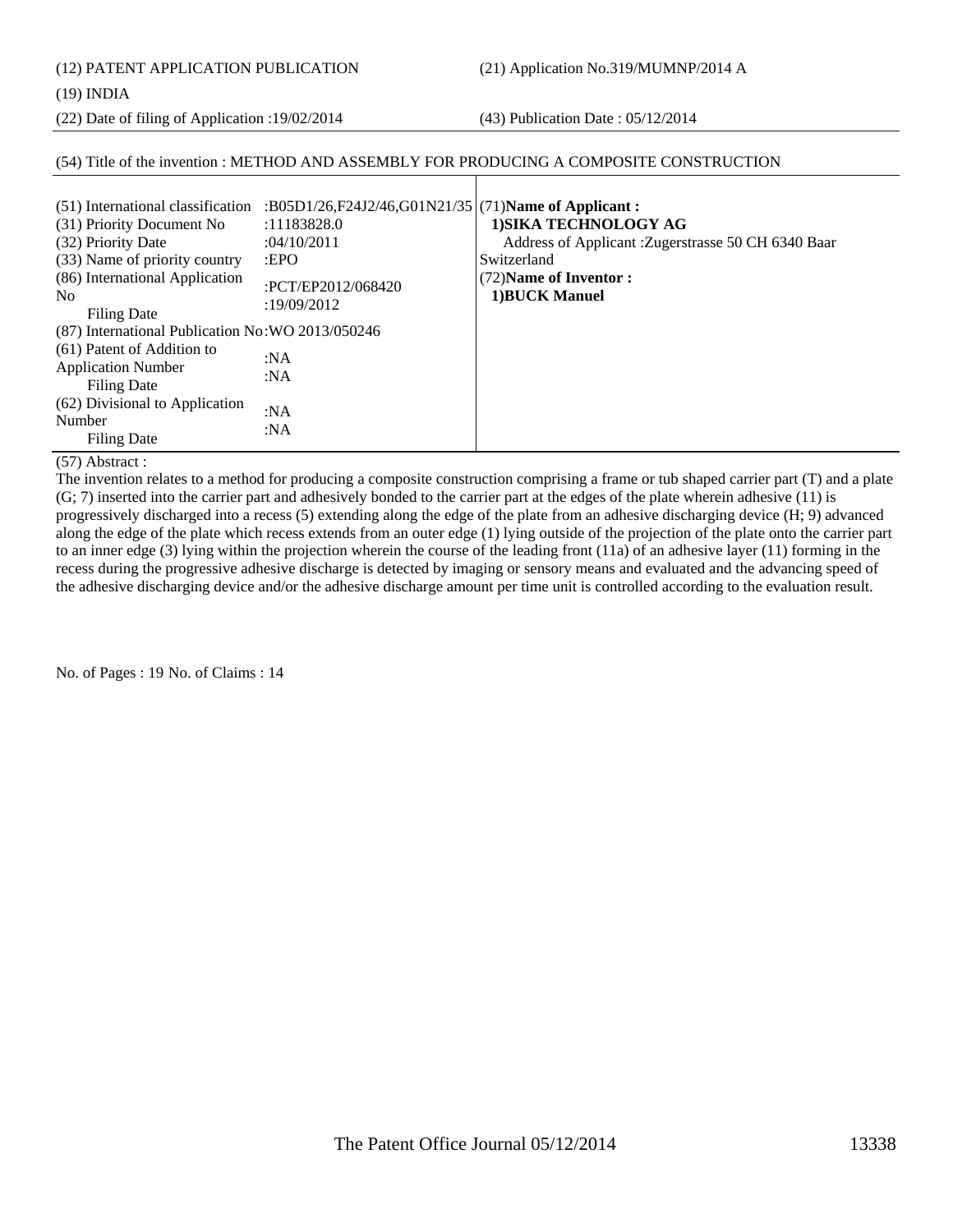(12) PATENT APPLICATION PUBLICATION (21) Application No.436/MUMNP/2014 A

#### (19) INDIA

(22) Date of filing of Application :12/03/2014 (43) Publication Date : 05/12/2014

#### (54) Title of the invention : RADIO BASE STATION; RADIO NETWORK CONTROLLER AND METHODS THEREIN (51) International classification :H04B7/06 (31) Priority Document No :61/539033 (32) Priority Date :26/09/2011 (33) Name of priority country :U.S.A. (86) International Application No Filing Date :PCT/SE2012/050707 :25/06/2012 (87) International Publication No :WO 2013/048305 (61) Patent of Addition to Application Number Filing Date :NA :NA (62) Divisional to Application Number Filing Date :NA :NA (71)**Name of Applicant : 1)TELEFONAKTIEBOLAGET LM ERICSSON (publ)** Address of Applicant :S 164 83 Stockholm Sweden (72)**Name of Inventor : 1)SHI Nianshan**

(57) Abstract :

Embodiments herein relate to a method in a radio base station (12 12 ) for handling Uplink Closed Loop Transmit Diversity UL CLTD The radio base station (12 12 ) is configured to control UL CLTD of a user equipment (10) served by the radio base station (12 12 ). The radio base station receives from a radio network controller (15) an indication indicating removal of UL CLTD. The radio base station (12 12 ) then removes UL CLTD related operation for the user equipment (10) based on the received indication.

No. of Pages : 29 No. of Claims : 38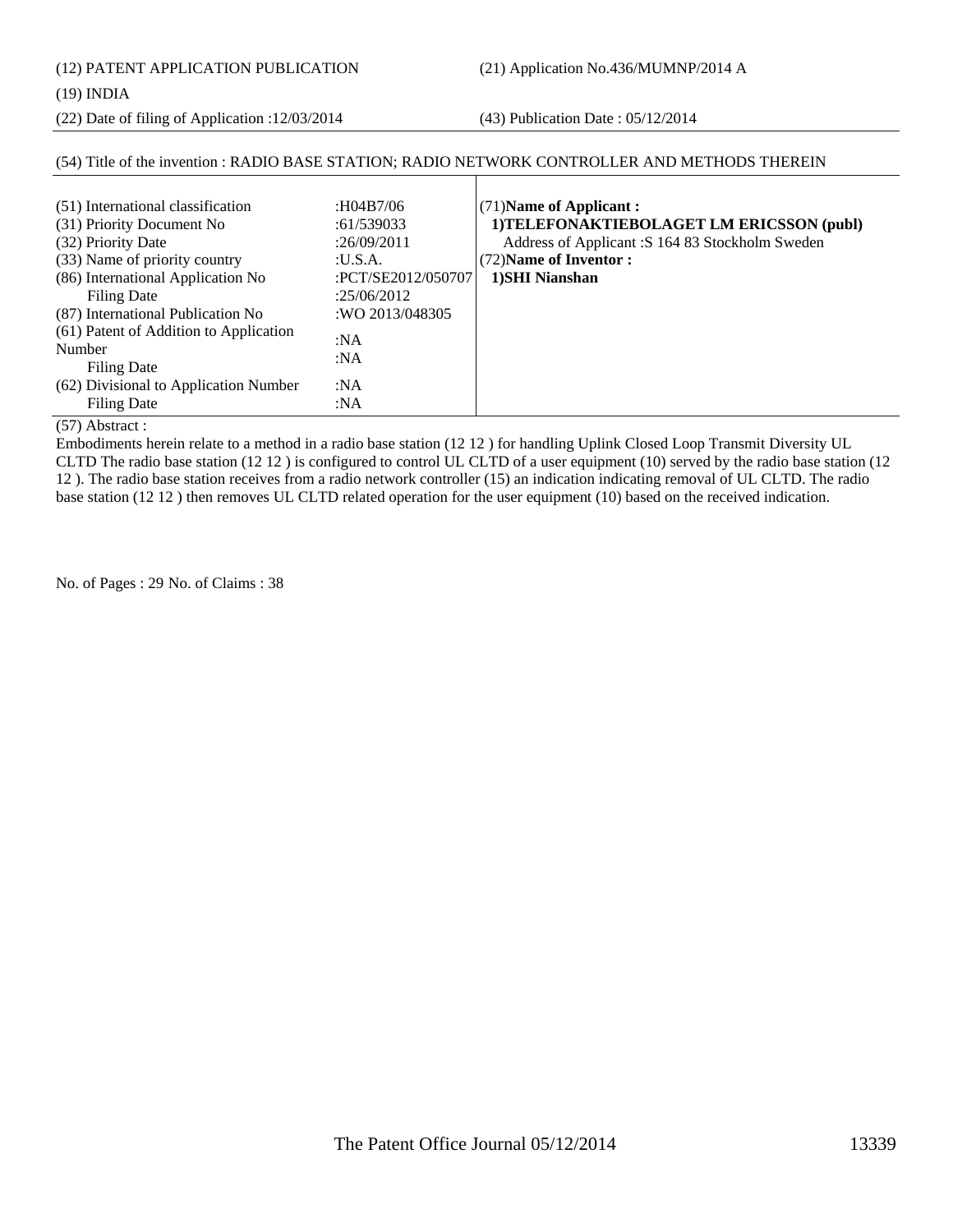(12) PATENT APPLICATION PUBLICATION (21) Application No.437/MUMNP/2014 A

#### (19) INDIA

(22) Date of filing of Application :12/03/2014 (43) Publication Date : 05/12/2014

#### (54) Title of the invention : METHOD FOR PREVENTING SEAM RAVEL OF MULTI THREAD CHAIN STITCHES SEAM RAVEL PREVENTING APPARATUS FOR MULTI THREAD CHAIN STITCH SEWING MACHINE AND MULTI THREAD CHAIN STITCH SEAM STRUCTURE

| (51) International<br>classification<br>(31) Priority Document No<br>(32) Priority Date<br>(33) Name of priority country : Japan<br>(86) International Application<br>N <sub>0</sub><br><b>Filing Date</b> | :D05B1/10,D05B65/02,D05B65/06<br>$: 2011 - 220511$<br>:13/09/2011<br>:PCT/JP2012/073246<br>:05/09/2012 | (71) Name of Applicant:<br>1) YAMATO SEWING MACHINE MFG. CO. LTD.<br>Address of Applicant : 4 12 Nishi Temma 4 chome Kita ku<br>Osaka shi Osaka 5300047 Japan<br>(72) Name of Inventor:<br>1) HASHIMOTO Seiji |
|------------------------------------------------------------------------------------------------------------------------------------------------------------------------------------------------------------|--------------------------------------------------------------------------------------------------------|---------------------------------------------------------------------------------------------------------------------------------------------------------------------------------------------------------------|
| (87) International Publication<br>N <sub>0</sub>                                                                                                                                                           | :WO 2013/039079                                                                                        |                                                                                                                                                                                                               |
| (61) Patent of Addition to<br><b>Application Number</b><br>Filing Date<br>(62) Divisional to Application                                                                                                   | :NA<br>:NA                                                                                             |                                                                                                                                                                                                               |
| Number<br><b>Filing Date</b>                                                                                                                                                                               | :NA<br>:NA                                                                                             |                                                                                                                                                                                                               |

(57) Abstract :

A method for preventing seam ravel of multi thread chain stitches is provided. After normal sewing is terminated with a looper set in a forward movement state a state in which a needle thread loop caught by the looper is subjected to position holding at a position closer to a forward movement end of the looper than a descent position of a needle is maintained until the needle descends through the needle thread loop caught by the looper. Thereafter the position holding of the needle thread loop is released to permit a sewing action for at least one stitch thereby allowing the needle thread loop to be self looped with a needle thread held by the needle. This surely strongly prevents the seam ravel of multi thread chain stitches formed by the single needle irrespective of the dimension of tension applied to the needle thread and the looper thread.

No. of Pages : 92 No. of Claims : 38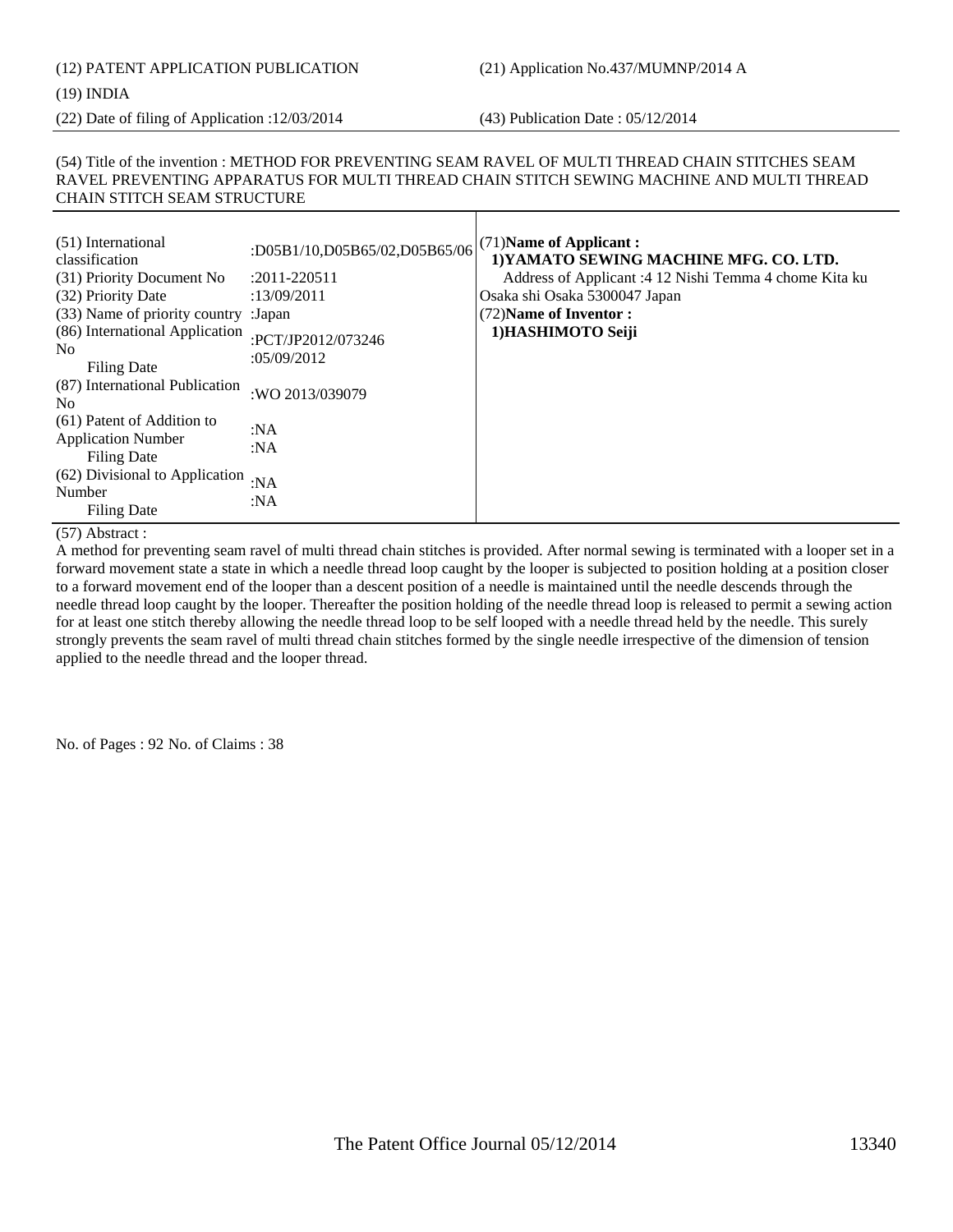(12) PATENT APPLICATION PUBLICATION (21) Application No.321/MUMNP/2014 A

(19) INDIA

(22) Date of filing of Application :20/02/2014 (43) Publication Date : 05/12/2014

| (51) International classification      | :H04W48/04      | $(71)$ Name of Applicant:                                    |
|----------------------------------------|-----------------|--------------------------------------------------------------|
| (31) Priority Document No              | :61/530328      | 1) QUALCOMM INCORPORATED                                     |
| (32) Priority Date                     | :01/09/2011     | Address of Applicant : ATTN: International IP Administration |
| (33) Name of priority country          | : <b>U.S.A.</b> | 5775 Morehouse Drive San Diego California 92121 1714 U.S.A.  |
| (86) International Application No      |                 | :PCT/US2012/052868 (72)Name of Inventor :                    |
| Filing Date                            | :29/08/2012     | 1) BURKE John Michael                                        |
| (87) International Publication No      | :WO 2013/033218 |                                                              |
| (61) Patent of Addition to Application | :NA             |                                                              |
| Number                                 | :NA             |                                                              |
| Filing Date                            |                 |                                                              |
| (62) Divisional to Application Number  | :NA             |                                                              |
| Filing Date                            | :NA             |                                                              |

#### (54) Title of the invention : MEMS ACCELEROMETER AIRLINER TAKEOFF AND LANDING DETECTION

(57) Abstract :

Identifying an airliner motion event at a mobile device may utilize for example one or more accelerometers an acceleration feature extractor and a motion event identification processor. The one or more accelerometers may be configured to output calibrated triaxial accelerometer data. The acceleration feature extractor may be configured to determine scalar acceleration signals from the calibrated triaxial accelerometer data to filter the scalar acceleration signals to reduce high frequency noise and to process the filtered scalar acceleration signals to generate an acceleration spread waveform. The motion event identification processor may be configured to compare the acceleration spread waveform to one or more predetermined patterns characteristic of an airliner motion event and to identify an airliner motion event based on whether the comparing results in a substantial match.

No. of Pages : 31 No. of Claims : 33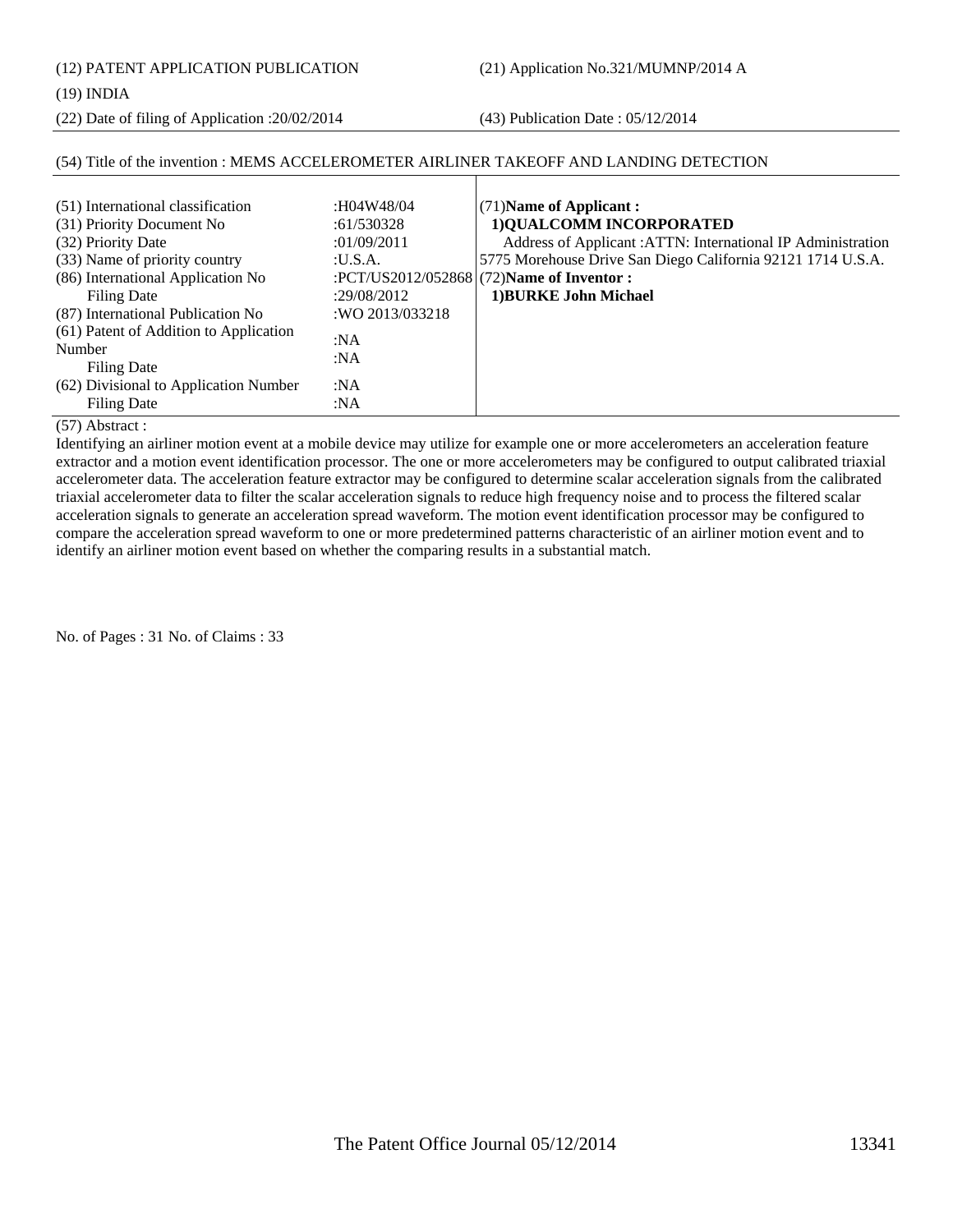(12) PATENT APPLICATION PUBLICATION (21) Application No.441/MUMNP/2014 A

#### (19) INDIA

(22) Date of filing of Application :13/03/2014 (43) Publication Date : 05/12/2014

#### (54) Title of the invention : SURFACE TREATMENT SOLUTION FOR ZINC OR ZINC ALLOY COATED STEEL SHEET AND ZINC OR ZINC ALLOY COATED STEEL SHEET AND METHOD FOR MANUFACTURING THE SAME

| (51) International classification      |                    | :C23C22/60,C23C22/74 (71) Name of Applicant:              |
|----------------------------------------|--------------------|-----------------------------------------------------------|
| (31) Priority Document No              | :2011-201174       | 1) JFE STEEL CORPORATION                                  |
| (32) Priority Date                     | :14/09/2011        | Address of Applicant : 2 3 Uchisaiwai cho 2 chome Chiyoda |
| (33) Name of priority country          | :Japan             | ku Tokyo 1000011 Japan                                    |
| (86) International Application No      | :PCT/JP2012/005792 | $(72)$ Name of Inventor:                                  |
| Filing Date                            | :12/09/2012        | 1) KANEKO Rie                                             |
| (87) International Publication No      | :WO 2013/038663    | 2) MATSUDA Takeshi                                        |
| (61) Patent of Addition to Application | :N $A$             | 3) MATSUZAKI Akira                                        |
| Number                                 | :NA                | 4) OSHIMA Yasuhide                                        |
| Filing Date                            |                    |                                                           |
| (62) Divisional to Application Number  | :NA                |                                                           |
| Filing Date                            | :N $A$             |                                                           |

#### (57) Abstract :

Provided is a zinc or zinc alloy coated steel sheet which as well as having excellent corrosion resistance and various excellent top coating properties also achieves an excellent balance of weldability conductivity and corrosion resistance without including a chromium compound. Also provided are a surface treatment solution and a manufacturing method for obtaining the zinc or zinc alloy coated steel sheet. A zinc or zinc alloy coated steel sheet characterised by comprising a surface treatment film deposited in an amount of 100 600mg/m per surface the film being obtained by coating a surface treatment solution on the surface of the zinc or zinc alloy coated steel sheet and drying by heat the surface treatment solution having a pH of 8 10 and being a mixture in a specific ratio of: a silane compound (A) having a hydrolyzable group and being obtained from a silane coupling agent (a1) having a glycidyl group a tetraalkoxysilane (a2) and a chelating agent (a3); a zirconium carbonate compound (B); a vanadic acid compound (C); a nitric acid compound (D); and water.

No. of Pages : 32 No. of Claims : 3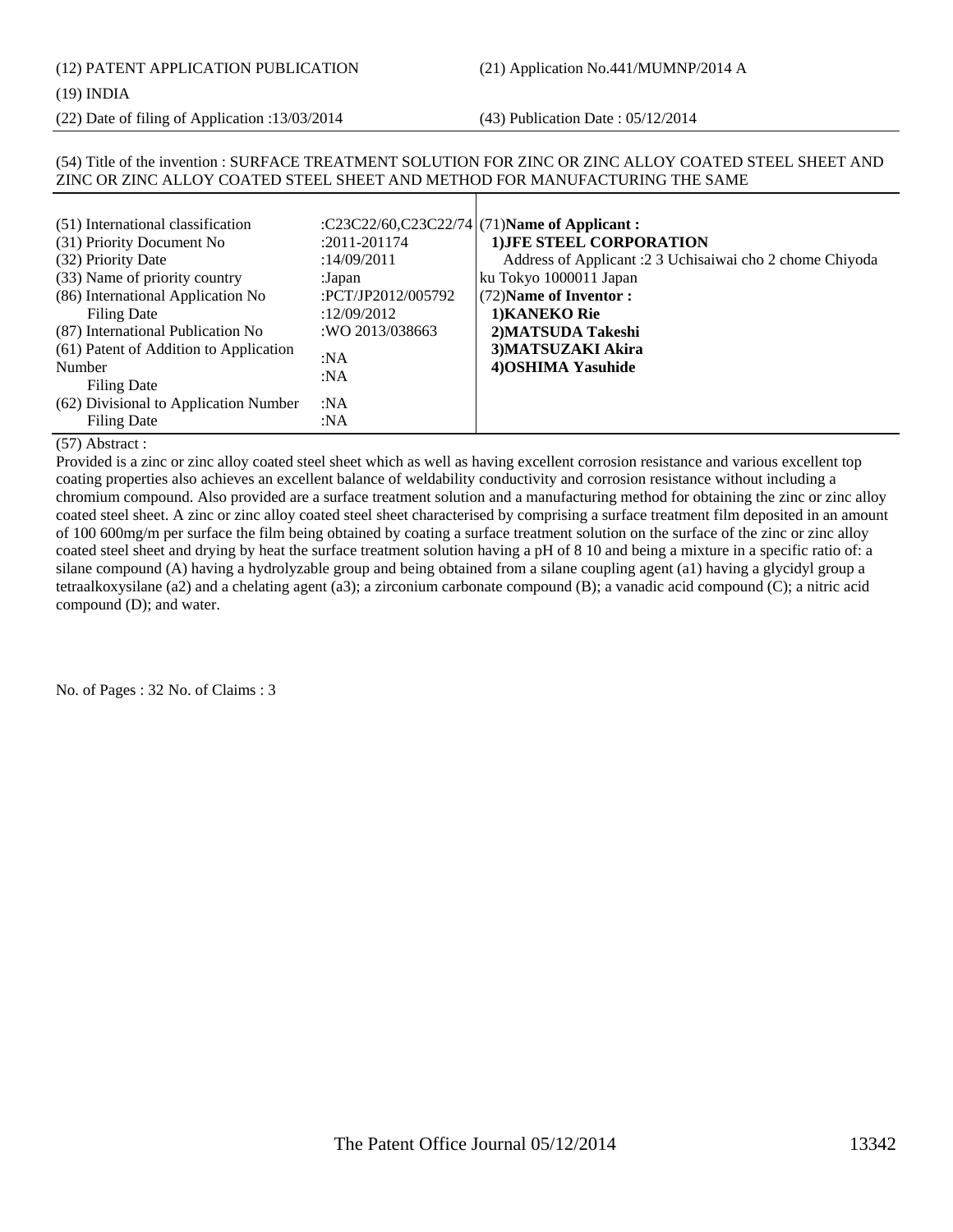(12) PATENT APPLICATION PUBLICATION (21) Application No.442/MUMNP/2014 A

#### (19) INDIA

(22) Date of filing of Application :13/03/2014 (43) Publication Date : 05/12/2014

| (51) International classification                | :B28B<br>7/30, B28B21/44 | $(71)$ Name of Applicant:<br>1) WATT FUEL CELL CORP.       |
|--------------------------------------------------|--------------------------|------------------------------------------------------------|
| (31) Priority Document No                        | :13/223349               | Address of Applicant :27 Seaview Boulevard Port Washington |
| (32) Priority Date                               | :01/09/2011              | NY 11050 U.S.A.                                            |
| (33) Name of priority country                    | : <b>U.S.A.</b>          | (72) Name of Inventor:                                     |
| (86) International Application No                | :PCT/US2012/053303       | 1) EMLEY Benjamin J.                                       |
| <b>Filing Date</b>                               | :31/08/2012              | 2) FINNERTY Caine M.                                       |
| (87) International Publication No                | :WO 2013/033510          |                                                            |
| (61) Patent of Addition to Application<br>Number | :NA                      |                                                            |
| Filing Date                                      | :NA                      |                                                            |
| (62) Divisional to Application Number            | :NA                      |                                                            |
| Filing Date                                      | :N $A$                   |                                                            |

#### (54) Title of the invention : PROCESS FOR PRODUCING TUBULAR CERAMIC STRUCTURES

#### (57) Abstract :

A process for producing tubular ceramic structures (11) is provided which comprises: a) rotating a mandrel spindle assembly (25) comprising a mandrel component (27) and a spindle component (23) the mandrel component (27) being a heat shrinkable polymeric tube the external surface of which corresponds to the internal surface of the tubular ceramic structure (11) to be produced and the internal surface of which defines a bore (51) the spindle component (23) being in close fitting but slidably removable contact therewith; b) applying a ceramic forming composition to the external surface of the mandrel component (27) of the rotating mandrel spindle assembly (25) to produce a tubular ceramic structure (11) the internal surface of which is in contact with the external surface of the mandrel  $(27)$ ; c) removing the spindle  $(23)$  from the bore  $(51)$  of the mandrel  $(27)$  to provide a mandrel tubular ceramic structure assembly (40) in which the interior surface of the tubular ceramic structure (11) remains in contact with the external surface of the mandrel (27); and d) heat shrinking the mandrel component (27 56) of the mandrel tubular ceramic structure assembly (40) to cause the mandrel (27 56) to undergo shrinkage to a reduced size in which the external surface of the mandrel (56) separates from the interior surface of the tubular ceramic structure (11) facilitating removal of the mandrel (56) therefrom.

No. of Pages : 25 No. of Claims : 16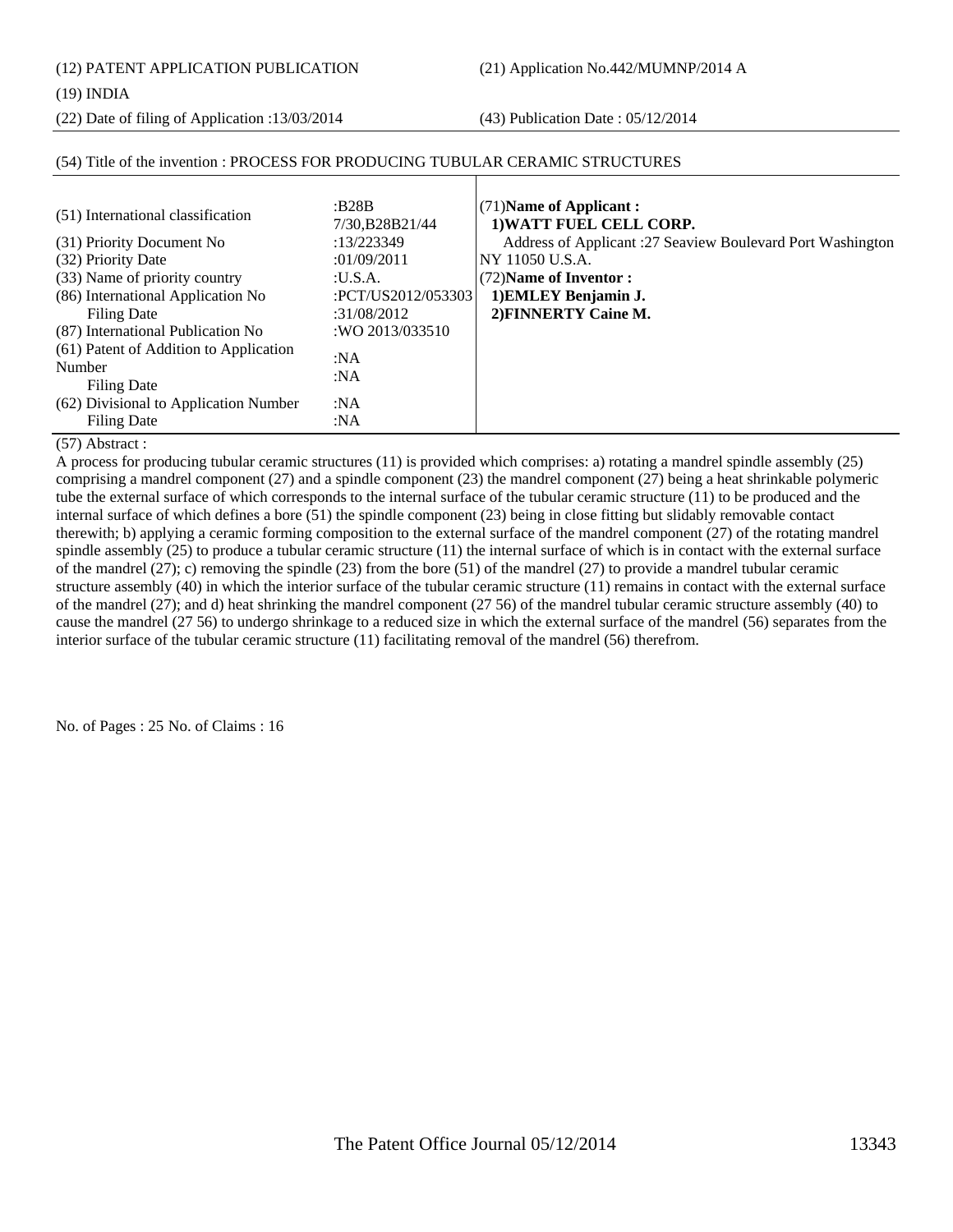(12) PATENT APPLICATION PUBLICATION (21) Application No.203/MUM/2013 A

#### (19) INDIA

(22) Date of filing of Application :22/01/2013 (43) Publication Date : 05/12/2014

#### (54) Title of the invention : STAND FOR SUPPORTING A VEHICLE  $(51)$  International classification :B66F 7/00 (31) Priority Document No :NA (32) Priority Date :NA (33) Name of priority country :NA (86) International Application No Filing Date :NA :NA (87) International Publication No : NA (61) Patent of Addition to Application Number Filing Date :NA :NA (62) Divisional to Application Number Filing Date :NA :NA (71)**Name of Applicant : 1)MAHINDRA TWO WHEELERS LIMITED** Address of Applicant :D1 BLOCK, PLOT NO. 18/2 (PART), MIDC, CHINCHWAD, PUNE - 411 019 MAHARASHTRA, INDIA (72)**Name of Inventor : 1)EKAMBARAM MANSHA KUTTY 2)BHARTHUAR OM PRAKASH 3)KAMALAPURKAR MANOJ 4)ABDUL VASEEM AKRAM**

(57) Abstract :

The present disclosure discloses a spring loaded stand 10 for supporting a vehicle in a parked condition on the ground. The stand 10 is mounted on a crankcase of an engine of the vehicle and is displaceable between a retracted configuration and an extended configuration in an un-parked condition and the parked condition. The stand 10 includes a load carrying link 12, a support link 13 and a cross link 18 disposed between the load carrying link 12 and the support link 13. An operating lever 24 enables displacing the load carrying link 12 and the support link 13 between the retracted condition and the extended condition. The load carrying link 12 has a cross-sectional area greater than the cross-sectional area of the support link 13, the cross link 18 and the operating lever 24.

No. of Pages : 20 No. of Claims : 10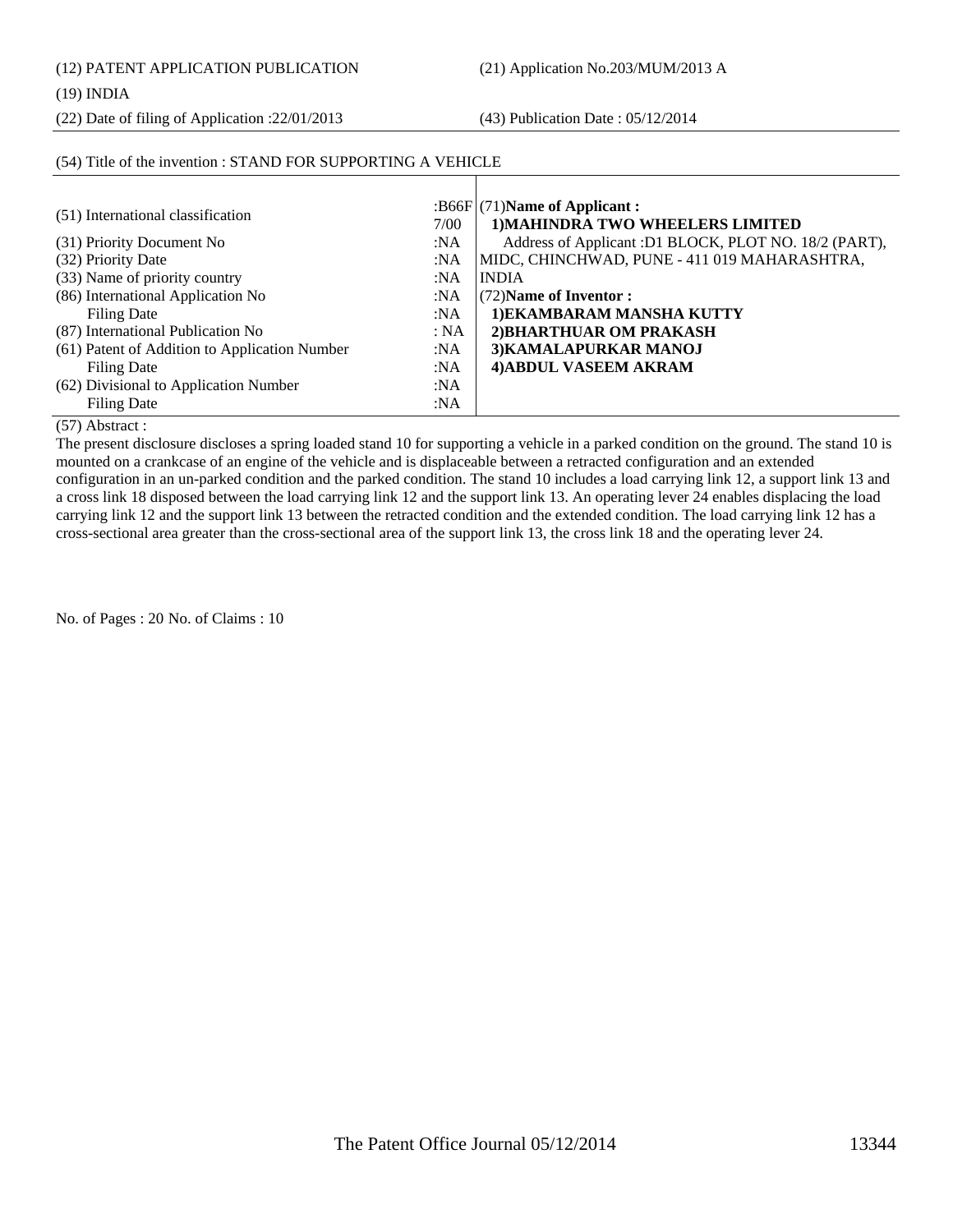(12) PATENT APPLICATION PUBLICATION (21) Application No.410/MUMNP/2014 A

(19) INDIA

(22) Date of filing of Application :07/03/2014 (43) Publication Date : 05/12/2014

| (51) International classification<br>(31) Priority Document No<br>(32) Priority Date<br>(33) Name of priority country<br>(86) International Application No<br>Filing Date<br>(87) International Publication No<br>(61) Patent of Addition to Application<br>Number<br>Filing Date<br>(62) Divisional to Application Number<br>Filing Date | :2697/MUM/2011<br>:23/09/2011<br>:India<br>:27/08/2012<br>:WO 2013/041329<br>:NA<br>:NA<br>:NA<br>:NA | :A23F3/14,A23F3/16 $(71)$ Name of Applicant :<br>1) UNILEVER PLC<br>Address of Applicant : Unilever House 100 Victoria<br>Embankment London Greater London EC4Y 0DY U.K.<br>:PCT/EP2012/066611 $(72)$ Name of Inventor :<br>1) BASAVARAJU Lokesh<br>2) GUTTAPADU Sreeramulu<br>3) MUTAI Felix Kipkorir<br>4) NARAYANAN Venkatraj Venkatrao |
|-------------------------------------------------------------------------------------------------------------------------------------------------------------------------------------------------------------------------------------------------------------------------------------------------------------------------------------------|-------------------------------------------------------------------------------------------------------|--------------------------------------------------------------------------------------------------------------------------------------------------------------------------------------------------------------------------------------------------------------------------------------------------------------------------------------------|
|-------------------------------------------------------------------------------------------------------------------------------------------------------------------------------------------------------------------------------------------------------------------------------------------------------------------------------------------|-------------------------------------------------------------------------------------------------------|--------------------------------------------------------------------------------------------------------------------------------------------------------------------------------------------------------------------------------------------------------------------------------------------------------------------------------------------|

## (54) Title of the invention : A PROCESS FOR PREPARATION OF A TEA PRODUCT

(57) Abstract :

The present invention relates to a process of preparation of tea product with enhanced levels of theanine and low levels of aluminum. The present inventors have surprisingly found that selecting tea material with a particular shoot length during the rejuvenation stage after prunning and further processing it provides a tea product with significantly higher levels theanine and lower levels of aluminum. The present inventors have also found that additional treatment of this tea material with alkaline agent even further reduces the aluminum content.

No. of Pages : 17 No. of Claims : 11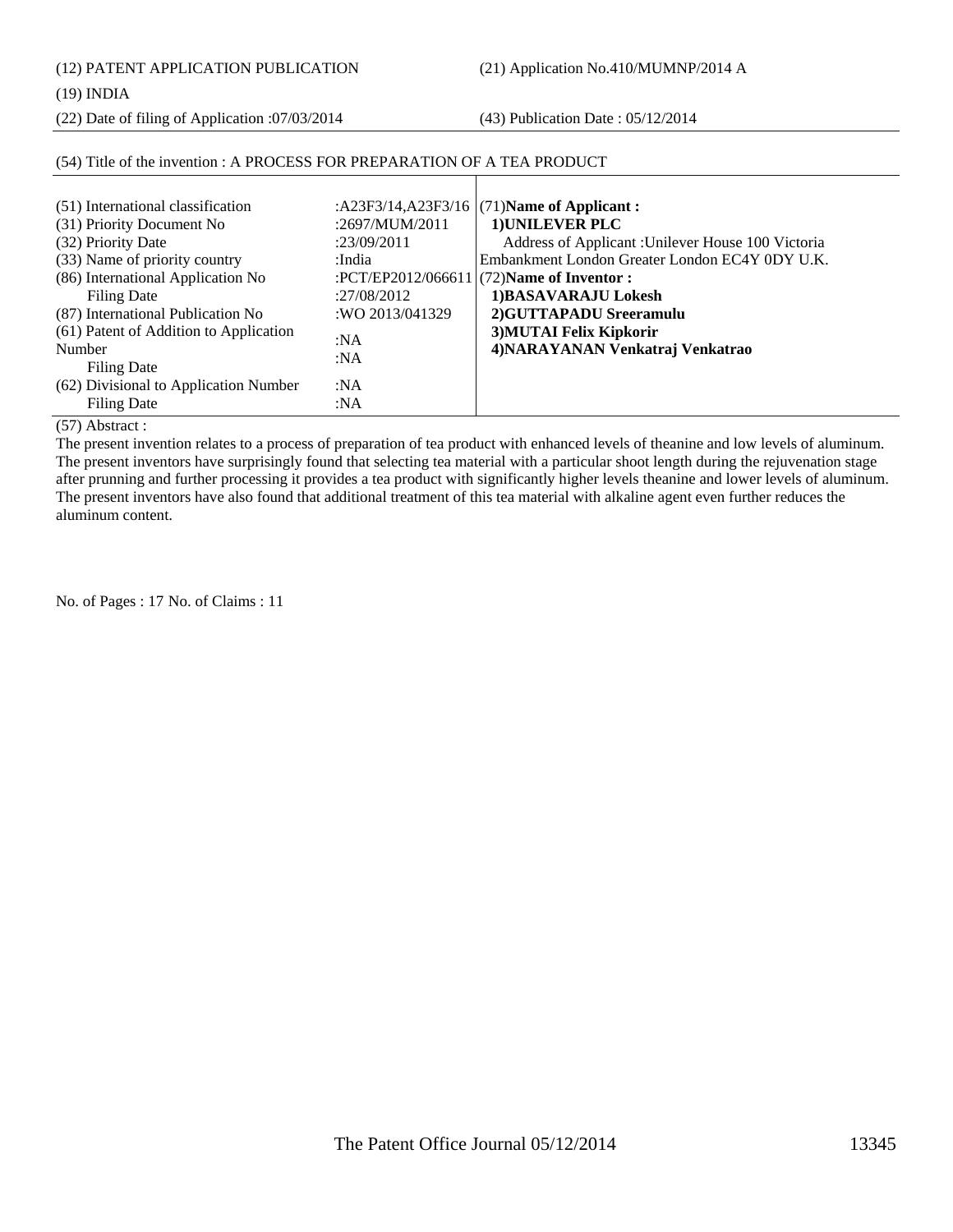## (12) PATENT APPLICATION PUBLICATION (21) Application No.412/MUMNP/2014 A

#### (19) INDIA

(22) Date of filing of Application :07/03/2014 (43) Publication Date : 05/12/2014

#### (54) Title of the invention : A FORWARD CARRIER ASSEMBLY WITH A REVERSIBLE INTER AXLE DIFFERENTIAL FOR A TANDEM AXLE VEHICLE A POWERTRAIN FOR A TANDEM AXLE VEHICLE AND A TANDEM AXLE VEHICLE

| (51) International classification<br>(31) Priority Document No<br>(32) Priority Date<br>(33) Name of priority country<br>(86) International Application No                  | :B60K17/36<br>:NA<br>:NA<br>:NA                            | $(71)$ Name of Applicant:<br>1) MACK TRUCKS INC.<br>Address of Applicant :7900 National Service Road<br>Greensboro NC 27400 U.S.A.<br>:PCT/US2011/050098 $(72)$ Name of Inventor : |
|-----------------------------------------------------------------------------------------------------------------------------------------------------------------------------|------------------------------------------------------------|------------------------------------------------------------------------------------------------------------------------------------------------------------------------------------|
| Filing Date<br>(87) International Publication No<br>(61) Patent of Addition to Application<br>Number<br>Filing Date<br>(62) Divisional to Application Number<br>Filing Date | :31/08/2011<br>:WO 2013/032477<br>:NA<br>:NA<br>:NA<br>:NA | 1) KAHL Michael E.                                                                                                                                                                 |

#### (57) Abstract :

A tandem axle vehicle includes a powertrain. The powertrain includes an input shaft a forward drive axle assembly including a forward carrier assembly including a forward differential and a rear drive axle assembly coupled to the forward drive axle assembly via a connecting driveshaft and including a rear carrier assembly including a rear differential. The forward carrier assembly includes an inter axle differential (IAD) the IAD including an IAD housing a differential spider including a plurality of legs attached to the IAD housing and a plurality of spider gears mounted on the legs a first side gear engaged with the spider gears on a first side of the spider and arranged to drive a shaft for driving the driveshaft and a second side gear engaged with the spider gears on a second side of the spider and arranged to drive the forward differential.

No. of Pages : 22 No. of Claims : 22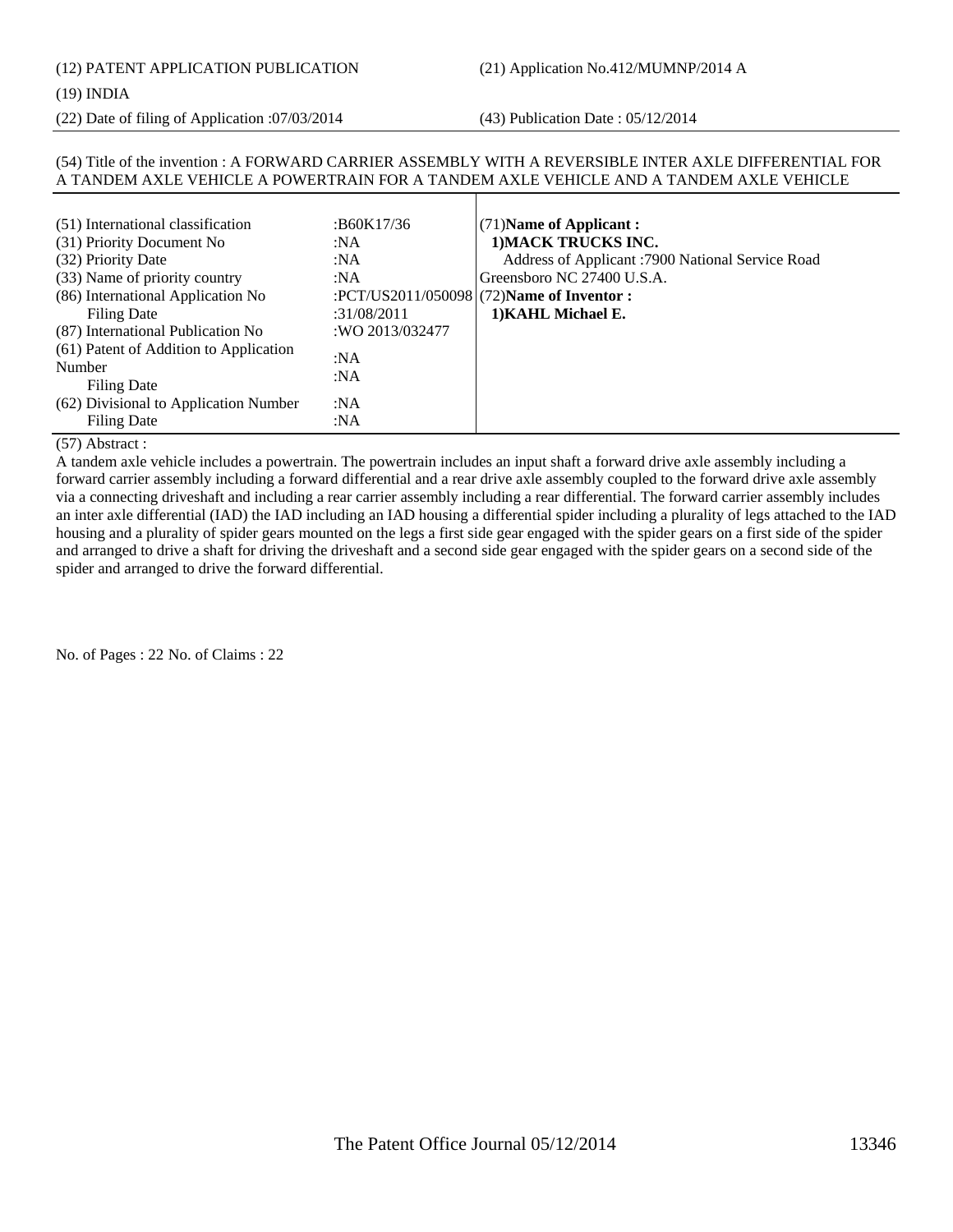(12) PATENT APPLICATION PUBLICATION (21) Application No.466/MUM/2013 A

(87) International Publication No : NA

(61) Patent of Addition to Application Number

(62) Divisional to Application Number

Filing Date

Filing Date

(57) Abstract :

### (19) INDIA

(22) Date of filing of Application :18/02/2013 (43) Publication Date : 05/12/2014

#### (51) International classification  $B24C1/08$ , B24C1/00 (31) Priority Document No :NA (32) Priority Date :NA (33) Name of priority country :NA (86) International Application No Filing Date :NA :NA (71)**Name of Applicant : 1)COLLEGE OF ENGINEERING, PUNE (COEP)** Address of Applicant :WELLESLY ROAD, SHIVAJI NAGAR, PUNE - 411005, MAHARASHTRA, INDIA (72)**Name of Inventor : 1)AHUJA BHARATKUMAR BHAGATRAJ 2)AMRUTKAR PURUSHOTTAM MADHUKAR**

:NA :NA

:NA :NA

#### (54) Title of the invention : A SYSTEM FOR HYDRO-DYNAMIC POLISHING

A system for hydro-dynamic polishing of a work-piece includes a machine tool having a spindle, a plate assembly, a holder and rotatable tool. The spindle rotates about its own axis and moves operatively vertically. The plate assembly is secured to the spindle and moves there-with. The plate assembly includes an operatively horizontal plate secured to the spindle and at least one plate angularly extending from the horizontal plate. The holder is disposed operatively below the plate assembly and includes a fixture for facilitating holding of a work piece therein. The holder receives abrasive slurry therein. The rotatable tool is secured to the at least one plate and rotates at different angular speeds and moves with the plate assembly to define an operative configuration in which the rotatable tool is maintained at a predetermined distance from the work-piece with the work piece and the rotatable tool immersed in abrasive slurry.

No. of Pages : 29 No. of Claims : 9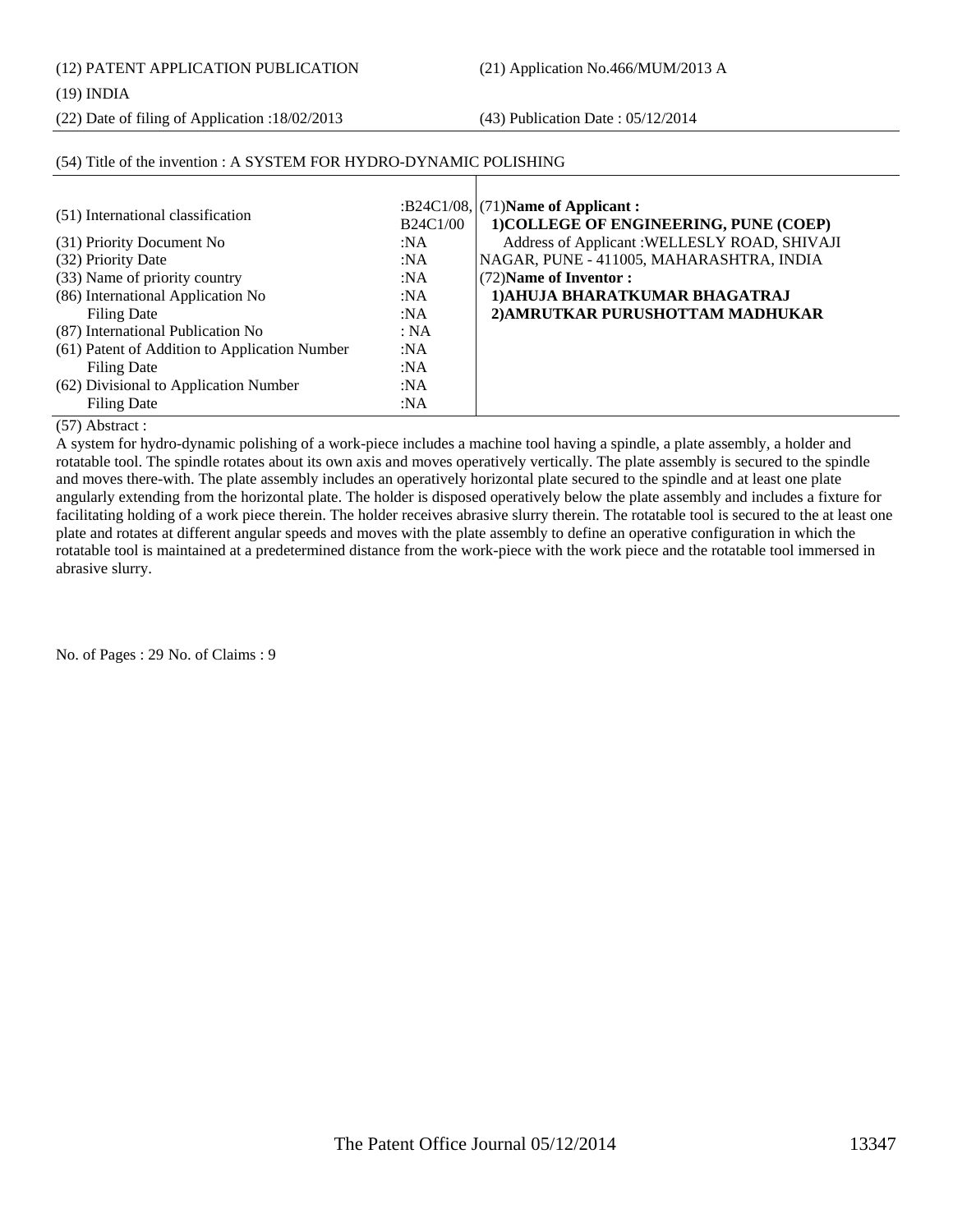(12) PATENT APPLICATION PUBLICATION (21) Application No.443/MUMNP/2014 A

(19) INDIA

(22) Date of filing of Application :13/03/2014 (43) Publication Date : 05/12/2014

(54) Title of the invention : PROCESS FOR PRODUCING TUBULAR CERAMIC STRUCTURES OF NON CIRCULAR CROSS **SECTION** 

|                                        | : $H01M8/12$ ,                      | $(71)$ Name of Applicant:                                  |
|----------------------------------------|-------------------------------------|------------------------------------------------------------|
| (51) International classification      | C23C4/18.                           | 1) WATT FUEL CELL CORP.                                    |
|                                        | C <sub>23</sub> C <sub>24</sub> /04 | Address of Applicant :27 Seaview Boulevard Port Washington |
| (31) Priority Document No              | :13/223359                          | NY 11050 U.S.A.                                            |
| (32) Priority Date                     | :01/09/2011                         | (72) Name of Inventor:                                     |
| (33) Name of priority country          | :U.S.A.                             | 1) FINNERTY Caine M.                                       |
| (86) International Application No      | :PCT/US2012/053305                  | 2) EMLEY Benjamin J.                                       |
| <b>Filing Date</b>                     | :31/08/2012                         |                                                            |
| (87) International Publication No      | :WO 2013/033512                     |                                                            |
| (61) Patent of Addition to Application | :NA                                 |                                                            |
| Number                                 |                                     |                                                            |
| <b>Filing Date</b>                     | :NA                                 |                                                            |
| (62) Divisional to Application Number  | :NA                                 |                                                            |
| <b>Filing Date</b>                     | :NA                                 |                                                            |

#### (57) Abstract :

A process for producing tubular ceramic structures (10) of non circular cross section is provided which comprises: a) rotating a mandrel spindle assembly (45) having a non circular external cross section corresponding to the non circular internal cross section of the tubular ceramic structure (11) to be produced the mandrel spindle assembly (45) comprising a mandrel component (47) and a spindle component (43) the mandrel component (47) being a heat shrinkable polymeric tube of non circular cross section the external surface of which corresponds to the internal surface of the tubular ceramic structure (11) of non circular cross section to be produced and the internal surface of which defines a bore (71) the spindle component (43) having a non circular cross section corresponding to that of the bore (71) of the mandrel (47) and being in close fitting but slidably removable contact therewith; b) applying a ceramic forming composition to the external surface of the mandrel component (47) of the rotating mandrel spindle assembly (45) to produce a tubular ceramic structure (11) of non circular cross section the internal surface of which is in contact with the external surface of the mandrel (47); c) removing the spindle (43) from the bore (71) of the mandrel (47) to provide a mandrel tubular ceramic structure assembly (70) in which the interior surface (75) of the tubular ceramic structure (11) of non circular cross section remains in contact with the external surface of the mandrel (47); and d) heat shrinking the mandrel component (47 76) of the mandrel tubular ceramic structure assembly (70) to cause the mandrel (47 76) to undergo shrinkage to a reduced size in which the external surface (77) of the mandrel (76) separates from the interior surface (75) of the tubular ceramic structure (11) of non circular cross section facilitating removal of the mandrel (76) therefrom.

No. of Pages : 32 No. of Claims : 24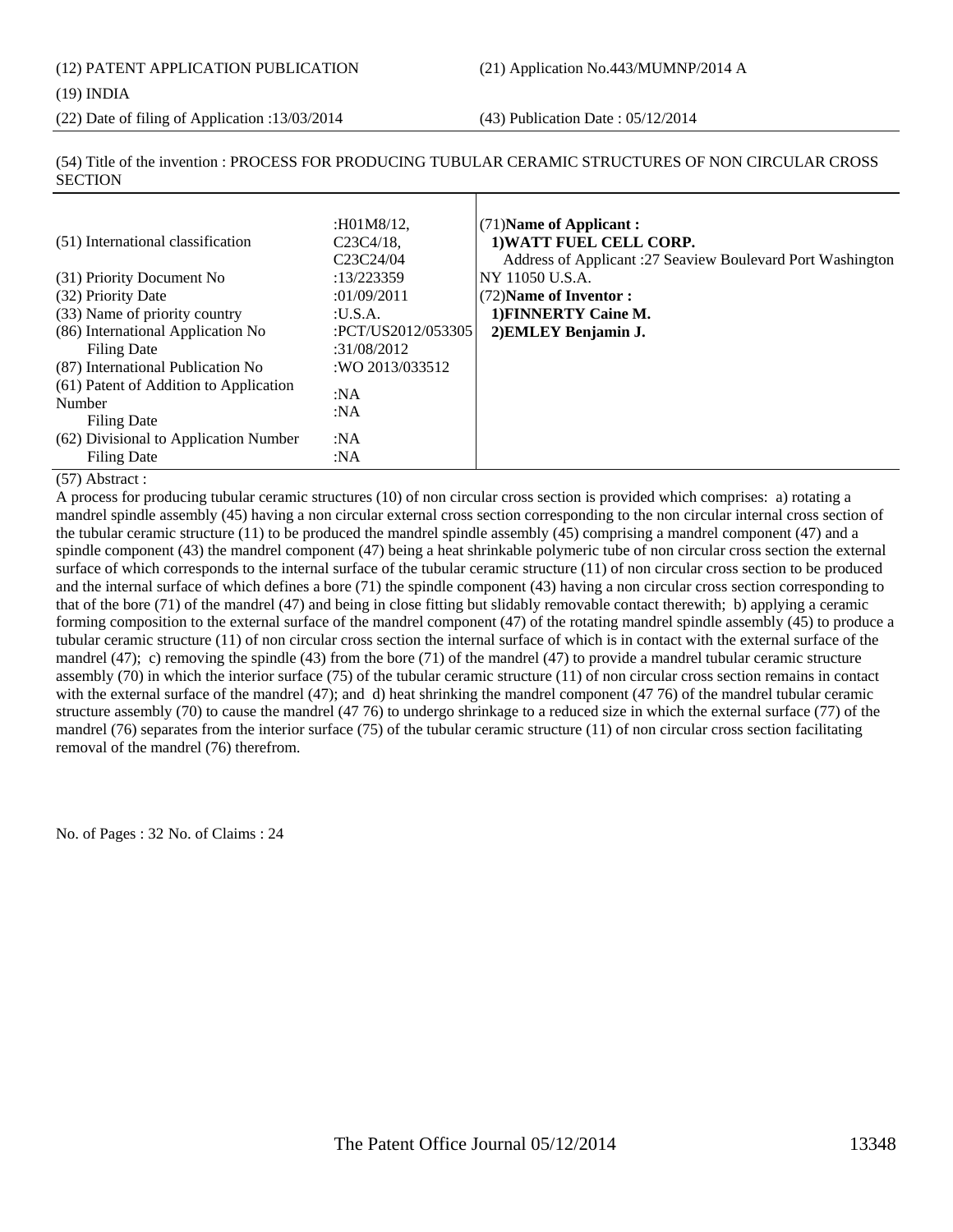(12) PATENT APPLICATION PUBLICATION (21) Application No.445/MUMNP/2014 A

(19) INDIA

(22) Date of filing of Application :14/03/2014 (43) Publication Date : 05/12/2014

(54) Title of the invention : AN ARRANGEMENT AND METHOD FOR ADAPTING A CRUISE CONTROL SYSTEM IN A VEHICLE

| (51) International classification<br>(31) Priority Document No<br>(32) Priority Date<br>(33) Name of priority country<br>(86) International Application No<br>Filing Date<br>(87) International Publication No<br>(61) Patent of Addition to Application<br>Number<br>Filing Date<br>(62) Divisional to Application Number | :N $A$<br>:NA<br>:NA<br>:PCT/EP2011/004951<br>:05/10/2011<br>:WO 2013/050052<br>:NA<br>:N $A$<br>:NA | :B60K31/06,B60W30/14 $(71)$ Name of Applicant:<br>1) VOLVO LASTVAGNAR AB<br>Address of Applicant: S 405 08 Goteborg Sweden<br>(72) Name of Inventor:<br>1) ERIKSSON Anders<br>2) BJERNETUN Johan |
|----------------------------------------------------------------------------------------------------------------------------------------------------------------------------------------------------------------------------------------------------------------------------------------------------------------------------|------------------------------------------------------------------------------------------------------|--------------------------------------------------------------------------------------------------------------------------------------------------------------------------------------------------|
| Filing Date                                                                                                                                                                                                                                                                                                                | :N $A$                                                                                               |                                                                                                                                                                                                  |

(57) Abstract :

A cruise control arrangement for a vehicle where the cruise control arrangement is provided with a cruise control speed function a cruise control brake function and at least one selectable economy level having a set maximum speed value corresponding to a maximum allowed vehicle speed a set brake speed value corresponding to a brake cruise speed and a set cruise speed value corresponding to a cruise speed where a temporary brake speed value replaces the set brake speed value as the actually used brake speed value and where the temporary brake speed value is dependent on the selected economy level. The advantage of the invention is that the behaviour of the cruise control of a vehicle can be adapted to take account of economy which makes it possible to optimize the fuel consumption of the vehicle.

No. of Pages : 16 No. of Claims : 16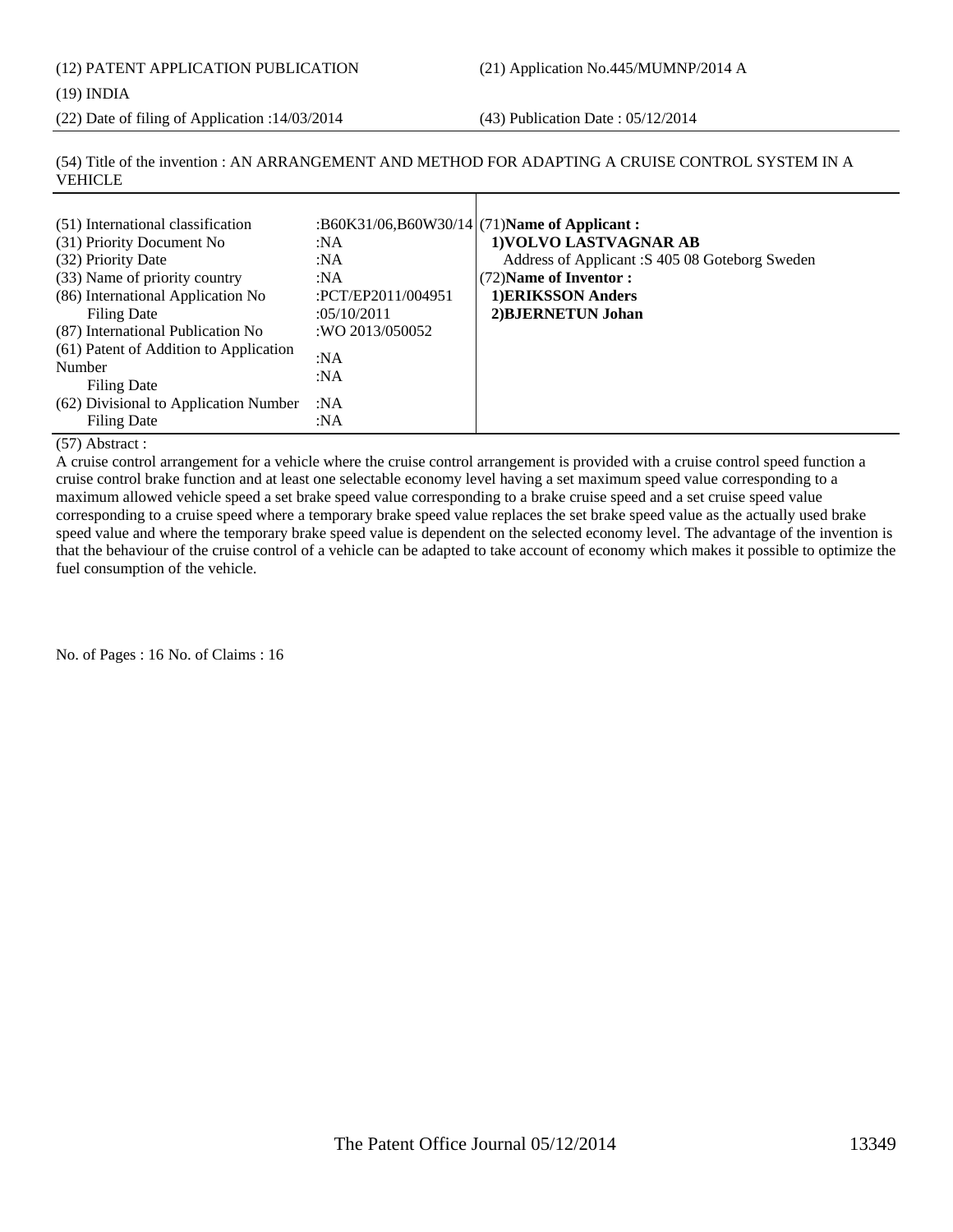(12) PATENT APPLICATION PUBLICATION (21) Application No.553/MUM/2013 A

#### (19) INDIA

(22) Date of filing of Application :26/02/2013 (43) Publication Date : 05/12/2014

#### (54) Title of the invention : A COMPUTER IMPLEMENTED SYSTEM AND METHOD FOR OPTIMIZATION OF GREEN SAND COMPOSITION

| (51) International classification             | B29C33/38,<br>B29C37/00 | :B22C19/04, $(71)$ Name of Applicant :<br>1) CHOWDHARY DEEPAK<br>Address of Applicant : PLOT #2, GANDHINAGAR, |
|-----------------------------------------------|-------------------------|---------------------------------------------------------------------------------------------------------------|
| (31) Priority Document No                     | :NA                     | NAGPUR - 440010, MAHARASHTRA, INDIA                                                                           |
| (32) Priority Date                            | :NA                     | (72) Name of Inventor:                                                                                        |
| (33) Name of priority country                 | :NA                     | 1) CHOWDHARY DEEPAK                                                                                           |
| (86) International Application No             | :NA                     |                                                                                                               |
| Filing Date                                   | :NA                     |                                                                                                               |
| (87) International Publication No             | : NA                    |                                                                                                               |
| (61) Patent of Addition to Application Number | :NA                     |                                                                                                               |
| <b>Filing Date</b>                            | :NA                     |                                                                                                               |
| (62) Divisional to Application Number         | :NA                     |                                                                                                               |
| Filing Date                                   | :NA                     |                                                                                                               |

#### (57) Abstract :

The present disclosure envisages computer implemented systems for optimization of sand for reducing casting rejections. A foundry user can access the system via a computer network and register his/her foundry with the system. The system is enabled to provide a predicted/prescribed solution for the optimization of sand using at least a parameter relating to sand. The system is enabled to determine the parameters contributing to the casting rejections and provide a corresponding solution for reducing the rejections in the next casting batches. The system mainly includes a user interface module for enabling to the user to access and upload foundry related data into the system, a reporting module enabling the user to generate and understand the current statistics of his/ her foundry and a processing engine which enables the system to perform mathematical computation of the user queries and provide the desired predicted or prescribed solution to the user for his/her foundry.

No. of Pages : 91 No. of Claims : 12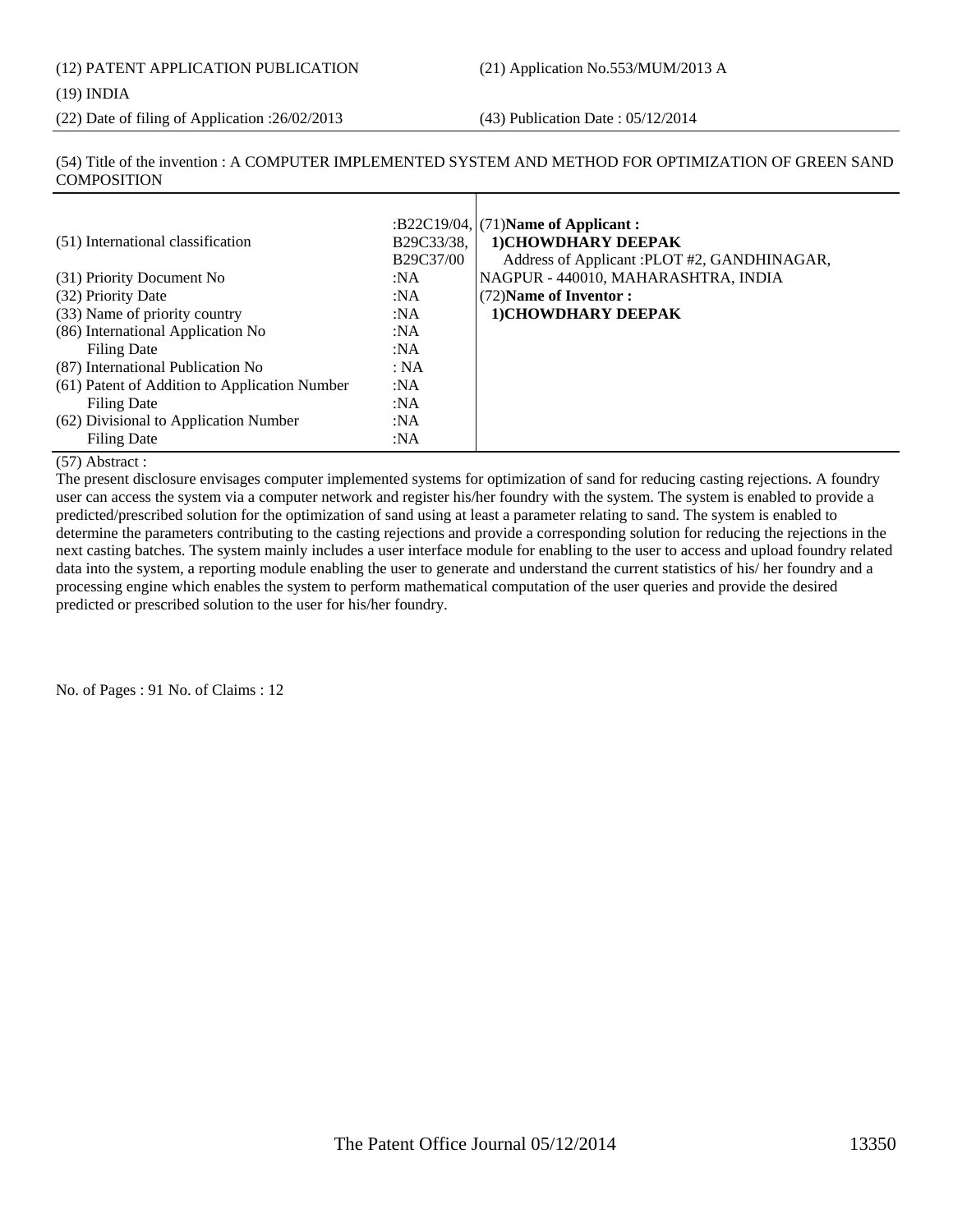# (12) PATENT APPLICATION PUBLICATION (21) Application No.302/MUMNP/2014 A

(19) INDIA

(22) Date of filing of Application :17/02/2014 (43) Publication Date : 05/12/2014

#### (54) Title of the invention : COMPOSITION COMPRISING N ACETYLCYSTEINE AND/OR MICROENCAPSULATED GASTROPROTECTED LYSOZYME IN ASSOCIATION WITH PROBIOTIC BACTERIA CAPABLE OF RESTORING THE STOMACH S OWN BARRIER EFFECT WHICH IS LOST DURING THE PHARMACOLOGICAL TREATMENT OF GASTRIC **HYPERACIDITY**

Τ

| (51) International classification      |                    | : $A61K35/74, A61P1/04$ (71)Name of Applicant :           |
|----------------------------------------|--------------------|-----------------------------------------------------------|
| (31) Priority Document No              | :RM2011A000477     | 1) MOGNA Giovanni                                         |
| (32) Priority Date                     | :09/09/2011        | Address of Applicant: Viale Roma 13/B I 28100 Novara (NO) |
| (33) Name of priority country          | :Italy             | ITALY.                                                    |
| (86) International Application No      | :PCT/IB2012/001741 | (72) Name of Inventor:                                    |
| Filing Date                            | :10/09/2012        | 1) MOGNA Giovanni                                         |
| (87) International Publication No      | :WO 2013/034974    |                                                           |
| (61) Patent of Addition to Application | :N $A$             |                                                           |
| Number                                 | :NA                |                                                           |
| Filing Date                            |                    |                                                           |
| (62) Divisional to Application Number  | :NA                |                                                           |
| <b>Filing Date</b>                     | :N $A$             |                                                           |

(57) Abstract :

The present invention refers to a composition comprising N acetylcysteine and/or lysozyme; or N acetylcysteine and microencapsulated gastroprotected lysozyme with probiotic bacteria for use in the pharmacological treatment of gastric hyperacidity. Said composition is capable of restoring the stomach s own barrier effect which is lost during the pharmacological treatment of gastric hyperacidity and of minimising the secondary effects due to said pharmacological treatment.

No. of Pages : 51 No. of Claims : 14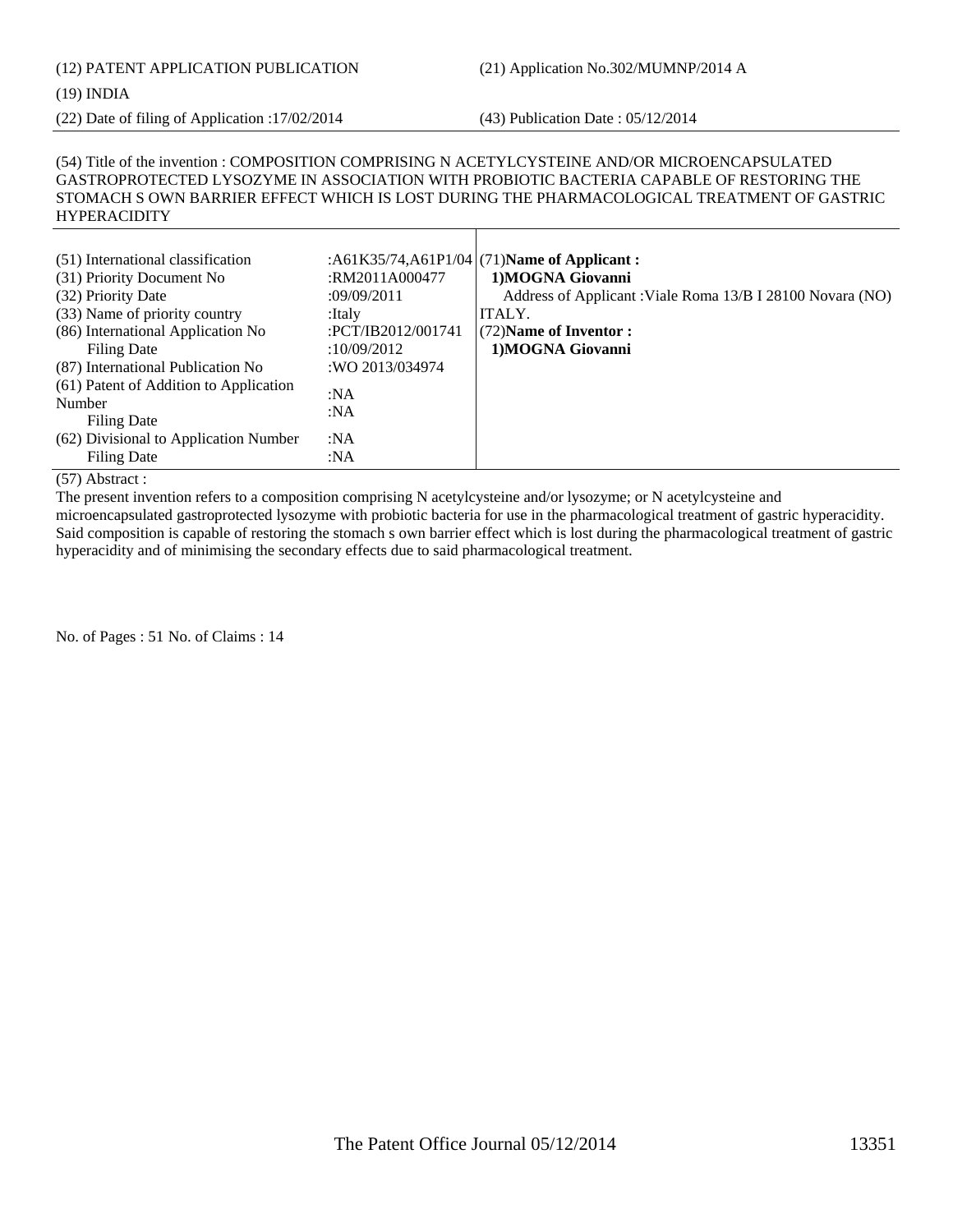(12) PATENT APPLICATION PUBLICATION (21) Application No.325/MUMNP/2014 A

(19) INDIA

(22) Date of filing of Application :20/02/2014 (43) Publication Date : 05/12/2014

(54) Title of the invention : AN ARRANGEMENT AND METHOD FOR ADAPTING A CRUISE CONTROL SYSTEM IN A VEHICLE

| (51) International classification<br>(31) Priority Document No<br>(32) Priority Date<br>(33) Name of priority country<br>(86) International Application No<br><b>Filing Date</b><br>(87) International Publication No<br>(61) Patent of Addition to Application<br>Number<br>Filing Date<br>(62) Divisional to Application Number | :NA<br>:NA<br>:NA<br>:PCT/EP2011/004479<br>:06/09/2011<br>:WO 2013/034161<br>:NA<br>:NA<br>:NA | :B60W30/14,B60K31/00 $(71)$ Name of Applicant:<br>1) VOLVO LASTVAGNAR AB<br>Address of Applicant : S 405 08 Gteborg SWEDEN.<br>(72) Name of Inventor:<br>1) ERIKSSON Anders<br>2) BJERNETUN Johan |
|-----------------------------------------------------------------------------------------------------------------------------------------------------------------------------------------------------------------------------------------------------------------------------------------------------------------------------------|------------------------------------------------------------------------------------------------|---------------------------------------------------------------------------------------------------------------------------------------------------------------------------------------------------|
| Filing Date                                                                                                                                                                                                                                                                                                                       | :NA                                                                                            |                                                                                                                                                                                                   |

#### (57) Abstract :

An arrangement for adapting a cruise control system in a vehicle wherein the arrangement comprises a cruise control modifier unit connected to a cruise control system where the cruise control modifier unit comprises position input means adapted to receive actual position information from a position source map input means adapted to receive road information from a map database for a predefined section ahead of the vehicle where the arrangement is adapted to modify cruise control parameters for a road section within the predefined section depending on the received position and map information. The advantage of the invention is that the behaviour of the cruise control of a vehicle can be adapted to upcoming road profile changes which makes it possible to optimize the fuel consumption of the vehicle.

No. of Pages : 19 No. of Claims : 15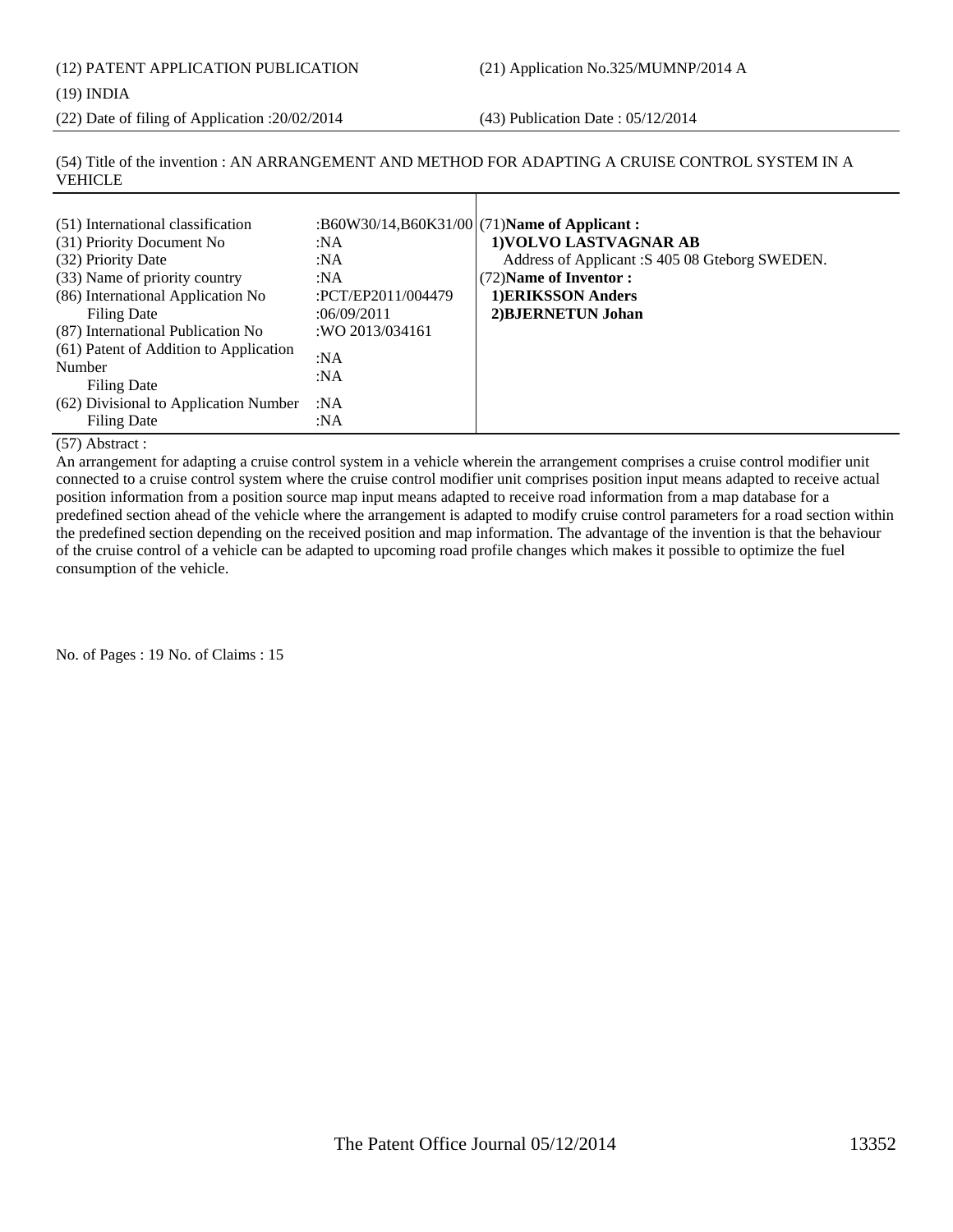(12) PATENT APPLICATION PUBLICATION (21) Application No.558/MUM/2013 A (19) INDIA (22) Date of filing of Application :26/02/2013 (43) Publication Date : 05/12/2014 (54) Title of the invention : ADAPTER (51) International classification :H01R13/66 (31) Priority Document No : GB 1203574.7 (32) Priority Date :29/02/2012 (33) Name of priority country :U.K. (86) International Application No Filing Date :NA :NA (87) International Publication No : NA (61) Patent of Addition to Application Number Filing Date :NA :NA (71)**Name of Applicant : 1)CONTROL TECHNIQUES LTD** Address of Applicant :THE GRO, POOL ROAD NEWTOWN, SY16 3BE U.K. (72)**Name of Inventor : 1)HOLMAN JONATHAN ROBERT 2)WAIN RICHARD MARK**

(57) Abstract :

Filing Date

An adapter is provided for adapting a Secure Digital (SD) card for use with a Smart Card reader. The adapter comprises an improved Smart Card with a memory device physically connected thereto. A controller may also be provided for use with the Smart Card reader, the controller being configured to identify whether a conventional Smart Card or an adapter that includes an SD card socket has been presented to the Smart Card reader. The controller may be arranged to control communication between the Smart Card reader and an SD card in the SD card socket and to control access to the SD card memory accordingly.

:NA :NA

No. of Pages : 17 No. of Claims : 12

(62) Divisional to Application Number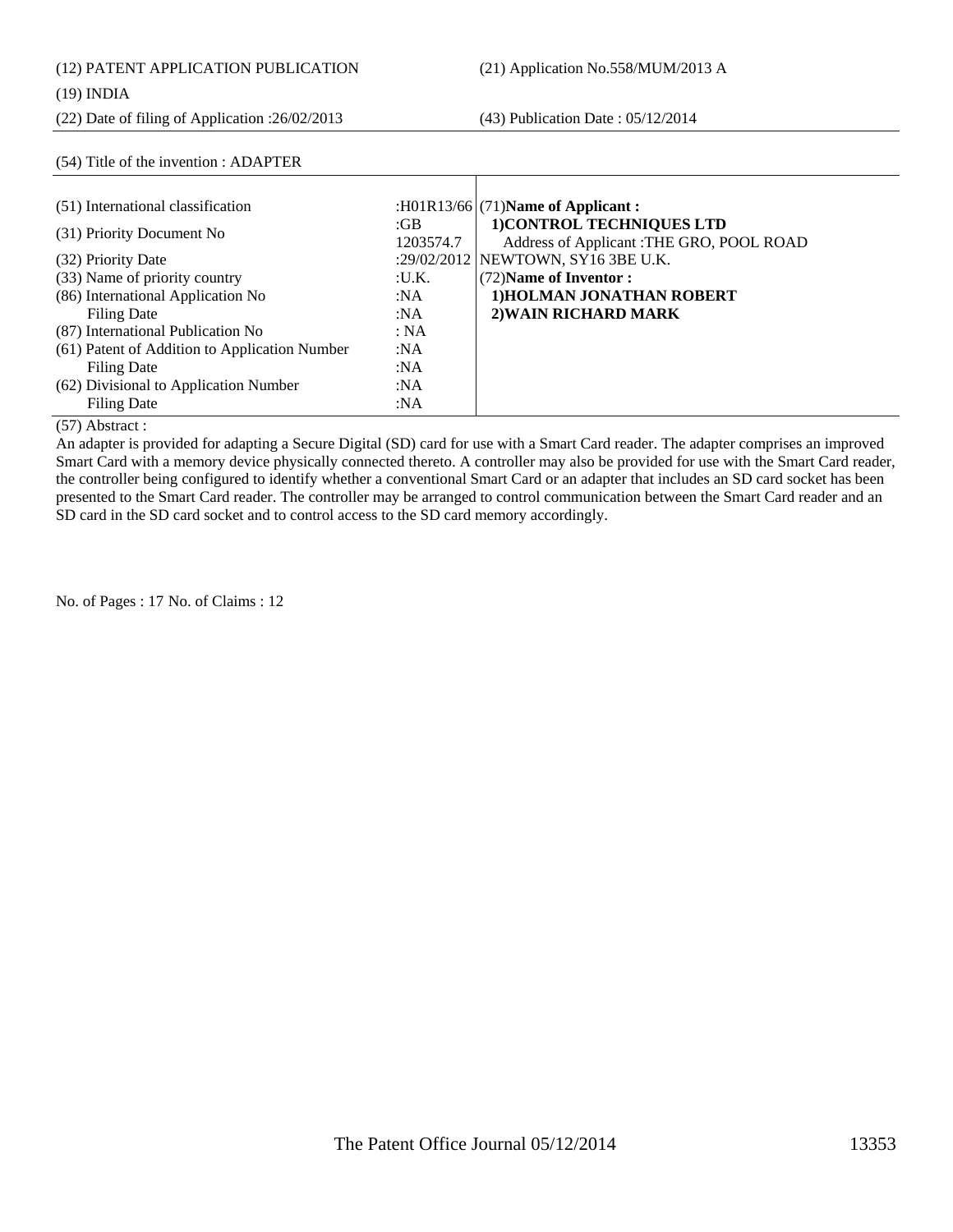(12) PATENT APPLICATION PUBLICATION (21) Application No.559/MUM/2013 A

#### (19) INDIA

(22) Date of filing of Application :26/02/2013 (43) Publication Date : 05/12/2014

#### (54) Title of the invention : IMPROVED DISCONNECTOR ASSEMBLY (51) International classification :H01H3/28, H01H3/48, H01H3/32, H01H31/00 (31) Priority Document No :NA (32) Priority Date :NA (33) Name of priority country :NA (86) International Application No Filing Date :NA :NA (87) International Publication No : NA (61) Patent of Addition to Application Number Filing Date :NA :NA (62) Divisional to Application Number Filing Date :NA :NA (71)**Name of Applicant : 1)LARSEN & TOUBRO LIMITED** Address of Applicant :L&T HOUSE, BALLARD ESTATE, MUMBAI 400 001, STATE OF MAHARASHTRA, INDIA (72)**Name of Inventor : 1)PARDESHI, AJABSINGH, SHANKARSINGH 2)SHETYE, GANESH, R. 3)CHAUHAN, BITHI**

#### (57) Abstract :

This invention relates generally to the field of switch disconnectors. More particularly the present invention relates to an improved switch disconnector having duel termination facility. It may be used in installations such as Housing complex, Hotels, Hospitals and buildings etc. The contact carrier and pin means internally engaged with knob means; wherein said contact carrier and said spring means connected to said moving contact; wherein knob means operatively connected to said moving contact thereby completing the current path. It provides duel termination facility available to customer.

No. of Pages : 13 No. of Claims : 7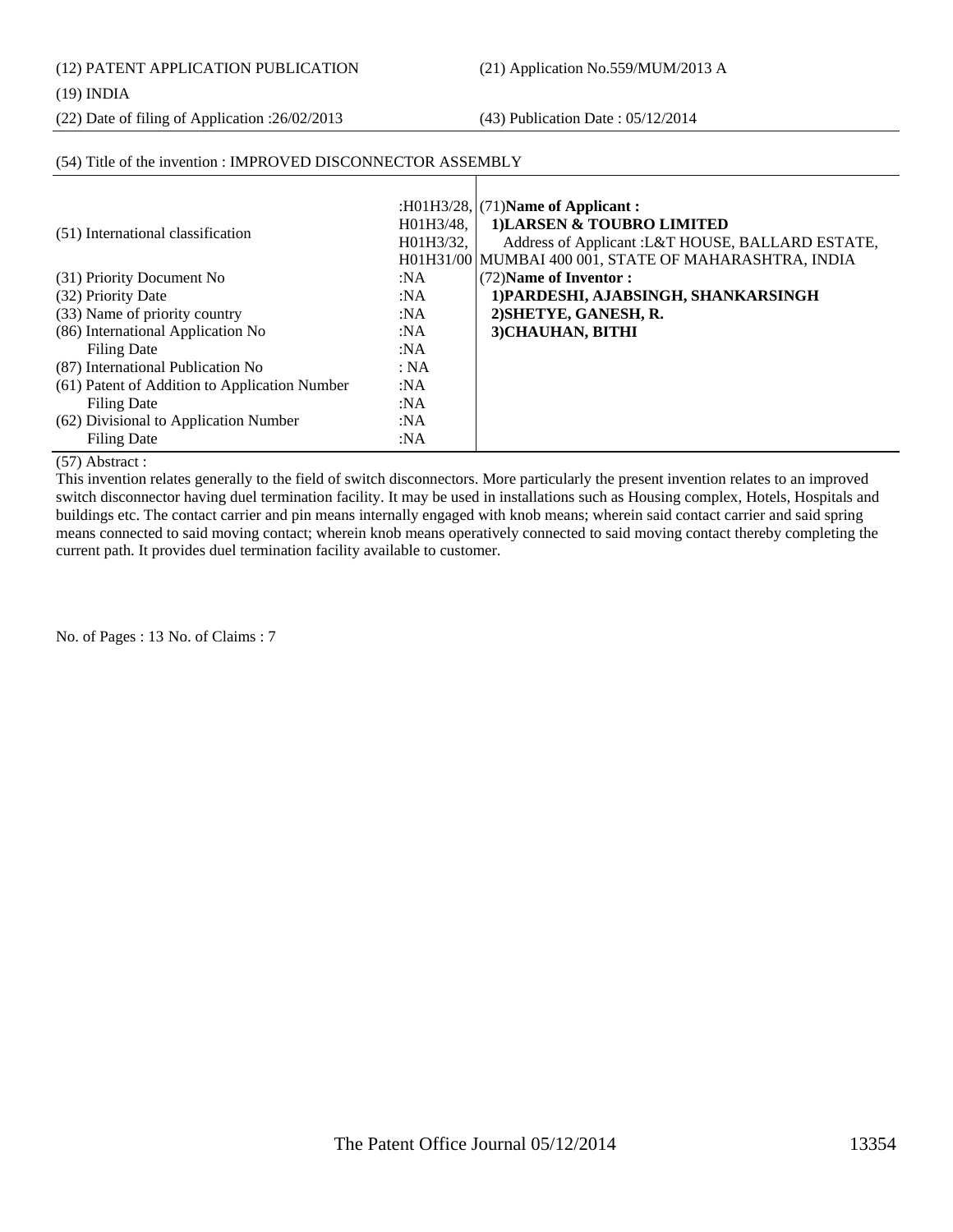#### (19) INDIA

(22) Date of filing of Application :07/03/2014 (43) Publication Date : 05/12/2014

#### (54) Title of the invention : METHOD AND SYSTEM FOR CONTROLLING DRIPPINGS FROM A BEVERAGE DISPENSER VIA AN EXPANSION VALVE

 $\mathbf{I}$ 

| (51) International classification<br>(31) Priority Document No<br>(32) Priority Date<br>(33) Name of priority country<br>(86) International Application No<br>Filing Date<br>(87) International Publication No<br>(61) Patent of Addition to Application | :B65B1/04,<br>B65B3/04, B67D1/16<br>:61/531562<br>:06/09/2011<br>: <b>U.S.A.</b><br>:PCT/US2012/053968<br>:06/09/2012<br>:WO 2013/036644 | (71) Name of Applicant:<br>1) MANITOWOC FOODSERVICE COMPANIES LLC<br>Address of Applicant :2400 South 44th Street Manitowoc WI<br>54220 U.S.A.<br>(72) Name of Inventor:<br>1) BRAGG John C.<br>2) WING Harry<br>3) PATTERSON Nicholas M.<br>4) NEVAREZ Roberto |
|----------------------------------------------------------------------------------------------------------------------------------------------------------------------------------------------------------------------------------------------------------|------------------------------------------------------------------------------------------------------------------------------------------|-----------------------------------------------------------------------------------------------------------------------------------------------------------------------------------------------------------------------------------------------------------------|
| Number<br><b>Filing Date</b>                                                                                                                                                                                                                             | :NA<br>:NA                                                                                                                               | 5) HANNIFFY Paul                                                                                                                                                                                                                                                |
| (62) Divisional to Application Number<br>Filing Date                                                                                                                                                                                                     | :NA<br>:NA                                                                                                                               |                                                                                                                                                                                                                                                                 |

#### (57) Abstract :

A beverage system includes an ingredient module and an ingredient dispensing valve in communication with the ingredient module the ingredient dispensing valve dispensing an ingredient into a beverage container. The ingredient module comprises a housing an ingredient container disposed within the housing a first ingredient conduit disposed between the ingredient container and the ingredient dispensing valve and a pumping device that causes the ingredient to move from the ingredient container through the first ingredient conduit and through the ingredient dispensing valve under pressure.

No. of Pages : 82 No. of Claims : 13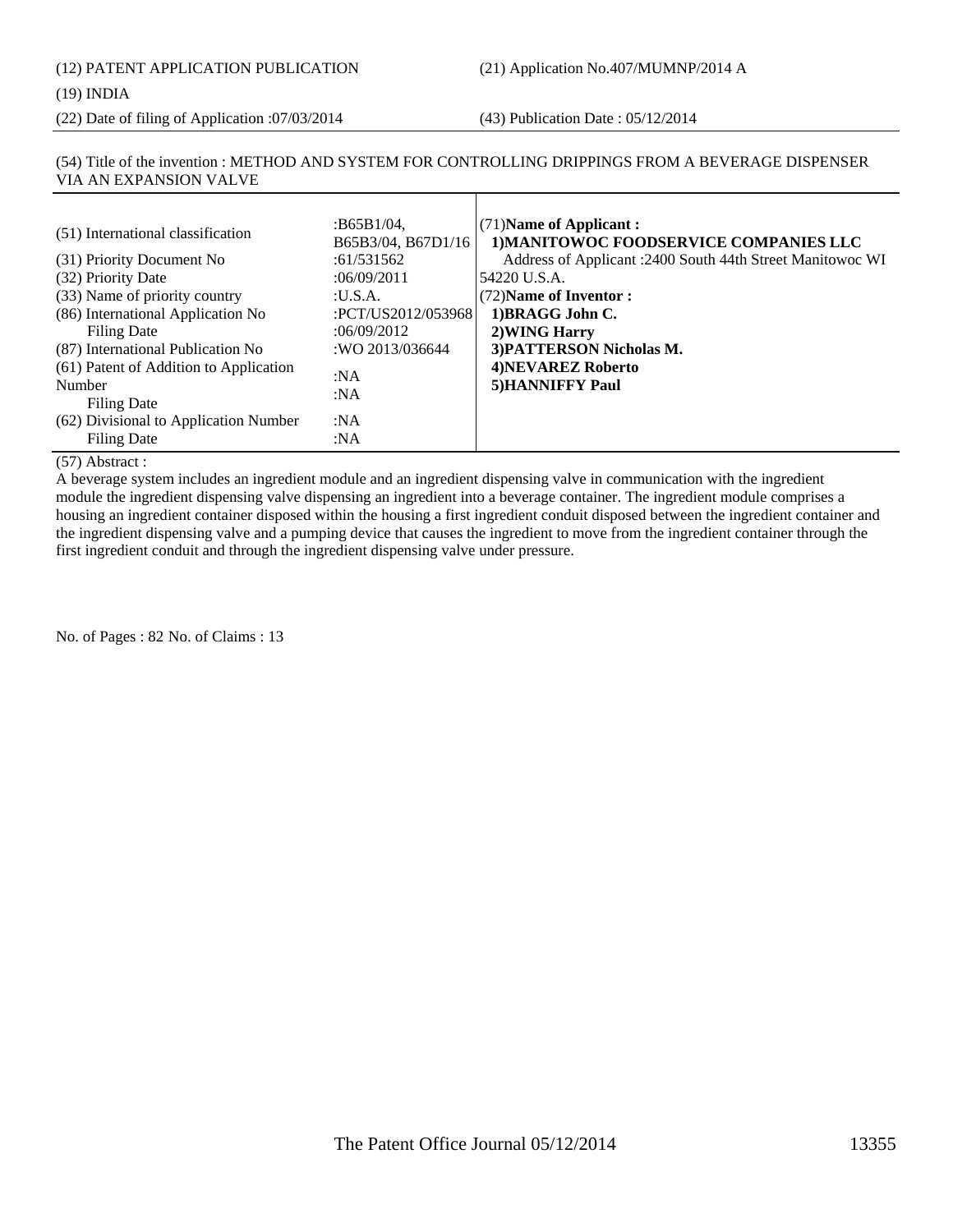(12) PATENT APPLICATION PUBLICATION (21) Application No.408/MUMNP/2014 A

#### (19) INDIA

(22) Date of filing of Application :07/03/2014 (43) Publication Date : 05/12/2014

| (51) International classification      | C07D401/12      | $(71)$ Name of Applicant:                                 |
|----------------------------------------|-----------------|-----------------------------------------------------------|
| (31) Priority Document No              | :61/629387      | 1)GANDHI Paresh T.                                        |
| (32) Priority Date                     | :16/11/2011     | Address of Applicant :32 Lafayette Circle Totowa NJ 07512 |
| (33) Name of priority country          | :U.S.A.         | U.S.A.                                                    |
| (86) International Application No      |                 | :PCT/IB2012/056333 (72)Name of Inventor :                 |
| Filing Date                            | :11/11/2012     | 1)GANDHI Paresh T.                                        |
| (87) International Publication No      | :WO 2013/072829 |                                                           |
| (61) Patent of Addition to Application | :NA             |                                                           |
| Number                                 |                 |                                                           |
| Filing Date                            | :NA             |                                                           |
| (62) Divisional to Application Number  | :NA             |                                                           |
| <b>Filing Date</b>                     | :NA             |                                                           |
|                                        |                 |                                                           |

### (54) Title of the invention : NOVEL NICOTINE DERIVATIVES

#### (57) Abstract :

Described are novel nicotine derivatives represented by general formulas (I) and (III) and salts thereof and herbicide & pharmaceutical compositionscontaining the same as the active ingredient. The compound and salts thereof can control annual or perennial weed growing on the land where various crops such as rice plant wheat cotton and corn grow for a wide period ranging from the pre emergence to growth in a remarkably small dose. The compounds and salts thereof can be useful as an anti microbial and anti fungal agents and also for the treatment of blood pressure skeletal muscle attention deficit disorder mental disorders schizophrenia Alzheimer disease Parkinson s disease and depression. Also described is the preparation of the nicotine derivatives having formula (I) and (III).

No. of Pages : 40 No. of Claims : 20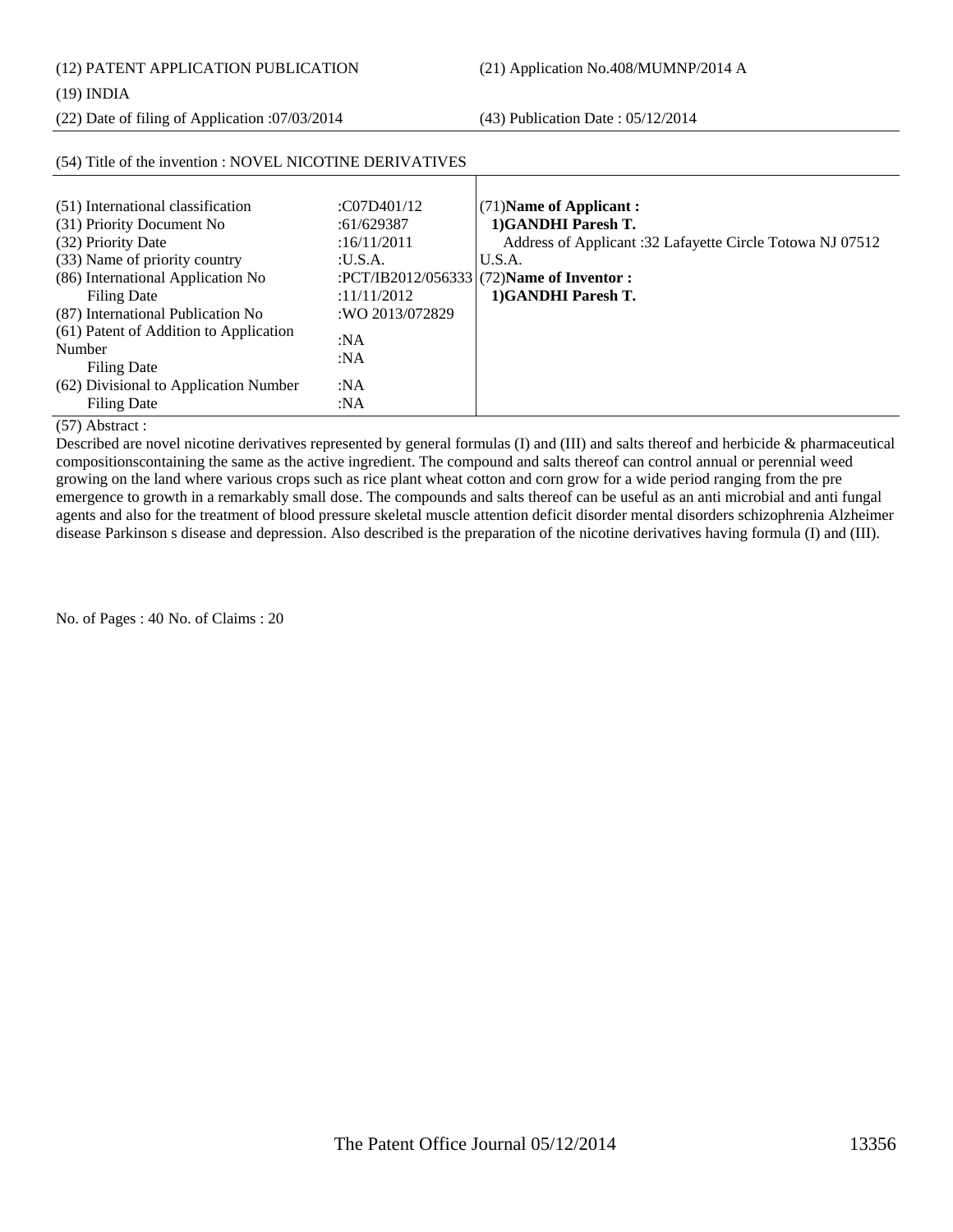(12) PATENT APPLICATION PUBLICATION (21) Application No.461/MUM/2013 A

#### (19) INDIA

(22) Date of filing of Application :18/02/2013 (43) Publication Date : 05/12/2014

## (54) Title of the invention : METHOD OF MAKING A WATER PURIFICATION COMPOSITION

|                                               |          | : $CO2F1/50$ , (71)Name of Applicant:             |
|-----------------------------------------------|----------|---------------------------------------------------|
| (51) International classification             | C02F1/52 | 1) TATA CHEMICALS LIMITED                         |
| (31) Priority Document No                     | :NA      | Address of Applicant : BOMBAY HOUSE, 24 HOMI MODI |
| (32) Priority Date                            | :NA      | STREET, MUMBAI-400001 Maharashtra India           |
| (33) Name of priority country                 | :NA      | (72) Name of Inventor:                            |
| (86) International Application No             | :NA      | 1) RAUTARAY, DEBABRATA                            |
| Filing Date                                   | :NA      | 2) PARIDA, PRABHAT KUMAR                          |
| (87) International Publication No             | : NA     | 3) LOLAGE, MAYURA                                 |
| (61) Patent of Addition to Application Number | :NA      | 4) ANGAL, ASHWINI                                 |
| <b>Filing Date</b>                            | :NA      |                                                   |
| (62) Divisional to Application Number         | :NA      |                                                   |
| <b>Filing Date</b>                            | :NA      |                                                   |

### (57) Abstract :

A method of making a water purification composition and is disclosed. The method comprises of forming a chitosan solution by dissolving chitosan in an organic acid solution, adding iron oxide particles to the chitosan solution and mixing the same to obtain a mixture, adding an alkali solution to the mixture at a predetermined rate to precipitate an iron oxide-chitosan matrix is disclosed. The method further comprises of washing and drying of the precipitate, grinding the precipitate and sieving the ground precipitate to obtain granules of a desired size. A water purification composition for removal of arsenic from water is also disclosed.

No. of Pages : 21 No. of Claims : 5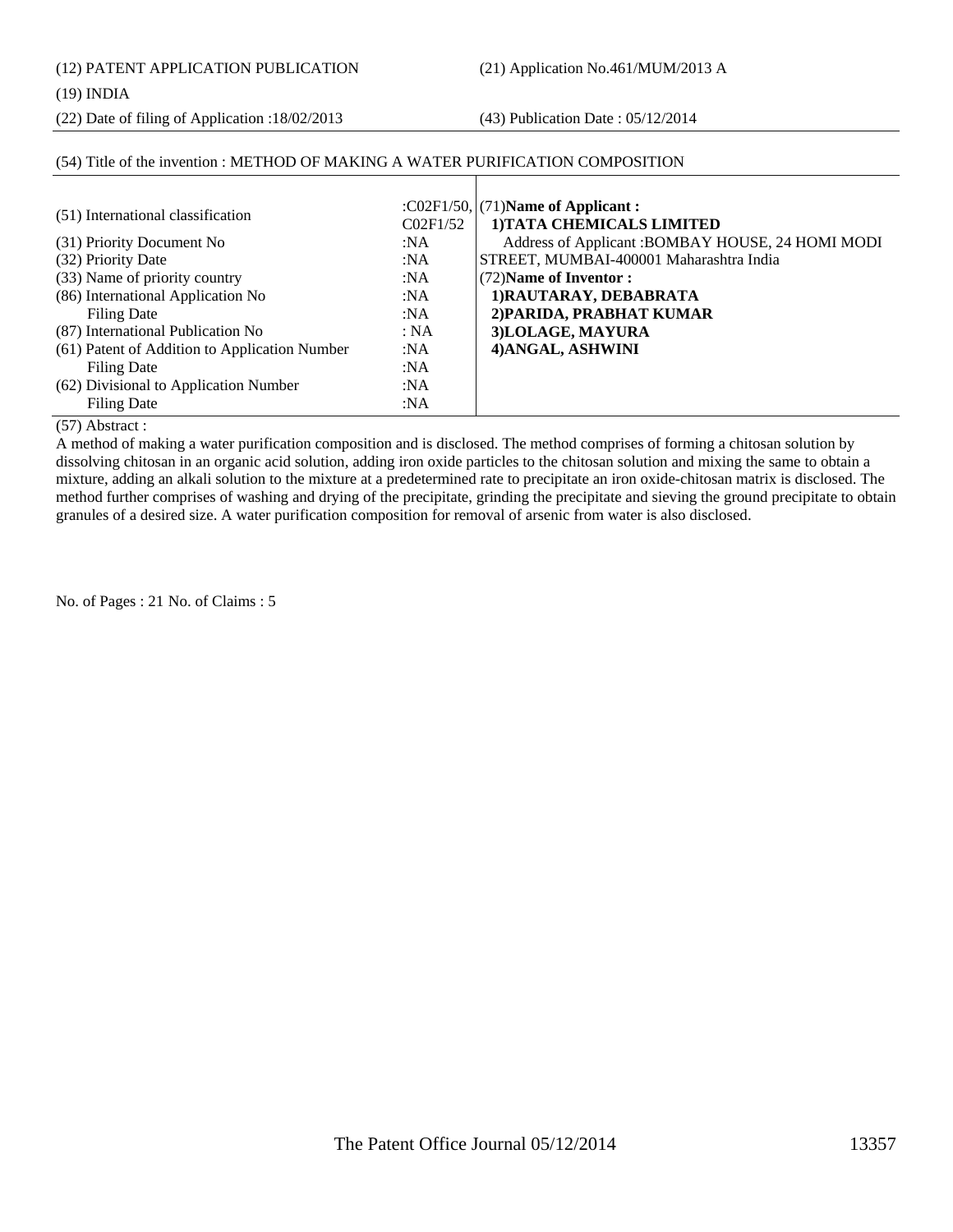(12) PATENT APPLICATION PUBLICATION (21) Application No.571/MUM/2013 A

#### (19) INDIA

(22) Date of filing of Application :27/02/2013 (43) Publication Date : 05/12/2014

### (54) Title of the invention : ROTARY CONVERTIBLE ELECTRICAL CONTACT

|                                               |            | : $H02K13/00$ , (71)Name of Applicant:            |
|-----------------------------------------------|------------|---------------------------------------------------|
| (51) International classification             | H01R39/64. | 1) LARSEN & TOUBRO LIMITED                        |
|                                               | H02K31/04  | Address of Applicant :LARSEN & TOUBRO LIMITED L&T |
| (31) Priority Document No                     | :NA        | HOUSE, BALLARD ESTATE, P. O. BOX: 278, MUMBAI 400 |
| (32) Priority Date                            | :NA        | 001, MAHARASHTRA, INDIA                           |
| (33) Name of priority country                 | :NA        | (72) Name of Inventor:                            |
| (86) International Application No             | :NA        | <b>1)VIRENDER BURA</b>                            |
| Filing Date                                   | :NA        | 2) AMOL SHIRKE                                    |
| (87) International Publication No             | : NA       | 3) MAYANK PATEL                                   |
| (61) Patent of Addition to Application Number | :NA        |                                                   |
| Filing Date                                   | :NA        |                                                   |
| (62) Divisional to Application Number         | :NA        |                                                   |
| <b>Filing Date</b>                            | :NA        |                                                   |

#### (57) Abstract :

Disclosed is a rotary convertible contact assembly for a circuit control device. The assembly comprises a first actuator having a cavity therewithin for containing a spring therein. Further, the assembly comprises a second actuator detachably positioned at top end of the first actuator. The second actuator includes a first knob capable of being engaged with a contactor and moving in translational motion along with the contactor to push the first actuator down, and a second knob rotatabaly mounted thereon. The second knob rotates the first actuator in circular motion. Furthermore, the assembly includes a first stationary contact and a second stationary contact positioned on one side of the first actuator, a third stationary contact positioned on other side of the first actuator opposite, and a Zshaped movable contact attached to the top end of the first actuator. The Z- shaped movable contact is capable of bridging any one of the first stationary contact and the second stationary contact with the third stationary contact to form normally-closed contact.

No. of Pages : 19 No. of Claims : 4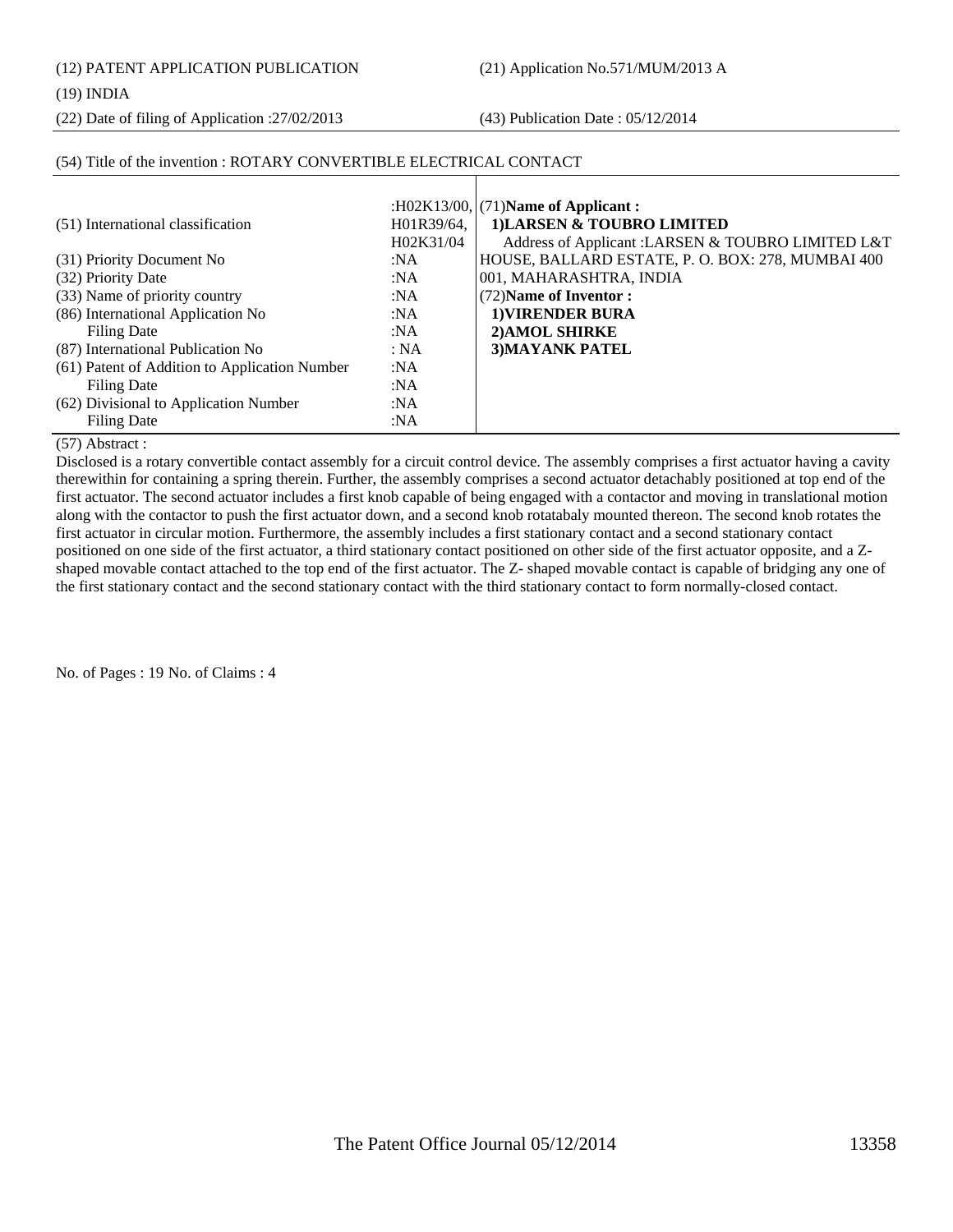(12) PATENT APPLICATION PUBLICATION (21) Application No.329/MUMNP/2014 A

#### (19) INDIA

(22) Date of filing of Application :20/02/2014 (43) Publication Date : 05/12/2014

#### (54) Title of the invention : VIDEO SIGNAL PROCESSING APPARATUS AND VIDEO SIGNAL PROCESSING METHOD

| (51) International<br>classification<br>(31) Priority Document No             | :H04N13/02,G03B17/18,G03B35/08<br>:2011-193493 | (71) Name of Applicant:<br><b>1)SONY CORPORATION</b><br>Address of Applicant :1 7 1 Konan Minato ku Tokyo 1080075 |
|-------------------------------------------------------------------------------|------------------------------------------------|-------------------------------------------------------------------------------------------------------------------|
| (32) Priority Date                                                            | :06/09/2011                                    | Japan                                                                                                             |
| (33) Name of priority<br>country                                              | :Japan                                         | (72) Name of Inventor:<br>1)SUDO Ichiro                                                                           |
| (86) International<br><b>Application No</b><br><b>Filing Date</b>             | :PCT/JP2012/005345<br>:27/08/2012              | 2) MIMOTO Kiyoshi<br>3) NAGANO Hidetoshi                                                                          |
| (87) International Publication<br>N <sub>0</sub>                              | :WO 2013/035261                                |                                                                                                                   |
| (61) Patent of Addition to<br><b>Application Number</b><br><b>Filing Date</b> | :N $A$<br>:NA                                  |                                                                                                                   |
| (62) Divisional to<br><b>Application Number</b><br><b>Filing Date</b>         | :N $A$<br>:NA                                  |                                                                                                                   |

#### (57) Abstract :

[Problem] To present to a user an area in which an extreme 3D effect may appear by use of a user interface that is easy for the user to intuitively ascertain. [Solution] A left eye video signal obtained by capturing an image for the left eye or a right eye video signal obtained by capturing an image for the right eye is received as an input signal and edge extraction information indicating whether pixels of interest are an edge part or not is generated. Thereafter a binocular disparity between the left eye captured image represented by the left eye video signal and the right eye captured image represented by the right eye video signal is calculated on the basis of the left eye and right eye video signals. Thereafter one of a plurality of types of warning color that is associated with the magnitude of the calculated binocular disparity is superimposed on the pixels thereby generating a warning color image. Thereafter on the basis of the edge extraction information if the pixels of interest are the edge part the warning color image is output and otherwise the left eye or right eye video signal is output.

No. of Pages : 52 No. of Claims : 8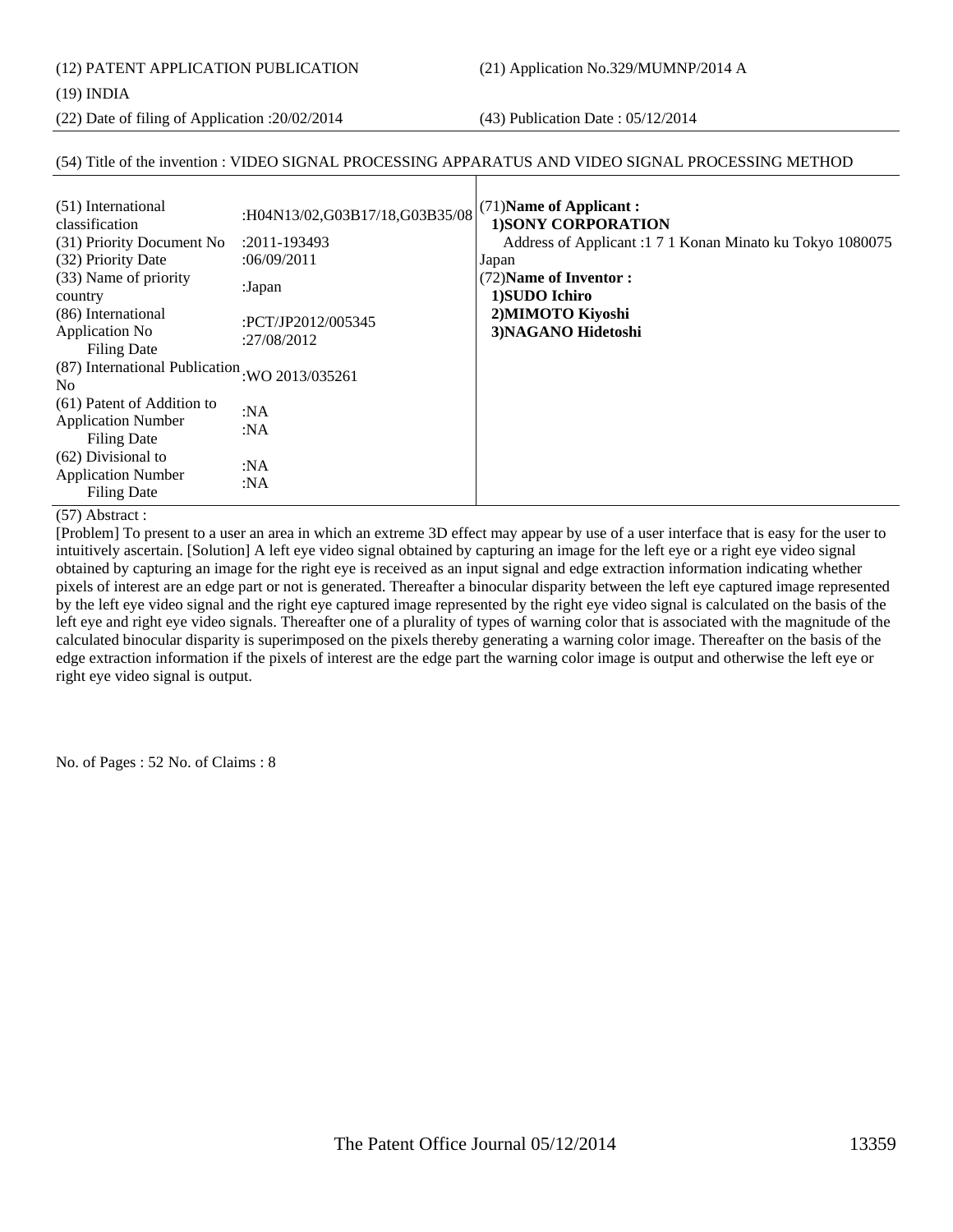(12) PATENT APPLICATION PUBLICATION (21) Application No.409/MUMNP/2014 A

#### (19) INDIA

(22) Date of filing of Application :07/03/2014 (43) Publication Date : 05/12/2014

### (54) Title of the invention : PROCESS FOR THE PURIFICATION OF A LIQUID FEED COMPRISING MCA AND DCA

| (51) International classification      |                    | :C07C51/377,C07C53/16 (71) Name of Applicant:       |
|----------------------------------------|--------------------|-----------------------------------------------------|
| (31) Priority Document No              | :11185948.4        | 1) AKZO NOBEL CHEMICALS INTERNATIONAL B.V.          |
| (32) Priority Date                     | :20/10/2011        | Address of Applicant : Stationsstraat 77 NL 3811 MH |
| (33) Name of priority country          | EPO                | <b>Amersfoort Netherlands</b>                       |
| (86) International Application No      | :PCT/EP2012/070523 | (72) Name of Inventor:                              |
| <b>Filing Date</b>                     | :17/10/2012        | 1) NIEUWHOF Melle Rinze                             |
| (87) International Publication No      | :WO 2013/057125    | 2) KOOLJMAN Cornelis                                |
| (61) Patent of Addition to Application | :NA                | 3) KOELEWIJN Willem                                 |
| Number                                 | :NA                | 4) VOS Hendrik Jan                                  |
| <b>Filing Date</b>                     |                    | <b>5)TOLLIN Lars Magnus</b>                         |
| (62) Divisional to Application Number  | :NA                | 6) VAN HAL Henricus Johannes Marinus Petrus         |
| <b>Filing Date</b>                     | :NA                |                                                     |

(57) Abstract :

The present invention pertains to a process for the purification of a substantially water free liquid feed comprising monochloroacetic acid dichloroacetic acid optionally acid chlorides optionally anhydrides and optionally acetic acid which comprises the steps of (a) adding water to the liquid feed so that a liquid feed is obtained comprising between 0.01 and 5% by weight of water based on the total weight of the liquid feed and (b) subsequently subjecting the liquid feed obtained in step (a) to a catalytic hydrodechlorination step by contacting it with a source of hydrogen to convert the dichloroacetic acid into monochloroacetic acid in the presence of a solid heterogeneous hydrogenation catalyst comprising one or more metals of Group VIII of the Periodic Table of the Elements deposited on a carrier.

No. of Pages : 23 No. of Claims : 12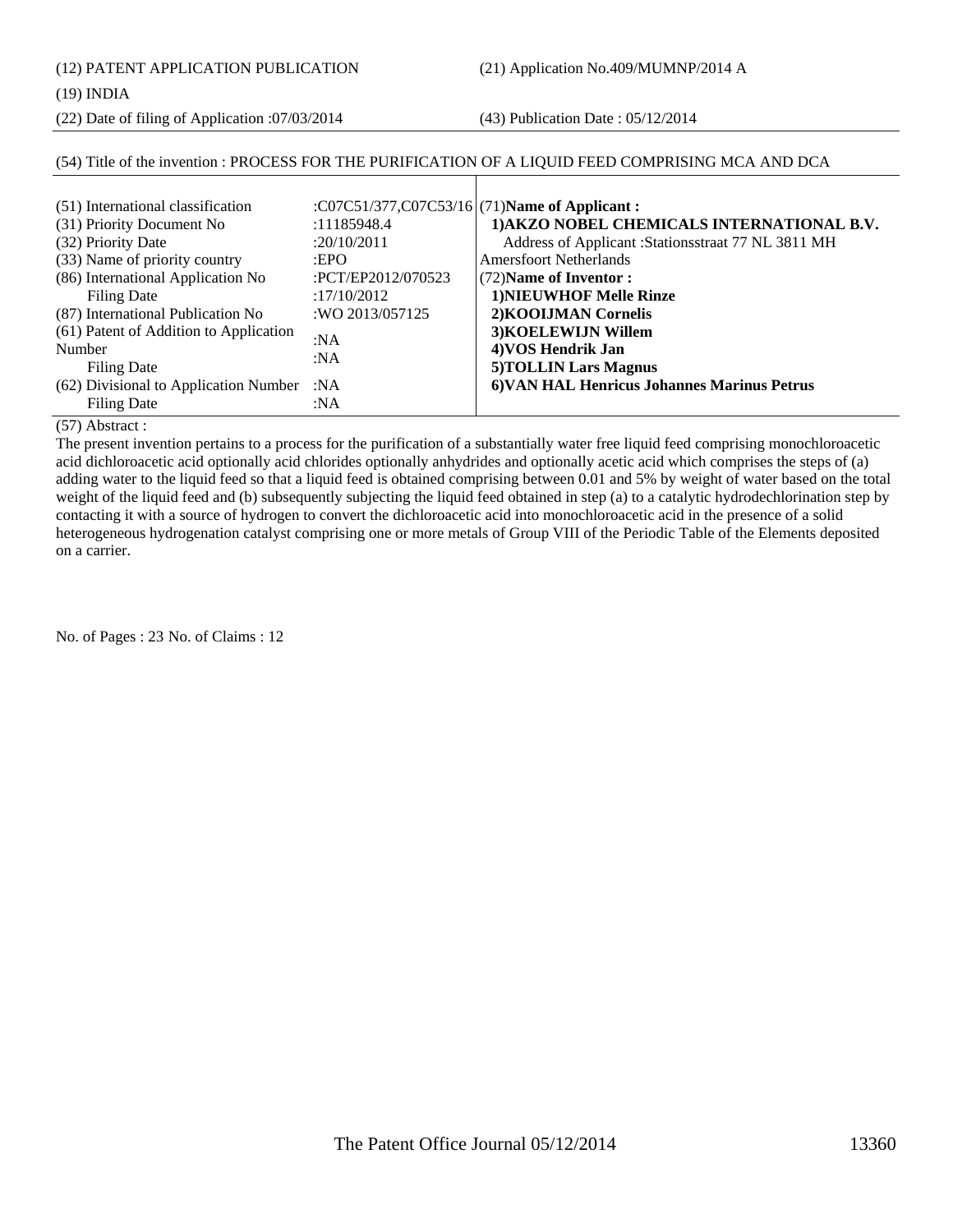# (12) PATENT APPLICATION PUBLICATION (21) Application No.463/MUM/2013 A

#### (19) INDIA

(22) Date of filing of Application :18/02/2013 (43) Publication Date : 05/12/2014

### (54) Title of the invention : A NOVEL AMORPHOUS FORM OF TETRAKIS-(2,4-DI-T-BUTYLPHENYL)-4,4'-BIPHENYLENE DIPHOSPHONITE AND ITS PROCESS FOR PREPARATION.

| (51) International classification             | $CO8L25/12$ ,<br>C08L51/00,<br>C08L51 | : $C23C14/00$ , (71)Name of Applicant:<br>1) SEQUENT SCIENTIFIC LIMITED<br>Address of Applicant: 116 VARDHMAN INDUSTRIAL<br>COMPLEX, L.B.S. MARG, THANE(W), MUMBAI - 400 601, |
|-----------------------------------------------|---------------------------------------|-------------------------------------------------------------------------------------------------------------------------------------------------------------------------------|
| (31) Priority Document No                     | :NA                                   | MAHARASHTRA, INDIA                                                                                                                                                            |
| (32) Priority Date                            | :NA                                   | $(72)$ Name of Inventor :                                                                                                                                                     |
| (33) Name of priority country                 | :NA                                   | 1) ARULMOLI, THANGAVEL                                                                                                                                                        |
| (86) International Application No             | :NA                                   | 2) KAREGOUDAR, PRAKASH                                                                                                                                                        |
| Filing Date                                   | :NA                                   | 3) DAS, GAUTAM KUMAR                                                                                                                                                          |
| (87) International Publication No             | : NA                                  |                                                                                                                                                                               |
| (61) Patent of Addition to Application Number | :NA                                   |                                                                                                                                                                               |
| <b>Filing Date</b>                            | :NA                                   |                                                                                                                                                                               |
| (62) Divisional to Application Number         | :NA                                   |                                                                                                                                                                               |
| <b>Filing Date</b>                            | : $NA$                                |                                                                                                                                                                               |

(57) Abstract :

The present invention relates to a new amorphous form of tetrakis-(2,4-di-t-butylphenyl)-4,4-biphenylene diphosphonite and a process of its preparation.

No. of Pages : 10 No. of Claims : 10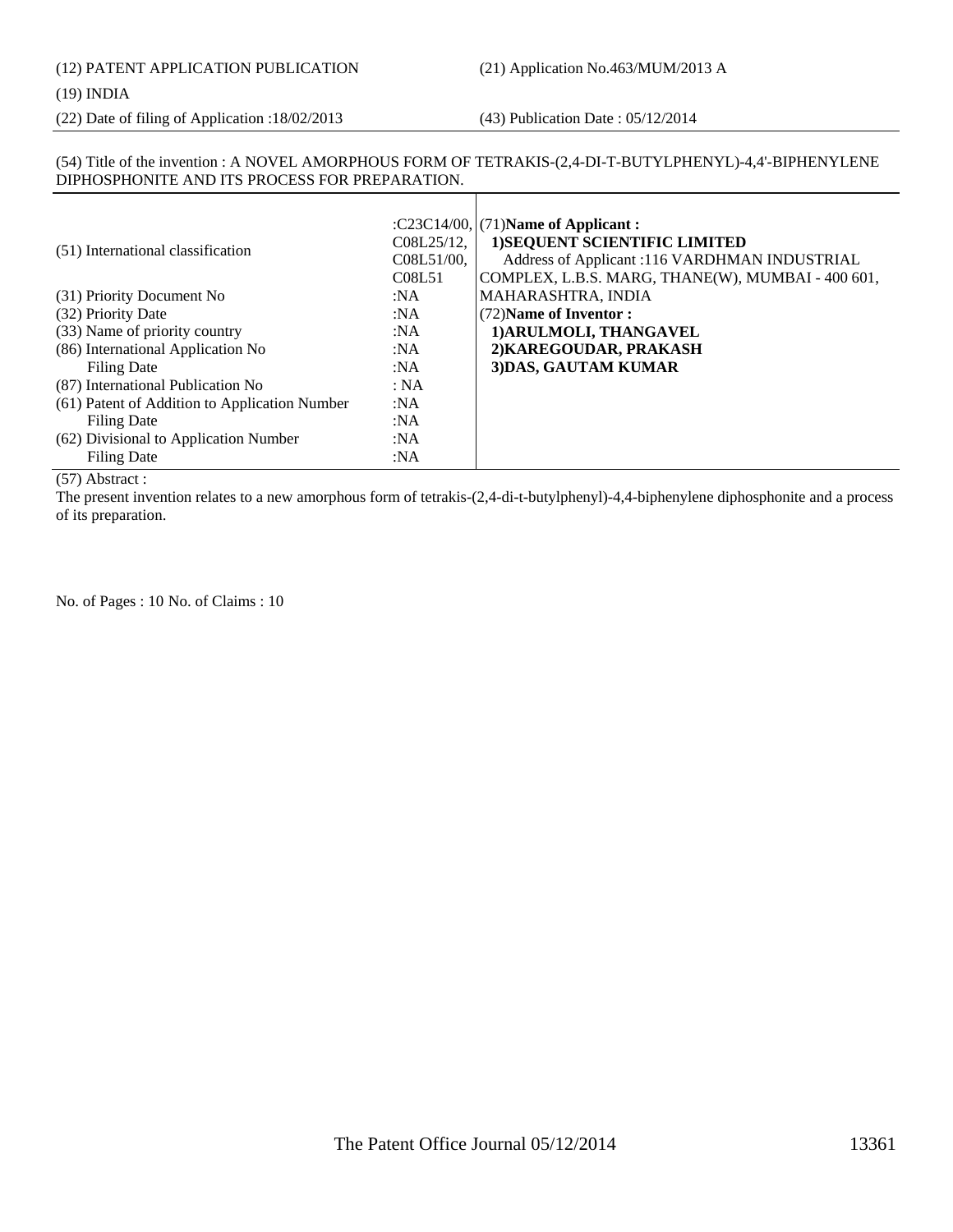# (12) PATENT APPLICATION PUBLICATION (21) Application No.574/MUM/2013 A

#### (19) INDIA

(22) Date of filing of Application :27/02/2013 (43) Publication Date : 05/12/2014

#### (54) Title of the invention : PEARLESCENT PIGMENT WITH MODIFIED DENSITY OF SURFACE CAPPING FUNCTIONAL GROUPS, PROCESS FOR PRODUCING THE SAME, AND MIXTURES AND COMPOSITIONS THEREOF

| (51) International classification<br>C04B14/20       | : $CO4B14/02$ , (71)Name of Applicant :<br>1) SUDARSHAN CHEMICAL INDUSTRIES LTD. |
|------------------------------------------------------|----------------------------------------------------------------------------------|
| (31) Priority Document No<br>:NA                     | Address of Applicant :162 WELLESLEY ROAD, PUNE,                                  |
| (32) Priority Date<br>:NA                            | 411001 Maharashtra India                                                         |
| (33) Name of priority country<br>:NA                 | (72) Name of Inventor:                                                           |
| (86) International Application No<br>:NA             | 1) NIKHIL HEMANT GOKHALE                                                         |
| Filing Date<br>:NA                                   | 2) ASHOK MURLIDHAR DIGHE                                                         |
| (87) International Publication No<br>: NA            | 3) SOPAN MURLIDHAR MUTHE                                                         |
| (61) Patent of Addition to Application Number<br>:NA | 4) OMKAR PRABHAKAR NAGARKAR                                                      |
| :NA<br>Filing Date                                   |                                                                                  |
| (62) Divisional to Application Number<br>:NA         |                                                                                  |
| <b>Filing Date</b><br>:NA                            |                                                                                  |

#### (57) Abstract :

Inorganic pigments, particularly pearlescent pigments, with improved weathering stability in organic substrates and excellent dispersability and adhesion in coatings comprise a first protective layer comprising metal oxide and/or metal hydroxide of the metals Al, Ce, Zr, W, Mo or the combinations of the same, a second protective layer comprising silicates and/or Si02, and a multifunctional organic capping layer adhered to the second layer, which capping layer is prepared by addition of one or more organic coupling agents, in particular, organo silane coupling agents, substituted with a reactive functional group, for example, a primary amine, and which reactive group is partially or completely modified with a bis-reactive agent, for example, a dialdehyde or diketone, while the organic coupling agent is either hydrogen bonded to the second protective layer or is bound to the second layer by means of oxygen atom, resulting in a pigment capping layer with a modified density of surface capping (PMDSC). Mixed pigments comprising blended mixtures of the pigments with unmodified density of surface capping (PUDSC) and modified surface capping layers (PMDSCs) are also provided

No. of Pages : 34 No. of Claims : 23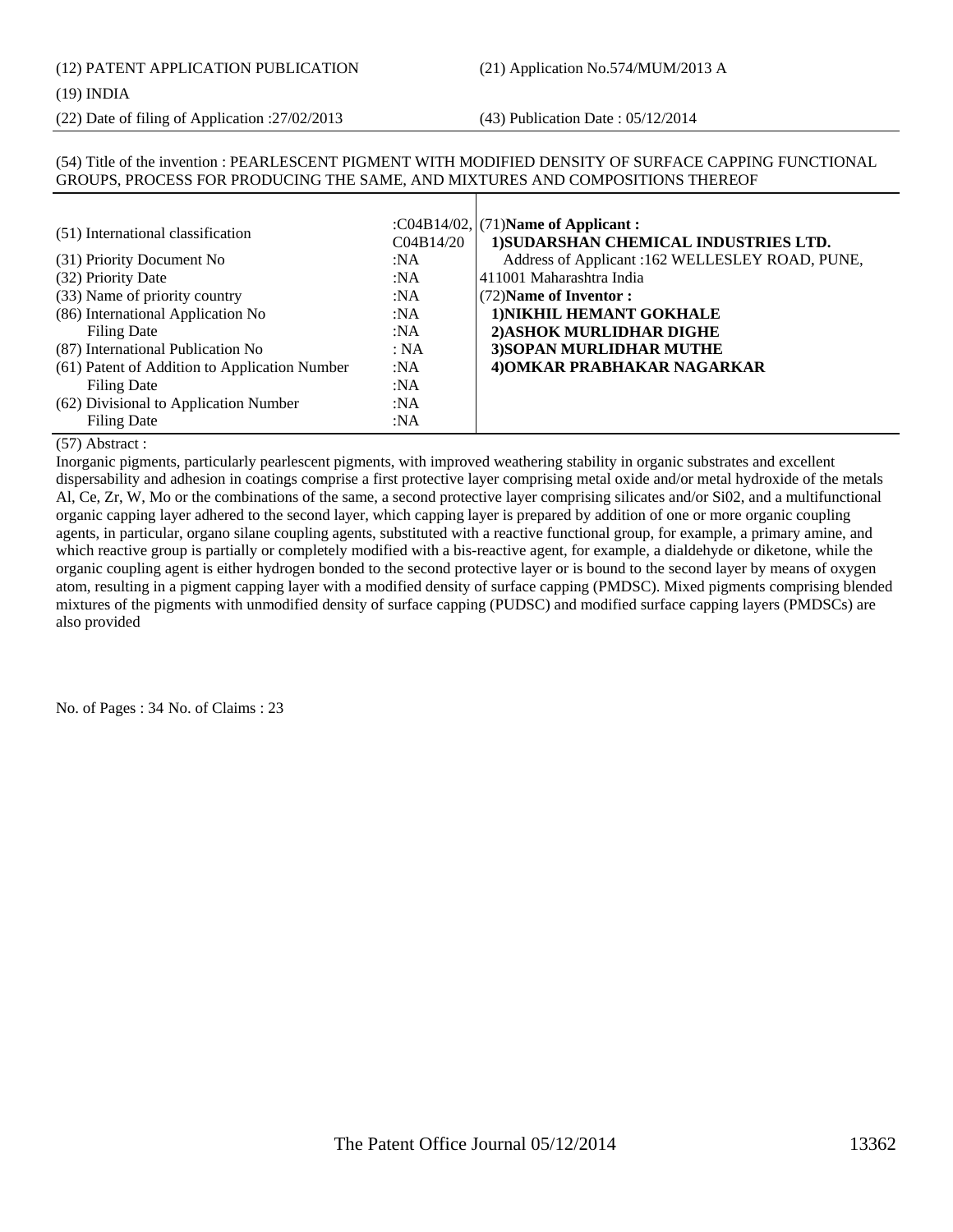(12) PATENT APPLICATION PUBLICATION (21) Application No.298/MUMNP/2014 A

(19) INDIA

(22) Date of filing of Application :14/02/2014 (43) Publication Date : 05/12/2014

| (51) International classification<br>(31) Priority Document No<br>(32) Priority Date<br>(33) Name of priority country<br>(86) International Application No: PCT/EP2012/003537<br>Filing Date<br>(87) International Publication No: WO 2013/029757<br>(61) Patent of Addition to<br><b>Application Number</b><br>Filing Date<br>(62) Divisional to Application | :C08J9/12,C08J9/20,C08L25/08 (71) Name of Applicant:<br>:11006977.0<br>:26/08/2011<br>EPO<br>:21/08/2012<br>:NA<br>:NA<br>:NA | 1) SAUDI BASIC INDUSTRIES CORPORATION (SABIC)<br>Address of Applicant : P.O. Box 5101 11422 Riyadh Saudi<br>Arabia<br>(72) Name of Inventor:<br>1)GHAMDI Ghurmallah<br>2) HAMDAN Mohammed<br>3) JANSEN Martinus Adrianus Gertrudus<br>4) NELISSEN Laurentius Nicolaas Ida Hubertus |
|---------------------------------------------------------------------------------------------------------------------------------------------------------------------------------------------------------------------------------------------------------------------------------------------------------------------------------------------------------------|-------------------------------------------------------------------------------------------------------------------------------|------------------------------------------------------------------------------------------------------------------------------------------------------------------------------------------------------------------------------------------------------------------------------------|
| Number<br>Filing Date                                                                                                                                                                                                                                                                                                                                         | :NA                                                                                                                           |                                                                                                                                                                                                                                                                                    |

# (54) Title of the invention : WATER EXPANDABLE POLYMER BEADS

(57) Abstract :

The present invention relates to a process for the emulsifier free preparation of water expandable polymer beads. The process comprises the steps of: a) providing an emulsifier free monomer composition comprising styrene and a polar comonomer comprising a carbon to carbon double bond b) prepolymerizing the monomer composition to obtain a prepolymer composition comprising styrene the polar comonomer and their copolymer c) adding an aqueous dispersion of nanoclay to the prepolymer composition to obtain an inverse emulsion d) suspending the inverse emulsion obtained by step c) in an aqueous medium to yield an aqueous suspension of suspended droplets and e) polymerizing the monomers in the droplets of the suspension obtained by step d).

No. of Pages : 43 No. of Claims : 15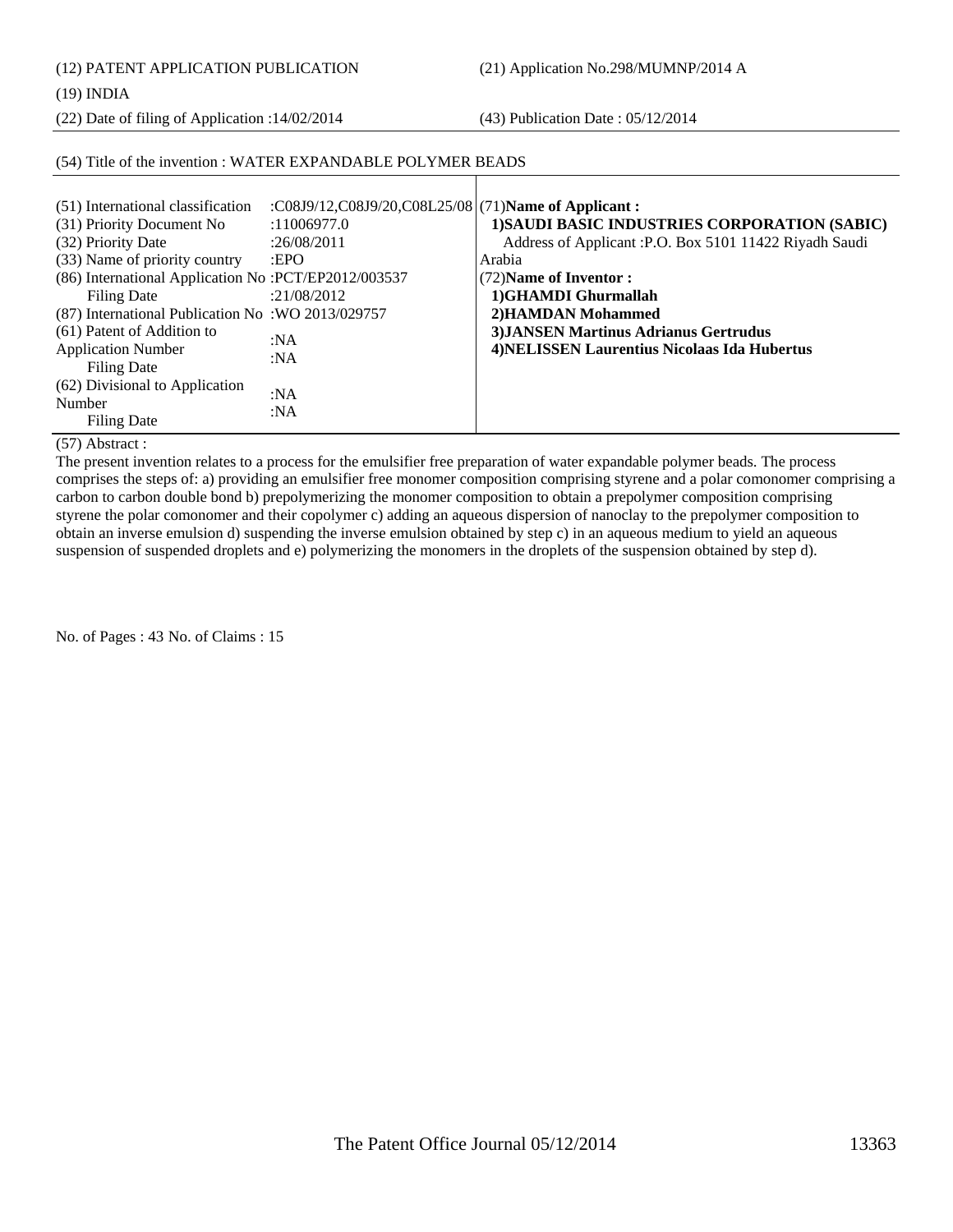(12) PATENT APPLICATION PUBLICATION (21) Application No.320/MUMNP/2014 A

(19) INDIA

(22) Date of filing of Application :19/02/2014 (43) Publication Date : 05/12/2014

(54) Title of the invention : COMPLEX PAYMENT SYSTEM USING A PORTABLE TERMINAL AND COMPLEX PAYMENT METHOD

| (32) Priority Date<br>:20/07/2011<br>(33) Name of priority<br>:Republic of Korea<br>country<br>(86) International<br>:PCT/KR2012/005516<br>Application No<br>:11/07/2012<br>Filing Date<br>(87) International<br>:WO 2013/012200<br>Publication No.<br>(61) Patent of Addition to<br>:NA<br><b>Application Number</b><br>:NA<br>Filing Date<br>$(62)$ Divisional to<br>:NA<br><b>Application Number</b><br>:NA<br><b>Filing Date</b> | Jung gu Seoul 100 272 Republic of Korea<br>(72) Name of Inventor:<br>1) PARK Kyung Yang |
|--------------------------------------------------------------------------------------------------------------------------------------------------------------------------------------------------------------------------------------------------------------------------------------------------------------------------------------------------------------------------------------------------------------------------------------|-----------------------------------------------------------------------------------------|
|--------------------------------------------------------------------------------------------------------------------------------------------------------------------------------------------------------------------------------------------------------------------------------------------------------------------------------------------------------------------------------------------------------------------------------------|-----------------------------------------------------------------------------------------|

(57) Abstract :

Disclosed are a complex payment system using a portable terminal and a complex payment method. According to the present invention a portable terminal such as a smartphone or a vendor server may analyze and display an optimum payment condition containing a minimum payment amount using bonus information such as card information discount information membership point information or coupon information when a user pays thus preventing personal information leakage and enabling the user to pay a minimum amount by means of his/her credit card using the bonus information.

No. of Pages : 43 No. of Claims : 26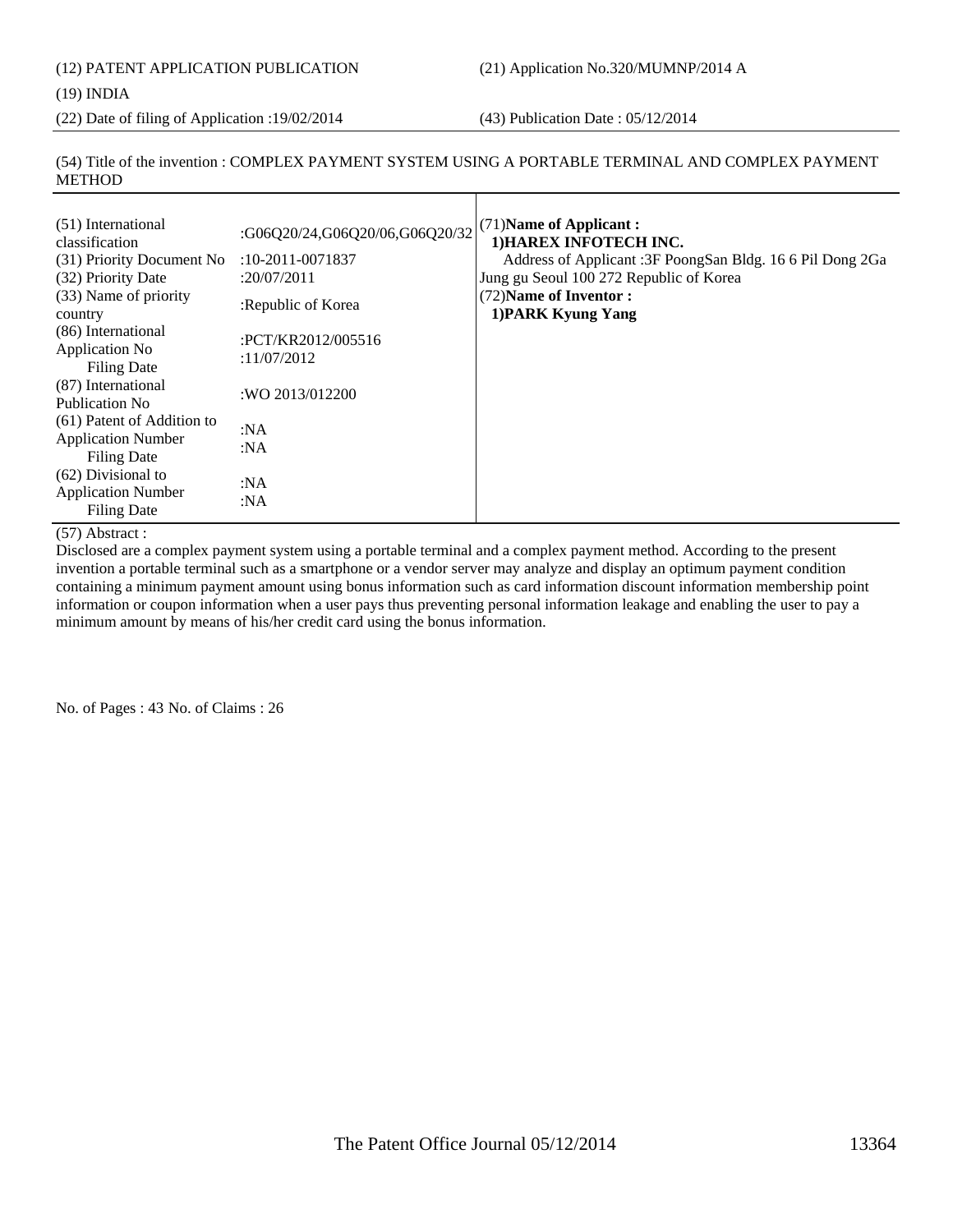(12) PATENT APPLICATION PUBLICATION (21) Application No.440/MUMNP/2014 A

(19) INDIA

(22) Date of filing of Application :13/03/2014 (43) Publication Date : 05/12/2014

### (51) International classification :G06F17/20 (31) Priority Document No :2011146888 (32) Priority Date :18/11/2011 (33) Name of priority country :Russia (86) International Application No Filing Date :PCT/RU2012/000945 :16/11/2012 (87) International Publication No :WO 2013/073999 (61) Patent of Addition to Application Number Filing Date :NA :NA (62) Divisional to Application Number Filing Date :NA :NA (71)**Name of Applicant : 1)OBSHCHESTVO S OGRANICHENNOY OTVETSTVENNOSTYU TSENTR INNOVATSIY NATALI KASPERSKAYA** Address of Applicant :ul. 2 ya Zvenigorodskaya 13/41 8 floor Moscow 123022 Russia (72)**Name of Inventor : 1)LAPSHIN Vladimir Anatolyevich 2)PSHEKHOTSKAYA Yekaterina Aleksandrovna 3)PEROV Dmitriy Vsevolodovich**

(54) Title of the invention : METHOD FOR THE AUTOMATED ANALYSIS OF TEXT DOCUMENTS

# (57) Abstract :

The invention relates to the automated analysis of text documents. When used in the development of new systems and the improvement of existing systems for checking text documents for the presence of phrases or portions of text from other documents the invention makes it possible to increase the range of existing technical means by giving rise to a comparatively fast and versatile method which makes it possible to detect expressions phrases or even passages in a document which come from other documents. The method for the automated analysis of text documents consists in: converting all electronic reference document files into a predetermined format while identifying meaningful fragments referred to as clauses in each document; saving the converted electronic reference document files in a database; converting each electronic analysis document file into a predetermined format; detecting the concurrence of clauses identified in an electronic analysis document file with clauses identified in the electronic reference document files; counting the relative number of clauses in the electronic analysis document file which coincide with corresponding clauses in each of the electronic reference document files; and comparing the relative numbers of concurrences with a predetermined threshold value for the detection of passages from any of the reference documents in the electronic analysis document file.

No. of Pages : 16 No. of Claims : 5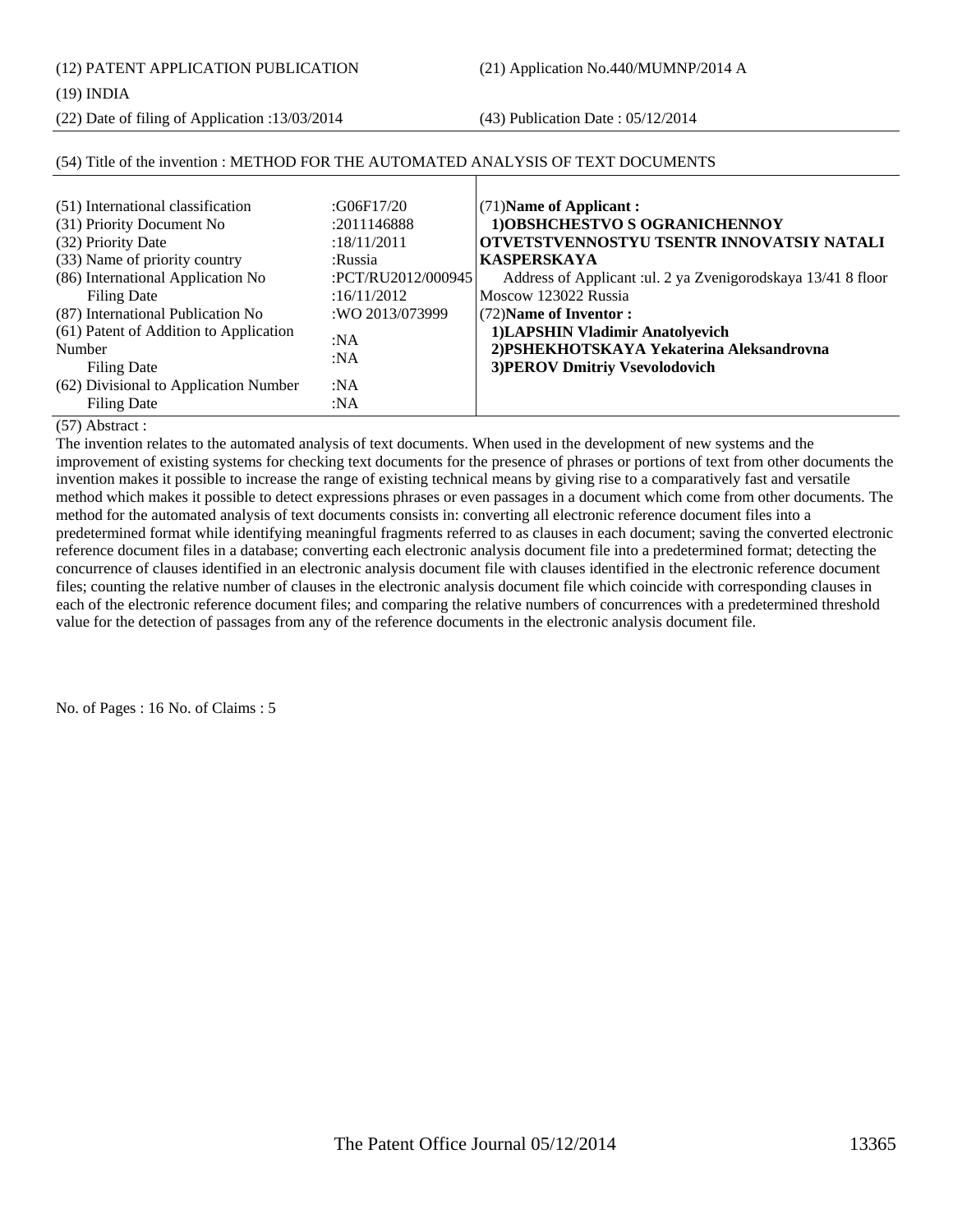(12) PATENT APPLICATION PUBLICATION (21) Application No.602/MUM/2013 A

## (19) INDIA

(22) Date of filing of Application :28/02/2013 (43) Publication Date : 05/12/2014

# (54) Title of the invention : PACKAGED RINSE-OFF WATER SOLUTION COMPOSITION FOR PERSONAL CARE

| (51) International classification             | A61K8/36.<br>A61K8/86. | : $A61K8/34$ , (71)Name of Applicant:<br>1) ROHRA, PRAKASH BACHUMAL<br>Address of Applicant : B-402, MEERA CO-OP SOCIETY, |
|-----------------------------------------------|------------------------|---------------------------------------------------------------------------------------------------------------------------|
| (31) Priority Document No                     | :NA                    | NEW LINK ROAD, OSHIWARA, JOGESHWARI (WEST),                                                                               |
| (32) Priority Date                            | :NA                    | MUMBAI - 400102, MAHARASHTRA, INDIA                                                                                       |
| (33) Name of priority country                 | :NA                    | (72) Name of Inventor:                                                                                                    |
| (86) International Application No             | :NA                    | 1) ROHRA, PRAKASH BACHUMAL                                                                                                |
| Filing Date                                   | :NA                    |                                                                                                                           |
| (87) International Publication No             | : NA                   |                                                                                                                           |
| (61) Patent of Addition to Application Number | :NA                    |                                                                                                                           |
| Filing Date                                   | :NA                    |                                                                                                                           |
| (62) Divisional to Application Number         | :NA                    |                                                                                                                           |
| Filing Date                                   | :NA                    |                                                                                                                           |

### (57) Abstract :

The invention disclosed herein is a rinse-off water solution composition comprising highly purified and disinfected Deionized water along with pH fixing agents, cleansing agents, conditioning agents, relaxing agents, fragrant agents and optionally a coloring agent. The said composition is cost effective and result oriented with many benefits to skin, hair and scalp.

No. of Pages : 15 No. of Claims : 10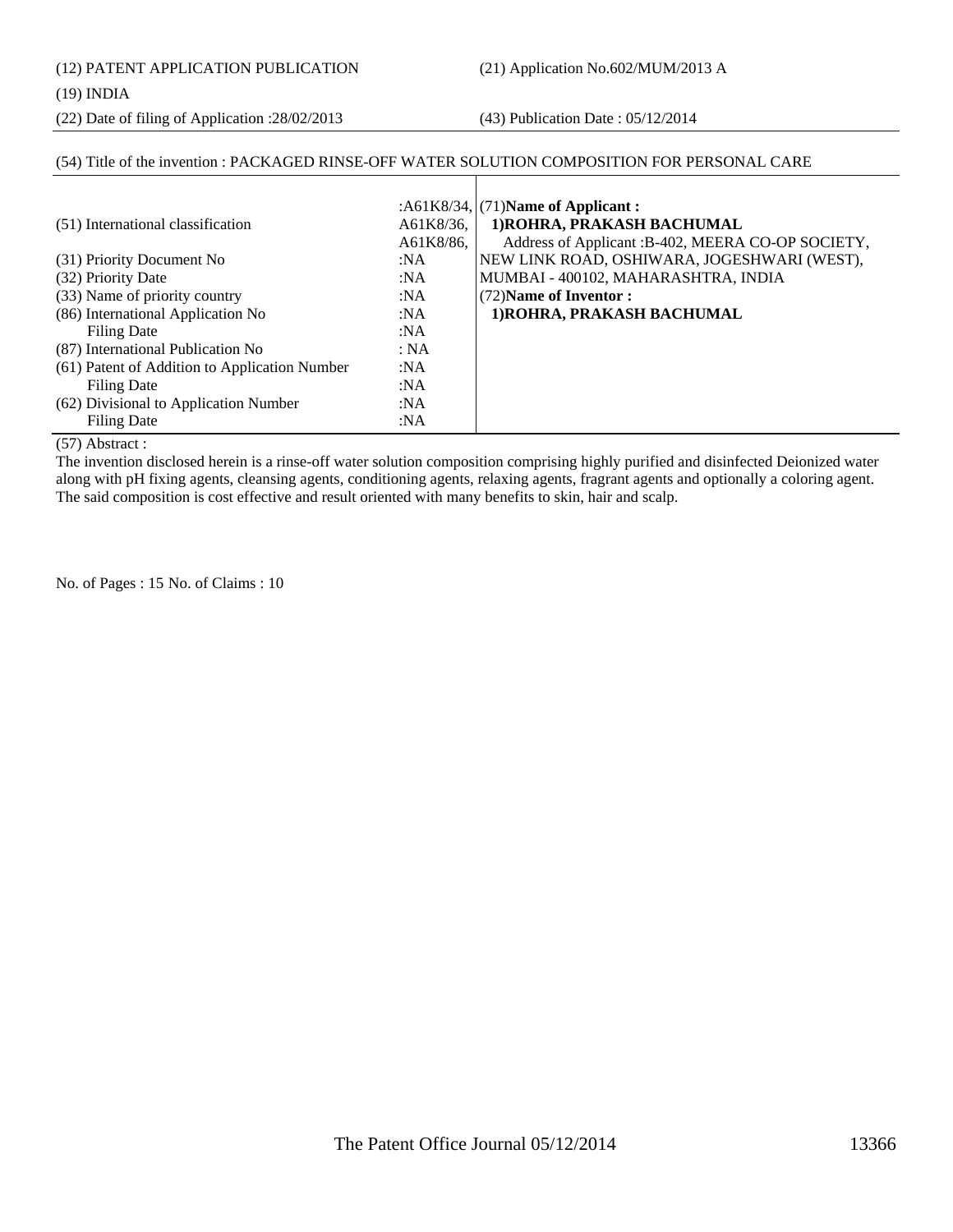## (19) INDIA

(22) Date of filing of Application :17/02/2014 (43) Publication Date : 05/12/2014

### (54) Title of the invention : BIODEGRADABLE SEMI CRYSTALLINE PHASE SEPARATED THERMOPLASTIC MULTI BLOCK COPOLYMERS FOR CONTROLLED RELEASE OF BIOLOGICALLY ACTIVE COMPOUNDS

| (51) International<br>classification                                          | :C08G81/00,A61K9/16,C08L87/00     | (71) Name of Applicant:<br>1) INNOCORE TECHNOLOGIES B.V.                            |
|-------------------------------------------------------------------------------|-----------------------------------|-------------------------------------------------------------------------------------|
| (31) Priority Document No                                                     | :11174987.5                       | Address of Applicant: Kadijk 7d NL 9747 AT Groningen                                |
| (32) Priority Date                                                            | :22/07/2011                       | <b>Netherlands</b>                                                                  |
| (33) Name of priority country :EPO                                            |                                   | (72) Name of Inventor:                                                              |
| (86) International Application<br>N <sub>0</sub><br>Filing Date               | :PCT/NL2012/050529<br>:23/07/2012 | 1) STEENDAM Rob<br>2) FLIPSEN Theodorus Adrianus Cornelius<br>3) HIEMSTRA Christine |
| (87) International Publication<br>N <sub>0</sub>                              | :WO 2013/015685                   | 4)ZUIDEMA Johan                                                                     |
| (61) Patent of Addition to<br><b>Application Number</b><br><b>Filing Date</b> | :NA<br>:NA                        |                                                                                     |
| (62) Divisional to Application<br>Number<br>Filing Date                       | :NA<br>:NA                        |                                                                                     |

## (57) Abstract :

This invention is directed to a biodegradable semi crystalline phase separated thermoplastic multi block copolymer a process for preparing said multi block copolymer a composition for the delivery of at least one biological active compound and to a method for delivering a biologically active compound to a subject in need thereof. A multi block copolymer of the invention is characterised in that: a) it comprises at least one hydrolysable pre polymer (A) segment and at least one hydrolysable pre polymer (B) segment b) said multi block copolymer having a T of 37 °C or less and a Tm of 110 250 °C under physiological conditions; c) the segments are linked by a multifunctional chain extender; d) the segments are randomly distributed over the polymer chain; e) at least part of the pre polymer (A) segment is derived from a water soluble polymer.

No. of Pages : 69 No. of Claims : 27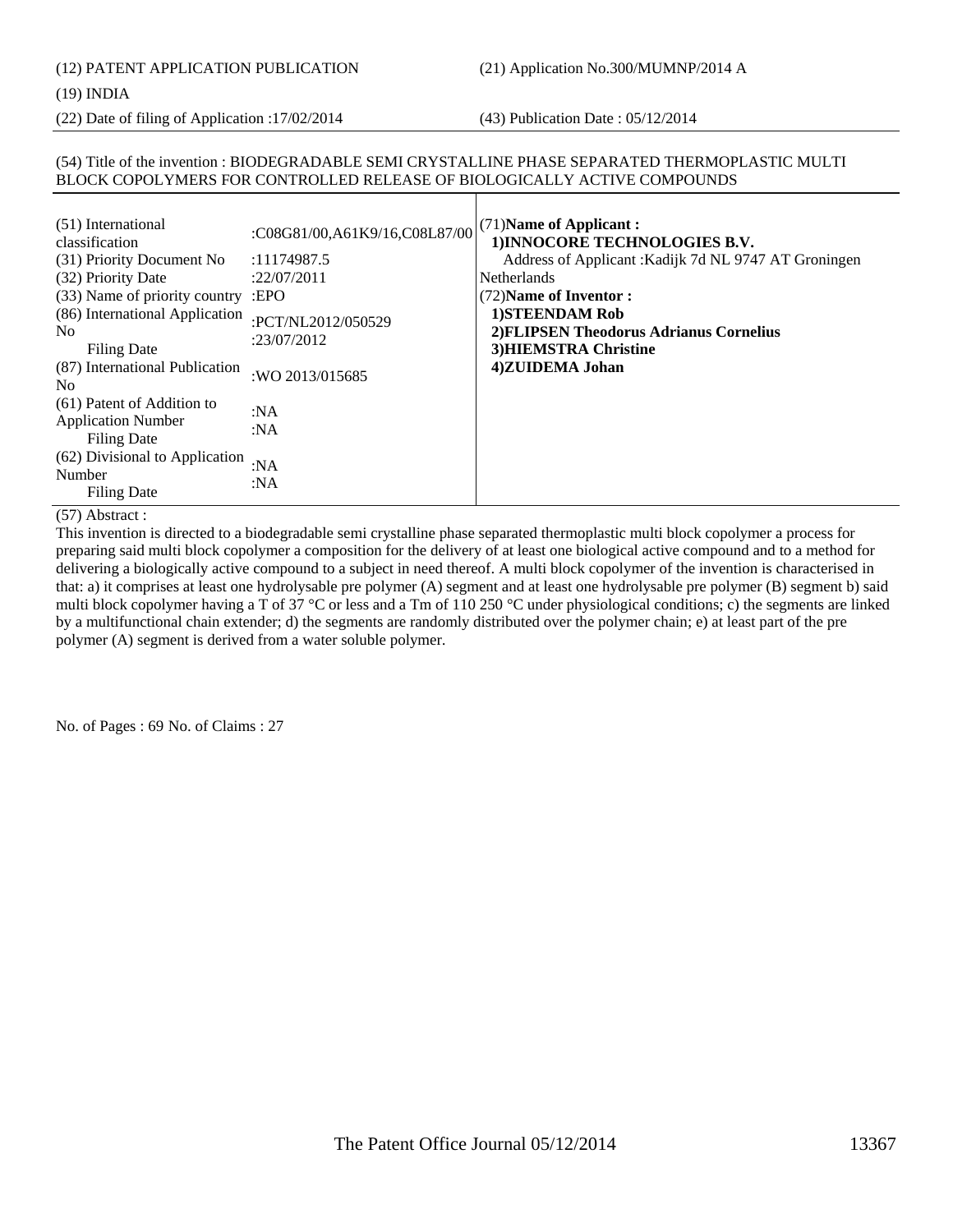(12) PATENT APPLICATION PUBLICATION (21) Application No.327/MUMNP/2014 A

(19) INDIA

(22) Date of filing of Application :20/02/2014 (43) Publication Date : 05/12/2014

# (54) Title of the invention : A DEVICE FOR THE TRANSDERMAL DELIVERY OF ALKALINE COMPOUNDS THAT ARE SUSCEPTIBLE TO DEGRADATION IN THEIR FREE BASE FORM

| (51) International<br>classification                            | :A61K31/135,A61K31/137,A61K31/165 | (71) Name of Applicant:<br>1) AMARIN TECHNOLOGIES S.A.                                             |
|-----------------------------------------------------------------|-----------------------------------|----------------------------------------------------------------------------------------------------|
| (31) Priority Document<br>N <sub>0</sub>                        | :20110103098                      | Address of Applicant: Sanchez 2045 Ciudad Aut <sup>3</sup> noma de<br>Buenos Aires 1416 ARGENTINA. |
| (32) Priority Date                                              | :25/08/2011                       | (72) Name of Inventor:                                                                             |
| (33) Name of priority<br>country                                | :Argentina                        | 1) SCASSO Alejandro Fabio<br>2) STEFANO Francisco Jos Evaristo                                     |
| (86) International<br>Application No<br><b>Filing Date</b>      | :PCT/GB2012/052047<br>:21/08/2012 |                                                                                                    |
| (87) International<br>Publication No.                           | :WO 2013/027052                   |                                                                                                    |
| (61) Patent of Addition<br>to Application Number<br>Filing Date | :NA<br>:N $A$                     |                                                                                                    |
| (62) Divisional to<br><b>Application Number</b><br>Filing Date  | :NA<br>:NA                        |                                                                                                    |

(57) Abstract :

The present invention pertains generally to the field of transdermal drug delivery. More specifically the invention relates to a device for the transdermal delivery of an alkaline pharmaceutically active compound that is susceptible to degradation in its free base form (e.g. rivastigmine) that comprises an adhesive matrix layer a backing layer and a release or protective layer wherein the adhesive matrix layer comprises said pharmaceutically active compound triethylcitrate and hydrochloric acid. The invention also relates to methods of preparing such devices.

No. of Pages : 24 No. of Claims : 16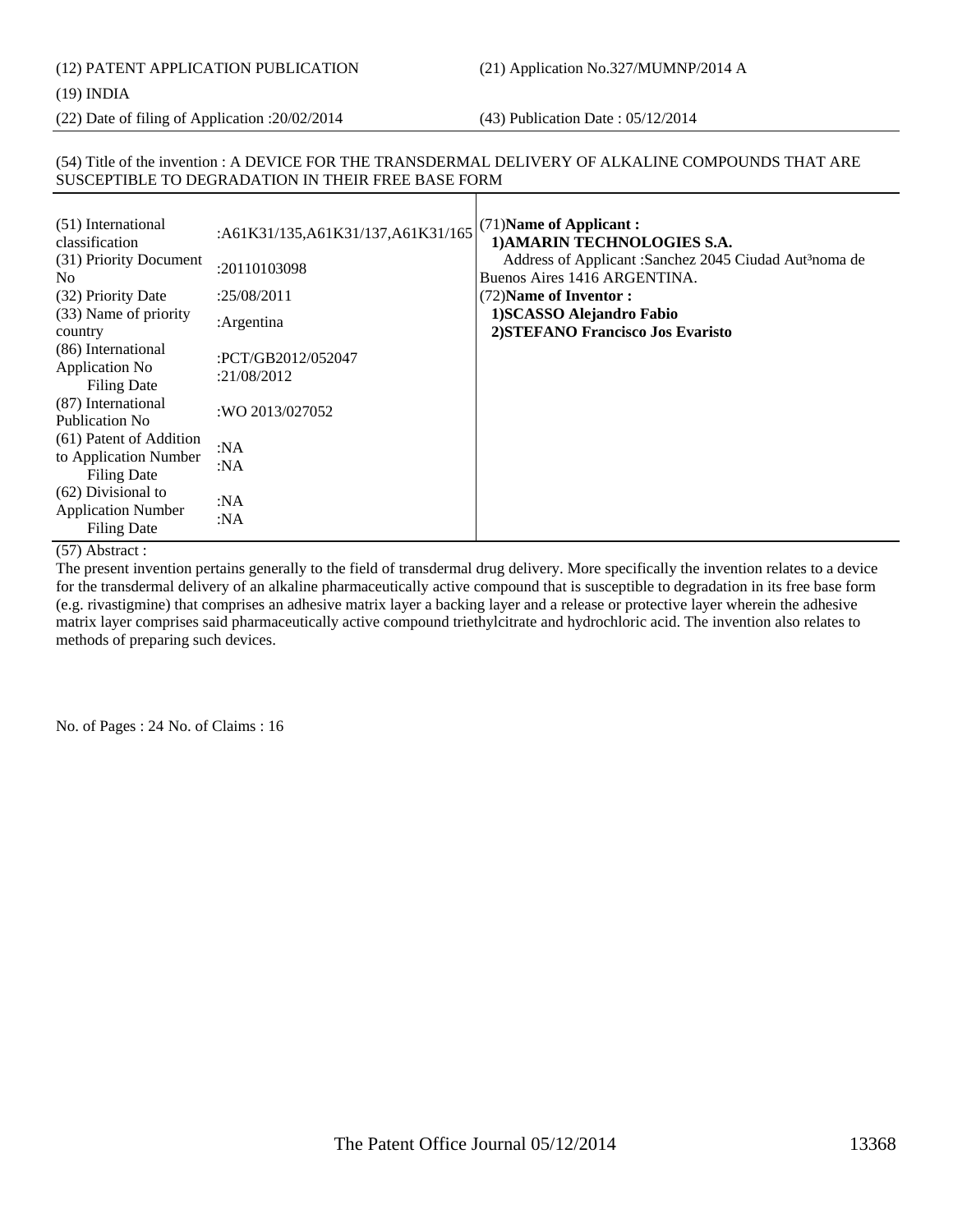(12) PATENT APPLICATION PUBLICATION (21) Application No.406/MUMNP/2014 A

(19) INDIA

(22) Date of filing of Application :06/03/2014 (43) Publication Date : 05/12/2014

(54) Title of the invention : TRANSMISSION LINE DISCONNECT DETECTION METHOD AND SLAVE STATION TERMINAL USED THEREIN

| (51) International classification<br>(31) Priority Document No<br>(32) Priority Date<br>(33) Name of priority country<br>(86) International Application No<br>Filing Date<br>(87) International Publication No<br>(61) Patent of Addition to Application<br>Number<br>Filing Date<br>(62) Divisional to Application Number<br>Filing Date | :H04L25/02<br>:NA<br>:NA<br>:NA<br>:26/09/2011<br>:WO 2013/046296<br>:NA<br>:NA<br>:NA<br>: $NA$ | $(71)$ Name of Applicant:<br>1) ANYWIRE CORPORATION<br>Address of Applicant: 8 1 Shimoinden Inouchi Nagaokakyo<br>shi Kyoto 6170813 Japan<br>:PCT/JP2011/071885 $(72)$ Name of Inventor :<br>1) NISHIKIDO Kenji<br>2) HOSHI Youichi<br>3) ITANI Kazuo |
|-------------------------------------------------------------------------------------------------------------------------------------------------------------------------------------------------------------------------------------------------------------------------------------------------------------------------------------------|--------------------------------------------------------------------------------------------------|-------------------------------------------------------------------------------------------------------------------------------------------------------------------------------------------------------------------------------------------------------|
|-------------------------------------------------------------------------------------------------------------------------------------------------------------------------------------------------------------------------------------------------------------------------------------------------------------------------------------------|--------------------------------------------------------------------------------------------------|-------------------------------------------------------------------------------------------------------------------------------------------------------------------------------------------------------------------------------------------------------|

### (57) Abstract :

[Problem] To provide a transmission line disconnect detection method that can accurately detect a break in a transmission line in a control and monitoring signal transmission system that uses a transmission synchronization system in which by using a transmission clock a master station connected to a single controller is synchronized with a plurality of slave stations corresponding to a plurality of devices to be controlled and in which data is transmitted through a common data signal line and to provide a slave station terminal used therein. [Solution] A series of pulsed signals output from a master station to common data signal lines are provided with a management data region that is comprised of a plurality of pulsed signals and that differs from a control and monitoring data region which is comprised of control data signal data and monitoring data signal data. In the management data region a signal comprising specific individual data from a slave station is superimposed during an output data period in which signals comprising management control data that identifies a single slave station are superimposed and an input data period corresponding to the output data period and of the same cycle and the presence or absence of a line break is determined on the basis of the results of comparing specific individual data and comparison data.

No. of Pages : 33 No. of Claims : 4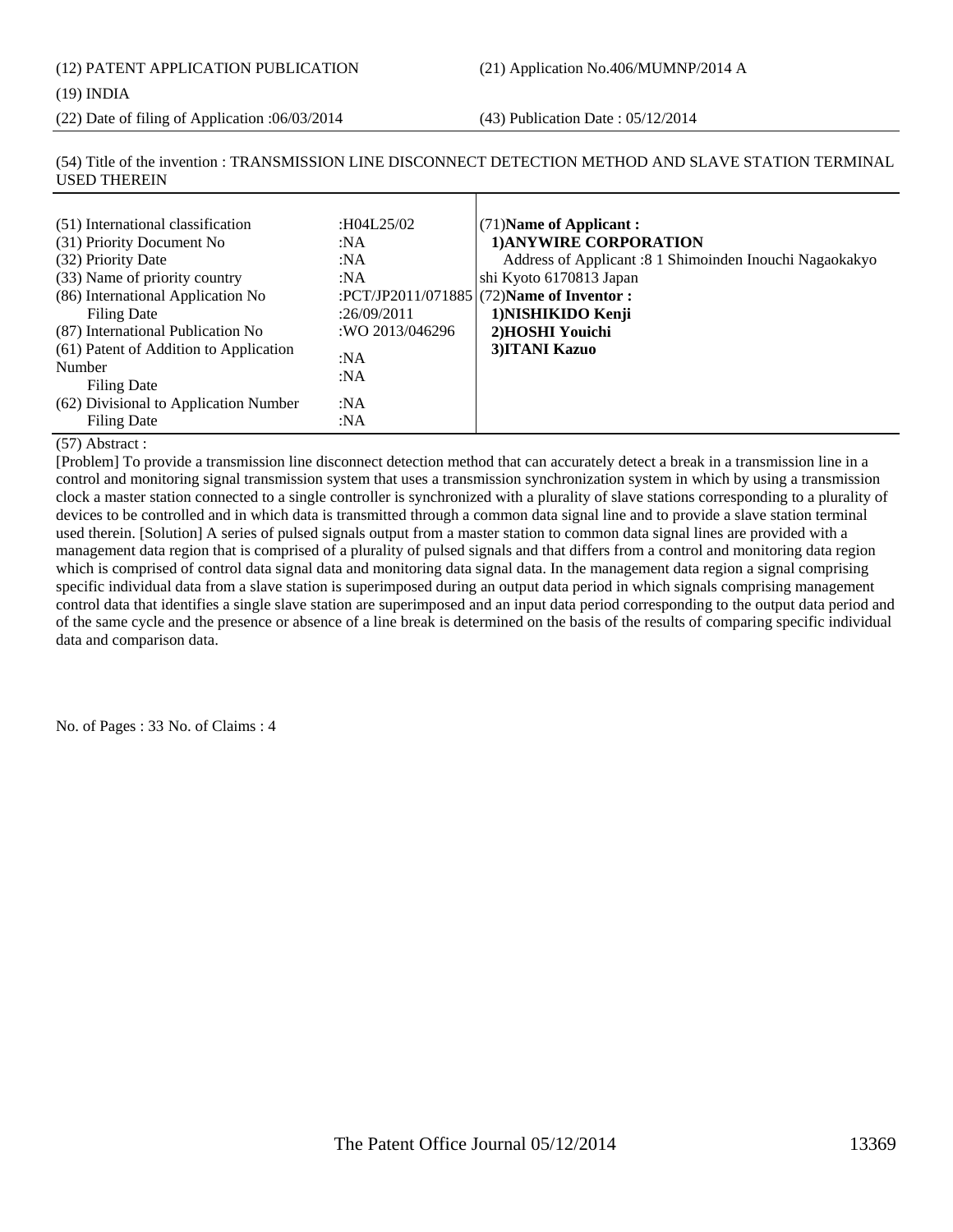### (19) INDIA

(22) Date of filing of Application :24/01/2013 (43) Publication Date : 05/12/2014

# (54) Title of the invention : CRYSTALLINE FORM OF LURASIDONE HYDROCHLORIDE

|                                               |             | : $CO7D417/14$ , (71)Name of Applicant:         |
|-----------------------------------------------|-------------|-------------------------------------------------|
| (51) International classification             | A61K31/495, | 1) MEGAFINE PHARMA (P) LTD.                     |
|                                               | A61P25/18   | Address of Applicant : 4TH FLOOR, SETHNA, 55,   |
| (31) Priority Document No                     | :NA         | MAHARSHI KARVE ROAD, MARINE LINES, MUMBAI - 400 |
| (32) Priority Date                            | :NA         | 002, MAHARASHTRA, INDIA                         |
| (33) Name of priority country                 | :NA         | (72) Name of Inventor:                          |
| (86) International Application No             | :NA         | 1) MATHAD VIJAYAVITTHAL THIPPANNACHAR           |
| Filing Date                                   | :NA         | 2) SOLANKI PAVANKUMAR VRAJLAL                   |
| (87) International Publication No             | : NA        | 3) UPPELLI SEKHAR BABU                          |
| (61) Patent of Addition to Application Number | :NA         | 4) SARODE GANESH GITARAM                        |
| <b>Filing Date</b>                            | :NA         | 5)LANDGE SHASHIKANT BABANRAO                    |
| (62) Divisional to Application Number         | :NA         | 6) DAHALE SUNIL BHANUDAS                        |
| <b>Filing Date</b>                            | :N $A$      |                                                 |

(57) Abstract :

The present invention provides a novel crystalline polymorph of Lurasidone HCI and a process for its preparation.

No. of Pages : 53 No. of Claims : 23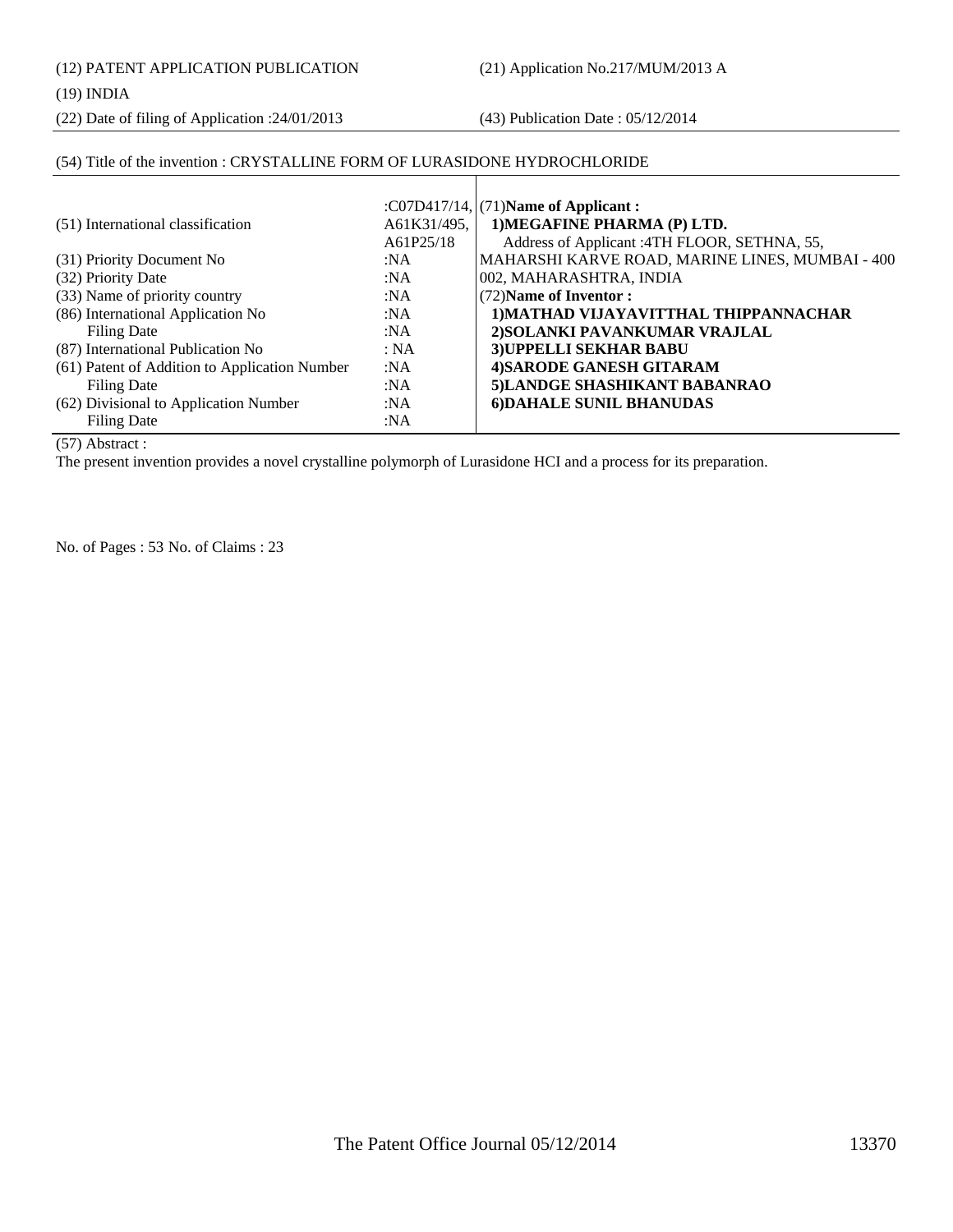(12) PATENT APPLICATION PUBLICATION (21) Application No.323/MUMNP/2014 A

(19) INDIA

(22) Date of filing of Application :20/02/2014 (43) Publication Date : 05/12/2014

# (54) Title of the invention : PHARMACEUTICAL COMPOSITION COMPRISING A TRPA1 ANTAGONIST AND A STEROID

| (51) International<br>classification<br>(31) Priority Document<br>N <sub>0</sub><br>(32) Priority Date | :A61K31/505,A61K31/56,A61K31/573<br>:2098/MUM/2011<br>:25/07/2011 | (71) Name of Applicant:<br>1) GLENMARK PHARMACEUTICALS SA<br>Address of Applicant: Chemin de la Combeta 5 CH 2300 La<br>Chaux de Fonds Switzerland<br>(72) Name of Inventor: |
|--------------------------------------------------------------------------------------------------------|-------------------------------------------------------------------|------------------------------------------------------------------------------------------------------------------------------------------------------------------------------|
| (33) Name of priority<br>country                                                                       | :India                                                            | 1) KHAIRATKAR JOSHI Neelima<br>2) KULKARNI Abhay                                                                                                                             |
| (86) International<br>Application No<br><b>Filing Date</b>                                             | :PCT/IB2012/053738<br>:23/07/2012                                 | <b>3) WALE Dinesh Pradeep</b><br>4) KADAM Anil Hari<br><b>5)BHOSALE Vikram</b>                                                                                               |
| (87) International<br>Publication No                                                                   | :WO 2013/014597                                                   |                                                                                                                                                                              |
| (61) Patent of Addition to<br><b>Application Number</b><br>Filing Date                                 | :NA<br>: $NA$                                                     |                                                                                                                                                                              |
| (62) Divisional to<br><b>Application Number</b><br><b>Filing Date</b>                                  | : $NA$<br>: $NA$                                                  |                                                                                                                                                                              |

(57) Abstract :

The present patent application relates to a pharmaceutical composition comprising a transient receptor potential ankyrin 1 receptor (TRPA1) antagonist and a glucocorticoid.

No. of Pages : 76 No. of Claims : 35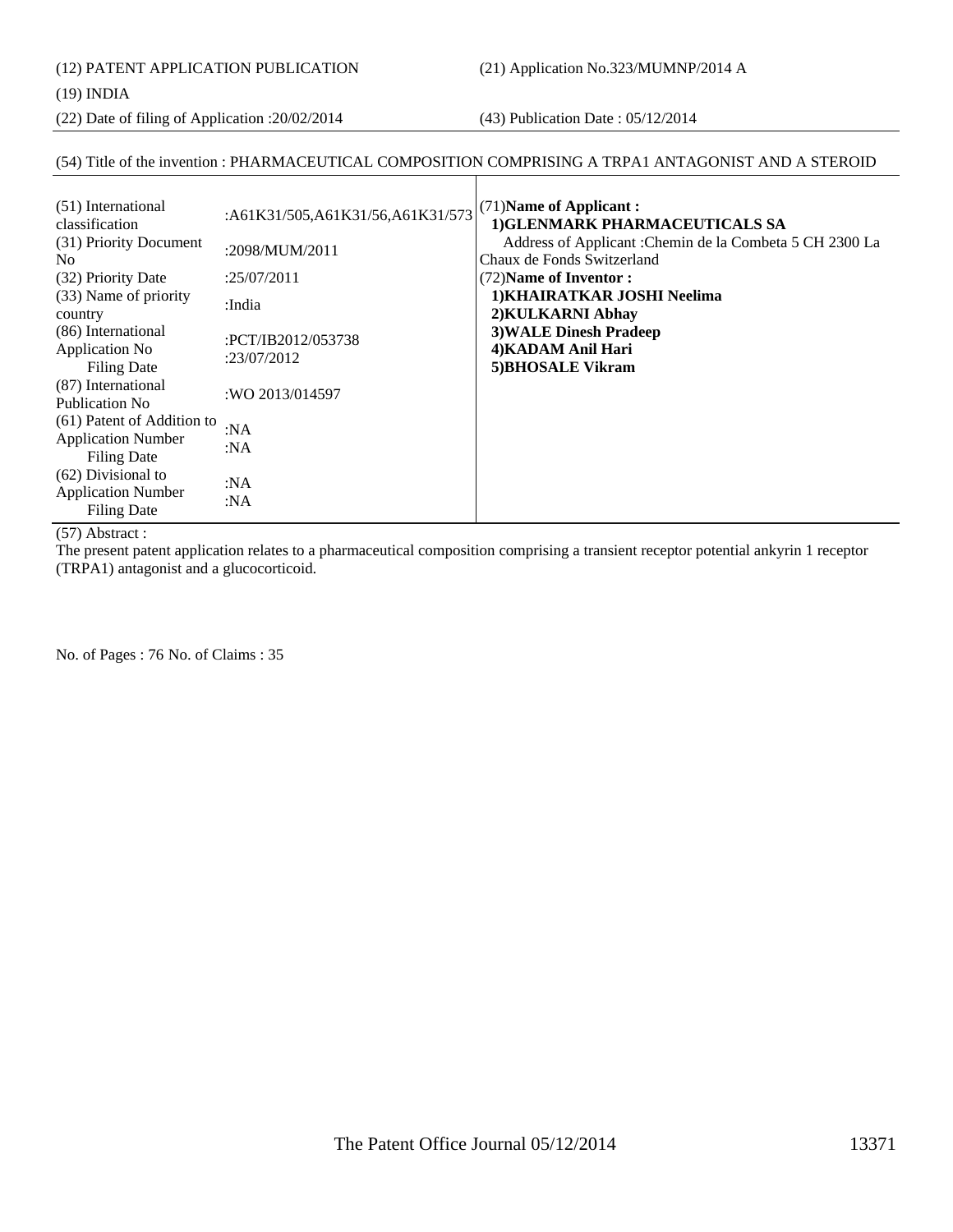(12) PATENT APPLICATION PUBLICATION (21) Application No.555/MUM/2013 A

### (19) INDIA

(22) Date of filing of Application :26/02/2013 (43) Publication Date : 05/12/2014

# (54) Title of the invention : A MULTILAYER THERMO-FORMABLE FIILM

|                                               |            | :C08J 5/18, $(71)$ Name of Applicant:                |
|-----------------------------------------------|------------|------------------------------------------------------|
| (51) International classification             | B32B27/08. | 1) BILCARE LIMITED                                   |
|                                               | B32B27/06  | Address of Applicant :601, ICC TRADE TOWER, PUNE 411 |
| (31) Priority Document No                     | :NA        | 016, MAHARASHTRA, INDIA                              |
| (32) Priority Date                            | :NA        | (72) Name of Inventor:                               |
| (33) Name of priority country                 | :NA        | 1) KULKARNI SANJEEV DATTATRAY                        |
| (86) International Application No             | :NA        | 2) MUKHERJEE SOMENATH                                |
| <b>Filing Date</b>                            | :NA        | 3) NAIK PRAFUL                                       |
| (87) International Publication No             | : NA       | 4) BHANDARI MOHAN                                    |
| (61) Patent of Addition to Application Number | : $NA$     |                                                      |
| Filing Date                                   | :NA        |                                                      |
| (62) Divisional to Application Number         | :NA        |                                                      |
| Filing Date                                   | :NA        |                                                      |

### (57) Abstract :

The present disclosure provides a multilayer thermo-formable film carrying an image which comprises a first layer and a base layer laminated to the first layer and its preparation. The first layer comprises a peelable carrier, a coat of an ester acrylic based primer, a metallized layer, an adhesive coat embossed with an image of a pre-determined pattern. The present disclosure also provides a multilayer thermo-formed anti-counterfeit package.

No. of Pages : 33 No. of Claims : 19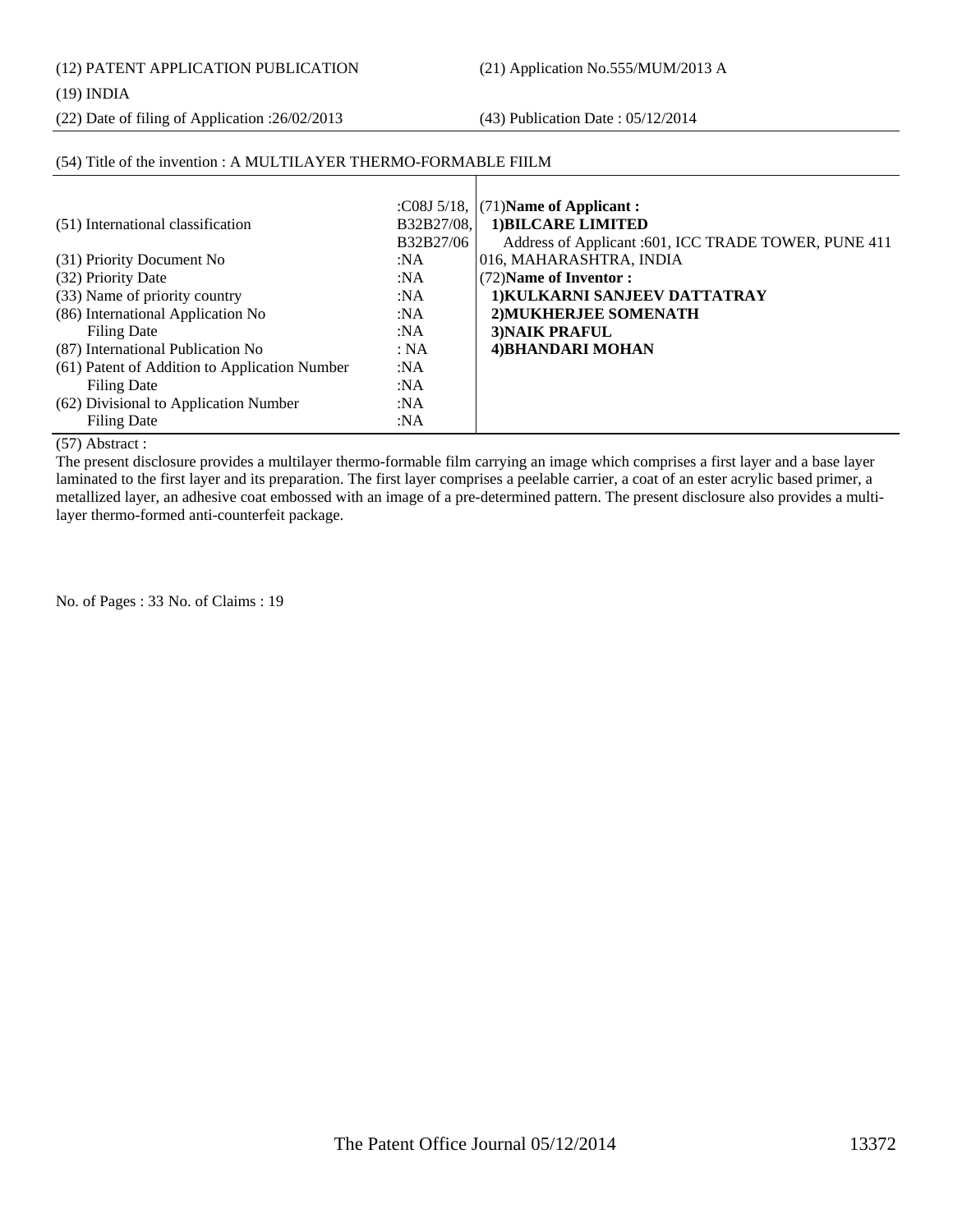(22) Date of filing of Application :26/02/2013 (43) Publication Date : 05/12/2014

### (54) Title of the invention : ACRYLONITRILE POLYMER COMPOSITE USING MODIFIED STARCH AND A METHOD OF PREPARATION THEREOF

| (51) International classification             | C08F251/00 | : $CO8L27/02$ , (71)Name of Applicant:<br>1) ADITYA BIRLA SCIENCE AND TECHNOLOGY |
|-----------------------------------------------|------------|----------------------------------------------------------------------------------|
| (31) Priority Document No                     | :NA        | <b>COMPANY LIMITED</b>                                                           |
| (32) Priority Date                            | :NA        | Address of Applicant: ADITYA BIRLA CENTRE, 2ND                                   |
| (33) Name of priority country                 | :NA        | FLOOR, C WING, S K AHIRE MARG, WORLI, MUMBAI                                     |
| (86) International Application No             | :NA        | 400025, MAHARASHTRA, INDIA                                                       |
| <b>Filing Date</b>                            | :NA        | (72) Name of Inventor:                                                           |
| (87) International Publication No             | : NA       | 1) SAHOO, ANASUYA                                                                |
| (61) Patent of Addition to Application Number | :NA        | 2)LODHA, PREETI                                                                  |
| <b>Filing Date</b>                            | :NA        | 3) PARASURAMAN, KARUPPASAMY                                                      |
| (62) Divisional to Application Number         | :NA        | 4) KALE, BANDU MADHUKAR                                                          |
| <b>Filing Date</b>                            | :NA        |                                                                                  |

(57) Abstract :

An acrylonitrile polymer composite suitable for fibers is disclosed. The acrylonitrile polymer composite is formed by modifying an acrylonitrile polymer with a modified starch, wherein the modified starch has a degree of substitution of at least 1.5 obtained by modifying a starch with a starch modifier with a formula R-X wherein R is six to ten membered ring of carbon. A method of making an acrylonitrile polymer composite is also disclosed.

No. of Pages : 25 No. of Claims : 11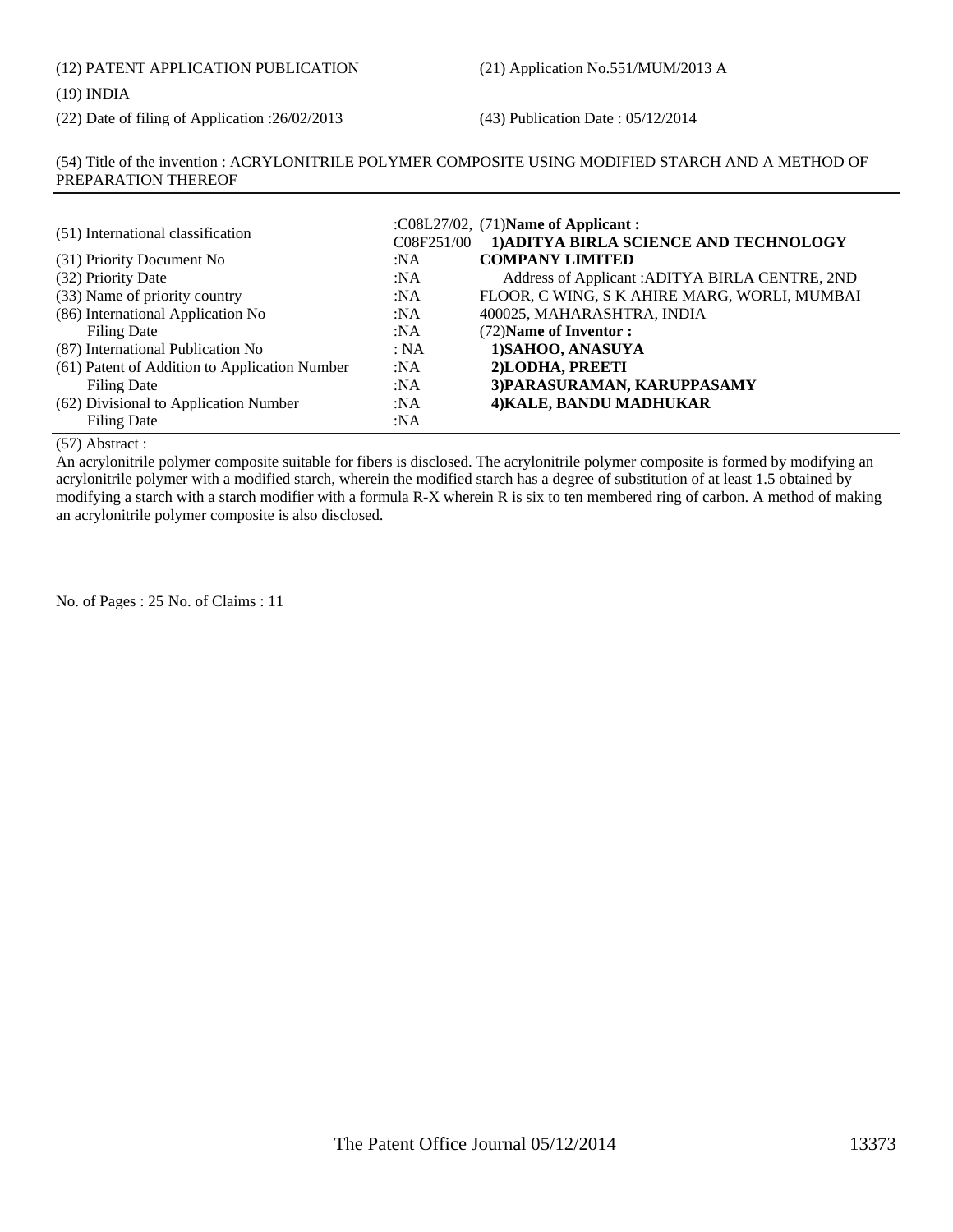(12) PATENT APPLICATION PUBLICATION (21) Application No.326/MUMNP/2014 A

### (19) INDIA

(22) Date of filing of Application :20/02/2014 (43) Publication Date : 05/12/2014

| (51) International classification<br>(31) Priority Document No<br>(32) Priority Date<br>(33) Name of priority country<br>(86) International Application No<br>Filing Date<br>(87) International Publication No | :13/253307<br>:05/10/2011<br>:U.S.A.<br>:PCT/EP2012/068841<br>:25/09/2012<br>:WO 2013/050271 | :B01D46/00,B01D46/24 (71)Name of Applicant:<br>1) MANN+HUMMEL GMBH<br>Address of Applicant : Hindenburgstr. 45 71638 Ludwigsburg<br>GERMANY.<br>(72) Name of Inventor:<br>1)KORI Anil<br>2) RIEGER Mario |
|----------------------------------------------------------------------------------------------------------------------------------------------------------------------------------------------------------------|----------------------------------------------------------------------------------------------|----------------------------------------------------------------------------------------------------------------------------------------------------------------------------------------------------------|
| (61) Patent of Addition to Application<br>Number<br>Filing Date<br>(62) Divisional to Application Number<br>Filing Date                                                                                        | :NA<br>:NA<br>:NA<br>:NA                                                                     | 3) BLOSSEY Werner                                                                                                                                                                                        |

### (54) Title of the invention : FILTER CARTRIDGE SYSTEM

### (57) Abstract :

A filter cartridge assembly and system includes a secondary filter cartridge radially nested within and radially supported by a main filter cartridge. The secondary cartridge has a flexible multi leg crown with slits which engage a receptacle in bottom end disk of the main filter element for radial support and includes a central pin projection interior to the crown that is longer and more robust than the crown extending beyond the crown to protect the crown from impact damage. The main filter cartridge bottom end disk has a plurality of axially extending spaced apart projections configured to engaged into matched pockets or gaps provided between engaging inward projections provided on an interior end face of the filter housing rotationally fixing or locking the filter housing and the main filter cartridge. The main filter cartridge includes an anti rotation housing engagement member or pin which extends through an end wall of the filter housing to the exterior of the housing indicating presence of a properly installed filter cartridge and rotatably locking position of the housing to the main filter cartridge.

No. of Pages : 33 No. of Claims : 17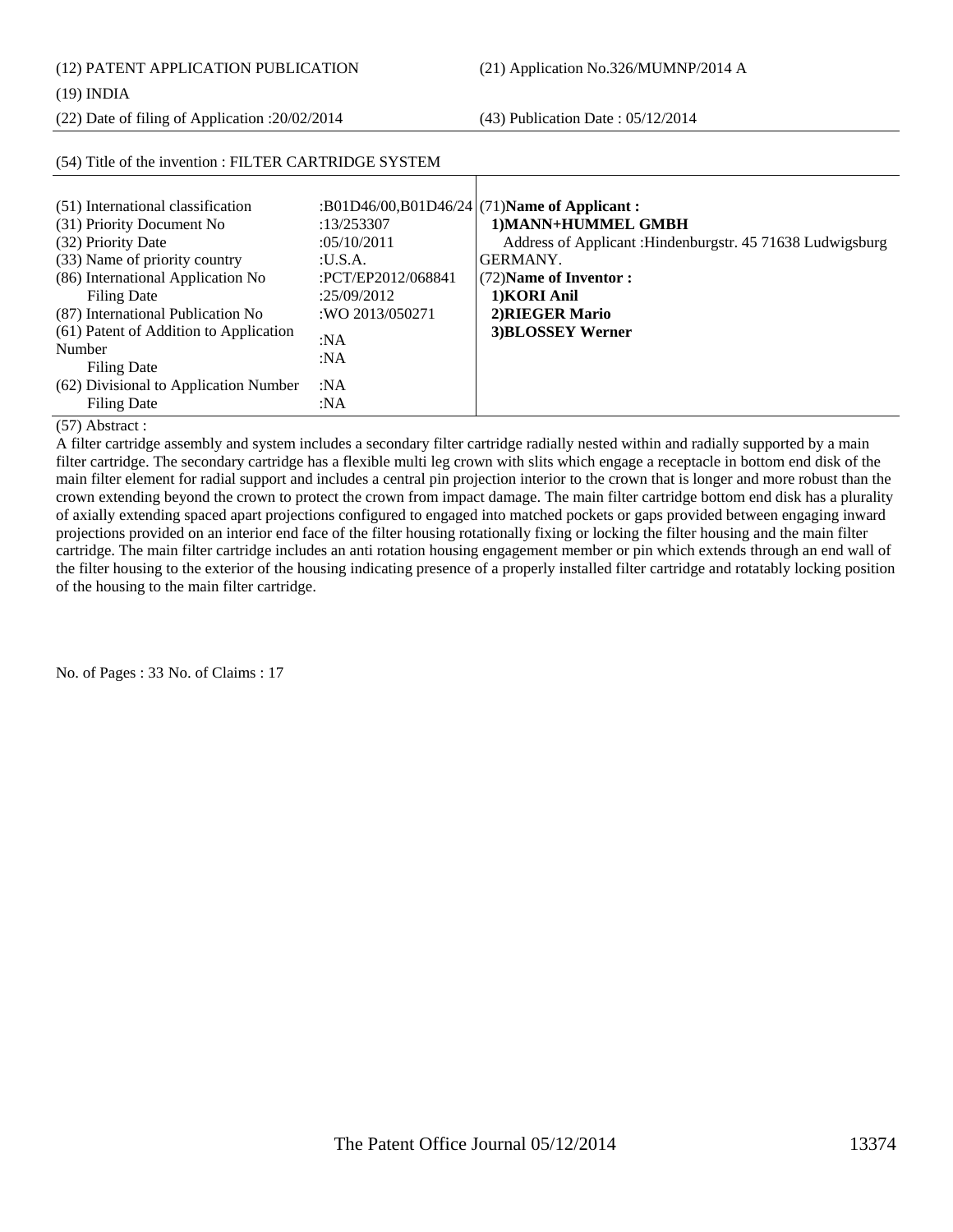(12) PATENT APPLICATION PUBLICATION (21) Application No.561/MUM/2013 A

### (19) INDIA

(22) Date of filing of Application :26/02/2013 (43) Publication Date : 05/12/2014

# (54) Title of the invention : PROCESS FOR THE PREPARATION OF DESOGESTREL

|                                               |           | : $CO7J11/00$ , $(71)$ Name of Applicant :   |
|-----------------------------------------------|-----------|----------------------------------------------|
| (51) International classification             | C07J1/00. | 1) LUPIN LIMITED                             |
|                                               | C07J21/00 | Address of Applicant : 159 CST ROAD, KALINA, |
| (31) Priority Document No                     | :NA       | SANTACRUZ (EAST), MUMBAI-400 098, STATE OF   |
| (32) Priority Date                            | :NA       | MAHARASHTRA, INDIA                           |
| (33) Name of priority country                 | :NA       | (72) Name of Inventor:                       |
| (86) International Application No             | :NA       | 1) KARNALKAR, DABEER, RAUF                   |
| Filing Date                                   | :NA       | 2) MAHAJAN, PRAVIN, RAGHUNATH                |
| (87) International Publication No             | : NA      | 3) SINGH, GURVINDER, PAL                     |
| (61) Patent of Addition to Application Number | :NA       | 4) RAY, PURNA, CHANDRA                       |
| Filing Date                                   | :NA       | 5) SINGH, GIRIJ, PAL                         |
| (62) Divisional to Application Number         | :NA       |                                              |
| Filing Date                                   | :NA       |                                              |

(57) Abstract :

The present invention provides a novel process for the preparation of desogestrelof formula (I), comprising reaction ofll-methylene-18a-homo-estr-4-en-17-one (II) with acetylene gas in presence of potassium tertiary butoxide and ethylenediamine and in dioxanedimethylacetamide mixture to give crude desogestrel. The present invention further provides a process for the purification of desogestrel by crystallisation from n-heptane.

No. of Pages : 8 No. of Claims : 8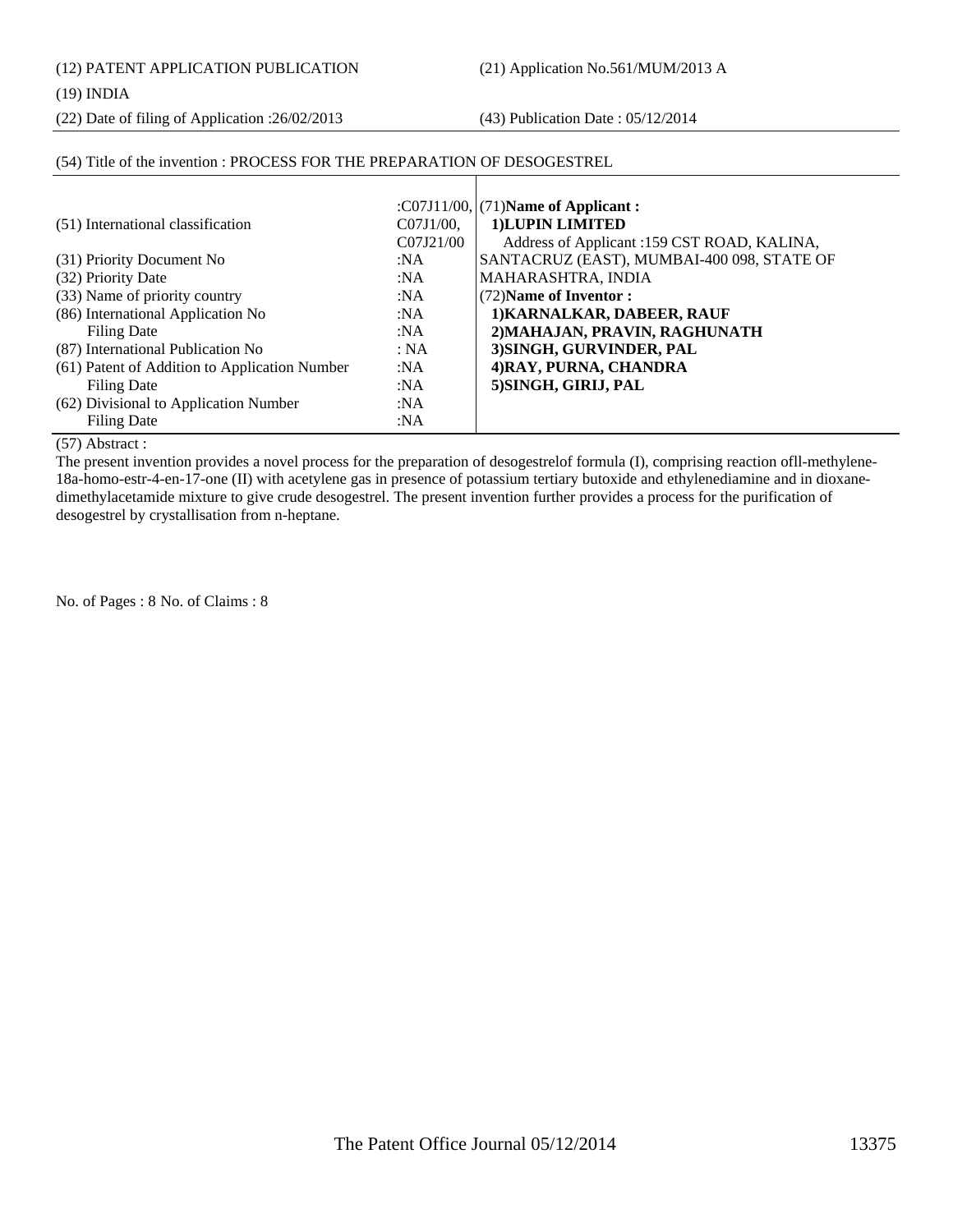(12) PATENT APPLICATION PUBLICATION (21) Application No.404/MUMNP/2014 A

### (19) INDIA

(22) Date of filing of Application :05/03/2014 (43) Publication Date : 05/12/2014

| (51) International classification      | $:$ D03C9/06    | $(71)$ Name of Applicant:                             |
|----------------------------------------|-----------------|-------------------------------------------------------|
| (31) Priority Document No              | :2011/0641      | 1) PICANOL                                            |
| (32) Priority Date                     | :03/11/2011     | Address of Applicant: Steverlyncklaan 15 B 8900 Ieper |
| (33) Name of priority country          | Belgium         | <b>Belgium</b>                                        |
| (86) International Application No      |                 | :PCT/EP2012/070288 (72) Name of Inventor :            |
| Filing Date                            | :12/10/2012     | 1) DESEYNE Joost                                      |
| (87) International Publication No      | :WO 2013/064355 |                                                       |
| (61) Patent of Addition to Application | :NA             |                                                       |
| Number                                 |                 |                                                       |
| Filing Date                            | :N $A$          |                                                       |
| (62) Divisional to Application Number  | :NA             |                                                       |
| Filing Date                            | :N $A$          |                                                       |

# (54) Title of the invention : HEALD FRAME WITH A REINFORCEMENT PROFILE

(57) Abstract :

Heald frame transverse element weaving machine and method wherein fastening means are provided for fastening a reinforcement profile (10) in a receiving section (9) of a transverse element (2) wherein a fastening by the fastening means is achieved by relative rotation of the reinforcement profile (10) and the receiving section (9) of the transverse element (2).

No. of Pages : 27 No. of Claims : 15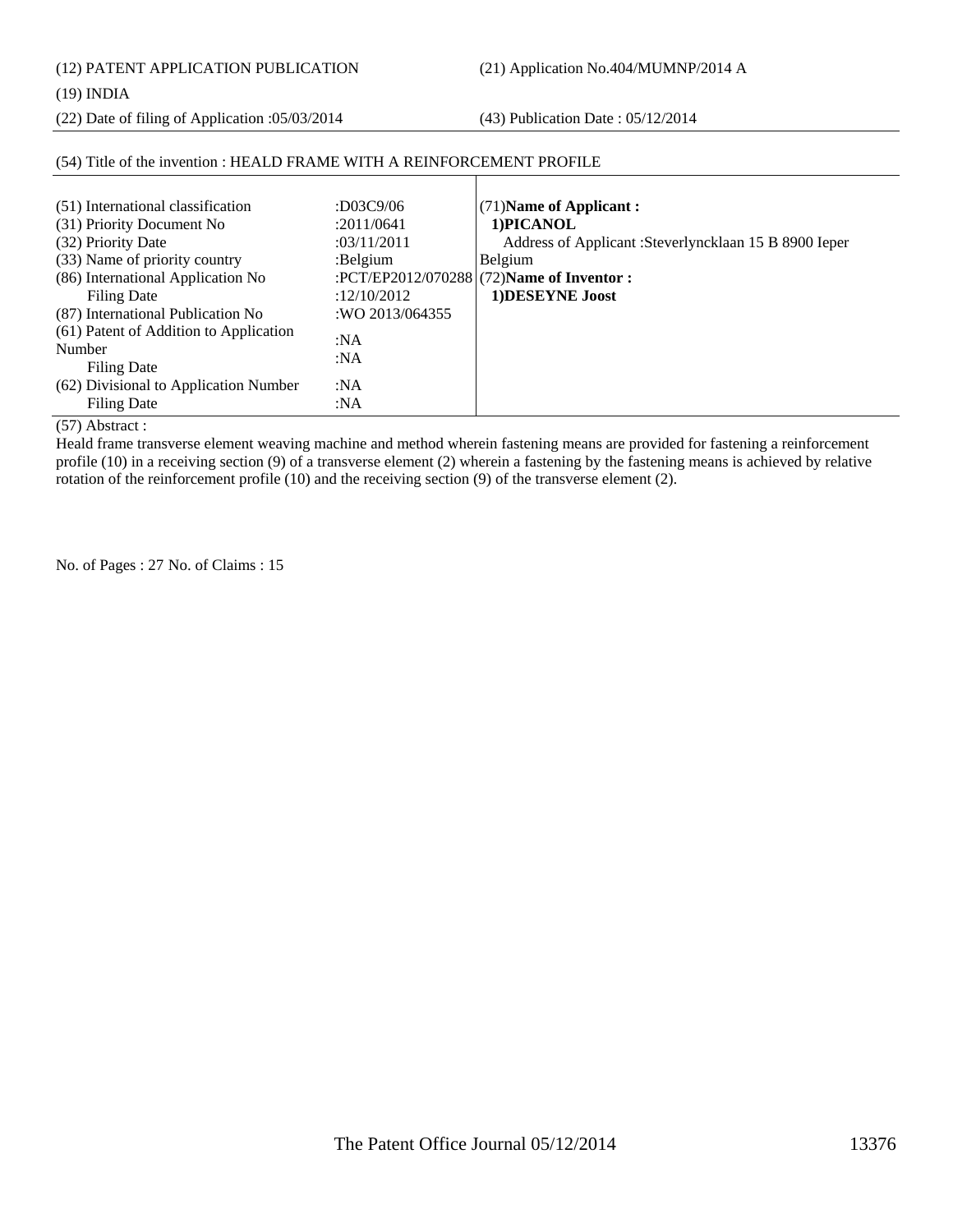(12) PATENT APPLICATION PUBLICATION (21) Application No.405/MUMNP/2014 A

### (19) INDIA

(22) Date of filing of Application :06/03/2014 (43) Publication Date : 05/12/2014

## (54) Title of the invention : POSITIONING DEVICE FOR USE IN A TIRE BUILDING SYSTEM AND A METHOD FOR POSITIONING A BEAD

| (51) International classification<br>(31) Priority Document No<br>(32) Priority Date<br>(33) Name of priority country<br>(86) International Application No<br>Filing Date<br>(87) International Publication No<br>(61) Patent of Addition to Application<br>Number<br>Filing Date<br>(62) Divisional to Application Number<br>Filing Date | :B29D30/00<br>:2008819<br>:15/05/2012<br>:Netherlands<br>:15/03/2013<br>:WO 2013/172702<br>:NA<br>:NA<br>:NA<br>:NA | $(71)$ Name of Applicant:<br>1) VMI HOLLAND B.V.<br>Address of Applicant: Gelriaweg 16 NL 8161 RK Epe<br><b>Netherlands</b><br>:PCT/NL2013/050185 $(72)$ Name of Inventor :<br>1)SLOT Marco<br>2) VAN LAAR Gerardus Johannes Catharina |
|-------------------------------------------------------------------------------------------------------------------------------------------------------------------------------------------------------------------------------------------------------------------------------------------------------------------------------------------|---------------------------------------------------------------------------------------------------------------------|----------------------------------------------------------------------------------------------------------------------------------------------------------------------------------------------------------------------------------------|
|-------------------------------------------------------------------------------------------------------------------------------------------------------------------------------------------------------------------------------------------------------------------------------------------------------------------------------------------|---------------------------------------------------------------------------------------------------------------------|----------------------------------------------------------------------------------------------------------------------------------------------------------------------------------------------------------------------------------------|

### (57) Abstract :

The invention relates to a positioning device (30) for use in a tire building system and a method for positioning a bead (11). The device comprises a holding unit (31) comprising a substantially planar holding surface (32) having a first side (34) a transport unit (40) movable parallel to the holding surface and comprising a gripper (41) for gripping the bead and moving the gripped bead substantially along the holding surface and a bead retainer (41 43) arranged for at least temporarily retaining the bead in abutment against the holding surface at the first side thereof. The gripper is moveable between a first position in which the gripper projects at least partially out of the holding surface at the first side thereof for gripping the bead and a second position in which the gripper is completely arranged behind the holding surface as viewed from the first side.

No. of Pages : 24 No. of Claims : 22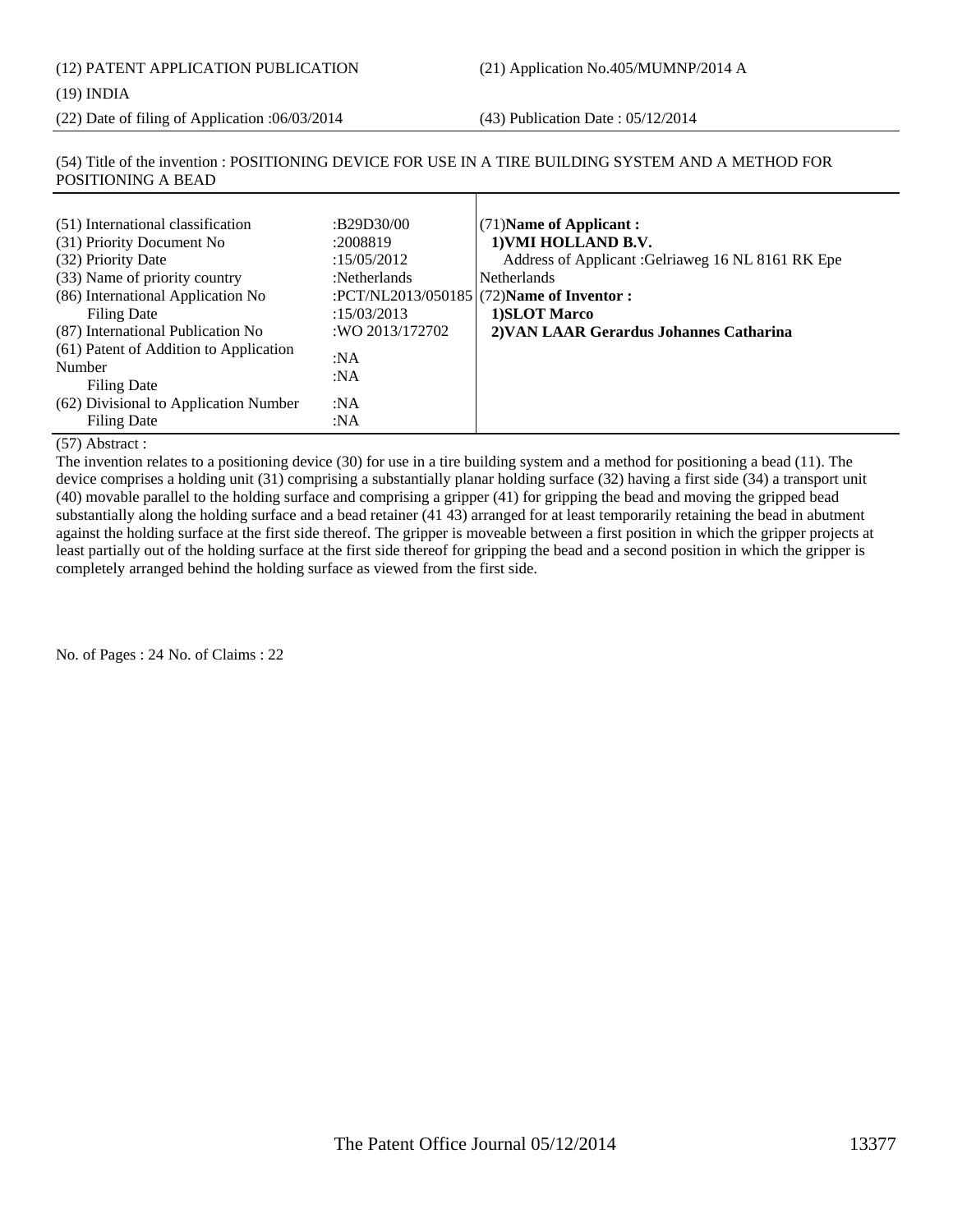(12) PATENT APPLICATION PUBLICATION (21) Application No.314/MUMNP/2014 A (19) INDIA

(22) Date of filing of Application :19/02/2014 (43) Publication Date : 05/12/2014

### (54) Title of the invention : PIPERAZINE THIAZOLE DERIVATIVES USEFUL IN THE TREATMENT OF TAUOPATHIES SUCH AS ALZHEIMER S DISEASE

| (51) International<br>classification<br>(31) Priority Document                  | :C07D285/08,C07D417/04,C07D417/12<br>:11177742.1 | (71) Name of Applicant:<br>1)REMYND NV<br>Address of Applicant : Gaston Geenslaan 1 B 3001 Leuven |
|---------------------------------------------------------------------------------|--------------------------------------------------|---------------------------------------------------------------------------------------------------|
| No.                                                                             |                                                  | Belgium.                                                                                          |
| (32) Priority Date                                                              | :17/08/2011                                      | (72) Name of Inventor:                                                                            |
| (33) Name of priority<br>country                                                | EPO                                              | 1) GRIFFIOEN Gerard<br>2) CECERE Giuseppe                                                         |
| (86) International<br>Application No<br><b>Filing Date</b>                      | :PCT/EP2012/066136<br>:17/08/2012                | 3) NETTEKOVEN Matthias<br><b>4) PRINCEN Katrien</b><br>5) RATNI Hasane                            |
| (87) International<br>Publication No.                                           | :WO 2013/024168                                  | 6) ROGERS EVANS Mark<br>7) VIFIAN Walter                                                          |
| $(61)$ Patent of Addition to<br><b>Application Number</b><br><b>Filing Date</b> | :NA<br>:NA                                       |                                                                                                   |
| (62) Divisional to<br><b>Application Number</b><br><b>Filing Date</b>           | :NA<br>:NA                                       |                                                                                                   |

(57) Abstract :

The present invention relates to a compound of formula (IA) wherein G is lower alkyl; lower alkyl substituted by one or more halogens; cycloalkyl; tetrahydropyran 4 yl; phenethyl; phenethyl substituted by one or more halogens; phenoxymethyl; phenoxymethyl substituted by one or more halogens; benzyloxyethyl; benzyloxy ethyl substituted by one or more halogens; or is NRR; R is hydrogen or lower alkyl; R is lower alkyl; tetrahydropyran 4 yl; CH cycloalkyl; or cycloalkyl optionally substituted by lower alkyl substituted by one or more halogens; or Rand R form together with the N atom to which they are attached a heterocycloalkyl group with 4 or 5 carbon atoms which is optionally substituted by one or more substituents selected from halogen; or lower alkyl substituted by one or more halogens; X is CH or (CH) ; Ar is phenyl or pyridinyl; R is halogen; lower alkyl; lower alkyl substituted by one or more halogens; or lower alkoxy; n is 1 or 2; or to a pharmaceutically active salt thereof to a stereoisomeric form including an individual diastereoisomer or enantiomer of the compound of formula (IA) as well as to a racemic or non racemic mixture thereof. The present invention also relates to the use of a compound of formula (IA) for treating certain neurodegenerative disorders characterized by cytotoxic TAU misfolding and/or aggregation.

No. of Pages : 60 No. of Claims : 15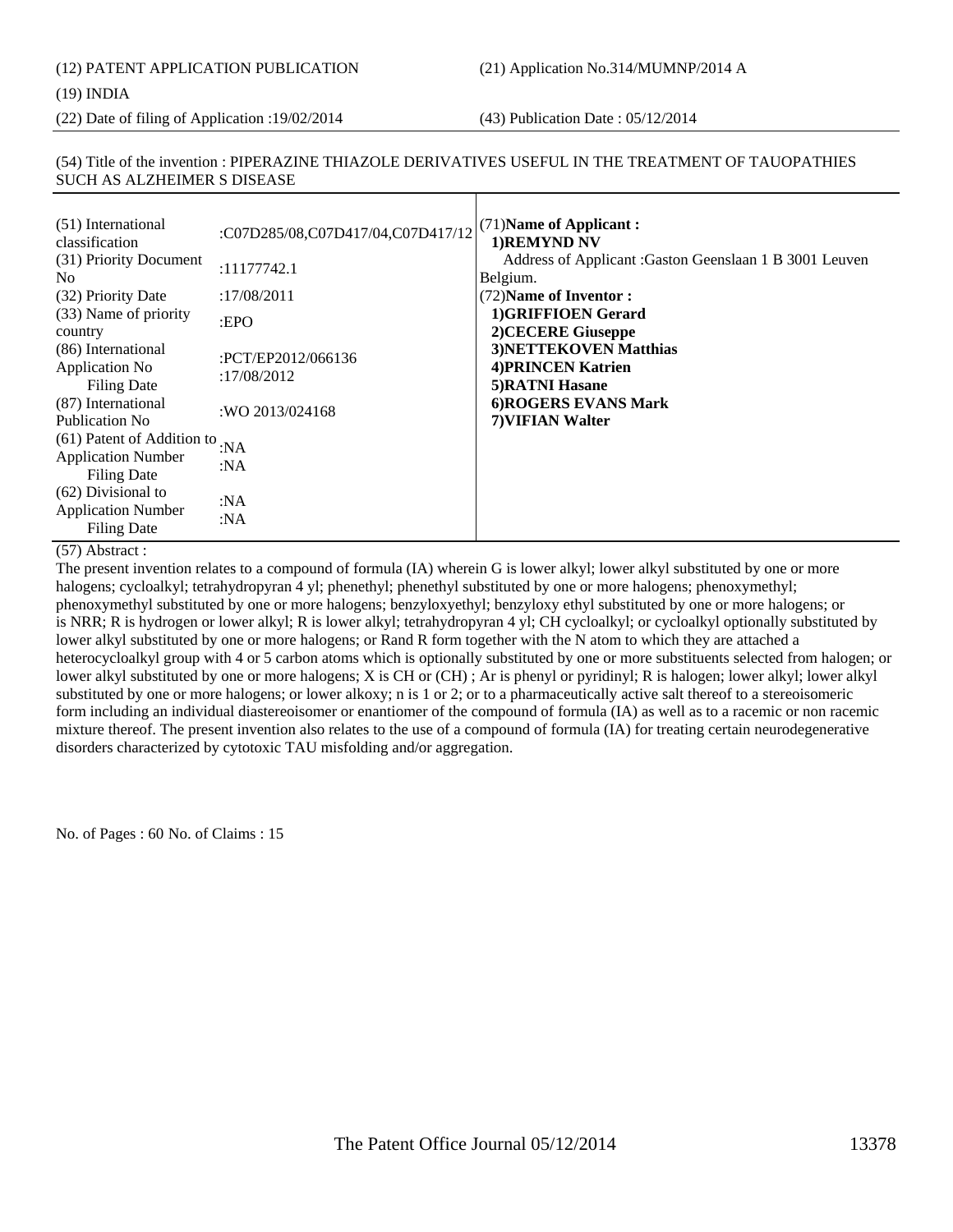## (19) INDIA

(22) Date of filing of Application :27/02/2013 (43) Publication Date : 05/12/2014

(54) Title of the invention : MODULAR TERMINAL HOLDER

### (51) International classification :H01H50/14, H01R31/08, H01H50/00, H01H9/ (31) Priority Document No :NA (32) Priority Date :NA (33) Name of priority country :NA (86) International Application No Filing Date :NA :NA (87) International Publication No : NA (61) Patent of Addition to Application Number Filing Date :NA :NA (62) Divisional to Application Number Filing Date :NA :NA (71)**Name of Applicant : 1)LARSEN & TOUBRO LIMITED** Address of Applicant :LARSEN & TOUBRO LIMITED L&T HOUSE, BALLARD ESTATE, P. O. BOX: 278, MUMBAI 400 001, MAHARASHTRA, INDIA (72)**Name of Inventor : 1)ADITYA SONI**

### (57) Abstract :

The present invention provides a terminal connector for a switching device. The terminal connector enables a uses to change termination type i.e. standard termination, rear termination, box type and tunnel or plug in type easily by operating a snap fit, and without the need of changing the entire switching device. Further, the terminal connector of the present invention also keeps sufficient clearance between a live terminal (and live metal part) to another live parts or ground.

No. of Pages : 20 No. of Claims : 5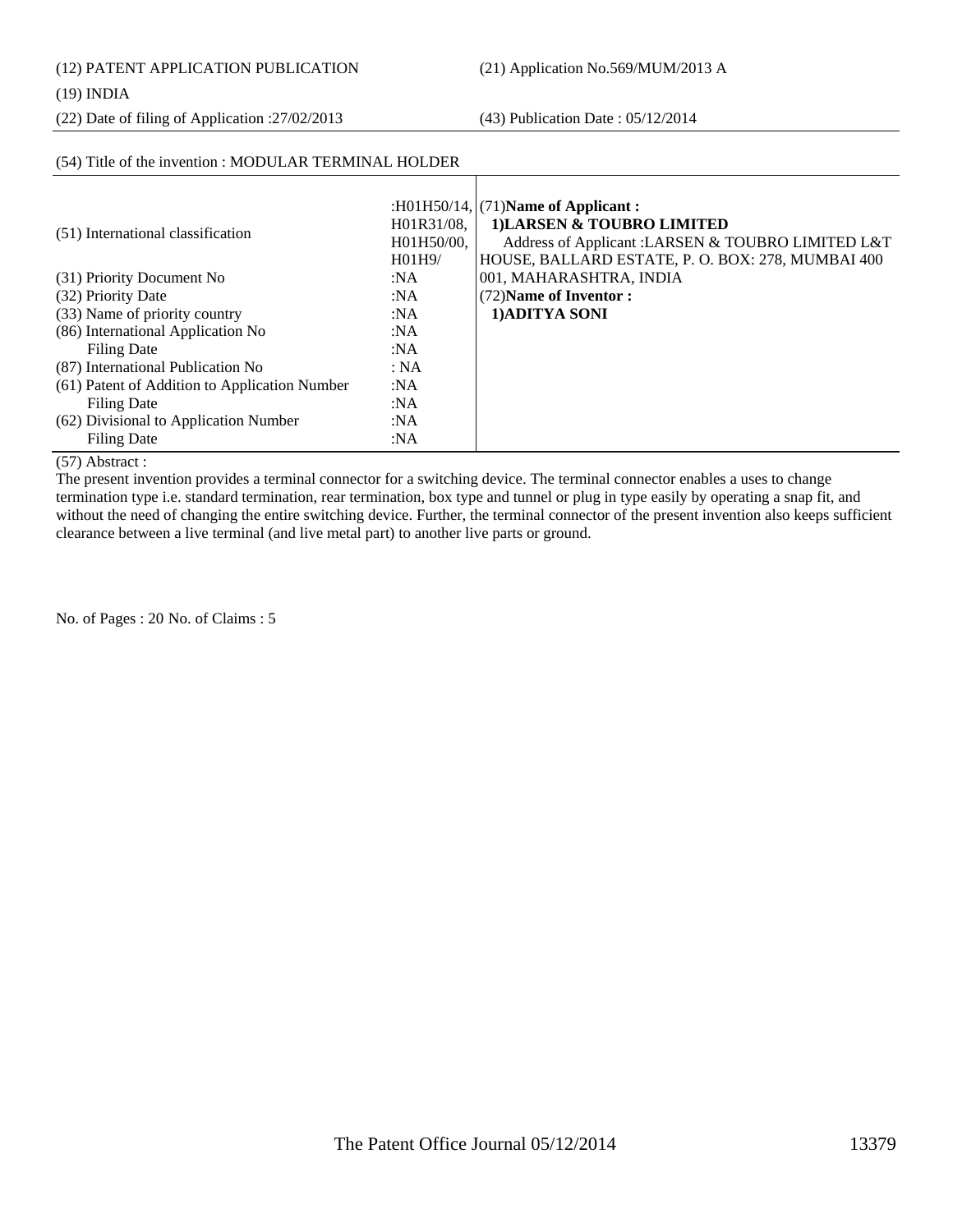(12) PATENT APPLICATION PUBLICATION (21) Application No.570/MUM/2013 A

## (19) INDIA

(22) Date of filing of Application :27/02/2013 (43) Publication Date : 05/12/2014

# (54) Title of the invention : BOX TERMINAL FOR LOW VOLTAGE CIRCUIT BREAKER

| (51) International classification                    | : $H01H33/66$ (71)Name of Applicant:              |
|------------------------------------------------------|---------------------------------------------------|
| (31) Priority Document No<br>:NA                     | 1) LARSEN & TOUBRO LIMITED                        |
| (32) Priority Date<br>:NA                            | Address of Applicant :LARSEN & TOUBRO LIMITED L&T |
| (33) Name of priority country<br>:NA                 | HOUSE, BALLARD ESTATE, P. O. BOX: 278, MUMBAI 400 |
| (86) International Application No<br>:NA             | 001, MAHARASHTRA, INDIA                           |
| <b>Filing Date</b><br>:NA                            | (72) Name of Inventor:                            |
| (87) International Publication No<br>: NA            | 1) ADITYA SONI                                    |
| (61) Patent of Addition to Application Number<br>:NA |                                                   |
| :NA<br>Filing Date                                   |                                                   |
| (62) Divisional to Application Number<br>:NA         |                                                   |
| Filing Date<br>:NA                                   |                                                   |

### (57) Abstract :

Disclosed is a box terminal assembly for low voltage circuit breaker. The box terminal assembly includes a hollow housing having a front surface, a rear surface, two side surface, a top surface and a bottom surface, the front surface and the rear surface having front cuts provided thereon for increasing terminal ground clearance. A flare provided on inner side of the bottom surface of the hollow housing for holding the hollow housing in the circuit breaker. Further, a clamp is adapted on upper portion of the rear surface for tightening a cable terminal to the circuit breaker. Furthermore, an opening is configured on inner side of the bottom surface for riveting the clamp. Also, a screw is configured on the top surface to transfer tightening force to the clamp and a first locking means provided on the sides of the housing for providing strength to the housing.

No. of Pages : 14 No. of Claims : 3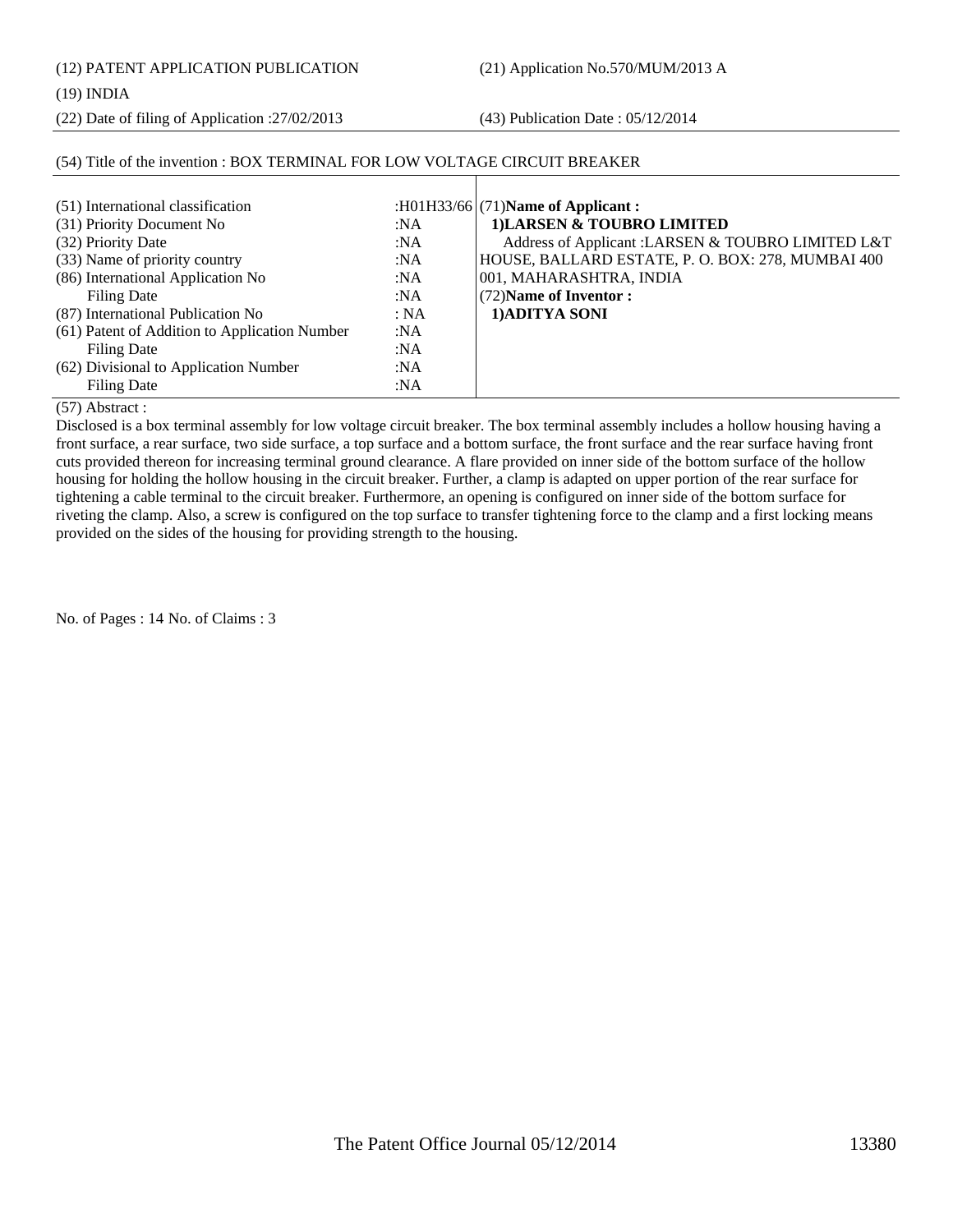## (19) INDIA

(22) Date of filing of Application :28/02/2013 (43) Publication Date : 05/12/2014

# (54) Title of the invention : TECHNIQUE OF IDENTIFYING LEAKAGE THROUGH AUTOMOTIVE BODY

| (51) International classification             | G01L3/24,<br>G01N29/26, | : $G01N29/04$ , $(71)$ Name of Applicant:<br>1) MAHINDRA & MAHINDRA LIMITED<br>Address of Applicant: R & D CENTER, AUTOMOTIVE |
|-----------------------------------------------|-------------------------|-------------------------------------------------------------------------------------------------------------------------------|
| (31) Priority Document No                     | :NA                     | SECTOR, 89, M.I.D.C., SATPUR, NASHIK-422 007,                                                                                 |
| (32) Priority Date                            | :NA                     | MAHARASHTRA, INDIA                                                                                                            |
| (33) Name of priority country                 | :NA                     | (72) Name of Inventor:                                                                                                        |
| (86) International Application No             | :NA                     | 1) PRAKASH KESHVRAO SONAWANE                                                                                                  |
| Filing Date                                   | :NA                     |                                                                                                                               |
| (87) International Publication No             | : NA                    |                                                                                                                               |
| (61) Patent of Addition to Application Number | :NA                     |                                                                                                                               |
| <b>Filing Date</b>                            | :NA                     |                                                                                                                               |
| (62) Divisional to Application Number         | :NA                     |                                                                                                                               |
| Filing Date                                   | :N $A$                  |                                                                                                                               |

### (57) Abstract :

The invention relates to a system of identifying leakage through automotive body. The said system comprises a device made of plastic dust container with an inlet air pipe for supplying pressurized air inside for forcing out dust through a nozzle. A flexible cover to create temporary chamber to suit body shape at localized area with said Nozzle in side the said cover for dispersing dust. The arrangement is such that When air blast is given in dust container through air pipe, due to air pressure, dust comes out through nozzle and starts spreading on localized restricted area due to flexible cover over the said nozzle and if any leakage comes out of the automotive body in the form smoke.

No. of Pages : 6 No. of Claims : 1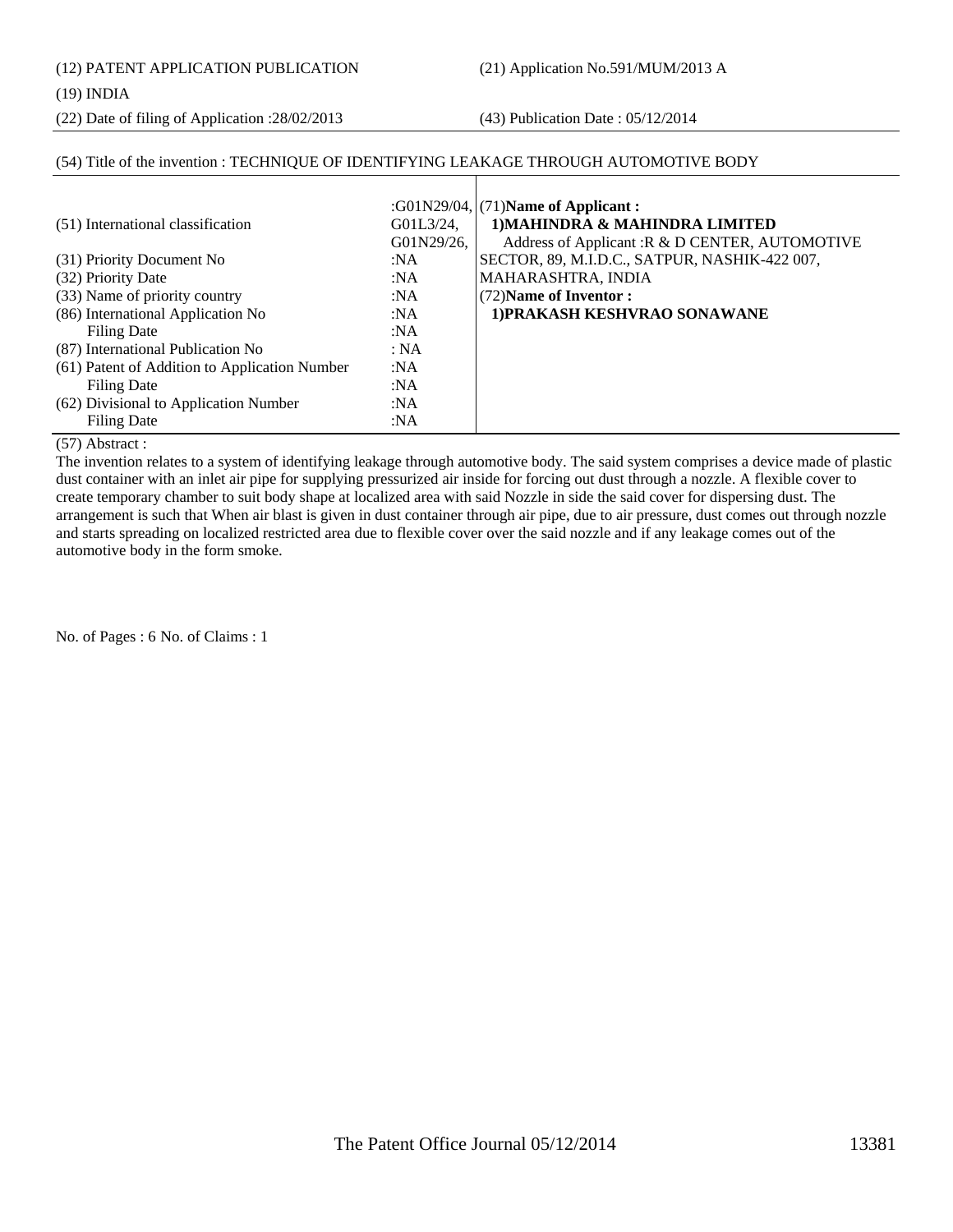(12) PATENT APPLICATION PUBLICATION (21) Application No.317/MUMNP/2014 A

(19) INDIA

(22) Date of filing of Application :19/02/2014 (43) Publication Date : 05/12/2014

# (54) Title of the invention : NEW ABUSE RESISTANT PHARMACEUTICAL COMPOSITION FOR THE TREATMENT OF OPIOID DEPENDENCE

| (51) International classification<br>(31) Priority Document No<br>(32) Priority Date<br>(33) Name of priority country<br>(86) International Application No<br>Filing Date<br>(87) International Publication No<br>(61) Patent of Addition to Application<br>Number<br>Filing Date | :61/536180<br>:19/09/2011<br>:U.S.A.<br>:PCT/GB2012/052303<br>:18/09/2012<br>:WO 2013/041851<br>:NA<br>:NA | :A61K9/00,A61K31/485 (71)Name of Applicant :<br>1) OREXO AB<br>Address of Applicant : PO Box 303 SE 751 05 Uppsala<br>Sweden<br>$(72)$ Name of Inventor :<br>1) FISCHER Andreas |
|-----------------------------------------------------------------------------------------------------------------------------------------------------------------------------------------------------------------------------------------------------------------------------------|------------------------------------------------------------------------------------------------------------|---------------------------------------------------------------------------------------------------------------------------------------------------------------------------------|
| (62) Divisional to Application Number<br>Filing Date                                                                                                                                                                                                                              | :NA<br>: $NA$                                                                                              |                                                                                                                                                                                 |

### (57) Abstract :

There is provided pharmaceutical compositions for the treatment of e.g. opioid dependency comprising microparticles of a pharmacologically effective amount of buprenorphine or a pharmaceutically acceptable salt thereof in associative admixture with particles comprising a weak acid or particles comprising weakly acidic buffer forming materials. The composition may further comprise a disintegrant and/or particles of a pharmacologically effective amount of naloxone or a pharmaceutically acceptable salt thereof. The compositions are useful in the treatment of opioid dependency/addiction and/or pain.

No. of Pages : 48 No. of Claims : 23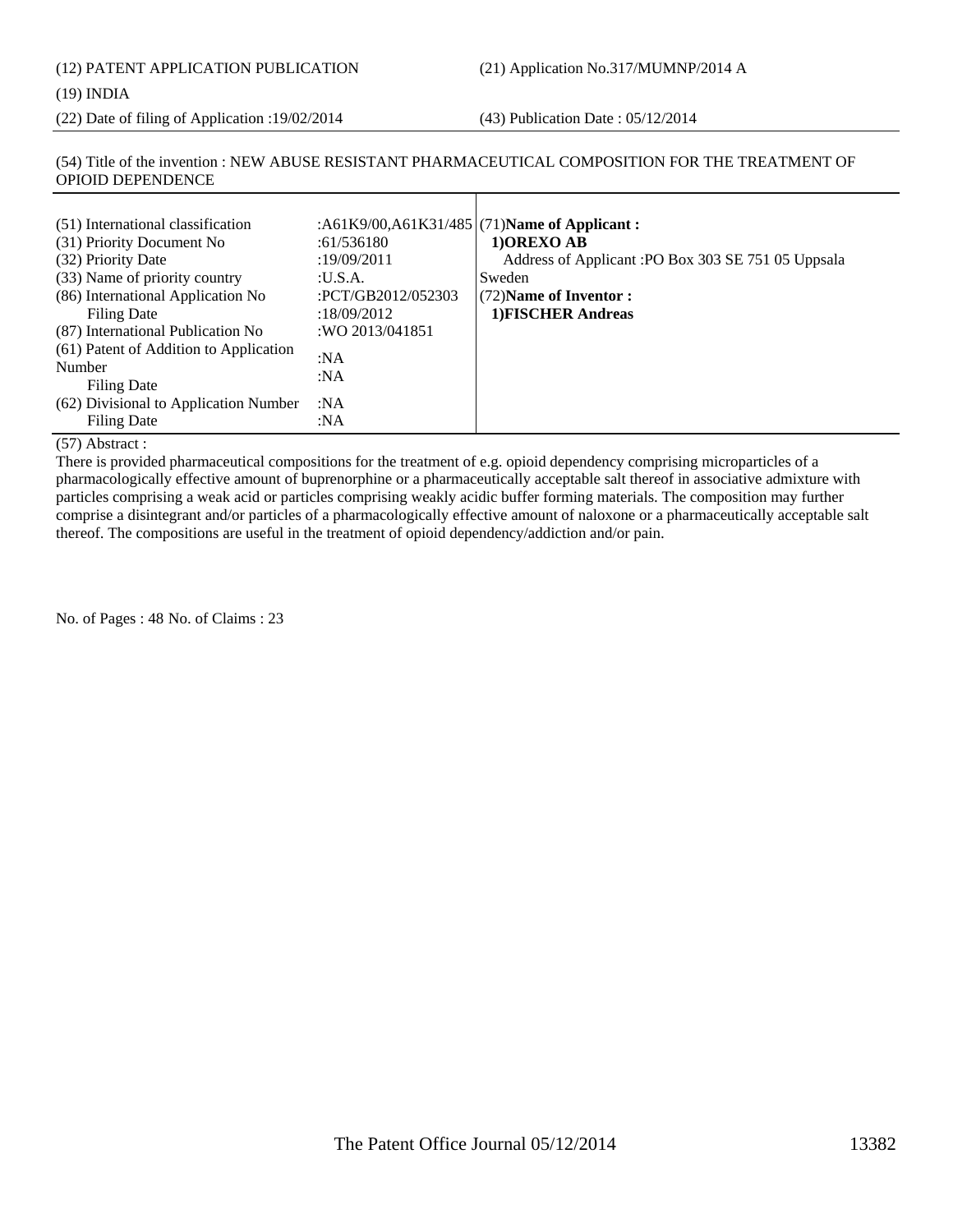(12) PATENT APPLICATION PUBLICATION (21) Application No.421/MUMNP/2014 A

(22) Date of filing of Application :06/03/2014 (43) Publication Date : 05/12/2014

| (54) Title of the invention : FUEL CELL ASSEMBLY                                                                                                                                                                                                                                                                                                 |                                                                                                                                |                                                                                                                                                                                                                                                                                                                         |
|--------------------------------------------------------------------------------------------------------------------------------------------------------------------------------------------------------------------------------------------------------------------------------------------------------------------------------------------------|--------------------------------------------------------------------------------------------------------------------------------|-------------------------------------------------------------------------------------------------------------------------------------------------------------------------------------------------------------------------------------------------------------------------------------------------------------------------|
| (51) International classification<br>(31) Priority Document No<br>(32) Priority Date<br>(33) Name of priority country<br>(86) International Application No<br><b>Filing Date</b><br>(87) International Publication No<br>(61) Patent of Addition to Application<br>Number<br>Filing Date<br>(62) Divisional to Application Number<br>Filing Date | :1116275.7<br>:21/09/2011<br>: <b>U.K.</b><br>:PCT/GB2012/052324<br>:20/09/2012<br>:WO 2013/041867<br>:NA<br>:NA<br>:NA<br>:NA | :H01M8/02,H01M8/10 (71)Name of Applicant:<br>1) INTELLIGENT ENERGY LIMITED<br>Address of Applicant : Charnwood Building Holywell Park<br>Ashby Road Loughborough Leicestershire LE11 3GB U.K.<br>(72) Name of Inventor:<br>1) COLE Jonathan<br>2) KIRK Christopher James<br>3) CONLON Christopher<br>4)HOOD Peter David |

(57) Abstract :

The invention relates to fuel cell assemblies and in particular to improvements relating to sealing of such assemblies embodiments of which include a fuel cell assembly (200) comprising a membrane electrode assembly (104) a cathode separator plate (208) having a series of corrugations extending and providing air flow paths between first and second opposing edges of the plate a gasket (105) providing a fluid seal around a peripheral edge of the membrane electrode assembly (104) between the separator plate (208) and the membrane electrode assembly (104) and a metal shim (107) disposed between the gasket (105) and the separator plate (208) over the peripheral edge of the membrane electrode assembly (104).

No. of Pages : 22 No. of Claims : 19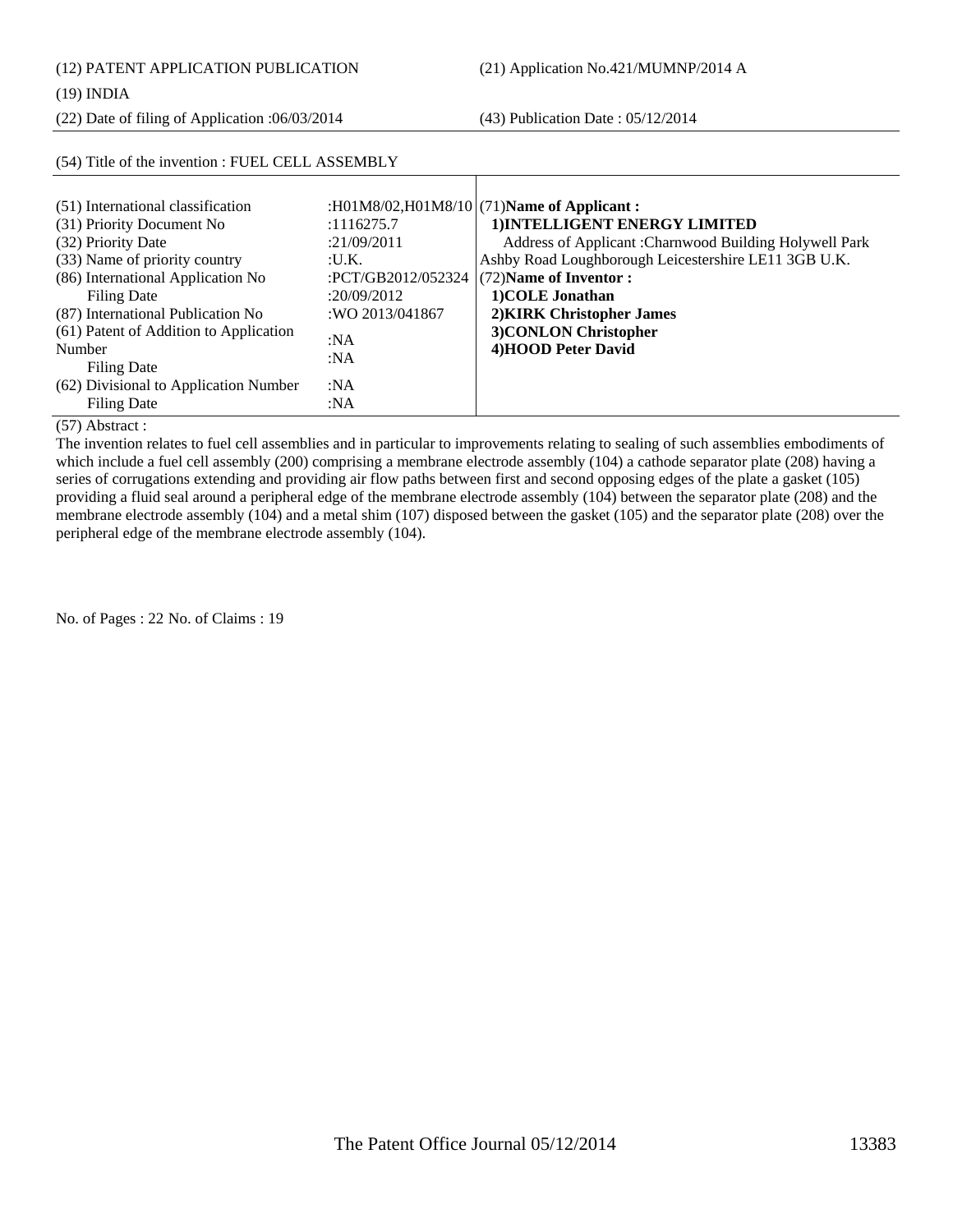(12) PATENT APPLICATION PUBLICATION (21) Application No.554/MUM/2013 A

## (19) INDIA

(22) Date of filing of Application :26/02/2013 (43) Publication Date : 05/12/2014

### (54) Title of the invention : AN ANTI-COUNTERFEIT PACKAGING  $(B32B15/08,$ <br>(51) International classification  $B32B15/08,$ C08F251/00 (31) Priority Document No :NA (32) Priority Date :NA (33) Name of priority country :NA (86) International Application No Filing Date :NA :NA (87) International Publication No : NA (61) Patent of Addition to Application Number Filing Date :NA :NA (62) Divisional to Application Number Filing Date :NA :NA (71)**Name of Applicant : 1)BILCARE LIMITED** Address of Applicant :601, ICC TRADE TOWER, PUNE 411 016, MAHARASHTRA, INDIA (72)**Name of Inventor : 1)KULKARNI SANJEEV DATTATRAY 2)MUKHERJEE SOMENATH 3)NAIR PRAFUL 4)BHANDARI MOHAN**

(57) Abstract :

The present disclosure provides a multilayer cold-formable film carrying an image which comprises a first layer and a base layer laminated to the first layer and its preparation. The first layer comprises a peelable carrier, a coat of an ester acrylic based primer, a metallized layer, an adhesive coat embossed with an image of a predetermined pattern. The present disclosure also provides a multilayer cold-formed anti-counterfeit package.

No. of Pages : 26 No. of Claims : 20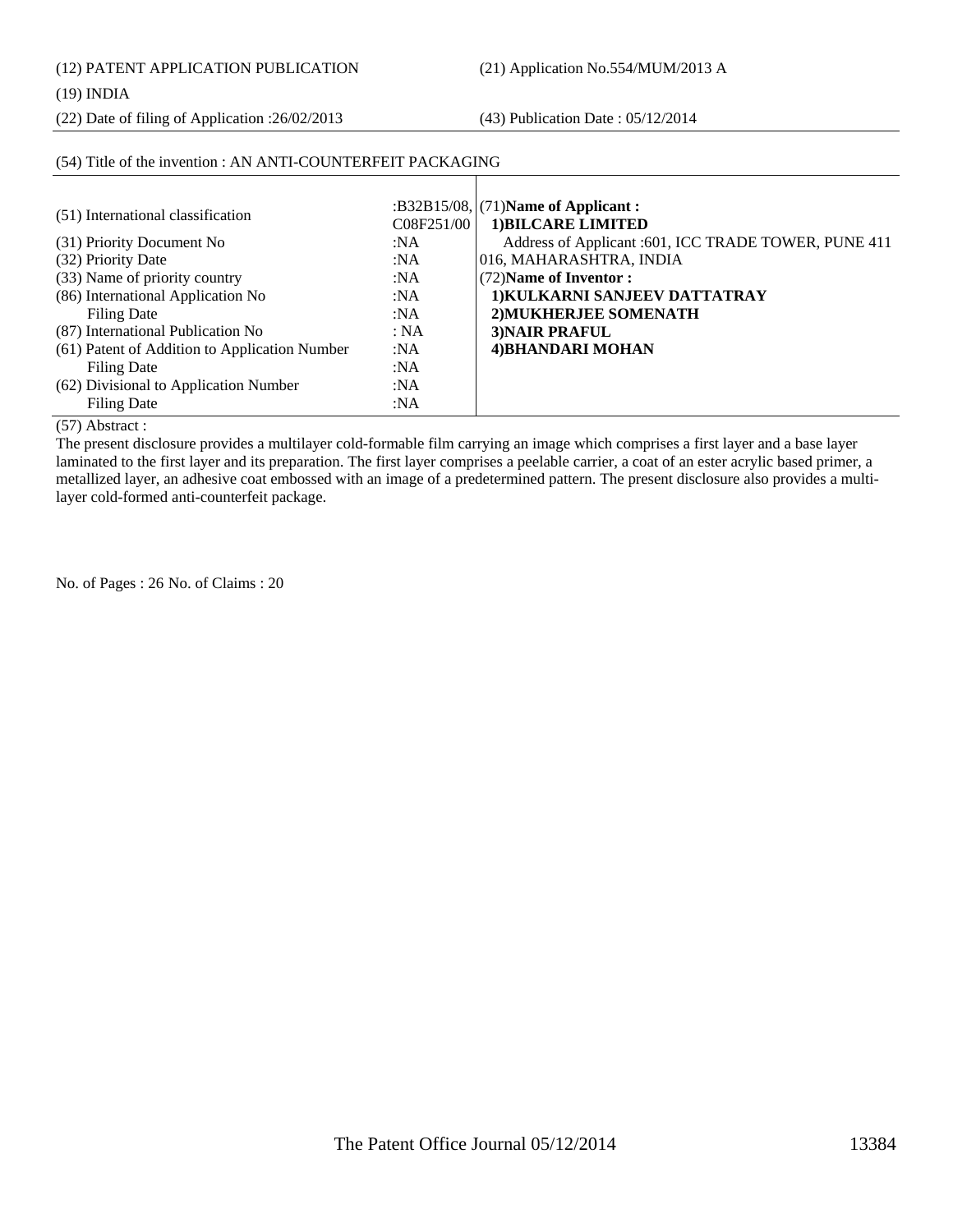(12) PATENT APPLICATION PUBLICATION (21) Application No.58/MUM/2013 A

## (19) INDIA

(22) Date of filing of Application :08/01/2013 (43) Publication Date : 05/12/2014

| (51) International classification             | F24J2/04.<br>F24J2/10.<br>F24J2/24, | : $F03G6/02$ , $(71)$ Name of Applicant :<br>1) THERMAX LIMITED<br>Address of Applicant : D-13, MIDC INDUSTRIAL AREA,<br>R.D. AGA ROAD, CHINCHWAD, PUNE-411019, |
|-----------------------------------------------|-------------------------------------|-----------------------------------------------------------------------------------------------------------------------------------------------------------------|
| (31) Priority Document No                     | :NA                                 | MAHARASHTRA, INDIA                                                                                                                                              |
| (32) Priority Date                            | :NA                                 | (72) Name of Inventor:                                                                                                                                          |
| (33) Name of priority country                 | :NA                                 | 1) JOSHI YASHAVANT                                                                                                                                              |
| (86) International Application No             | :NA                                 | 2) PATKI ANIL                                                                                                                                                   |
| Filing Date                                   | :NA                                 | 3) SHAIKH ABID                                                                                                                                                  |
| (87) International Publication No             | : NA                                | 4) DUBAL VILAS                                                                                                                                                  |
| (61) Patent of Addition to Application Number | :NA                                 |                                                                                                                                                                 |
| <b>Filing Date</b>                            | :NA                                 |                                                                                                                                                                 |
| (62) Divisional to Application Number         | :N $A$                              |                                                                                                                                                                 |
| <b>Filing Date</b>                            | :NA                                 |                                                                                                                                                                 |

## (54) Title of the invention : SOLAR POWER GENERATION SYSTEM

### (57) Abstract :

A solar power generation system is disclosed. The solar power generation system includes at least one primary reflector assembly, at least one receiver assembly, at least a pair of support structures and a tracking mechanism. The at least one primary reflector assembly facilitates concentration of solar radiations at a focal point. The at least one primary reflector assembly includes a parabolic plate, a plurality of tubes and at least one reflector. The parabolic plate has a plurality of grooves configured thereon. The plurality of tubes is disposed in the plurality of grooves in a manner that at least some portion of at least some of the plurality of tubes protrudes above the parabolic plate. The at least one reflector is secured on at least some of the plurality of tubes for achieving parabolic curvature.

No. of Pages : 29 No. of Claims : 13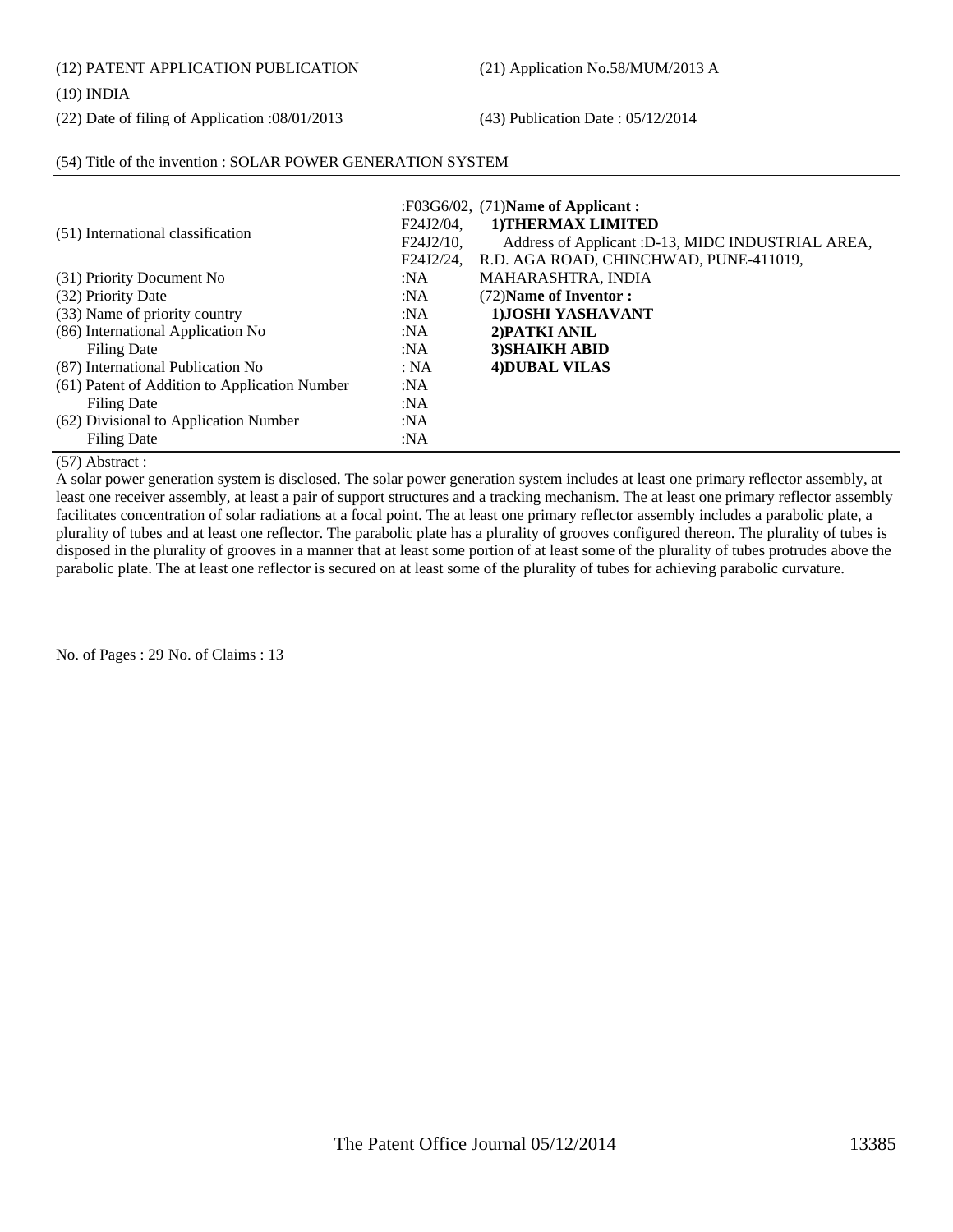(12) PATENT APPLICATION PUBLICATION (21) Application No.434/MUMNP/2014 A

### (19) INDIA

(22) Date of filing of Application :12/03/2014 (43) Publication Date : 05/12/2014

# (54) Title of the invention : METAL MATERIAL FOR ELECTRONIC COMPONENTS AND METHOD FOR PRODUCING SAME

| (31) Priority Document No<br>(32) Priority Date<br>(33) Name of priority country : Japan | (51) International classification: $C25D7/00$ ,B32B15/01,B32B15/04 (71)Name of Applicant:<br>:2011-205371<br>:20/09/2011 | 1) JX Nippon Mining & Metals Corporation<br>Address of Applicant :6 30temachi 2 chomeChiyoda ku<br>Tokyo 1008164 Japan |
|------------------------------------------------------------------------------------------|--------------------------------------------------------------------------------------------------------------------------|------------------------------------------------------------------------------------------------------------------------|
| (86) International Application<br>N <sub>0</sub><br><b>Filing Date</b>                   | :PCT/JP2012/073095<br>:10/09/2012                                                                                        | (72) Name of Inventor:<br>1)SHIBUYAYoshitaka<br>2) FUKAMACHIKazuhiko                                                   |
| (87) International Publication<br>N <sub>0</sub>                                         | :WO 2013/042572                                                                                                          | 3)KODAMAAtsushi                                                                                                        |
| (61) Patent of Addition to<br><b>Application Number</b><br><b>Filing Date</b>            | :NA<br>: $NA$                                                                                                            |                                                                                                                        |
| (62) Divisional to Application<br>Number<br><b>Filing Date</b>                           | :NA<br>:NA                                                                                                               |                                                                                                                        |

(57) Abstract :

Provided are: a metal material for electronic components which has low insertion/removal resistance low occurrence of whiskers and high durability; and a method for producing the metal material for electronic components. A metal material (10) for electronic components which is provided with: a base (11); a layer A (14) that constitutes the outermost layer of the base (11) and is formed of Sn In or an alloy of these elements; and a layer B (13) that is arranged between the base (11) and the layer A (14) so as to constitute an intermediate layer and is formed of Ag Au Pt Pd Ru Rh Os Ir or an alloy of these elements. The outermost layer (the layer A (14)) has a thickness of 0.002 0.2  $\mu$ m and the intermediate layer (the layer B (13)) has a thickness of 0.001 0.3  $\mu$ m.

No. of Pages : 103 No. of Claims : 52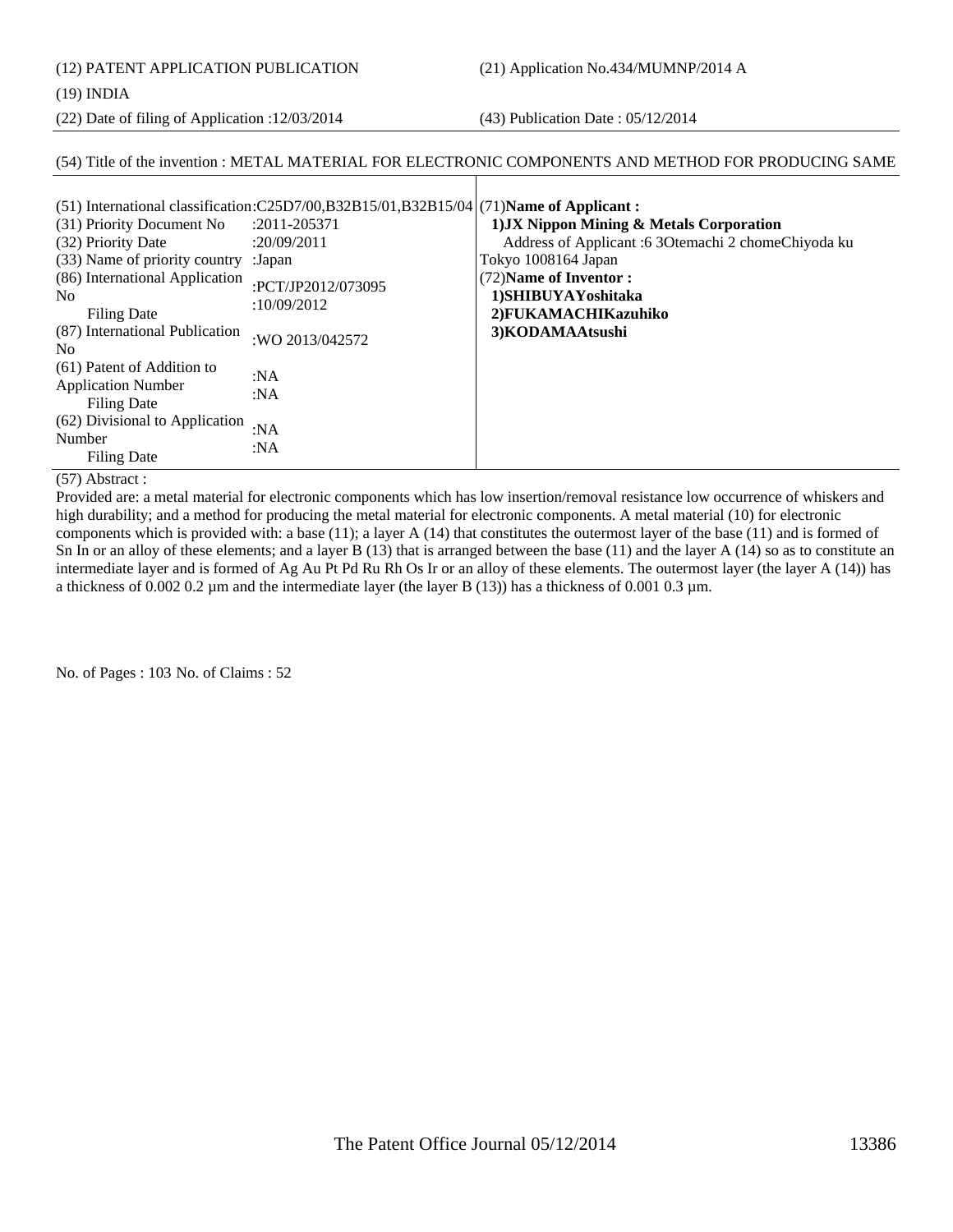(12) PATENT APPLICATION PUBLICATION (21) Application No.599/MUM/2013 A

## (19) INDIA

(22) Date of filing of Application :28/02/2013 (43) Publication Date : 05/12/2014

# (54) Title of the invention : A METHOD AND SYSTEM FOR OPTIMAL EMERGENCY COMMUNICATION

| (51) International classification<br>(31) Priority Document No<br>(32) Priority Date<br>(33) Name of priority country<br>(86) International Application No | :NA<br>:NA<br>:NA<br>:NA | : $G08B25/00$ (71)Name of Applicant :<br>1) ANAND SUNDARARAJ<br>Address of Applicant : HARI SNEHA APARTMENT, FLAT<br>NO. 18, BEHIND JADHAV HOSPITAL, ANAND NAGAR,<br>DEOLALI GAON, NASIK ROAD -422101, MAHARASHTRA, |
|------------------------------------------------------------------------------------------------------------------------------------------------------------|--------------------------|---------------------------------------------------------------------------------------------------------------------------------------------------------------------------------------------------------------------|
| Filing Date<br>(87) International Publication No<br>(61) Patent of Addition to Application Number                                                          | :NA<br>: NA<br>:NA       | <b>INDIA</b><br>2) RAJESH SUDHAKAR THAKUR<br>$(72)$ Name of Inventor:                                                                                                                                               |
| Filing Date<br>(62) Divisional to Application Number<br>Filing Date                                                                                        | :NA<br>:NA<br>:NA        | 1) ANAND SUNDARARAJ<br>2) RAJESH SUDHAKAR THAKUR                                                                                                                                                                    |

(57) Abstract :

This invention relates to automatic delivery of messages; particularly to provide delivery of messages as a single instance message in which the user has the greatest probability of successful transmittance of the emergency message in one single instance of transmission.

No. of Pages : 91 No. of Claims : 40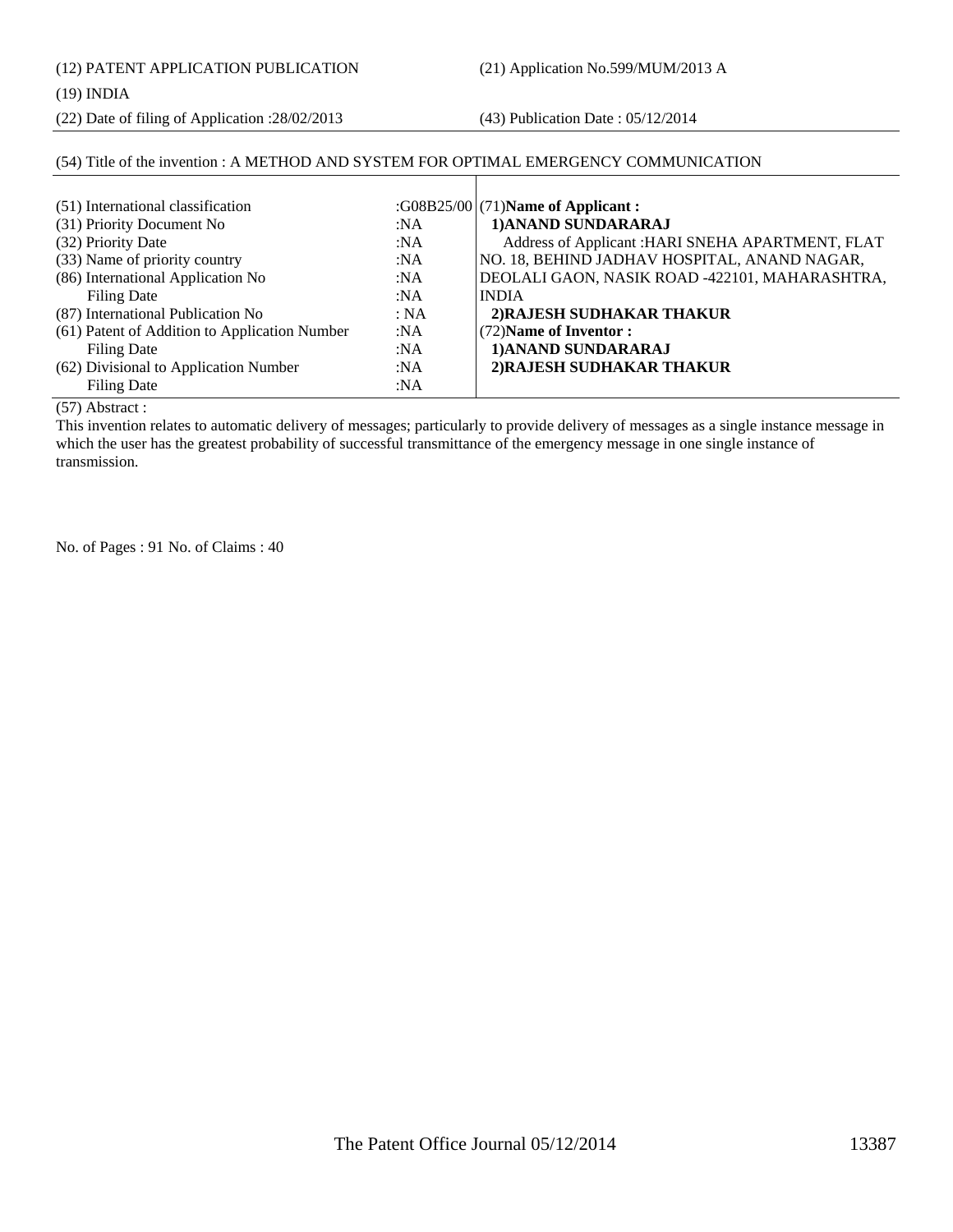(12) PATENT APPLICATION PUBLICATION (21) Application No.2393/MUMNP/2013 A

## (19) INDIA

(22) Date of filing of Application :17/12/2013 (43) Publication Date : 05/12/2014

## (54) Title of the invention : METHOD FOR EVALUATING THE AMOUNT OF TRITIUM ABSORBED BY A PERSON AFTER EXPOSURE TO AN ENVIRONMENT CONTAINING TRITIUM WITHOUT DRAWING BODY FLUID

| (51) International classification<br>(31) Priority Document No<br>(32) Priority Date<br>(33) Name of priority country<br>(86) International Application No<br><b>Filing Date</b><br>(87) International Publication No<br>(61) Patent of Addition to Application<br>Number<br><b>Filing Date</b><br>(62) Divisional to Application Number | :G01T1/178<br>:1155905<br>:30/06/2011<br>:France<br>:PCT/EP2012/062410175015 Paris France<br>:27/06/2012<br>:WO 2013/000933<br>:NA<br>:NA<br>:NA | $(71)$ Name of Applicant:<br>1)COMMISSARIAT L‰NERGIE ATOMIQUE ET AUX<br><b>%NERGIES ALTERNATIVES</b><br>Address of Applicant :25 rue Leblanc Btiment Le Ponant D F<br>$(72)$ Name of Inventor:<br>1) DOUCHE Christophe |
|------------------------------------------------------------------------------------------------------------------------------------------------------------------------------------------------------------------------------------------------------------------------------------------------------------------------------------------|--------------------------------------------------------------------------------------------------------------------------------------------------|------------------------------------------------------------------------------------------------------------------------------------------------------------------------------------------------------------------------|
| Filing Date                                                                                                                                                                                                                                                                                                                              | :NA                                                                                                                                              |                                                                                                                                                                                                                        |

(57) Abstract :

The invention relates to a method for evaluating the amount of tritium absorbed by a person exposed to an environment having a tritium atmosphere. The invention can be used in particular in the dosimetric monitoring of tritium in persons exposed during the activities thereof to an environment including a significant amount of tritium such as in the case of the nuclear industry.

No. of Pages : 17 No. of Claims : 3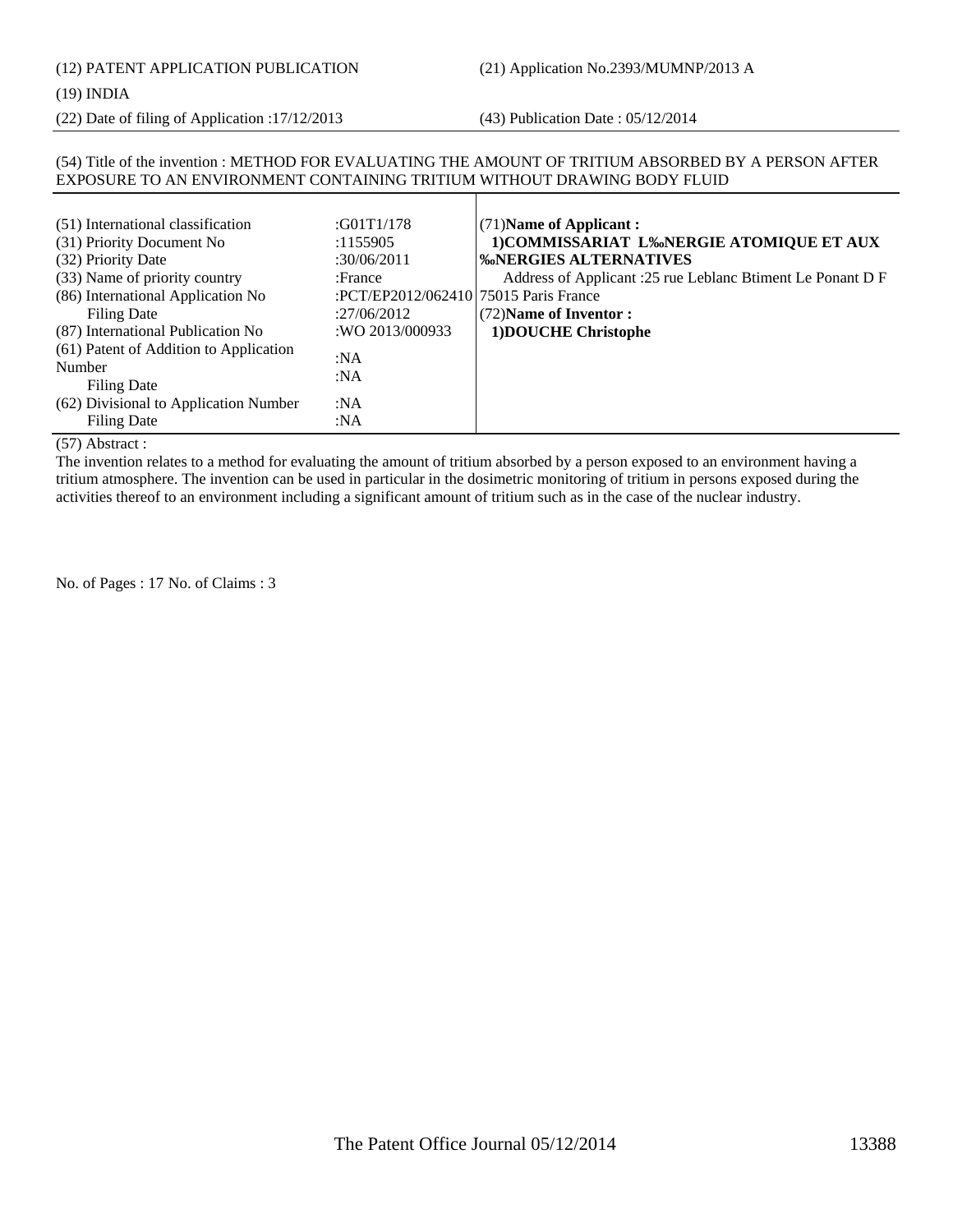(12) PATENT APPLICATION PUBLICATION (21) Application No.542/MUM/2013 A

## (19) INDIA

(22) Date of filing of Application :25/02/2013 (43) Publication Date : 05/12/2014

| (54) Title of the invention : URINE ANALYSIS                                                                                                                                    |                                            |                                                                                                                                                                                                |
|---------------------------------------------------------------------------------------------------------------------------------------------------------------------------------|--------------------------------------------|------------------------------------------------------------------------------------------------------------------------------------------------------------------------------------------------|
| (51) International classification<br>(31) Priority Document No<br>(32) Priority Date<br>(33) Name of priority country<br>(86) International Application No                      | :NA<br>:NA<br>:NA<br>:NA                   | : $G01N21/78$ (71)Name of Applicant :<br>1) ABHISHEK SEN<br>Address of Applicant: ARPAN, PLOT NO.12, TRIMBAK<br>NAGAR, OFF JAI BHAVANI ROAD, NASHIK ROAD,<br>NASHIK - 422101 Maharashtra India |
| Filing Date<br>(87) International Publication No<br>(61) Patent of Addition to Application Number<br>Filing Date<br>(62) Divisional to Application Number<br><b>Filing Date</b> | :NA<br>: NA<br>:NA<br>:NA<br>:NA<br>:N $A$ | 2) AMAN MIDHA<br>(72) Name of Inventor:<br>1) ABHISHEK SEN<br>2) AMAN MIDHA<br>3) SHAAKIR. M                                                                                                   |

(57) Abstract :

The invention provides a system and method for testing of a body fluid sample using a diagnostic instrument. In an embodiment, the invention is implemented as an application running on a portable device, such as a cell phone, computer, laptop, or other dedicated portable electronic device. The invention has been designed to minimize user contact and manipulations of data in the fluids.

No. of Pages : 31 No. of Claims : 16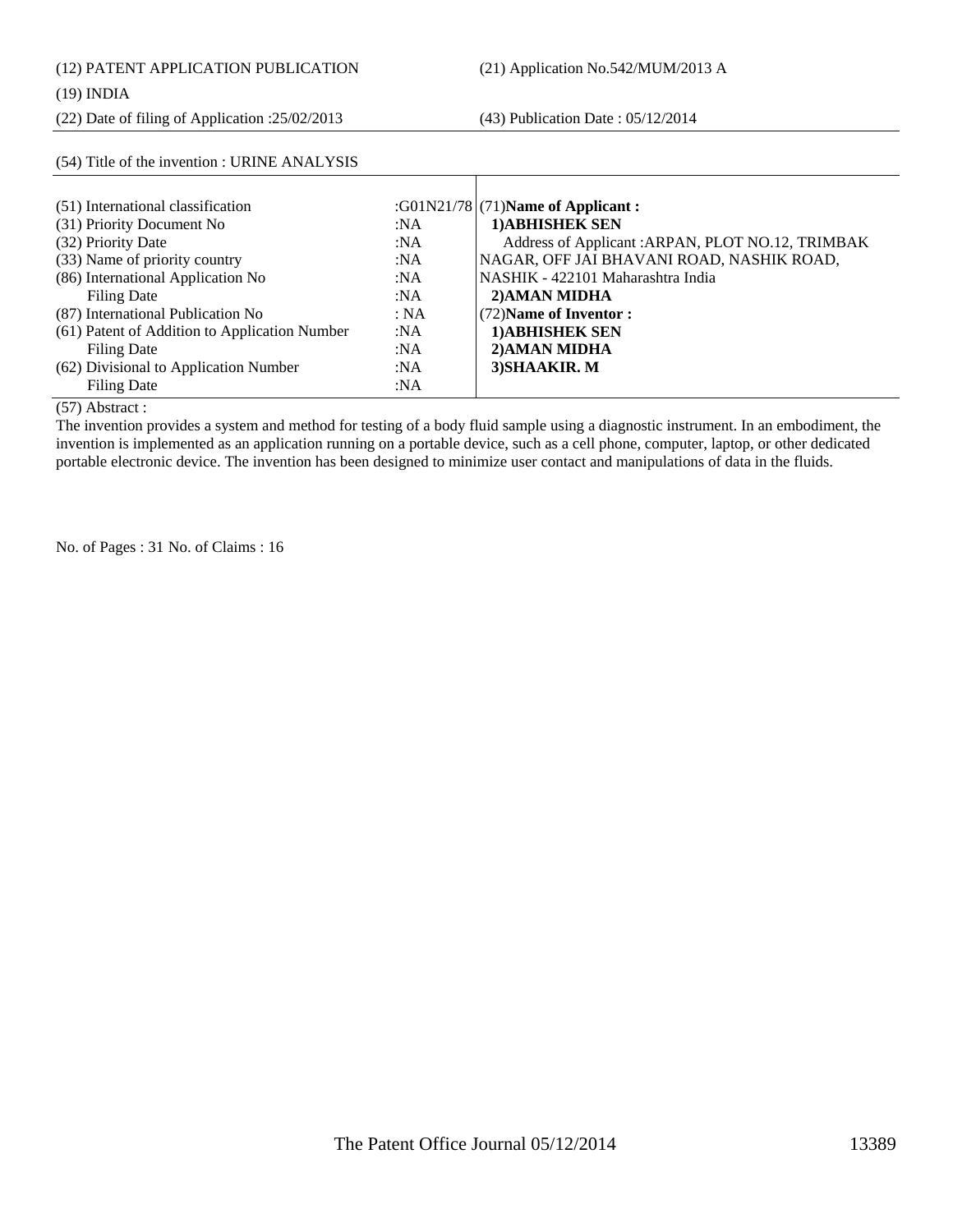### (19) INDIA

(22) Date of filing of Application :28/02/2013 (43) Publication Date : 05/12/2014

(54) Title of the invention : A PROCESS FOR OBTAINING HIGH PURITY ANACARDIC ACIDS FROM CASHEW NUT SHELL LIQUID

## (57) Abstract :

A process for obtaining high purity anacardic acids from cashew nut shell liquid is disclosed. The process comprises preparing a solution of the cashew nut shell liquid in an alcohol, preparing an aqueous solution of a carboxylate salt of transition metal(II), reacting the solution of cashew nut shell liquid with the aqueous solution of carboxylate salt of transition metal(II) to obtain transition metal(II) derivative of anacardic acids. The process further describes-the regeneration of anacardic acids using acetic acid followed by separation of the generated anacardic acids to obtain the anacardic acids.

No. of Pages : 17 No. of Claims : 9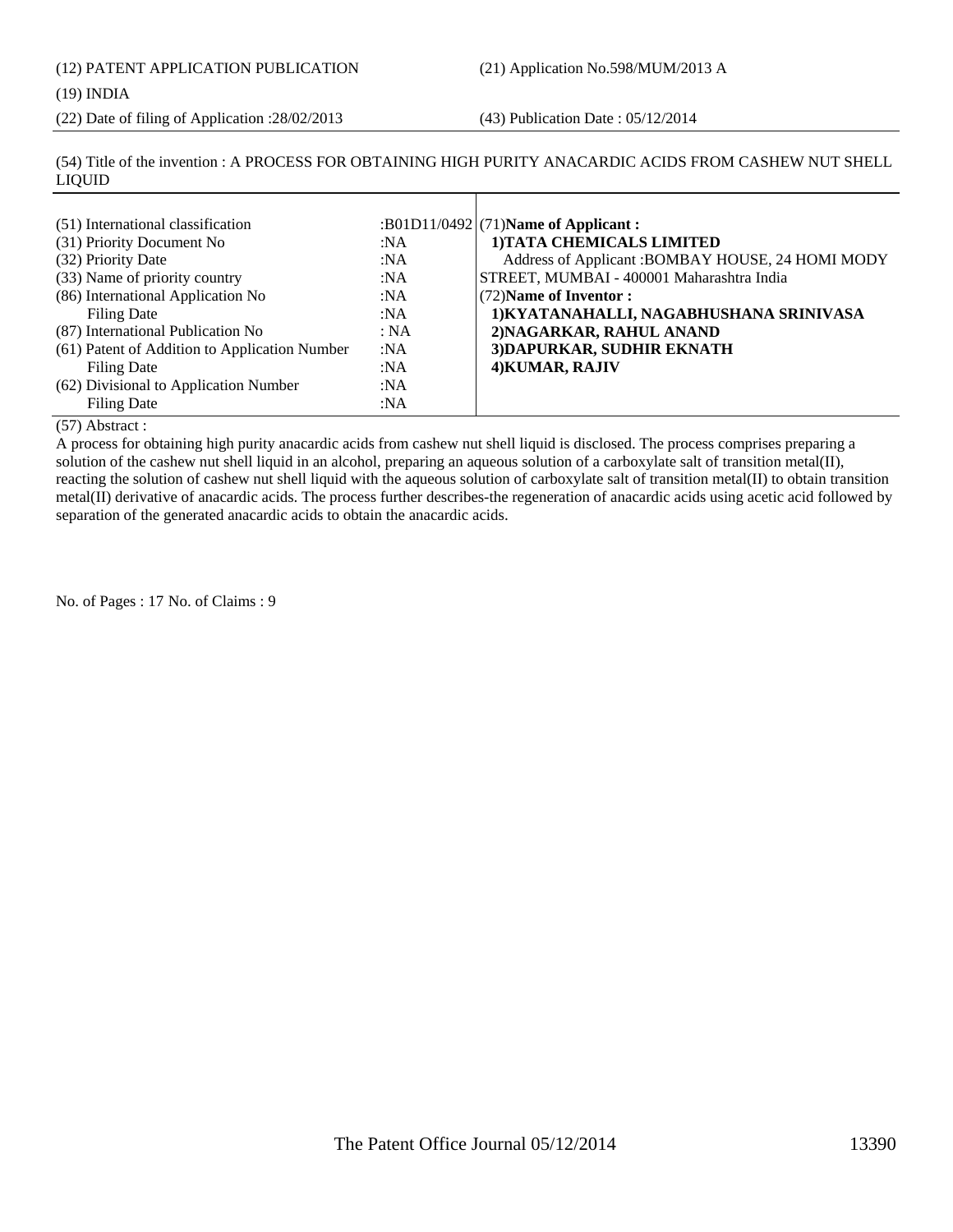(12) PATENT APPLICATION PUBLICATION (21) Application No.175/MUMNP/2014 A

(22) Date of filing of Application :27/01/2014 (43) Publication Date : 05/12/2014

(51) International classification :F16L23/22,F16J15/10,G01F1/58 (31) Priority Document No :10 2011 081 491.4 (32) Priority Date :24/08/2011 (33) Name of priority country :Germany (86) International Application No Filing Date :PCT/EP2012/066399 :23/08/2012 (87) International Publication No<br>No 2013/026898 (61) Patent of Addition to Application Number Filing Date :NA :NA (62) Divisional to Application Number Filing Date :NA :NA (71)**Name of Applicant : 1)ENDRESS+HAUSER FLOWTEC AG** Address of Applicant :Kgenstrasse 7 CH 4153 Reinach (BL) Switzerland (72)**Name of Inventor :**  1)**B.**, HR G<sup>1</sup>/<sub>4</sub>nther  **2)VOIGT Frank**

(54) Title of the invention : LIP RING SEAL

## (57) Abstract :

Lip ring seal (1) with two legs (2 3) connected to one another in an L shape by the body of the lip seal ring (1) wherein a first leg (2) is delimited from the exterior by an extent (4) wherein the first extent (4) is part of a generated surface about an axis of rotation (6) of the lip ring seal (1) wherein the first leg (2) lies between the first extent (4) and the axis of rotation (6) and wherein a second leg (3) is delimited from the exterior by a second extent (5) which first and second extents (4 5) are connected to one another via a connection contour wherein an intersection point (7) of a first and a second straight line respectively forming extensions of the first and second extents (4 5) forms a vertex of a triangle wherein the respective endpoints (8 9) of the first and second extents (4 5) form additional vertexes of said triangle wherein the lip ring seal (1) is designed in such a manner that the surface area of the cross sectional area of the body of the lip ring seal is at least 60% of the surface area of the triangle wherein the surface of the lip ring seal (1) in the triangle is non concave more particularly convex.

No. of Pages : 22 No. of Claims : 14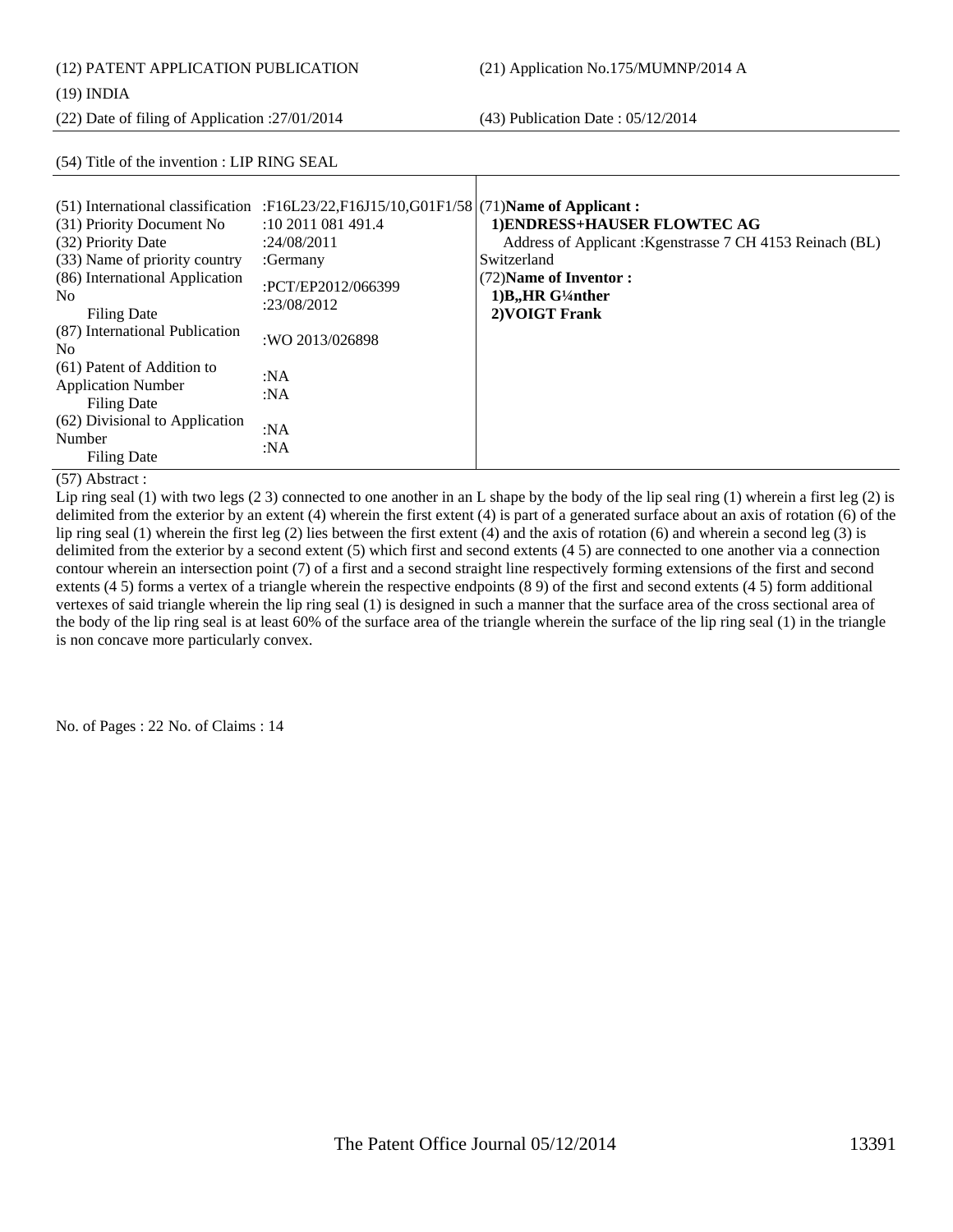(12) PATENT APPLICATION PUBLICATION (21) Application No.308/MUMNP/2014 A

(19) INDIA

(22) Date of filing of Application :18/02/2014 (43) Publication Date : 05/12/2014

# (54) Title of the invention : IMPROVEMENTS RELATING TO FABRIC CONDITIONERS

| (31) Priority Document No<br>(32) Priority Date<br>(33) Name of priority country<br>(86) International Application<br>N <sub>0</sub><br>Filing Date<br>(87) International Publication<br>N <sub>0</sub> | (51) International classification :C11D1/835,C11D1/72,C11D3/12 $(71)$ Name of Applicant:<br>:11179738.7<br>:01/09/2011<br>EPO<br>:PCT/EP2012/064963<br>:31/07/2012<br>:WO 2013/029904 | 1) UNILEVER PLC<br>Address of Applicant : Unilever House 100 Victoria<br>Embankment London Greater London EC4Y 0DY U.K.<br>$(72)$ Name of Inventor :<br><b>1)MERRINGTON James</b> |
|---------------------------------------------------------------------------------------------------------------------------------------------------------------------------------------------------------|---------------------------------------------------------------------------------------------------------------------------------------------------------------------------------------|-----------------------------------------------------------------------------------------------------------------------------------------------------------------------------------|
| (61) Patent of Addition to<br><b>Application Number</b><br>Filing Date<br>(62) Divisional to Application<br>Number<br><b>Filing Date</b>                                                                | :NA<br>:N $A$<br>:N $A$<br>:N $A$                                                                                                                                                     |                                                                                                                                                                                   |

(57) Abstract :

Use of a foam quench active in a fabric treatment composition to improve foam quench properties wherein the fabric treatment composition comprises: (a) a fabric treatment active in an amount of from 5 to 50 wt % based on the total weight of the composition and (b) an antifoam; and wherein the foam quench active is an alkoxylated non ionic surfactant having an average alkoxylation value of from 4 to 50 and a ClogP of from 3 to 8.

No. of Pages : 46 No. of Claims : 12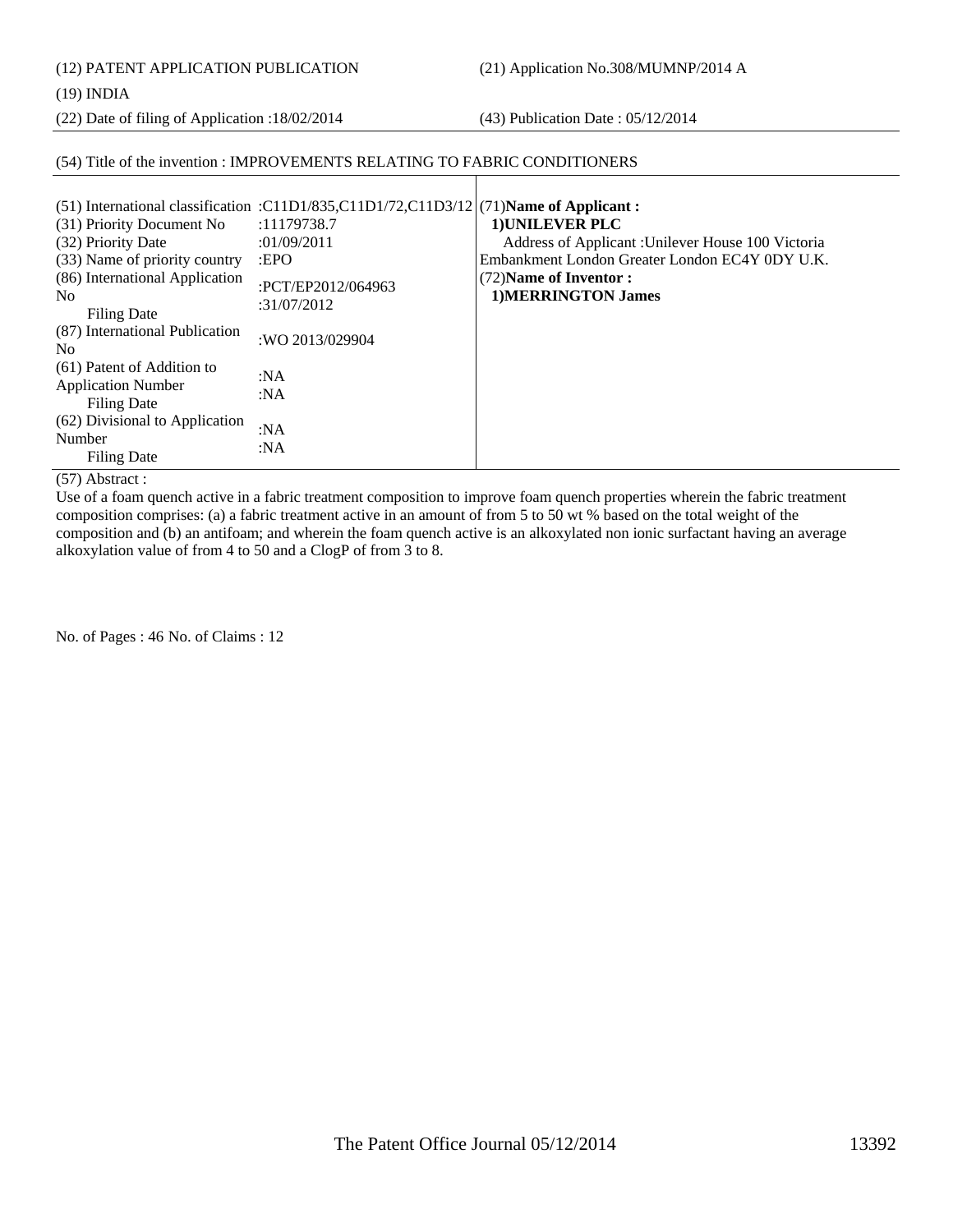(12) PATENT APPLICATION PUBLICATION (21) Application No.413/MUMNP/2014 A

(19) INDIA

(22) Date of filing of Application :07/03/2014 (43) Publication Date : 05/12/2014

| (51) International classification<br>(31) Priority Document No<br>(32) Priority Date<br>(33) Name of priority country<br>(86) International Application No<br><b>Filing Date</b><br>(87) International Publication No | :61/522038<br>:10/08/2011<br>: <b>U.S.A.</b><br>:PCT/IL2012/050298<br>:08/08/2012<br>:WO 2013/021386 | :A61C8/00,A61C13/225 (71)Name of Applicant:<br>1) KAMIL TECH LTD.<br>Address of Applicant: Wickhams Cay II Road Town Tortola<br>Virgin Islands U.K.<br>(72) Name of Inventor:<br>1) BERGER Uzi |
|-----------------------------------------------------------------------------------------------------------------------------------------------------------------------------------------------------------------------|------------------------------------------------------------------------------------------------------|------------------------------------------------------------------------------------------------------------------------------------------------------------------------------------------------|
| (61) Patent of Addition to Application<br>Number<br>Filing Date<br>(62) Divisional to Application Number<br>Filing Date                                                                                               | :NA<br>:NA<br>:NA<br>:NA                                                                             |                                                                                                                                                                                                |

# (54) Title of the invention : REMOVABLE DENTAL IMPLANT BRIDGE SYSTEM

(57) Abstract :

A removable dental implant bridge system configured for rigid detachable mounting of an implant removable bridge over a mini support bar which in turn is configured for fixedly securing to the jaw bone of an individual in a fashion facilitating fast and easy mounting yet fixedly supporting the implant removable bridge so as to obtain a sturdy and secure engagement to the mini support bar and however suited for easy removal wherein the mini support bar is substantially received with a teeth mimicking portion of the implant removable bridge and where the mini support bar is configured with scalloping at least at a labial face and a bottom face thereof.

No. of Pages : 28 No. of Claims : 22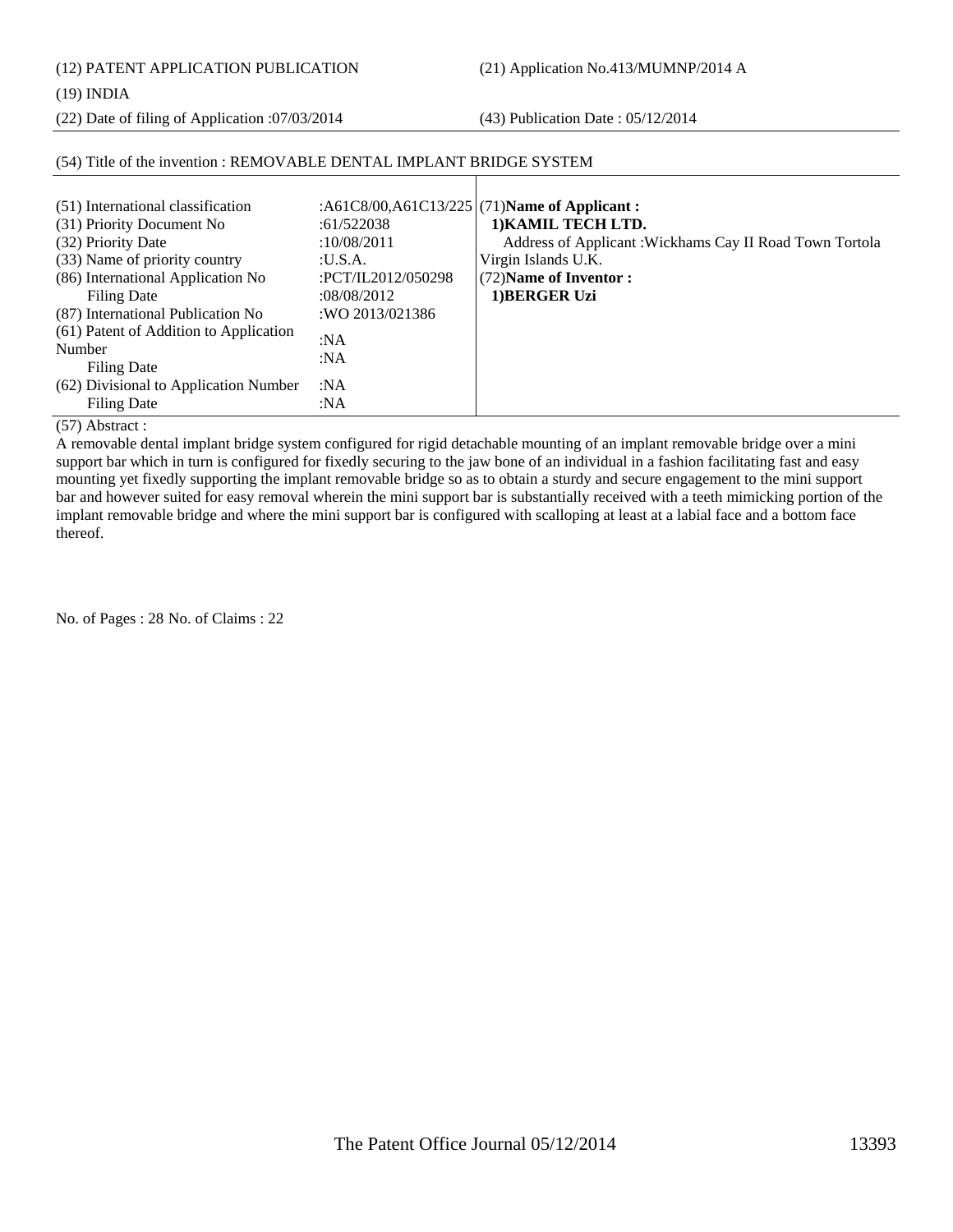(12) PATENT APPLICATION PUBLICATION (21) Application No.482/MUM/2013 A

## (19) INDIA

(22) Date of filing of Application :19/02/2013 (43) Publication Date : 05/12/2014

| (54) Title of the invention : A COSMECEUTICAL COMPOSITION |            |                                                     |
|-----------------------------------------------------------|------------|-----------------------------------------------------|
|                                                           |            |                                                     |
|                                                           |            | : $A61K6/00$ , $(71)$ Name of Applicant :           |
| (51) International classification                         | A61Q17/00, | 1) DEWAN MOHAN                                      |
|                                                           | A61K8/92,  | Address of Applicant : MOHAN VILLA, 1147-B, SHIVAJI |
|                                                           | A61Q19/0   | NAGAR, PUNE-411 016, MAHARASHTRA, INDIA             |
| (31) Priority Document No                                 | :NA        | (72) Name of Inventor:                              |
| (32) Priority Date                                        | :NA        | 1) DEWAN MOHAN                                      |
| (33) Name of priority country                             | :NA        |                                                     |
| (86) International Application No                         | :NA        |                                                     |
| <b>Filing Date</b>                                        | :NA        |                                                     |
| (87) International Publication No                         | : NA       |                                                     |
| (61) Patent of Addition to Application Number             | :NA        |                                                     |
| <b>Filing Date</b>                                        | :NA        |                                                     |
| (62) Divisional to Application Number                     | :NA        |                                                     |
| <b>Filing Date</b>                                        | : $NA$     |                                                     |

### (57) Abstract :

The present disclosure relates to a cosmeceutical composition containing one or more botanicals selected from the group consisting of Aloe vera (Aloe barbadensis), Turmeric (Curcuma longa), Cucumber (Cucumis Sativus) and Avocado (Persea Americana); and optionally, one or more pharmaceutically acceptable excipient. The amount of the botanicals used in the cosmeceutical composition of the present disclosure ranges between 1 and 99% with respect to the total mass of the composition.

No. of Pages : 20 No. of Claims : 10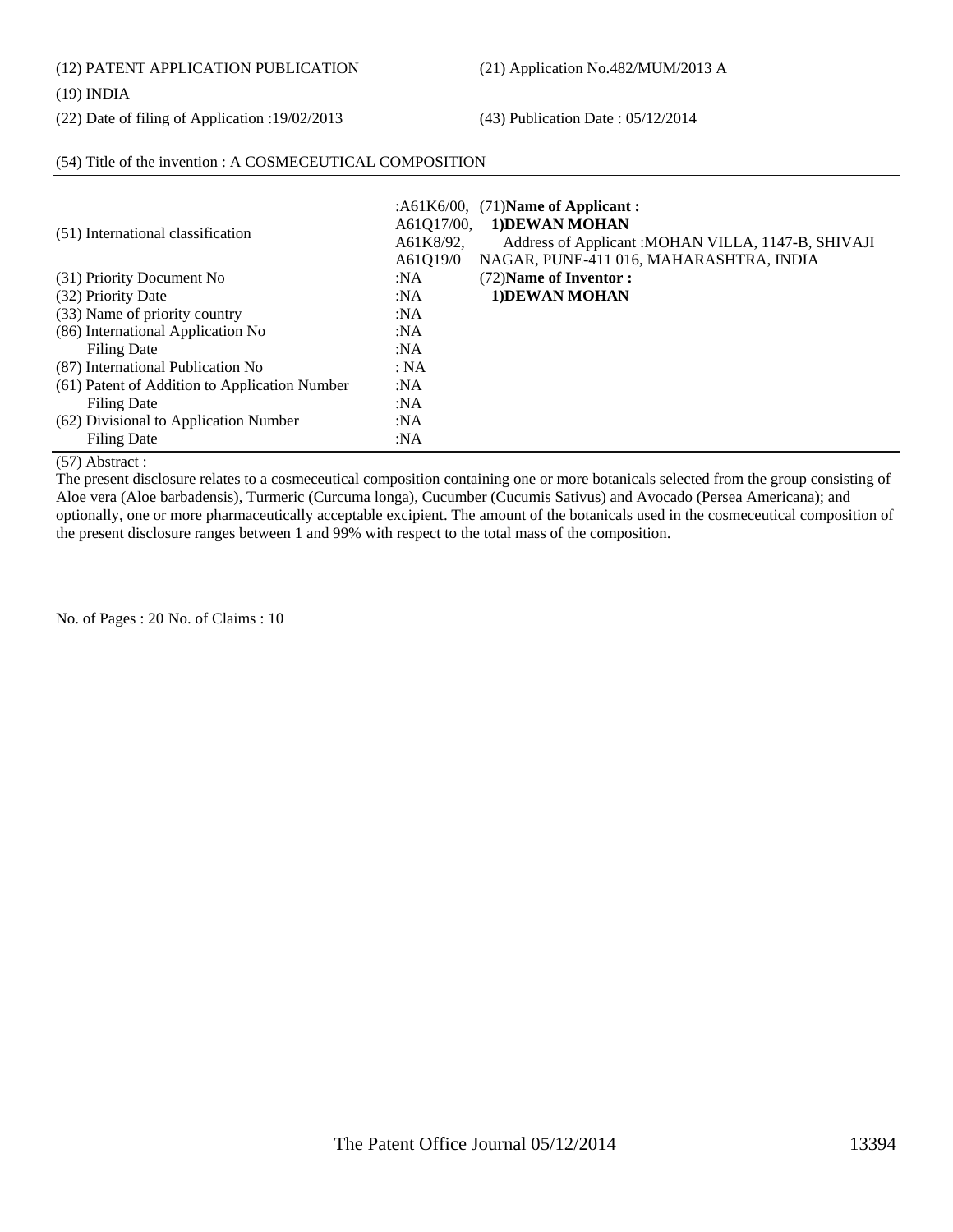(22) Date of filing of Application :28/02/2013 (43) Publication Date : 05/12/2014

# (54) Title of the invention : A RAKING MACHINE

| (51) International classification             | A01D78/12 | : $A01D78/00$ , $(71)$ Name of Applicant:<br>1) PATEL SURESHBHAI NAROTAMBHAI |
|-----------------------------------------------|-----------|------------------------------------------------------------------------------|
| (31) Priority Document No                     | :NA       | Address of Applicant : POST - KEVADA, TALUKA -                               |
| (32) Priority Date                            | :N $A$    | VALSAD, DIST, - VALSAD, GUJARAT - 396001, INDIA                              |
| (33) Name of priority country                 | :NA       | (72) Name of Inventor:                                                       |
| (86) International Application No             | :NA       | 1) PATEL SURESHBHAI NAROTAMBHAI                                              |
| <b>Filing Date</b>                            | :NA       |                                                                              |
| (87) International Publication No             | : NA      |                                                                              |
| (61) Patent of Addition to Application Number | :NA       |                                                                              |
| Filing Date                                   | :NA       |                                                                              |
| (62) Divisional to Application Number         | : $NA$    |                                                                              |
| Filing Date                                   | :NA       |                                                                              |

(57) Abstract :

A raking machine comprising: at least a wheel in order to provide mobility to said machine; plurality of lugs on said wheel at its outer circumference, said lugs adapted to induce raking on the ground on which said wheel moves; drive mechanism adapted to impart drive to said wheel; and a raking tool adapted to be located in a parallel manner to said first shaft in order to induce raking on the on the ground on which said wheel moves.

No. of Pages : 16 No. of Claims : 11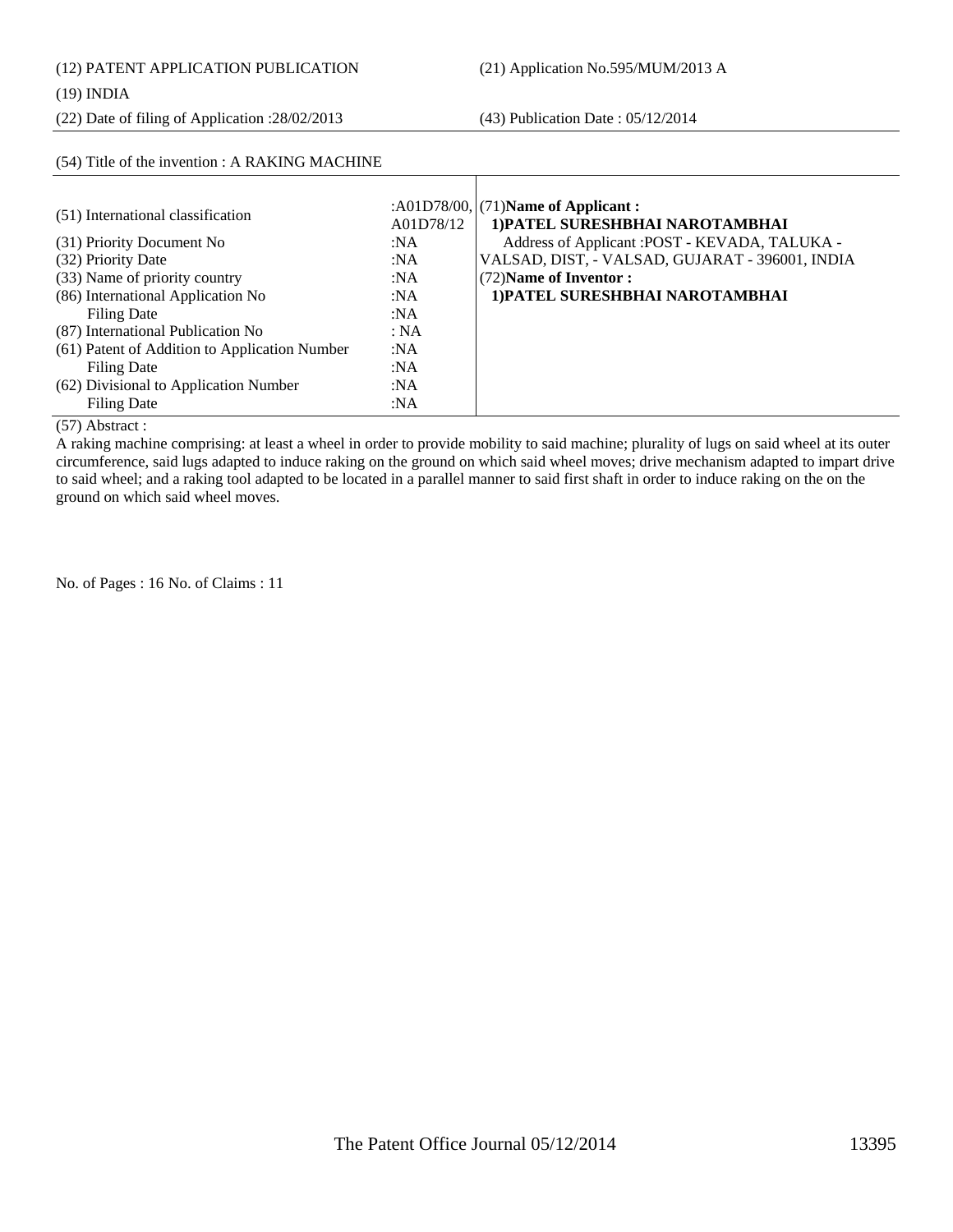(22) Date of filing of Application :11/03/2013 (43) Publication Date : 05/12/2014

## (54) Title of the invention : INFORMATION PROCESSING DEVICE, INFORMATION PROCESSING SYSTEM, CONTROL METHOD, AND STORAGE MEDIUM

| (51) International classification             | :H04N              | $(71)$ Name of Applicant:                                                     |
|-----------------------------------------------|--------------------|-------------------------------------------------------------------------------|
| (31) Priority Document No                     | $:2012-$<br>055858 | 1) CANON KABUSHIKI KAISHA<br>Address of Applicant :30-2, SHIMOMARUKO 3-CHOME, |
| (32) Priority Date                            |                    | :13/03/2012 OHTA-KU, TOKYO Japan                                              |
| (33) Name of priority country                 | :Japan             | (72) Name of Inventor:                                                        |
| (86) International Application No             | :NA                | 1) KAWAKAMI, SHUUHEI                                                          |
| Filing Date                                   | :NA                |                                                                               |
| (87) International Publication No             | : NA               |                                                                               |
| (61) Patent of Addition to Application Number | :NA                |                                                                               |
| Filing Date                                   | :NA                |                                                                               |
| (62) Divisional to Application Number         | :NA                |                                                                               |
| Filing Date                                   | :NA                |                                                                               |

### (57) Abstract :

A cooperation server executes printing processing of a document from an MFP through a printing server based on matter information including a printing instruction for the document received from a matter management server. The cooperation server notifies the client PC of the printing order that includes the printing ID and access information used for registering the costs related to the printing after completion of printing, provides a registering screen for costs related to printing by reason of the access from the client PC, and registers the costs registering information received from the client PC on the matter management server.

No. of Pages : 137 No. of Claims : 10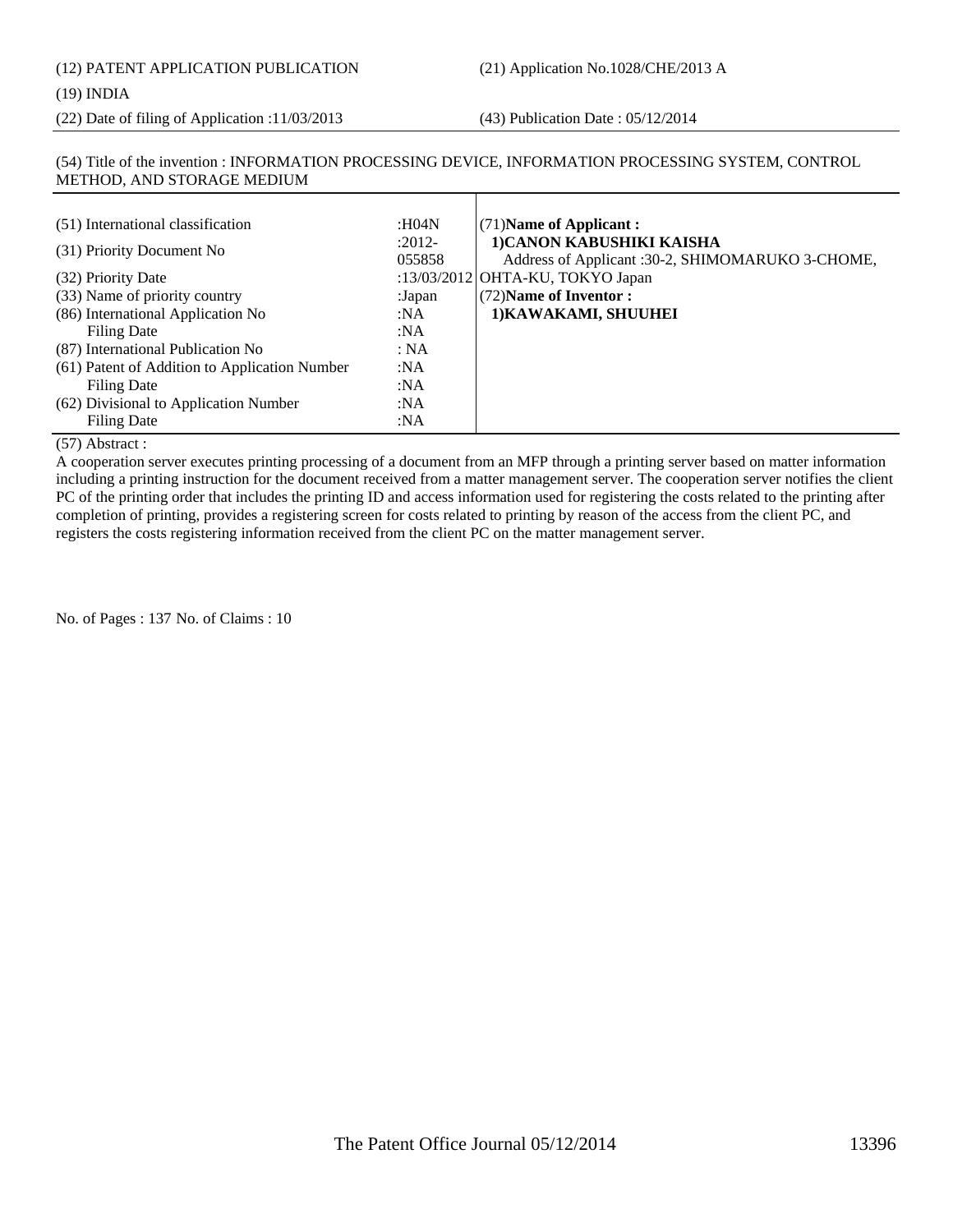# (12) PATENT APPLICATION PUBLICATION (21) Application No.1535/CHENP/2013 A

### (19) INDIA

(22) Date of filing of Application :26/02/2013 (43) Publication Date : 05/12/2014

### (54) Title of the invention : PROVIDING A BEAMFORMED PHYSICAL DOWNLINK CONTROL CHANNEL (PDCCH) ON AN EXTENSION CARRIER OF A MOBILE COMMUNICATION SYSTEM

| (51) International classification<br>(31) Priority Document No<br>(32) Priority Date<br>(33) Name of priority country<br>(86) International Application No<br><b>Filing Date</b><br>(87) International Publication No<br>(61) Patent of Addition to Application<br>Number<br>Filing Date<br>(62) Divisional to Application Number | :H04W72/04<br>:1112752.9<br>:25/07/2011<br>: <i>U.K.</i><br>:25/07/2012<br>:WO 2013/015445<br>:NA<br>:NA<br>:NA | $(71)$ Name of Applicant:<br><b>1)NEC Corporation</b><br>Address of Applicant: 7 1 Shiba 5 chome Minato ku Tokyo<br>1088001 Japan<br>:PCT/JP2012/069523 $(72)$ Name of Inventor :<br>1) AWAD Yassin Aden<br>2) MARUTA Yasushi<br>3) SATO Toshifumi |
|-----------------------------------------------------------------------------------------------------------------------------------------------------------------------------------------------------------------------------------------------------------------------------------------------------------------------------------|-----------------------------------------------------------------------------------------------------------------|----------------------------------------------------------------------------------------------------------------------------------------------------------------------------------------------------------------------------------------------------|
| Filing Date                                                                                                                                                                                                                                                                                                                       | :NA                                                                                                             |                                                                                                                                                                                                                                                    |

### (57) Abstract :

A communication system is presented in which a base station is provided for communicating with a plurality of mobile communication devices in a cellular communication system. The base station operates one of more communication cells and communicates subframes with each of the plurality of communication devices within the cell(s) each comprising the communication resources of a control region for communicating a control channel and the communication resources of a data region for communicating a respective data channel. The base station communicates a control channel having a first DMRS sequence in a control region of some subframes and a control channel having a second DMRS sequence in a control region of other subframes. The second control channel may be transmitted in a radio beam focussed spatially in a direction of a communication device. The first control channel may be transmitted omnidirectionally throughout the cell(s).

No. of Pages : 62 No. of Claims : 57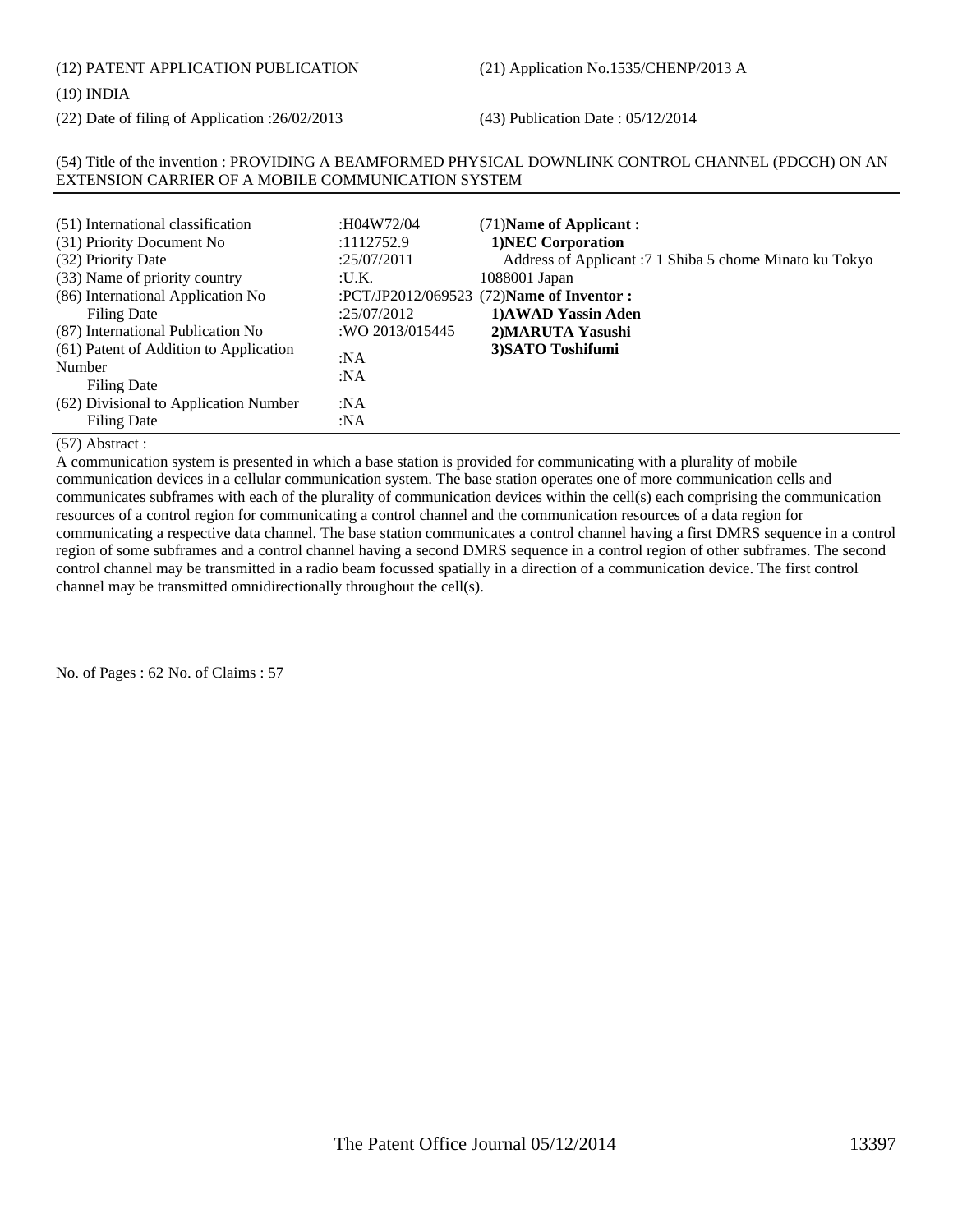(12) PATENT APPLICATION PUBLICATION (21) Application No.1592/CHENP/2013 A

(19) INDIA

(22) Date of filing of Application :27/02/2013 (43) Publication Date : 05/12/2014

| (51) International classification<br>(31) Priority Document No<br>(32) Priority Date<br>(33) Name of priority country<br>(86) International Application No | :2010197010<br>:02/09/2010<br>:Japan<br>:PCT/JP2011/069949 | :G01D5/38,G01D5/347 (71)Name of Applicant :<br>1) KABUSHIKI KAISHA YASKAWA DENKI<br>Address of Applicant :2 1 Kurosaki shiroishi Yahatanishi ku<br>Kitakyushu shi Fukuoka 8060004 Japan<br>(72) Name of Inventor: |
|------------------------------------------------------------------------------------------------------------------------------------------------------------|------------------------------------------------------------|-------------------------------------------------------------------------------------------------------------------------------------------------------------------------------------------------------------------|
| Filing Date                                                                                                                                                | :01/09/2011                                                | 1)YOSHIDA Yasushi                                                                                                                                                                                                 |
| (87) International Publication No                                                                                                                          | :WO 2012/029927                                            | 2) SUZUKI Koji                                                                                                                                                                                                    |
| (61) Patent of Addition to Application<br>Number<br>Filing Date                                                                                            | :NA<br>:NA                                                 |                                                                                                                                                                                                                   |
| (62) Divisional to Application Number                                                                                                                      | :NA                                                        |                                                                                                                                                                                                                   |
| Filing Date                                                                                                                                                | :NA                                                        |                                                                                                                                                                                                                   |

## (54) Title of the invention : ENCODER SERVOMOTOR AND MOTOR UNIT

(57) Abstract :

Provide are an encoder, a servomotor, and a motor unit that are capable of increasing design freedom. An encoder (100) is provided with a disk (110) having a f $\tau$ rst and a second track (TA, TB) in which a f $\tau$ rst and a second rotating grating (LA, LB) are respectively formed. The encoder (100) is further provided with a f\_rst and a second detection unit (130A, 130B): that are positioned so as to face the f¬rst and second tracks (TA, TB); that respectively have a f¬rst f¬xed grating for configuring the f¬rst rotating grating (LA) and a first diffraction interference optical system, and a second fixed grating for configuting the second rotating grating (LB) and a second diffraction interference optical system; and that respectively detect a first and a second detection signal from the first and second detection signal from the first and second diffraction interference optical systems. At least one of either the f⊤rst or the second rotating gratings (LA, LB) is formed by a curve-shaped plurality of curved slits (SL).

No. of Pages : 63 No. of Claims : 14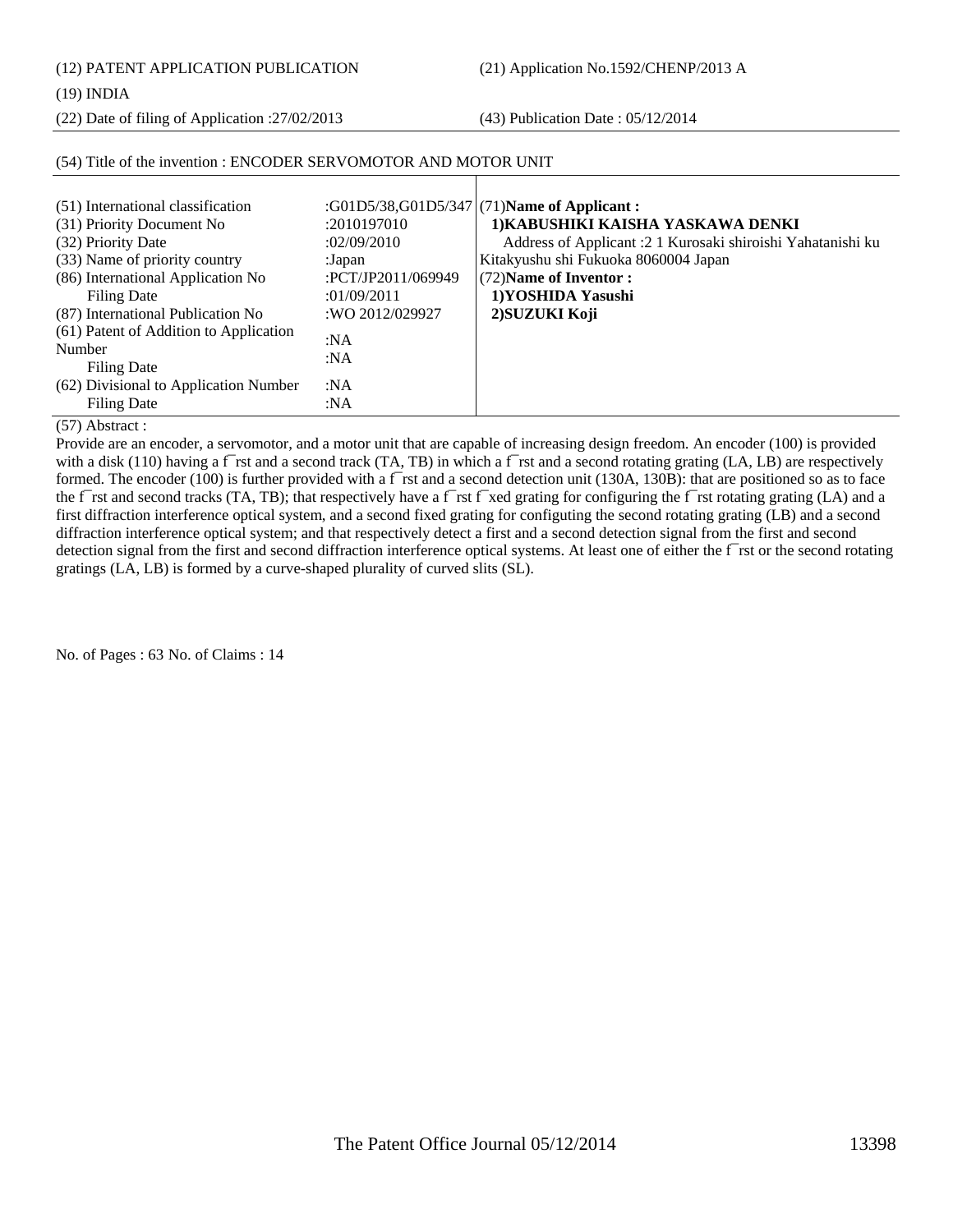(12) PATENT APPLICATION PUBLICATION (21) Application No.1646/CHENP/2013 A

### (19) INDIA

(22) Date of filing of Application :28/02/2013 (43) Publication Date : 05/12/2014

## (54) Title of the invention : SCHNEIDWERKZEUG ZUM EINSTECHEN UND STECHDREHEN

### (57) Abstract :

Die Erfindung betrifft ein Schneidwerkzeug (1 ) zum radialen und axialen Einstechen und zum seitlichen Verfahren zum sogenannten Stechdrehen von hauptschlich metallischen Werkstoffen mit einem Klemmhalter (2) und einer am Klemmhalter (2) befestigten Schneidkrperunterlage (3) auf der ein Schneidkrper (6) aufliegt der von einem Spannfinger (4) einer Spannpratze (5) auf die Schneidkrperunterlage (3) gedr¼ckt wird wobei der Schneidkrper (6) auf der Schneidkrperunterlage (3) ¼ber ein Prisma gef¼hrt ist. Damit mit dem Schneidwerkzeug (1 ) auch seitliche Drehbearbeitungen durchzuf¼hren sind ohne dass sich der Schneidkrper (6) aus seinem Sitz herausdrehen kann wird vorgeschlagen dass der Schneidkrper (6) auf seiner zum Spannfinger (4) gewandten ebenen Oberflche zwei entgegengesetzt geneigte ebene rechteckige Dachschrgen (7) in der Art eines Sattel oder Giebeldachs eines Hauses aufweist die sich ausgehend von der Oberflche in den Schneidkrper (6) hinein erstrecken und der Spannfinger (4) an seiner zum Schneidkrper (6) gewandten Unterseite zwei an die Dachschrgen (7) angepasste Rampen (8) aufweist.

No. of Pages : 15 No. of Claims : 13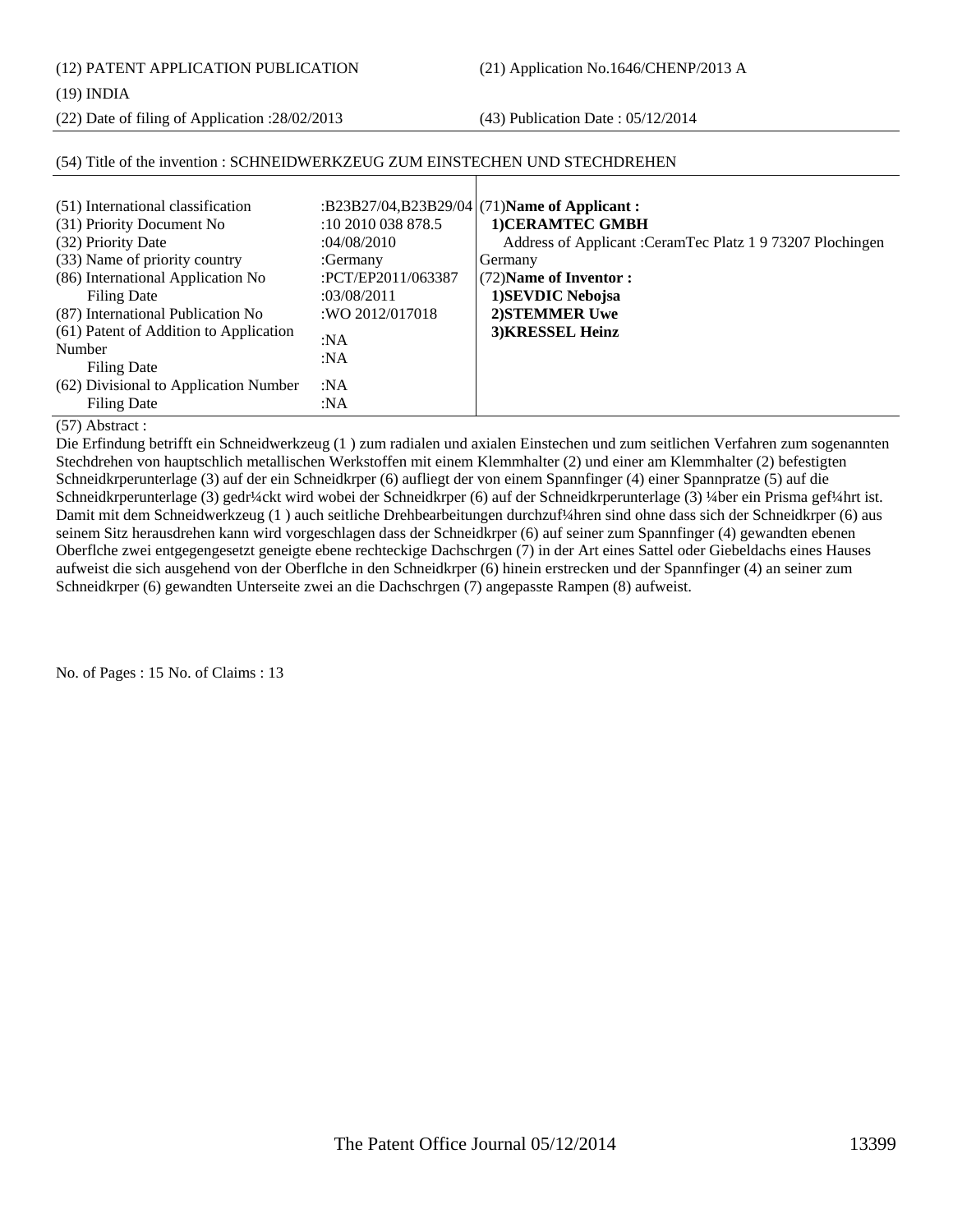### (19) INDIA

(22) Date of filing of Application :27/02/2013 (43) Publication Date : 05/12/2014

## (54) Title of the invention : METHOD FOR CENTRALIZING EVENTS FOR A MULTILEVEL HIERARCHICAL COMPUTER MANAGEMENT SYSTEM

 $\mathbf{I}$ 

| (51) International classification<br>(31) Priority Document No<br>(32) Priority Date<br>(33) Name of priority country<br>(86) International Application No<br>Filing Date<br>(87) International Publication No<br>(61) Patent of Addition to Application<br>Number<br>Filing Date<br>(62) Divisional to Application Number<br>Filing Date | :H04L12/24<br>:1056830<br>:27/08/2010<br>:France<br>:26/08/2011<br>:WO 2012/025631<br>:NA<br>:NA<br>:NA<br>:NA | $(71)$ Name of Applicant:<br>1)CASSIDIAN SAS<br>Address of Applicant :1 Boulevard Jean Moulin ZAC de la<br>Clef Saint Pierre F 78990 Elancourt France<br>:PCT/EP2011/064771 $(72)$ Name of Inventor :<br>1)HENRY Manuel<br>2) ROSSIGNEUX Valrian |
|-------------------------------------------------------------------------------------------------------------------------------------------------------------------------------------------------------------------------------------------------------------------------------------------------------------------------------------------|----------------------------------------------------------------------------------------------------------------|--------------------------------------------------------------------------------------------------------------------------------------------------------------------------------------------------------------------------------------------------|
|-------------------------------------------------------------------------------------------------------------------------------------------------------------------------------------------------------------------------------------------------------------------------------------------------------------------------------------------|----------------------------------------------------------------------------------------------------------------|--------------------------------------------------------------------------------------------------------------------------------------------------------------------------------------------------------------------------------------------------|

### (57) Abstract :

The present invention relates to a method for centralizing events for a multilevel hierarchical computer management system said system comprising a plurality of source equipment generating events and a plurality of event collectors per level said method comprising the steps of: selecting by an upper level collector a lower level collector according to operational parameters and/or a link quality of service of said lower level collector; receiving by said collector the events from said selected lower level collector; periodically verifying if the selected collector is available and if not repeating the selection step; and comparing by said upper level collector its events with those from the unselected lower level collectors and receiving from one of these unselected lower level collectors the events that are different.

No. of Pages : 34 No. of Claims : 14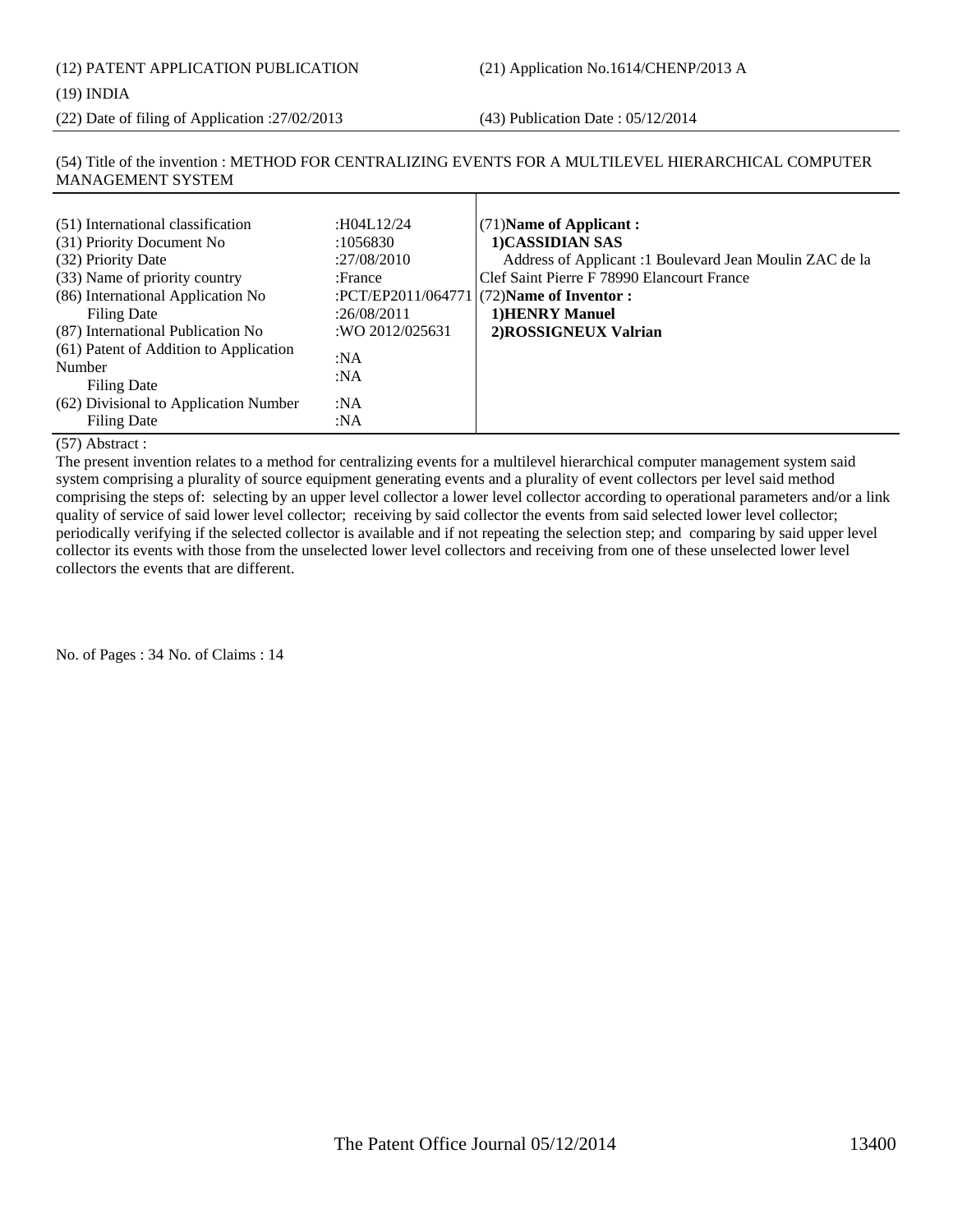(12) PATENT APPLICATION PUBLICATION (21) Application No.1615/CHENP/2013 A

(19) INDIA

(22) Date of filing of Application :27/02/2013 (43) Publication Date : 05/12/2014

| :H04W52/02<br>:61/378884<br>:31/08/2010<br>:U.S.A.<br>:26/08/2011<br>:WO 2012/030665<br>:NA<br>:NA | $(71)$ Name of Applicant:<br>1) QUALCOMM INCORPORATED<br>Address of Applicant : Attn: International IP Administration<br>5775 Morehouse Drive San Diego California 92121 1714 U.S.A.<br>:PCT/US2011/049436 $(72)$ Name of Inventor :<br>1) MOHSENI Jafar<br>2) OSHEA Helena Deirdre<br>3) STANCER William |
|----------------------------------------------------------------------------------------------------|-----------------------------------------------------------------------------------------------------------------------------------------------------------------------------------------------------------------------------------------------------------------------------------------------------------|
| :NA<br>:NA                                                                                         |                                                                                                                                                                                                                                                                                                           |
|                                                                                                    |                                                                                                                                                                                                                                                                                                           |

## (54) Title of the invention : POWER SAVINGS BY LIMITING USE OF ADVANCED SIGNAL PROCESSING

(57) Abstract :

Systems methods and devices are described for power saving techniques in wireless communication devices. A signal quality metric of a received wireless signal may be monitored. A determination is made when the signal quality metric exceeds a threshold quality level for a time period. A subset of the signal processing functionality may be de activated responsive to the determination. There may be different thresholds depending on whether the wireless communication device is in idle or connected mode. There may also be different thresholds for various signal processing algorithms. Other aspects embodiments and features are also claimed and described.

No. of Pages : 57 No. of Claims : 79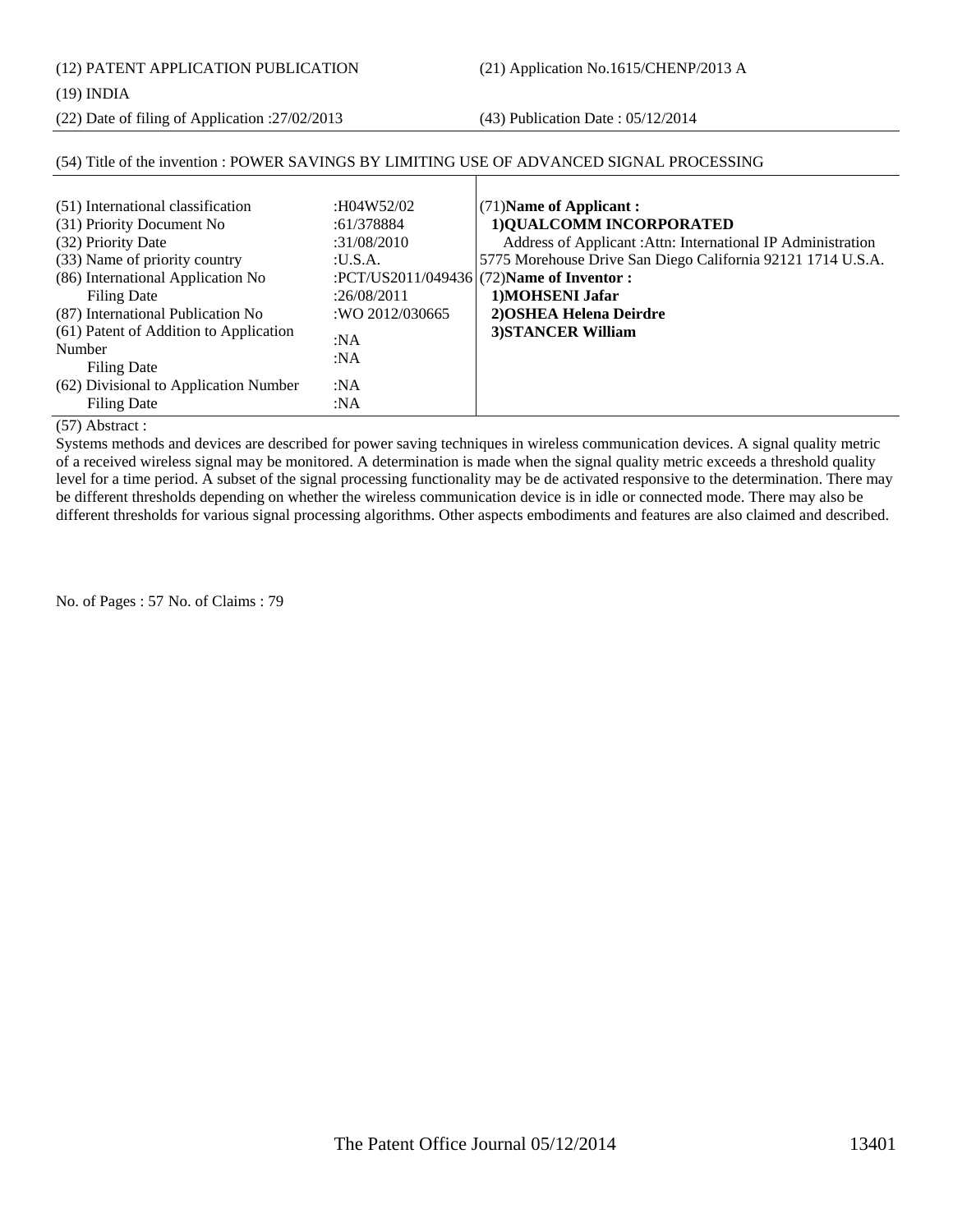# (12) PATENT APPLICATION PUBLICATION (21) Application No.1616/CHENP/2013 A

## (19) INDIA

(22) Date of filing of Application :27/02/2013 (43) Publication Date : 05/12/2014

## (54) Title of the invention : METHOD FOR SYNTHESIZING A MATERIAL IN PARTICULAR DIAMONDS BY CHEMICAL VAPOR DEPOSITION AS WELL AS DEVICE FOR APPLYING THE METHOD

| (51) International<br>classification                                          | :C23C16/27,C23C16/52,C23C16/30    | (71) Name of Applicant:<br>1) DIAROTECH                      |
|-------------------------------------------------------------------------------|-----------------------------------|--------------------------------------------------------------|
| (31) Priority Document No                                                     | :BE2010/0472                      | Address of Applicant: Centre Hracles Chausse de Charleroi 95 |
| (32) Priority Date                                                            | :30/07/2010                       | B 6060 Gilly Belgium                                         |
| (33) Name of priority country : Belgium                                       |                                   | (72) Name of Inventor:                                       |
| (86) International Application<br>N <sub>0</sub><br><b>Filing Date</b>        | :PCT/EP2011/063255<br>:01/08/2011 | 1) TELLEZ OLIVA Horacio                                      |
| (87) International Publication<br>N <sub>0</sub>                              | :WO 2012/013824                   |                                                              |
| (61) Patent of Addition to<br><b>Application Number</b><br><b>Filing Date</b> | :NA<br>:NA                        |                                                              |
| (62) Divisional to Application : NA<br>Number<br><b>Filing Date</b>           | :NA                               |                                                              |

## (57) Abstract :

The invention relates to a method for synthesizing a material by chemical vapor deposition (CVD) according to which plasma is produced in the vicinity of a substrate in a vacuum chamber and according to which a substance containing carbon and H is introduced into the chamber so as to produce a gas in the chamber said gas including substances containing reactive carbon atoms in the form of radicals or an unsaturated molecule from which the synthesis of said material will be carried out wherein the electromagnetic absorption and inelastic scattering spectra of the solid material to be synthesized are used to collect from said spectra the absorption frequencies which contribute to the reactions leading to the formation of the solid material to be synthesized and energy beams are produced in the form of a photon beam having amounts of energy said energy being predetermined by each of the frequencies corresponding to said absorption and elastic scattering frequencies said photon beam being injected into the plasma wherein for energy states of the solid material said photons having the energy corresponding to said energy states are absorbed by said substance containing reactive carbon atoms.

No. of Pages : 43 No. of Claims : 24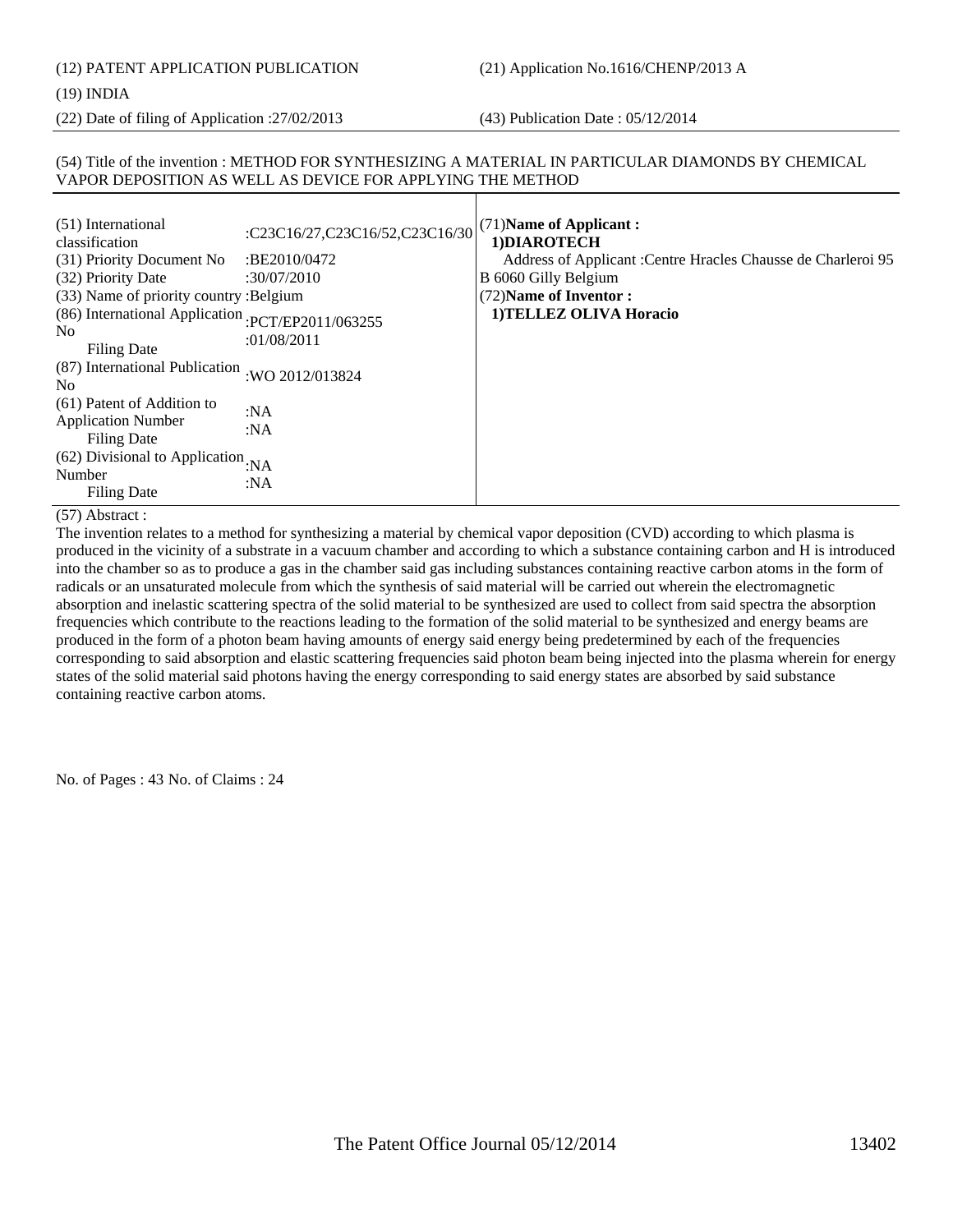(12) PATENT APPLICATION PUBLICATION (21) Application No.1730/CHENP/2013 A

## (19) INDIA

(22) Date of filing of Application :04/03/2013 (43) Publication Date : 05/12/2014

| (51) International classification      | :F04D25/08      | $(71)$ Name of Applicant:                                |
|----------------------------------------|-----------------|----------------------------------------------------------|
| (31) Priority Document No              | :2010198469     | 1) PANASONIC CORPORATION                                 |
| (32) Priority Date                     | :06/09/2010     | Address of Applicant : 1006 Oaza Kadoma Kadoma shi Osaka |
| (33) Name of priority country          | :Japan          | 5718501 Japan                                            |
| (86) International Application No      |                 | :PCT/JP2011/004953 (72)Name of Inventor :                |
| Filing Date                            | :05/09/2011     | 1) KURAMOCHI Hiroyuki                                    |
| (87) International Publication No      | :WO 2012/032755 | 2) ITOU Shigeo                                           |
| (61) Patent of Addition to Application | :NA             | 3) IWAMOTO Kiyohiko                                      |
| Number                                 | : $NA$          |                                                          |
| Filing Date                            |                 |                                                          |
| (62) Divisional to Application Number  | :NA             |                                                          |
| <b>Filing Date</b>                     | :NA             |                                                          |
|                                        |                 |                                                          |

## (54) Title of the invention : CEILING FAN

(57) Abstract :

A ceiling fan has a suspension section a pipe section and a body. The body is provided with a connection section. The upper part of the connection section has a connection hole. The lower part of the pipe section has a pipe hole. The connection section is inserted into the pipe section. The ceiling fan is also provided with a bolt and a nut the bolt being inserted into the connection hole and the pipe hole. The bolt comprises a thread section and a head section. The head section has a curved surface conforming to the shape of the outer peripheral section of the pipe section. The head section has a head direction guide section for guiding the direction of the curved surface so that the curved surface is affixed by the nut so as to be in contact with the outer peripheral section.

No. of Pages : 21 No. of Claims : 9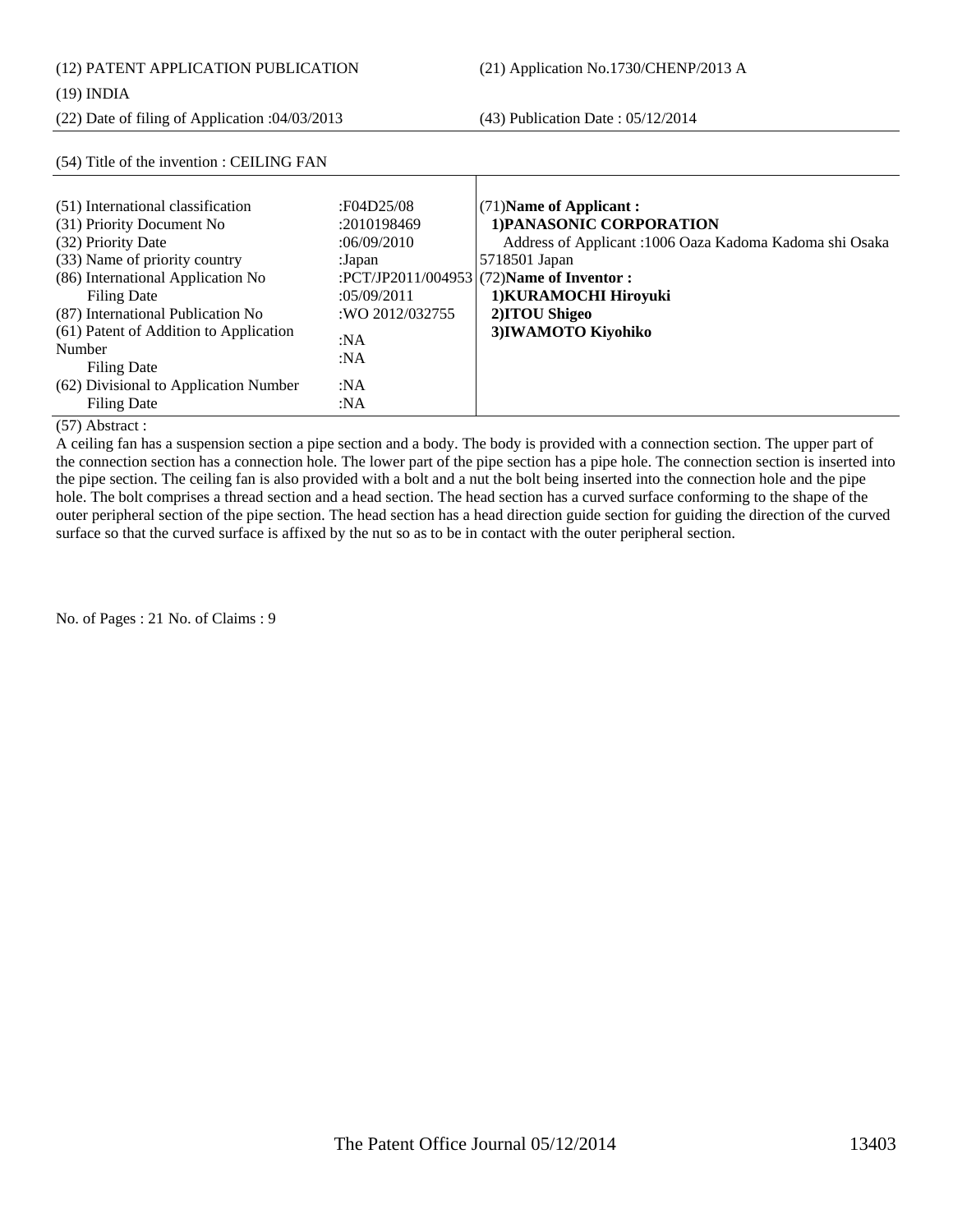(12) PATENT APPLICATION PUBLICATION (21) Application No.1056/CHENP/2013 A

## (19) INDIA

(22) Date of filing of Application :08/02/2013 (43) Publication Date : 05/12/2014

## (54) Title of the invention : ADAPTIVE MEDIA CONTENT SCRUBBING ON A REMOTE DEVICE

| (51) International classification<br>(31) Priority Document No<br>(32) Priority Date<br>(33) Name of priority country<br>(86) International Application No<br><b>Filing Date</b><br>(87) International Publication No<br>(61) Patent of Addition to Application<br>Number<br><b>Filing Date</b><br>(62) Divisional to Application Number<br><b>Filing Date</b> | :H04N7/24<br>:61/378904<br>:31/08/2010<br>:U.S.A.<br>:PCT/US2011/049390<br>:26/08/2011<br>:WO 2012/030655<br>:NA<br>:NA<br>:NA<br>:NA | (71) Name of Applicant:<br>1) APPLE INC.<br>Address of Applicant :1 Infinite Loop MS: 3 SU Cupertino<br>California 95014 2084 U.S.A.<br>(72) Name of Inventor:<br>1) ALSINA Thomas Matthieu<br>2) BRADLEY Bob<br>3)CANNISTRARO Alan C.<br>4) FORSTALL Scott<br>5) JAWA Amandeep<br>6) KING Nicholas V.<br><b>7)NEWMAN Lucas</b><br><b>8) PRESTON Daniel Trent</b><br>9)CHULANI Jai<br>10) ROBBIN Jeffrey |
|----------------------------------------------------------------------------------------------------------------------------------------------------------------------------------------------------------------------------------------------------------------------------------------------------------------------------------------------------------------|---------------------------------------------------------------------------------------------------------------------------------------|----------------------------------------------------------------------------------------------------------------------------------------------------------------------------------------------------------------------------------------------------------------------------------------------------------------------------------------------------------------------------------------------------------|
|----------------------------------------------------------------------------------------------------------------------------------------------------------------------------------------------------------------------------------------------------------------------------------------------------------------------------------------------------------------|---------------------------------------------------------------------------------------------------------------------------------------|----------------------------------------------------------------------------------------------------------------------------------------------------------------------------------------------------------------------------------------------------------------------------------------------------------------------------------------------------------------------------------------------------------|

(57) Abstract :

Systems and techniques are disclosed for controlling from a mobile device media content stored on the mobile device to a media client for presentation on a display device. Data can be provided from the mobile device to the media client for identifying the location of the media content and a playback time. Based on the data the media client can obtain a portion of the media content associated with the playback time. Also playback of the media content on the display device can be controlled by a user of the mobile device.

No. of Pages : 43 No. of Claims : 27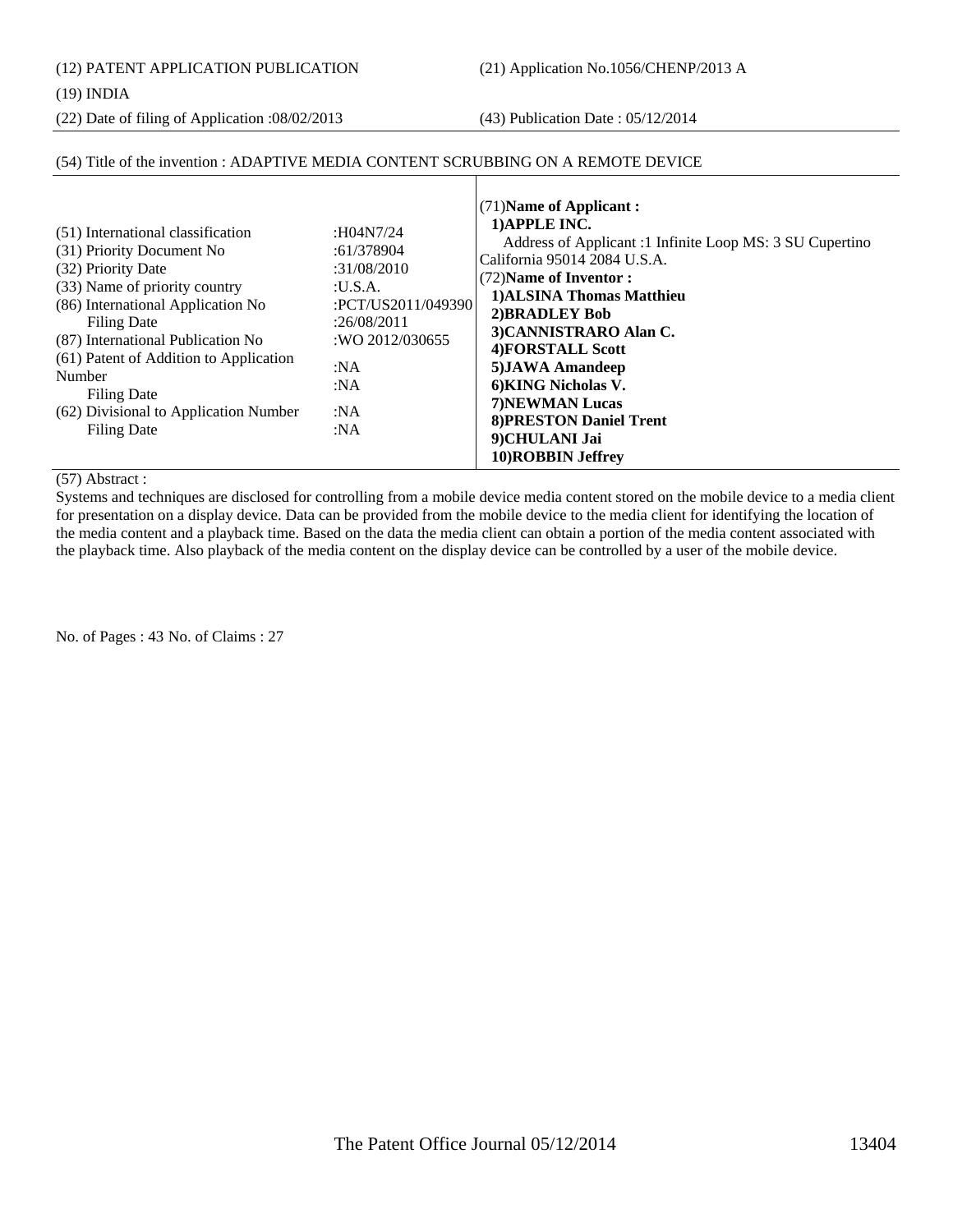(12) PATENT APPLICATION PUBLICATION (21) Application No.1140/CHE/2013 A

## (19) INDIA

(22) Date of filing of Application :15/03/2013 (43) Publication Date : 05/12/2014

## (54) Title of the invention : APPARATUS FOR SIGNALING THE SWITCH POSITION OF A LOWVOLTAGE SWITCH

| (51) International classification             | : $b60d$    | $(71)$ Name of Applicant:                         |
|-----------------------------------------------|-------------|---------------------------------------------------|
| (31) Priority Document No                     | :12160472.2 | 1) ABB SCHWEIZ AG                                 |
| (32) Priority Date                            | :21/03/2012 | Address of Applicant :BROWN BOVERI STRASSE 6, CH- |
| (33) Name of priority country                 | :EPO        | 5400 BADEN Switzerland                            |
| (86) International Application No             | :NA         | $(72)$ Name of Inventor:                          |
| <b>Filing Date</b>                            | :NA         | 1) WENTZLER, FRANK                                |
| (87) International Publication No             | : NA        | 2) DEROO, HARM                                    |
| (61) Patent of Addition to Application Number | :N $A$      |                                                   |
| <b>Filing Date</b>                            | :N $A$      |                                                   |
| (62) Divisional to Application Number         | :NA         |                                                   |
| <b>Filing Date</b>                            | :NA         |                                                   |

## (57) Abstract :

The apparatus (V) is used for signaling the switch position of a low-voltage switch (S). It has a release (30), which can be positioned mechanically in terms of the function of the switch position, and an auxiliary switch, which is controlled by the release (30) and, when opened or closed, in a signal circuit containing the auxiliary switch, results in the formation of an electrical signal signaling the switch position. The release (30) contains a magnetic field transducer (36) which is connected to a moveable switching piece (22) of the lowvoltage switch and which interacts with a sensor module (40) forming the auxiliary switch. In order to achieve a high degree of operational reliability of the signaling apparatus (V) and in order to facilitate retrospective installation thereof into the switch (S), the sensor module (40) is fastened on an operating side (11), remote from the installation side, of the switch (S), the release (30) has a plate-shaped sliding element (32) of a sliding guide, either the magnetic field transducer (36) is arranged on the sliding element (32) or the magnetic field transducer forms the sliding element, and the sliding element (32) is mounted moveably along a guide path (33) formed into the inner faces of the two housing halves in the region of the operating side (11).

No. of Pages : 18 No. of Claims : 11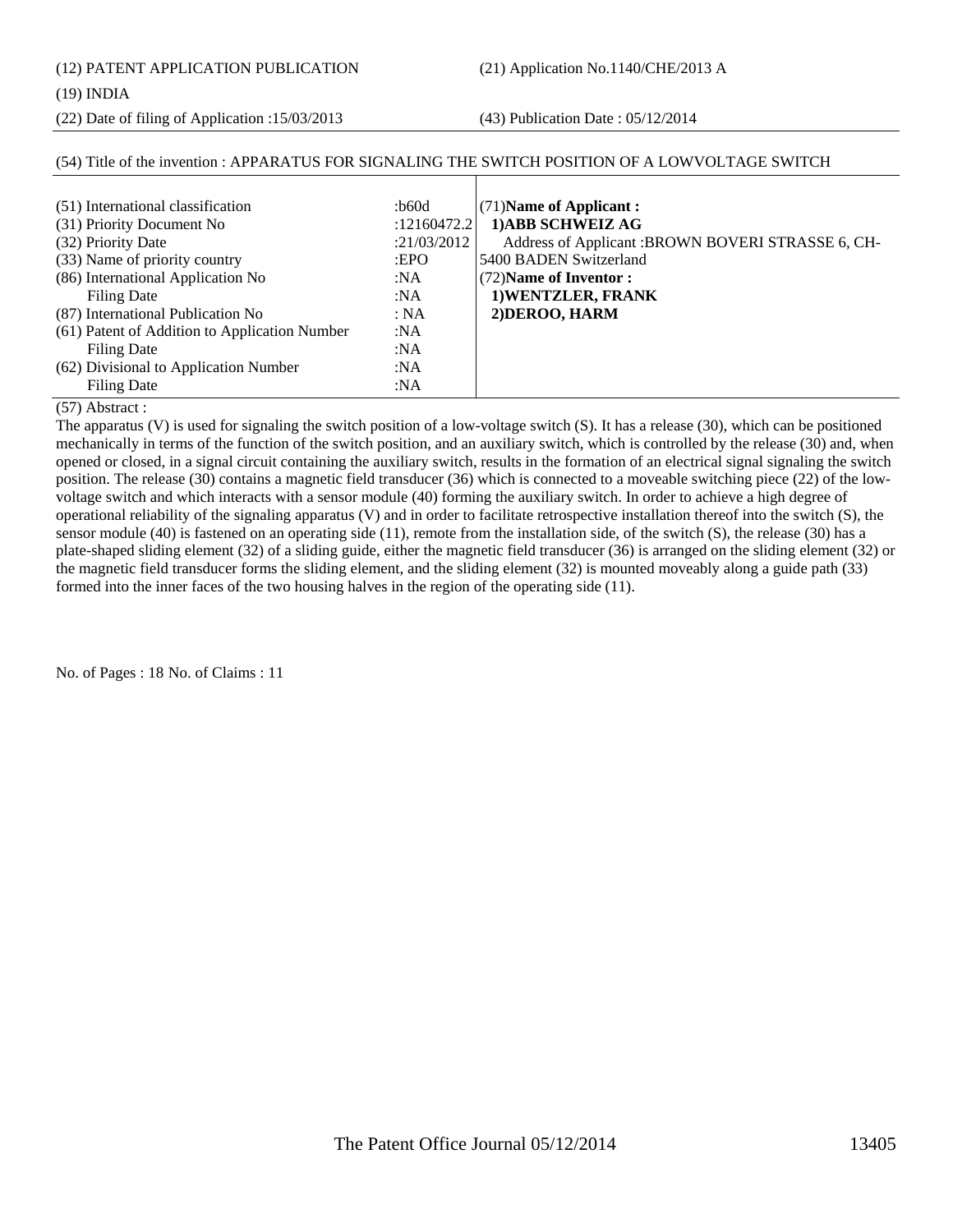(12) PATENT APPLICATION PUBLICATION (21) Application No.1735/CHENP/2013 A

## (19) INDIA

(22) Date of filing of Application :04/03/2013 (43) Publication Date : 05/12/2014

### (54) Title of the invention : METHOD FOR REASSIGNING THE ROLE OF A WIRELESS NODE IN A WIRELESS NETWORK (51) International classification :H04W84/18 (31) Priority Document No :10175481.0 (32) Priority Date :06/09/2010 (33) Name of priority country :EPO (86) International Application No Filing Date :PCT/EP2011/064909 :30/08/2011 (87) International Publication No :WO 2012/031945 (61) Patent of Addition to Application Number Filing Date :NA :NA (71)**Name of Applicant : 1)ABB Research Ltd** Address of Applicant :Affolternstrasse 44 CH 8050 Z¼rich Switzerland (72)**Name of Inventor : 1)ORTEN Pal 2)REICHENBACH Frank**

:NA :NA

(57) Abstract :

Filing Date

The invention is a method for maintaining network lifetime of a wireless network in wireless communication system said network comprising a plurality of device nodes  $(AC \ Q N)$ . Selected ones of the wireless nodes  $(AB C)$  have assigned roles  $(1 2 3 GW)$  in the wireless network. To improve and maintain network lifetime the method comprises determining (4 14 24) a below threshold operating condition of a first sensor node  $(A)$  assigned to a first role  $(1)$  and re assigning  $(5\ 19\ 29)$  the first role to another second node  $(Q)$  in said network. In other aspects of the invention a method system and a computer program for carrying out the method are described.

No. of Pages : 37 No. of Claims : 20

(62) Divisional to Application Number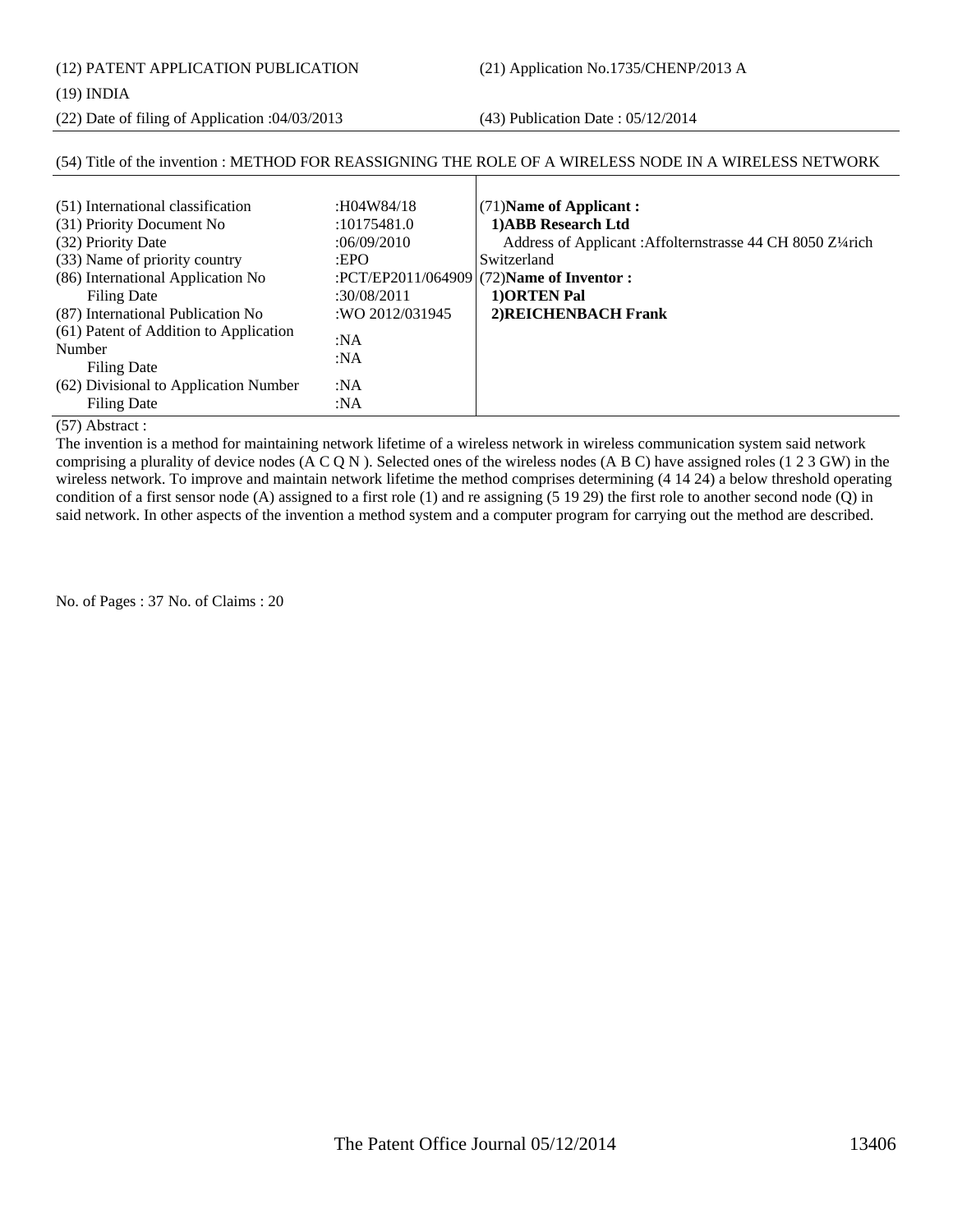(12) PATENT APPLICATION PUBLICATION (21) Application No.1736/CHENP/2013 A

## (19) INDIA

(22) Date of filing of Application :04/03/2013 (43) Publication Date : 05/12/2014

## (54) Title of the invention : CHARGING MEMBER METHOD FOR PRODUCING SAME PROCESS CARTRIDGE AND ELECTROPHOTOGRAPHIC DEVICE

| (51) International classification<br>(31) Priority Document No<br>(32) Priority Date<br>(33) Name of priority country<br>(86) International Application No<br>Filing Date<br>(87) International Publication No<br>(61) Patent of Addition to Application<br>Number<br>Filing Date<br>(62) Divisional to Application Number<br>Filing Date | :G03G15/02<br>:2010178735<br>:09/08/2010<br>:Japan<br>:30/06/2011<br>:WO 2012/020534<br>:NA<br>: $NA$<br>:NA<br>:NA | $(71)$ Name of Applicant:<br>1) CANON KABUSHIKI KAISHA<br>Address of Applicant: 30 2 Shimomaruko 3 chome Ohta ku<br>Tokyo 1468501 Japan<br>:PCT/JP2011/003744 $(72)$ Name of Inventor :<br>1) SUZUMURA Noriko<br>2) KURODA Noriaki |
|-------------------------------------------------------------------------------------------------------------------------------------------------------------------------------------------------------------------------------------------------------------------------------------------------------------------------------------------|---------------------------------------------------------------------------------------------------------------------|------------------------------------------------------------------------------------------------------------------------------------------------------------------------------------------------------------------------------------|
|-------------------------------------------------------------------------------------------------------------------------------------------------------------------------------------------------------------------------------------------------------------------------------------------------------------------------------------------|---------------------------------------------------------------------------------------------------------------------|------------------------------------------------------------------------------------------------------------------------------------------------------------------------------------------------------------------------------------|

 $\mathbf{I}$ 

## (57) Abstract :

Provided is a charging member having a high specific permittivity and a small surface free energy and capable of maintaining the high specific permittivity for a long period of time. Also provided are a process cartridge which is effective in increasing printing speed and the life of an electrophotographic device and an electrophotographic device. A charging member having a support body an elastic layer and a surface layer wherein the surface layer is a cured coating agent layer containing the reaction product of a hydrolytic silane compound and titanium oxide particles having 0.7 to 35 mass % of a hydroxyl group on the surface. An electrophotographic device and process cartridge having the aforementioned charging member.

No. of Pages : 49 No. of Claims : 7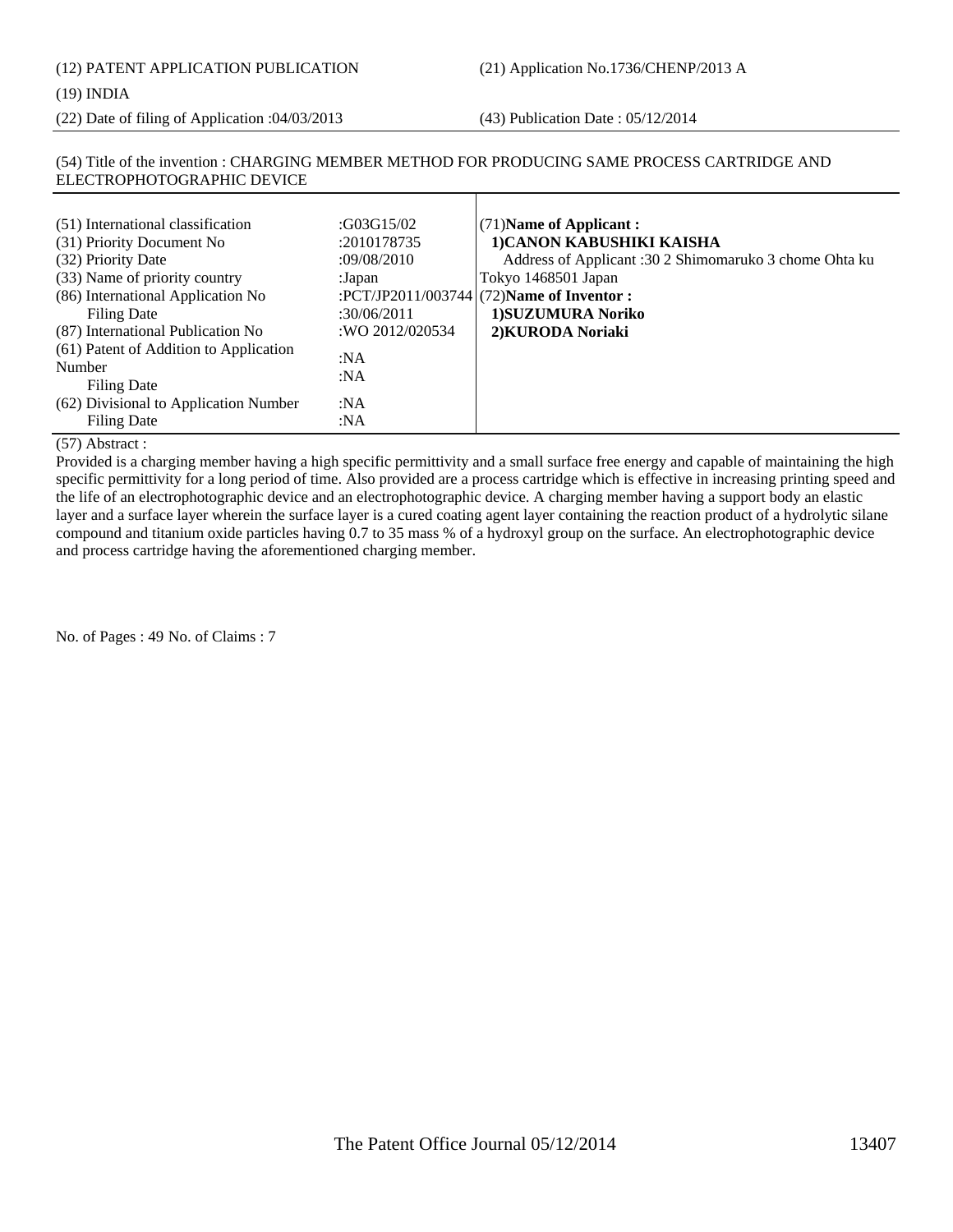(12) PATENT APPLICATION PUBLICATION (21) Application No.1603/CHENP/2013 A

## (19) INDIA

(22) Date of filing of Application :27/02/2013 (43) Publication Date : 05/12/2014

## (54) Title of the invention : REACTIVE RECOVERY OF DIMETHYL CARBONATE FROM DIMETHYL CARBONATE/METHANOL MIXTURES

| (51) International classification<br>(31) Priority Document No<br>(32) Priority Date<br>(33) Name of priority country<br>(86) International Application No<br>Filing Date<br>(87) International Publication No<br>(61) Patent of Addition to Application<br>Number<br>Filing Date<br>(62) Divisional to Application Number<br>Filing Date | :C07C69/96<br>:61/379145<br>:01/09/2010<br>:U.S.A.<br>:19/08/2011<br>:WO 2012/030554<br>:NA<br>:NA<br>:NA<br>:NA | $(71)$ Name of Applicant:<br>1) HUNTSMAN PETROCHEMICAL LLC<br>Address of Applicant :10003 Woodloch Forest Drive The<br>Woodlands TX 77380 U.S.A.<br>:PCT/US2011/048369 (72) Name of Inventor :<br>1)ZHAO Haibo<br>2)POSEY Mark |
|-------------------------------------------------------------------------------------------------------------------------------------------------------------------------------------------------------------------------------------------------------------------------------------------------------------------------------------------|------------------------------------------------------------------------------------------------------------------|--------------------------------------------------------------------------------------------------------------------------------------------------------------------------------------------------------------------------------|
|-------------------------------------------------------------------------------------------------------------------------------------------------------------------------------------------------------------------------------------------------------------------------------------------------------------------------------------------|------------------------------------------------------------------------------------------------------------------|--------------------------------------------------------------------------------------------------------------------------------------------------------------------------------------------------------------------------------|

(57) Abstract :

A method of producing a carbonate product including mixing a DMC and methanol mixture with an alcohol reacting the DMC with the alcohol to form carbonate product and removing a substantial portion of unreacted DMC and methanol. In one embodiment the method may be repeated to reach a desired alcohol conversion by adding more DMC and methanol mixture.

No. of Pages : 16 No. of Claims : 22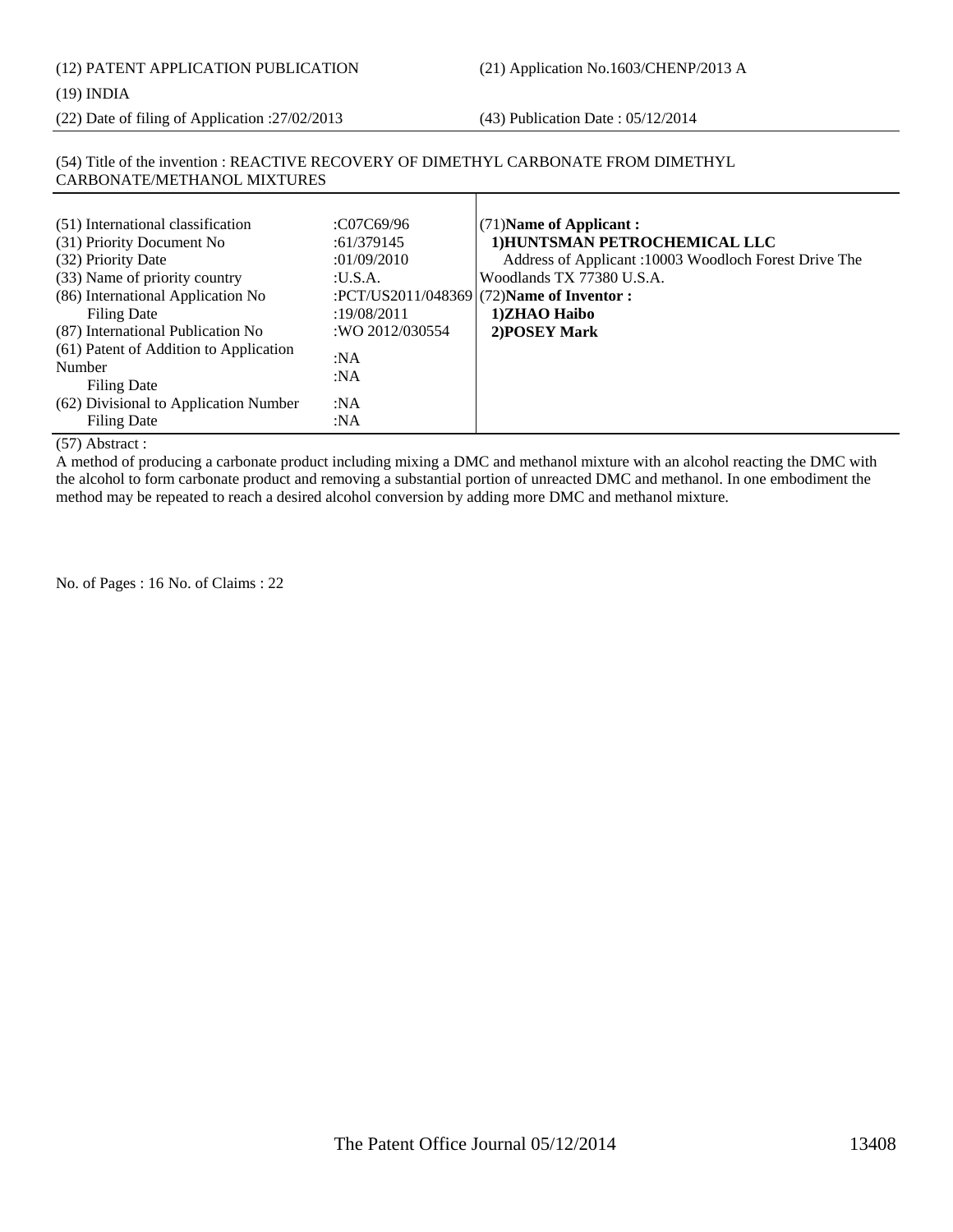(12) PATENT APPLICATION PUBLICATION (21) Application No.171/CHE/2013 A

 $(54)$  Title of the invention : DRIVE TRAIN FOR A WIND TURBINE

## (19) INDIA

(22) Date of filing of Application :11/01/2013 (43) Publication Date : 05/12/2014

| $(34)$ Thie of the invention . DRIVE TRAIN FOR A WIND TURDINE |           |                                                    |
|---------------------------------------------------------------|-----------|----------------------------------------------------|
|                                                               |           |                                                    |
| (51) International classification                             | :F16H     | $(71)$ Name of Applicant:                          |
| (31) Priority Document No                                     | $:12$ 151 | 1)ZF WIND POWER ANTWERPEN NV                       |
|                                                               | 855.9     | Address of Applicant: DE VILLERMONTSTRAAT 9, 2550, |
| (32) Priority Date                                            |           | :20/01/2012 KONTICH Belgium                        |
| (33) Name of priority country                                 | EPO       | (72) Name of Inventor:                             |
| (86) International Application No                             | :NA       | 1) SMOOK, WARREN                                   |
| Filing Date                                                   | :NA       | 2) DIEKHANS, GERHARD                               |
| (87) International Publication No                             | : NA      |                                                    |
| (61) Patent of Addition to Application Number                 | :N $A$    |                                                    |
| Filing Date                                                   | :NA       |                                                    |
| (62) Divisional to Application Number                         | :NA       |                                                    |
| <b>Filing Date</b>                                            | : $NA$    |                                                    |

## (57) Abstract :

 The present invention provides a drive train (1) for a wind turbine. The drive train (1) comprises a gearbox (2), a generator (3) and a coupling (4) in between an output shaft (5) of the gearbox (2) and a rotor shaft (6) of the generator (3). The gearbox (2) and the generator (3) are independent and separate components, whereby the gearbox (2) and the generator (3) each have their own housing  $(7, 8)$  and the output shaft  $(5)$  of the gearbox  $(2)$  and the rotor shaft  $(6)$  of the generator  $(3)$  are respectively supported by a gearbox output shaft bearing arrangement (15) and a generator rotor shaft bearing arrangement (18a, 18b). The housing (8) of the generator (3) is directly connected to the housing (7) of the gearbox (2). The drive train (1) furthermore comprises a gearbox output module (14), which comprises the gearbox output shaft (5), the gearbox output shaft bearing arrangement (15) and an output shaft bearing housing (16). The gearbox output module at least partly extends into the generator (3), whereby the gearbox output module (14) at least partly extends beyond a plane (P) defined by an axial surface of a rotating part of the generator (3) that is first encountered in a direction going from gearbox (2) to generator (3). Moreover, the coupling (4) extends through a centre of the rotor shaft (6) of the generator (3) and is coupled to the generator rotor shaft  $(6)$  at a generator side  $(G)$  of the drive train  $(1)$ .

No. of Pages : 27 No. of Claims : 15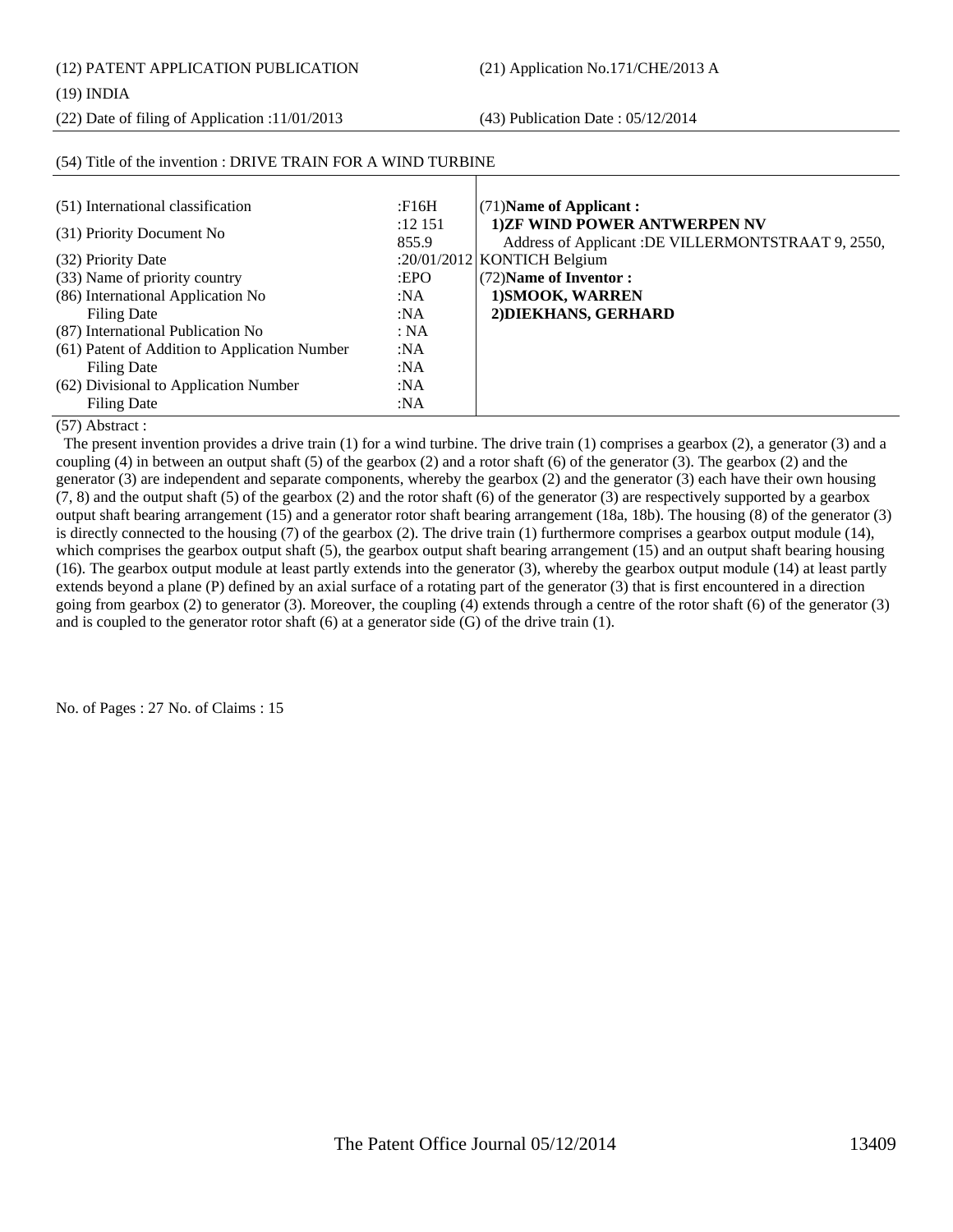(12) PATENT APPLICATION PUBLICATION (21) Application No.1769/CHENP/2013 A

## (19) INDIA

(22) Date of filing of Application :05/03/2013 (43) Publication Date : 05/12/2014

| (54) Title of the invention : FLAT WIPER BLADE WITH SPOILER |                       |                                                            |
|-------------------------------------------------------------|-----------------------|------------------------------------------------------------|
|                                                             |                       |                                                            |
| (51) International classification                           | : $B60S1/38,B60S1/32$ | (71) Name of Applicant:                                    |
| (31) Priority Document No                                   | :1020100089005        | 1)ADM21 CO. LTD                                            |
| (32) Priority Date                                          | :10/09/2010           | Address of Applicant :607 Hakdang ri Cheongyang eup        |
| (33) Name of priority country                               | :Republic of Korea    | Cheongyang gun Chungcheongnam do 345 803 Republic of Korea |
| (86) International Application No                           |                       | :PCT/KR2011/006660 $(72)$ Name of Inventor :               |
| <b>Filing Date</b>                                          | :08/09/2011           | 1) KIM In Kyu                                              |
| (87) International Publication No                           | :WO 2012/033363       | 2) NAM Kyung Jong                                          |
| (61) Patent of Addition to Application                      | :NA                   |                                                            |
| Number                                                      | :NA                   |                                                            |
| <b>Filing Date</b>                                          |                       |                                                            |
| (62) Divisional to Application Number                       | :NA                   |                                                            |
| <b>Filing Date</b>                                          | :NA                   |                                                            |

(57) Abstract :

A flat wiper blade with spoilers is provided. The flat wiper blade has a wiper strip a single elongated frame first and second spoilers and a connecting unit for connection to a wiper arm. The frame holds and supports the wiper strip. The first and second spoilers have a pair of longitudinally extending fitting grooves and a receiving groove in the fitting groove. The receiving groove has a width greater than that of the fitting groove. The first and second spoilers are joined to the frame as opposed to each other in such a manner that the frame is fitted to the fitting grooves and an edge of the frame is received in the receiving groove. The connecting unit is joined to the frame between the first spoiler and the second spoiler. The connecting unit engages the first spoiler and the second spoiler.

No. of Pages : 39 No. of Claims : 13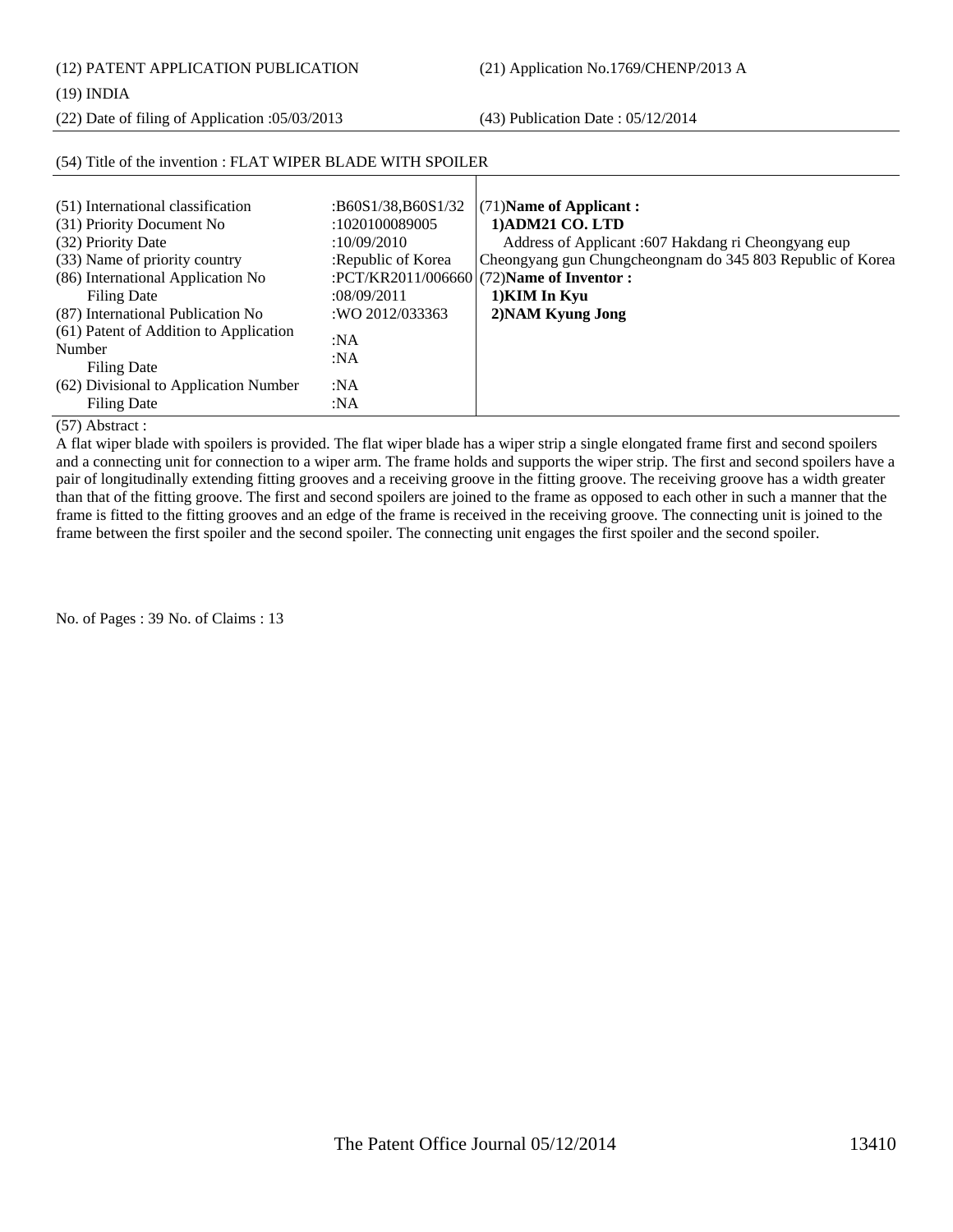(12) PATENT APPLICATION PUBLICATION (21) Application No.1942/CHENP/2013 A

(19) INDIA

(22) Date of filing of Application :11/03/2013 (43) Publication Date : 05/12/2014

### (51) International classification :C23C18/38 (31) Priority Document No :10 2010 039 383.5 (32) Priority Date :17/08/2010 (33) Name of priority country :Germany (86) International Application No Filing Date :PCT/EP2011/063752 :10/08/2011 (87) International Publication No :WO 2012/022660 (61) Patent of Addition to Application Number Filing Date :NA :NA (62) Divisional to Application Number Filing Date :NA :NA (71)**Name of Applicant : 1)CHEMETALL GMBH** Address of Applicant :Trakehner Strae 3 60487 Frankfurt am Main Germany (72)**Name of Inventor : 1)KLEINLE Michael**

(54) Title of the invention : PROCESS FOR THE ELECTROLESS COPPER PLATING OF METALLIC SUBSTRATES

(57) Abstract :

The invention relates to a process for treating a metallic surface of an object with an aqueous copper plating solution with which a first copper plating solution which is free of cyanide and free of strong reducing agent is electrolessly applied to clean metallic surfaces of the object or after pretreatment to cleaned metallic surfaces to form a first copper layer or copper alloy layer as a barrier layer and/or as a conductive layer and also to the use of the objects produced by the process according to the invention.

No. of Pages : 90 No. of Claims : 14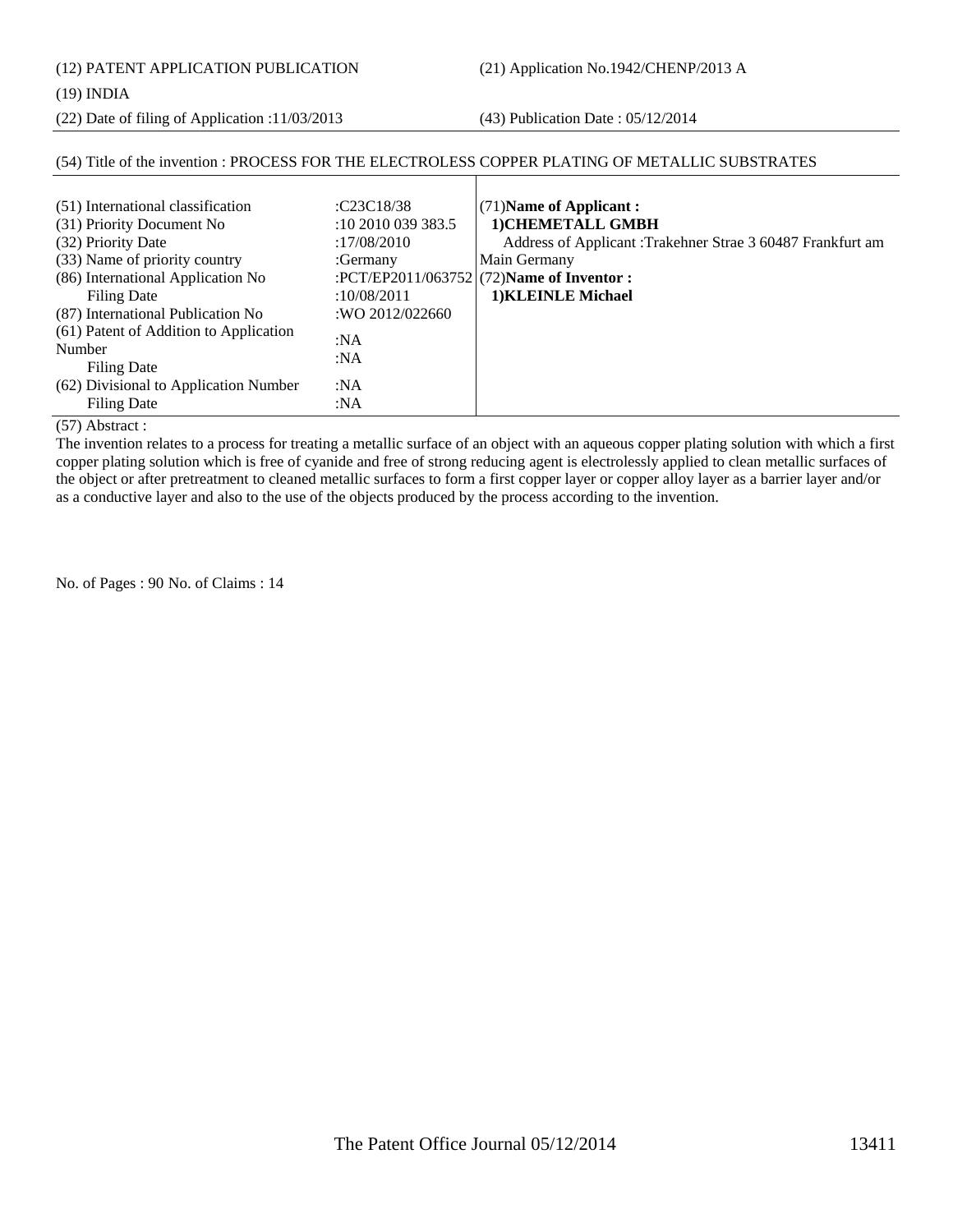(12) PATENT APPLICATION PUBLICATION (21) Application No.2187/CHENP/2013 A

(19) INDIA

(22) Date of filing of Application :19/03/2013 (43) Publication Date : 05/12/2014

| (51) International classification<br>(31) Priority Document No<br>(32) Priority Date<br>(33) Name of priority country<br>(86) International Application No<br>Filing Date<br>(87) International Publication No<br>(61) Patent of Addition to Application<br>Number<br>Filing Date<br>(62) Divisional to Application Number<br>Filing Date | :H01L33/62<br>:2010198372<br>:03/09/2010<br>:Japan<br>:01/09/2011<br>:WO 2012/029912<br>:NA<br>:NA<br>:NA<br>:NA | (71) Name of Applicant:<br>1) NICHIA CORPORATION<br>Address of Applicant : 491 100 Oka Kaminaka cho Anan shi<br>Tokushima 7748601 Japan<br>:PCT/JP2011/069918 $(72)$ Name of Inventor:<br>1) YAMASHITA Ryohei<br>2) TAMAKI Hiroto |
|-------------------------------------------------------------------------------------------------------------------------------------------------------------------------------------------------------------------------------------------------------------------------------------------------------------------------------------------|------------------------------------------------------------------------------------------------------------------|-----------------------------------------------------------------------------------------------------------------------------------------------------------------------------------------------------------------------------------|
|-------------------------------------------------------------------------------------------------------------------------------------------------------------------------------------------------------------------------------------------------------------------------------------------------------------------------------------------|------------------------------------------------------------------------------------------------------------------|-----------------------------------------------------------------------------------------------------------------------------------------------------------------------------------------------------------------------------------|

## (54) Title of the invention : LIGHT EMITTING DEVICE AND PACKAGE ARRAY FOR LIGHT EMITTING DEVICE

(57) Abstract :

 A light emitting device (100) is provided with a substantially cuboid shaped package (20) and a light emitting element (10) which is placed on the package (20). The package (20) is configured from a compact (30) and a first lead (40) and a second lead (50) each embedded in the compact (30). The first lead (40) has a first terminal section (42) which is exposed from the compact (30) at the boundary between a package (20) first side surface (20E) a base surface (20A) and a rear surface (20D) which faces a light emission surface (20C) which is continuous with the base surface (20A). The second lead (50) has a second terminal section (52) which is exposed from the compact (30) at the boundary between a second side surface (20E) which faces the first side surface (20E) the base surface (20A) and the rear surface (20D). The first terminal section (42) has a first concave section (42S) which opens along the first side surface (20E) the base surface (20A) and the rear surface (20D). The second terminal section (52) has a second concave section (52S) which opens along the second side surface (20E) the base surface (20A) and the rear surface (20D).

No. of Pages : 78 No. of Claims : 14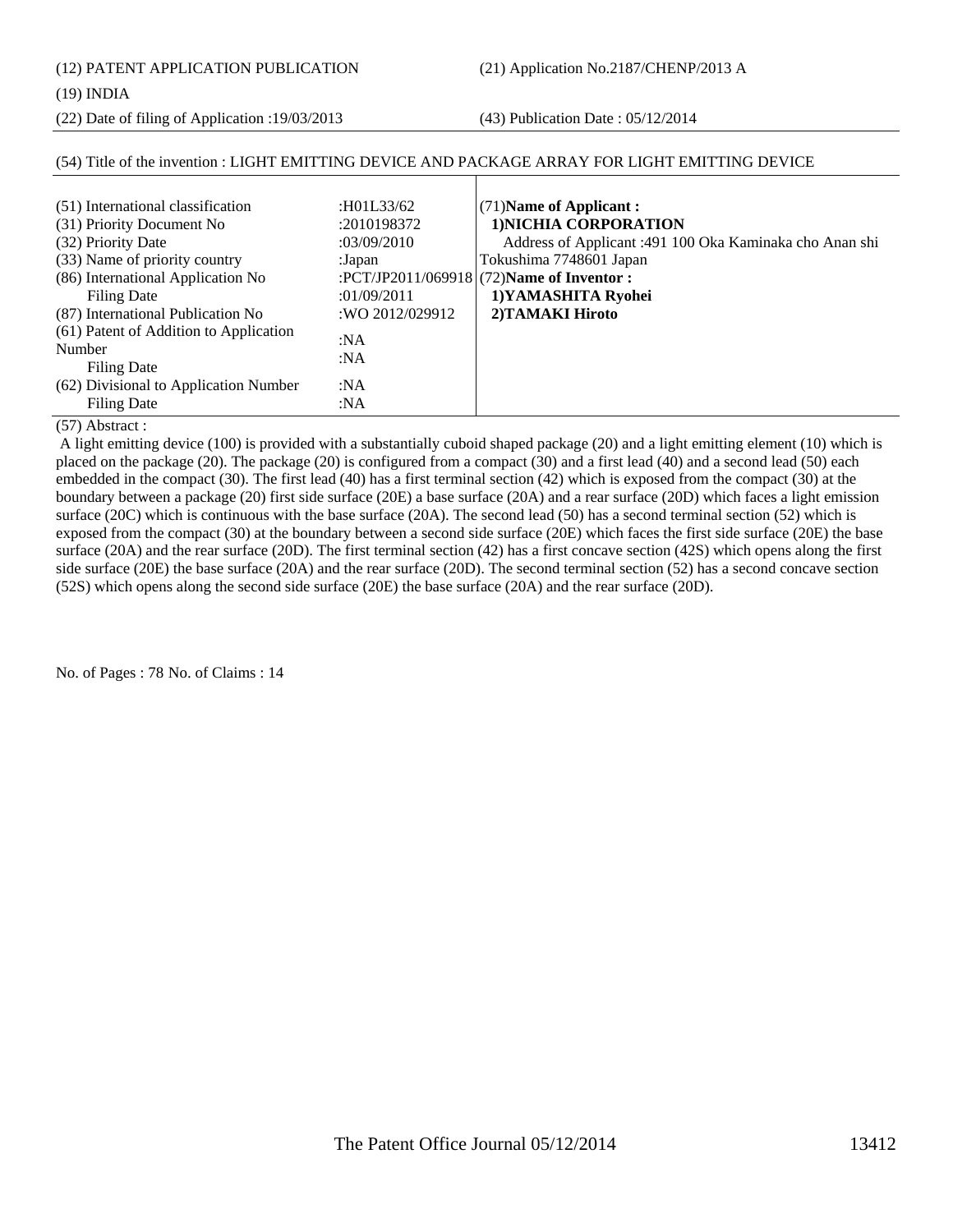(12) PATENT APPLICATION PUBLICATION (21) Application No.2362/CHE/2013 A

## (19) INDIA

(22) Date of filing of Application :30/05/2013 (43) Publication Date : 05/12/2014

## (54) Title of the invention : A DEVICE TO DETERMINE A RASH DRIVING BEHAVIOR OF A DRIVER OF A VEHICLE

| (51) International classification<br>(31) Priority Document No<br>(32) Priority Date<br>(33) Name of priority country<br>(86) International Application No | :NA<br>:NA<br>:NA<br>:NA  | :B60G17/00 $(71)$ Name of Applicant:<br>1) ROBERT BOSCH ENGINEERING AND BUSINESS<br><b>SOLUTIONS LIMITED</b><br>Address of Applicant :123, INDUSTRIAL LAYOUT,<br>HOSUR ROAD, KORMANGALA, BANGALORE - 560 095 |
|------------------------------------------------------------------------------------------------------------------------------------------------------------|---------------------------|--------------------------------------------------------------------------------------------------------------------------------------------------------------------------------------------------------------|
| <b>Filing Date</b><br>(87) International Publication No<br>(61) Patent of Addition to Application Number<br>Filing Date                                    | :NA<br>: NA<br>:NA<br>:NA | Karnataka India<br>2) ROBERT BOSCH GMBH<br>$(72)$ Name of Inventor:<br>1) DILIP KAMATH                                                                                                                       |
| (62) Divisional to Application Number<br>Filing Date                                                                                                       | :NA<br>:NA                | 2) SANTOSH KUMAR HEGDE                                                                                                                                                                                       |

(57) Abstract :

A device to determine a rash driving behavior of a driver of a vehicle is disclosed. The device comprises a suspension sensor (11,12,13,14) equipped in at least one suspension unit of the vehicle and determining a variation in suspension height of the at least one suspension unit, such that a suspension variation means (20) receives the variation in suspension height of the at least one suspension unit from the suspension sensor (11,12,13,14) and calculates a suspension value of the vehicle, a correction means (40) calculates a correction in suspension height depending on at least one input (31,32,33,34) from the driver of the vehicle, a calculation means (50) calculates a corrective suspension value from the correction in suspension height and a determining means (90) determines a rash driving behavior of the driver depending on the calculated suspension value and the correction suspension value.

No. of Pages : 10 No. of Claims : 5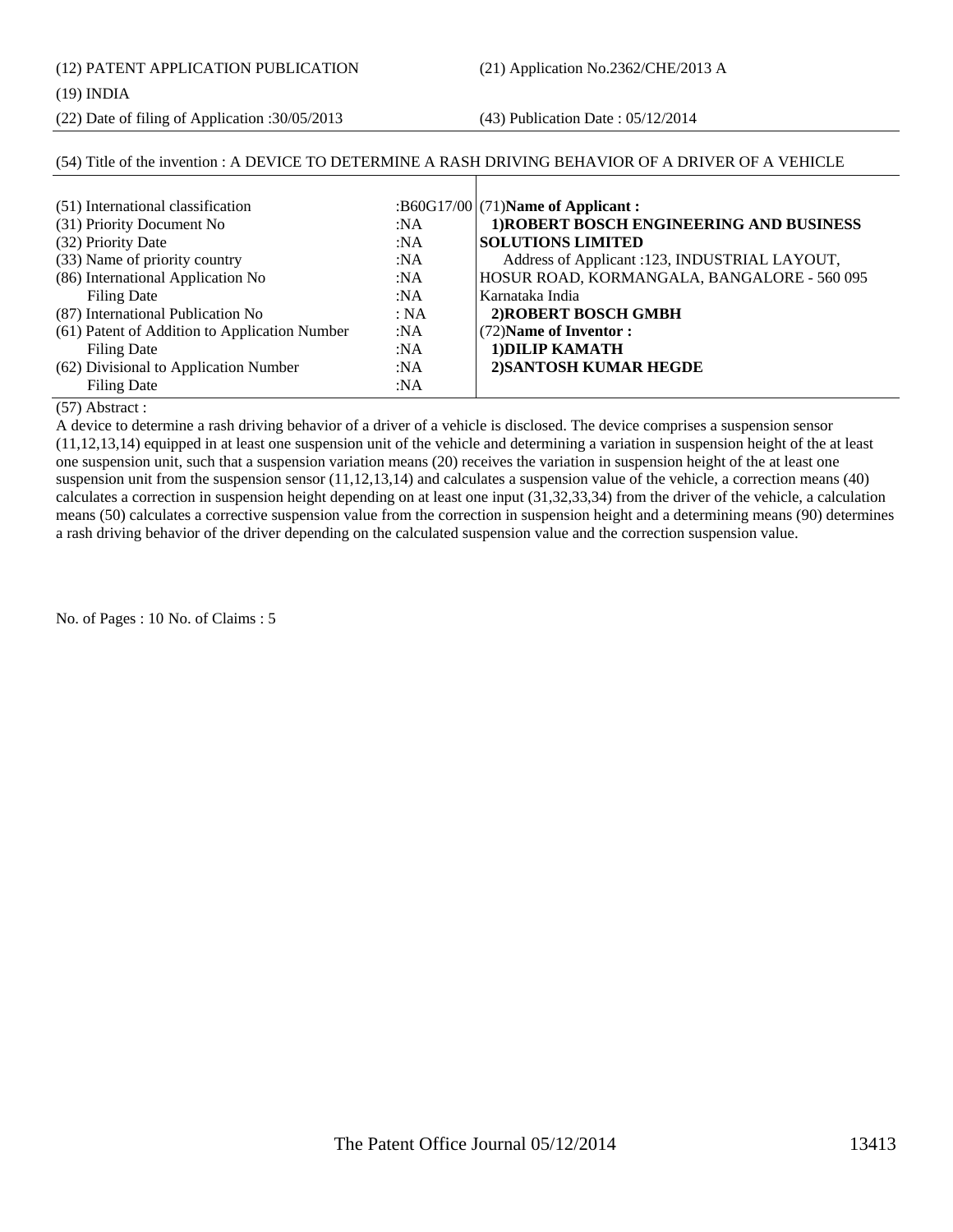## (19) INDIA

(22) Date of filing of Application :30/05/2013 (43) Publication Date : 05/12/2014

(54) Title of the invention : A BALANCED VARIABLE VANE PUMP AND A METHOD TO DETERMINE POSITION AND WEAR THEREOF

(57) Abstract :

A balanced variable vane pump and a method of position determination and wear determination is disclosed. The balanced variable vane pump comprises a CAM-ring and a drive mechanism. The drive mechanism is adapted to engage at least a part of the CAM-ring. The balanced variable vane pump is characterized in that a sensor is located in proximity of the CAM-ring and the drive mechanism is adapted to determine position and wear of the CAM-ring. .

No. of Pages : 14 No. of Claims : 9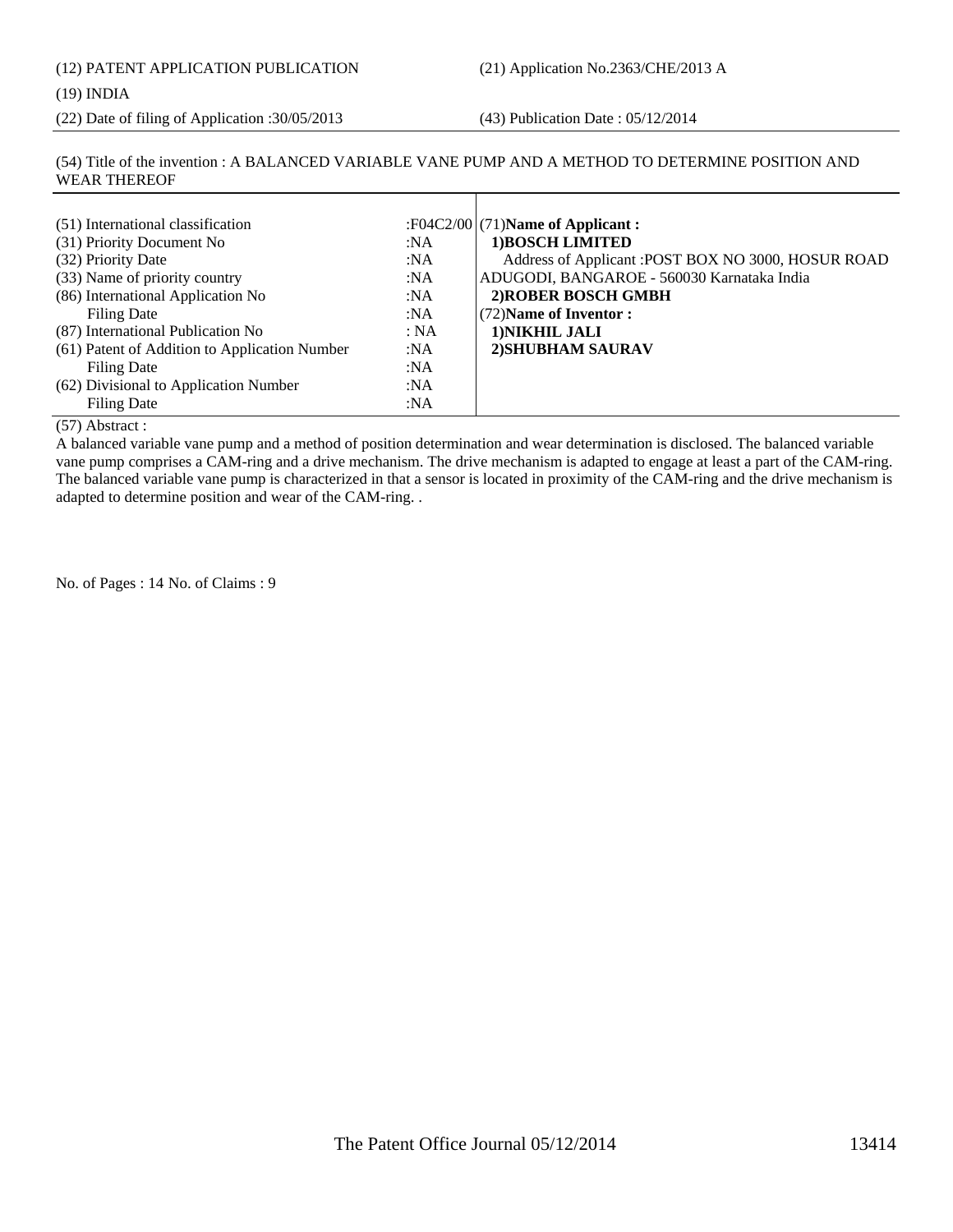## (19) INDIA

(22) Date of filing of Application :30/05/2013 (43) Publication Date : 05/12/2014

## (54) Title of the invention : A FUEL INJECTION PUMP

| (51) International classification             |      | :F02M61/00 $(71)$ Name of Applicant:                |
|-----------------------------------------------|------|-----------------------------------------------------|
| (31) Priority Document No                     | :NA  | 1) BOSCH LIMITED                                    |
| (32) Priority Date                            | :NA  | Address of Applicant : POST BOX NO 3000, HOSUR ROAD |
| (33) Name of priority country                 | :NA  | ADUGODI, BANGALORE - 560 030 Karnataka India        |
| (86) International Application No             | :NA  | 2) ROBERT BOSCH GmbH                                |
| Filing Date                                   | :NA  | (72) Name of Inventor:                              |
| (87) International Publication No             | : NA | 1) BALAN REGAN                                      |
| (61) Patent of Addition to Application Number | :NA  | 2) VENKATESH K R                                    |
| <b>Filing Date</b>                            | :NA  | 3) SUNIL KUMAR V                                    |
| (62) Divisional to Application Number         | :NA  | 4) DIAFERIA ANTONIO                                 |
| Filing Date                                   | :NA  |                                                     |

(57) Abstract :

A high pressure pump 100 comprises a barrel housing 101. A fluid passage 102 in the barrel housing 101 opens into and interfaces with a valve cone 103 of a valve holder assembly. The valve cone 103 comprises a spherical filleted profile. The valve cone 103 fluidly connects the fluid passage 102 to the injector. The valve cone 103 has a flange head, the top surface of the flange head contacts the valve holder 104 though the spherical filleted profile. The contact point of the barrel housing 101 with the valve cone 103 is through the spherical filleted profile provided at the bottom of the valve cone 103.

No. of Pages : 9 No. of Claims : 6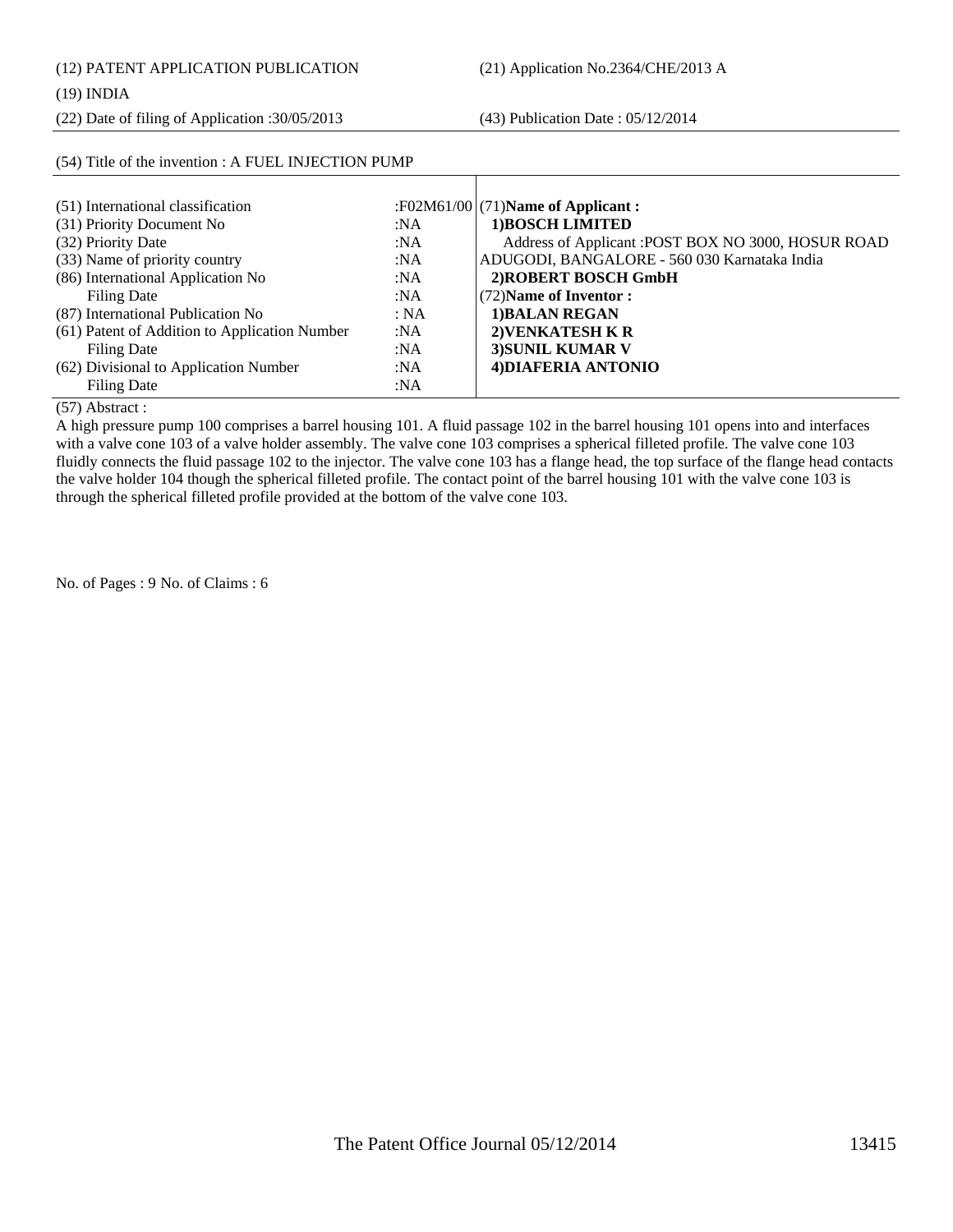(22) Date of filing of Application :10/01/2013 (43) Publication Date : 05/12/2014

## (54) Title of the invention : METERING APPARATUS WITH A GAS MIXER AND METHOD FOR THE CONTROL OF MIXTURE FORMATION

| (51) International classification             | :F02M                | $(71)$ Name of Applicant:                                               |
|-----------------------------------------------|----------------------|-------------------------------------------------------------------------|
| (31) Priority Document No                     | :102012<br>000 567.9 | 1) MAN TRUCK & BUS AG<br>Address of Applicant :DACHAUER STR. 667, 80995 |
| (32) Priority Date                            |                      | :16/01/2013 MUNCHEN Germany                                             |
| (33) Name of priority country                 | :Germany             | (72) Name of Inventor:                                                  |
| (86) International Application No             | :NA                  | 1) PRUMM, FRANZ WERNER                                                  |
| Filing Date                                   | :NA                  | 2) STEINERT, RALF                                                       |
| (87) International Publication No             | : NA                 |                                                                         |
| (61) Patent of Addition to Application Number | :NA                  |                                                                         |
| Filing Date                                   | :NA                  |                                                                         |
| (62) Divisional to Application Number         | :NA                  |                                                                         |
| Filing Date                                   | :NA                  |                                                                         |

 $\mathbf{I}$ 

## (57) Abstract :

MAN Truck & Bus AG Nuremburg, 13.01.2012 Abstract Metering apparatus for a gas engine and method for the control of mixture formation A metering apparatus and a method for a gas engine are proposed, a combustible gas being metered to a mass air flow in the mixing chamber (15) of a gas mixer (7), a control unit (8) controlling the metering of the gas as a function of engine rotational speed (n) and engine load (r) . A highly dynamic pressure regulator (RP) feeds the gas into an annular space (6) surrounding the mixing chamber (15). Metering bores (16) lead from the annular space (6) to the mixing chamber (15), the bore diameters of which metering bores being designed such that a supercritical gas flow is achieved in the metering bores (16) .

No. of Pages : 14 No. of Claims : 12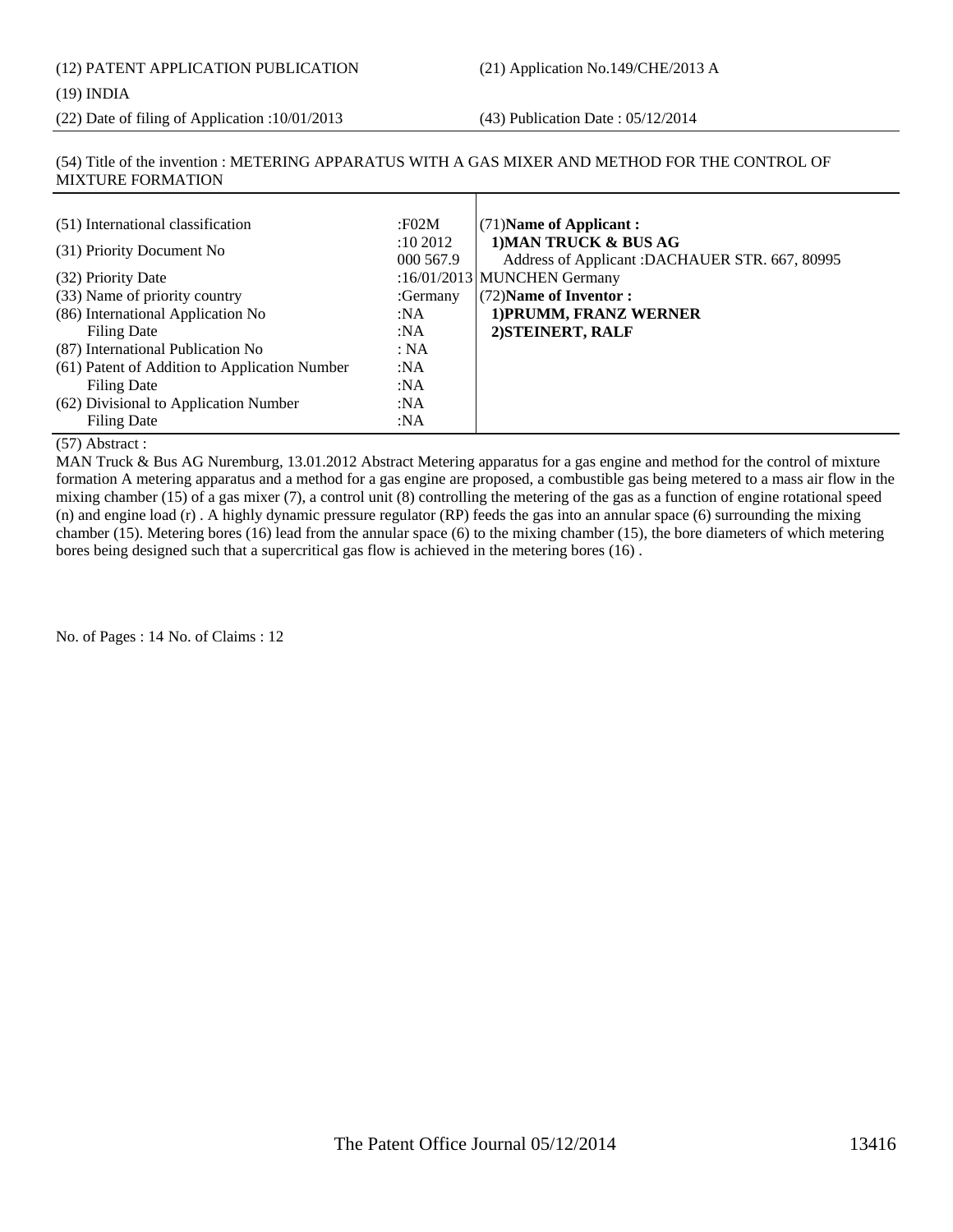(12) PATENT APPLICATION PUBLICATION (21) Application No.1649/CHENP/2013 A

(19) INDIA

(22) Date of filing of Application :28/02/2013 (43) Publication Date : 05/12/2014

## (54) Title of the invention : FIXED TYPE CONSTANT VELOCITY UNIVERSAL JOINT

| (51) International<br>classification<br>(31) Priority Document No: 2010176451<br>(32) Priority Date | :F16D3/20,C10M101/02,C10M115/08<br>:05/08/2010 | (71) Name of Applicant:<br>1) NTN CORPORATION<br>Address of Applicant :3 17 Kyomachibori 1 chome Nishi ku<br>Osaka shi Osaka 5500003 Japan |
|-----------------------------------------------------------------------------------------------------|------------------------------------------------|--------------------------------------------------------------------------------------------------------------------------------------------|
| (33) Name of priority<br>country                                                                    | :Japan                                         | (72) Name of Inventor:<br>1)YOSHIDA Kazuhiko                                                                                               |
| (86) International<br>Application No<br><b>Filing Date</b>                                          | :PCT/JP2011/066311<br>:19/07/2011              | 2) SONE Keisuke<br>3) KOHARA Mika                                                                                                          |
| (87) International<br>Publication No.                                                               | :WO 2012/017815                                |                                                                                                                                            |
| (61) Patent of Addition to<br><b>Application Number</b><br><b>Filing Date</b>                       | :NA<br>:NA                                     |                                                                                                                                            |
| $(62)$ Divisional to<br><b>Application Number</b><br><b>Filing Date</b>                             | :NA<br>:NA                                     |                                                                                                                                            |

## (57) Abstract :

A fixed type constant velocity universal joint is provided which is capable of realizing at a low cost excellent durability and excellent performance under high load conditions low load conditions and high angle conditions. The fixed type constant velocity universal joint has lubricating grease sealed inside the joint. The surface roughness of a ball  $(37)$  is Ra = 0.15  $\mu$ m or less while the surface roughness of the other surface against which the ball rolls is rougher than the surface roughness of the ball (37). An additive composition for the lubricating grease comprises a base oil a diurea compound molybdenum dithiocarbamate a zinc dialkyldithiophosphate melamine cyanurate molybdenum disulfide and a calcium salt of an alkyl aromatic sulfonic acid.

No. of Pages : 53 No. of Claims : 8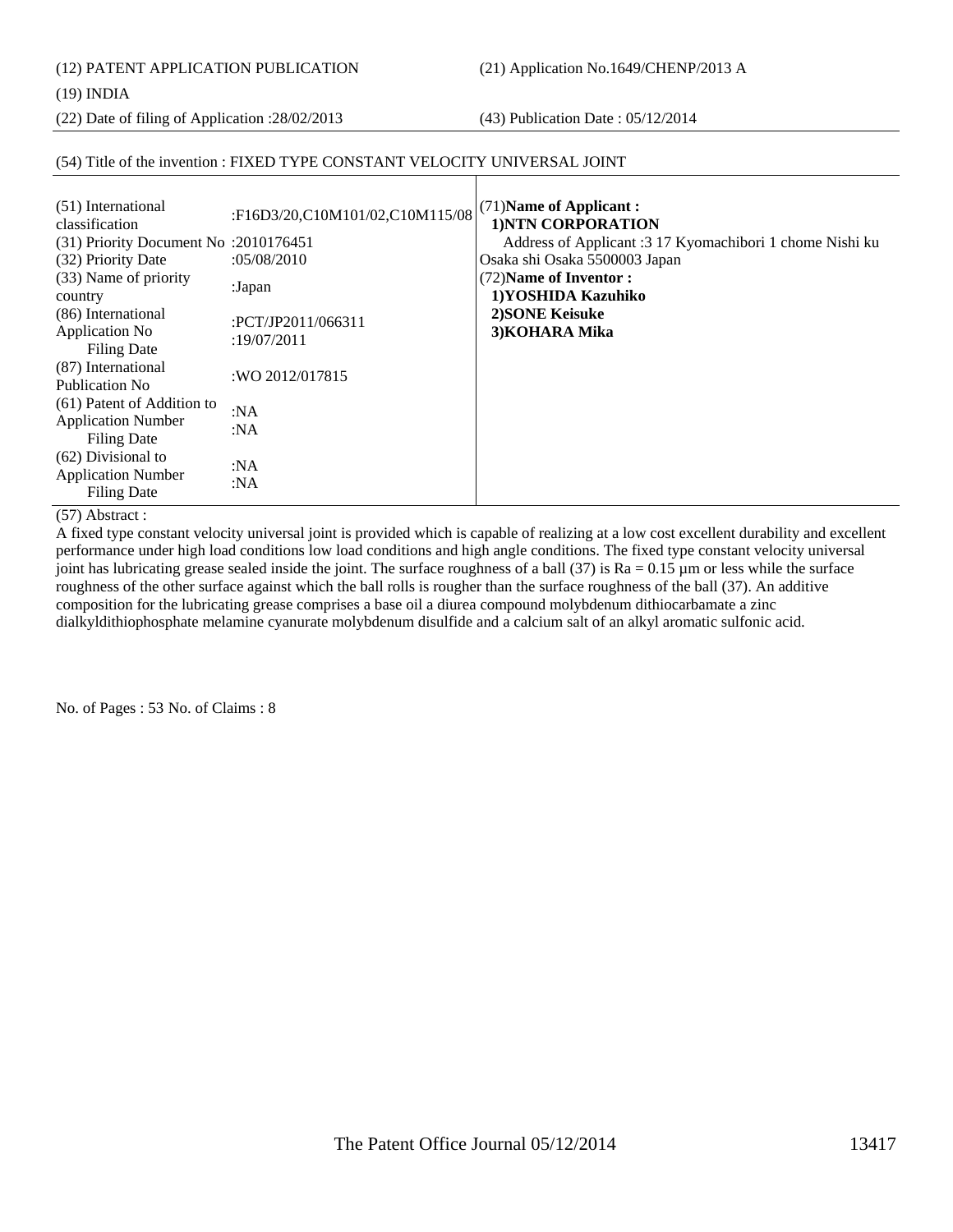(12) PATENT APPLICATION PUBLICATION (21) Application No.199/CHE/2013 A

## (19) INDIA

(22) Date of filing of Application :15/01/2013 (43) Publication Date : 05/12/2014

## (54) Title of the invention : A PORTABLE ELECTRONIC THERAPY DEVICE AND METHOD THEREOF

| (51) International classification             |      | : $A61N(71)$ Name of Applicant:                      |
|-----------------------------------------------|------|------------------------------------------------------|
| (31) Priority Document No                     | :NA  | 1) RADHAKRISHNAN RAMDAS                              |
| (32) Priority Date                            | :NA  | Address of Applicant : ITRACE NANOTECH PVT. LTD., A- |
| (33) Name of priority country                 | :NA  | 1, VIKRAMPURI, SECUNDERABAD - 500 009 Andhra Pradesh |
| (86) International Application No             | :NA  | India                                                |
| <b>Filing Date</b>                            | :NA  | 2) BHASKARA RAO BANDARU                              |
| (87) International Publication No             | : NA | 3) KRISHNAMOHAN SHARMA                               |
| (61) Patent of Addition to Application Number | :NA  | (72) Name of Inventor:                               |
| Filing Date                                   | :NA  | 1) RADHAKRISHNAN RAMDAS                              |
| (62) Divisional to Application Number         | :NA  | 2) BHASKARA RAO BANDARU                              |
| Filing Date                                   | :NA  | 3) KRISHNAMOHAN SHARMA                               |

(57) Abstract :

 The present disclosure relates to an electronic therapy device including automatic controlled application of energies along with feedback control using sensors for improved synergistic effects and further the device is configured to be used for longer periods of time for improved and optimal therapeutic results without causing any adverse effects, the device can be used for pain management, healing, fitness, cosmetic and topical delivery related applications and a method for performing electronic therapy using the said portable electronic device.

No. of Pages : 36 No. of Claims : 37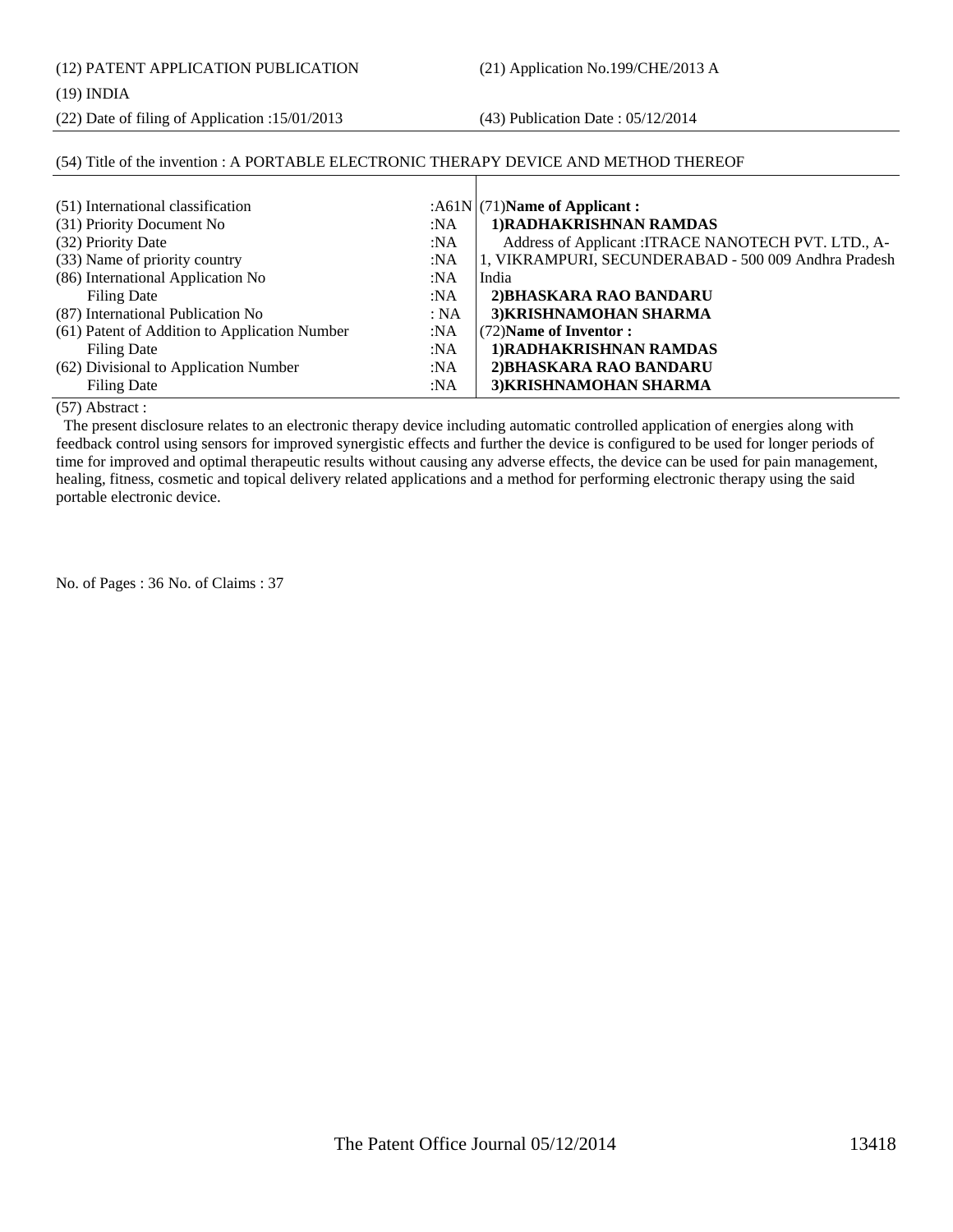# (12) PATENT APPLICATION PUBLICATION (21) Application No.2461/CHENP/2013 A

## (19) INDIA

(22) Date of filing of Application :28/03/2013 (43) Publication Date : 05/12/2014

## (54) Title of the invention : MOBILE COMMUNICATION SYSTEM MOBILE STATION SWITCHING CENTER AND METHOD FOR POSITION REGISTRATION FOR MOBILE STATION

| (51) International<br>classification<br>(31) Priority Document No<br>(32) Priority Date<br>(33) Name of priority country : Japan<br>(86) International Application<br>N <sub>0</sub><br><b>Filing Date</b><br>(87) International Publication | :H04W8/04,H04M3/00,H04W60/00<br>:2011176557<br>:12/08/2011<br>:PCT/JP2012/070421<br>:10/08/2012<br>:WO 2013/024795 | $(71)$ Name of Applicant:<br><b>1)NEC CORPORATION</b><br>Address of Applicant: 7 1 Shiba 5 chome Minato ku Tokyo<br>1088001 Japan<br>(72) Name of Inventor:<br>1) ONISHI Koji<br>2) TAMURA Toshiyuki<br>3) SASAKI Hidenobu<br>4) OKABE Jyunya |
|----------------------------------------------------------------------------------------------------------------------------------------------------------------------------------------------------------------------------------------------|--------------------------------------------------------------------------------------------------------------------|-----------------------------------------------------------------------------------------------------------------------------------------------------------------------------------------------------------------------------------------------|
| N <sub>0</sub><br>(61) Patent of Addition to<br><b>Application Number</b><br>Filing Date<br>(62) Divisional to Application : NA<br>Number<br><b>Filing Date</b>                                                                              | :NA<br>:NA<br>:NA                                                                                                  |                                                                                                                                                                                                                                               |

## (57) Abstract :

The present invention abates network loads caused by changes in selection of position registration devices on the circuit switching network side fluctuation in number of installations and the like. A mobile communication system includes a mobile station a packet switching station and a plurality of position registration devices for managing the position of the mobile station. After one position registration device has been selected from among the plurality of position registration devices for the mobile station the mobile station transmits a Network Resource Identifier (NRI) included within a Temporary Mobile Station Identifier (TMSI) to the packet switching station at the time of position registration. The packet switching station requests a position registration from the position registration device on the basis of the NRI.

No. of Pages : 39 No. of Claims : 5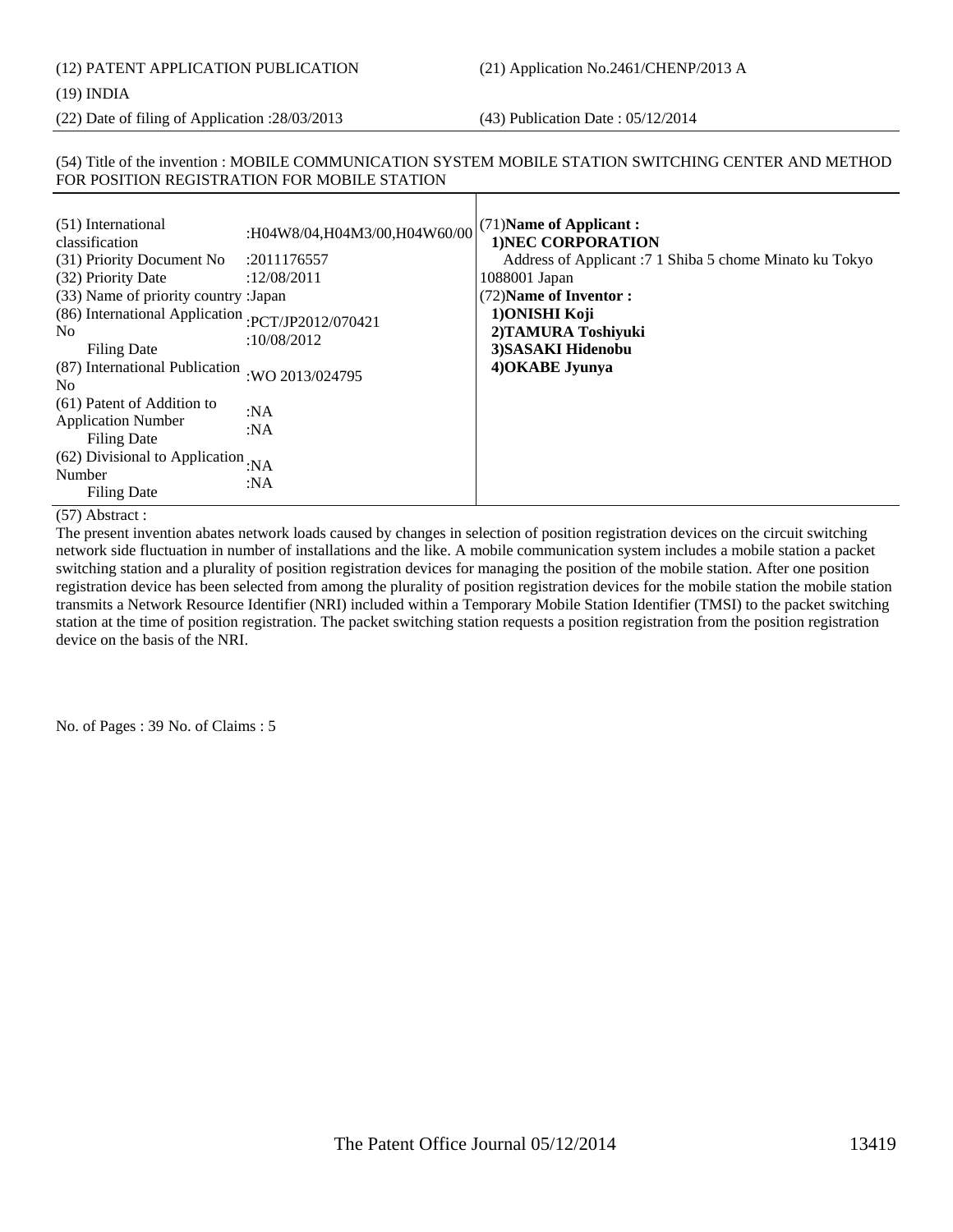## (12) PATENT APPLICATION PUBLICATION (21) Application No.1600/CHENP/2013 A (19) INDIA

(22) Date of filing of Application :27/02/2013 (43) Publication Date : 05/12/2014

## (54) Title of the invention : USE OF AVE0010 FOR THE MANUFACTURE OF A MEDICAMENT FOR THE TREATMENT OF DIABETES MELLITUS TYPE 2

| (51) International<br>classification                                                                                   | :A61K38/22,C07K14/575,A61P3/10 | $(71)$ Name of Applicant:<br>1) SANOFI AVENTIS DEUTSCHLAND GMBH                             |
|------------------------------------------------------------------------------------------------------------------------|--------------------------------|---------------------------------------------------------------------------------------------|
| (31) Priority Document No                                                                                              | :NA                            | Address of Applicant :Br <sup>1</sup> /4ningstrae 50 65929 Frankfurt am                     |
| (32) Priority Date                                                                                                     | :NA                            | <b>Main Germany</b>                                                                         |
| (33) Name of priority country: NA<br>(86) International Application PCT/EP2010/062638<br>N <sub>0</sub><br>Filing Date | :30/08/2010                    | (72) Name of Inventor:<br>1) BOKA Gabor<br>2) MIOSSEC Patrick<br><b>3) SILVESTRE Louise</b> |
| (87) International Publication<br>N <sub>0</sub>                                                                       | :WO 2012/028172                |                                                                                             |
| (61) Patent of Addition to<br><b>Application Number</b><br>Filing Date                                                 | :NA<br>:NA                     |                                                                                             |
| (62) Divisional to<br><b>Application Number</b><br><b>Filing Date</b>                                                  | :NA<br>:NA                     |                                                                                             |

## (57) Abstract :

The present invention refers to the use of Lixisenatide or/and a pharmaceutically acceptable salt thereof for the manufacture of a medicament for the treatment of diabetes mellitus type 2 for inducing weight loss in diabetes type 2 patients or/and for preventing weight gain in diabetes type 2 patients.

No. of Pages : 63 No. of Claims : 16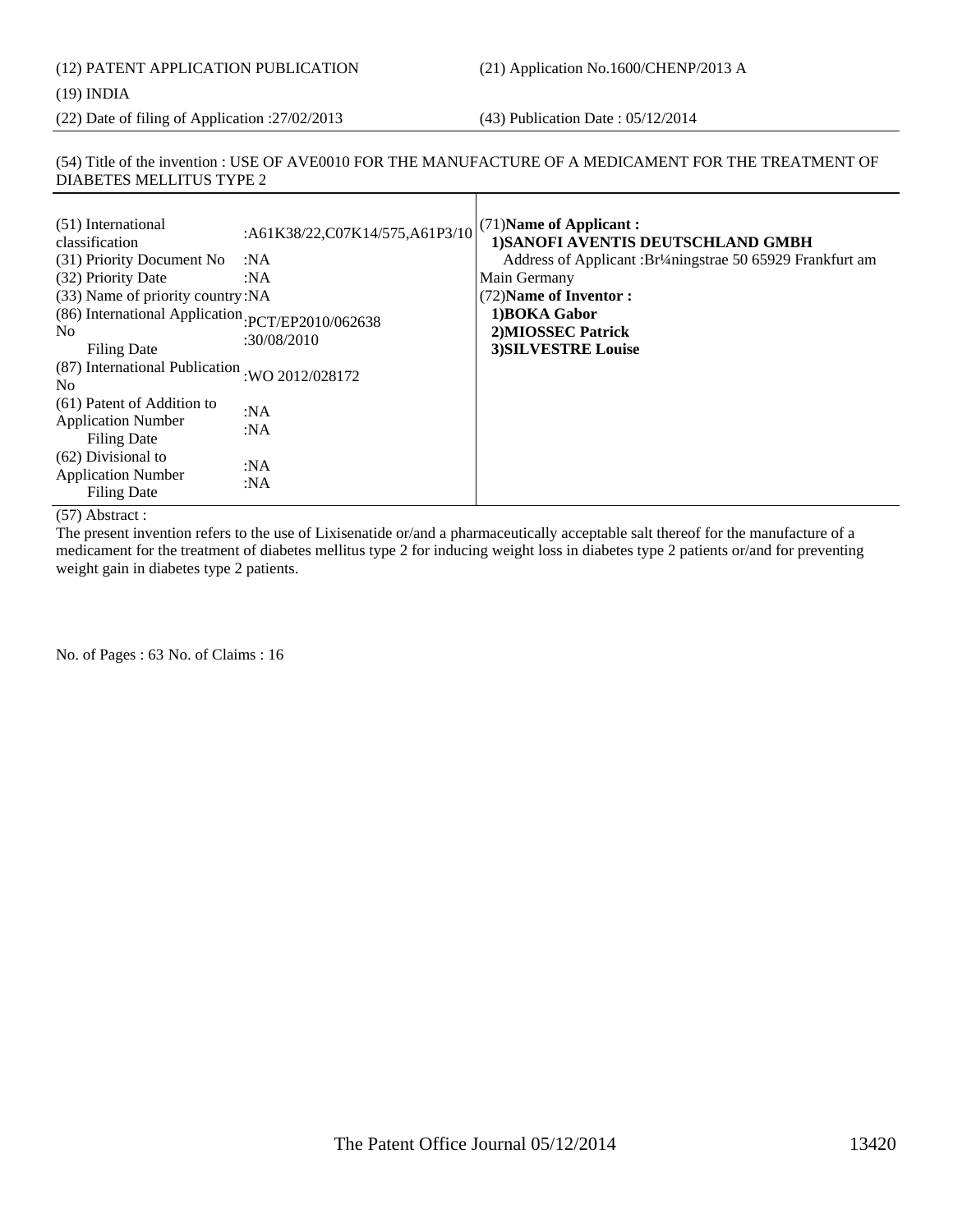(12) PATENT APPLICATION PUBLICATION (21) Application No.2337/CHENP/2013 A

(19) INDIA

(22) Date of filing of Application :25/03/2013 (43) Publication Date : 05/12/2014

| (51) International classification<br>(31) Priority Document No<br>(32) Priority Date<br>(33) Name of priority country<br>(86) International Application No<br>Filing Date<br>(87) International Publication No<br>(61) Patent of Addition to Application<br>Number | :G06F11/36<br>:1016077.8<br>:24/09/2010<br>: <b>U.K.</b><br>:25/07/2011<br>:WO 2012/038710<br>:NA | $(71)$ Name of Applicant:<br>1) ARM LIMITED<br>Address of Applicant :110 Fulbourn Road Cherry Hinton<br>Cambridge CB1 9NJ U.K.<br>:PCT/GB2011/051410 $(72)$ Name of Inventor :<br>1) WILLIAMS Michael John<br>2) GRISENTHWAITE Richard Roy<br>3) CRASKE Simon John |
|--------------------------------------------------------------------------------------------------------------------------------------------------------------------------------------------------------------------------------------------------------------------|---------------------------------------------------------------------------------------------------|--------------------------------------------------------------------------------------------------------------------------------------------------------------------------------------------------------------------------------------------------------------------|
| Filing Date                                                                                                                                                                                                                                                        | :NA                                                                                               |                                                                                                                                                                                                                                                                    |
| (62) Divisional to Application Number<br><b>Filing Date</b>                                                                                                                                                                                                        | :NA<br>:NA                                                                                        |                                                                                                                                                                                                                                                                    |

## (54) Title of the invention : DEBUGGING OF A DATA PROCESSING APPARATUS

(57) Abstract :

A data processing apparatus is provided comprising data processing circuitry and debug circuitry. The debug circuitry controls operation of the processing circuitry when operating in a debug mode. The data processing circuitry determines upon entry into a debug mode a current operating state of the data processing apparatus. The data processing circuitry allocates one of a plurality of instruction sets to be used as a debug instruction set depending upon the determined current operating state.

No. of Pages : 40 No. of Claims : 36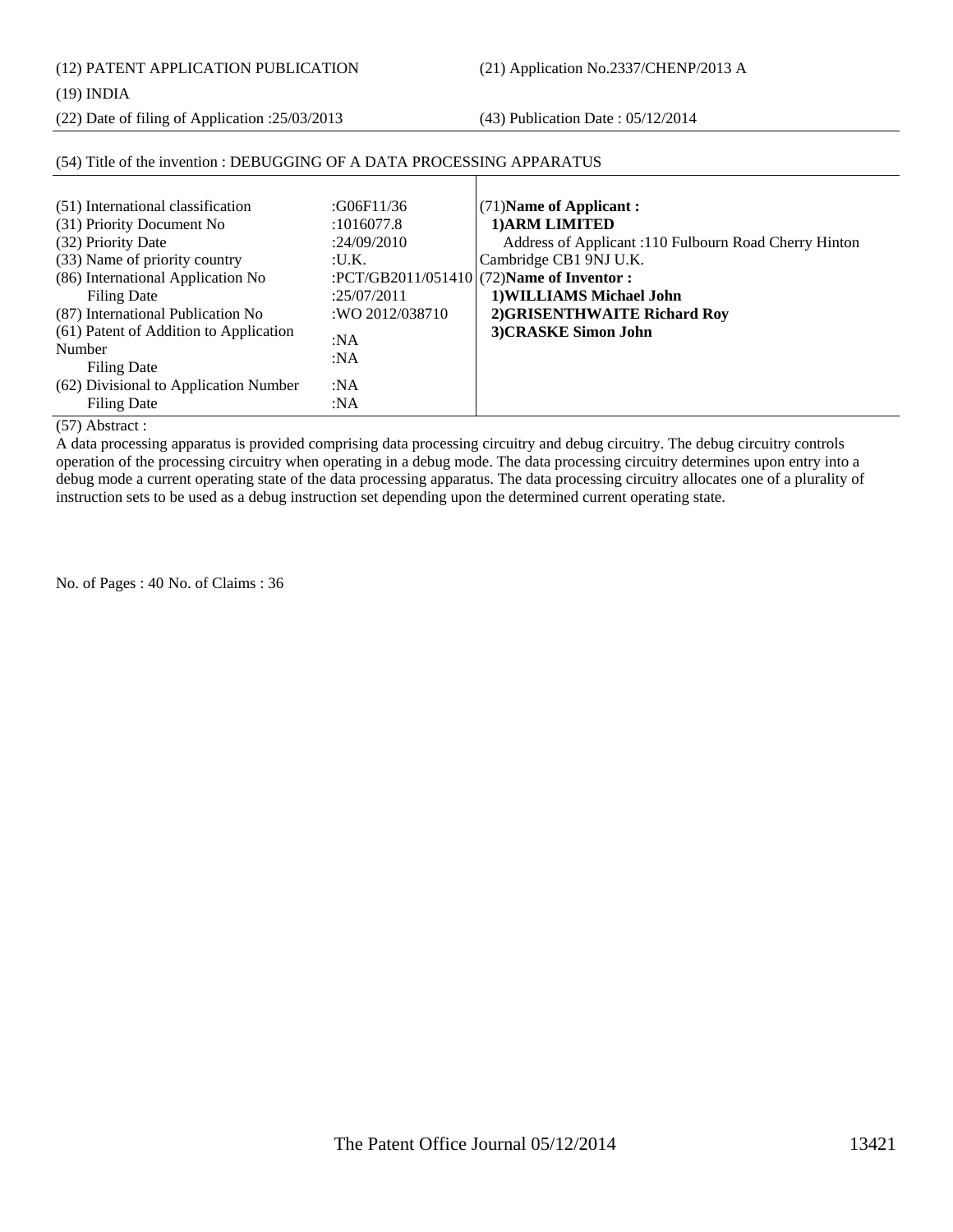(12) PATENT APPLICATION PUBLICATION (21) Application No.2400/CHE/2013 A

## (19) INDIA

(22) Date of filing of Application :31/05/2013 (43) Publication Date : 05/12/2014

## (54) Title of the invention : PANEL DOOR ASSEMBLY WITH BI-DIRECTIONAL OPENING OF THE DOOR

| (51) International classification                    | :E05D15/00 $(71)$ Name of Applicant :                |
|------------------------------------------------------|------------------------------------------------------|
| (31) Priority Document No<br>:NA                     | 1) SCHNEIDER ELECTRIC INDUSTRIES SAS                 |
| (32) Priority Date<br>:NA                            | Address of Applicant :35, RUE JOSEPH MONIER, F-92500 |
| (33) Name of priority country<br>:NA                 | <b>RUEIL MALMAISON France</b>                        |
| (86) International Application No<br>:NA             | (72) Name of Inventor:                               |
| Filing Date<br>:NA                                   | 1) PRASHANTH H N RAO                                 |
| (87) International Publication No<br>: NA            | 2) DAYANAND PATIL                                    |
| (61) Patent of Addition to Application Number<br>:NA | <b>3) NAVEEN KUMAR</b>                               |
| Filing Date<br>:NA                                   | 4) RAGHAVENDRA MARDI                                 |
| (62) Divisional to Application Number<br>:NA         | <b>5) RAJATH KELAMANE</b>                            |
| Filing Date<br>:NA                                   |                                                      |

## (57) Abstract :

A panel door assembly has a set of hinges mounted on the corners of the door frame. A set of hinge rods are mounted on left and right side of the door to vertically slide inside the hinges, and a set of rotary handles are respectively provided in each side for connecting the hinge rods such that the actuation of the rotary handle slides the hinge rods within the hinges. A set of sliding rods are mounted on the top and bottom side of the door to horizontally slide inside the hinges. Rotary arm are respectively provided in each side for connecting the sliding rods such that the rotary arm revolves to direct the sliding rods. A set of springs are respectively loaded with each of the sliding rods for reversing the horizontal motion of the sliding rods in a required direction with respect to the rotation of the rotary arm. The rotary handles are respectively operated to move the hinge rods and the sliding rods such that the particular hinge rods open the respective hinges and the other side hinge rod acts as axis of rotation of door for door operation.

No. of Pages : 19 No. of Claims : 16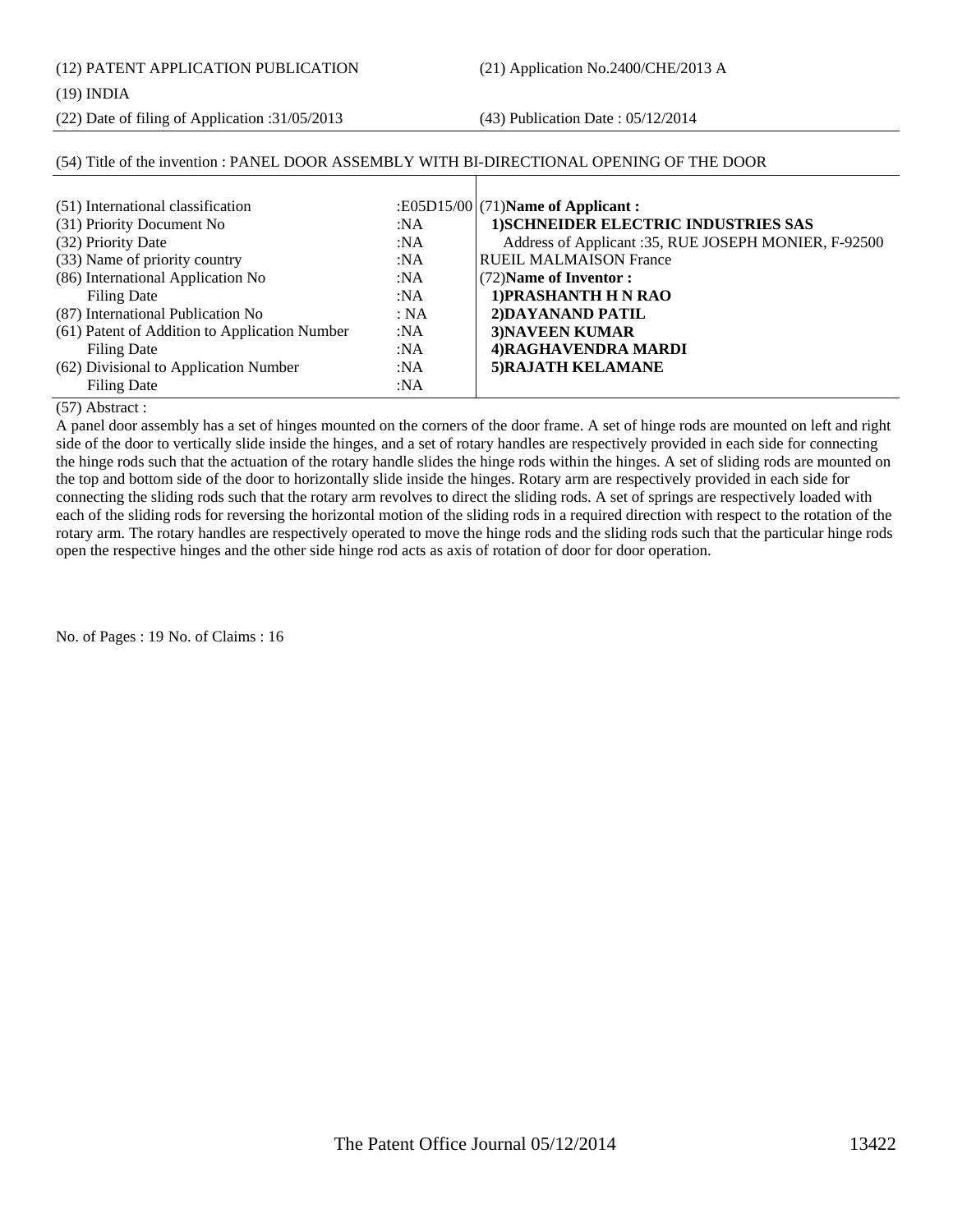(12) PATENT APPLICATION PUBLICATION (21) Application No.3437/CHENP/2013 A

(19) INDIA

(22) Date of filing of Application :01/05/2013 (43) Publication Date : 05/12/2014

(54) Title of the invention : ACTIVATING LICENSABLE COMPONENT USING AGGREGATING DEVICE IN HOME NETWORK

| (51) International classification<br>(31) Priority Document No<br>(32) Priority Date<br>(33) Name of priority country<br>(86) International Application No<br><b>Filing Date</b><br>(87) International Publication No<br>(61) Patent of Addition to Application<br>Number<br>Filing Date<br>(62) Divisional to Application Number | :61/412552<br>:11/11/2010<br>:U.S.A.<br>:PCT/US2011/055043<br>:06/10/2011<br>:WO 2012/064432<br>:NA<br>: $NA$<br>:NA | :H04N7/16,H04N17/00 $ (71)$ Name of Applicant:<br><b>1)SONY CORPORATION</b><br>Address of Applicant :1 7 1 Konan Minato Ku Tokyo 108<br>$0075$ Japan<br>(72) Name of Inventor:<br>1) SHINTANI Peter<br>2) DOUILLET Ludovic Etienne |
|-----------------------------------------------------------------------------------------------------------------------------------------------------------------------------------------------------------------------------------------------------------------------------------------------------------------------------------|----------------------------------------------------------------------------------------------------------------------|------------------------------------------------------------------------------------------------------------------------------------------------------------------------------------------------------------------------------------|
| Filing Date                                                                                                                                                                                                                                                                                                                       | : $NA$                                                                                                               |                                                                                                                                                                                                                                    |

(57) Abstract :

An aggregation device (e.g. 12 200 208 202 210 212) in a home network accumulates information from audio video apparatuses (e.g. 12 200 208 202 210 212) in the network that the apparatuses require enablement of respective licensable components for which no license event has yet occurred. The aggregation device sends an indication of the license events to a server (206) so that appropriate royalties may be paid post sale of the various devices.

No. of Pages : 32 No. of Claims : 10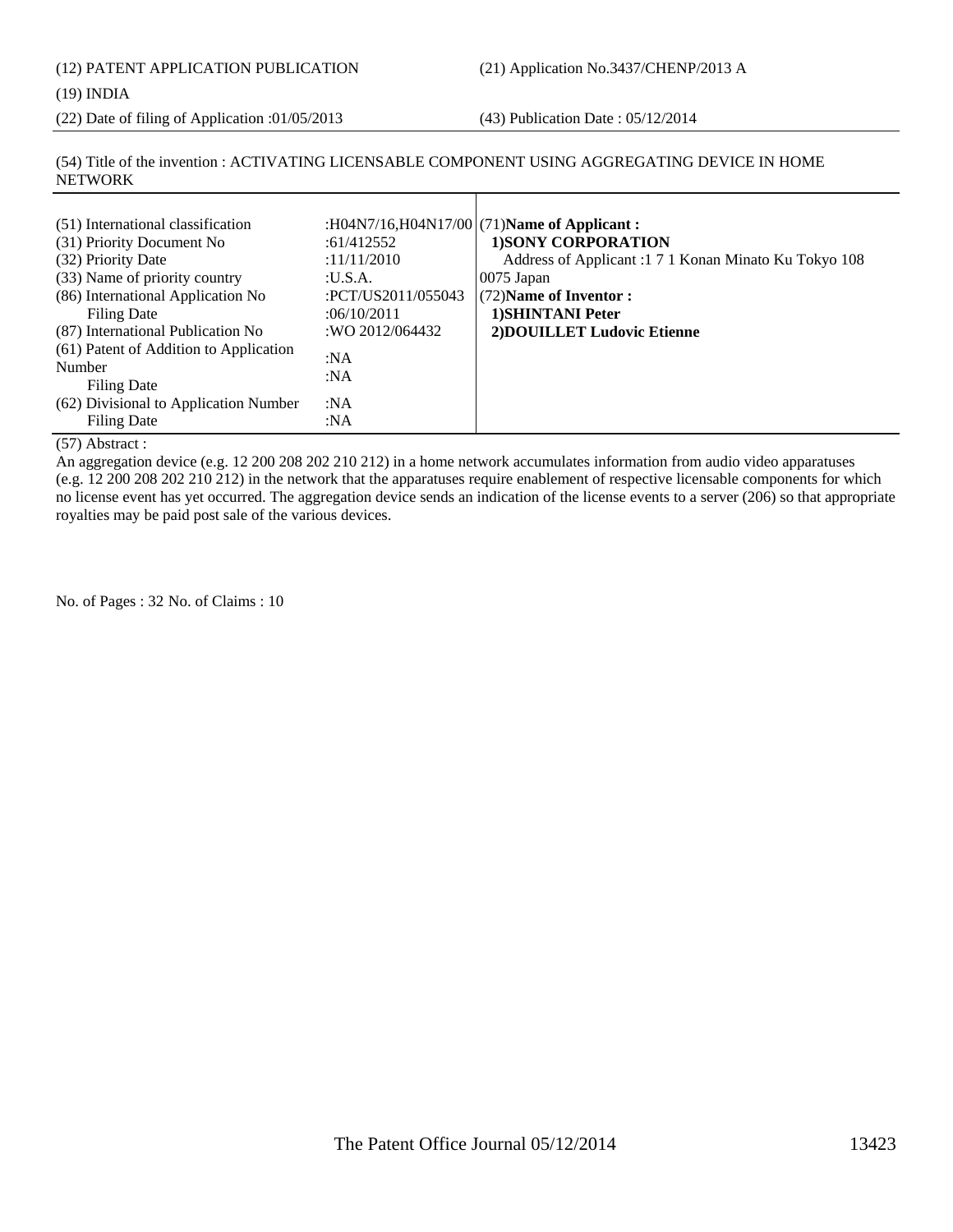(12) PATENT APPLICATION PUBLICATION (21) Application No.3438/CHENP/2013 A

(19) INDIA

(22) Date of filing of Application :01/05/2013 (43) Publication Date : 05/12/2014

## (54) Title of the invention : FILTERING SOCIAL NETWORKING INFORMATION TO PROVIDE CUSTOMIZED MAPPING

| (51) International classification<br>(31) Priority Document No<br>(32) Priority Date<br>(33) Name of priority country<br>(86) International Application No<br>Filing Date<br>(87) International Publication No<br>(61) Patent of Addition to Application<br>Number<br>Filing Date<br>(62) Divisional to Application Number<br>Filing Date | :g06f<br>:12/926620<br>:30/11/2010<br>:U.S.A.<br>:PCT/US2011/053724<br>:28/09/2011<br>:WO 2012/074597<br>:NA<br>:NA<br>:NA<br>:NA | $(71)$ Name of Applicant:<br><b>1)SONY CORPORATION</b><br>Address of Applicant :1 7 1 Konan Tokyo 108 0075 Japan<br>(72) Name of Inventor:<br>1) KENNEDY Sean P.<br>2) CARPIO Fredrik<br>3) CRISAN Adrian<br>4)GARAY Rommel M.<br>5)LYONS Gary R.<br>6) WINTER Edward T.<br>7) CHANG Michael<br>8) KISHIMOTO Toyoaki<br>9)LAWTON Andrew L. |
|-------------------------------------------------------------------------------------------------------------------------------------------------------------------------------------------------------------------------------------------------------------------------------------------------------------------------------------------|-----------------------------------------------------------------------------------------------------------------------------------|--------------------------------------------------------------------------------------------------------------------------------------------------------------------------------------------------------------------------------------------------------------------------------------------------------------------------------------------|
|-------------------------------------------------------------------------------------------------------------------------------------------------------------------------------------------------------------------------------------------------------------------------------------------------------------------------------------------|-----------------------------------------------------------------------------------------------------------------------------------|--------------------------------------------------------------------------------------------------------------------------------------------------------------------------------------------------------------------------------------------------------------------------------------------------------------------------------------------|

(57) Abstract :

User specific information such as the social networking cloud of relevant metadata is used to find real time information and provide visual feedback to users regarding the presence of other users at particular locations. In one example the information is displayed on localized map images with visual indicators such as dots indicating the presence of other users having desired characteristics.

No. of Pages : 29 No. of Claims : 15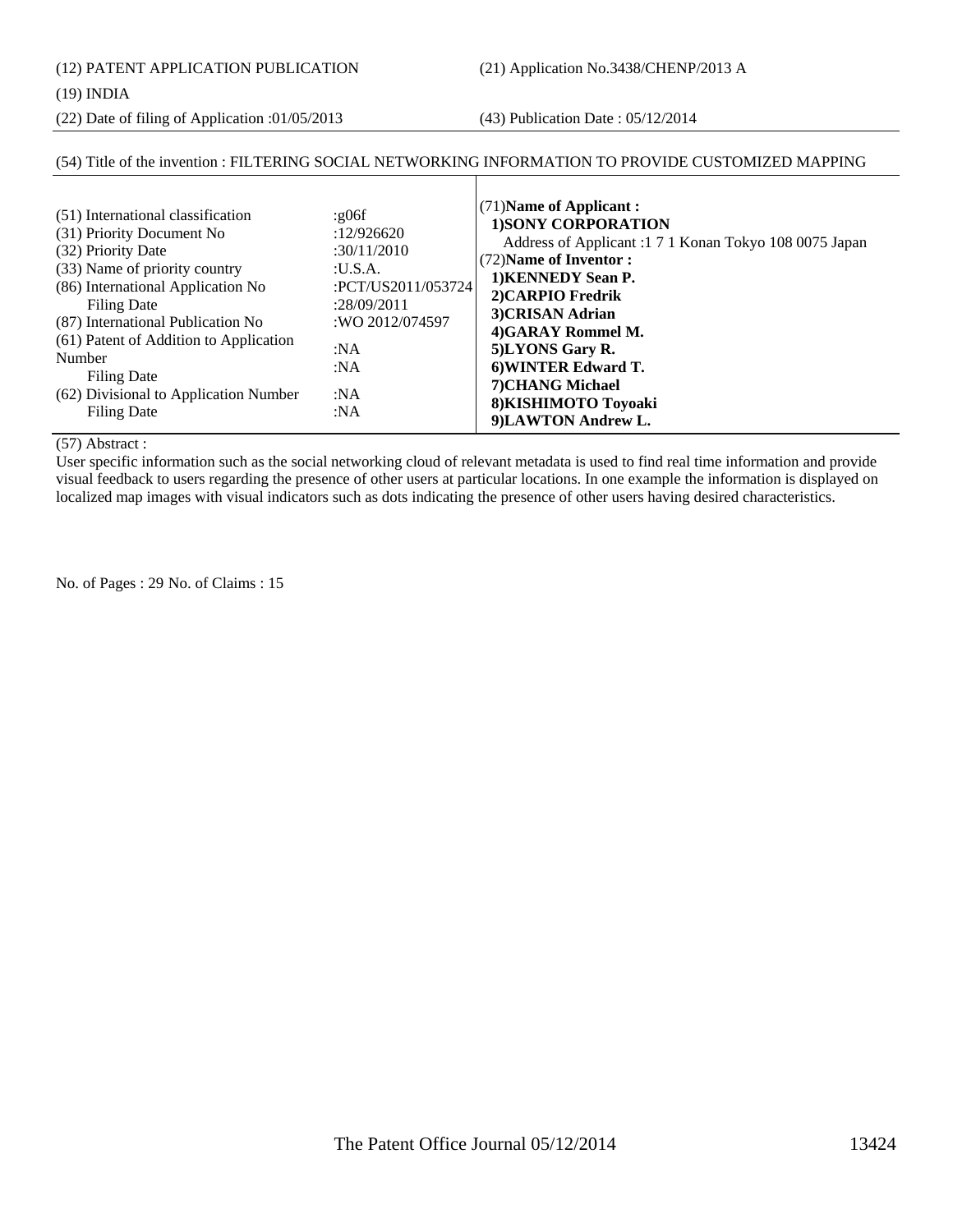(12) PATENT APPLICATION PUBLICATION (21) Application No.1066/CHENP/2013 A

(19) INDIA

(22) Date of filing of Application :08/02/2013 (43) Publication Date : 05/12/2014

| (51) International classification<br>(31) Priority Document No<br>(32) Priority Date<br>(33) Name of priority country<br>(86) International Application No<br><b>Filing Date</b><br>(87) International Publication No<br>(61) Patent of Addition to Application<br>Number<br>Filing Date | :2010172018<br>:30/07/2010<br>:Japan<br>PCT/IP2011/004132<br>:22/07/2011<br>:WO 2012/014416<br>:NA<br>:NA | :B60T15/18,B60T8/22 $(71)$ Name of Applicant:<br>1) NABTESCO CORPORATION<br>Address of Applicant: 79 Hirakawacho 2 chome Chiyoda ku<br>Tokyo 1020093 Japan<br>(72) Name of Inventor:<br>1) YAMANAKA Masatami |
|------------------------------------------------------------------------------------------------------------------------------------------------------------------------------------------------------------------------------------------------------------------------------------------|-----------------------------------------------------------------------------------------------------------|--------------------------------------------------------------------------------------------------------------------------------------------------------------------------------------------------------------|
| (62) Divisional to Application Number<br>Filing Date                                                                                                                                                                                                                                     | :NA<br>: $NA$                                                                                             |                                                                                                                                                                                                              |

## (54) Title of the invention : VARIABLE LOAD VALVE AND BRAKE CONTROL DEVICE

(57) Abstract :

The disclosed variable load valve (21) is provided with a first diaphragm member (41) a second diaphragm member (42) a piston (40) a force transmission member (43) and a diaphragm affixing member (45). The first diaphragm member (41) deflects due to the pressure inside a pilot chamber into which air is introduced at a pressure corresponding to a vehicle weight. The second diaphragm member (42) deflects due to the pressure inside an output chamber for outputting a load compensating pressure. The piston (40) generates the load compensating pressure by moving axially in accordance with the deflection of the first and second diaphragm members (41 and 42). The force transmission member (43) comprises: a pressure receiving part (43b) which has a pressure receiving surface (43d) that is subjected to a pressing force due to the deflection of the second diaphragm member (42); and an extension part (43c) which extends radially from a fixed part (43a). The force transmission member transmits to the piston (40) a force in accordance with the pressing force that the pressure receiving surface (43d) is subjected to from the second diaphragm member (42). The diaphragm affixing member (45) is formed separately from a block (25) affixes the periphery of the second diaphragm member (42) to said block (25) and sets the surface area of the pressure receiving surface (43d) of the force transmission member (43).

No. of Pages : 34 No. of Claims : 5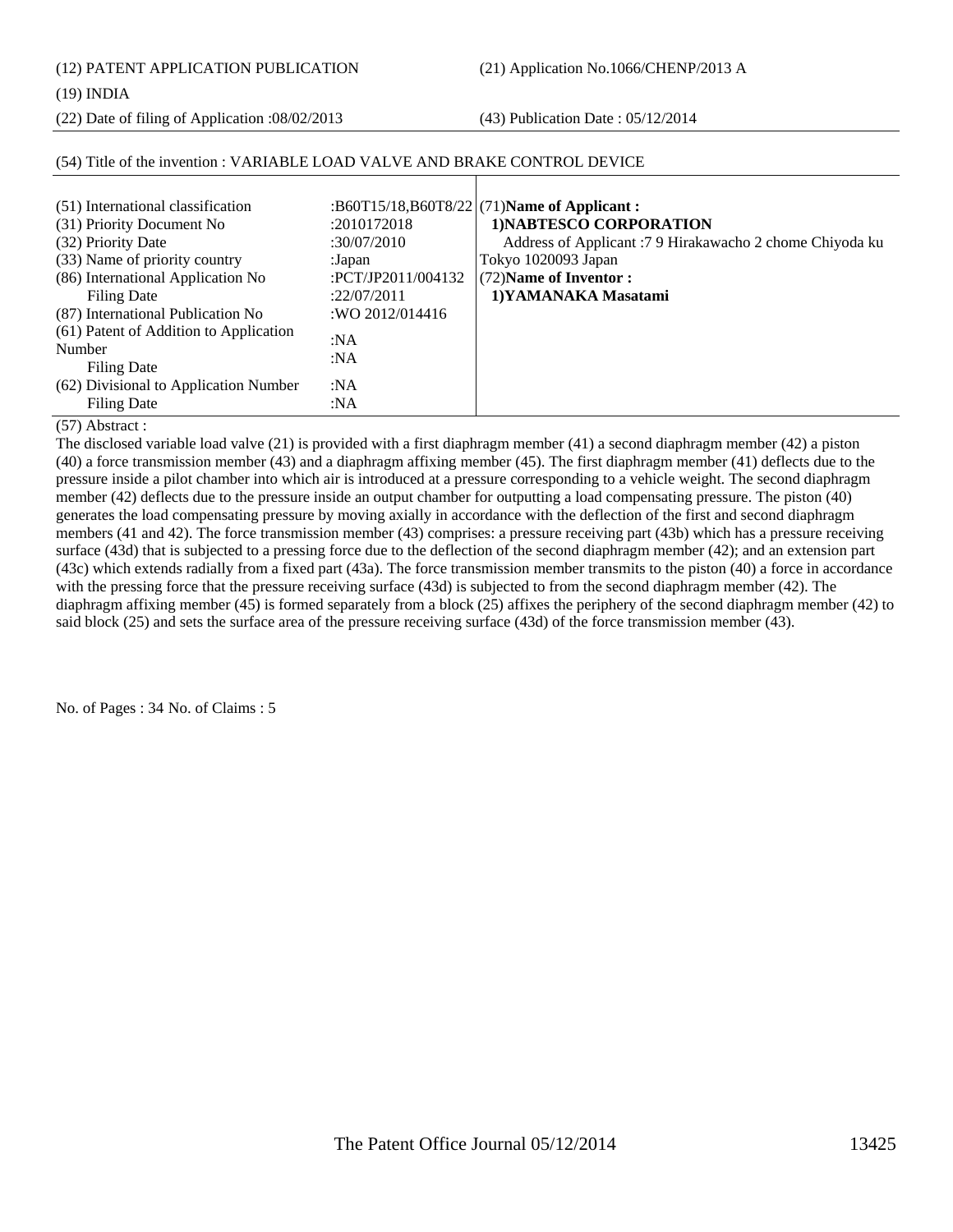(12) PATENT APPLICATION PUBLICATION (21) Application No.1935/CHENP/2013 A

(22) Date of filing of Application :11/03/2013 (43) Publication Date : 05/12/2014

## (54) Title of the invention : COMPOSITION CONTAINING A PYRIPYROPENE INSECTICIDE AND A BASE

| (51) International<br>classification                                          | :A01N25/22,A01N53/00,A01N43/90    | (71) Name of Applicant:<br>1) BASF SE               |
|-------------------------------------------------------------------------------|-----------------------------------|-----------------------------------------------------|
| (31) Priority Document No                                                     | :61/382513                        | Address of Applicant :67056 Ludwigshafen Germany    |
| (32) Priority Date                                                            | :14/09/2010                       | (72) Name of Inventor:                              |
| (33) Name of priority<br>country                                              | :U.S.A.                           | 1) DIELEMAN Cedric<br>2) KNIERIEM Torsten           |
| (86) International<br>Application No<br><b>Filing Date</b>                    | :PCT/EP2011/065848<br>:13/09/2011 | 3) KRAPP Michael<br>4) KIERKUS Paul Ch.<br>5)XU Wen |
| (87) International<br>Publication No.                                         | :WO 2012/035010                   | <b>6)BENTON Kara</b>                                |
| (61) Patent of Addition to<br><b>Application Number</b><br><b>Filing Date</b> | :NA<br>:NA                        |                                                     |
| $(62)$ Divisional to<br><b>Application Number</b><br><b>Filing Date</b>       | :NA<br>:NA                        |                                                     |

(57) Abstract :

The present invention relates to a composition comprising a pyripyropene pesticide of the formula (I) or (II) as defined below and a base. The present invention relates also to methods of preparing and applying such compositions as well as several uses thereof and finally seeds comprising said composition.

No. of Pages : 40 No. of Claims : 24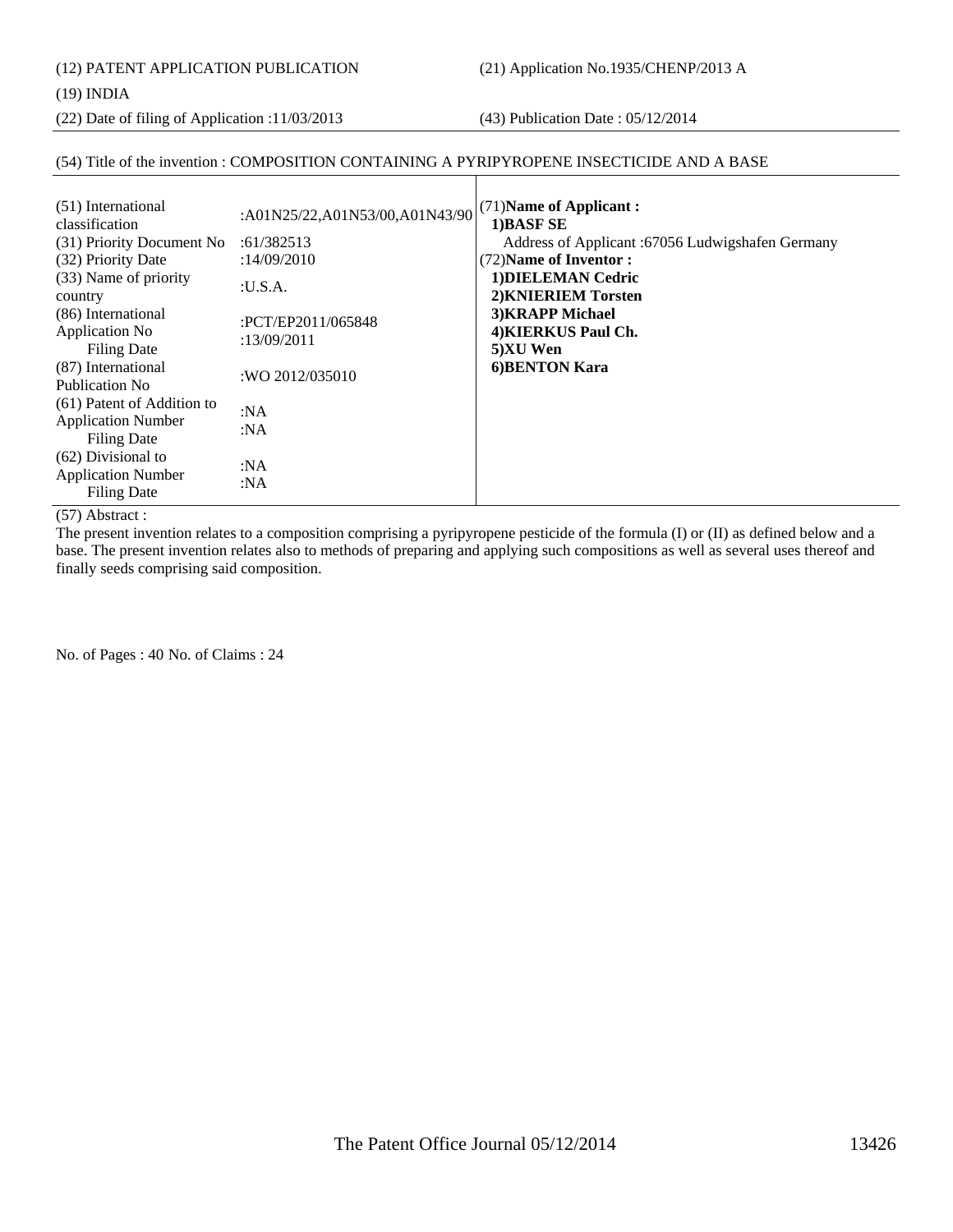(12) PATENT APPLICATION PUBLICATION (21) Application No.3539/CHENP/2013 A

(19) INDIA

(22) Date of filing of Application :06/05/2013 (43) Publication Date : 05/12/2014

| (51) International classification<br>(31) Priority Document No<br>(32) Priority Date<br>(33) Name of priority country<br>(86) International Application No<br>Filing Date<br>(87) International Publication No | :10190351.6<br>:08/11/2010<br>EPO<br>:PCT/IB2011/054890<br>:03/11/2011<br>:WO 2012/063169 | :G01N23/04,G21K1/06 (71) Name of Applicant:<br>1) KONINKLIJKE PHILIPS ELECTRONICS N.V.<br>Address of Applicant : High Tech Campus 5 NL 5656 AE<br>Eindhoven Netherlands<br>2) PHILIPS INTELLECTUAL PROPERTY &<br><b>STANDARDS GMBH</b><br>(72) Name of Inventor: |
|----------------------------------------------------------------------------------------------------------------------------------------------------------------------------------------------------------------|-------------------------------------------------------------------------------------------|------------------------------------------------------------------------------------------------------------------------------------------------------------------------------------------------------------------------------------------------------------------|
|                                                                                                                                                                                                                |                                                                                           |                                                                                                                                                                                                                                                                  |
|                                                                                                                                                                                                                |                                                                                           |                                                                                                                                                                                                                                                                  |
|                                                                                                                                                                                                                |                                                                                           |                                                                                                                                                                                                                                                                  |
| (61) Patent of Addition to Application                                                                                                                                                                         | :NA                                                                                       | 1) VOGTMEIER Gereon                                                                                                                                                                                                                                              |
| Number                                                                                                                                                                                                         | :NA                                                                                       |                                                                                                                                                                                                                                                                  |
| Filing Date                                                                                                                                                                                                    |                                                                                           |                                                                                                                                                                                                                                                                  |
| (62) Divisional to Application Number                                                                                                                                                                          | :NA                                                                                       |                                                                                                                                                                                                                                                                  |
| Filing Date                                                                                                                                                                                                    | :NA                                                                                       |                                                                                                                                                                                                                                                                  |

## (54) Title of the invention : GRATING FOR PHASE CONTRAST IMAGING

(57) Abstract :

The present invention relates to foil gratings for X ray differential phase contrast imaging a detector arrangement and an X ray imaging system for generating phase contrast images of an object and a method of producing a foil grating. In order to provide gratings with a high aspect ratio a foil grating (40) for X ray differential phase contrast imaging is provided with a first foil (42) of X ray absorbing material; and at least a second foil (44) of X ray absorbing material. The at least two foils each comprise a plurality of X ray absorbing stripes spaced from each other by X ray transparent apertures wherein the first foil comprises a first plurality (46) of first stripes (48) with a first width w (50) and a first plurality (52) of first apertures (54) with a first opening width w (56) arranged periodically with a first pitch p (58) and wherein the second foil comprises a second plurality (60) of second stripes (62) with a second width w (64) and a second plurality (66) of second apertures (68) with a second opening width w (70) arranged periodically with a second pitch p (72). The at least two foils are arranged displaced to each other such that the second stripes are positioned in front of the first apertures such that for the passage of X ray radiation a plurality (74) of resulting slits (76) is provided with a resulting slit width W (78) that is smaller than the first w and the second opening width w.The at least two foils are fixedly attached to each other.

No. of Pages : 21 No. of Claims : 15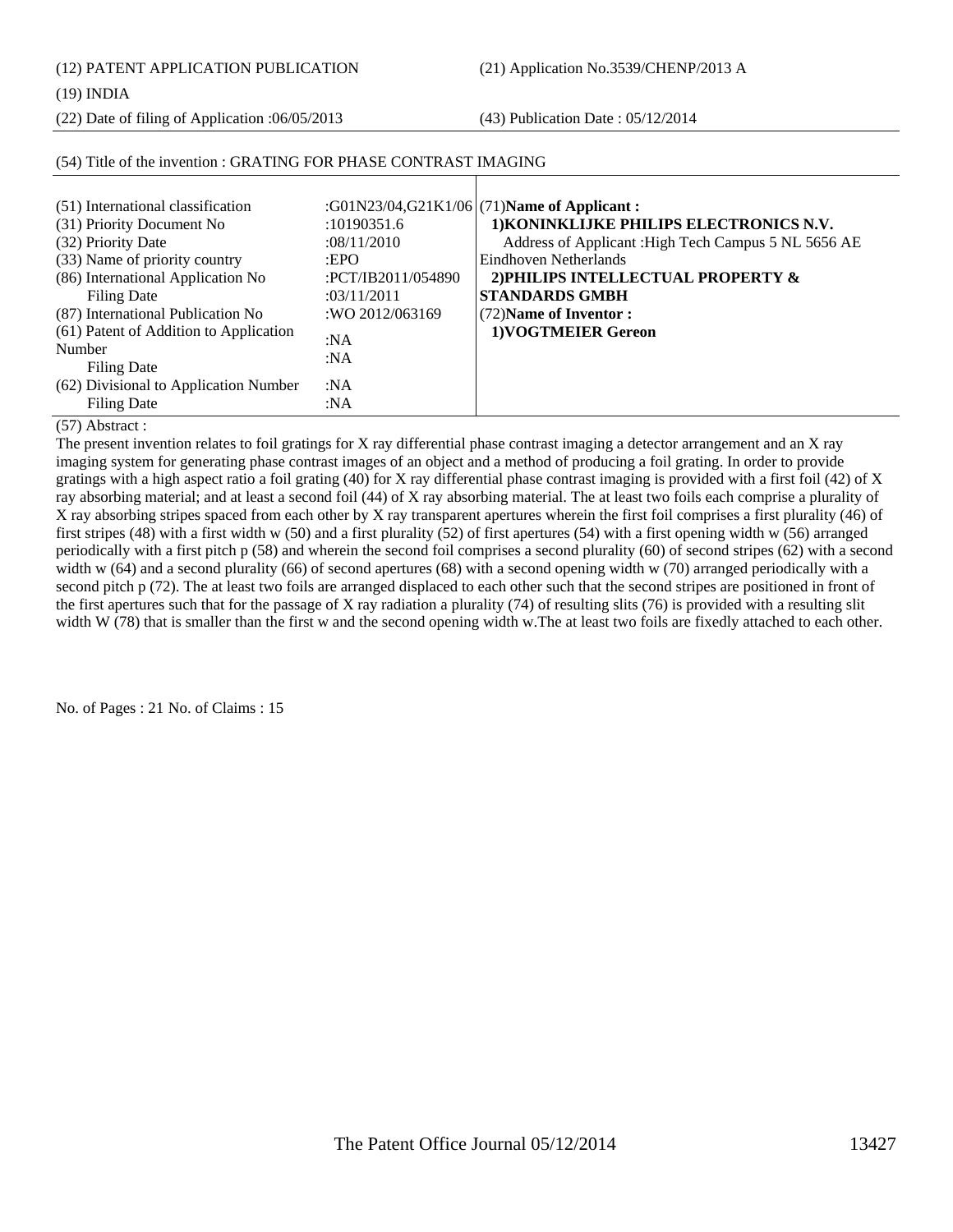(12) PATENT APPLICATION PUBLICATION (21) Application No.190/CHE/2013 A

## (19) INDIA

(22) Date of filing of Application :15/01/2013 (43) Publication Date : 05/12/2014

| (54) Title of the invention: CURRENT LIMITER CIRCUIT FOR CONTROL AND PROTECTION OF MOSFET |        |                                                   |  |
|-------------------------------------------------------------------------------------------|--------|---------------------------------------------------|--|
|                                                                                           |        |                                                   |  |
| (51) International classification                                                         |        | : $H01L$ (71) Name of Applicant:                  |  |
| (31) Priority Document No                                                                 | :NA    | 1) COSMIC CIRCUITS PRIVATE LIMITED                |  |
| (32) Priority Date                                                                        | :NA    | Address of Applicant :303, A BLOCK, AECS LAYOUT,  |  |
| (33) Name of priority country                                                             | :NA    | KUNDALAHALLI, BANGALORE - 560 037 Karnataka India |  |
| (86) International Application No                                                         | :NA    | (72) Name of Inventor:                            |  |
| <b>Filing Date</b>                                                                        | : $NA$ | 1) SANDEEP ANAND                                  |  |
| (87) International Publication No                                                         | : NA   | 2) RUPAK GHAYAL                                   |  |
| (61) Patent of Addition to Application Number                                             | :NA    |                                                   |  |
| Filing Date                                                                               | :NA    |                                                   |  |
| (62) Divisional to Application Number                                                     | :NA    |                                                   |  |
| Filing Date                                                                               | :NA    |                                                   |  |

(57) Abstract :

A circuit for controlling a Metal Oxide Semiconductor Field Effect Transistor (MOSFET) to generate a DC output voltage from a DC input voltageincludes a first MOSFET and a second MOSFET. The circuit includes a gate resistor coupled to the first MOSFET. The circuit includes a first resistor and a zener diode coupled to the second MOSFET. In addition, the circuit includes a diode coupled to the zener diode and the first MOSFET. The circuit includes a first current path wherein the first current path includes the diode and the first MOSFET. The circuit includes a third MOSFET. Further, the circuit includes a Resistor-Capacitor (RC) filter coupled to source terminal of the third MOSFET. The circuit includes a third resistor having a first terminal and a second terminal, wherein the second terminal is coupled to drain terminal of the third MOSFET. The circuit also includes a fourth MOSFET.

No. of Pages : 25 No. of Claims : 16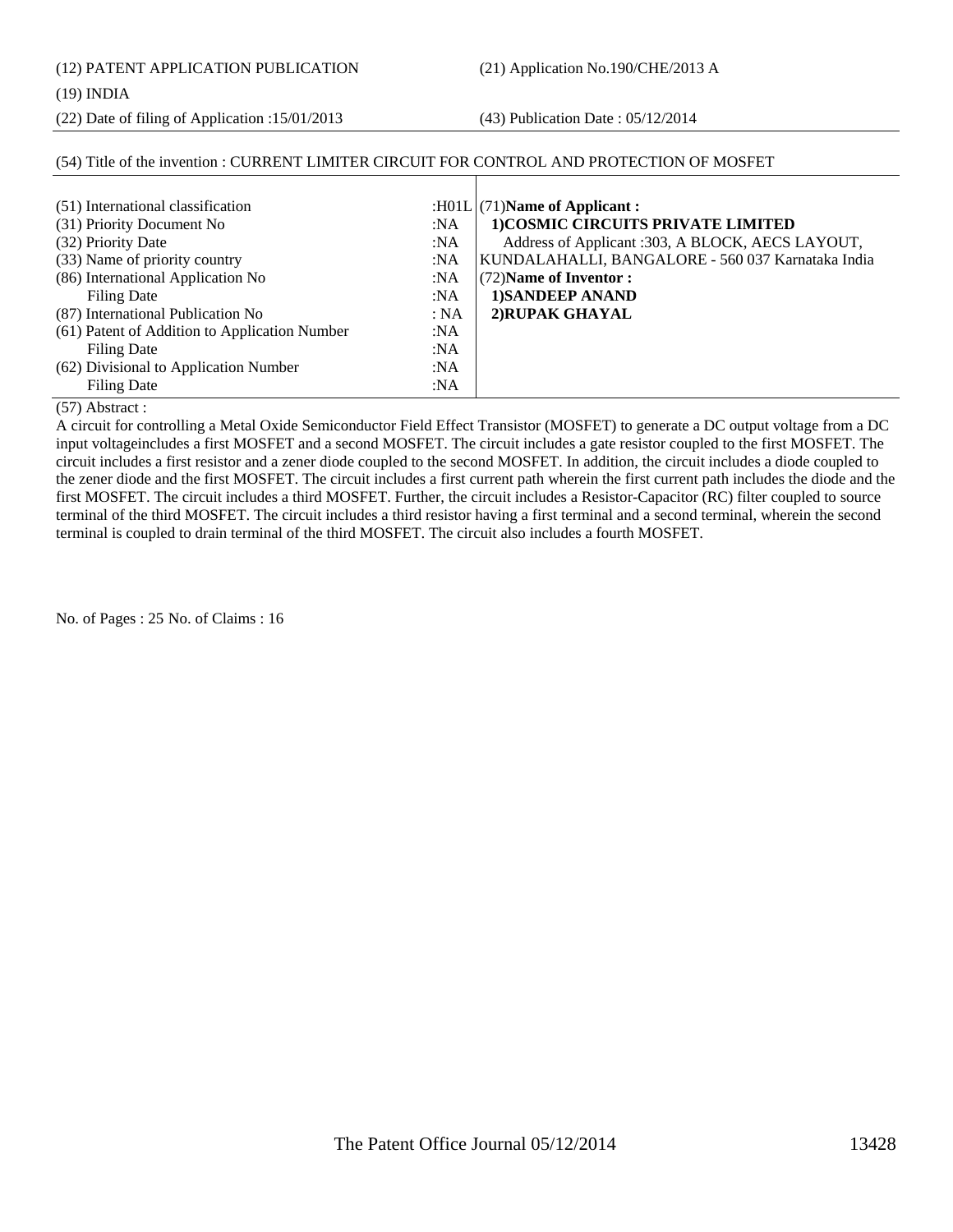(12) PATENT APPLICATION PUBLICATION (21) Application No.2184/CHENP/2013 A

## (19) INDIA

(22) Date of filing of Application :19/03/2013 (43) Publication Date : 05/12/2014

## (54) Title of the invention : FIXING OF VACUUM INSULATION PANELS IN COOLING APPARATUSES

| (51) International<br>classification<br>(31) Priority Document No<br>(32) Priority Date<br>(33) Name of priority country: EPO<br>(86) International Application PCT/EP2011/065009<br>N <sub>0</sub><br><b>Filing Date</b><br>(87) International Publication : WO 2012/038215<br>N <sub>0</sub><br>(61) Patent of Addition to<br><b>Application Number</b><br>Filing Date<br>(62) Divisional to Application: $NA$<br>Number | :B29C44/12,B29C44/58,C08G18/18<br>:10178194.6<br>:22/09/2010<br>:31/08/2011<br>:NA<br>:NA | (71) Name of Applicant:<br>1) BASF SE<br>Address of Applicant: 67056 Ludwigshafen Germany<br>(72) Name of Inventor:<br>1) ELBING Mark<br>2) SCHTTE Markus<br>3) KROGMANN Jrg<br>4) KLASSEN Johann<br>$5)$ BOOS J¼rgen |
|----------------------------------------------------------------------------------------------------------------------------------------------------------------------------------------------------------------------------------------------------------------------------------------------------------------------------------------------------------------------------------------------------------------------------|-------------------------------------------------------------------------------------------|-----------------------------------------------------------------------------------------------------------------------------------------------------------------------------------------------------------------------|
| <b>Filing Date</b>                                                                                                                                                                                                                                                                                                                                                                                                         | :NA                                                                                       |                                                                                                                                                                                                                       |

(57) Abstract :

Use of a polyurethane (PU) foam reaction system comprising a) organic and/or modified organic polyisocyanates together with b) at least one relatively high molecular weight compound having at least two hydrogen atoms which are reactive toward isocyanate groups and optionally c) low molecular weight chain extenders and/or crosslinkers in the presence of d) blowing agents e) catalysts f) foam stabilizers and optionally g) further auxiliaries and/or additives wherein the components a) to g) are selected such that a closed cell polyurethane foam having a free foamed bulk density of from 50 to 1100 g/l and a compressive strength of  $= 15$  kPa is obtained and rigid integral foams are excluded for the fixing of vacuum insulation panels (VIPs) over an area of the inside of an outer wall of a cooling apparatus and/or of the outside of a wall of the inner container of a cooling apparatus. In addition a process for producing composites comprising a wall of a cooling apparatus a PU foam layer derived from the abovementioned PU foam reaction system and at least one VIP is described.

No. of Pages : 19 No. of Claims : 11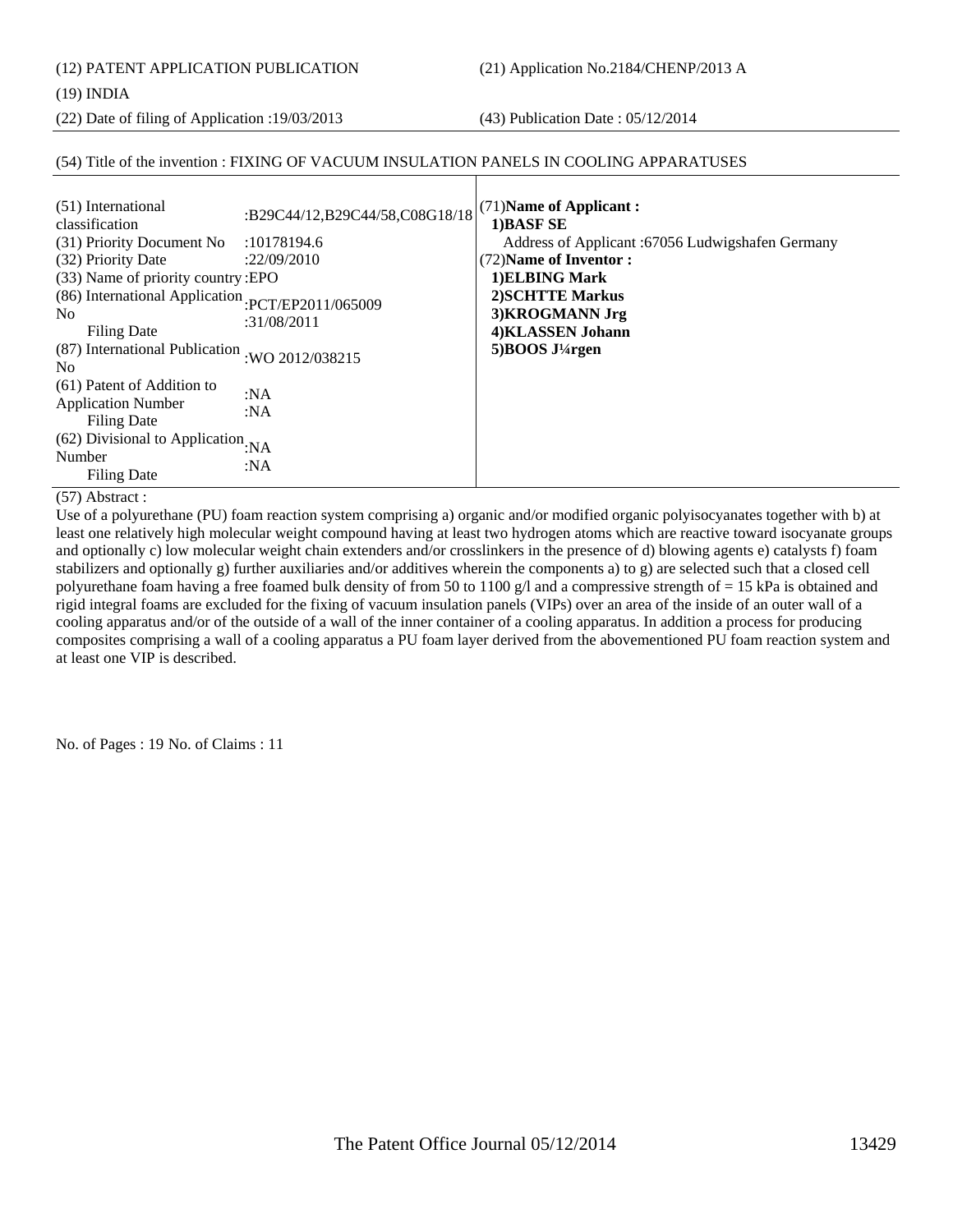## (12) PATENT APPLICATION PUBLICATION (21) Application No.2358/CHE/2013 A

## (19) INDIA

(22) Date of filing of Application :30/05/2013 (43) Publication Date : 05/12/2014

## (54) Title of the invention : LOCKING SYSTEM FOR FIGHTER AND TRAINER AIRCRAFT CANOPIES WITH MISTAKE PROOFING WHICH OPERATES ONLY WHEN CANOPY IS CLOSED

| (51) International classification             |      | :B64D $ (71)$ Name of Applicant:                     |
|-----------------------------------------------|------|------------------------------------------------------|
| (31) Priority Document No                     | :NA  | 1) HINDUSTAN AERONAUTICS LTD.                        |
| (32) Priority Date                            | :NA  | Address of Applicant : AIRCRAFT RESEARCH AND         |
| (33) Name of priority country                 | :NA  | DESIGN CENTRE (ARDC), DESIGN COMPLEX,                |
| (86) International Application No             | :NA  | MARATHALLI POST, BANGALORE - 560 037 Karnataka India |
| <b>Filing Date</b>                            | :NA  | $(72)$ Name of Inventor:                             |
| (87) International Publication No             | : NA | 1)C. KUPPURAJ (DGM)                                  |
| (61) Patent of Addition to Application Number | :NA  | 2) A JEEVAN PRAKASH (SM)                             |
| Filing Date                                   | :NA  | 3) PREM RAJ V (M)                                    |
| (62) Divisional to Application Number         | :NA  |                                                      |
| <b>Filing Date</b>                            | :NA  |                                                      |

(57) Abstract :

A mechanical system is needed to facilitate locking of the canopy of the aircraft in opened and closed positions. The system-should also ensure that the canopy does not get opened unintentionally due to vibration during fight. The system requires safety features which ensures partial locking is not stable. Also need an in-built mechanism which prohibits the lock operation itself in any partially closed condition of the canopy. The system also requires indication for locked / unlocked conditions. The system required to be simpler in design and operation, occupy less space and require less maintenance. Such a system was developed indigenously and proved successful on fighter aircraft.

No. of Pages : 13 No. of Claims : 6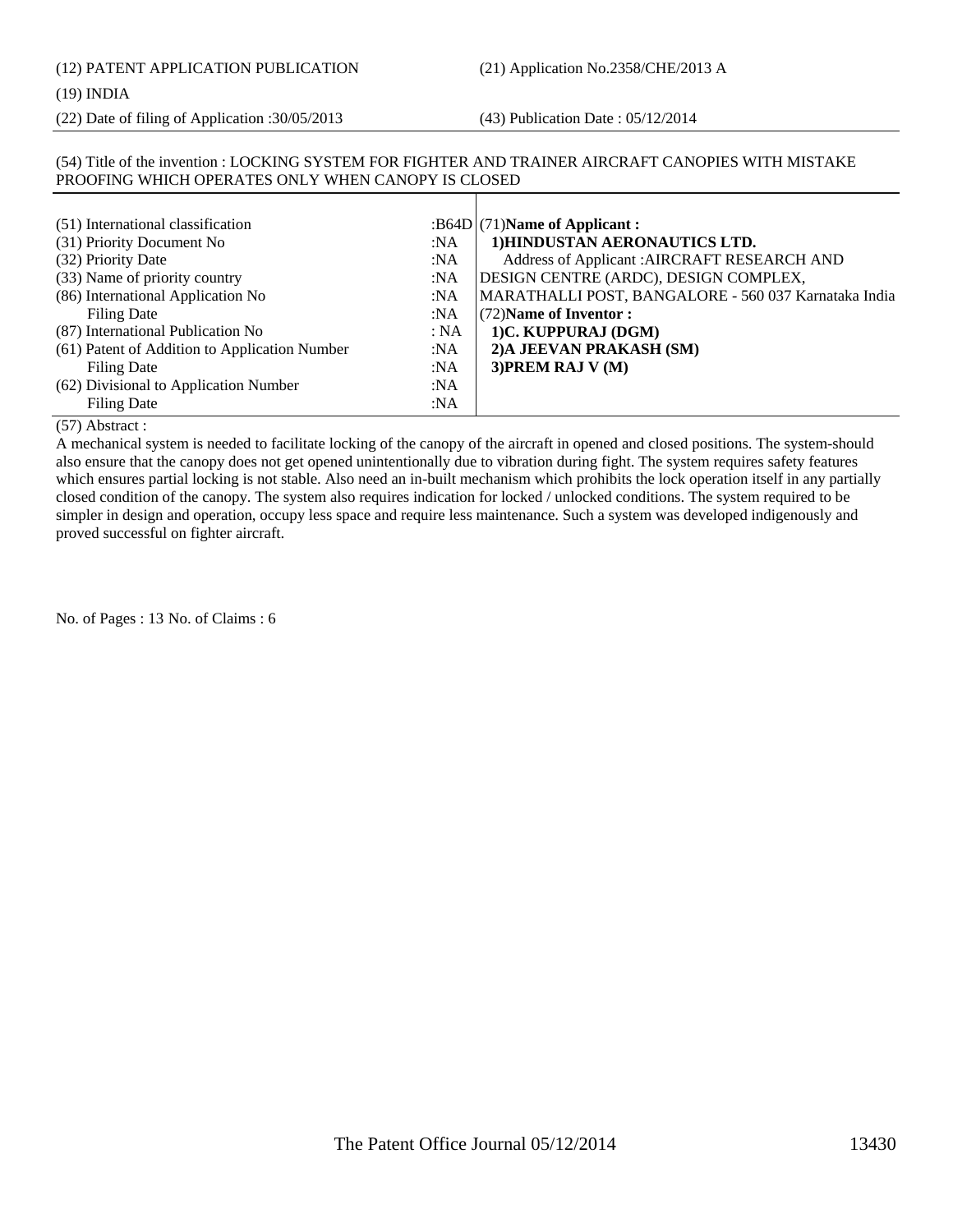(12) PATENT APPLICATION PUBLICATION (21) Application No.3801/CHENP/2013 A

(54) Title of the invention : SWITCHING MECHANISM OF CLAMP

(19) INDIA

(22) Date of filing of Application :14/05/2013 (43) Publication Date : 05/12/2014

| (54) The of the invention : SWITCHING MECHANISM OF CLAMP                                                                                                                                                |                                                                                                                                                                                                        |                                                                                                                                                                                                                                           |  |
|---------------------------------------------------------------------------------------------------------------------------------------------------------------------------------------------------------|--------------------------------------------------------------------------------------------------------------------------------------------------------------------------------------------------------|-------------------------------------------------------------------------------------------------------------------------------------------------------------------------------------------------------------------------------------------|--|
| (31) Priority Document No<br>(32) Priority Date<br>(33) Name of priority country<br>(86) International Application<br>N <sub>0</sub><br>Filing Date<br>(87) International Publication<br>N <sub>0</sub> | (51) International classification: $B25J15/00$ , $B25J19/00$ , $B65G57/00$ (71) Name of Applicant:<br>:201020583482.5<br>:29/10/2010<br>:China<br>:PCT/CN2011/000194<br>:01/02/2011<br>:WO 2012/055141 | 1) CHINA ALUMINUM INTERNATIONAL<br><b>ENGINEERING CORPORATION LIMITED</b><br>Address of Applicant: Building C No. 99 Xingshikou Road<br>Haidian District Beijing 100093 China<br>(72) Name of Inventor:<br>1) SHENG Boqing<br>2)LI Yaping |  |
| (61) Patent of Addition to<br><b>Application Number</b><br>Filing Date<br>(62) Divisional to Application<br>Number<br>Filing Date                                                                       | :N $A$<br>:N $A$<br>:NA<br>:N $A$                                                                                                                                                                      |                                                                                                                                                                                                                                           |  |

(57) Abstract :

A switching mechanism of a clamp includes clamping plates (1) and crank arm mechanisms (2). The upper ends of crank arm mechanisms (2) are connected with a common hanger beam (9). The upper part of the hanger beam (9) is equipped with a guide chute (10) where slidable insert plates (3) are arranged. Each insert plate (3) has a key shape groove (4) composed of a long strip hole and a large round hole. The hanger beam (9) is provided with a hydraulic driving unit (6) which can drive the insert plates (3) moving. One support rod (5) is provided in the groove (4) of each insert plate (3) and a boss (7) is formed on the upper end of each support rod (5). The diameter of the boss (7) is greater than the width of the long strip hole and less than the diameter of the large round hole. The lower end of each support rod (5) is connected with a set of clamping plates (1) through a short connecting rod (11). The mechanism has a simple structure and a low manufacturing cost. The mechanism is not influenced by the height error of carbon blocks during the operation thereby being easy to operate and difficult to damage.

No. of Pages : 10 No. of Claims : 4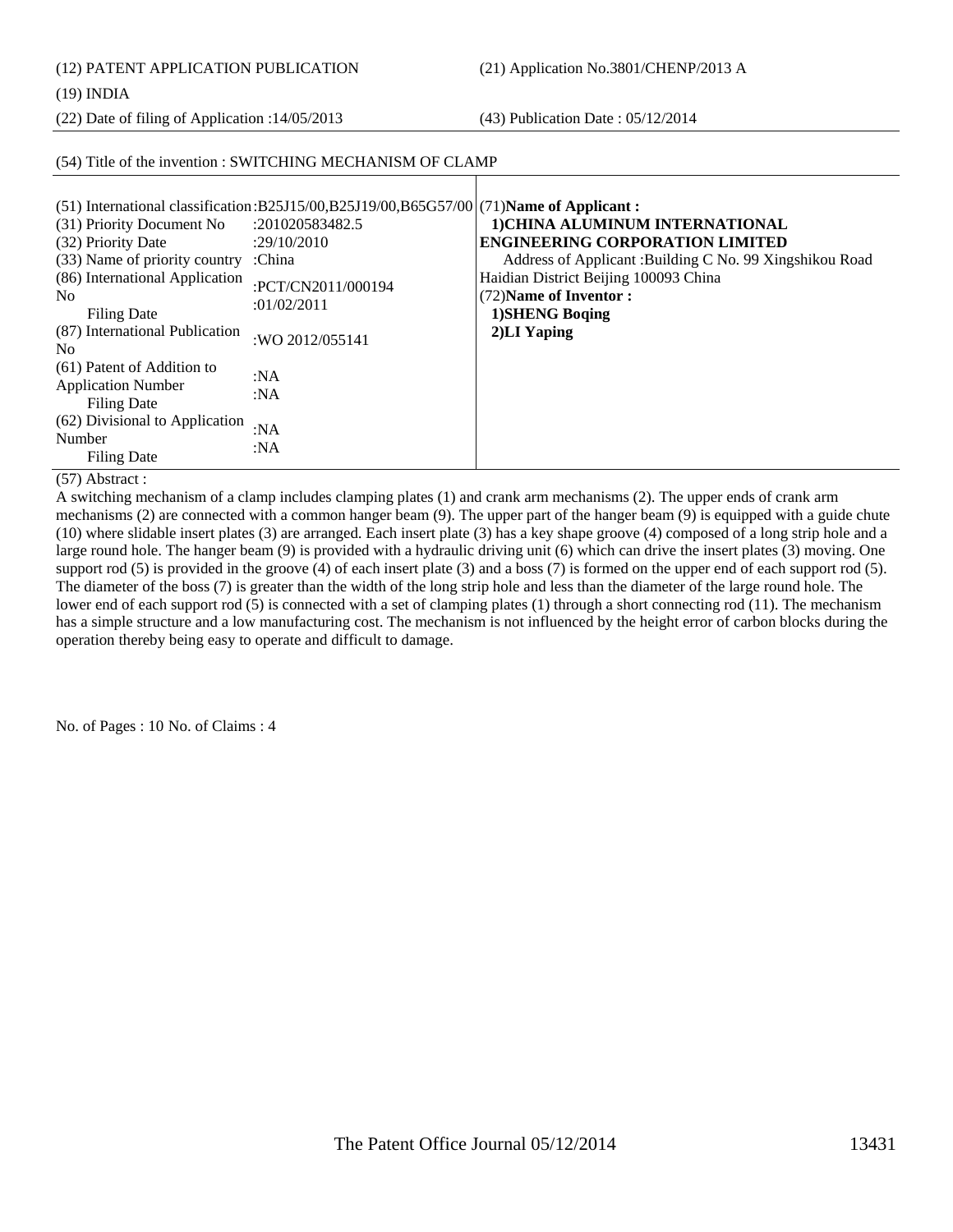(12) PATENT APPLICATION PUBLICATION (21) Application No.1647/CHENP/2013 A

(19) INDIA

(22) Date of filing of Application :28/02/2013 (43) Publication Date : 05/12/2014

## (54) Title of the invention : METHOD FOR PRODUCING DITHIIN TETRACARBOXIMIDES

| (51) International classification<br>(31) Priority Document No<br>(32) Priority Date<br>(33) Name of priority country<br>(86) International Application No<br>Filing Date<br>(87) International Publication No<br>(61) Patent of Addition to Application<br>Number<br>Filing Date<br>(62) Divisional to Application Number<br>Filing Date | :C07D495/14<br>:10175181.6<br>:03/09/2010<br>EPO<br>:29/08/2011<br>:WO 2012/028588<br>:NA<br>:NA<br>:NA<br>:NA | $(71)$ Name of Applicant:<br>1) BAYER INTELLECTUAL PROPERTY GMBH<br>Address of Applicant: Alfred Nobel Str. 50 40789 Monheim<br>Germany<br>:PCT/EP2011/064833 (72)Name of Inventor :<br>1) HIMMLER Thomas<br>2) VOLZ Frank<br>3) GELLER Thomas |
|-------------------------------------------------------------------------------------------------------------------------------------------------------------------------------------------------------------------------------------------------------------------------------------------------------------------------------------------|----------------------------------------------------------------------------------------------------------------|------------------------------------------------------------------------------------------------------------------------------------------------------------------------------------------------------------------------------------------------|
|-------------------------------------------------------------------------------------------------------------------------------------------------------------------------------------------------------------------------------------------------------------------------------------------------------------------------------------------|----------------------------------------------------------------------------------------------------------------|------------------------------------------------------------------------------------------------------------------------------------------------------------------------------------------------------------------------------------------------|

(57) Abstract :

The present invention relates to a novel method for producing dithiin tetracarboximides.

No. of Pages : 16 No. of Claims : 8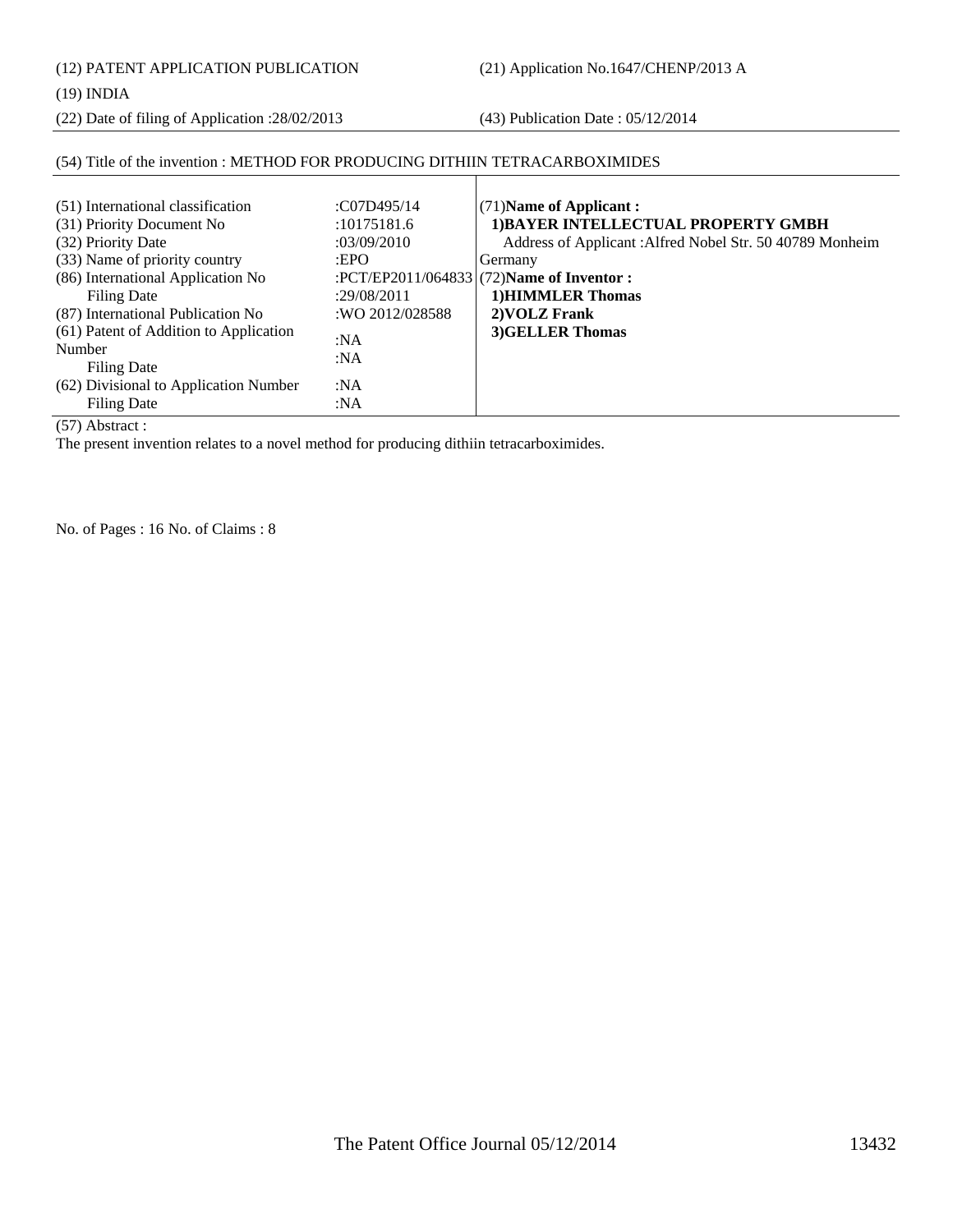(12) PATENT APPLICATION PUBLICATION (21) Application No.1760/CHENP/2013 A

## (19) INDIA

(22) Date of filing of Application :04/03/2013 (43) Publication Date : 05/12/2014

## (54) Title of the invention : WELDING METHOD AND WELDING DEVICE

| (51) International                              | :B23K11/11,B23K11/24,B23K11/30 | (71) Name of Applicant:                                |
|-------------------------------------------------|--------------------------------|--------------------------------------------------------|
| classification                                  |                                | 1) HONDA MOTOR CO. LTD.                                |
| (31) Priority Document No                       | :2010198504                    | Address of Applicant :1 1 Minami Aoyama 2 chome Minato |
| (32) Priority Date                              | :06/09/2010                    | ku Tokyo 1078556 Japan                                 |
| (33) Name of priority country: Japan            |                                | (72) Name of Inventor:                                 |
| (86) International                              | :PCT/JP2011/070134             | 1)GOTO Akira                                           |
| Application No                                  |                                | 2) MIYASAKA Shinichi                                   |
| <b>Filing Date</b>                              | :05/09/2011                    | 3) IKEDA Tatsuro                                       |
| (87) International Publication : WO 2012/033040 |                                | 4) AOKI Yushi                                          |
| No.                                             |                                | 5) IGAUE Mitsutaka                                     |
| (61) Patent of Addition to                      |                                |                                                        |
| <b>Application Number</b>                       | :NA                            |                                                        |
| <b>Filing Date</b>                              | :NA                            |                                                        |
| $(62)$ Divisional to                            |                                |                                                        |
| <b>Application Number</b>                       | :NA                            |                                                        |
| <b>Filing Date</b>                              | :NA                            |                                                        |

(57) Abstract :

The present invention relates to a resistance welding method and a resistance welding device. A resistance welding device (10) is provided with a lower tip (32) and an upper tip (38) which serve as welding tips and pressing rods (46a 46b) which serve as pressing members. Among the above mentioned elements the upper tip (38) and the pressing rods (46a 46b) press a stacked body (48a) which is to be welded from the metallic plate (54a) side which is the outermost member of the stacked body (48a) and the lower tip (32) presses the stacked body (48a) from the lowermost metallic plate (50a) side. In this state an electric current is conducted from the upper tip (38) to the lower tip (32).

No. of Pages : 159 No. of Claims : 19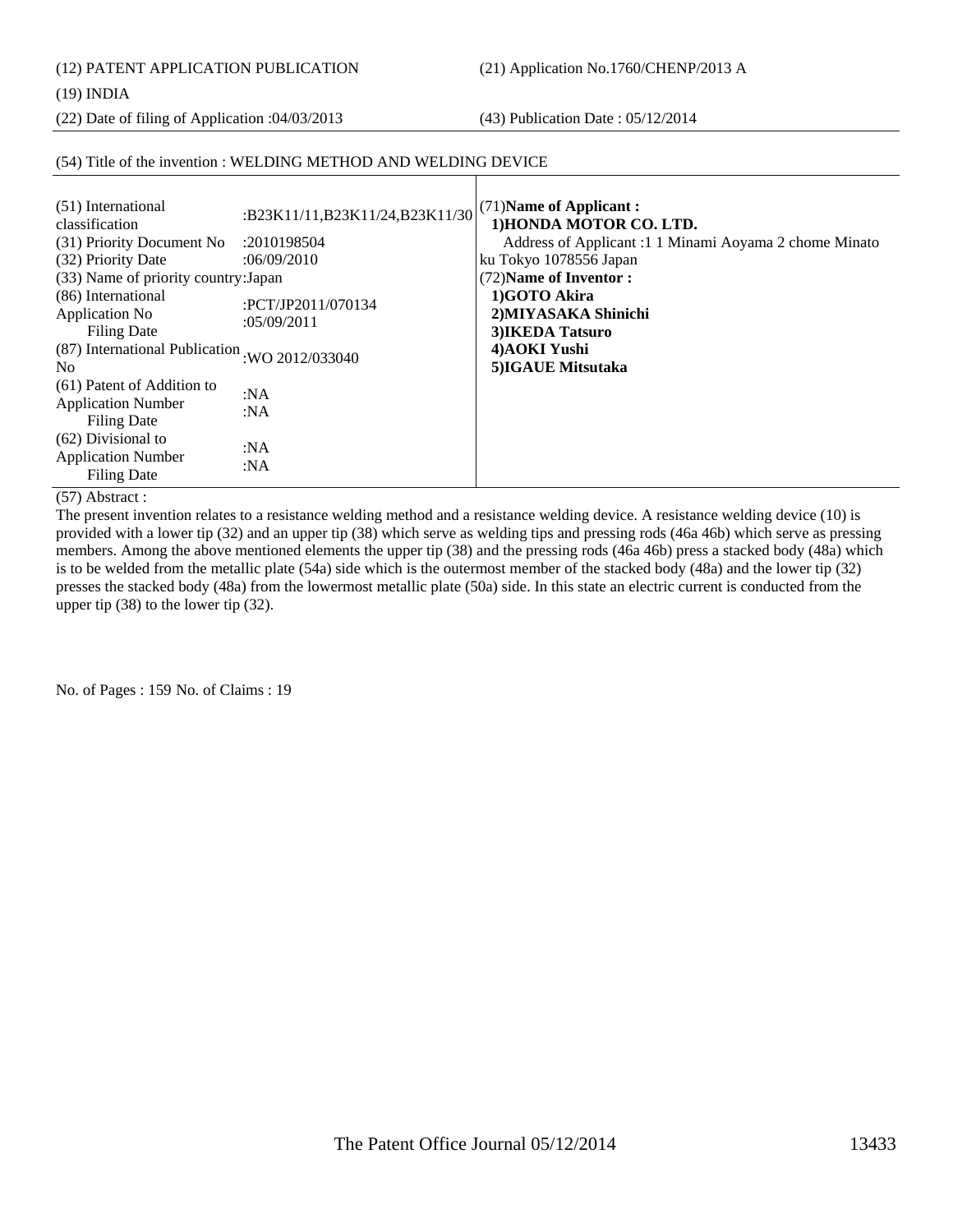(12) PATENT APPLICATION PUBLICATION (21) Application No.1940/CHENP/2013 A

(19) INDIA

(22) Date of filing of Application :11/03/2013 (43) Publication Date : 05/12/2014

## (54) Title of the invention : DEVICE FOR PERFORMING POWERED THREADING OPERATIONS AND METHOD THEREFOR

| (51) International classification                   | :B23G1/04,B23G1/22,B23G1/24 (71)Name of Applicant: |                                                             |
|-----------------------------------------------------|----------------------------------------------------|-------------------------------------------------------------|
| (31) Priority Document No                           | :61/374038                                         | 1) EMERSON ELECTRIC CO.                                     |
| (32) Priority Date                                  | :16/08/2010                                        | Address of Applicant :8000 West Florissant Avenue St. Louis |
| (33) Name of priority country                       | :U.S.A.                                            | Missouri 63136 U.S.A.                                       |
| (86) International Application No:PCT/US2011/047758 |                                                    | (72) Name of Inventor:                                      |
| Filing Date                                         | :15/08/2011                                        | 1) KUNDRACIK Richard                                        |
| (87) International Publication No: WO 2012/024221   |                                                    | 2) GRESS Paul W.                                            |
| (61) Patent of Addition to                          | :NA                                                | 3) HAMM James E.                                            |
| <b>Application Number</b>                           |                                                    | 4) CHARTIER Glen R.                                         |
| Filing Date                                         | :NA                                                |                                                             |
| (62) Divisional to Application                      | :NA                                                |                                                             |
| Number                                              | :NA                                                |                                                             |
| Filing Date                                         |                                                    |                                                             |

(57) Abstract :

A device (101) and associated system for threading cutting and reaming pipe ends are described. The device (110) and system utilizes a brushless DC electric motor (28). The devices (110) also includes on board electronics and operator interface (s) to provide sophisticated control and information as to the various operations. Also described are methods of operating the device and several different modes for performing various operations.

No. of Pages : 96 No. of Claims : 20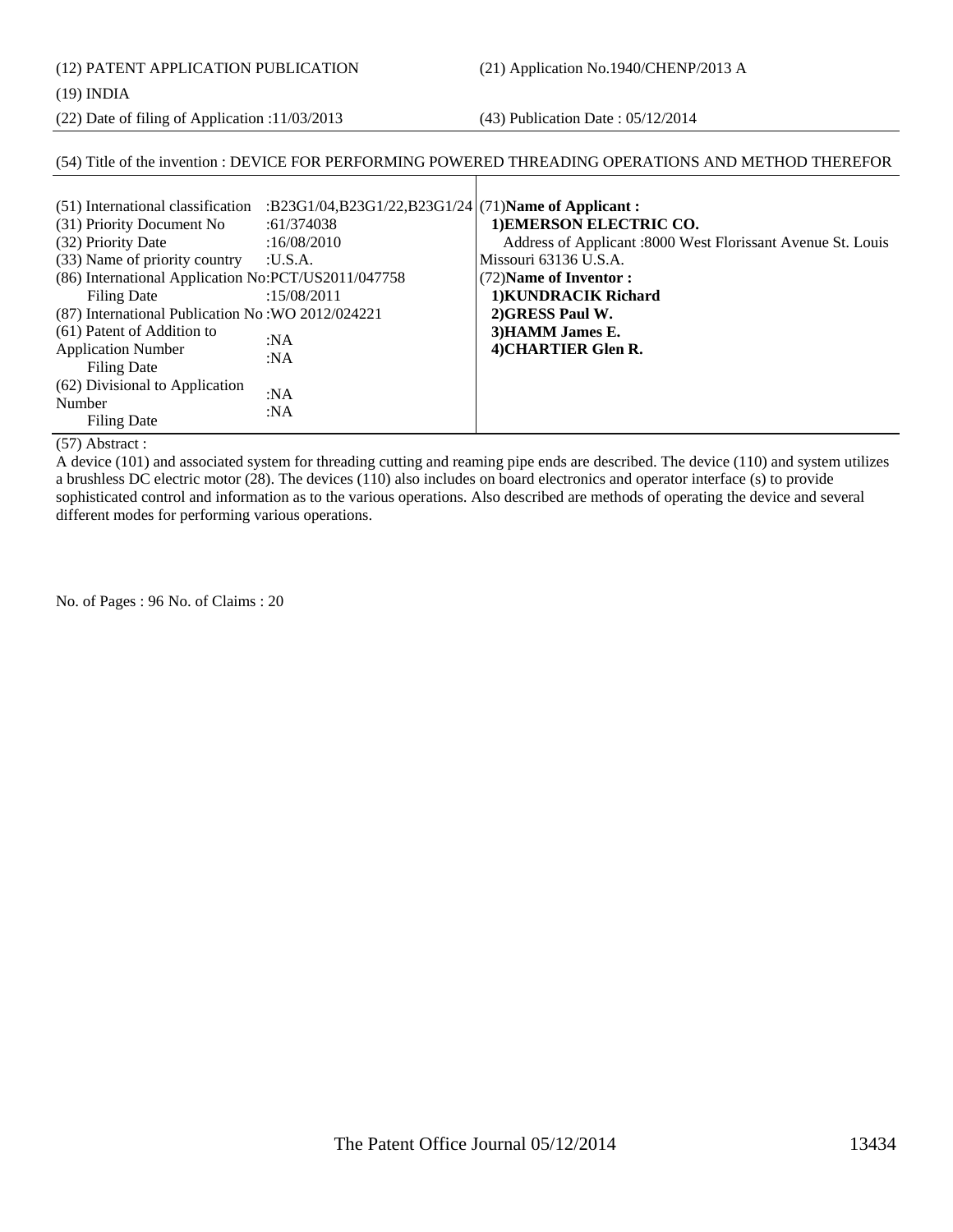(12) PATENT APPLICATION PUBLICATION (21) Application No.6076/CHENP/2013 A

## (19) INDIA

(22) Date of filing of Application :29/07/2013 (43) Publication Date : 05/12/2014

## (54) Title of the invention : SYSTEMS METHODS APPARATUS AND COMPUTER READABLE MEDIA FOR SPATIALLY SELECTIVE AUDIO AUGMENTATION

| (51) International classification<br>(31) Priority Document No<br>(32) Priority Date<br>(33) Name of priority country<br>(86) International Application No<br>Filing Date<br>(87) International Publication No<br>(61) Patent of Addition to Application<br>Number<br><b>Filing Date</b><br>(62) Divisional to Application Number | :61/445974<br>:23/02/2011<br>:U.S.A.<br>:PCT/US2012/026120<br>:22/02/2012<br>:WO 2012/161781<br>:NA<br>:NA<br>:NA | :H04R5/033,H04R3/00 (71)Name of Applicant:<br>1) QUALCOMM Incorporated<br>Address of Applicant : ATTN: International IP Administration<br>5775 Morehouse Drive San Diego California 92121 1714 U.S.A.<br>(72) Name of Inventor:<br>1) PARK Hyun Jin<br>2) CHAN Kwokleung<br>3)LI Ren |
|-----------------------------------------------------------------------------------------------------------------------------------------------------------------------------------------------------------------------------------------------------------------------------------------------------------------------------------|-------------------------------------------------------------------------------------------------------------------|--------------------------------------------------------------------------------------------------------------------------------------------------------------------------------------------------------------------------------------------------------------------------------------|
| Filing Date                                                                                                                                                                                                                                                                                                                       | :NA                                                                                                               |                                                                                                                                                                                                                                                                                      |

(57) Abstract :

Spatially selective augmentation of a multichannel audio signal is described.

No. of Pages : 75 No. of Claims : 37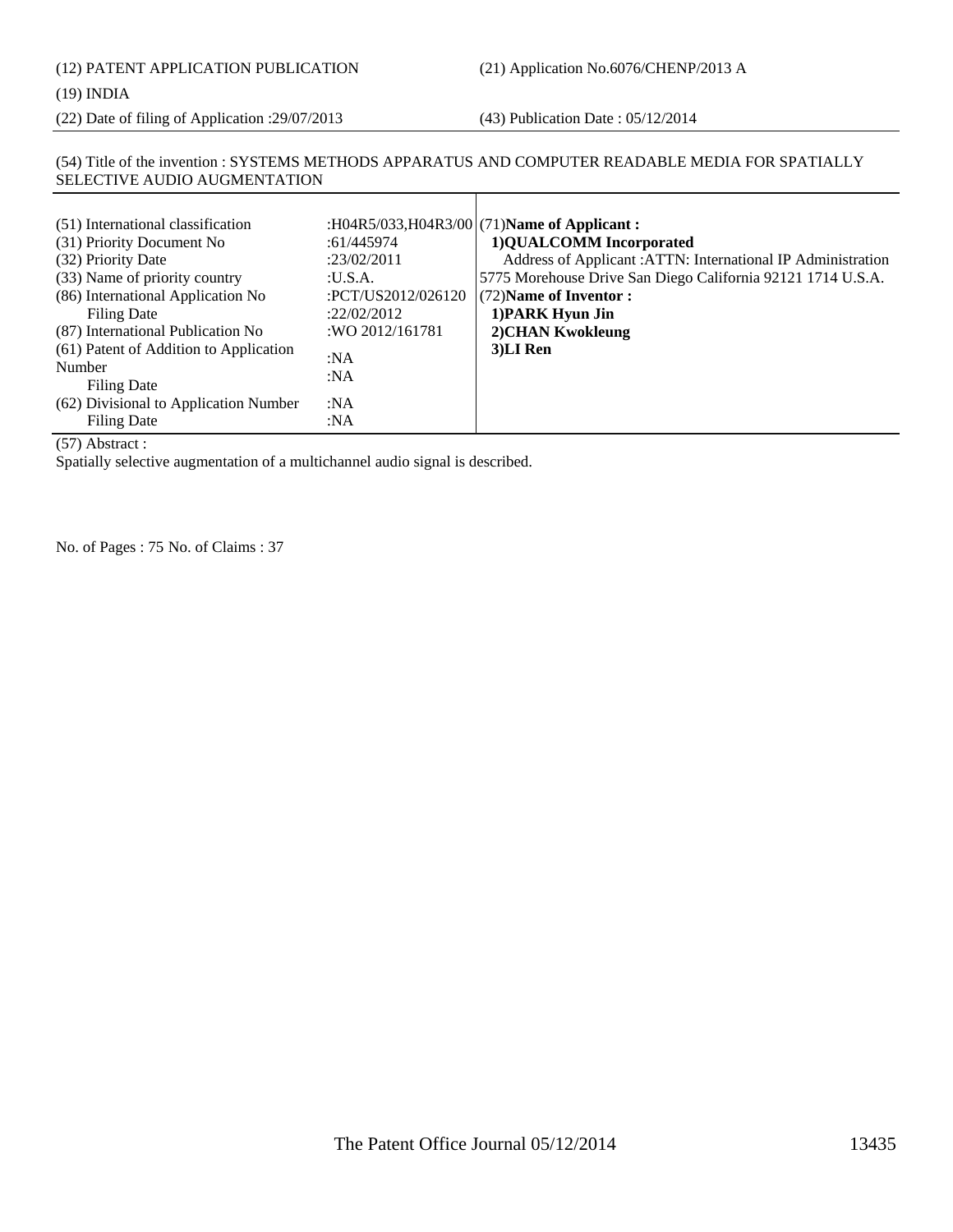(12) PATENT APPLICATION PUBLICATION (21) Application No.7120/CHENP/2013 A

(19) INDIA

(22) Date of filing of Application :04/09/2013 (43) Publication Date : 05/12/2014

| (51) International classification      | :H04N7/32       | $(71)$ Name of Applicant:                                 |
|----------------------------------------|-----------------|-----------------------------------------------------------|
| (31) Priority Document No              | :2011054817     | <b>1)SONY CORPORATION</b>                                 |
| (32) Priority Date                     | :11/03/2011     | Address of Applicant :1 7 1 Konan Minato ku Tokyo 1080075 |
| (33) Name of priority country          | :Japan          | Japan                                                     |
| (86) International Application No      |                 | :PCT/JP2012/054858 $(72)$ Name of Inventor :              |
| Filing Date                            | :28/02/2012     | 1) SATO Kazushi                                           |
| (87) International Publication No      | :WO 2012/124461 |                                                           |
| (61) Patent of Addition to Application | :NA             |                                                           |
| Number                                 |                 |                                                           |
| Filing Date                            | :NA             |                                                           |
| (62) Divisional to Application Number  | :NA             |                                                           |
| Filing Date                            | : $NA$          |                                                           |

## (54) Title of the invention : IMAGE PROCESSING DEVICE AND METHOD

(57) Abstract :

The present technology relates to an image processing device and method that enable an increase in encoding efficiency with respect to quantization parameters. The present invention is provided with: a predicted quantization parameter setting unit that sets predicted quantization parameters with respect to a current coding unit using a plurality of quantization parameters set in a plurality of peripheral coding units that are positioned in the periphery of the current coding unit that is the subject of encoding processing; and a differential quantization parameter setting unit that sets differential quantization parameters indicating the differential value between the quantization parameters set in the current coding unit and the predicted quantization parameters set by the predicted quantization parameter setting unit. The present disclosures for example can be applied to an image processing device.

No. of Pages : 188 No. of Claims : 25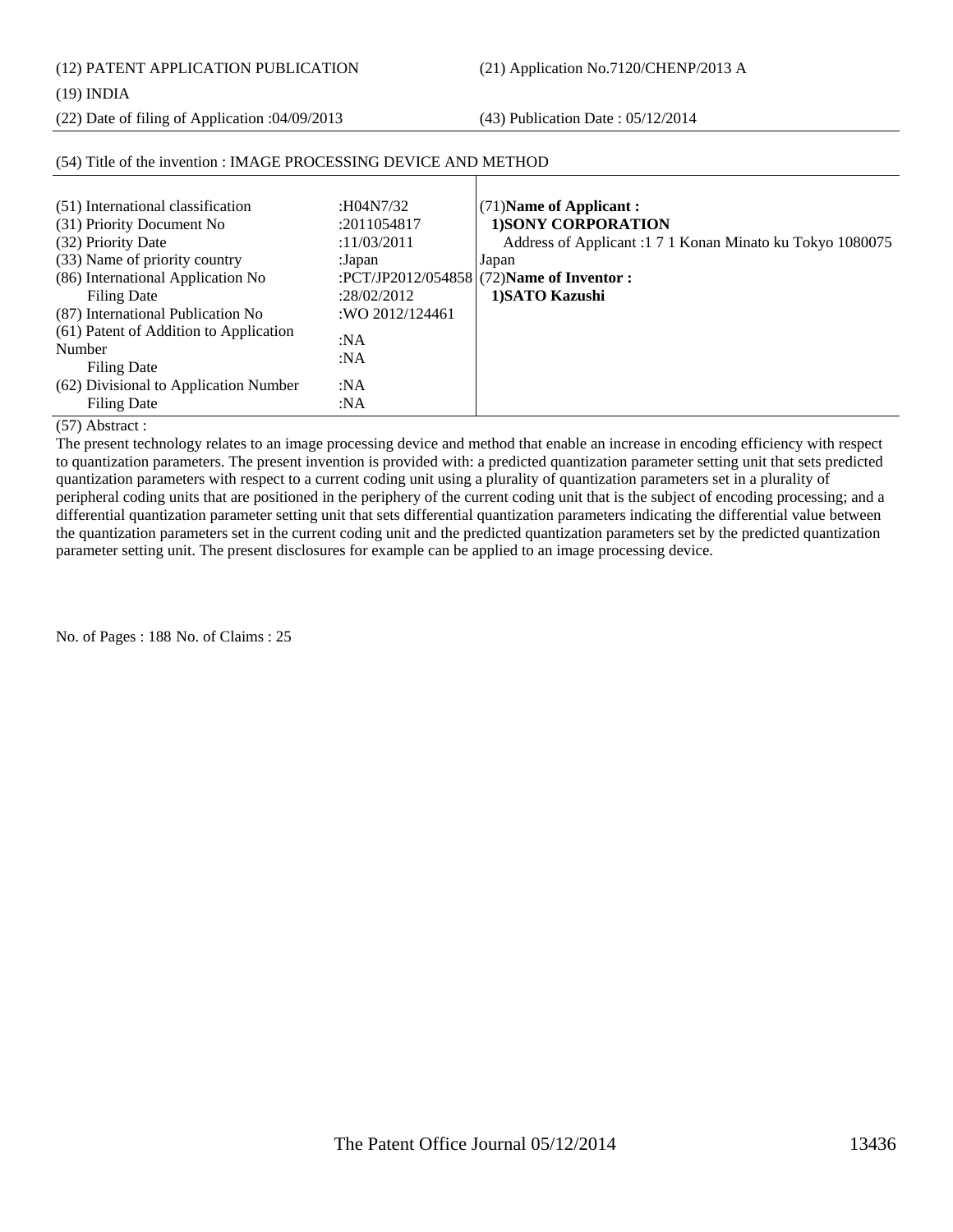(12) PATENT APPLICATION PUBLICATION (21) Application No.881/CHENP/2013 A

#### (19) INDIA

(22) Date of filing of Application :04/02/2013 (43) Publication Date : 05/12/2014

| (51) International classification<br>(31) Priority Document No<br>(32) Priority Date<br>(33) Name of priority country<br>(86) International Application No<br>Filing Date<br>(87) International Publication No<br>(61) Patent of Addition to Application<br>Number | :AA1B5/151<br>:10168956.0<br>:08/07/2010<br>EPO<br>:07/07/2011<br>:WO 2012/004356<br>:NA | $(71)$ Name of Applicant :<br>1) SANOFI AVENTIS DEUTSCHLAND GMBH<br>Address of Applicant :Br <sup>1</sup> /4ningstrasse 50 65929 Frankfurt<br>Germany<br>:PCT/EP2011/061538 (72)Name of Inventor :<br>1) RICHTER Frank<br><b>2)MACARTHUR Ross</b> |
|--------------------------------------------------------------------------------------------------------------------------------------------------------------------------------------------------------------------------------------------------------------------|------------------------------------------------------------------------------------------|---------------------------------------------------------------------------------------------------------------------------------------------------------------------------------------------------------------------------------------------------|
| Filing Date                                                                                                                                                                                                                                                        | :NA                                                                                      |                                                                                                                                                                                                                                                   |
| (62) Divisional to Application Number<br>Filing Date                                                                                                                                                                                                               | :NA<br>:NA                                                                               |                                                                                                                                                                                                                                                   |

#### (54) Title of the invention : ALLOWING MEASUREMENTS TO BE MADE OF A BLOOD SAMPLE

(57) Abstract :

An apparatus and a method for measuring a property of a blood sample is shown. The apparatus comprises a housing having an aperture; a shaft (204) mounted inside the housing; a testing member (505) rotatably mounted on the shaft; an actuating member (501 502) coupled to the housing and configured to exert a force against the testing member; and a lancet (506) for eliciting a blood sample fixedly coupled to and protruding substantially radially from the testing member and configured to co rotate with the testing member. The apparatus is further configured such that the lancet is aligned with the aperture in the housing when the testing member is in a first position. The testing member is configured in the presence of a force exerted against the testing member by the actuator member to translate to a second position in which the lancet is in a skin penetrating position.

No. of Pages : 56 No. of Claims : 15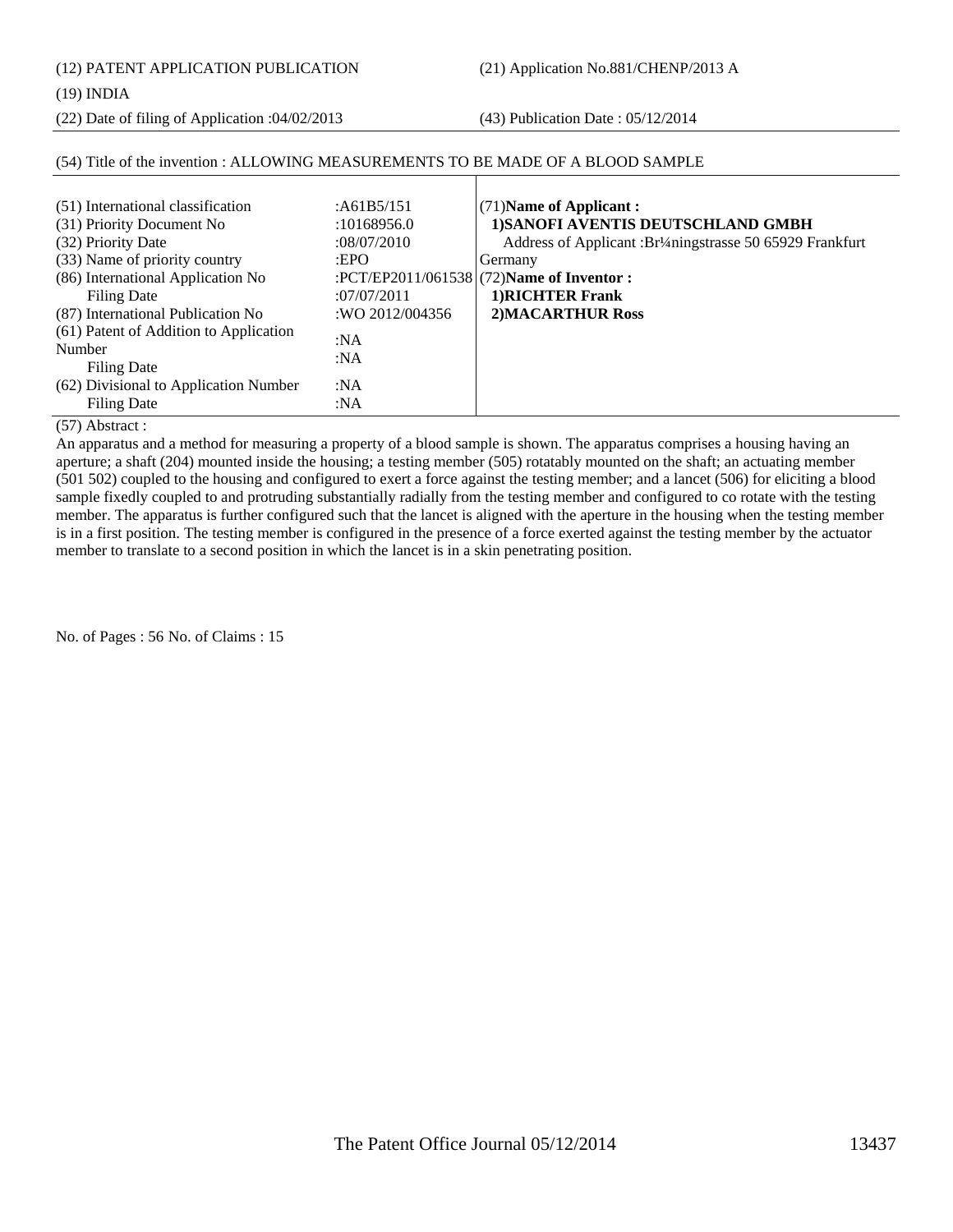(12) PATENT APPLICATION PUBLICATION (21) Application No.3406/CHENP/2013 A

(19) INDIA

(22) Date of filing of Application :01/05/2013 (43) Publication Date : 05/12/2014

#### (54) Title of the invention : DISTILLATION TOWER FOR IMPROVING YIELD OF PETROLEUM HYDROCARBON DISTILLATE AND FEEDING METHOD THEREOF

| (51) International classification<br>(31) Priority Document No<br>(32) Priority Date<br>(33) Name of priority country<br>(86) International Application No<br><b>Filing Date</b><br>(87) International Publication No<br>(61) Patent of Addition to Application<br>Number<br><b>Filing Date</b><br>(62) Divisional to Application Number<br><b>Filing Date</b> | :C10G7/00,C10G7/12<br>:201010519177.4<br>:26/10/2010<br>:China<br>:PCT/CN2011/000665<br>:15/04/2011<br>:WO 2012/055145<br>:NA<br>:NA<br>:NA<br>:NA | (71) Name of Applicant:<br>1) CHINA PETROLEUM & CHEMICAL CORPORATION<br>Address of Applicant: No. 22 Chaoyangmen North Street<br>Chaoyang District Beijing 100728 China<br>2) RESEARCH INSTITUTE OF PETROLEUM<br><b>PROCESSING SINOPEC</b><br>(72) Name of Inventor:<br>1)ZHANG Zhanzhu<br>2) MAO Junyi<br>3)HOU Shuandi<br>4)QIN Ya<br>5) YUAN Qing<br>6)XU Kejia<br>7) ZHANG Tongwang<br>8) WANG Shaobing<br>9) QU Hongliang<br>10) TANG Xiaojin<br>11)ZHU Zhenxing<br>12)HUANG Tao |
|----------------------------------------------------------------------------------------------------------------------------------------------------------------------------------------------------------------------------------------------------------------------------------------------------------------------------------------------------------------|----------------------------------------------------------------------------------------------------------------------------------------------------|---------------------------------------------------------------------------------------------------------------------------------------------------------------------------------------------------------------------------------------------------------------------------------------------------------------------------------------------------------------------------------------------------------------------------------------------------------------------------------------|
|----------------------------------------------------------------------------------------------------------------------------------------------------------------------------------------------------------------------------------------------------------------------------------------------------------------------------------------------------------------|----------------------------------------------------------------------------------------------------------------------------------------------------|---------------------------------------------------------------------------------------------------------------------------------------------------------------------------------------------------------------------------------------------------------------------------------------------------------------------------------------------------------------------------------------------------------------------------------------------------------------------------------------|

## (57) Abstract :

A method for improving yield of petroleum hydrocarbon distillate in a distillation tower (6) comprises: preheating raw oil of petroleum hydrocarbon ready for fractionation; feeding it to a vaporization section (11) through a pressure feed system (3) under a pressure 100 1000 kPa higher than the vaporization section (11) of the distillation tower (6) for simultaneous atomizing and vaporizing; then feeding it to a fractionation section (13) for distillation separation; and finally discharging distillate product from the top and/or side of the tower and unvaporized heavy oil from the bottom. A distillation tower (6) for improving yield of petroleum hydrocarbon distillate comprises a vaporization section (11) and a fractionation section (13) and further comprises a pressure feed system (3) for feeding the raw oil of petroleum hydrocarbon ready for fractionation under a pressure 100 1000 kPa higher than that in the vaporization section (11) of the distillation tower (6).

No. of Pages : 34 No. of Claims : 18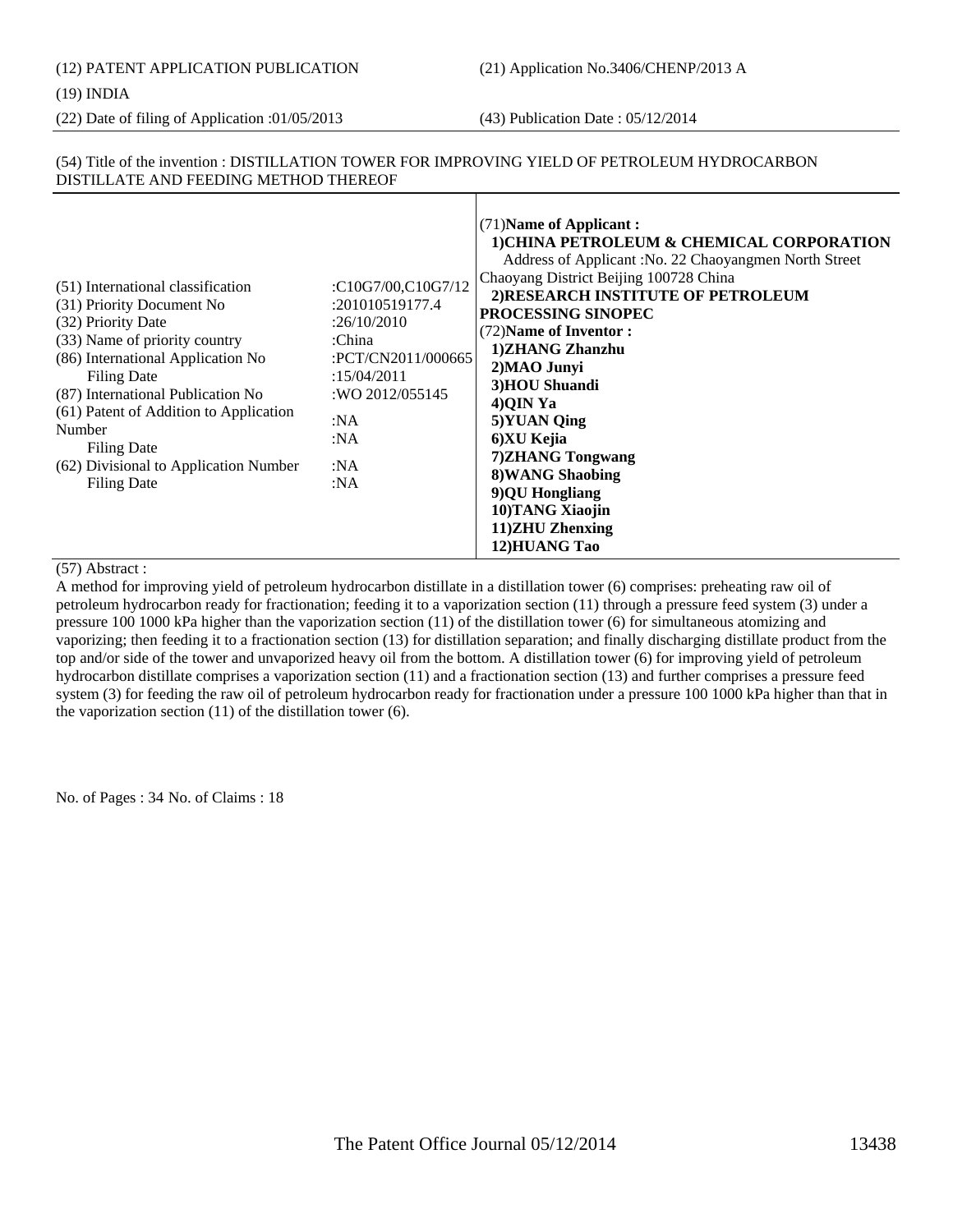(12) PATENT APPLICATION PUBLICATION (21) Application No.3407/CHENP/2013 A

(19) INDIA

(22) Date of filing of Application :01/05/2013 (43) Publication Date : 05/12/2014

| (51) International classification<br>(31) Priority Document No<br>(32) Priority Date<br>(33) Name of priority country<br>(86) International Application No<br>Filing Date<br>(87) International Publication No<br>(61) Patent of Addition to Application<br>Number<br>Filing Date | :B62D25/08<br>:2010290006<br>:27/12/2010<br>:Japan<br>:14/11/2011<br>:WO 2012/090603<br>:NA<br>: $NA$<br>:NA | $(71)$ Name of Applicant:<br>1) SUZUKI MOTOR CORPORATION<br>Address of Applicant :300 Takatsuka cho Minami ku<br>Hamamatsu shi Shizuoka 4328611 Japan<br>:PCT/JP2011/076160 $(72)$ Name of Inventor :<br>1) MIYAZAKI Akito<br>2) OHNO Shinji<br>3) MASUDA Idemitsu |
|-----------------------------------------------------------------------------------------------------------------------------------------------------------------------------------------------------------------------------------------------------------------------------------|--------------------------------------------------------------------------------------------------------------|--------------------------------------------------------------------------------------------------------------------------------------------------------------------------------------------------------------------------------------------------------------------|
| (62) Divisional to Application Number<br>Filing Date                                                                                                                                                                                                                              | : $NA$                                                                                                       |                                                                                                                                                                                                                                                                    |

### (54) Title of the invention : VEHICLE BODY FOREPART STRUCTURE

(57) Abstract :

Provided is a vehicle body forepart structure that is simple in structure does not increase vehicle manufacturing costs and can further protect the legs of a pedestrian that has come into contact with the vehicle body forepart. The vehicle body forepart structure includes a pair of headlights (2) on the right and left in the vehicle width direction a pair of side members (3) arranged on the right and left in the vehicle width direction and below the respective headlights (2) and a lower cross member (4) arranged below the pair of side members (3) and along the vehicle width direction between the pair of side members (3) wherein: there is no bumper member in front of the side members (3); a shock absorbing part (7a) is arranged in front of the front surface (3b) of each side member (3); and the front surface of each headlight (2) the front surface of each shock absorbing part (7a) and the front end of each end in the vehicle width direction of the lower cross member (4) are arranged on a straight line that extends in the vertical direction of the vehicle when viewed from the front of the vehicle and that is inclined obliquely rearward toward the upper side of the vehicle when viewed from the side of the vehicle.

No. of Pages : 33 No. of Claims : 7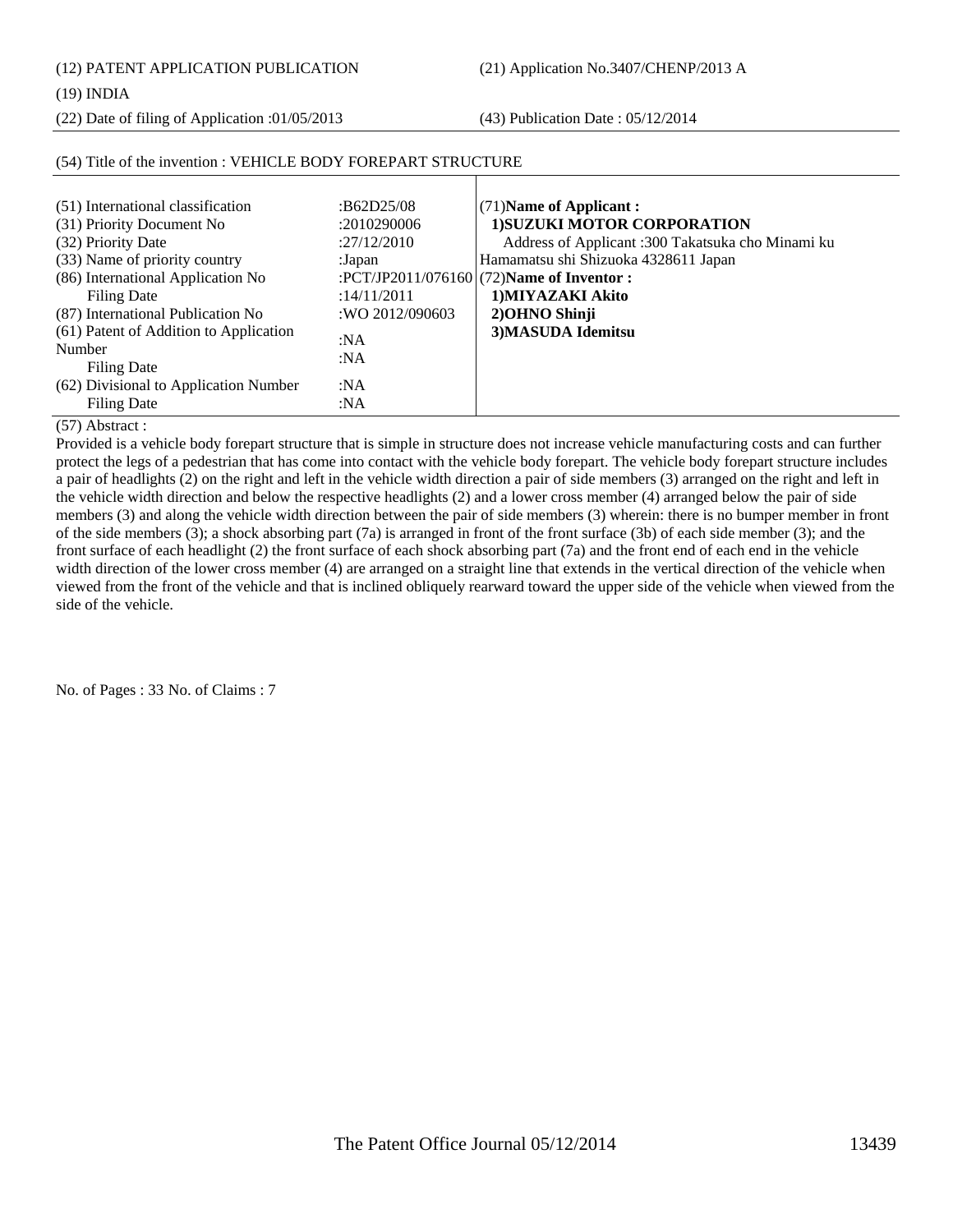(12) PATENT APPLICATION PUBLICATION (21) Application No.868/CHENP/2013 A

### (19) INDIA

(22) Date of filing of Application :04/02/2013 (43) Publication Date : 05/12/2014

### (54) Title of the invention : HIGH VOLTAGE SHIELDING DEVICE AND A SYSTEM COMPRISING THE SAME

| (51) International<br>classification<br>(31) Priority Document No<br>(32) Priority Date<br>(33) Name of priority country : U.S.A.<br>(86) International Application : PCT/EP2011/061375<br>N <sub>0</sub><br><b>Filing Date</b> | :H01F27/04,H01F27/36,H01B17/26<br>:61/362562<br>:08/07/2010<br>:06/07/2011 | (71) Name of Applicant:<br>1) ABB RESEARCH LTD<br>Address of Applicant : Affolternstrasse 44 CH 8050 Z1/4rich<br>Switzerland<br>(72) Name of Inventor:<br><b>1)BERGLUND Mats</b><br>2)G,,FVERT Uno<br>3) HARTINGS Ralf |
|---------------------------------------------------------------------------------------------------------------------------------------------------------------------------------------------------------------------------------|----------------------------------------------------------------------------|------------------------------------------------------------------------------------------------------------------------------------------------------------------------------------------------------------------------|
| (87) International Publication<br>N <sub>0</sub>                                                                                                                                                                                | :WO 2012/004289                                                            | 4)LANERYD Tor<br>5)LARSSON Tommy                                                                                                                                                                                       |
| (61) Patent of Addition to<br><b>Application Number</b><br>Filing Date                                                                                                                                                          | :NA<br>:NA                                                                 | 6) SCHIESSLING Joachim<br>7)STRAND Peter                                                                                                                                                                               |
| (62) Divisional to Application : $NA$<br>Number<br>Filing Date                                                                                                                                                                  | :NA                                                                        |                                                                                                                                                                                                                        |

(57) Abstract :

It is presented a high voltage shielding device (1) comprising a main body (2) having an enclosing outer solid insulating wall (2 1) an outer electrode (3) arranged on the solid insulating wall (2 1) providing a first level of insulation to the outer electrode (3) and a first inner electrode (4a) which is uninsulated or has a coating providing a second level of insulation which second level of insulation is lower than the first level of insulation. The first inner electrode (4a) is oriented relative the outer electrode (3) in such a way that the first inner electrode (4a) mainly shields a component of an electric field (E) which is perpendicular to a component of an electric field (E) mainly shielded by the outer electrode (3).

No. of Pages : 19 No. of Claims : 15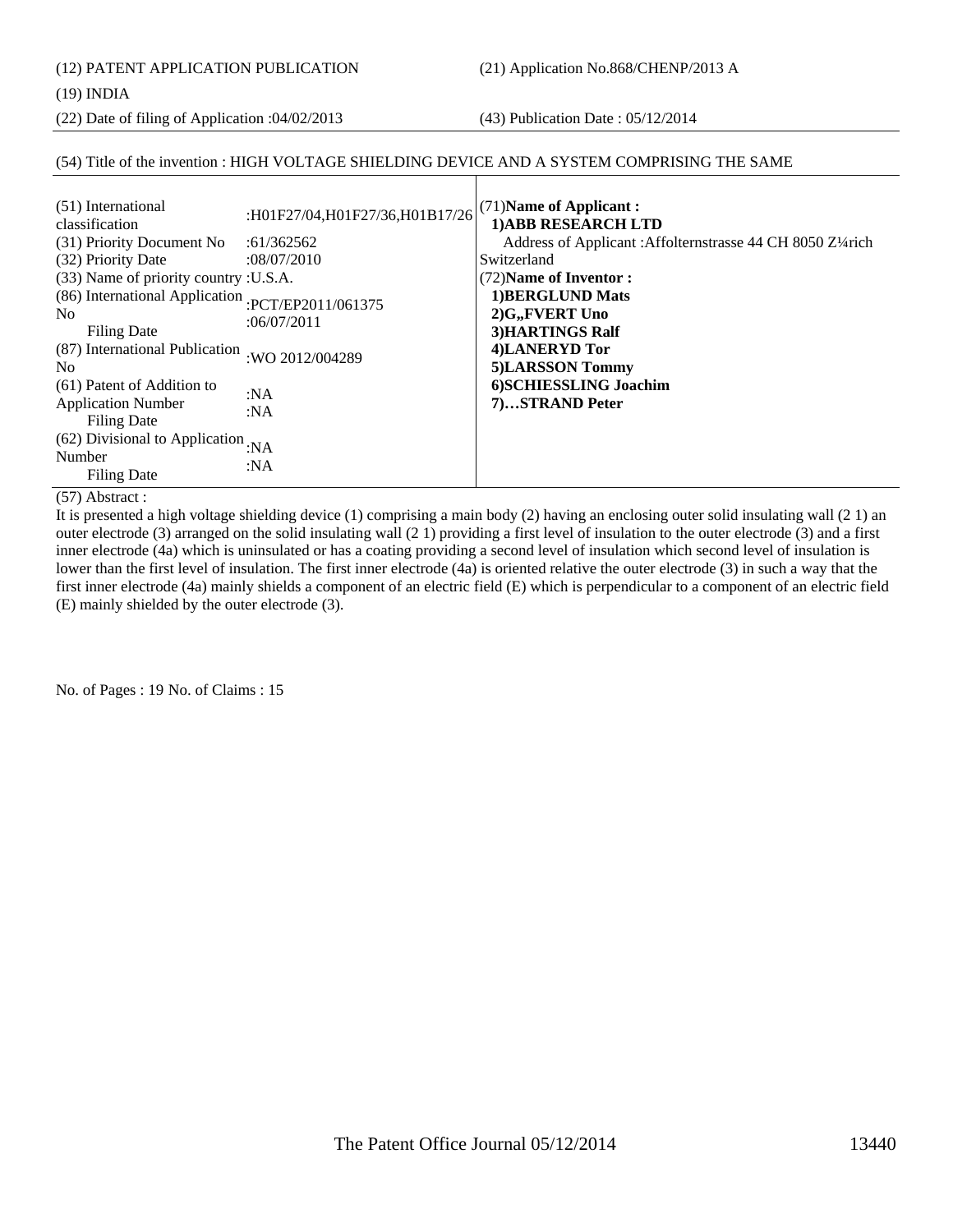(12) PATENT APPLICATION PUBLICATION (21) Application No.889/CHENP/2013 A

#### (19) INDIA

(22) Date of filing of Application :04/02/2013 (43) Publication Date : 05/12/2014

#### (54) Title of the invention : PORTABLE DEVICE FOR MONITORING AND REPORTING OF MEDICAL INFORMATION FOR THE EVIDENCE BASED MANAGEMENT OF PATIENTS WITH CHRONIC RESPIRATORY DISEASE

| (51) International<br>classification<br>(31) Priority Document No                                           | :A61B5/00,A61B5/0205,A61B5/08<br>:NA | (71) Name of Applicant:<br>1) MIR SRL MEDICAL INTERNATIONAL RESEARCH<br>Address of Applicant: Via del Maggiolino 125 I 00155 Roma |
|-------------------------------------------------------------------------------------------------------------|--------------------------------------|-----------------------------------------------------------------------------------------------------------------------------------|
| (32) Priority Date                                                                                          | :NA                                  | Italy                                                                                                                             |
| (33) Name of priority country: NA<br>(86) International Application<br>N <sub>0</sub><br><b>Filing Date</b> | :PCT/IT2010/000361<br>:09/08/2010    | (72) Name of Inventor:<br>1) BOSCHETTI SACCO Paolo<br>2) SALTINI Cesare<br>3) CALZETTA Luigino                                    |
| (87) International Publication<br>N <sub>0</sub>                                                            | :WO 2012/020433                      |                                                                                                                                   |
| (61) Patent of Addition to<br><b>Application Number</b><br><b>Filing Date</b>                               | :NA<br>:NA                           |                                                                                                                                   |
| (62) Divisional to Application<br>Number<br><b>Filing Date</b>                                              | :NA<br>:NA                           |                                                                                                                                   |

#### (57) Abstract :

The present invention relates to an integrated tele health system/device for the monitoring and reporting of medical information for the evidence based management of patients with chronic respiratory disease. The device comprises substantially a central unit which measures and collects information related to the state of health of the patient and it is provided with means for wireless or cable transmission of the collected data using a microprocessor based system with a touch screen display USB communication port and Bluetooth. According to the invention the device further comprises: a removable sensor for the measurement of respiratory air flow and volume a removable pulse oximetry sensor and a motion sensor. Stored data can be then delivered through landline broadband wireless and cell phone technology to be received by a web server and can then be accessed by medical staff. Being completely portable the device according to the invention is provided with a battery of known type which can be substituted by the user or it can be rechargeable.

No. of Pages : 32 No. of Claims : 16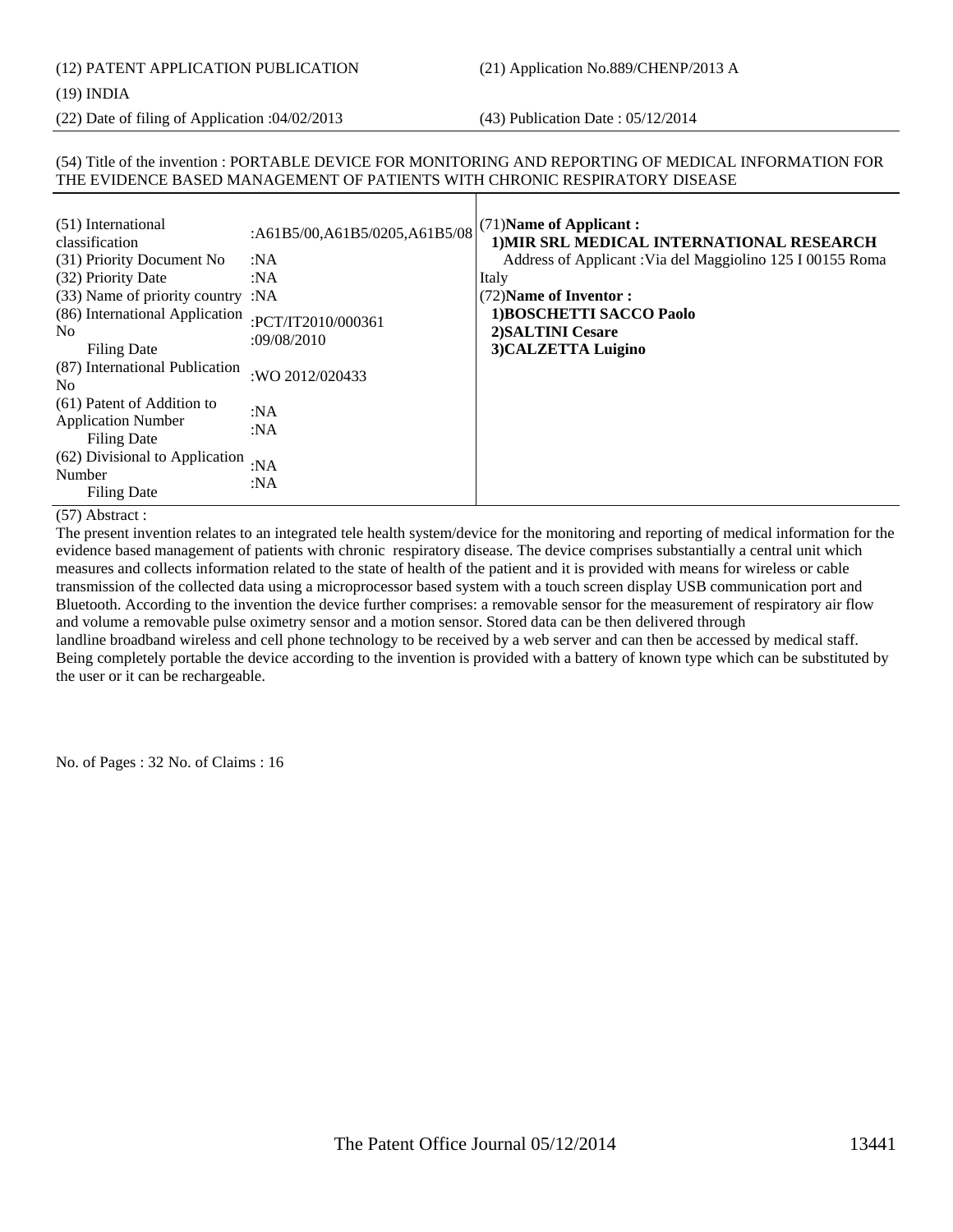(12) PATENT APPLICATION PUBLICATION (21) Application No.1074/CHENP/2013 A

#### (19) INDIA

(22) Date of filing of Application :08/02/2013 (43) Publication Date : 05/12/2014

#### (54) Title of the invention : FRACTIONAL MELT INDEX POLYETHYLENE COMPOSITION AND FILMS MADE THEREFROM

| (51) International classification<br>(31) Priority Document No<br>(32) Priority Date<br>(33) Name of priority country<br>(86) International Application No<br><b>Filing Date</b><br>(87) International Publication No<br>(61) Patent of Addition to Application<br>Number<br>Filing Date<br>(62) Divisional to Application Number<br>Filing Date | :C08L23/06<br>:61/503051<br>:30/06/2011<br>: <b>U.S.A.</b><br>:08/06/2012<br>:WO 2013/002997<br>:NA<br>:NA<br>:NA<br>:NA | (71) Name of Applicant:<br>1) DOW GLOBAL TECHNOLOGIES LLC<br>Address of Applicant : 2040 Dow Center Midland MI 48674<br>U.S.A.<br>:PCT/US2012/041450 $(72)$ Name of Inventor :<br>1) EFFLER Lawrence J.<br>2) DEN DOELDER Conrelis F.J.<br>3) WANG Jian |
|--------------------------------------------------------------------------------------------------------------------------------------------------------------------------------------------------------------------------------------------------------------------------------------------------------------------------------------------------|--------------------------------------------------------------------------------------------------------------------------|---------------------------------------------------------------------------------------------------------------------------------------------------------------------------------------------------------------------------------------------------------|
|--------------------------------------------------------------------------------------------------------------------------------------------------------------------------------------------------------------------------------------------------------------------------------------------------------------------------------------------------|--------------------------------------------------------------------------------------------------------------------------|---------------------------------------------------------------------------------------------------------------------------------------------------------------------------------------------------------------------------------------------------------|

 $\mathbf{I}$ 

#### (57) Abstract :

A reactor blend polyethylene composition comprising: from 35 to 70 percent by weight of a first polyethylene component; and a second polyethylene component; wherein the polyethylene resin has a melt index I2 of less than 1 dg/min and greater than or equal to 0.25 dg/min and exhibits a V0.1/V100 of greater than or equal to 9; and wherein the first and second polyethylene components are produced in continuous dual solution polymerization reactors wherein the second polyethylene component is produced in the presence of the first polyethylene component and wherein a Ziegler Natta catalyst is present in each of the first and second polymerization reactors is provided. Also provided are methods for producing the polyethylene resin and films made therefrom.

No. of Pages : 25 No. of Claims : 15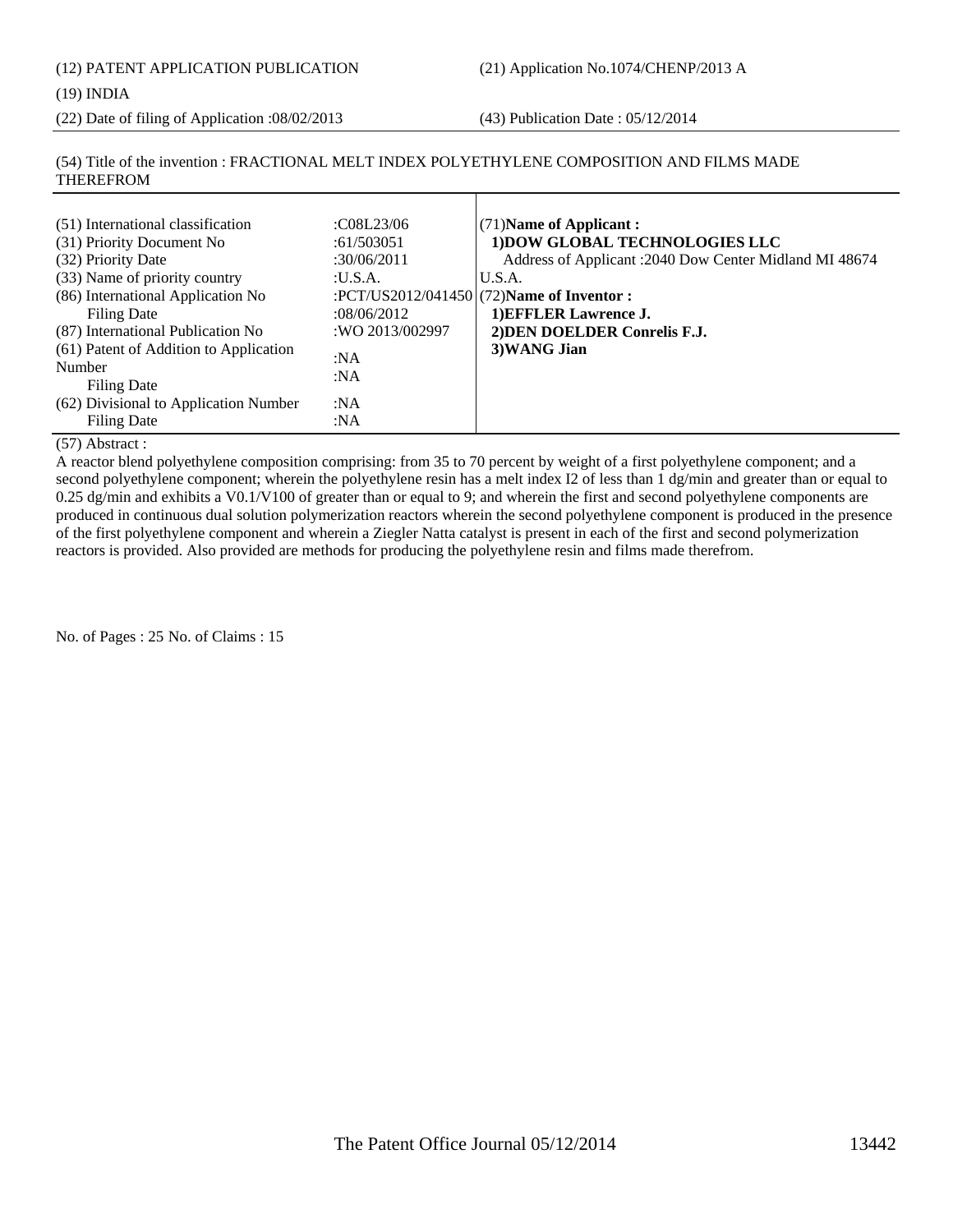### (12) PATENT APPLICATION PUBLICATION (21) Application No.1118/CHENP/2013 A

#### (19) INDIA

(22) Date of filing of Application :12/02/2013 (43) Publication Date : 05/12/2014

#### (54) Title of the invention : MOTION VECTOR CALCULATION METHOD IMAGE CODING METHOD IMAGE DECODING METHOD MOTION VECTOR CALCULATION DEVICE AND IMAGE CODING/DECODING DEVICE

| (51) International classification<br>(31) Priority Document No<br>(32) Priority Date<br>(33) Name of priority country<br>(86) International Application No<br>Filing Date<br>(87) International Publication No<br>(61) Patent of Addition to Application<br>Number<br>Filing Date<br>(62) Divisional to Application Number<br>Filing Date | :H04N7/32<br>:61/416822<br>:24/11/2010<br>:U.S.A.<br>:22/11/2011<br>:WO 2012/070235<br>:NA<br>:NA<br>:NA<br>:NA | (71) Name of Applicant:<br>1) PANASONIC CORPORATION<br>Address of Applicant : 1006 Oaza Kadoma Kadoma shi Osaka<br>5718501 Japan<br>:PCT/JP2011/006517 (72)Name of Inventor :<br>1) SUGIO Toshiyasu<br>2) NISHI Takahiro<br>3) SHIBAHARA Youji<br>4) SASAI Hisao |
|-------------------------------------------------------------------------------------------------------------------------------------------------------------------------------------------------------------------------------------------------------------------------------------------------------------------------------------------|-----------------------------------------------------------------------------------------------------------------|------------------------------------------------------------------------------------------------------------------------------------------------------------------------------------------------------------------------------------------------------------------|
|-------------------------------------------------------------------------------------------------------------------------------------------------------------------------------------------------------------------------------------------------------------------------------------------------------------------------------------------|-----------------------------------------------------------------------------------------------------------------|------------------------------------------------------------------------------------------------------------------------------------------------------------------------------------------------------------------------------------------------------------------|

#### (57) Abstract :

A motion vector calculation method for improving the compression rate comprises: a selection step for selecting one reference motion vector which a reference block has; and a calculation step for calculating the motion vector of a block to be processed using the one reference motion vector selected in the selection step. In the selection step when the reference block has two reference motion vectors (S121) one reference motion vector is selected from the two reference motion vectors on the basis of whether the reference block is located in front of or behind the block to be processed in display time order (S123 S124) and when the reference block has only one reference motion vector (S125 S127) the one reference motion vector is selected (S126 S128).

No. of Pages : 111 No. of Claims : 14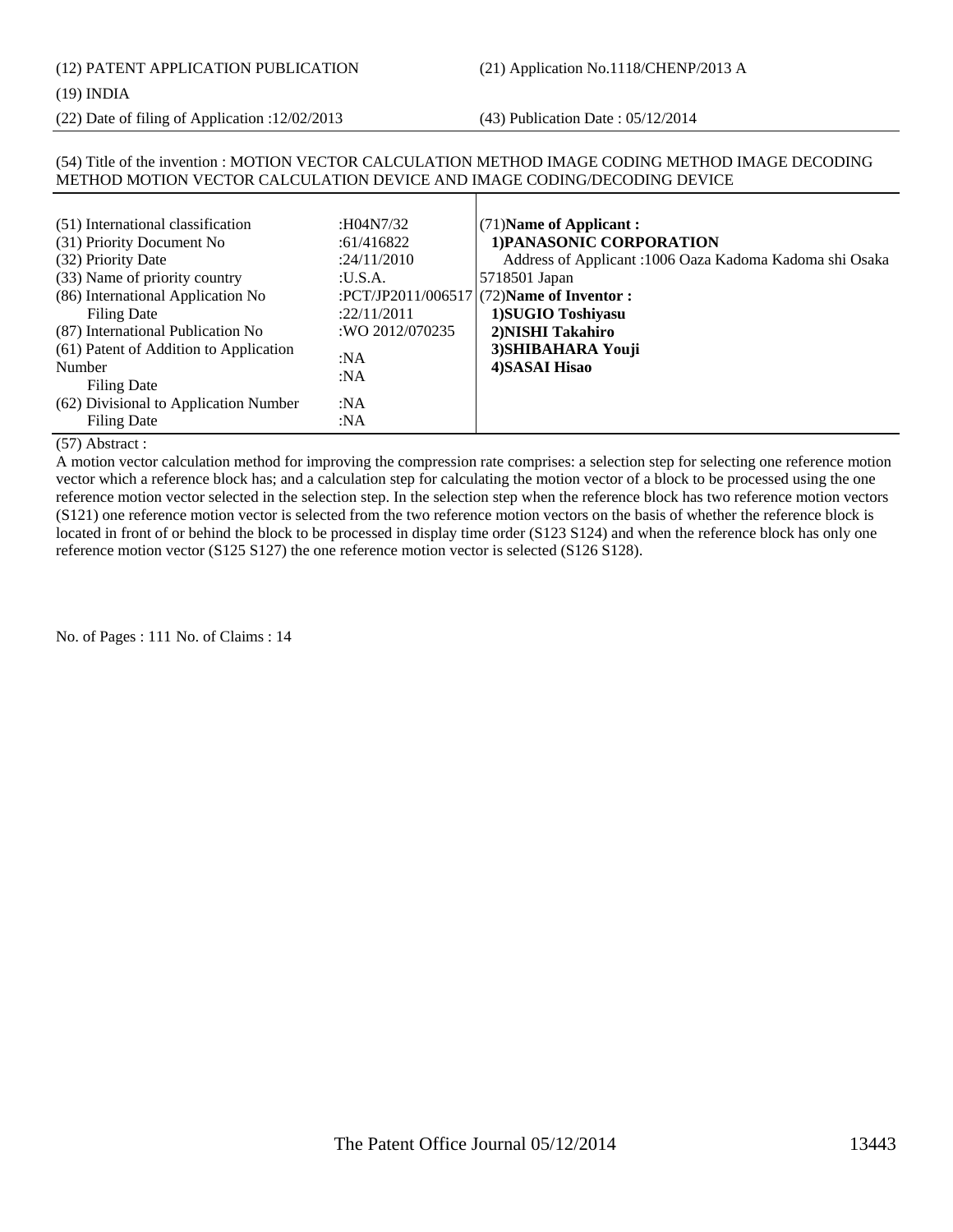# (12) PATENT APPLICATION PUBLICATION (21) Application No.144/CHE/2013 A

#### (19) INDIA

(22) Date of filing of Application :10/01/2013 (43) Publication Date : 05/12/2014

#### (54) Title of the invention : A COMBINED SINGLE METHOD OF CONTROLLING ARSENIC LEVELS IN ENVIRONMENT AND EXTRACTION OF GOLD USING A COMMON AQUATIC PLANT, EICHHORNIA CRASSIPCS(MARTIUS) SOLMS-LAUBACH (PONTEDE RIACEAE)

| (51) International classification             |      | :B09C $(71)$ Name of Applicant:                    |
|-----------------------------------------------|------|----------------------------------------------------|
| (31) Priority Document No                     | :NA  | 1) MAYEEM ULLAH KHAN                               |
| (32) Priority Date                            | :NA  | Address of Applicant :#10, 4TH CROSS, K-S, LAYOUT, |
| (33) Name of priority country                 | :NA  | OPP. DAYANANDA SAGAR COLLEGE BANGALORE-            |
| (86) International Application No             | :NA  | 560078 Karnataka India                             |
| Filing Date                                   | :NA  | (72) Name of Inventor:                             |
| (87) International Publication No             | : NA | 1) JAYARAMA REDDY                                  |
| (61) Patent of Addition to Application Number | :NA  |                                                    |
| Filing Date                                   | :NA  |                                                    |
| (62) Divisional to Application Number         | :NA  |                                                    |
| Filing Date                                   | :NA  |                                                    |

#### (57) Abstract :

 Arsenic poisoning is an acute problem in northern and eastern India. The problem is severe in West Bengal, Bangladesh and also in Karnataka. The gangetic plains are affected by high levels of arsenic (4000µg/ml). The permitted level of arsenic in drinking water is l0ppm (l0μg/ml). The high level of arsenic lead to arseno sclerosis after leading to cancer of the skin, the incidence of arsenic poisoning in South East Asia is alarming. The present invention is easy to use and meets the cost of remediation of arsenic in the environment by allowing extraction of gold (phytomining ) from the environment by the common aquatic plant, water hyacinth (Eichhornia crassipes). Key words: phytoremediation of arsenic, phytomining of gold

No. of Pages : 3 No. of Claims : 3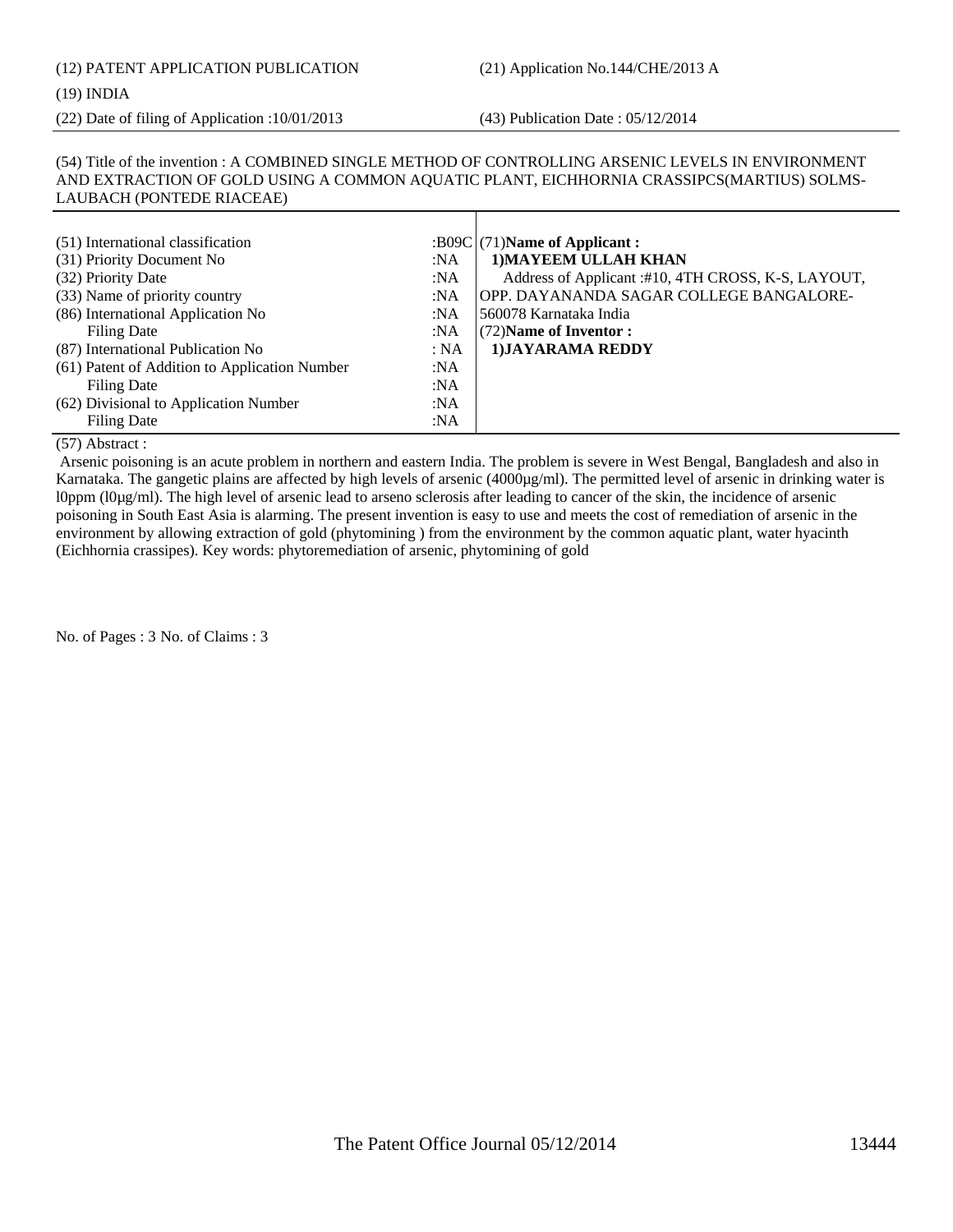## (19) INDIA

(22) Date of filing of Application :01/03/2013 (43) Publication Date : 05/12/2014

(54) Title of the invention : ACTINIC RADIATION-CURING TYPE INK SET, INKJET RECORDING METHOD, AND PRINTED MATERIAL  $\mathbf{I}$ 

| (51) International classification             | : $C09D$           | $(71)$ Name of Applicant:                                                    |
|-----------------------------------------------|--------------------|------------------------------------------------------------------------------|
| (31) Priority Document No                     | $:2012-$<br>047974 | 1) FUJIFILM CORPORATION<br>Address of Applicant : 26-30, NISHIAZABU 2-CHOME, |
| (32) Priority Date                            |                    | :05/03/2012 MINATO-KU, TOKYO Japan                                           |
| (33) Name of priority country                 | :Japan             | (72) Name of Inventor:                                                       |
| (86) International Application No             | :NA                | 1) MOCHIZUKI KYOHEI                                                          |
| Filing Date                                   | :NA                |                                                                              |
| (87) International Publication No             | : NA               |                                                                              |
| (61) Patent of Addition to Application Number | :NA                |                                                                              |
| Filing Date                                   | :NA                |                                                                              |
| (62) Divisional to Application Number         | :NA                |                                                                              |
| Filing Date                                   | :NA                |                                                                              |

#### (57) Abstract :

Disclosed is an actinic radiation-curing type ink set comprising a colored ink composition and a clear ink composition (C1), the colored ink composition comprising (Component A1) a radically polymerizable compound, (Component B1) a polymerization initiator, and (Component D) a colorant, and the clear ink composition (C1) comprising (Component A2) a radically polymerizable compound, (Component B2) a polymerization initiator, and (Component S) an organic solvent.

No. of Pages : 120 No. of Claims : 22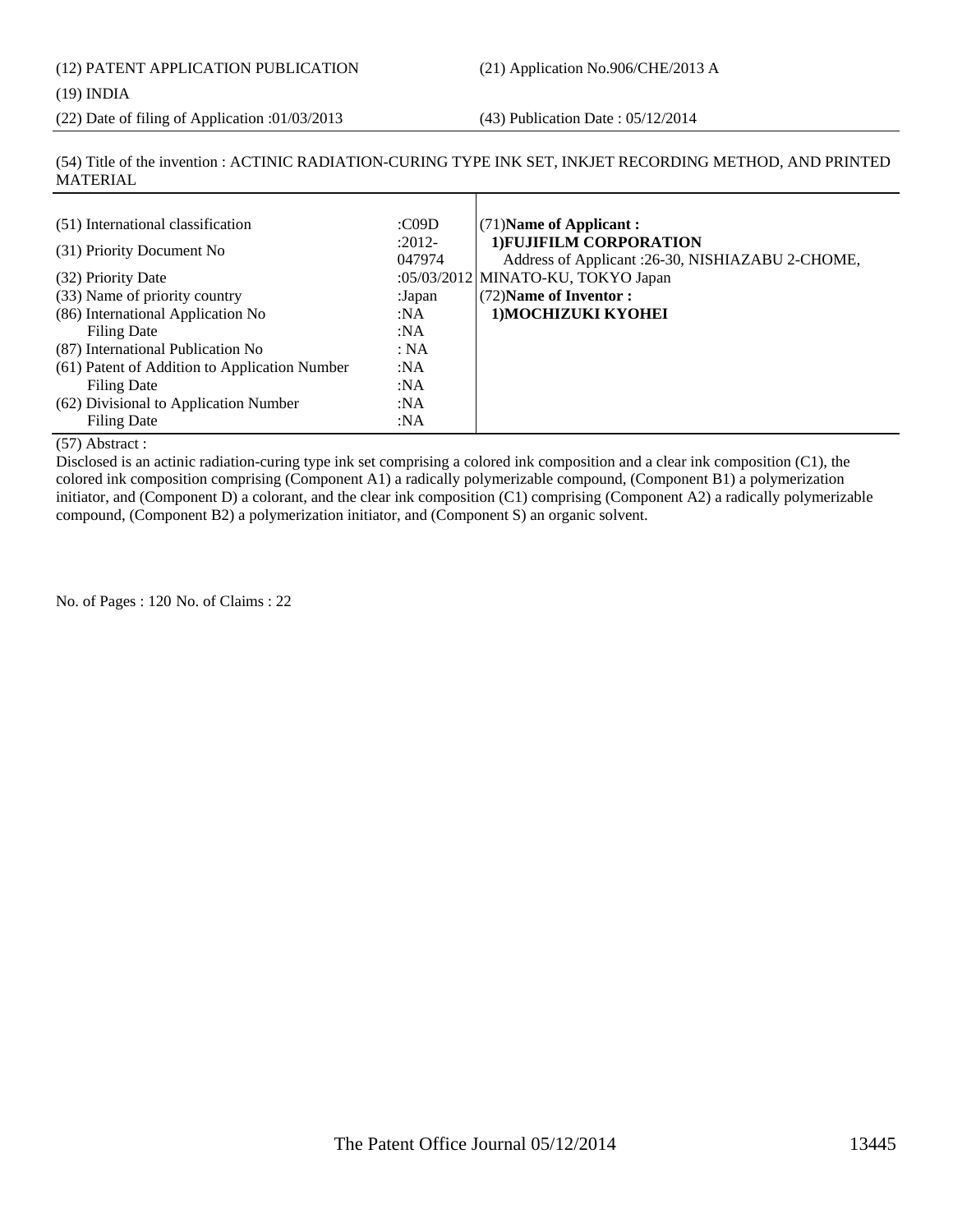(12) PATENT APPLICATION PUBLICATION (21) Application No.3732/CHENP/2013 A

(19) INDIA

(22) Date of filing of Application :10/05/2013 (43) Publication Date : 05/12/2014

| (51) International classification<br>(31) Priority Document No<br>(32) Priority Date<br>(33) Name of priority country<br>(86) International Application No<br><b>Filing Date</b><br>(87) International Publication No<br>(61) Patent of Addition to Application<br>Number<br>Filing Date<br>(62) Divisional to Application Number<br>Filing Date | :10191618.7<br>:18/11/2010<br>EPO<br>:PCT/IB2011/055087<br>:15/11/2011<br>:WO 2012/066473<br>:NA<br>:NA<br>:NA<br>:N $A$ | :D06F75/20,D06F75/30 $(71)$ Name of Applicant:<br>1) KONINKLIJKE PHILIPS ELECTRONICS N.V.<br>Address of Applicant : High Tech Campus 5 NL 5656 AE<br>Eindhoven Netherlands<br>(72) Name of Inventor:<br>1) JIANG Yong<br>2) WADHWA Sahil<br>3) VAN HEESCH Christianus Martinus |
|--------------------------------------------------------------------------------------------------------------------------------------------------------------------------------------------------------------------------------------------------------------------------------------------------------------------------------------------------|--------------------------------------------------------------------------------------------------------------------------|--------------------------------------------------------------------------------------------------------------------------------------------------------------------------------------------------------------------------------------------------------------------------------|
|--------------------------------------------------------------------------------------------------------------------------------------------------------------------------------------------------------------------------------------------------------------------------------------------------------------------------------------------------|--------------------------------------------------------------------------------------------------------------------------|--------------------------------------------------------------------------------------------------------------------------------------------------------------------------------------------------------------------------------------------------------------------------------|

#### (54) Title of the invention : A STEAMER HEAD FOR A GARMENT STEAMER

(57) Abstract :

The present invention relates to a steamer head for a garment steamer comprising a main body (2) with a front end (8) a steam outlet (11) and an air inlet (25) formed in the front end (8). A suction force is applied to draw air through the air inlet (25) so that a fabric of a garment disposed proximate the front end (8) is drawn against the front end (8) by the suction force. Further steam is applied to the fabric of a garment through the steam outlet (11). The front end (8) of the main body (2) comprises first and second surfaces (10 2). The steam outlet (11) is formed in the first surface (10) and the air inlet (25) is formed in the second surface (12) so that the fabric is drawn against the second surface (12) and steam is applied to the fabric at the first surface (10). The first and second surfaces (10 12) together forma convex surface.. The present invention also relates to a garment steamer comprising a 10 steamer head and a method of removing creases from a garment using a garment steamer.

No. of Pages : 17 No. of Claims : 15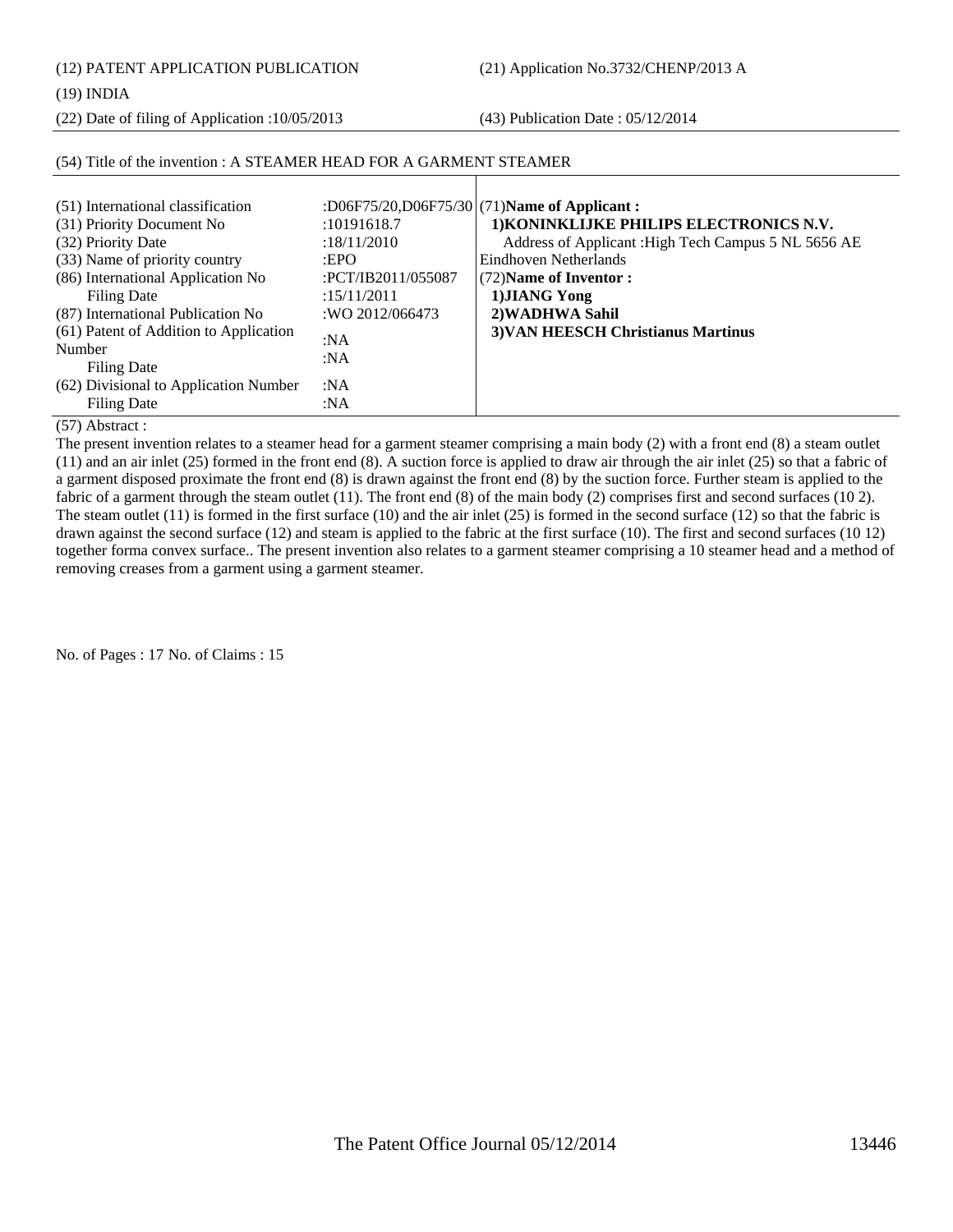(12) PATENT APPLICATION PUBLICATION (21) Application No.1734/CHENP/2013 A

(54) Title of the invention : SUSPENSION ASSEMBLY WITH TIE PLATE

(19) INDIA

(22) Date of filing of Application :04/03/2013 (43) Publication Date : 05/12/2014

#### (51) International classification :B60G5/02,B60G11/24,F16F1/40 (71)**Name of Applicant :**  (31) Priority Document No :12/876158 (32) Priority Date :05/09/2010 (33) Name of priority country :U.S.A. (86) International Application No Filing Date :PCT/US2011/049829 :31/08/2011 (87) International Publication No<br>No 2012/030883 (61) Patent of Addition to Application Number Filing Date :NA :NA (62) Divisional to Application Number Filing Date :NA :NA  **1)HENDRICKSON USA LLC** Address of Applicant :500 Park Boulevard Suite 1010 Itasca IL 60143 1285 U.S.A. (72)**Name of Inventor : 1)NOBLE Shawn D.**

(57) Abstract :

A tie plate (706) comprising a lower mounting flange that is removably attachable to a first frame hanger (702) and to a second frame hanger (704) wherein the lower mounting flange includes a first set of attachment holes that correspond to a set of attachment holes at the first frame hanger wherein the lower mounting flange includes a second set of attachment holes that correspond to a set of attachment holes at the second frame hanger an extending member (732) having a first end that extends at an angle from the lower mounting flange; and an upper mounting flange (730) extending from a second end of the extending member wherein the upper mounting flange has one or more mounting holes (750) adapted for attachment of the tie plate to an undercarriage of a vehicle.

No. of Pages : 145 No. of Claims : 21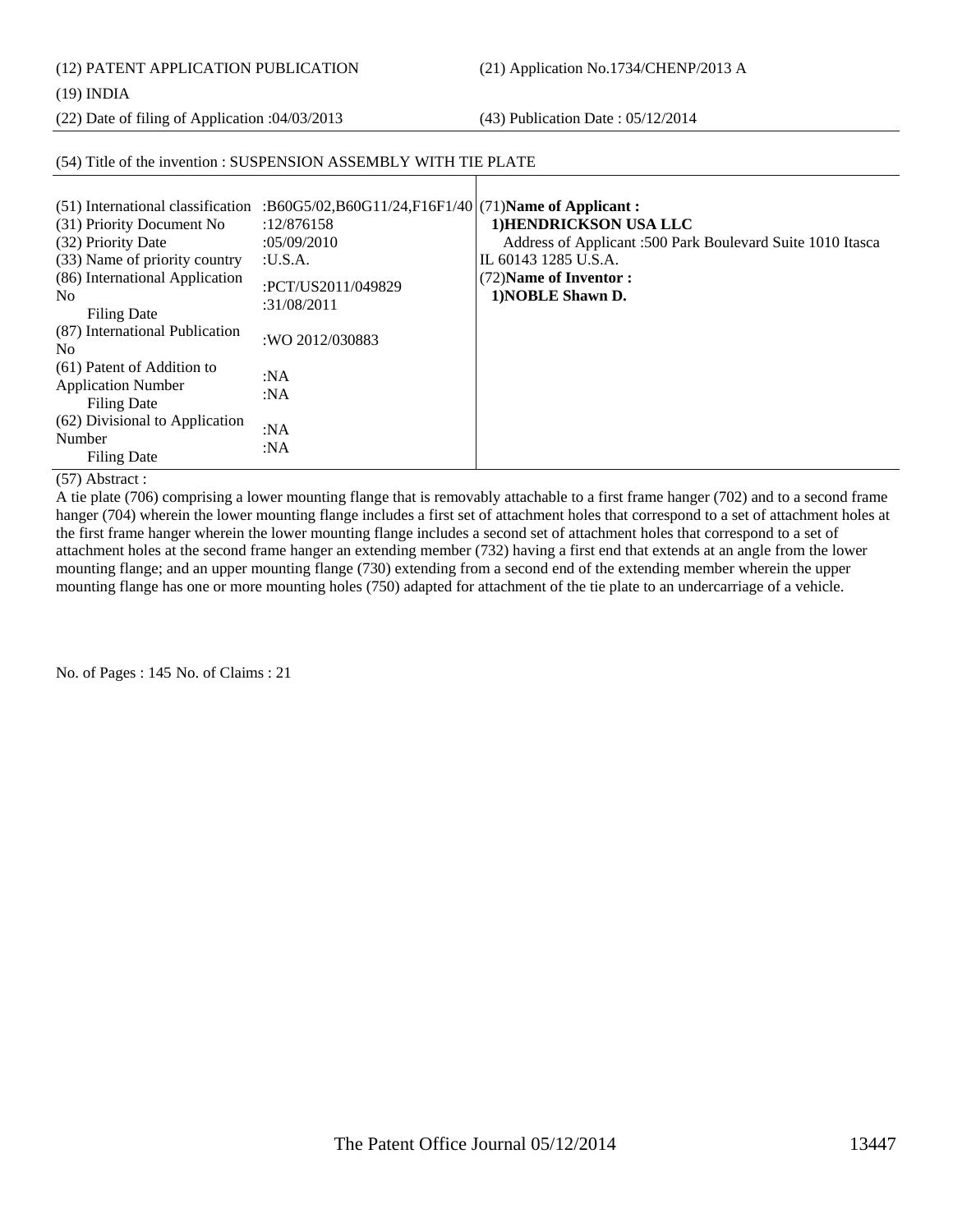(12) PATENT APPLICATION PUBLICATION (21) Application No.2135/CHENP/2013 A

(19) INDIA

(22) Date of filing of Application :15/03/2013 (43) Publication Date : 05/12/2014

| (51) International classification<br>(31) Priority Document No<br>(32) Priority Date<br>(33) Name of priority country<br>(86) International Application No<br>Filing Date<br>(87) International Publication No<br>(61) Patent of Addition to Application<br>Number<br>Filing Date<br>(62) Divisional to Application Number<br>Filing Date | $:10\,2010\,045\,629.2$<br>:17/09/2010<br>:Germany<br>:15/09/2011<br>:WO 2012/034698<br>:NA<br>:NA<br>:NA<br>:N $A$ | :H01H3/02,H01H1/20 $ (71)$ Name of Applicant:<br>1)GEORG SCHLEGEL GMBH & CO. KG<br>Address of Applicant: Am Kappellenweg 88525<br>D <sup>1</sup> / <sub>4</sub> rmentingen Germany<br>:PCT/EP2011/004624 $(72)$ Name of Inventor :<br>1) SCHLEGEL Eberhard<br>2) BLANK Kurt<br>3) DOLPP Rudolf |
|-------------------------------------------------------------------------------------------------------------------------------------------------------------------------------------------------------------------------------------------------------------------------------------------------------------------------------------------|---------------------------------------------------------------------------------------------------------------------|------------------------------------------------------------------------------------------------------------------------------------------------------------------------------------------------------------------------------------------------------------------------------------------------|
|-------------------------------------------------------------------------------------------------------------------------------------------------------------------------------------------------------------------------------------------------------------------------------------------------------------------------------------------|---------------------------------------------------------------------------------------------------------------------|------------------------------------------------------------------------------------------------------------------------------------------------------------------------------------------------------------------------------------------------------------------------------------------------|

### (54) Title of the invention : SINGLE ROW EMERGENCY STOP SWITCH CONTACT DEVICE

(57) Abstract :

The invention relates to an electrical contact device (1) in particular an emergency stop switch contact device comprising a first switch contact unit (4) for creating or disconnecting an electrically conductive connection and a second switch contact unit (5) for creating or disconnecting an electrically conductive connection wherein a first contact side (6) of the first switch contact unit is connected to a first contact side (9) of the second switch contact unit and a second contact side (7) of the first switch contact unit is connected to a first connection contact (15) of the contact device and a second contact side (10) of the second switch contact unit is connected to a second connection contact (17) of the contact device and wherein the two switch contact units are designed to be actuated by a movable push rod (3) acting thereon characterised in that the two connection contacts are arranged in relation to the push rod opposite each other on the contact device and wherein the first and the second switch contact unit are arranged inside a mounting unit (3) that is provided for connection to an actuating device.

No. of Pages : 25 No. of Claims : 16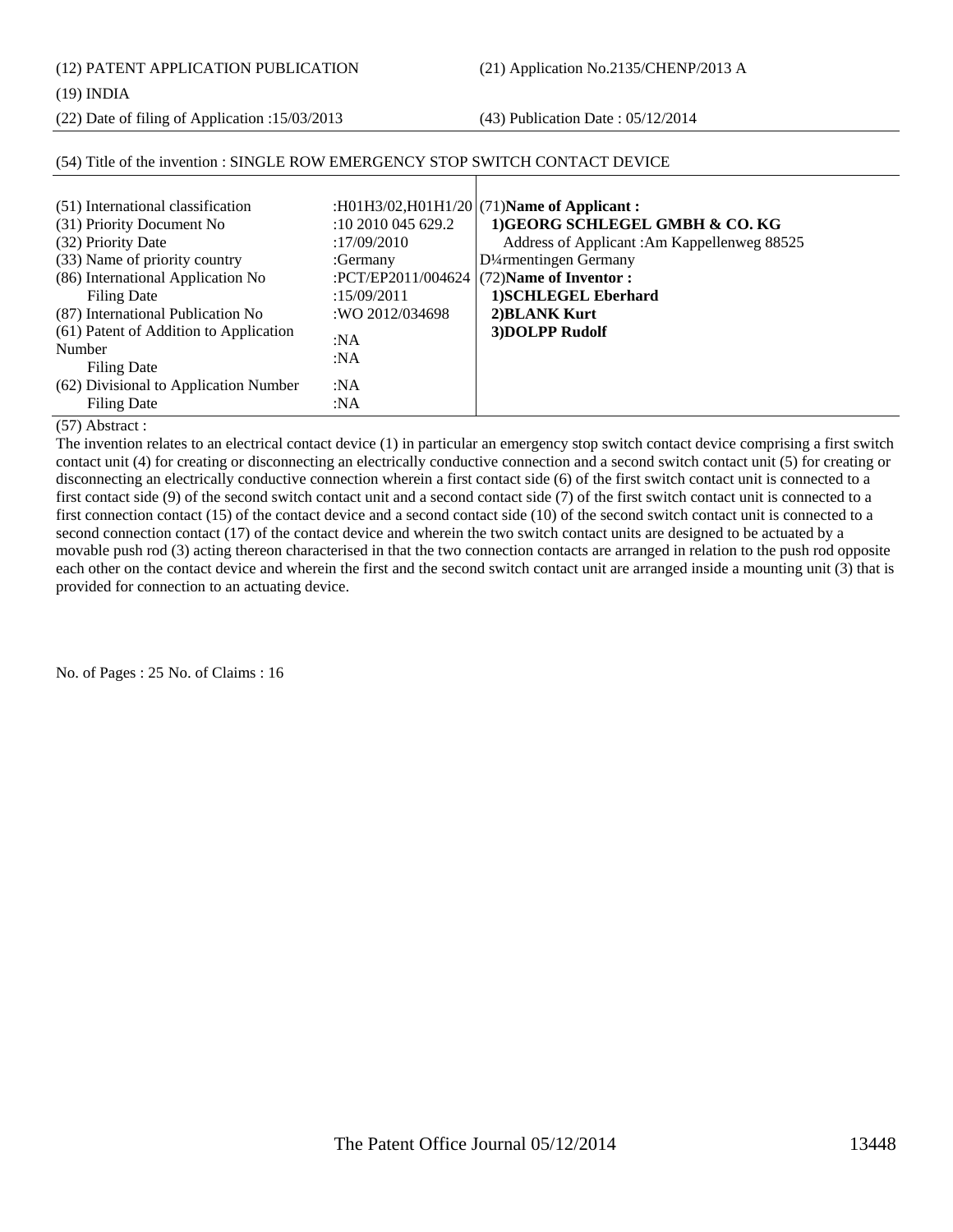(22) Date of filing of Application :28/03/2013 (43) Publication Date : 05/12/2014

#### (54) Title of the invention : TERMINAL DEVICE BASE STATION DEVICE COMMUNICATION SYSTEM AND COMMUNICATION METHOD

| (87) International Publication<br>:WO 2012/029845<br>N <sub>0</sub><br>(61) Patent of Addition to<br>:NA<br><b>Application Number</b><br>: $NA$<br><b>Filing Date</b><br>(62) Divisional to Application<br>:NA<br>Number<br>:NA<br><b>Filing Date</b> | (51) International<br>classification<br>(31) Priority Document No<br>(32) Priority Date<br>(33) Name of priority country : Japan<br>(86) International Application<br>N <sub>0</sub><br><b>Filing Date</b> | :H04J99/00,H04B7/04,H04W28/18<br>:2010197884<br>:03/09/2010<br>:PCT/JP2011/069759<br>:31/08/2011 | (71) Name of Applicant:<br>1) SHARP KABUSHIKI KAISHA<br>Address of Applicant :22 22 Nagaike cho Abeno ku Osaka shi<br>Osaka 5458522 Japan<br>(72) Name of Inventor:<br>1) SHIMEZAWA Kazuyuki<br>2)NOGAMI Toshizo |
|-------------------------------------------------------------------------------------------------------------------------------------------------------------------------------------------------------------------------------------------------------|------------------------------------------------------------------------------------------------------------------------------------------------------------------------------------------------------------|--------------------------------------------------------------------------------------------------|------------------------------------------------------------------------------------------------------------------------------------------------------------------------------------------------------------------|
|-------------------------------------------------------------------------------------------------------------------------------------------------------------------------------------------------------------------------------------------------------|------------------------------------------------------------------------------------------------------------------------------------------------------------------------------------------------------------|--------------------------------------------------------------------------------------------------|------------------------------------------------------------------------------------------------------------------------------------------------------------------------------------------------------------------|

## (57) Abstract :

A communication system for providing communication between a mobile terminal and a base station using a precoding

technique wherein communication is performed efficiently. A terminal device notifies a base station device of information indicating the codebook supported by the terminal device from among a plurality of codebooks. The base station device determines the transmission mode on the basis of the information indicating the codebook supported by the terminal device.

No. of Pages : 42 No. of Claims : 10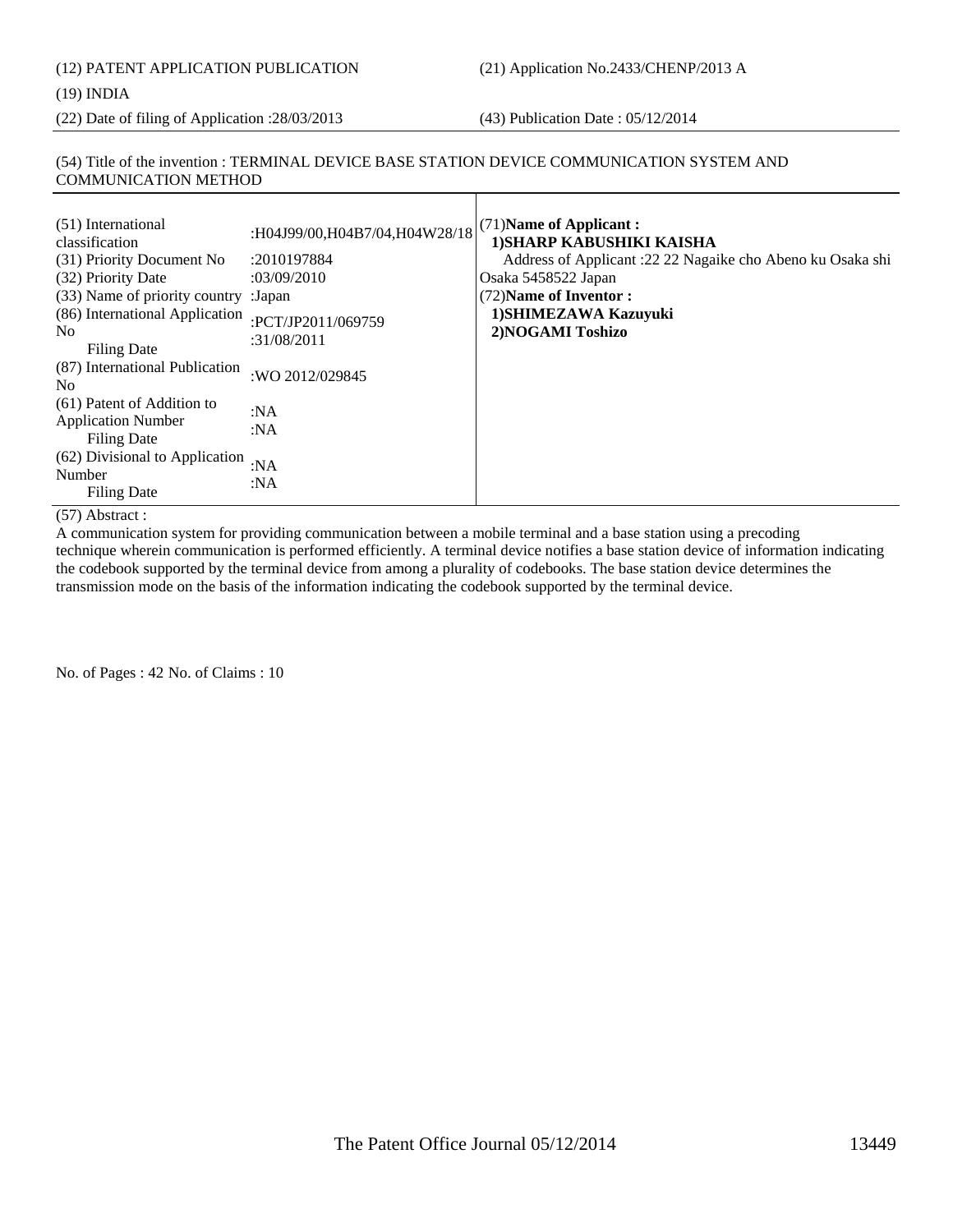## (12) PATENT APPLICATION PUBLICATION (21) Application No.173/CHE/2013 A

### (19) INDIA

(22) Date of filing of Application :11/01/2013 (43) Publication Date : 05/12/2014

(54) Title of the invention : COMPOSITION FOR TREATING TYPE-II DIABETES AND METHODS FOR PREPARATION THEREOF

| (51) International classification<br>(31) Priority Document No<br>(32) Priority Date<br>(33) Name of priority country<br>(86) International Application No               | :NA<br>:NA<br>:NA<br>:NA                | : $A61K(71)$ Name of Applicant :<br>1) M/S ARVIND REMEBIES LTD.<br>Address of Applicant : NO. 190, POONAMALLEE HIGH<br>ROAD, CHENNAI - 600 084 Tamil Nadu India<br>(72) Name of Inventor: |
|--------------------------------------------------------------------------------------------------------------------------------------------------------------------------|-----------------------------------------|-------------------------------------------------------------------------------------------------------------------------------------------------------------------------------------------|
| Filing Date<br>(87) International Publication No<br>(61) Patent of Addition to Application Number<br>Filing Date<br>(62) Divisional to Application Number<br>Filing Date | :NA<br>: NA<br>:NA<br>:NA<br>:NA<br>:NA | 1) MR. C. SENTHILKUMAR<br>2) MR. ANKUR AGARWAL                                                                                                                                            |

(57) Abstract :

 A pharmaceutical composition for treating type II diabetic comprising ursodeoxycholic acid as immediate release layer, metformin hydrochloride and a pharmaceutically acceptable carrier as sustain release layer and mecobalamin as immediate release layer or coated over the other two layers wherein the medicament is optionally coated.

No. of Pages : 19 No. of Claims : 10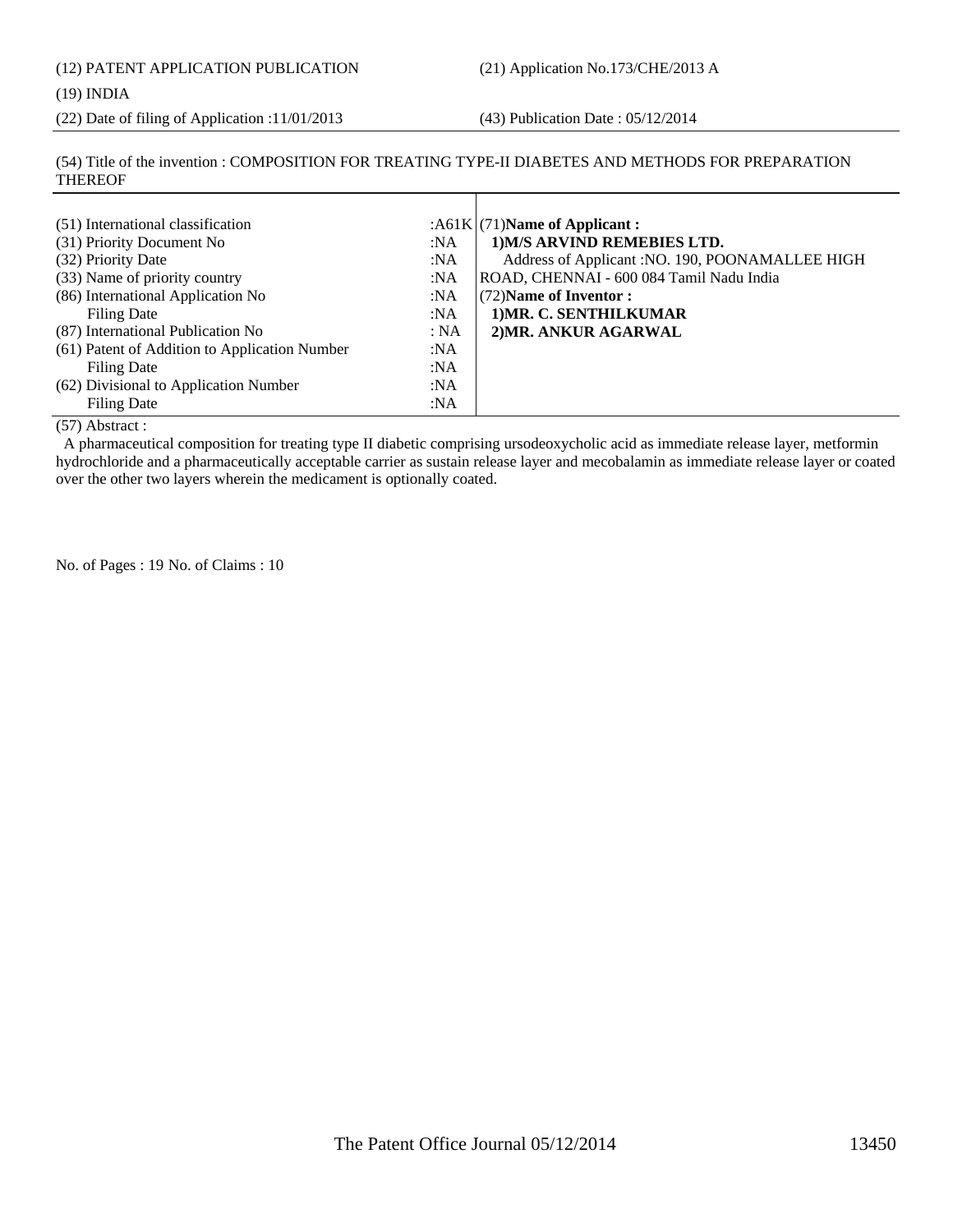(12) PATENT APPLICATION PUBLICATION (21) Application No.1950/CHENP/2013 A

#### (19) INDIA

(22) Date of filing of Application :12/03/2013 (43) Publication Date : 05/12/2014

#### (54) Title of the invention : CONNECTOR FOR FLAT CABLES

| (51) International                              |                                | (71) Name of Applicant:                                 |
|-------------------------------------------------|--------------------------------|---------------------------------------------------------|
| classification                                  | :H01R31/06,H01R12/81,H01R13/52 | 1) YAZAKI CORPORATION                                   |
| (31) Priority Document No                       | :2010182112                    | Address of Applicant :4 28 Mita 1 chome Minato ku Tokyo |
| (32) Priority Date                              | :17/08/2010                    | 1080073 Japan                                           |
| (33) Name of priority country: Japan            |                                | (72) Name of Inventor:                                  |
| (86) International                              | :PCT/JP2011/068423             | 1) MIURA Kazunori                                       |
| Application No                                  | :12/08/2011                    | 2) OHYAMA Kouichi                                       |
| <b>Filing Date</b>                              |                                |                                                         |
| (87) International Publication : WO 2012/023506 |                                |                                                         |
| N <sub>0</sub>                                  |                                |                                                         |
| (61) Patent of Addition to                      | :NA                            |                                                         |
| <b>Application Number</b>                       | :NA                            |                                                         |
| <b>Filing Date</b>                              |                                |                                                         |
| (62) Divisional to                              | :NA                            |                                                         |
| <b>Application Number</b>                       | :NA                            |                                                         |
| <b>Filing Date</b>                              |                                |                                                         |

(57) Abstract :

This connector comprises: a connector housing (11) on one side of which is formed a flat cable terminal section insertion section (13) wherein a flat cable terminal section (26) is inserted and on the other side of which is formed an interlocking hood section (15) wherein a mating connector (5) in an electric wire terminal connected to a flat cable (2) interlocks; and a relay terminal (3) which is accommodated inside the connector housing (11) connects with a terminal fitting (7) in an electrical wire terminal one end of which is connected to the flat cable terminal section (26) and the other end of which is accommodated in the mating connector (5) and connects the flat cable (2) and electrical wire (6). A sealant accommodating section (17) wherein a sealant (9) which is attached to the flat cable terminal section (26) is accommodated is provided in the flat cable terminal section insertion section (13).

No. of Pages : 48 No. of Claims : 6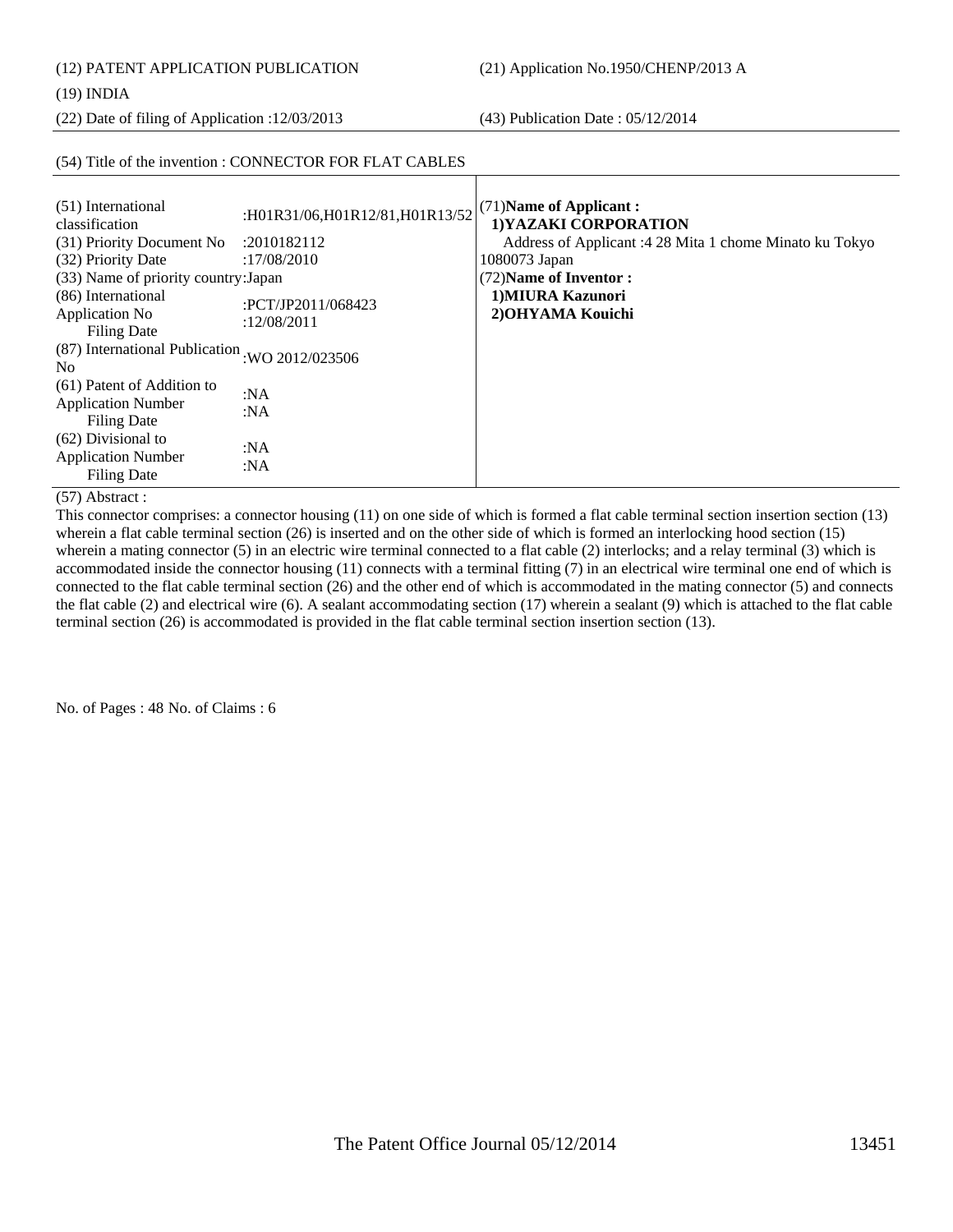(12) PATENT APPLICATION PUBLICATION (21) Application No.2177/CHENP/2013 A

(19) INDIA

(22) Date of filing of Application :19/03/2013 (43) Publication Date : 05/12/2014

#### (51) International classification :C12N5/07 (31) Priority Document No :61/376508 (32) Priority Date :24/08/2010 (33) Name of priority country :U.S.A. (86) International Application No Filing Date :PCT/US2011/048972 :24/08/2011 (87) International Publication No :WO 2012/027474 (61) Patent of Addition to Application Number Filing Date :NA :NA (62) Divisional to Application Number Filing Date :NA :NA (71)**Name of Applicant : 1)REGENTS OF THE UNIVERSITY OF MINNESOTA** Address of Applicant :1000 Westgate Drive Suite 160 St. Paul MN 55114 U.S.A.  **2)KATHOLIEKE UNIVERSITEIT LEUVEN** (72)**Name of Inventor : 1)SUBRAMANIAN Kartik 2)HU Wei Shou 3)VERFAILLIE Catherine M. 4)PARK Yonsil**

(57) Abstract :

The invention is directed to compositions of cell aggregates and methods for making and using the cell aggregates where the aggregates comprise cells that are not embryonic stem cells but can differentiate into cell types of at least two of ectodermal endodermal and mesodermal embryonic germ layers e.g. stem cells.

(54) Title of the invention : NON STATIC SUSPENSION CULTURE OF CELL AGGREGATES

No. of Pages : 88 No. of Claims : 11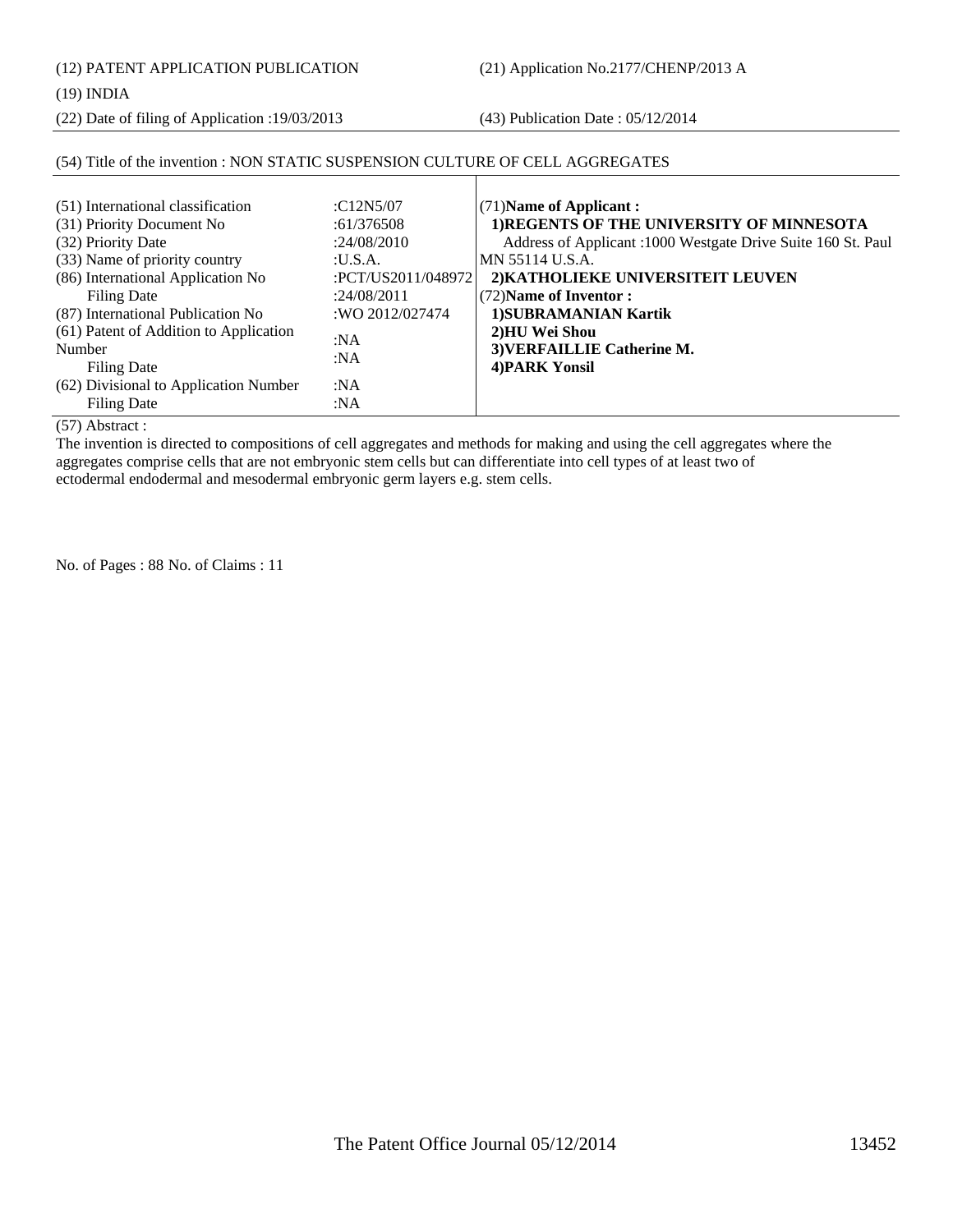(12) PATENT APPLICATION PUBLICATION (21) Application No.2178/CHENP/2013 A

(22) Date of filing of Application :19/03/2013 (43) Publication Date : 05/12/2014

### (54) Title of the invention : TRANSGENIC PLANTS

| (51) International classification          |                       | :C07K14/415,C12N15/82 (71)Name of Applicant :            |
|--------------------------------------------|-----------------------|----------------------------------------------------------|
| (31) Priority Document No                  | :1015875.6            | 1) BRITISH AMERICAN TOBACCO (INVESTMENTS)                |
| (32) Priority Date                         | :22/09/2010           | <b>LIMITED</b>                                           |
| (33) Name of priority country              | : <i>U.K.</i>         | Address of Applicant : Globe House 1 Water Street London |
| (86) International Application No          | : $PCT/GB2011/051666$ | WC <sub>2</sub> R 3LA U.K.                               |
| Filing Date                                | :06/09/2011           | (72) Name of Inventor:                                   |
| (87) International Publication No          | :WO 2012/038717       | <b>1)DAVENPORT Susan</b>                                 |
| (61) Patent of Addition to Application     | :NA                   | 2) LE LAY Pascaline                                      |
| Number                                     | :NA                   | 3) SANCHEZ TAMBURRINO Juan Pablo                         |
| Filing Date                                |                       |                                                          |
| (62) Divisional to Application Number : NA |                       |                                                          |
| <b>Filing Date</b>                         | :NA                   |                                                          |

(57) Abstract :

The present invention relates to genetic constructs which can be used in the preparation of transgenic plants. The constructs can have the ability of reducing nitrate concentration in the plant in particular the plant s leaves and for inducing a senescence like phenotype. The invention extends to plant cells transformed with such constructs and to the transgenic plants themselves. The invention also relates to methods of producing transgenic plants and to methods of reducing nitrate content in plants. The invention also relates to harvested plant leaves for example tobacco leaves that have been transformed with the genetic constructs and to various tobacco articles such as smoking articles comprising such harvested plant leaves.

No. of Pages : 61 No. of Claims : 32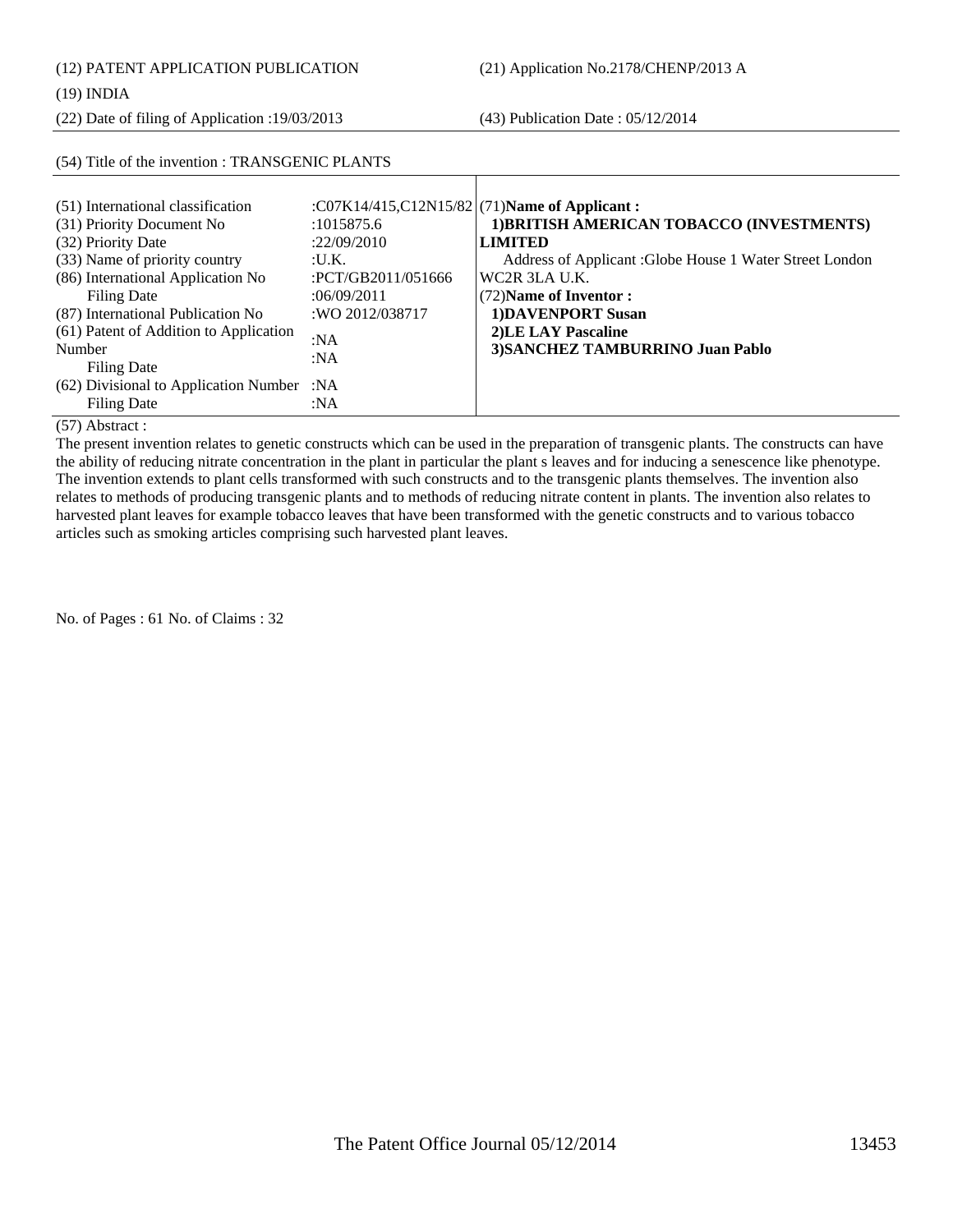(12) PATENT APPLICATION PUBLICATION (21) Application No.3459/CHENP/2013 A

(19) INDIA

(22) Date of filing of Application :02/05/2013 (43) Publication Date : 05/12/2014

### (54) Title of the invention : SEARCH QUERY COLUMN FOR INTERNET CONNECTED TV S

| (51) International classification<br>(31) Priority Document No<br>(32) Priority Date<br>(33) Name of priority country<br>(86) International Application No<br>Filing Date<br>(87) International Publication No<br>(61) Patent of Addition to Application<br>Number<br>Filing Date<br>(62) Divisional to Application Number<br>Filing Date | :G06F3/00<br>:12/917678<br>:02/11/2010<br>: <b>U.S.A.</b><br>:11/10/2011<br>:WO 2012/060980<br>:NA<br>:NA<br>:NA<br>:NA | (71) Name of Applicant:<br><b>1)SONY CORPORATION</b><br>Address of Applicant: 17 1 Konan Minato Ku Tokyo 108<br>$0075$ Japan<br>:PCT/US2011/055719 (72)Name of Inventor :<br>1)HILL Seth<br>2) FRIEDLANDER Steven<br>3) YEH Sabrina Tai Chen<br>4) NISHIKAWA Yuko |
|-------------------------------------------------------------------------------------------------------------------------------------------------------------------------------------------------------------------------------------------------------------------------------------------------------------------------------------------|-------------------------------------------------------------------------------------------------------------------------|-------------------------------------------------------------------------------------------------------------------------------------------------------------------------------------------------------------------------------------------------------------------|
|-------------------------------------------------------------------------------------------------------------------------------------------------------------------------------------------------------------------------------------------------------------------------------------------------------------------------------------------|-------------------------------------------------------------------------------------------------------------------------|-------------------------------------------------------------------------------------------------------------------------------------------------------------------------------------------------------------------------------------------------------------------|

#### (57) Abstract :

A TV display (12) presents a grid of thumbnails (40) representing content available for display from the Internet and next to the grid a column of thumbnails (42) representing content that conforms to a user entered query. The conforming content is located by searching the Internet from an EPG from local TV storage (20) and from the TV s home network. Search result thumbnails are prioritized according to user navigation history.

No. of Pages : 11 No. of Claims : 9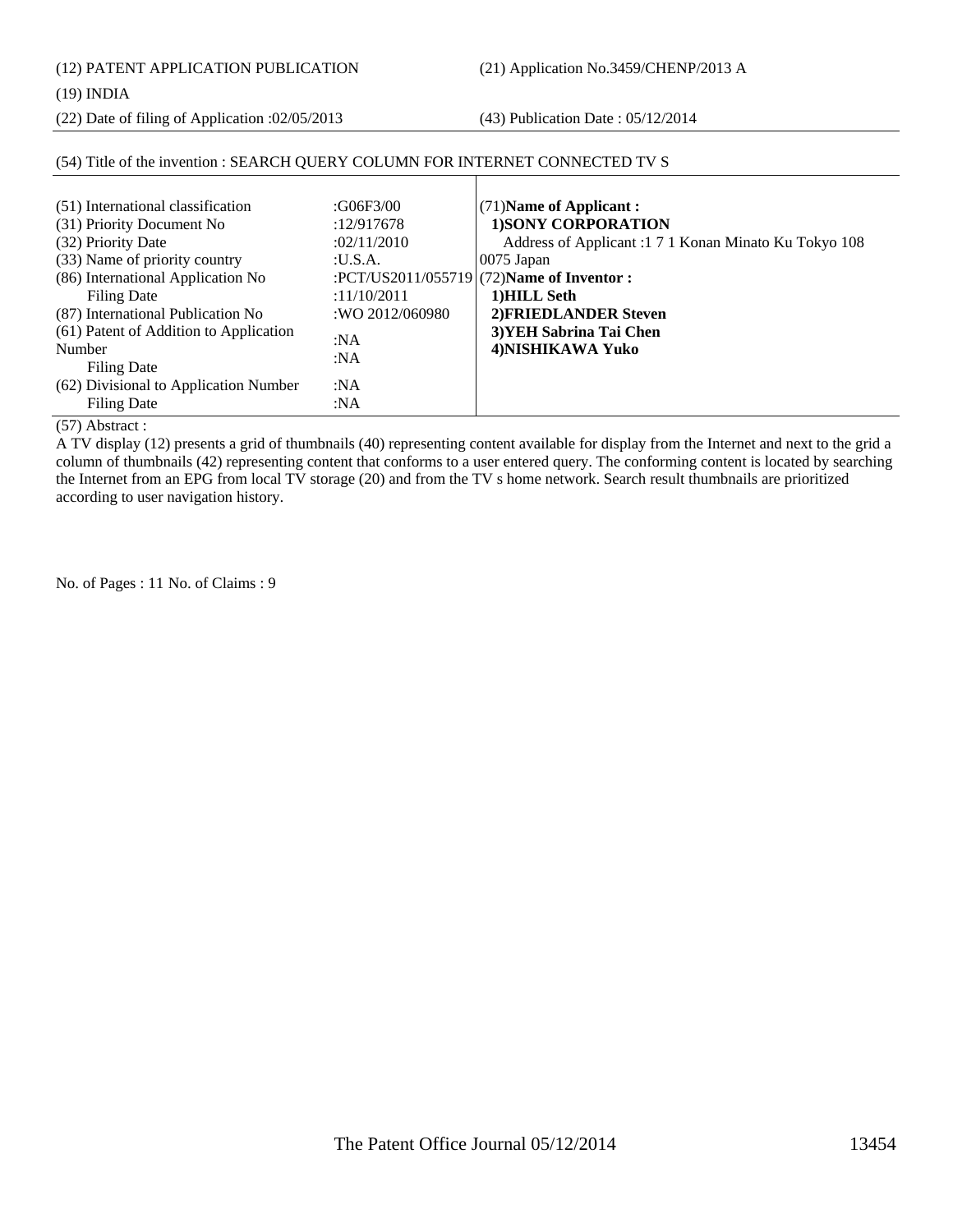(12) PATENT APPLICATION PUBLICATION (21) Application No.7035/CHENP/2013 A

#### (19) INDIA

(22) Date of filing of Application :02/09/2013 (43) Publication Date : 05/12/2014

#### (54) Title of the invention : GUANIDINE COMPOUND

| :NA<br><b>Application Number</b><br>:NA<br>Filing Date | (51) International<br>classification<br>(31) Priority Document<br>No.<br>(32) Priority Date<br>(33) Name of priority<br>country<br>(86) International<br>Application No<br><b>Filing Date</b><br>(87) International<br>Publication No<br>(61) Patent of Addition<br>to Application Number<br><b>Filing Date</b><br>(62) Divisional to | :C07D205/04,A61K31/426,A61K31/4402<br>:2011056031<br>:15/03/2011<br>:Japan<br>:PCT/JP2012/056429<br>:13/03/2012<br>:WO 2012/124696<br>:N $A$<br>:NA | (71) Name of Applicant:<br>1) Astellas Pharma Inc.<br>Address of Applicant: 3 11 Nihonbashi Honcho 2 chome Chuo<br>ku Tokyo 1038411 Japan<br>(72) Name of Inventor:<br>1)YOSHIHARA Kousei<br>2) SUZUKI Daisuke<br>3) YAMAKI Susumu<br>4) YAMADA Hiroyoshi<br>5) MIHARA Hisashi<br>6) SEKI Norio |
|--------------------------------------------------------|---------------------------------------------------------------------------------------------------------------------------------------------------------------------------------------------------------------------------------------------------------------------------------------------------------------------------------------|-----------------------------------------------------------------------------------------------------------------------------------------------------|-------------------------------------------------------------------------------------------------------------------------------------------------------------------------------------------------------------------------------------------------------------------------------------------------|
|--------------------------------------------------------|---------------------------------------------------------------------------------------------------------------------------------------------------------------------------------------------------------------------------------------------------------------------------------------------------------------------------------------|-----------------------------------------------------------------------------------------------------------------------------------------------------|-------------------------------------------------------------------------------------------------------------------------------------------------------------------------------------------------------------------------------------------------------------------------------------------------|

#### (57) Abstract :

[Problem] To provide a compound which is useful as an active ingredient of a pharmaceutical composition especially of a pharmaceutical composition for the prophylaxis and/or treatment of VAP 1 associated diseases. [Solution] As a result of intensive studies on a compound having VAP 1 inhibitory activity the inventors have achieved the present invention by discovering that a compound of the present invention or a salt thereof has excellent VAP 1 inhibitory activity and is thus useful for the prophylaxis and/or treatment of VAP 1 associated diseases especially for the prophylaxis and/or treatment of diabetic nephropathy or diabetic macular edema. The present invention also relates to a pharmaceutical composition particularly a pharmaceutical composition for the prophylaxis and/or treatment of VAP 1 associated diseases said pharmaceutical composition containing a compound of the present invention or a salt thereof and an excipient.

No. of Pages : 317 No. of Claims : 29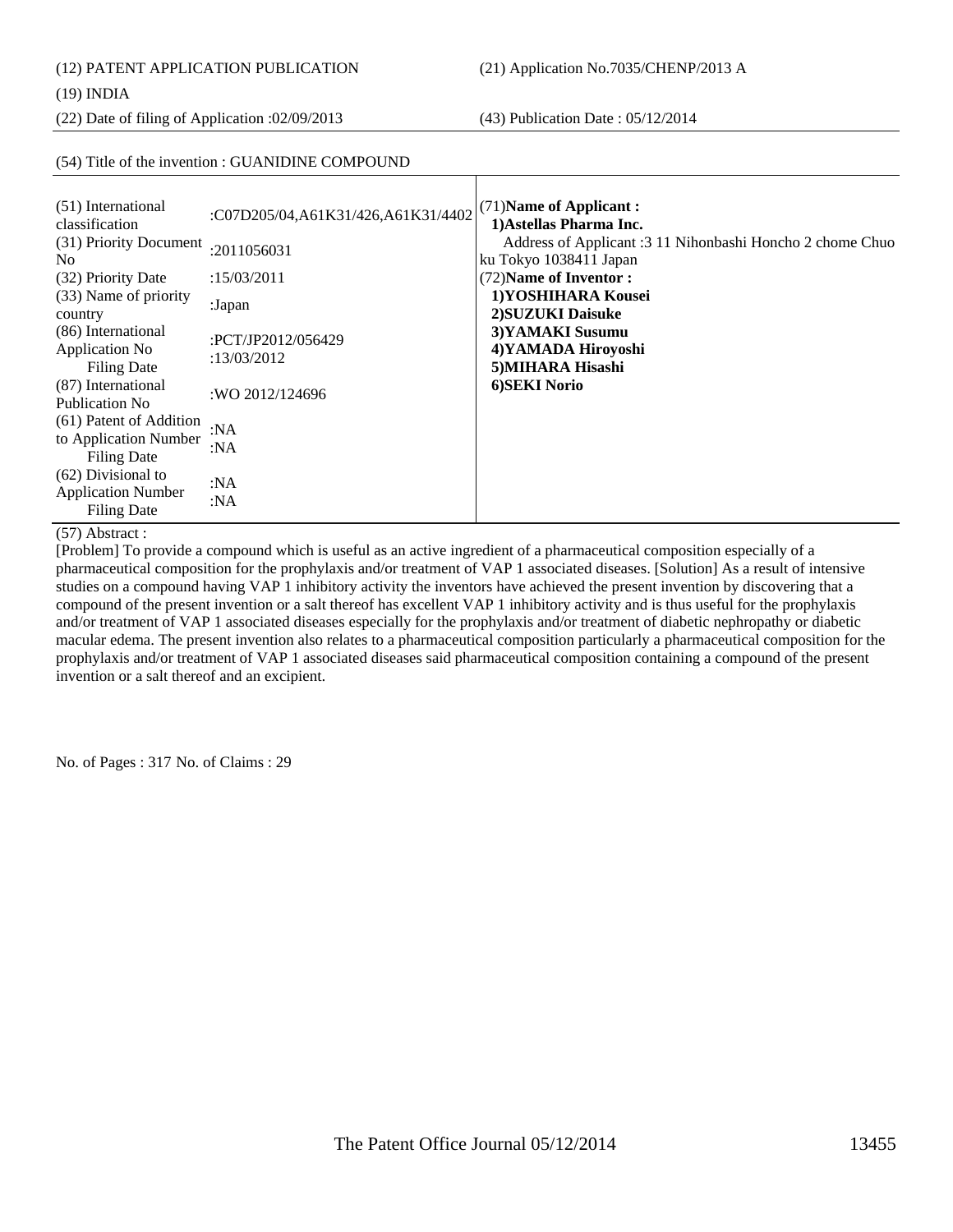(12) PATENT APPLICATION PUBLICATION (21) Application No.118/CHE/2013 A

### (19) INDIA

(22) Date of filing of Application :08/01/2013 (43) Publication Date : 05/12/2014

| (51) International classification                 | :C07C           | $(71)$ Name of Applicant:                        |
|---------------------------------------------------|-----------------|--------------------------------------------------|
| (31) Priority Document No                         | :201210005498.1 | 1) CHINA PETROLEUM & CHEMICAL CORPORATION        |
| (32) Priority Date                                | :10/01/2012     | Address of Applicant : NO.22, CHAOYANGMEN NORTH  |
| (33) Name of priority country                     | :China          | STREET, CHAOYANG DISTRICT, BEIJING 100 728 China |
| (86) International Application No                 | :NA             | (72) Name of Inventor:                           |
| <b>Filing Date</b>                                | :NA             | 1)XIAO, JIAN                                     |
| (87) International Publication No                 | : NA            |                                                  |
| (61) Patent of Addition to Application Number :NA |                 |                                                  |
| <b>Filing Date</b>                                | :NA             |                                                  |
| (62) Divisional to Application Number             | :NA             |                                                  |
| <b>Filing Date</b>                                | :NA             |                                                  |

#### (54) Title of the invention : PROCESS FOR SEPARATING ETHYLENE GLYCOL AND 1,2-BUTANEDIOL

(57) Abstract :

 The present invention relates to a process for separating ethylene glycol and 1,2-butanediol and mainly solves the problem in the prior art in separating ethylene glycol and 1,2-butanediol: the problem of large investment and high energy consumption caused by conventional rectification requiring a very high reflux ratio and a large number of theoretical plates as well as hard separation condition or unsatisfactory separation effects caused by azeotropic rectification. The present invention solves this problem by using the technical solution wherein the material flow containing ethylene glycol and 1,2-butanediol gets into the lower-middle part of the azeotropic rectification column C3 after the light components are removed by the separating columns C1 and C2, wherein the ethylene glycol and the azeotropic agent added from the top of the column form azeotrope which is distilled out from the top of the column and gets into the phase separator Dl after being condensed, the upper phase enriched with azeotropic agent after the phase was separated returns to the top of the column to continue to participate in azeotropy, and the lower phase enriched with ethylene glycol gets into the fourth separating column C4 to be refined to obtain the ethylene glycol product and thus can be used in the industrial production of separating the material flow containing ethylene glycol and 1,2-butanediol.

No. of Pages : 25 No. of Claims : 10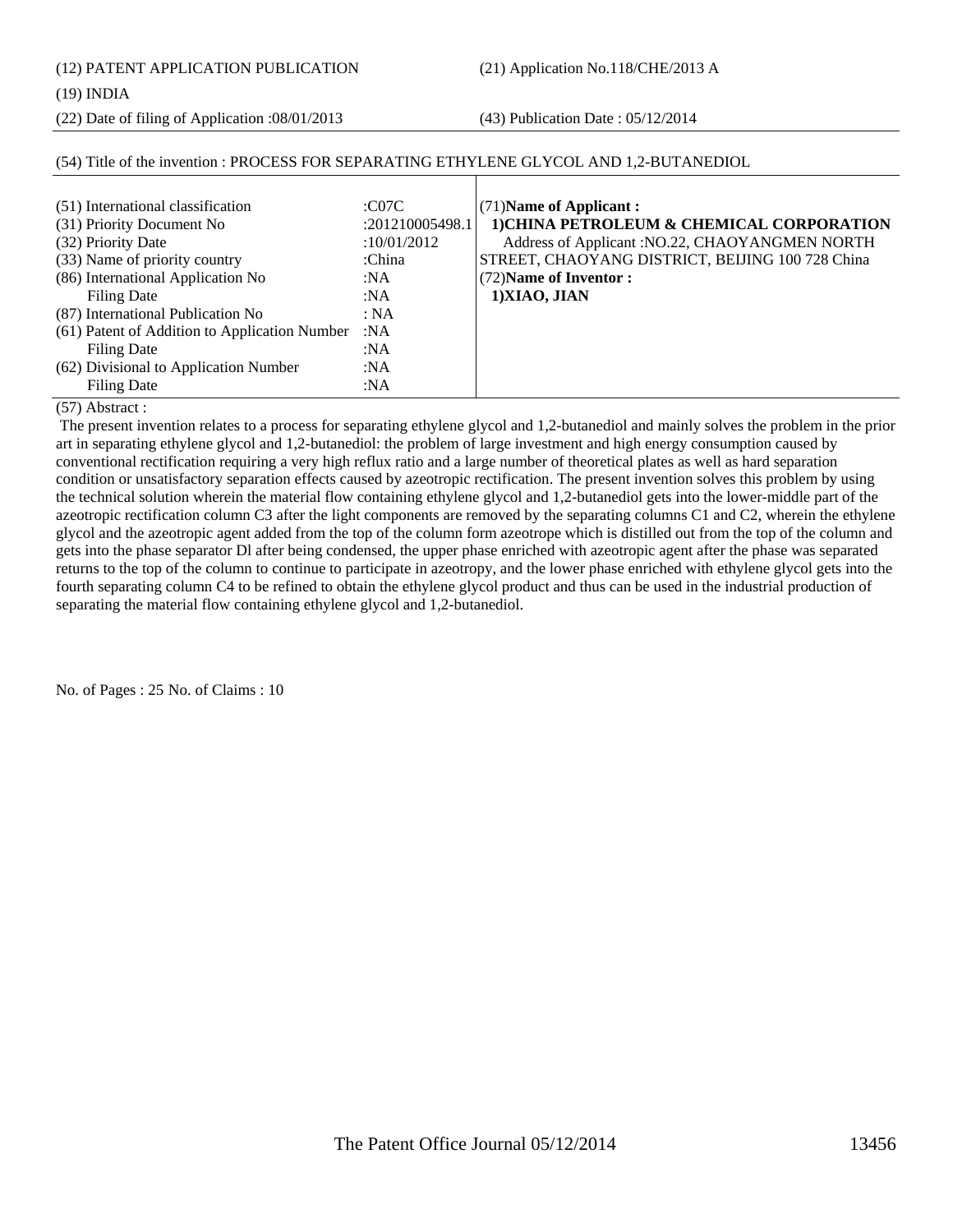(12) PATENT APPLICATION PUBLICATION (21) Application No.2316/CHENP/2013 A

(19) INDIA

(22) Date of filing of Application :22/03/2013 (43) Publication Date : 05/12/2014

#### (54) Title of the invention : CONFIGURABLE PERCUTANEOUS ENDOSCOPIC GASTROSTOMY TUBE (51) International classification :A61J15/00 (31) Priority Document No :61/386793 (32) Priority Date :27/09/2010 (33) Name of priority country :U.S.A. (86) International Application No Filing Date :PCT/IB2011/054251 :27/09/2011 (87) International Publication No :WO 2012/042473 (61) Patent of Addition to Application Number Filing Date :NA :NA (62) Divisional to Application Number Filing Date :NA :NA (71)**Name of Applicant : 1)KIMBERLY CLARK WORLDWIDE INC.** Address of Applicant :2300 Winchester Road Neenah Wisconsin 54956 U.S.A. (72)**Name of Inventor : 1)TAI Kok Ming 2)BAGWELL Alison S. 3)BAKER Andrew T. 4)REICHART Emily A. 5)SCHORR Phillip A.**

#### (57) Abstract :

A configurable percutaneous endoscopic gastrostomy tube includes a shaft having a distal end and a proximal end. The shaft defines a lumen therethrough for passage of a feeding solution or medicine. An expandable retainer is located on the shaft the retainer having a deployed position and an insertion position. The tube includes a releasable lock for maintaining the expandable retainer in its deployed position the releasable lock located on the shaft proximal to the expandable retainer. A flexible sheath surrounds the expandable retainer the sheath being generally loose around the retainer when the retainer is in an insertion position and the sheath being generally snug against an exterior surface of the retainer when the retainer is in a deployed position.

No. of Pages : 31 No. of Claims : 16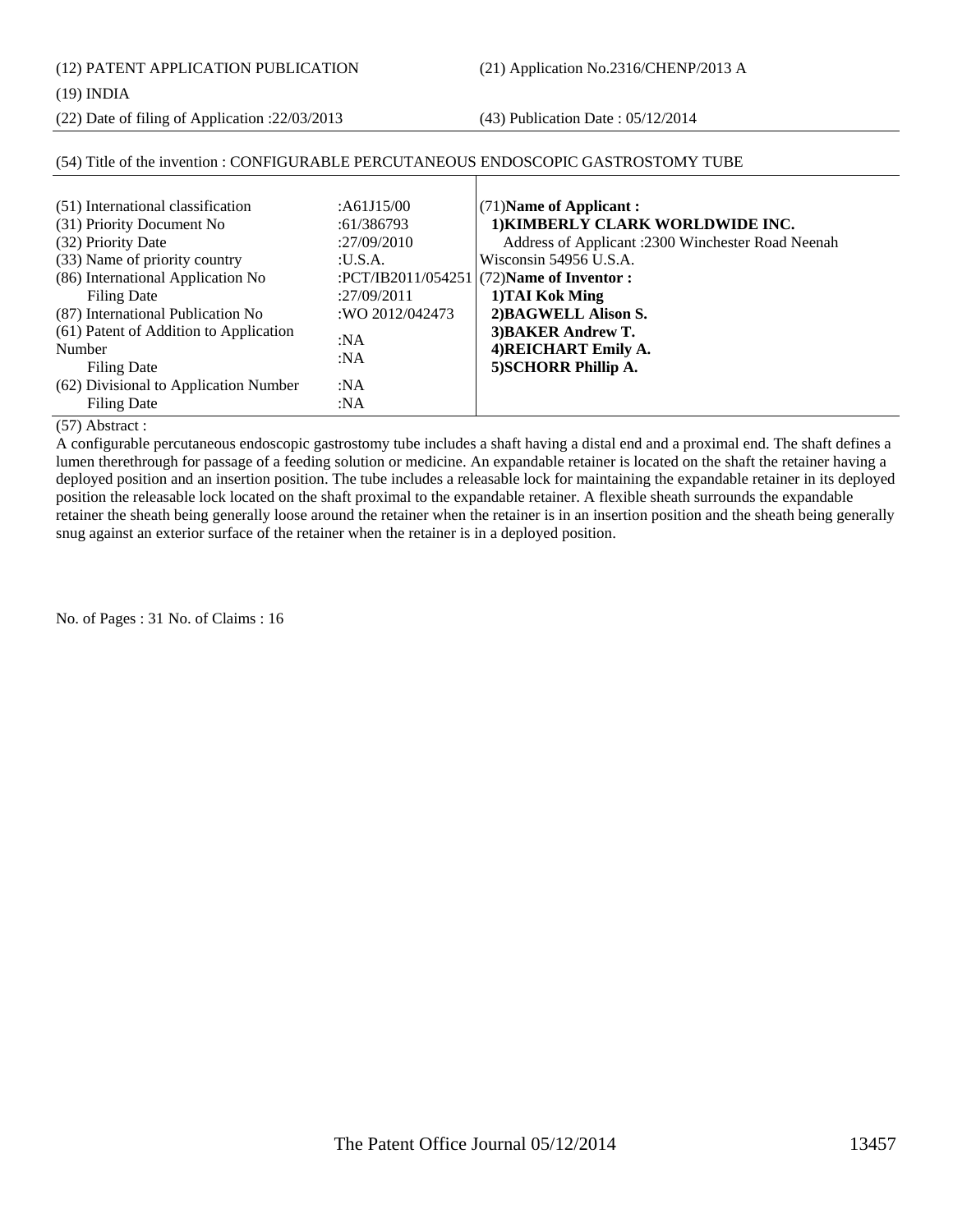(12) PATENT APPLICATION PUBLICATION (21) Application No.1342/CHE/2013 A

(22) Date of filing of Application :26/03/2013 (43) Publication Date : 05/12/2014

| (54) Title of the invention : INTERNAL COMBUSTION ENGINE |          |                                                   |
|----------------------------------------------------------|----------|---------------------------------------------------|
|                                                          |          |                                                   |
| (51) International classification                        | :F01L    | (71) Name of Applicant:                           |
| (31) Priority Document No                                | $:2012-$ | 1) HONDA MOTOR CO., LTD.                          |
|                                                          | 082544   | Address of Applicant :1-1, MINAMI-AOYAMA 2-CHOME, |
| (32) Priority Date                                       |          | :30/03/2012 MINATO-KU, TOKYO, 107-8556 Japan      |
| (33) Name of priority country                            | :Japan   | (72) Name of Inventor:                            |
| (86) International Application No                        | :NA      | 1) KATAOKA, DAI                                   |
| <b>Filing Date</b>                                       | :NA      | 2) FUJIKUBO, MAKOTO                               |
| (87) International Publication No                        | : NA     | 3) HANAWA, KAORU                                  |
| (61) Patent of Addition to Application Number            | :NA      |                                                   |
| Filing Date                                              | :NA      |                                                   |
| (62) Divisional to Application Number                    | :NA      |                                                   |
| <b>Filing Date</b>                                       | :NA      |                                                   |

#### (57) Abstract :

To provide an internal combustion engine that can easily maintain a spark plug without an influence on work for attaching or detaching the spark plug even if an actuator of a variable valve train and a spark plug are mounted on the same external sidewall of a cylinder head. [Constitution] A spark plug 13 has a leading end facing a combustion chamber and an axis 13a thereof which is tilted relative to the axis 22a of a camshaft 22 so as not to overlap a solenoid actuator 21 as viewed from a direction of the cylinder axis (the front and back direction of the figure).

No. of Pages : 30 No. of Claims : 5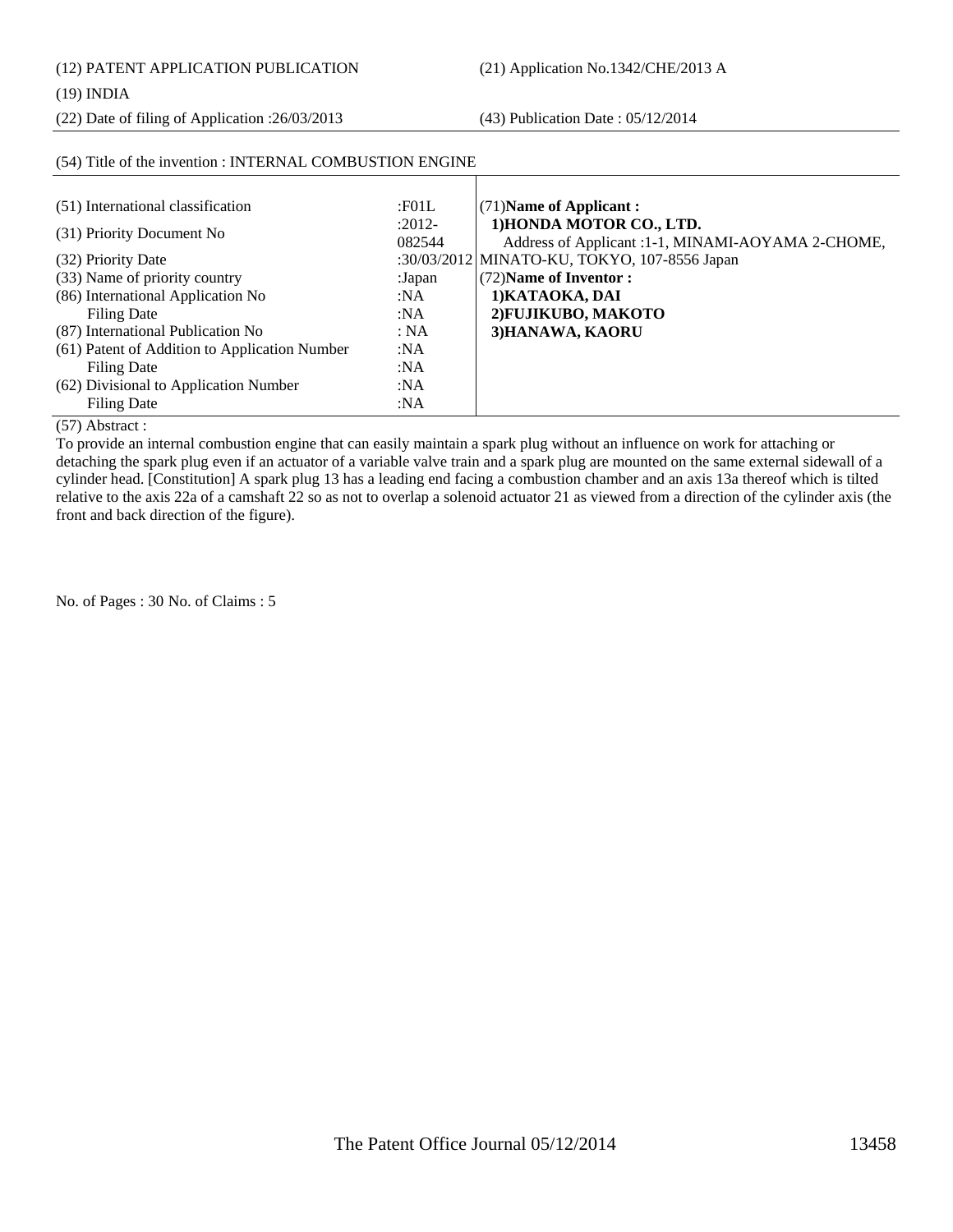(12) PATENT APPLICATION PUBLICATION (21) Application No.2188/CHENP/2013 A

#### (19) INDIA

(22) Date of filing of Application :19/03/2013 (43) Publication Date : 05/12/2014

| (51) International classification<br>(31) Priority Document No<br>(32) Priority Date<br>(33) Name of priority country<br>(86) International Application No<br>Filing Date<br>(87) International Publication No<br>(61) Patent of Addition to Application<br>Number<br>Filing Date<br>(62) Divisional to Application Number<br>Filing Date | :H01L33/48<br>:2010198377<br>:03/09/2010<br>:Japan<br>:01/09/2011<br>:WO 2012/029911<br>:NA<br>:NA<br>:NA<br>:NA | (71) Name of Applicant:<br>1) NICHIA CORPORATION<br>Address of Applicant : 491 100 Oka Kaminaka cho Anan shi<br>Tokushima 7748601 Japan<br>:PCT/JP2011/069917 (72) Name of Inventor :<br>1) YAMASHITA Ryohei |
|-------------------------------------------------------------------------------------------------------------------------------------------------------------------------------------------------------------------------------------------------------------------------------------------------------------------------------------------|------------------------------------------------------------------------------------------------------------------|--------------------------------------------------------------------------------------------------------------------------------------------------------------------------------------------------------------|
|-------------------------------------------------------------------------------------------------------------------------------------------------------------------------------------------------------------------------------------------------------------------------------------------------------------------------------------------|------------------------------------------------------------------------------------------------------------------|--------------------------------------------------------------------------------------------------------------------------------------------------------------------------------------------------------------|

#### (54) Title of the invention : LIGHT EMITTING DEVICE AND METHOD FOR MANUFACTURING SAME

#### (57) Abstract :

A light emitting device (100) comprises: a package (20) which generally has a shape of a rectangular parallelepiped and is configured of a molded body (30) and a lead (40) that is embedded in the molded body (30); and a light emitting element (10) which is mounted on the package (20). The lead (40) has: a connection part (41) on which the light emitting element (10) is mounted; and a terminal part (42) and an exposed part (43) that are connected to the connection part (41). The package (20) has: a bottom surface (20A); a front surface (20C) that is connected to the bottom surface (20A) and serves as a light exit surface; and a back surface (20D) that is connected to the bottom surface (20A) and faces the front surface (20C). The terminal part (42) and the exposed part (43) are connected to the back surface of the connection part (41) and exposed from the molded body (30) while being connected with the bottom surface (20A) and the back surface (20D). In addition the terminal part (42) and the exposed part (43) are separated from each other by the bottom surface (20A).

No. of Pages : 75 No. of Claims : 8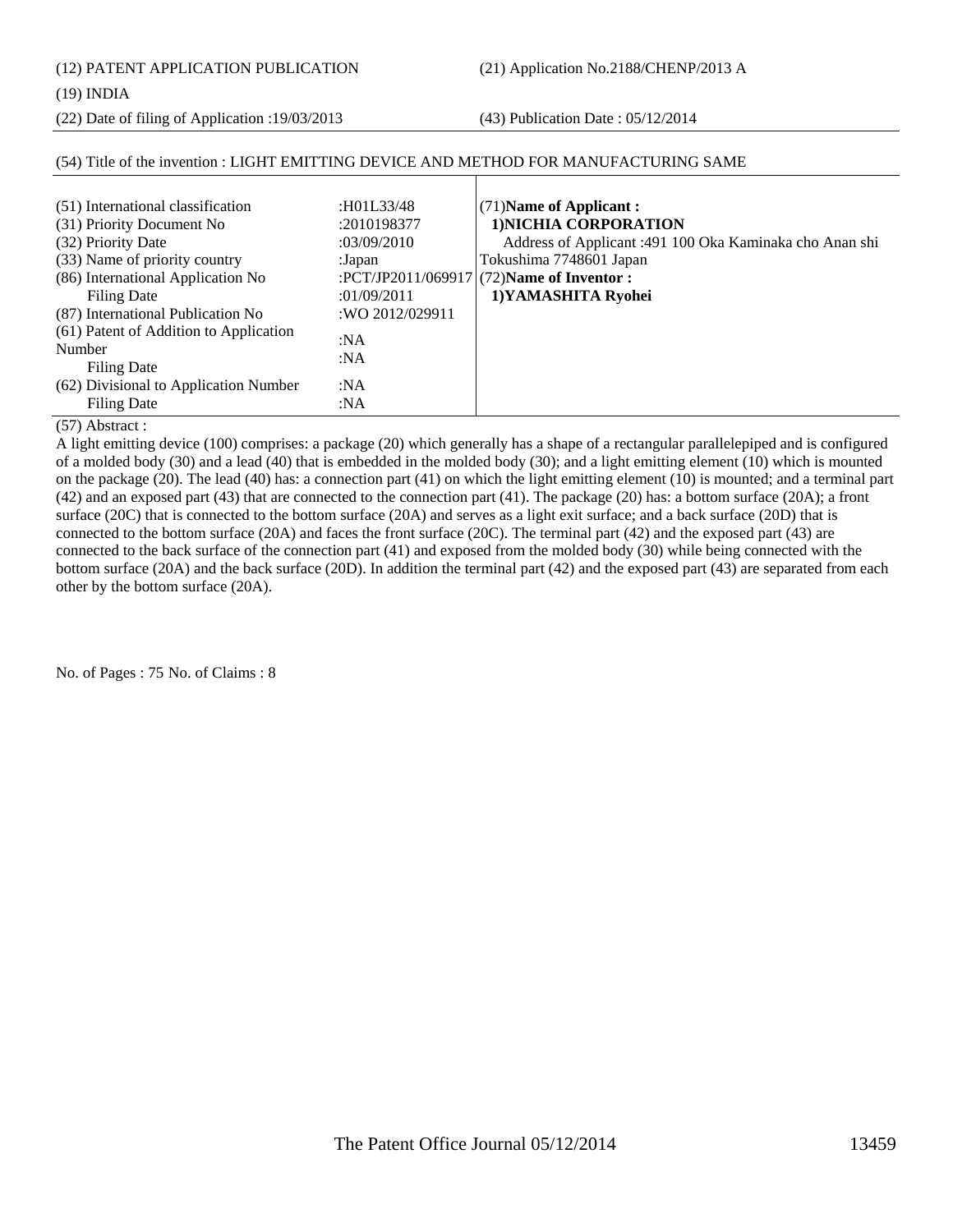# (12) PATENT APPLICATION PUBLICATION (21) Application No.2367/CHE/2013 A

### (19) INDIA

(22) Date of filing of Application :30/05/2013 (43) Publication Date : 05/12/2014

## (54) Title of the invention : NOVEL PROCESS FOR THE SYNTHESIS OF CHIRAL TETRAHYDROPYRAMIDONES AND ITS APPLICATION IN THE SYNTHESIS OF MONASTROL

| (51) International classification<br>(31) Priority Document No<br>(32) Priority Date<br>(33) Name of priority country<br>(86) International Application No<br>Filing Date<br>(87) International Publication No | :NA<br>:NA<br>:NA<br>:NA<br>:NA<br>: NA | : $\text{C07D}$ (71)Name of Applicant :<br>1) DR. S. NARASIMHAN<br>Address of Applicant : ASTHAGIRI HERBAL RESEARCH<br>FOUNDATION 162A, PERUNGUDI INDUSTRIAL ESTATE,<br>PERUNGUDI, CHENNAI-96 Tamil Nadu India<br>$(72)$ Name of Inventor:<br>1) DR. S. NARASIMHAN |
|----------------------------------------------------------------------------------------------------------------------------------------------------------------------------------------------------------------|-----------------------------------------|--------------------------------------------------------------------------------------------------------------------------------------------------------------------------------------------------------------------------------------------------------------------|
| (61) Patent of Addition to Application Number<br>Filing Date<br>(62) Divisional to Application Number<br>Filing Date                                                                                           | :NA<br>:NA<br>:NA<br>:NA                | 2) D. PRIYA MATHARASI<br>3) S. DHAMODARAN                                                                                                                                                                                                                          |

(57) Abstract :

The present invention relates to the novel catalytic process of preparing chiral pyrimidone drug and related compounds with good enantiomeric excess..

No. of Pages : 12 No. of Claims : 6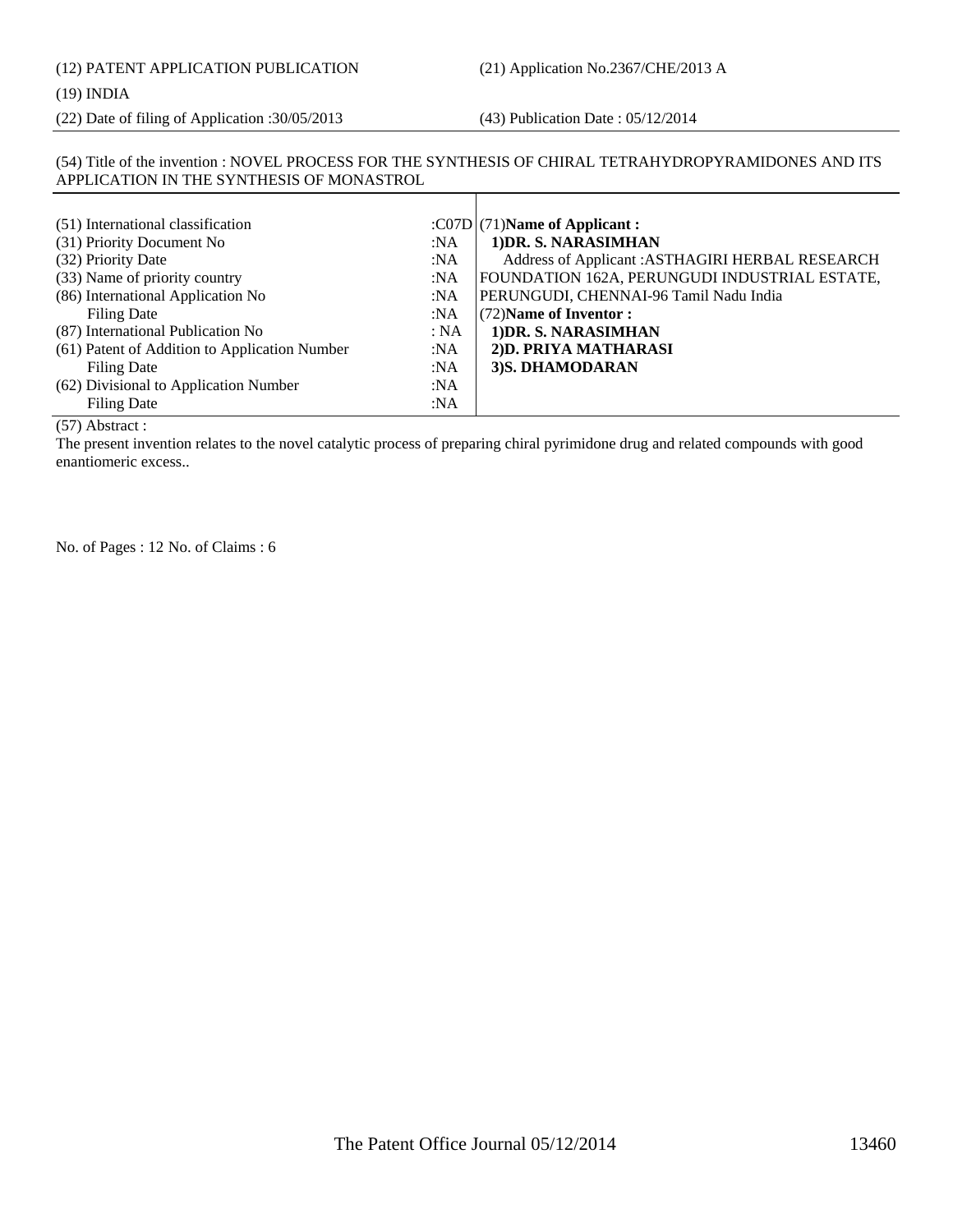(12) PATENT APPLICATION PUBLICATION (21) Application No.895/CHENP/2013 A

(19) INDIA

(22) Date of filing of Application :04/02/2013 (43) Publication Date : 05/12/2014

| (51) International classification<br>(31) Priority Document No<br>(32) Priority Date<br>(33) Name of priority country<br>(86) International Application No<br>Filing Date | :10508091<br>:16/07/2010<br>:Sweden<br>:PCT/SE2011/050950<br>:14/07/2011 | :B60W30/14,G01C21/34 (71)Name of Applicant:<br>1) SCANIA CV AB<br>Address of Applicant: S 151 87 Sdertlje Sweden<br>(72) Name of Inventor:<br>1) EVALDSSON Martin<br>2) S-DERGREN Maria |
|---------------------------------------------------------------------------------------------------------------------------------------------------------------------------|--------------------------------------------------------------------------|-----------------------------------------------------------------------------------------------------------------------------------------------------------------------------------------|
| (87) International Publication No<br>(61) Patent of Addition to Application<br>Number<br>Filing Date<br>(62) Divisional to Application Number<br>Filing Date              | :WO 2012/008913<br>:NA<br>:NA<br>:NA<br>:NA                              | 3) JOHANSSON Oskar                                                                                                                                                                      |

#### (54) Title of the invention : CRUISE CONTROL WITH CONVEX COST FUNCTION

(57) Abstract :

According to the present invention a cost function is created such that it depends on at least a first term and a second term which have a mutual relationship between them. The cost function is also so configured that it is easy to expand to cover one or more further terms. According to the invention the cost function is created such that when it is expanded to depend on the first term the second term and at least one further term it still maintains the same mutual relationship between the first term and the second term. The cost function also indicates a mutual relationship between the at least one further term and the first and second terms.

No. of Pages : 27 No. of Claims : 20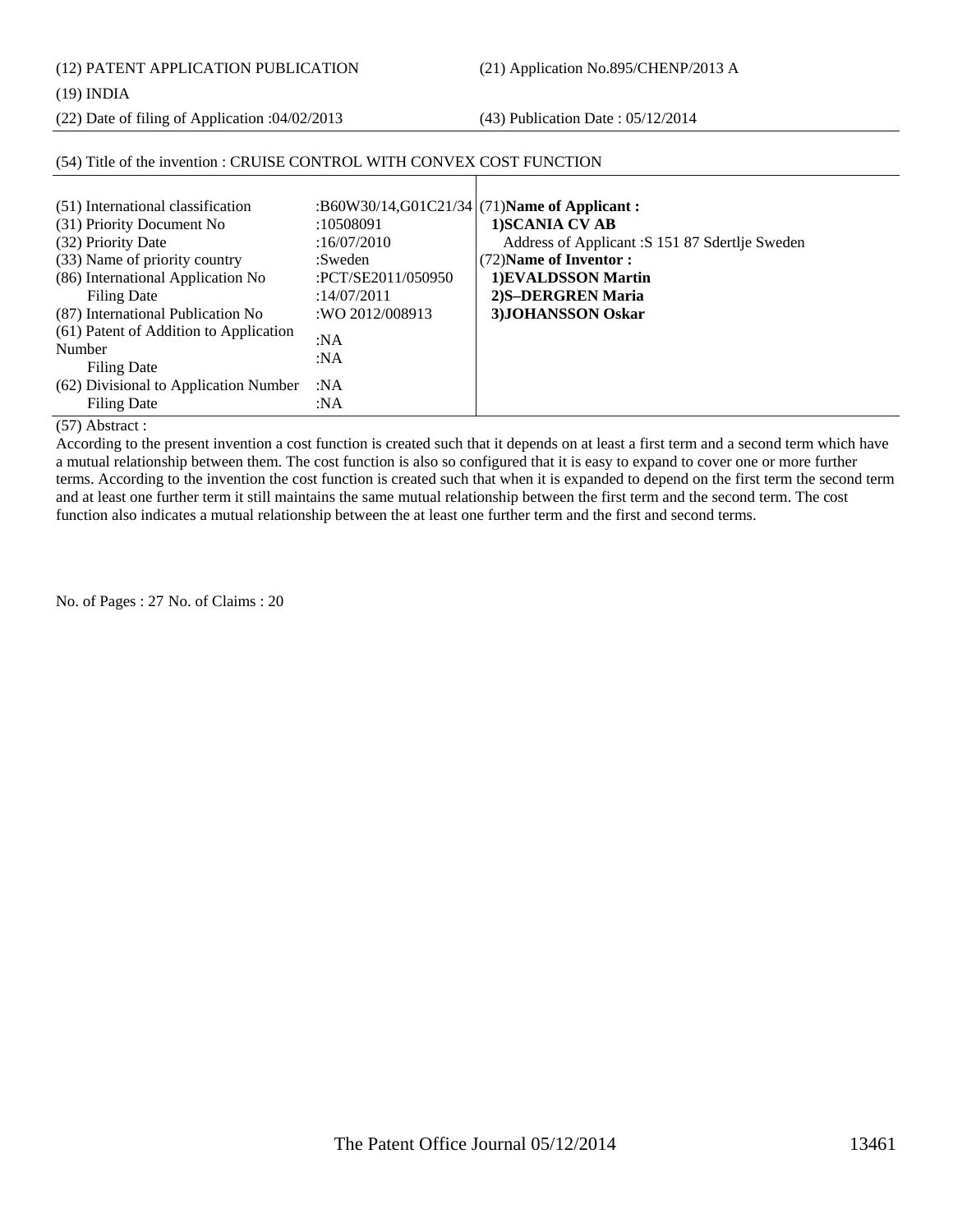(12) PATENT APPLICATION PUBLICATION (21) Application No.142/CHE/2013 A

#### (19) INDIA

(22) Date of filing of Application :10/01/2013 (43) Publication Date : 05/12/2014

(54) Title of the invention : BIOREMEDIATION OF ARSENIC AND BIOEXTRACTION OF GOL AS A TWO-IN-ONE **BIOPROCESS** 

| (51) International classification<br>(31) Priority Document No | :NA  | :B09C $(71)$ Name of Applicant:<br>1) NAYEEM ULLAH KHAN |
|----------------------------------------------------------------|------|---------------------------------------------------------|
| (32) Priority Date                                             | :NA  | Address of Applicant:#10, 4TH CROSS, K-S, LAYOUT,       |
| (33) Name of priority country                                  | :NA  | OPP. DAYANANDA SAGAR COLLEGE BANGALORE-                 |
| (86) International Application No                              | :NA  | 560078 Karnataka India                                  |
| Filing Date                                                    | :NA  | (72) Name of Inventor:                                  |
| (87) International Publication No                              | : NA | 1) SUSANNA P                                            |
| (61) Patent of Addition to Application Number                  | :NA  |                                                         |
| Filing Date                                                    | :NA  |                                                         |
| (62) Divisional to Application Number                          | :NA  |                                                         |
| Filing Date                                                    | :NA  |                                                         |

 $\mathbf{I}$ 

(57) Abstract :

 The invention describes an indigenous strain of E.coli for bioremediation of arsenic containing soil and water. The same strain of E.coli can be used to extract gold from abandoned mine areas so that bioremediation of arsenic and bioextraction of gold can be carried out as a two-in-one bioprocess which is safe and also economical. The invention consists of a series of bioreactors. The first one removes gold, second removes arsenic and the third one neutralizes pH. Key words: Biomining-gold-E.coli-Arsenic contamination.

No. of Pages : 5 No. of Claims : 3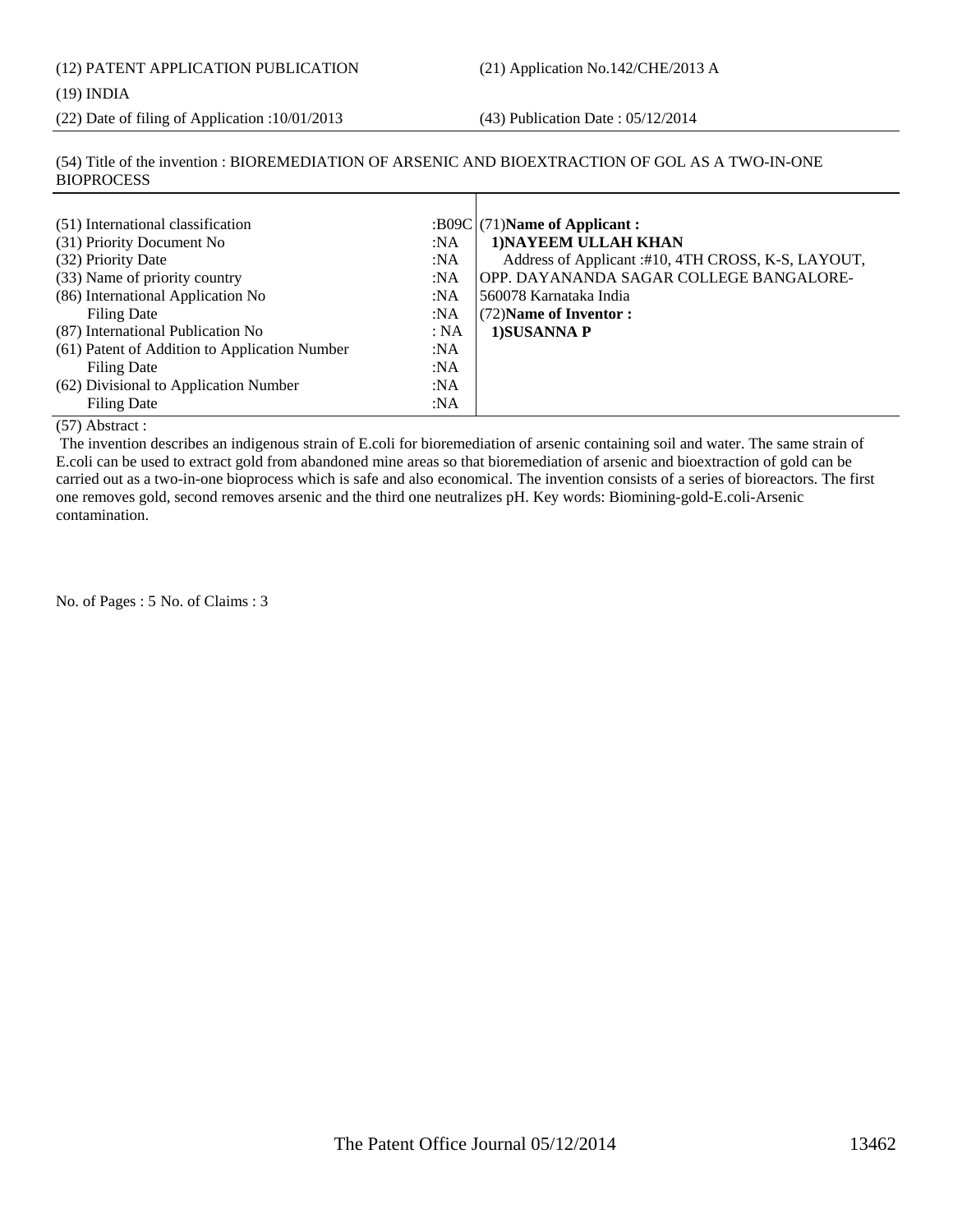# (12) PATENT APPLICATION PUBLICATION (21) Application No.2262/CHE/2013 A

### (19) INDIA

(22) Date of filing of Application :30/05/2013 (43) Publication Date : 05/12/2014

(54) Title of the invention : PROCESS FOR THE PREPARATION OF A NOVEL POLYMORPH OF (1-{9-[(4S, 2R, 3R, 5R)-3, 4- DIHYDROXY - 5-(HYDROXYMETHYL)OXOLAN-2-YL)-6-AMINOPURIN-2-YL}PYRAZOLE-4-YL)-N-METHYLCARBOXAMIDE

| (51) International classification             |      | : $A61K9/00$ (71)Name of Applicant:                  |
|-----------------------------------------------|------|------------------------------------------------------|
| (31) Priority Document No                     | :NA  | 1) BIOPHORE INDIA PHARMACEUTICALS PVT. LTD.          |
| (32) Priority Date                            | :NA  | Address of Applicant : PLOT #23, 3RD FLOOR, TIE, 1ST |
| (33) Name of priority country                 | :NA  | PHASE, BALANAGAR, HYDERABAD - 500 037 Andhra         |
| (86) International Application No             | :NA  | Pradesh India                                        |
| <b>Filing Date</b>                            | :NA  | (72) Name of Inventor:                               |
| (87) International Publication No             | : NA | 1) JAGADEESH BABU RANGISETTY                         |
| (61) Patent of Addition to Application Number | :NA  | 2) MANIK REDDY PULLAGURLA                            |
| Filing Date                                   | :NA  | 3) MECHERIL VALSAN NANDAKUMAR                        |
| (62) Divisional to Application Number         | :NA  | 4) DOKULA NEELAM NAIDU                               |
| <b>Filing Date</b>                            | :NA  |                                                      |

(57) Abstract :

The invention provides a novel polymorph of Regadenoson. More particularly, the invention provides propylene glycol solvate of Regadenoson. The invention also provides a process for the preparation of propylene glycol solvate of Regadenoson.

No. of Pages : 15 No. of Claims : 6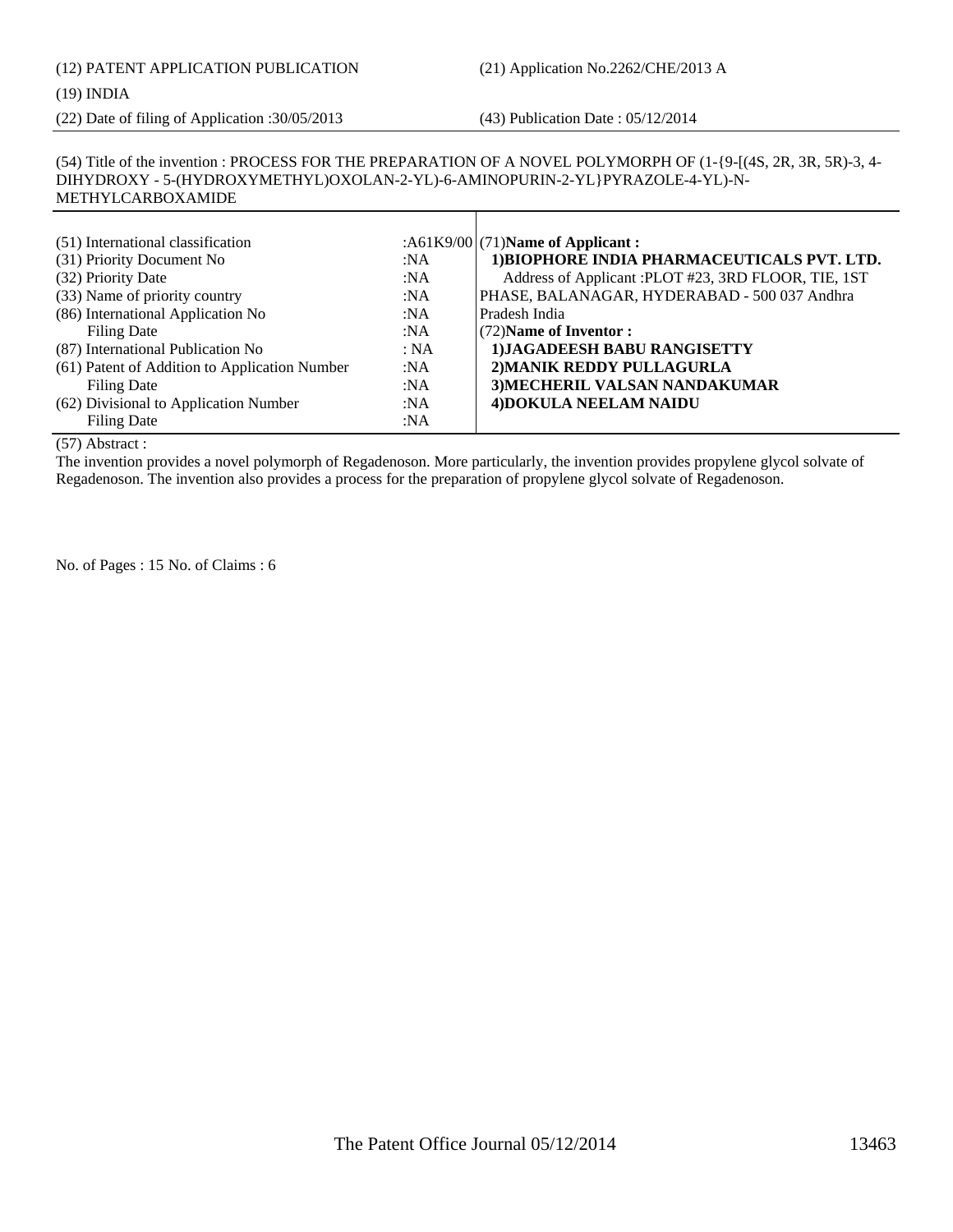(12) PATENT APPLICATION PUBLICATION (21) Application No.1662/CHENP/2013 A

(22) Date of filing of Application :28/02/2013 (43) Publication Date : 05/12/2014

(54) Title of the invention : CHARGER

| (51) International classification      |                    | :H02J7/00,H01M10/44 $(71)$ Name of Applicant :         |
|----------------------------------------|--------------------|--------------------------------------------------------|
| (31) Priority Document No              | :2010195022        | 1) HONDA MOTOR CO. LTD.                                |
| (32) Priority Date                     | :31/08/2010        | Address of Applicant :1 1 Minami Aoyama 2 chome Minato |
| (33) Name of priority country          | :Japan             | ku Tokyo 1078556 Japan                                 |
| (86) International Application No      | :PCT/JP2011/068463 | (72) Name of Inventor:                                 |
| <b>Filing Date</b>                     | :12/08/2011        | 1) TAKENO Atsuro                                       |
| (87) International Publication No      | :WO 2012/029532    | 2) MARUYAMA Takashi                                    |
| (61) Patent of Addition to Application | :NA                |                                                        |
| Number                                 | :NA                |                                                        |
| Filing Date                            |                    |                                                        |
| (62) Divisional to Application Number  | :NA                |                                                        |
| Filing Date                            | :N $A$             |                                                        |

#### (57) Abstract :

Provided is a charger wherein capability of storing codes connected to the charger is improved. The charger (100) is provided with: a housing case (104) for housing therein a charger body (102); a wind around recess section (110) that is formed on the outer circumference of the housing case (104) and around which a first code (108) to be connected to the charger body (102) can be wound; and a plug recess section (116) that is formed on the housing case (104) and that is for storing a plug (114) to be connected to the front end of the first code (108). A housing section (120) that is opened in the upper direction and that houses therein a second code (118) to be connected to the charger body (102) is formed on the housing case (104).

No. of Pages : 35 No. of Claims : 7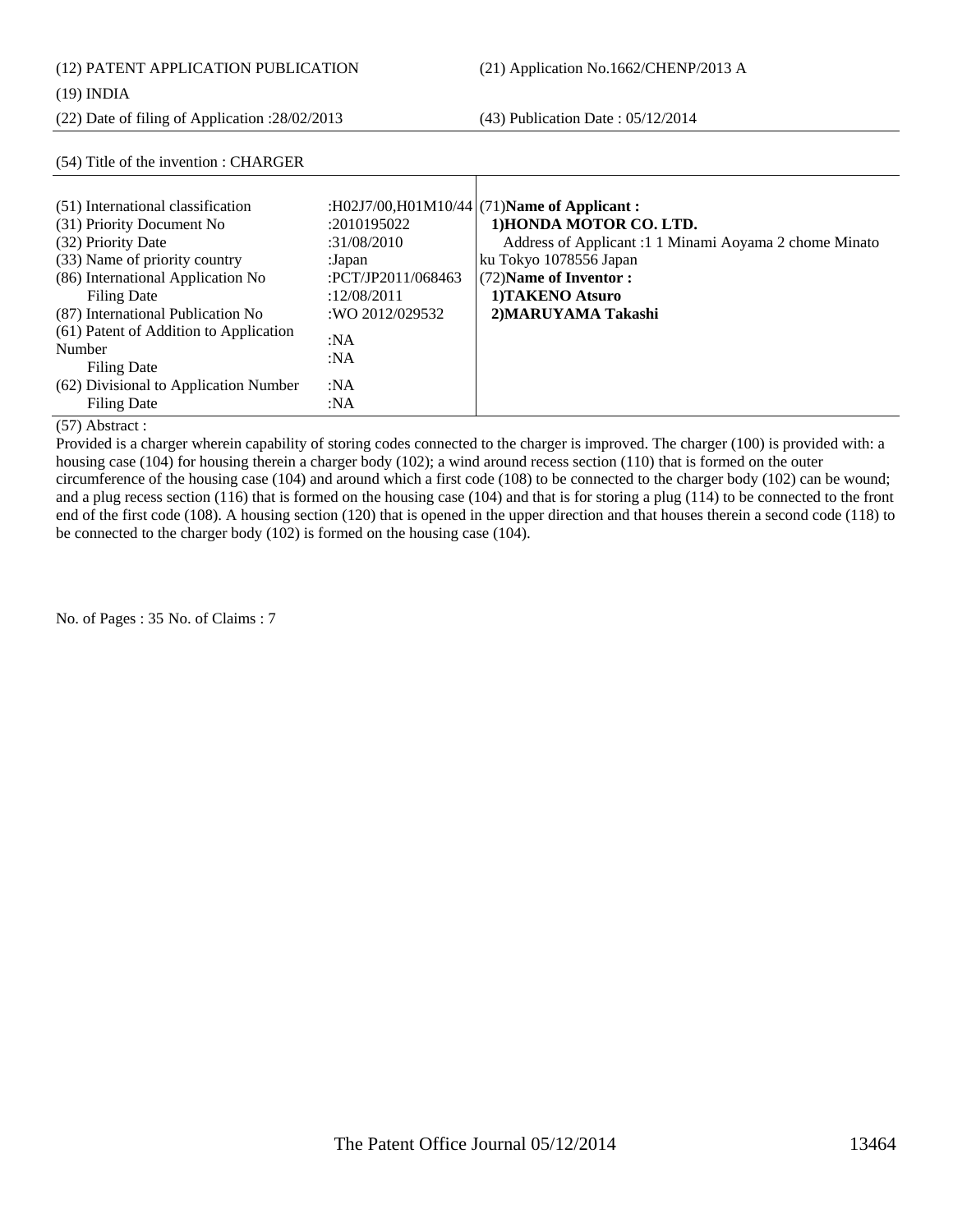(12) PATENT APPLICATION PUBLICATION (21) Application No.2226/CHENP/2013 A

(19) INDIA

(22) Date of filing of Application :20/03/2013 (43) Publication Date : 05/12/2014

### (54) Title of the invention : ROTATIONAL DAMPER AND VEHICLE SEAT WITH THE ROTATIONAL DAMPER

| (51) International classification<br>(31) Priority Document No<br>(32) Priority Date<br>(33) Name of priority country<br>(86) International Application<br>N <sub>0</sub><br><b>Filing Date</b><br>(87) International Publication<br>N <sub>o</sub><br>(61) Patent of Addition to | :F16F9/14,A47C1/024,B60N2/22 $(71)$ Name of Applicant:<br>:2010211581<br>:22/09/2010<br>:Japan<br>:PCT/JP2011/065452<br>:06/07/2011<br>:WO 2012/039182<br>:NA | 1) OILES CORPORATION<br>Address of Applicant :1 6 34 Kounan Minato ku Tokyo<br>1080075 Japan<br>(72) Name of Inventor:<br>1) OKIMURA Akihiko<br>2)HORITA Naohiro |
|-----------------------------------------------------------------------------------------------------------------------------------------------------------------------------------------------------------------------------------------------------------------------------------|---------------------------------------------------------------------------------------------------------------------------------------------------------------|------------------------------------------------------------------------------------------------------------------------------------------------------------------|
| <b>Application Number</b><br>Filing Date                                                                                                                                                                                                                                          | : $NA$                                                                                                                                                        |                                                                                                                                                                  |
| (62) Divisional to Application<br>Number<br><b>Filing Date</b>                                                                                                                                                                                                                    | :NA<br>:NA                                                                                                                                                    |                                                                                                                                                                  |

(57) Abstract :

[Problem] To provide a rotational damper having excellent response and exhibiting a damping effect only in one direction and a vehicle seat provided with the rotational damper. [Solution] A rotational damper (10) comprising: a casing (13) provided therein with a partition wall section (12) provided with a flow path (11); a rotation body (16) rotatably disposed within the casing and provided with a pair of rotation blades (14 15) for partitioning the inside of the casing into two chambers (R1 R2) in cooperation with the casing; a viscous fluid (L) contained within the casing; lip seals (17) mounted to the pair of rotation blades in such a manner that only when the rotation body rotates and moves in one direction the lip seals (17) expand in the direction perpendicular to the vertical direction to prevent the viscous fluid from flowing between the two chambers; and a lid body (18) for closing the opening of the casing.

No. of Pages : 52 No. of Claims : 11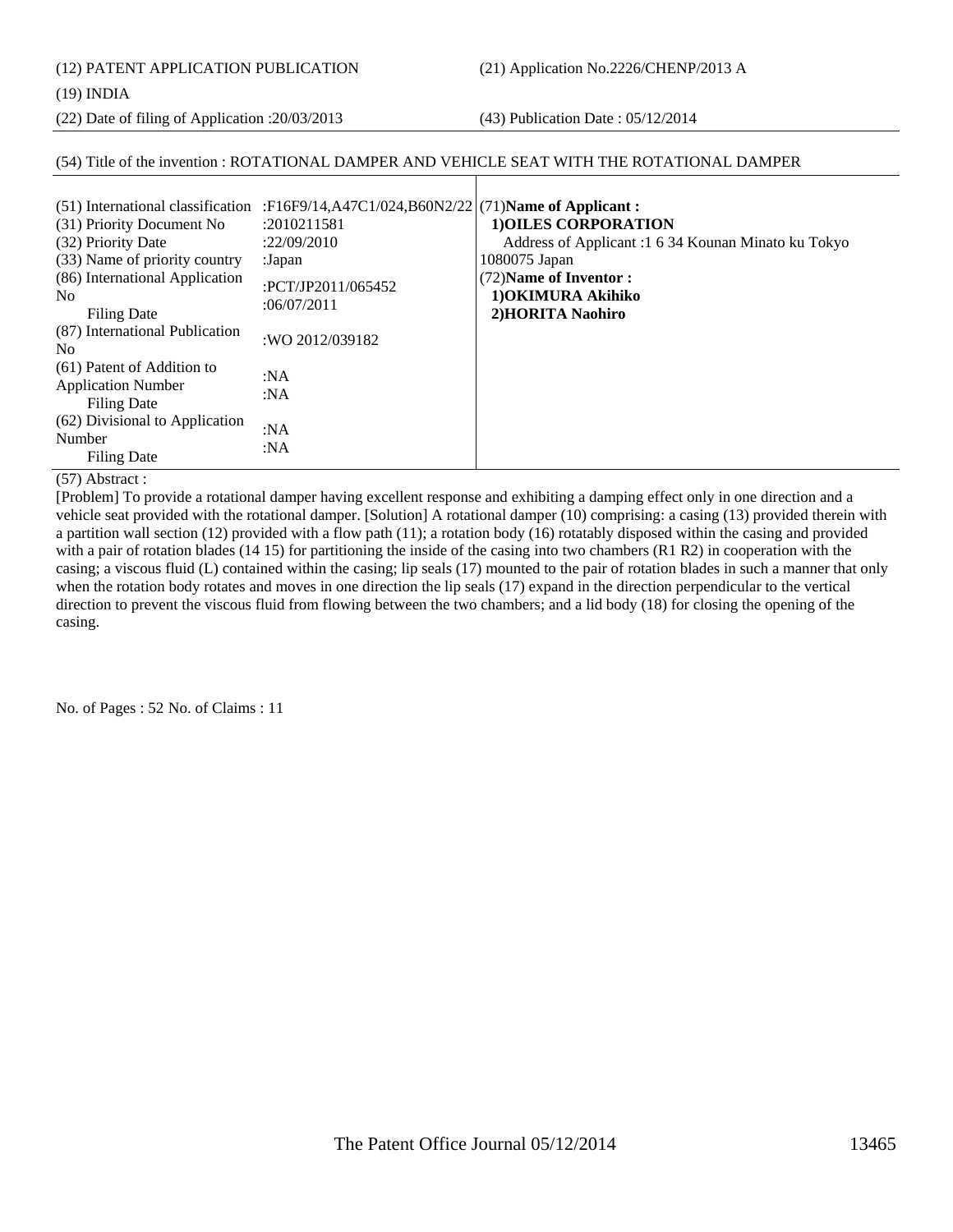(12) PATENT APPLICATION PUBLICATION (21) Application No.7974/CHENP/2013 A

(19) INDIA

(22) Date of filing of Application :03/10/2013 (43) Publication Date : 05/12/2014

#### (54) Title of the invention : A WINDOW SHUTTER UNIT FOR EXTERNAL MOUNTING ON A BUILDING

| (51) International classification<br>(31) Priority Document No<br>(32) Priority Date | :E06B3/32,E06B9/02,E06B9/26 (71)Name of Applicant:<br>:PA 2011 70117<br>:10/03/2011 | 1) VENETIAN SOLAR APS<br>Address of Applicant: Blish nevel 10 DK 2970 H rsholm |
|--------------------------------------------------------------------------------------|-------------------------------------------------------------------------------------|--------------------------------------------------------------------------------|
| (33) Name of priority country                                                        | :Denmark                                                                            | <b>Denmark</b>                                                                 |
| (86) International Application No: PCT/DK2012/050072                                 |                                                                                     | (72) Name of Inventor:                                                         |
| <b>Filing Date</b>                                                                   | :08/03/2012                                                                         | 1) THIELEMANN Stefan                                                           |
| (87) International Publication No : WO 2012/119604                                   |                                                                                     |                                                                                |
| (61) Patent of Addition to<br><b>Application Number</b><br>Filing Date               | :NA<br>:NA                                                                          |                                                                                |
| (62) Divisional to Application<br>Number<br>Filing Date                              | :NA<br>:NA                                                                          |                                                                                |

#### (57) Abstract :

A window shutter unit (1) is for external mounting on a building. The window shutter unit comprises a plurality of hollow slats (2) mounted in a shutter frame. An air outlet opening (20) delivers ventilation air to a room in the building. A fresh air inlet system comprises air inlet openings (10) in the hollow slats (2) and a first air flow passage (8) from the individual slat to a common flow passage (9) leading to the air outlet opening (20). The shutter unit further comprises flow and temperature control devices a heat exchange device and solar cell devices for producing electrical energy to drive electric fan motors in the window shutter.

No. of Pages : 33 No. of Claims : 16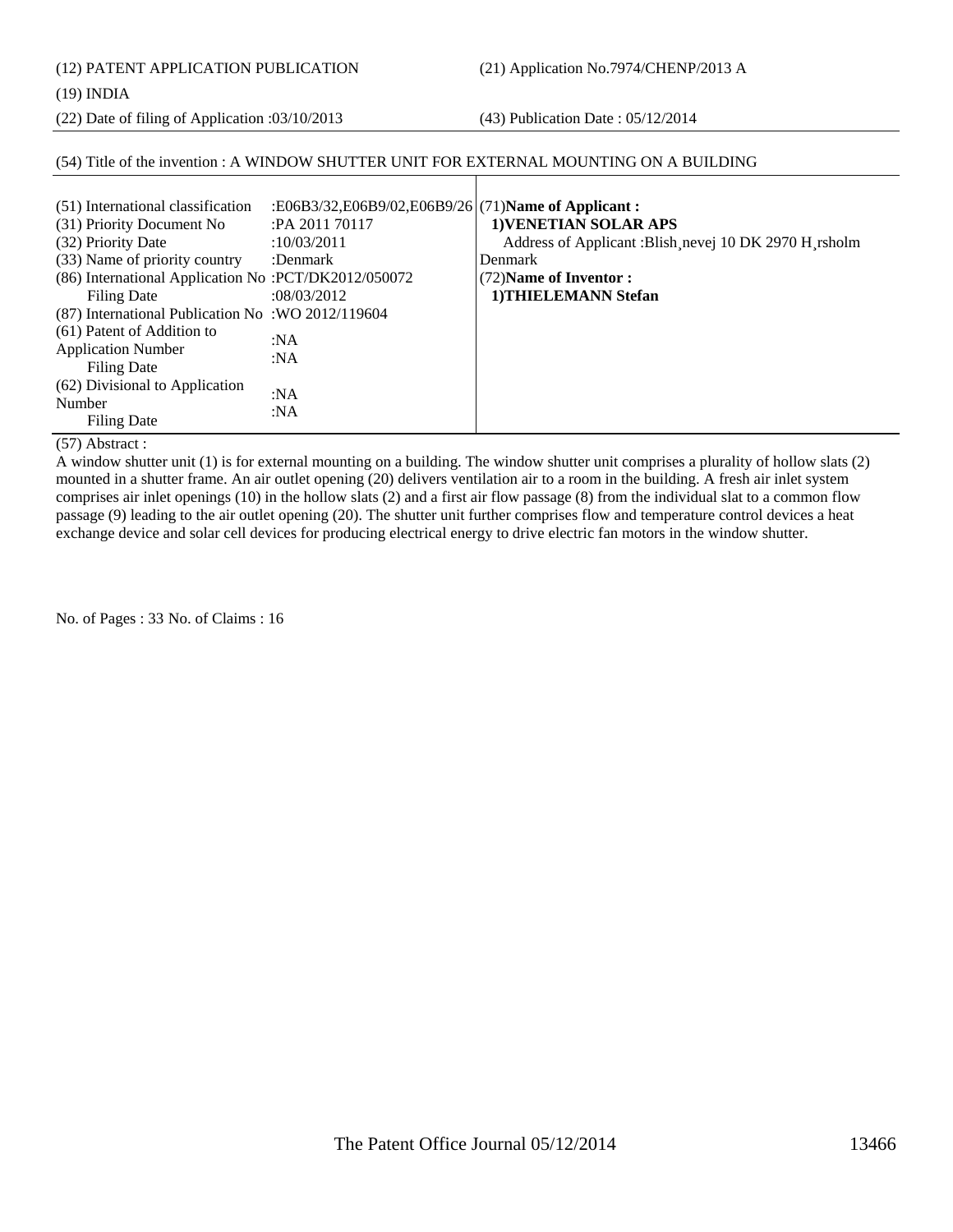(12) PATENT APPLICATION PUBLICATION (21) Application No.2323/CHE/2013 A

#### (19) INDIA

(22) Date of filing of Application :28/05/2013 (43) Publication Date : 05/12/2014

### (54) Title of the invention : AN IMPROVED DOFFING ARM ARRANGEMENT FOR SPINNING MACHINES

| (51) International classification<br>(31) Priority Document No<br>:NA<br>(32) Priority Date<br>:NA<br>(33) Name of priority country<br>:NA<br>(86) International Application No<br>:NA<br>Filing Date<br>:NA<br>(87) International Publication No<br>: NA<br>(61) Patent of Addition to Application Number<br>:NA<br>Filing Date<br>:NA | : $D01H9/00$ (71)Name of Applicant:<br>1) LAKSHMI MACHINE WORKS LTD<br>Address of Applicant : PERIANAICKENPALAYAM,<br>COIMBATORE 641 020 Tamil Nadu India<br>(72) Name of Inventor:<br>1) SRINIVASAN RAJASEKARAN<br>2) KASIDURMAM MANICKAM SUBRAMANIAM<br>3) NATARAJAN VIJAY MOHAN |
|-----------------------------------------------------------------------------------------------------------------------------------------------------------------------------------------------------------------------------------------------------------------------------------------------------------------------------------------|------------------------------------------------------------------------------------------------------------------------------------------------------------------------------------------------------------------------------------------------------------------------------------|
| (62) Divisional to Application Number<br>:NA<br>Filing Date<br>:NA                                                                                                                                                                                                                                                                      |                                                                                                                                                                                                                                                                                    |

 $\mathbf{I}$ 

(57) Abstract :

According to the present invention, an improved doffing arm arrangement for textile spinning machine, like speed frame is developed. The improved doffing arm comprises a plurality of doffing arm section; the said doffing arm section helps in replacing the full roving bobbin by the empty bobbin tube during the doffing operation. The structural arrangement of the each doffing arm section has been changed in such a way it can overcome the collision problem during the process of doffing.

No. of Pages : 12 No. of Claims : 6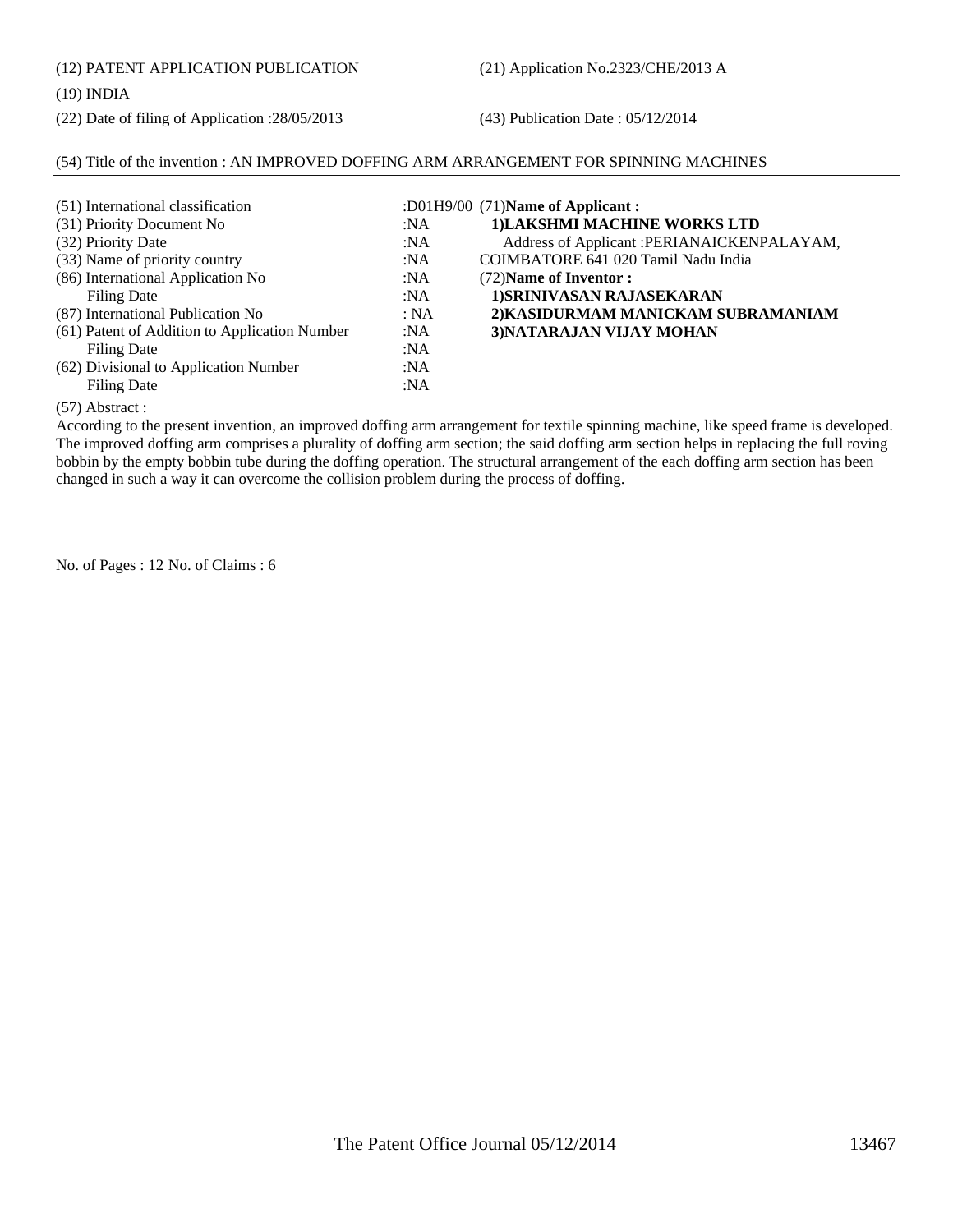(12) PATENT APPLICATION PUBLICATION (21) Application No.3736/CHENP/2013 A

(19) INDIA

(22) Date of filing of Application :10/05/2013 (43) Publication Date : 05/12/2014

| (51) International classification      | : $A61B5/055$   | $(71)$ Name of Applicant:                            |
|----------------------------------------|-----------------|------------------------------------------------------|
| (31) Priority Document No              | :10191505.6     | 1) KONINKLIJKE PHILIPS ELECTRONICS N.V.              |
| (32) Priority Date                     | :17/11/2010     | Address of Applicant : High Tech Campus 5 NL 5656 AE |
| (33) Name of priority country          | EPO             | Eindhoven Netherlands                                |
| (86) International Application No      |                 | :PCT/IB2011/054590 (72) Name of Inventor:            |
| Filing Date                            | :17/10/2011     | <b>1)GILLIES Murray Fulton</b>                       |
| (87) International Publication No      | :WO 2012/066434 | 2) VAN GRONINGEN Wilhelmus Daniel Hyacintus          |
| (61) Patent of Addition to Application | :NA             | 3) VAN ELSWIJK Gijs Antonius Franciscus              |
| Number                                 | :NA             | 4) VOGT Jurgen                                       |
| Filing Date                            |                 |                                                      |
| (62) Divisional to Application Number  | :NA             |                                                      |
| Filing Date                            | :N $A$          |                                                      |

### (54) Title of the invention : IMAGE PROJECTOR SYSTEM FOR A SCANNING ROOM.

(57) Abstract :

The invention relates to a method and a system for reducing anxiety of patients before and during e.g. MR scanning examinations. The method is based on displaying images on walls (106 107) of the scanner room (100) so that when the patient enters the scanner room then an image is displayed on a wall visible to the patient e.g. a wall adjacent to the entry door (103). When the patient is laying on the table (102) of the scanner (101) the projection of images is switched to another wall by reflecting the projected images using e.g. a mirror which is moved into the light rays emitted by an image projector.

No. of Pages : 18 No. of Claims : 12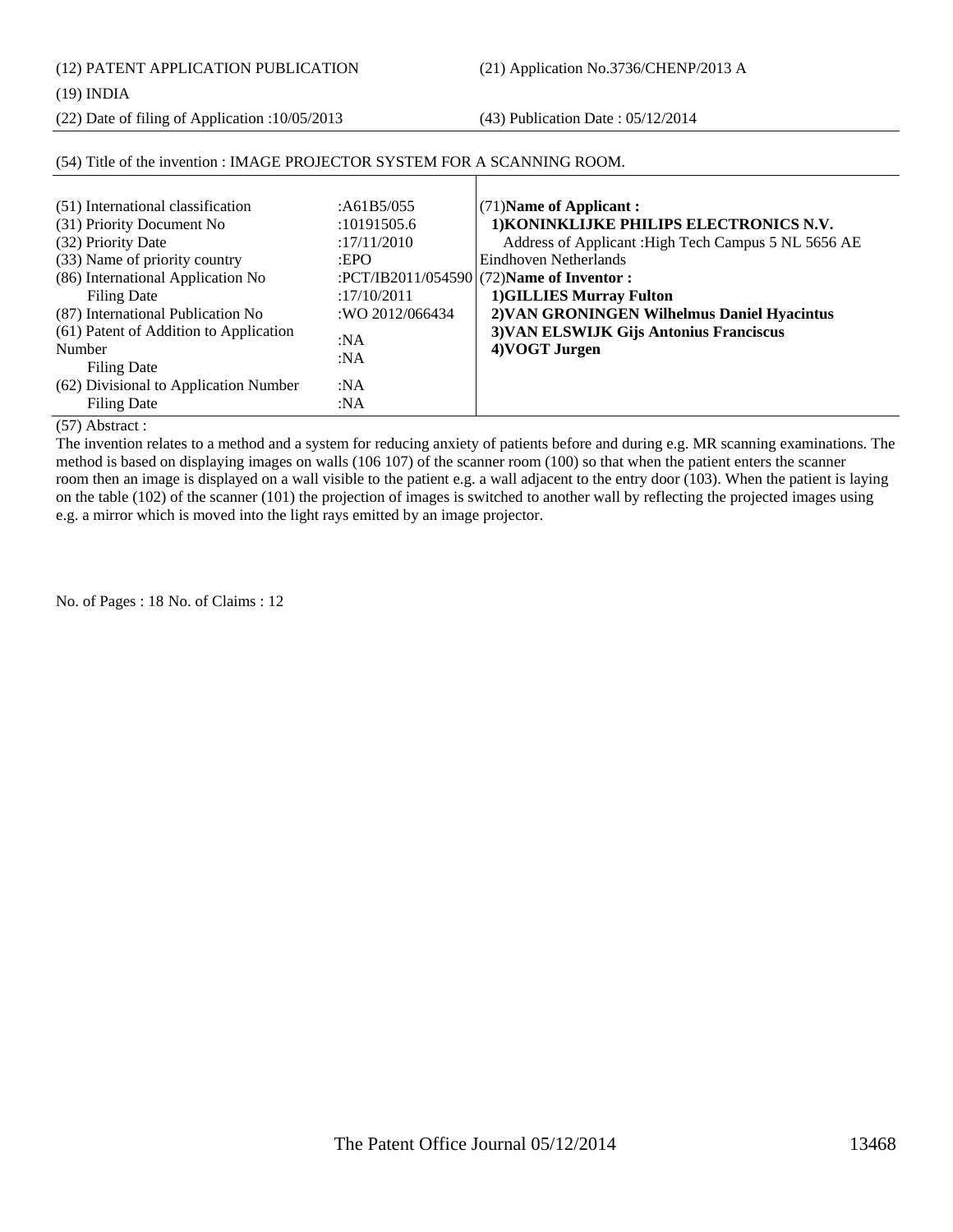(12) PATENT APPLICATION PUBLICATION (21) Application No.6628/CHENP/2013 A

(19) INDIA

(22) Date of filing of Application :19/08/2013 (43) Publication Date : 05/12/2014

(54) Title of the invention : INTEGRATION OF FIBER OPTIC SHAPE SENSING WITHIN AN NTERVENTIONAL ENVIRONMENT

| (51) International<br>classification<br>(31) Priority Document No<br>(32) Priority Date<br>(33) Name of priority<br>country<br>(86) International<br>Application No<br><b>Filing Date</b><br>(87) International<br>Publication No.<br>(61) Patent of Addition to<br><b>Application Number</b><br>Filing Date<br>(62) Divisional to<br><b>Application Number</b> | :A61B19/00,A61M25/01,G01B11/16<br>:61/436704<br>:27/01/2011<br>: <b>U.S.A.</b><br>:PCT/IB2012/050296<br>:23/01/2012<br>:WO 2012/101563<br>: $NA$<br>:NA<br>:NA<br>:NA | (71) Name of Applicant:<br>1) KONINKLIJKE PHILIPS ELECTRONICS N.V.<br>Address of Applicant : High Tech Campus 5 NL 5656 AE<br>Eindhoven Netherlands<br>(72) Name of Inventor:<br>1) MANZKE Robert<br>2) CHAN Raymond<br>3)T HOOFT Gert Wim<br><b>4)DESJARDINS Adrien Emmanuel</b><br>5) RAMACHANDRAN Bharat |
|-----------------------------------------------------------------------------------------------------------------------------------------------------------------------------------------------------------------------------------------------------------------------------------------------------------------------------------------------------------------|-----------------------------------------------------------------------------------------------------------------------------------------------------------------------|-------------------------------------------------------------------------------------------------------------------------------------------------------------------------------------------------------------------------------------------------------------------------------------------------------------|
| <b>Filing Date</b>                                                                                                                                                                                                                                                                                                                                              |                                                                                                                                                                       |                                                                                                                                                                                                                                                                                                             |

(57) Abstract :

An integrated optical shape sensing system and method include an arrangement structure (132) configured to receive a fiber port or connector. A platform (130) is configured to provide a distance relationship with the arrangement structure such that the fiber port or connector is trackable to provide a location reference. The platform secures a patient in proximity to the arrangement structure. An optical shape sensing enabled interventional instrument (102) has a first optical fiber cable connectable to the fiber port or connector. An optical interrogation module (108) is configured to collect optical feedback from the instrument and has a second optical fiber cable connectable to the fiber port or connector such that a known reference position is provided for accurate shape reconstruction.

No. of Pages : 29 No. of Claims : 21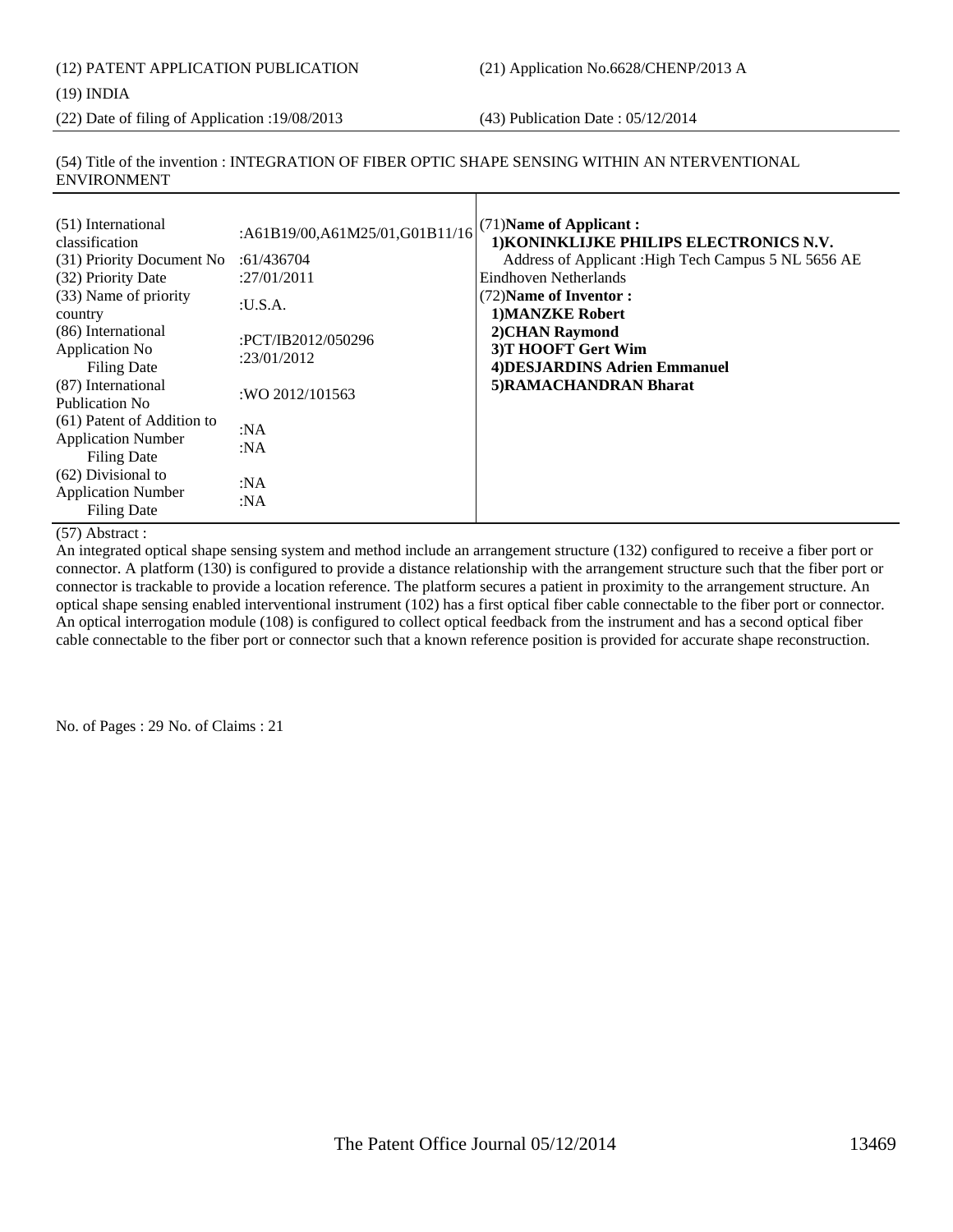(12) PATENT APPLICATION PUBLICATION (21) Application No.2406/CHENP/2013 A

(19) INDIA

(22) Date of filing of Application :27/03/2013 (43) Publication Date : 05/12/2014

| (51) International classification      | :G01N9/00       | $(71)$ Name of Applicant:                                |
|----------------------------------------|-----------------|----------------------------------------------------------|
| (31) Priority Document No              | :61/379051      | 1) MICRO MOTION INC.                                     |
| (32) Priority Date                     | :01/09/2010     | Address of Applicant : 7070 Winchester Circle Boulder CO |
| (33) Name of priority country          | :U.S.A.         | 80301 U.S.A.                                             |
| (86) International Application No      |                 | :PCT/US2010/055587 $(72)$ Name of Inventor :             |
| Filing Date                            | :05/11/2010     | 1) VAN CLEVE Craig Brainerd                              |
| (87) International Publication No      | :WO 2012/030353 | 2) MACDONALD George                                      |
| (61) Patent of Addition to Application | :N $A$          |                                                          |
| Number                                 | :NA             |                                                          |
| Filing Date                            |                 |                                                          |
| (62) Divisional to Application Number  | :N $A$          |                                                          |
| Filing Date                            | :NA             |                                                          |

### (54) Title of the invention : A VIBRATING DENSITOMETER INCLUDING AN IMPROVED VIBRATING MEMBER

(57) Abstract :

An apparatus is provided that comprises a vibrating member (402). The vibrating member (402) is for a vibrating densitometer (400). The vibrating member (402) includes one or more apertures (420). The one or more apertures (420) are sized and located in the vibrating member (402) to increase a frequency separation between a resonant frequency of a desired vibrational drive mode and a resonant frequency of one or more undesired vibrational modes.

No. of Pages : 27 No. of Claims : 16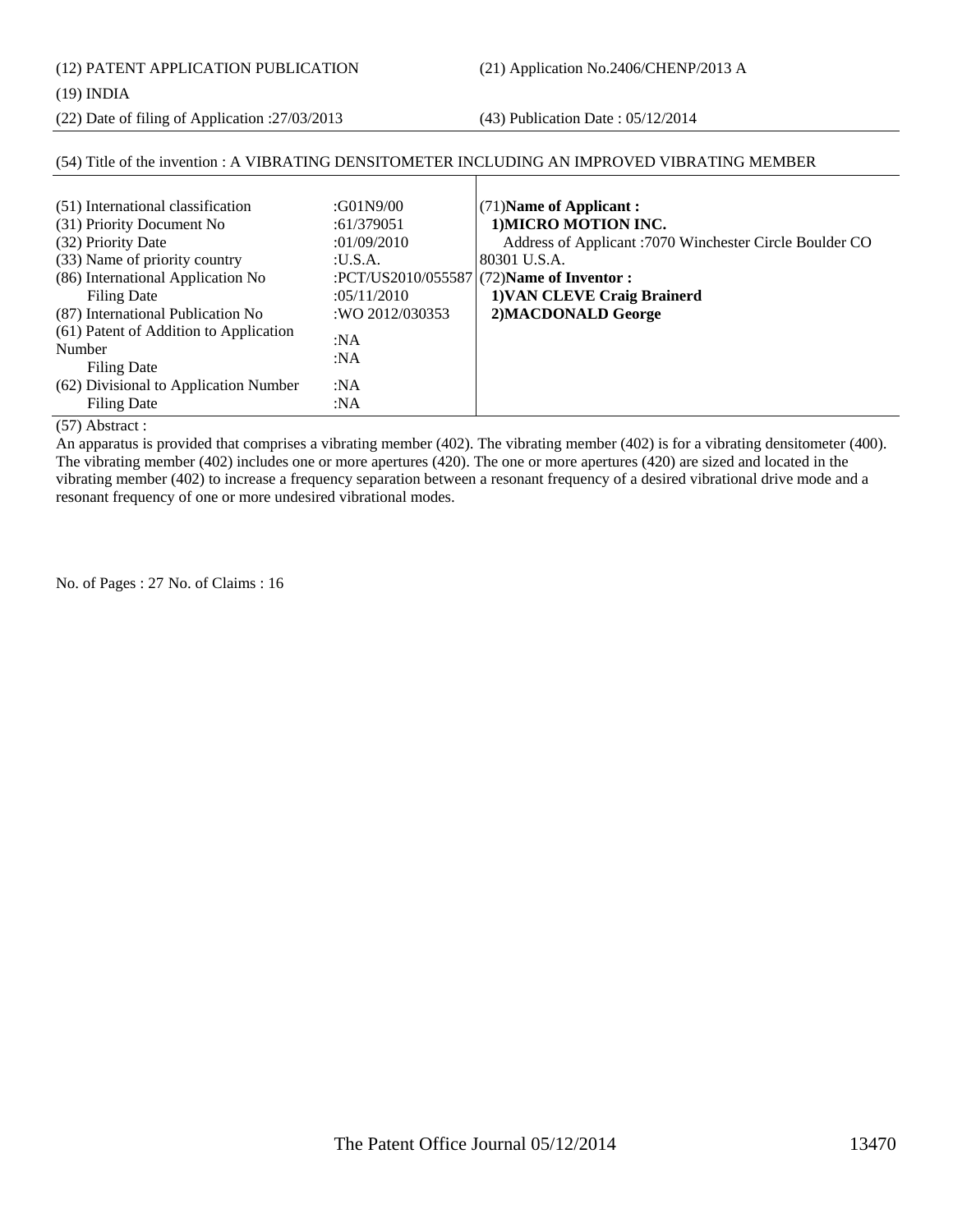(12) PATENT APPLICATION PUBLICATION (21) Application No.1943/CHENP/2013 A

(19) INDIA

(22) Date of filing of Application :11/03/2013 (43) Publication Date : 05/12/2014

#### (54) Title of the invention : METHOD AND APPARATUS FOR AUTOMATIC REMOVAL OF CARBON DEPOSITS FROM THE OVEN CHAMBERS AND FLOW CHANNELS OF NON RECOVERY AND HEAT RECOVERY COKE OVENS

| (51) International classification      |                         | : $C10B15/02$ , $C10B43/10$ (71)Name of Applicant:           |
|----------------------------------------|-------------------------|--------------------------------------------------------------|
| (31) Priority Document No              | $:10\,2010\,044\,938.5$ | 1) THYSSENKRUPP UHDE GMBH                                    |
| (32) Priority Date                     | :10/09/2010             | Address of Applicant : Friedrich Uhde Str. 15 44141 Dortmund |
| (33) Name of priority country          | :Germany                | Germany                                                      |
| (86) International Application No      | :PCT/EP2011/004110      | (72) Name of Inventor:                                       |
| Filing Date                            | :16/08/2011             | 1) KIM Ronald                                                |
| (87) International Publication No      | :WO 2012/031665         |                                                              |
| (61) Patent of Addition to Application | :NA                     |                                                              |
| Number                                 | :N $A$                  |                                                              |
| Filing Date                            |                         |                                                              |
| (62) Divisional to Application Number  | :NA                     |                                                              |
| Filing Date                            | :NA                     |                                                              |

#### (57) Abstract :

The invention relates to a method for the automatic removal of carbon deposits from the oven chambers and flow channels of non recovery and heat recovery coke ovens where a coke oven battery composed typically of a plurality of adjacently arrayed coke oven chambers is utilized for the cyclical coking of coal and where an air metering device which operates with superatmospheric pressure is used in order to remove by combustion carbon deposits in the flow cross sections of the oven system and thereby to counteract a reduction in oven performance. The invention also relates to an apparatus with which this method can be performed this apparatus being integrated into the coke oven battery and at least one coke oven chamber wall allowing the carbon deposits to be removed during operation without a change in any arrangement.

No. of Pages : 30 No. of Claims : 40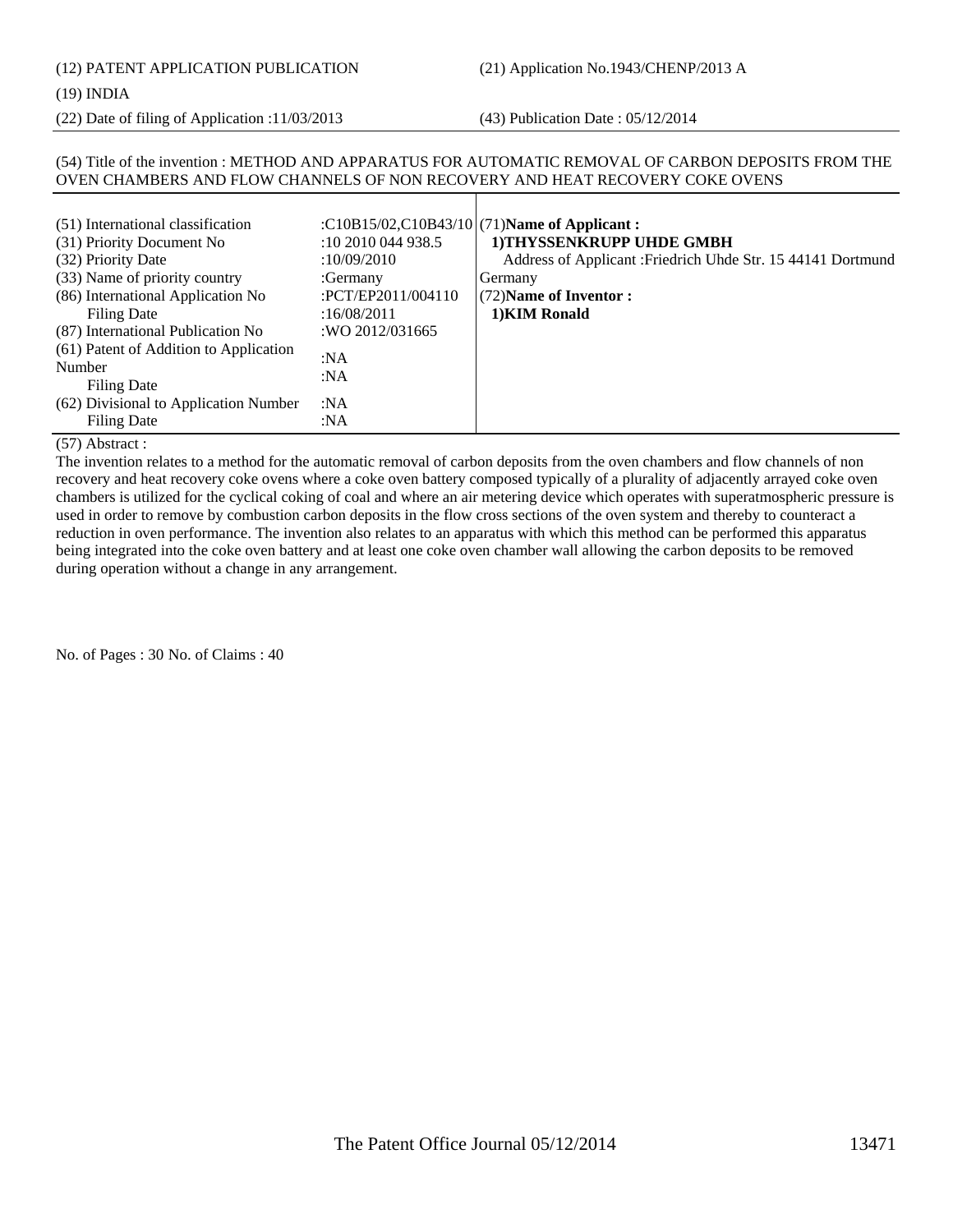(12) PATENT APPLICATION PUBLICATION (21) Application No.2340/CHE/2013 A

#### (19) INDIA

(22) Date of filing of Application :29/05/2013 (43) Publication Date : 05/12/2014

### (54) Title of the invention : MEDICAL IMAGING APPARATUS WITH IMAGE PROJECTING UNITS

| (51) International classification             |      | : $A61B/(71)$ Name of Applicant :                |
|-----------------------------------------------|------|--------------------------------------------------|
| (31) Priority Document No                     | :NA  | 1) GENERAL ELECTRIC COMPANY                      |
| (32) Priority Date                            | :NA  | Address of Applicant :1 RIVER ROAD, SCHENECTADY, |
| (33) Name of priority country                 | :NA  | NEW YORK 12345, UNITED STATES OF AMERICA         |
| (86) International Application No             | :NA  | (72) Name of Inventor:                           |
| Filing Date                                   | :NA  | 1) SAXENA, RITESH                                |
| (87) International Publication No             | : NA | 2)GOSWAMI, CHINMOY                               |
| (61) Patent of Addition to Application Number | :NA  | 3) PHILPS, JASON LEE                             |
| Filing Date                                   | :NA  | 4) INNAMI, YASUYUKI                              |
| (62) Divisional to Application Number         | :NA  | 5) DAM, ANH-KIET NGUYEN                          |
| Filing Date                                   | :NA  |                                                  |

(57) Abstract :

A medical imaging apparatus having multiple image projecting units for projecting images for a subject to view is disclosed. The medical imaging apparatus is present in a scanning room for performing imaging of the subject. The medical imaging apparatus includes a table for holding the subject. The table along with the subject is facilitated by an image capturing subsystem to pass therethrough for capturing medical images of the subject. The multiple image projecting units are configured within the image capturing subsystem for projecting images to one or more of walls of the scanning room and an inner surface of the image capturing subsystem.

No. of Pages : 26 No. of Claims : 17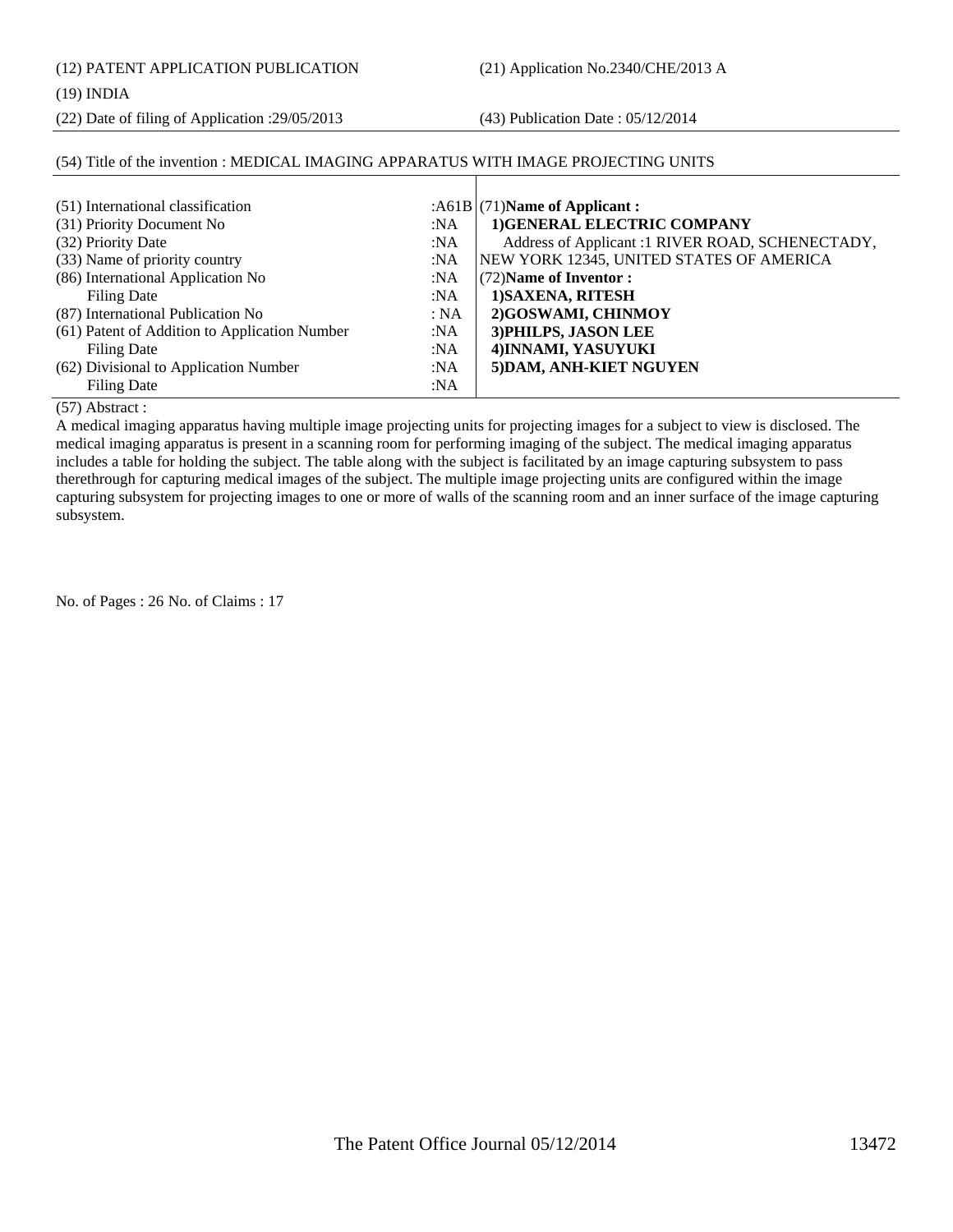(12) PATENT APPLICATION PUBLICATION (21) Application No.2401/CHE/2013 A

#### (19) INDIA

(22) Date of filing of Application :31/05/2013 (43) Publication Date : 05/12/2014

| (2) Thuy of thy invention . It big title bive in I too limble I TON TEMPLED |        |                                                  |
|-----------------------------------------------------------------------------|--------|--------------------------------------------------|
|                                                                             |        |                                                  |
| (51) International classification                                           |        | : $F16D65/00$ (71) Name of Applicant:            |
| (31) Priority Document No                                                   | :NA    | 1) ASHOK LEYLAND LIMITED                         |
| (32) Priority Date                                                          | :NA    | Address of Applicant : NO. 1, SARDAR PATEL ROAD, |
| (33) Name of priority country                                               | :NA    | GUINDY, CHENNAI 600 032 Tamil Nadu India         |
| (86) International Application No                                           | :NA    | (72) Name of Inventor:                           |
| Filing Date                                                                 | :NA    | 1) SUNILRAJ                                      |
| (87) International Publication No                                           | : NA   | 2) RAVISHANKAR                                   |
| (61) Patent of Addition to Application Number                               | :NA    |                                                  |
| Filing Date                                                                 | :NA    |                                                  |
| (62) Divisional to Application Number                                       | :NA    |                                                  |
| Filing Date                                                                 | : $NA$ |                                                  |
|                                                                             |        |                                                  |

### (54) Title of the invention : A BRAKE DRUM ASSEMBLY FOR VEHICLES

(57) Abstract :

The invention relates to a brake drum assembly having an cast iron liner and an outer aluminum housing. The cast iron liner is uniformly ribbed throughout its exterior surface to mechanically interlock with the aluminum housing thereby preventing relative rotary and linear movement between the inner surface and the outer housing. The outer housing is made of Aluminum which has 3 times better heat dissipating capacity than Cast Iron inner surface. Also the outer surface is designed in a way that would efficiently dissipate heat during the braking operation. The resulting brake drum assembly is light weight due to low density of Aluminum. -4

No. of Pages : 11 No. of Claims : 7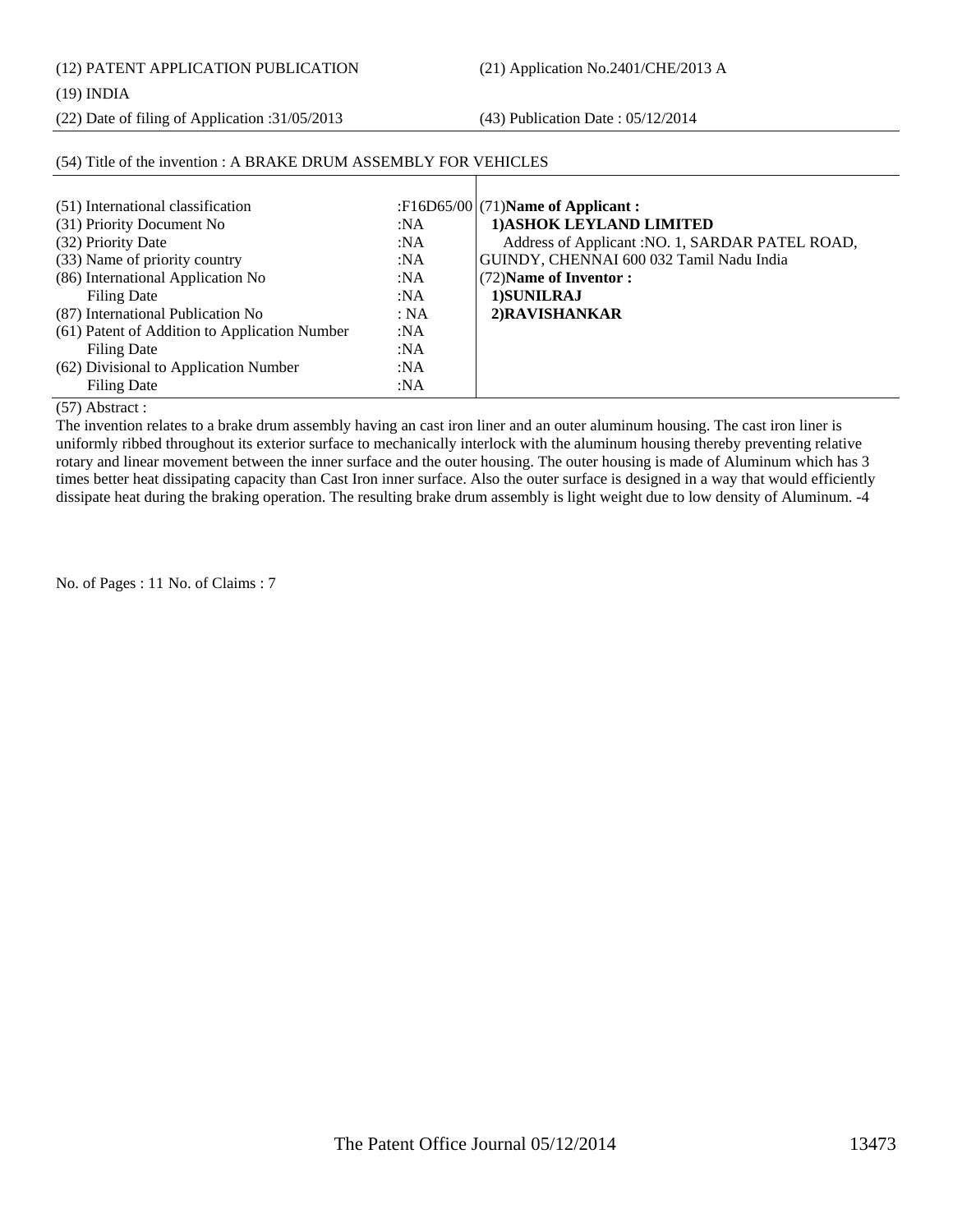(12) PATENT APPLICATION PUBLICATION (21) Application No.879/CHENP/2013 A

#### (19) INDIA

(22) Date of filing of Application :04/02/2013 (43) Publication Date : 05/12/2014

### (54) Title of the invention : CORD MADE OF CELLULOSIC MULTIFILAMENT YARNS HAVING AN INCREASED LINEAR DENSITY OF INDIVIDUAL FILAMENTS

| (51) International classification<br>(31) Priority Document No<br>(32) Priority Date<br>(33) Name of priority country<br>(86) International Application No: PCT/EP2011/063442<br>Filing Date<br>(87) International Publication No : WO 2012/017034<br>(61) Patent of Addition to<br><b>Application Number</b> | :D01F2/00,D01F2/06,D01F2/02 (71)Name of Applicant:<br>:10171956.5<br>:05/08/2010<br>EPO<br>:04/08/2011<br>:NA | 1) CORDENKA GMBH & CO. KG<br>Address of Applicant : Industrie Center Obernburg 63784<br><b>Obernburg Germany</b><br>(72) Name of Inventor:<br>1) ZIMMERER Britta<br>2) UIHLEIN Kurt<br>3) SCHEYTT Holger<br><b>4)SCHWIERSCH Gerold</b> |
|---------------------------------------------------------------------------------------------------------------------------------------------------------------------------------------------------------------------------------------------------------------------------------------------------------------|---------------------------------------------------------------------------------------------------------------|----------------------------------------------------------------------------------------------------------------------------------------------------------------------------------------------------------------------------------------|
| Filing Date                                                                                                                                                                                                                                                                                                   | :NA                                                                                                           | 5)M-SSINGER Dennis                                                                                                                                                                                                                     |
| (62) Divisional to Application<br>Number<br><b>Filing Date</b>                                                                                                                                                                                                                                                | :NA<br>:NA                                                                                                    |                                                                                                                                                                                                                                        |

#### (57) Abstract :

A cord in particular for reinforcing tyres containing a cellulosic multifilament yarn characterized in that the cellulosic multifilament yarn has a strength of at least 35 cN/tex and the individual filaments of the multifilament yarn have a linear density of at least 2.3 dtex is disclosed. In use such cords display a significantly improved fatigue behaviour i.e. a significantly higher fatigue resistance than standard cords having a linear density of the individual filaments in the range from 1 to 2 dtex.

No. of Pages : 17 No. of Claims : 8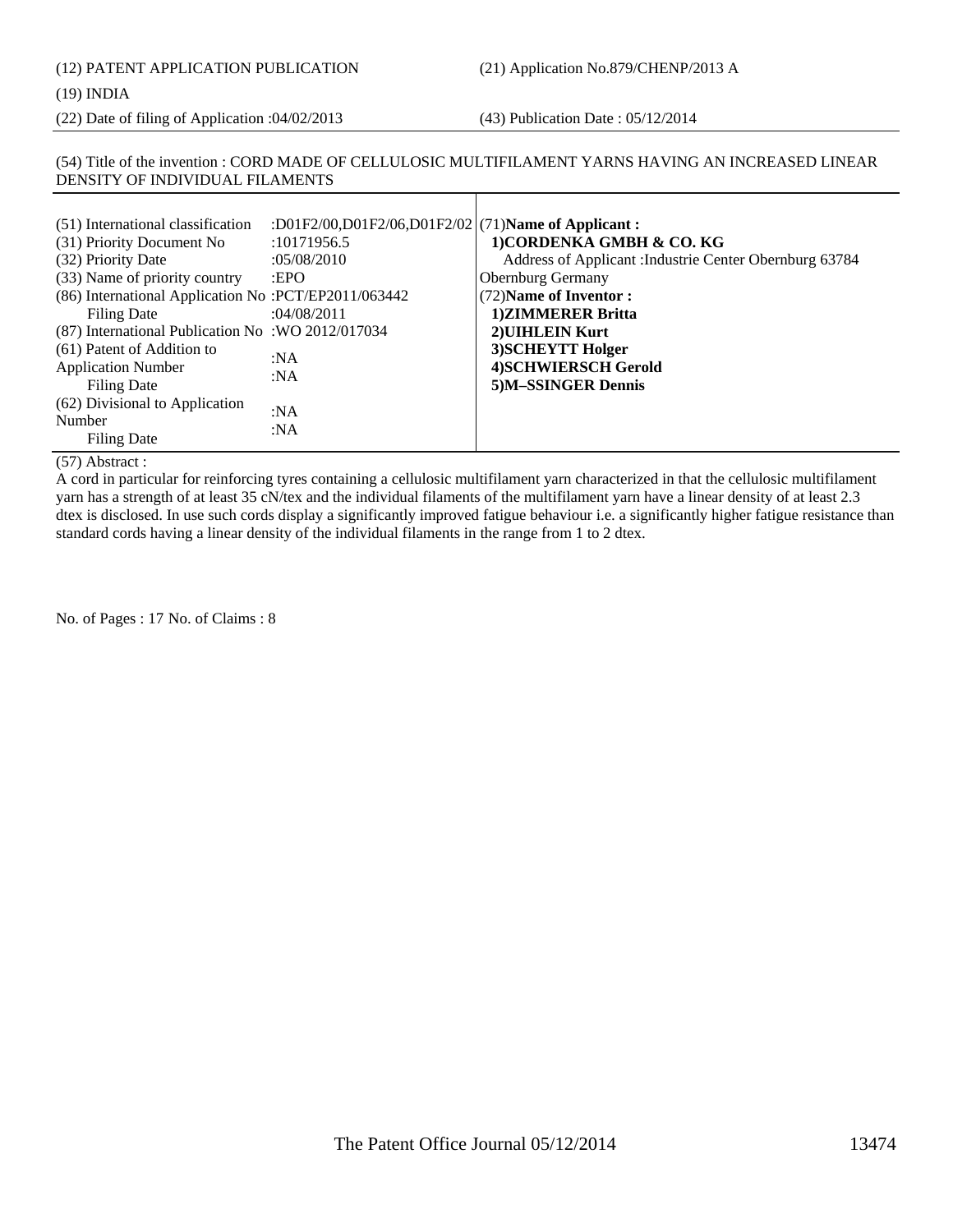(12) PATENT APPLICATION PUBLICATION (21) Application No.3802/CHENP/2013 A

(19) INDIA

(22) Date of filing of Application :14/05/2013 (43) Publication Date : 05/12/2014

### (54) Title of the invention : AUTHENTICATION IN SECURE USER PLANE LOCATION (SUPL) SYSTEMS

| (51) International classification<br>(31) Priority Document No<br>:61/410882<br>(32) Priority Date<br>(33) Name of priority country<br>: <b>U.S.A.</b><br>(86) International Application No<br>:04/11/2011<br>Filing Date<br>(87) International Publication No<br>(61) Patent of Addition to Application<br>:NA<br>Number<br>:NA<br><b>Filing Date</b><br>(62) Divisional to Application Number<br>:NA<br>Filing Date<br>:NA | :06/11/2010<br>:PCT/US2011/059455<br>:WO 2012/087435 | :H04L29/06,H04W4/02 (71)Name of Applicant:<br>1)QUALCOMM Incorporated<br>Address of Applicant: 5775 Morehouse Drive San Diego<br>California 92121 1714 U.S.A.<br>(72) Name of Inventor:<br>1) HAWKES Philip Michael<br>2) WACHTER Andreas Klaus<br>3)ESCOTT Adrian Edward<br>4) EDGE Stephen William |
|------------------------------------------------------------------------------------------------------------------------------------------------------------------------------------------------------------------------------------------------------------------------------------------------------------------------------------------------------------------------------------------------------------------------------|------------------------------------------------------|------------------------------------------------------------------------------------------------------------------------------------------------------------------------------------------------------------------------------------------------------------------------------------------------------|
|------------------------------------------------------------------------------------------------------------------------------------------------------------------------------------------------------------------------------------------------------------------------------------------------------------------------------------------------------------------------------------------------------------------------------|------------------------------------------------------|------------------------------------------------------------------------------------------------------------------------------------------------------------------------------------------------------------------------------------------------------------------------------------------------------|

 $\mathbf{I}$ 

(57) Abstract :

A particular method includes storing at a mobile device at least one security credential that is specific to the mobile device. The method also includes transmitting the at least one security credential to a secure user plane location (SUPL) location platform (SLP) to authenticate the mobile device as associated with a SUPL user based on a comparison of the device identifier to stored device identifier. The disclosed techniques may enable a SUPL server and a SUPL enabled terminal SET to negotiate which of a plurality of authentication methods is to be used.

No. of Pages : 170 No. of Claims : 70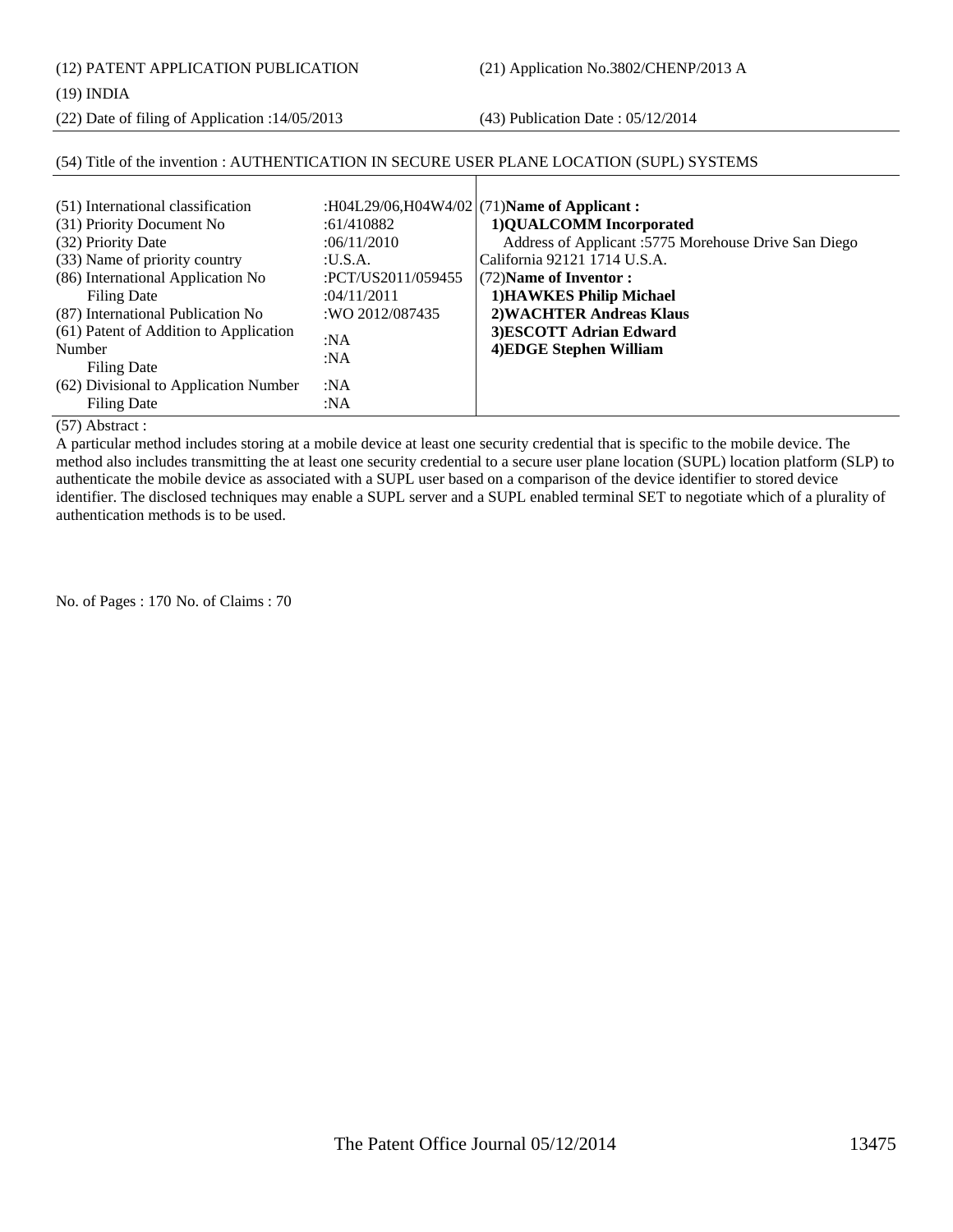(12) PATENT APPLICATION PUBLICATION (21) Application No.3803/CHENP/2013 A

(19) INDIA

(22) Date of filing of Application :14/05/2013 (43) Publication Date : 05/12/2014

### (54) Title of the invention : FERMENTED MILK WITH REDUCED SOURNESS AND METHOD FOR PRODUCING SAME

| (51) International classification<br>(31) Priority Document No<br>(32) Priority Date<br>(33) Name of priority country<br>(86) International Application No<br>Filing Date<br>(87) International Publication No<br>(61) Patent of Addition to Application<br>Number<br>Filing Date<br>(62) Divisional to Application Number<br>Filing Date | :2010257514<br>:18/11/2010<br>:Japan<br>:PCT/JP2011/076236<br>:15/11/2011<br>:WO 2012/067081<br>:NA<br>: $NA$<br>: $NA$<br>:NA | :A23C9/13,A23C9/133 (71)Name of Applicant:<br>1) MEIJI CO.LTD.<br>Address of Applicant : 2 10 Shinsuna 1 chome Koto ku Tokyo<br>1368908 Japan<br>(72) Name of Inventor:<br>1)HORIUCHI Hiroshi<br>2) INOUE Nobuko<br>3) SAKAGUCHI Kumiko |
|-------------------------------------------------------------------------------------------------------------------------------------------------------------------------------------------------------------------------------------------------------------------------------------------------------------------------------------------|--------------------------------------------------------------------------------------------------------------------------------|-----------------------------------------------------------------------------------------------------------------------------------------------------------------------------------------------------------------------------------------|
|-------------------------------------------------------------------------------------------------------------------------------------------------------------------------------------------------------------------------------------------------------------------------------------------------------------------------------------------|--------------------------------------------------------------------------------------------------------------------------------|-----------------------------------------------------------------------------------------------------------------------------------------------------------------------------------------------------------------------------------------|

### (57) Abstract :

[Problem] The purpose of the present invention is to provide: fermented milk which is reduced in the sourness coming from lactic acid and has a refreshing taste; and a method for producing the fermented milk. [Solution] The present invention is essentially based on the finding that fermented milk that is reduced in the sourness coming from lactic acid and has a refreshing taste can be obtained by subjecting a fermentation starting material to lactic acid fermentation after adding a small amount of an acid component (an acidulant) that has a lower degree of sourness than lactic acid to the fermentation starting material. Specifically 0.05 0.5% by weight (inclusive) of an acid component that has a lower degree of sourness than lactic acid is added to starting material milk when the total of the starting material milk and a lactic acid bacteria starter is taken as 100% by weight.

No. of Pages : 20 No. of Claims : 7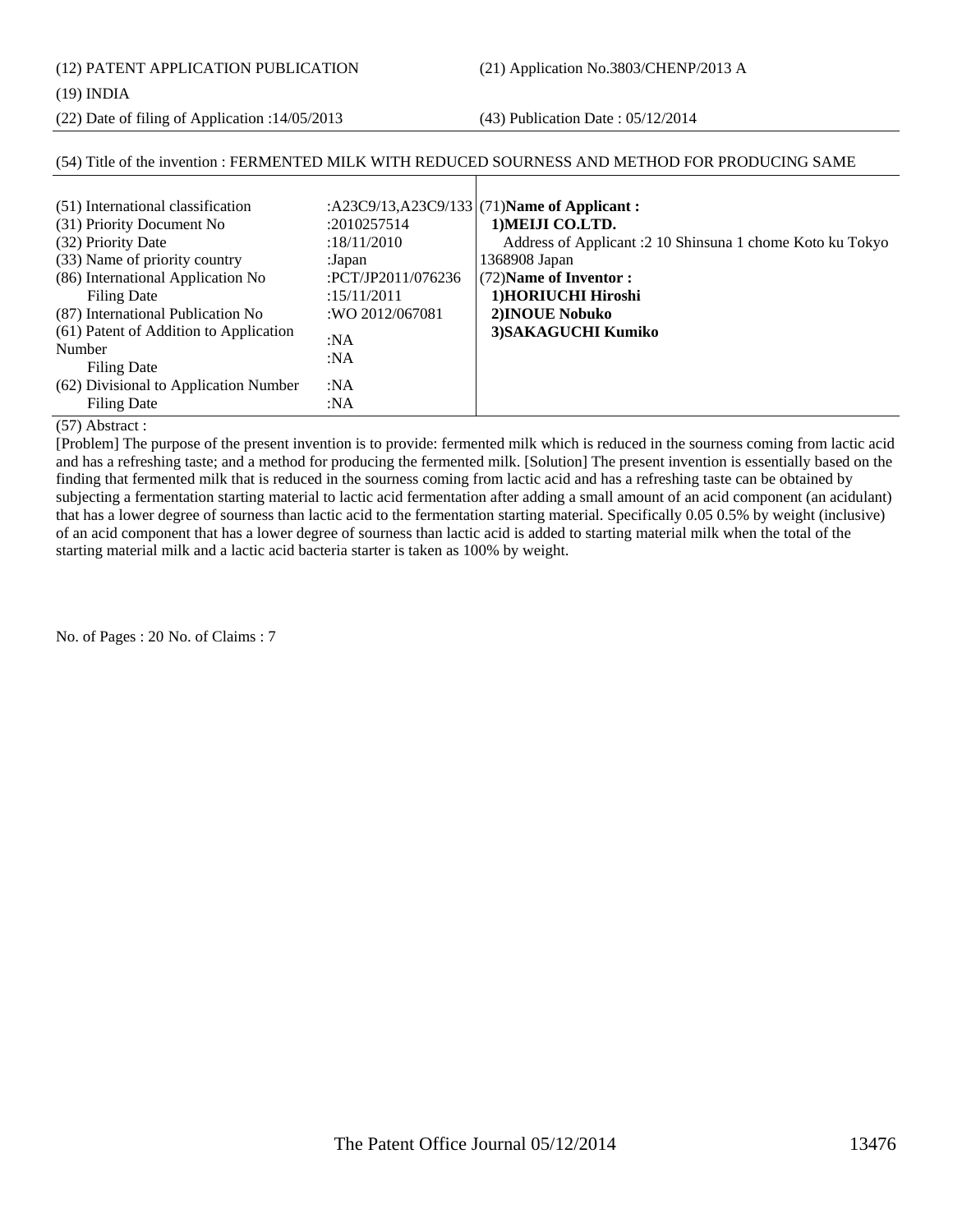## (12) PATENT APPLICATION PUBLICATION (21) Application No.146/CHE/2013 A

#### (19) INDIA

(22) Date of filing of Application :10/01/2013 (43) Publication Date : 05/12/2014

### (54) Title of the invention : A TWO-IN-ONE METHOD FOR CONTROL AND MANAGEMENT OF ANGIOSPERMIC PARASITE CUSCUTA AND INDUCTION OF RESISTANCE IN THE HOST

| (51) International classification<br>(31) Priority Document No<br>(32) Priority Date<br>(33) Name of priority country<br>(86) International Application No<br>Filing Date<br>(87) International Publication No<br>(61) Patent of Addition to Application Number<br>Filing Date<br>(62) Divisional to Application Number | :NA<br>:NA<br>:NA<br>:NA<br>:NA<br>: NA<br>:NA<br>:NA<br>:NA | : $A01N(71)$ Name of Applicant :<br>1) NAYEEM ULLAH KHAN<br>Address of Applicant :#10, 4TH CROSS, K-S, LAYOUT,<br>OPP. DAYANANDA SAGAR COLLEGE BANGALORE-<br>1560078 Karnataka India<br>(72) Name of Inventor:<br>1) DR. HARSHA JOSEPH<br>2) DR. P.K. SHETTY |
|-------------------------------------------------------------------------------------------------------------------------------------------------------------------------------------------------------------------------------------------------------------------------------------------------------------------------|--------------------------------------------------------------|--------------------------------------------------------------------------------------------------------------------------------------------------------------------------------------------------------------------------------------------------------------|
| <b>Filing Date</b>                                                                                                                                                                                                                                                                                                      | :NA                                                          |                                                                                                                                                                                                                                                              |

(57) Abstract :

 The invention uses a single chemical application for control of angiospermic parasite Cuscuta (dodder) and induction of resistance in the host plants which are generally commercial crops. The infestation of annual plants is controlled by this method and the method simultaneously induces resistance against the parasite in the host crop plant which may be perennial. Thus the invention is a two in one method that accomplishes the two tasks in a single application of a chemical.

No. of Pages : 3 No. of Claims : 3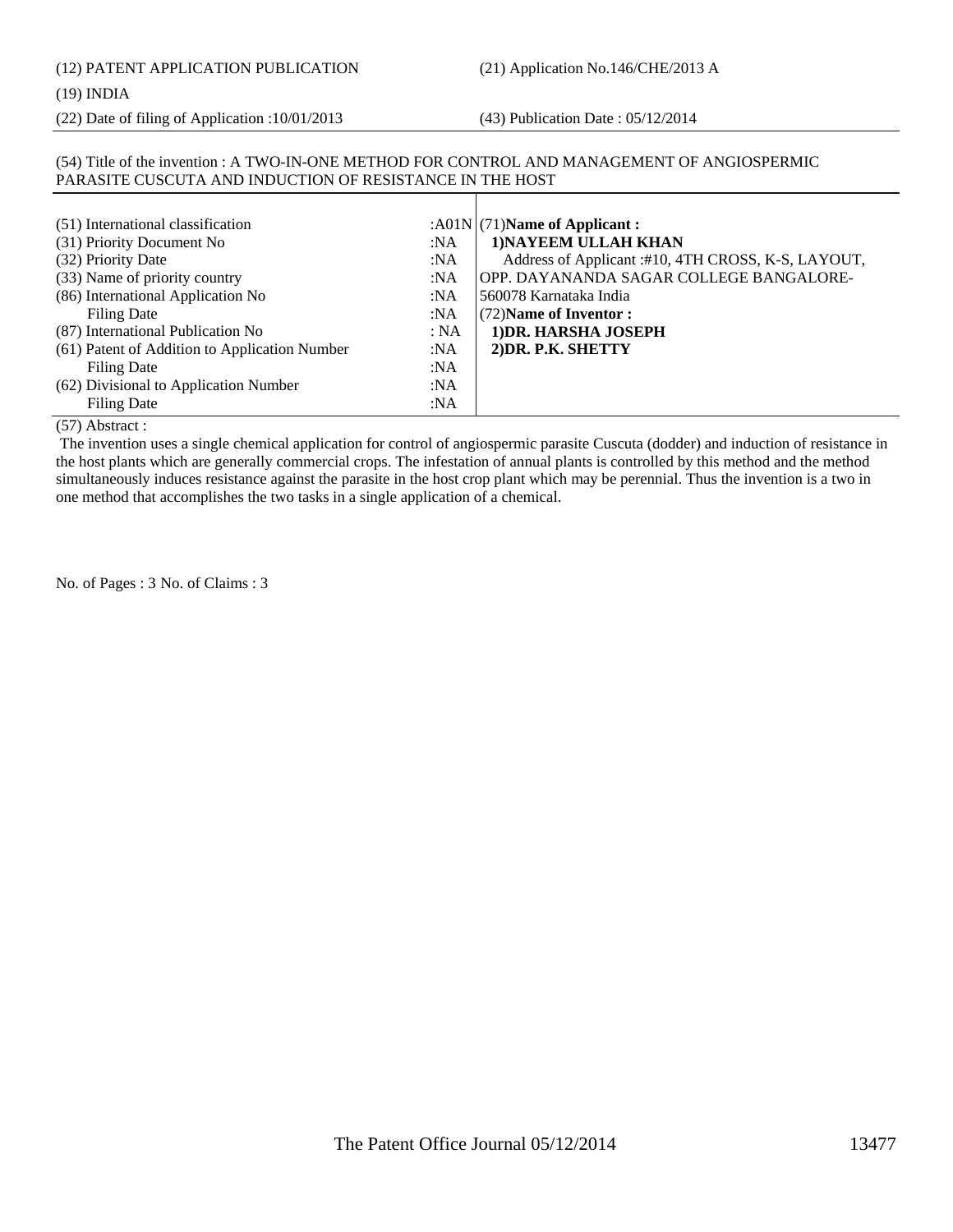(12) PATENT APPLICATION PUBLICATION (21) Application No.877/CHENP/2013 A

#### (19) INDIA

(22) Date of filing of Application :04/02/2013 (43) Publication Date : 05/12/2014

#### (54) Title of the invention : OPTICAL TOMOGRAPHIC IMAGING APPARATUS

| (51) International classification                    | :A61B3/10,A61B3/12,G01B9/02 (71)Name of Applicant: |                                                        |
|------------------------------------------------------|----------------------------------------------------|--------------------------------------------------------|
| (31) Priority Document No                            | :2010156919                                        | 1) CANON KABUSHIKI KAISHA                              |
| (32) Priority Date                                   | :09/07/2010                                        | Address of Applicant :30 2 Shimomaruko 3 chome Ohta ku |
| (33) Name of priority country                        | :Japan                                             | Tokyo 1468501 Japan                                    |
| (86) International Application No: PCT/JP2011/003798 |                                                    | (72) Name of Inventor:                                 |
| Filing Date                                          | :04/07/2011                                        | 1) HIROSE Futoshi                                      |
| (87) International Publication No: WO 2012/004967    |                                                    |                                                        |
| (61) Patent of Addition to                           | :NA                                                |                                                        |
| <b>Application Number</b>                            | :NA                                                |                                                        |
| Filing Date                                          |                                                    |                                                        |
| (62) Divisional to Application                       | :NA                                                |                                                        |
| Number                                               | : $NA$                                             |                                                        |
| Filing Date                                          |                                                    |                                                        |

#### (57) Abstract :

An imaging apparatus (100) adjusts the polarization directions of irradiation beams (to a diffraction grating) corresponding to first and second beams (175 1 175 2) respectively which have different polarization directions (for example by adjusting a relative angle formed between light emitting ends of respective polarization maintaining fibers) so that the spectral characteristics of the irradiation beams at the diffraction grating (141) coincide with each other. Then the imaging apparatus acquires a tomographic image indicating polarization information for a object based on beams (that come from the diffraction grating for splitting and diffracting a beam from the adjustment unit) corresponding to the first and second beams respectively which have different polarization directions.

No. of Pages : 21 No. of Claims : 8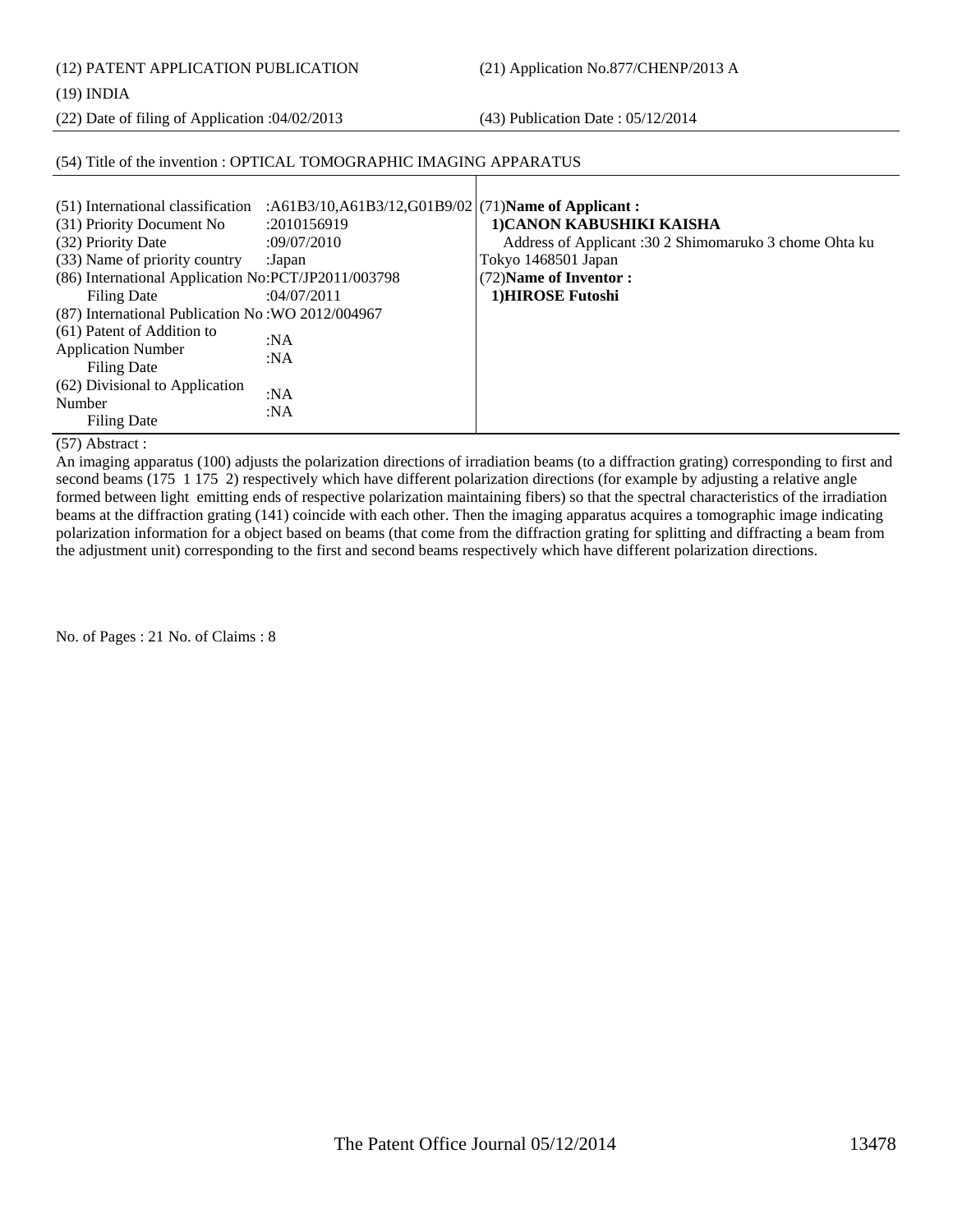(22) Date of filing of Application :19/03/2013 (43) Publication Date : 05/12/2014

## (54) Title of the invention : WELDER

|                                | (51) International classification :B23K9/10,B23K9/00,B23K9/095 (71) Name of Applicant: |                                                          |
|--------------------------------|----------------------------------------------------------------------------------------|----------------------------------------------------------|
| (31) Priority Document No      | :2011206936                                                                            | 1) PANASONIC CORPORATION                                 |
| (32) Priority Date             | :22/09/2011                                                                            | Address of Applicant : 1006 Oaza Kadoma Kadoma shi Osaka |
| (33) Name of priority country  | :Japan                                                                                 | 5718501 Japan                                            |
| (86) International Application | :PCT/JP2012/004444                                                                     | (72) Name of Inventor:                                   |
| N <sub>0</sub>                 | :10/07/2012                                                                            | 1) KOBAYASHI Naoki                                       |
| <b>Filing Date</b>             |                                                                                        | 2) IHARA Hideki                                          |
| (87) International Publication | :WO 2013/042295                                                                        | 3) NAGANO Motoyasu                                       |
| N <sub>0</sub>                 |                                                                                        | 4) MORIKAWA Tetsuya                                      |
| (61) Patent of Addition to     | :NA                                                                                    |                                                          |
| <b>Application Number</b>      | :NA                                                                                    |                                                          |
| Filing Date                    |                                                                                        |                                                          |
| (62) Divisional to Application | :NA                                                                                    |                                                          |
| Number                         | :NA                                                                                    |                                                          |
| <b>Filing Date</b>             |                                                                                        |                                                          |

(57) Abstract :

According to the present invention in a welding machine that enables manual welding a voltage reducing device is activated by detecting the turning on of power to the welding machine rather than by turning on an activation checking switch for the voltage reducing device irrespective of AC or DC systems. By thus implementing a checking operation for the voltage reducing device automatically upon starting of the welding machine the present invention provides an inexpensive welding machine such that checking of the voltage reducing device can be implemented reliably before the welding machine is used.

No. of Pages : 27 No. of Claims : 4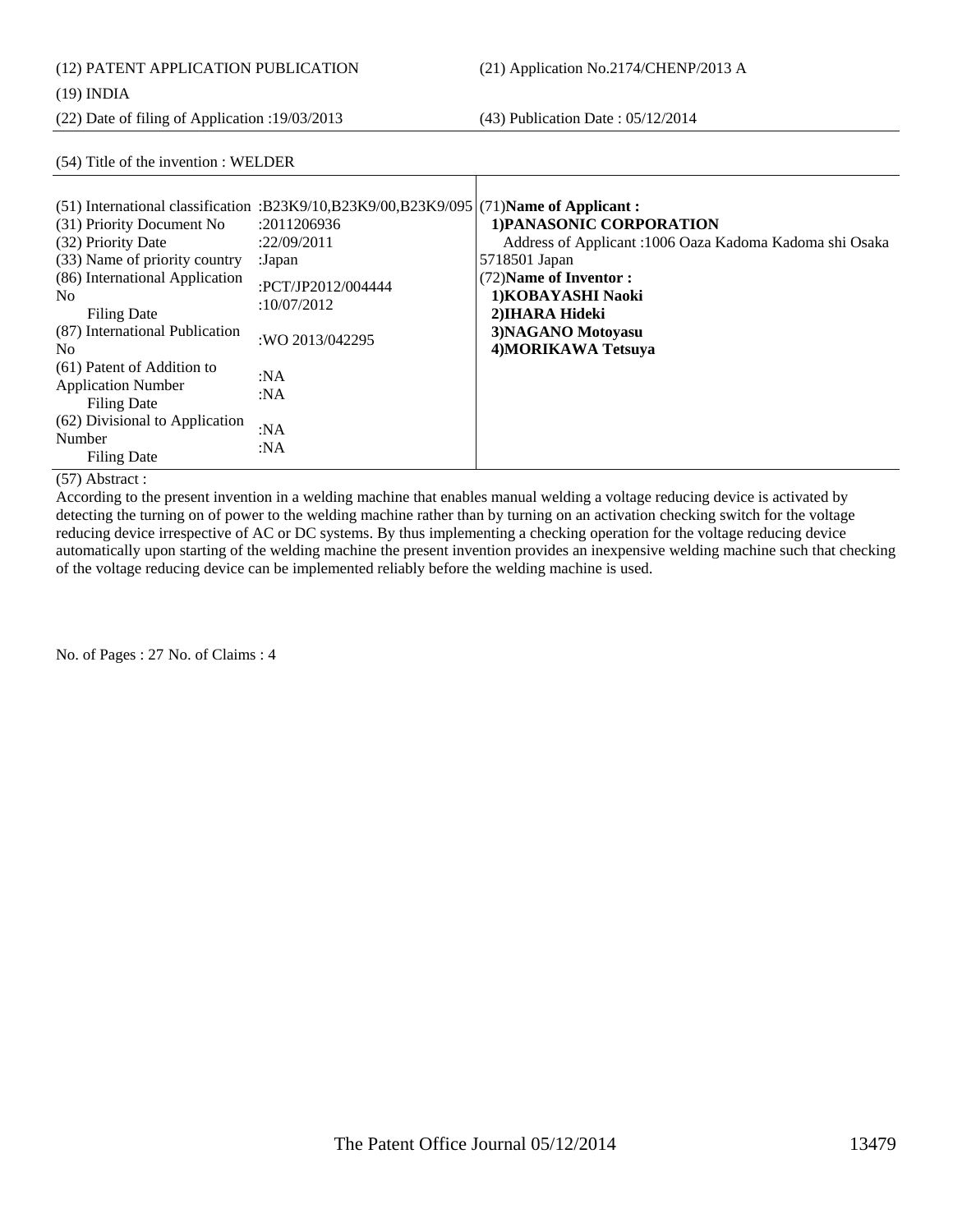#### (19) INDIA

(22) Date of filing of Application :30/05/2013 (43) Publication Date : 05/12/2014

#### (54) Title of the invention : ELIMINATING THE DELAMINATION IN CO-CURED ASSEMBLY MADE OF LAMINATED COMPOSITE MATERIAL

| (51) International classification                    | :B32B15/00 $(71)$ Name of Applicant:                 |
|------------------------------------------------------|------------------------------------------------------|
| (31) Priority Document No<br>:NA                     | 1) HINDUSTAN AERONAUTICS LTD.                        |
| (32) Priority Date<br>:NA                            | Address of Applicant : AIRCRAFT RESEARCH AND         |
| (33) Name of priority country<br>:NA                 | DESIGN CENTRE (ARDC), DESIGN COMPLEX,                |
| (86) International Application No<br>:NA             | MARATHALLI POST, BANGALORE - 560 037 Karnataka India |
| Filing Date<br>:NA                                   | (72) Name of Inventor:                               |
| (87) International Publication No<br>: NA            | 1)A. GNANASEKAR                                      |
| (61) Patent of Addition to Application Number<br>:NA | 2) K.G. VADIRAJ                                      |
| <b>Filing Date</b><br>:N $A$                         | 3) VENKATESH MURTHY D                                |
| (62) Divisional to Application Number<br>:NA         |                                                      |
| Filing Date<br>:N $A$                                |                                                      |

### (57) Abstract :

Design improvement is a continuous process in an Aerospace industry. Any improvement to an existing design is carried out to reduce its complexity or to reduce the time for production or to reduce the cost without affecting the quality. In this connection, a Co-Cured composite part was identified for implementing the present invention to eliminate the delamination. In Co-curing, the structural elements are cured simultaneously together to get a large integral structure. During extraction of metallic tool blocks, the delamination was observed at Rib and Skin interface, as the component being multi cell closed structure the tool blocks are enclosed by the component on all sides but one side through which the tool blocks are extracted during demoulding. In the processes of demoulding delaminations are introduced. The detection of this delamination during inspection was not reliable due to the seepage of water between Rib and Skin interface, as water is used as the medium of introducing the ultrasonic energy in to the components. The delamination problem was eliminated by providing chamfer to either side of Ribs which facilitates in easy extraction of tool blocks. The presence of additional 0° Overlay ply ensures firm Rib-Skin joint and offers substantial resistance against peel and delamination. Also this additional ply prevents the entry of moisture between Rib and Skin interface and thus makes the detection of delamination if any more reliable.

No. of Pages : 10 No. of Claims : 3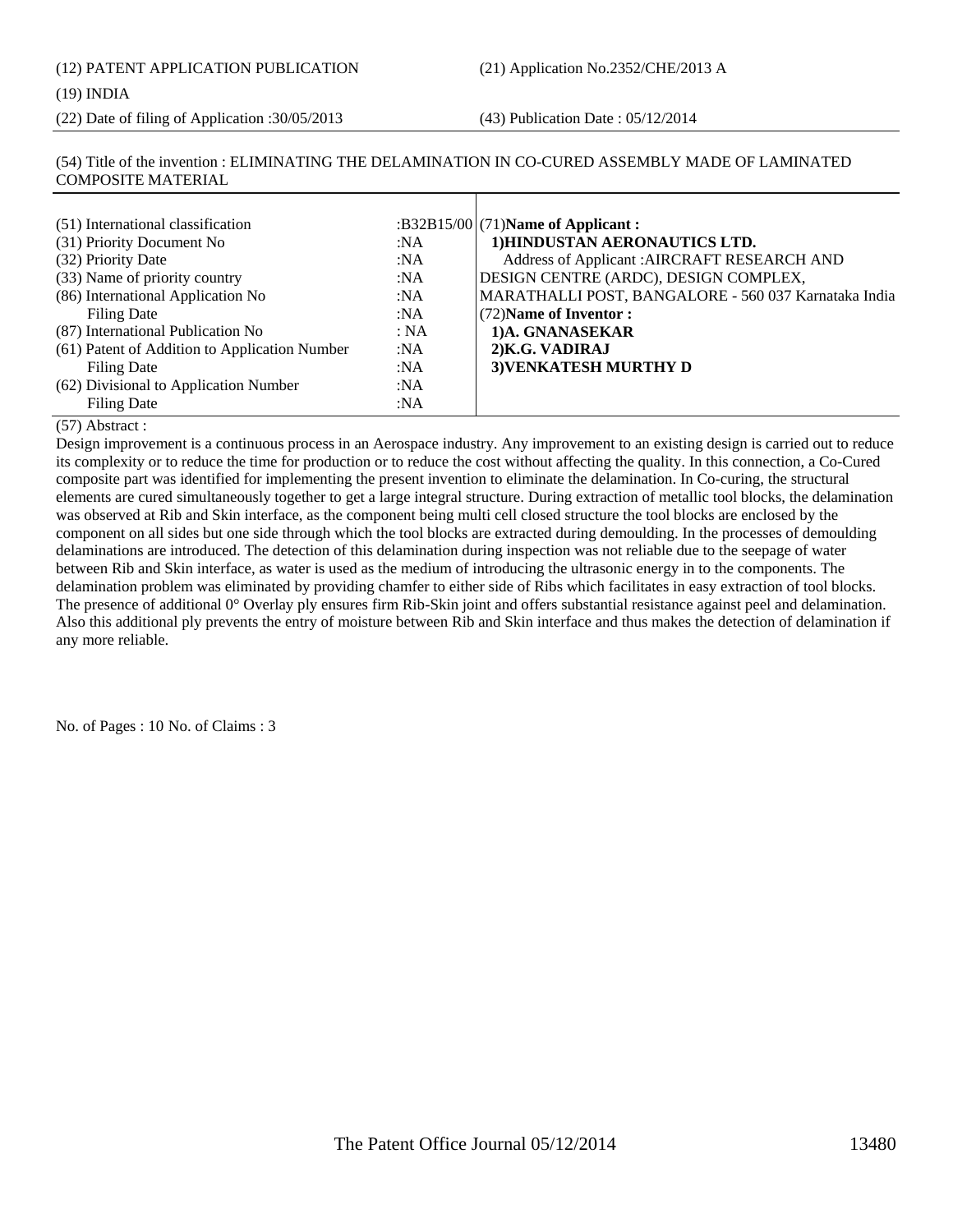(12) PATENT APPLICATION PUBLICATION (21) Application No.2415/CHE/2013 A

#### (19) INDIA

(22) Date of filing of Application :03/06/2013 (43) Publication Date : 05/12/2014

### (54) Title of the invention : MONITORING CONVERSION CAPABILITY OF A DIESEL OXIDATION CATALYST

| (51) International classification<br>(31) Priority Document No<br>(32) Priority Date<br>(33) Name of priority country<br>(86) International Application No<br>Filing Date | :NA<br>:NA<br>:NA<br>:NA<br>:NA | :F01N11/00 $(71)$ Name of Applicant:<br>1) BOSCH LIMITED<br>Address of Applicant : POST BOX NO 3000, HOSUR ROAD<br>ADUGODI, BANGALORE - 560 030 Karnataka India<br>2) ROBERT BOSCH GMBH<br>(72) Name of Inventor: |
|---------------------------------------------------------------------------------------------------------------------------------------------------------------------------|---------------------------------|-------------------------------------------------------------------------------------------------------------------------------------------------------------------------------------------------------------------|
| (87) International Publication No                                                                                                                                         | : NA                            | 1) ALAGURAJAN KARUNAKARAN                                                                                                                                                                                         |
| (61) Patent of Addition to Application Number                                                                                                                             | :NA                             | 2) MANIKANTA BHANUTEEJA                                                                                                                                                                                           |
| Filing Date                                                                                                                                                               | :N $A$                          |                                                                                                                                                                                                                   |
| (62) Divisional to Application Number                                                                                                                                     | :N $A$                          |                                                                                                                                                                                                                   |
| Filing Date                                                                                                                                                               | :NA                             |                                                                                                                                                                                                                   |

(57) Abstract :

A monitoring device for monitoring conversion capability of a diesel oxidation catalyst is disclosed. The monitoring device includes a passive catalyst in electrical connection with the diesel oxidation catalyst, a sensing element to determine a differential temperature value between heat generated by the diesel oxidation catalyst and the heat generated by the passive catalyst, the differential temperature value being represented by a voltage level, and a processing means to convert the voltage level into a conversion capability value.

No. of Pages : 11 No. of Claims : 8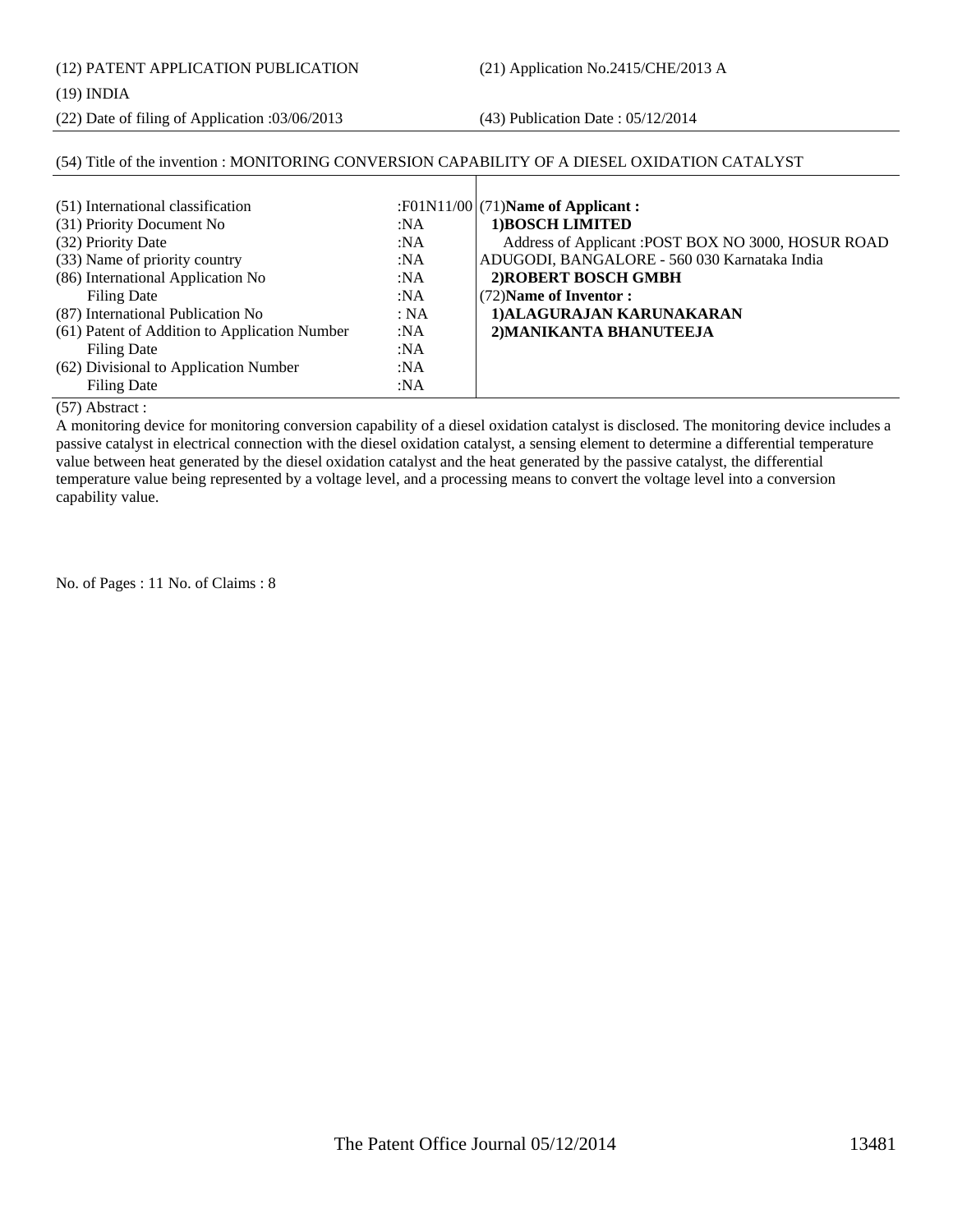(12) PATENT APPLICATION PUBLICATION (21) Application No.2365/CHE/2013 A

#### (19) INDIA

(22) Date of filing of Application :30/05/2013 (43) Publication Date : 05/12/2014

## (54) Title of the invention : METHOD, APPARATUS AND DEVICE FOR NOTIFYING POINT OF INTERESTS ON A JOURNEY

| (51) International classification<br>(31) Priority Document No<br>(32) Priority Date<br>(33) Name of priority country<br>(86) International Application No<br>Filing Date<br>(87) International Publication No<br>(61) Patent of Addition to Application Number<br>Filing Date | : $NA$<br>:N $A$<br>:NA<br>:NA<br>:NA<br>: NA<br>:NA<br>:NA | : $G01C$ (71) Name of Applicant:<br>1) ROBERT BOSCH ENGINEERING AND BUSINESS<br><b>SOLUTIONS LIMITED</b><br>Address of Applicant :123, INDUSTRIAL LAYOUT,<br>HOSUR ROAD, KORMANGALA, BANGALORE - 560 095<br>Karnataka India<br>2) ROBERT BOSCH GMBH<br>(72) Name of Inventor:<br>1) SREEJA ARUNKUMAR |
|--------------------------------------------------------------------------------------------------------------------------------------------------------------------------------------------------------------------------------------------------------------------------------|-------------------------------------------------------------|------------------------------------------------------------------------------------------------------------------------------------------------------------------------------------------------------------------------------------------------------------------------------------------------------|
| (62) Divisional to Application Number<br>Filing Date                                                                                                                                                                                                                           | :NA<br>:NA                                                  | 2) ARTHI NARASIMHAN                                                                                                                                                                                                                                                                                  |
|                                                                                                                                                                                                                                                                                |                                                             |                                                                                                                                                                                                                                                                                                      |

(57) Abstract :

According to an aspect of the present disclosure, a navigation device receives user preferences comprising preferred point of interests (POI), preset limits for a journey. The navigation device determines the preferred POIs and notifies the user before reaching that particular POI based on the preset limit. According to another aspect of the present disclosure, the device determines the distance between the two POIs of the same category during the journey and notifies the location of second POI on arrival at first POI of the same category. According to another aspect of the present disclosure, the device determines whether the user has exercised the option by monitoring the global positioning system (GPS) location of the device or the vehicle. If the user has exercised the first option, then the device will not issue next notification until the next preset limit for the same category.

No. of Pages : 24 No. of Claims : 10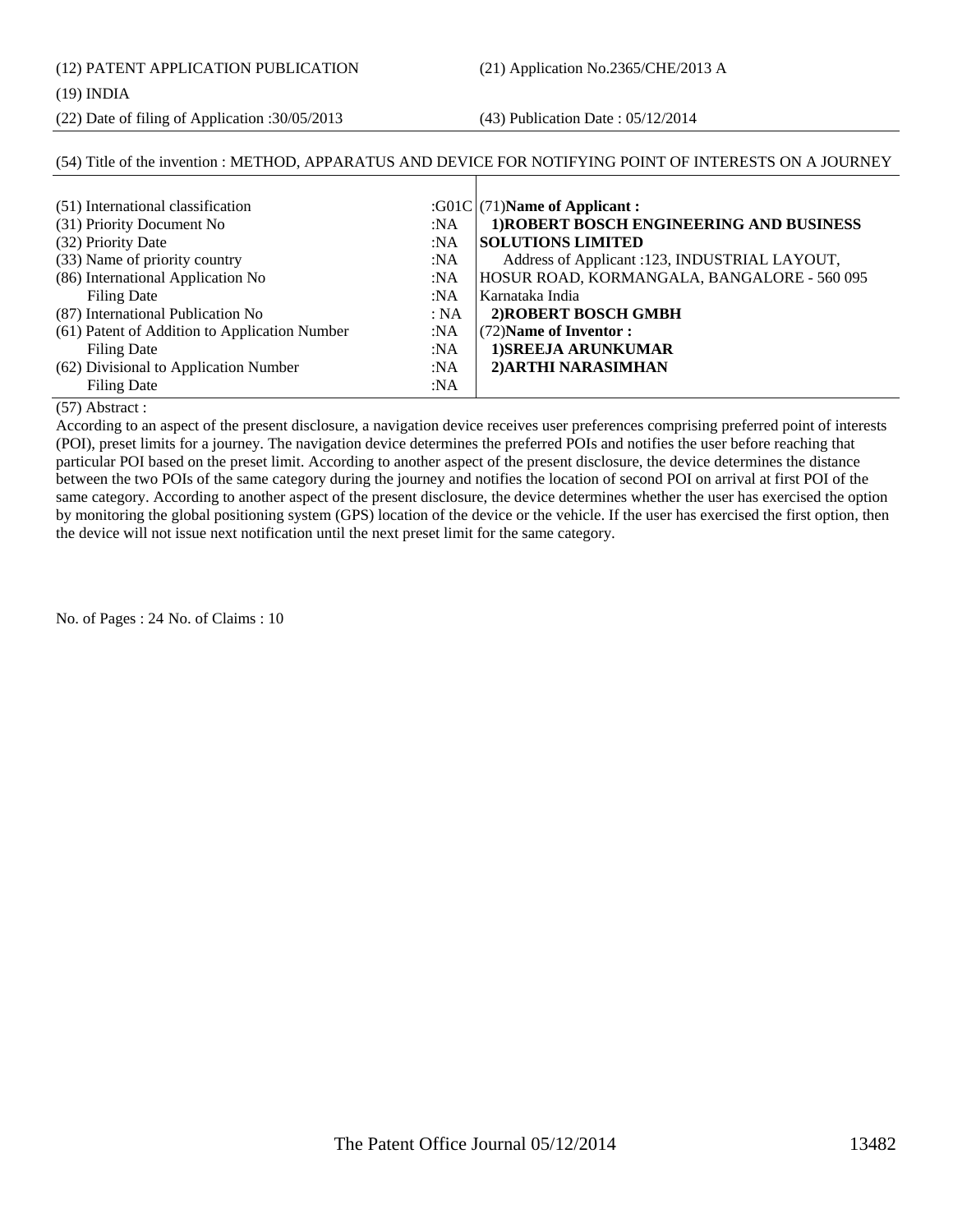(12) PATENT APPLICATION PUBLICATION (21) Application No.2427/CHENP/2013 A

(19) INDIA

(22) Date of filing of Application :28/03/2013 (43) Publication Date : 05/12/2014

#### (54) Title of the invention : CYCLIC AMIDE DERIVATIVE

| 1) Dainippon Sumitomo Pharma Co. Ltd.<br>Address of Applicant :6 8 Dosho machi 2 chome Chuo ku<br>(31) Priority Document<br>:2010197280<br>Osaka shi Osaka 5418524 Japan<br>N <sub>0</sub><br>:03/09/2010<br>(72) Name of Inventor:<br>(32) Priority Date<br>1)HORIUCHI Yoshihiro<br>(33) Name of priority<br>:Japan<br>2) FUJIWARA Hiroaki<br>country<br>3) SUDA Hitoshi<br>(86) International<br>:PCT/JP2011/070010<br>4) SASAKI Izumi<br>Application No<br>:02/09/2011<br><b>Filing Date</b><br>5) IWATA Mitsutaka<br>(87) International<br>6) SAWAMURA Kiyoto<br>:WO 2012/029942<br>Publication No.<br>(61) Patent of Addition to<br>$'$ :NA<br><b>Application Number</b><br>:NA<br><b>Filing Date</b><br>(62) Divisional to<br>:NA<br><b>Application Number</b><br>:NA<br><b>Filing Date</b> |  |
|---------------------------------------------------------------------------------------------------------------------------------------------------------------------------------------------------------------------------------------------------------------------------------------------------------------------------------------------------------------------------------------------------------------------------------------------------------------------------------------------------------------------------------------------------------------------------------------------------------------------------------------------------------------------------------------------------------------------------------------------------------------------------------------------------|--|
|---------------------------------------------------------------------------------------------------------------------------------------------------------------------------------------------------------------------------------------------------------------------------------------------------------------------------------------------------------------------------------------------------------------------------------------------------------------------------------------------------------------------------------------------------------------------------------------------------------------------------------------------------------------------------------------------------------------------------------------------------------------------------------------------------|--|

(57) Abstract :

Provided is a compound represented by formula (1) or a pharmacologically acceptable salt thereof. (In the formula A represents a C arylene group or the like; R R and R each independently represents a hydrogen atom a halogen atom a C alkyl group a C alkoxy group or the like; R represents an optionally substituted C aryl group an optionally substituted 5 12 membered monocyclic or polycyclic heteroaryl group an optionally substituted C aralkyl group or the like; m represents 0 or the like; and n represents an integer of 0 2.)

No. of Pages : 265 No. of Claims : 33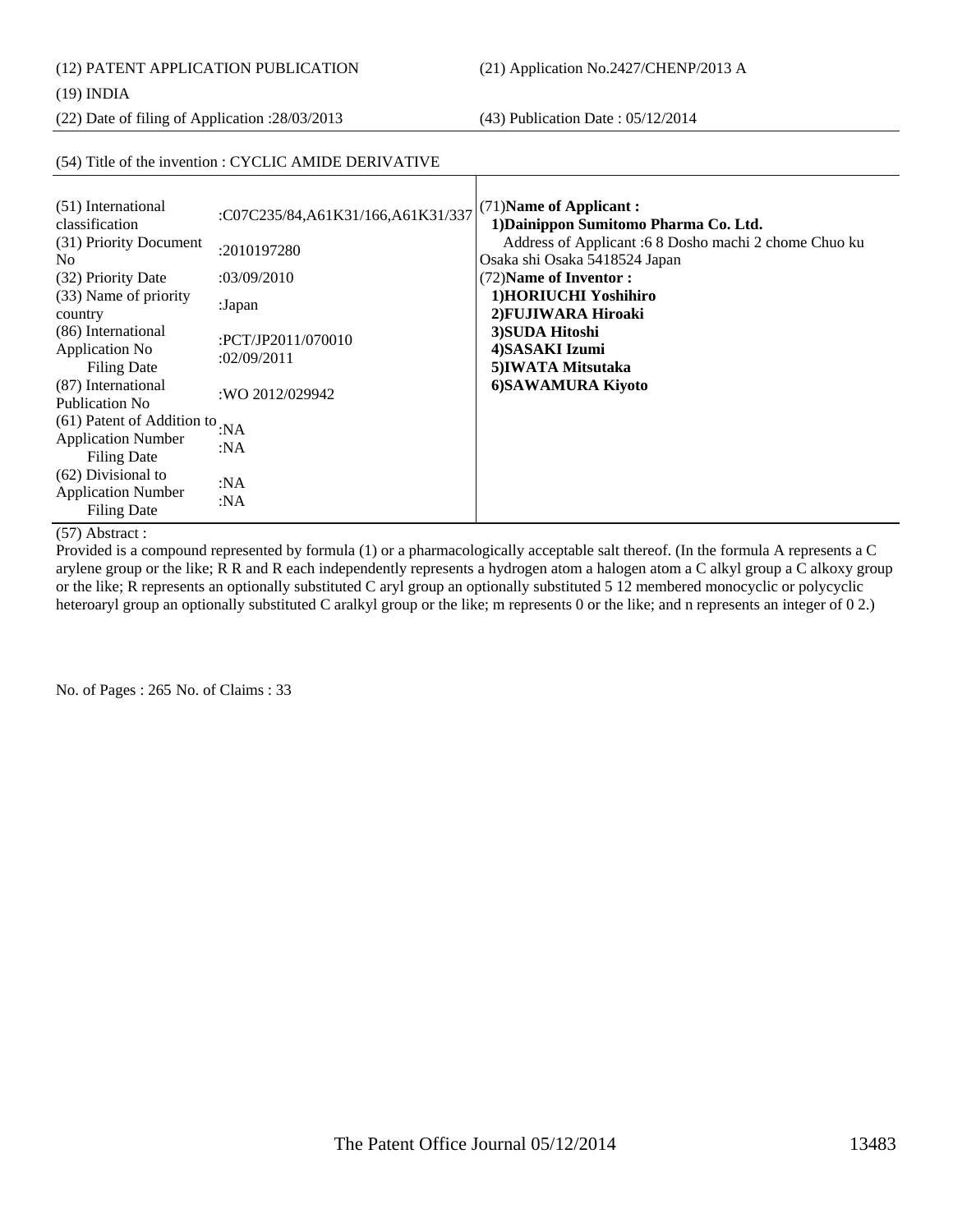(12) PATENT APPLICATION PUBLICATION (21) Application No.196/CHE/2013 A

(22) Date of filing of Application :15/01/2013 (43) Publication Date : 05/12/2014

#### (54) Title of the invention : SURFACE VIBRATION MEASURMENT MONITORING AND ANALYSIS

| (51) International classification<br>(31) Priority Document No<br>:NA<br>(32) Priority Date<br>:NA<br>(33) Name of priority country<br>:NA<br>(86) International Application No<br>:NA<br><b>Filing Date</b><br>:N $A$ | : $B60L$ (71)Name of Applicant:<br>1) CENTRE FOR DEVELOPMENT OF ADVANCED<br><b>COMPUTING</b><br>Address of Applicant : VELLAYAMBALAM,<br>THIRUVANANTHAPURAM 695 033 Kerala India<br>(72) Name of Inventor: |
|------------------------------------------------------------------------------------------------------------------------------------------------------------------------------------------------------------------------|------------------------------------------------------------------------------------------------------------------------------------------------------------------------------------------------------------|
| (87) International Publication No<br>: NA                                                                                                                                                                              | 1) MOHANACHANDRAN R.                                                                                                                                                                                       |
| (61) Patent of Addition to Application Number<br>:N $A$                                                                                                                                                                | 2) HANEESH SANKAR T.P.                                                                                                                                                                                     |
| :N $A$<br>Filing Date                                                                                                                                                                                                  | 3) SUBODH P.S.                                                                                                                                                                                             |
| (62) Divisional to Application Number<br>:NA                                                                                                                                                                           |                                                                                                                                                                                                            |
| :NA<br>Filing Date                                                                                                                                                                                                     |                                                                                                                                                                                                            |

(57) Abstract :

This invention relates to a method and system for the measurement of surface the same using altrasonic noncontact measurement technigne employing freqneny down convension.

No. of Pages : 11 No. of Claims : 7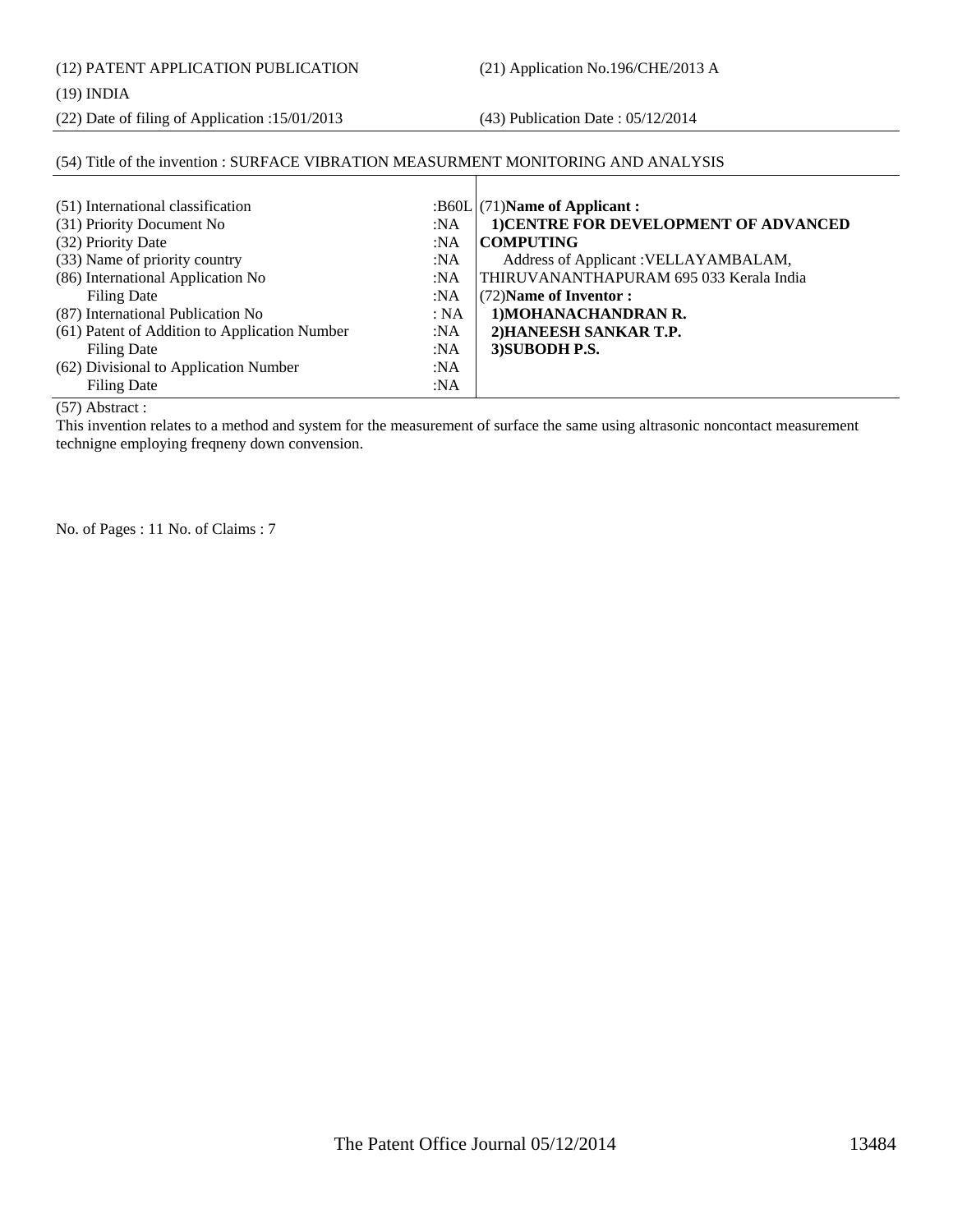(12) PATENT APPLICATION PUBLICATION (21) Application No.1632/CHENP/2013 A

#### (19) INDIA

(22) Date of filing of Application :28/02/2013 (43) Publication Date : 05/12/2014

| (51) International classification<br>(31) Priority Document No<br>(32) Priority Date<br>(33) Name of priority country<br>(86) International Application No<br>Filing Date<br>(87) International Publication No<br>(61) Patent of Addition to Application | : $H01R13/42$<br>:2010192424<br>:30/08/2010<br>:Japan<br>:29/07/2011<br>:WO 2012/029483 | $(71)$ Name of Applicant:<br>1) YAZAKI CORPORATION<br>Address of Applicant :4 28 Mita 1 chome Minato ku Tokyo<br>1088333 Japan<br>:PCT/JP2011/067506 (72) Name of Inventor :<br>1) SHINKAWA Daisuke<br>2) NAGAYOSHI Tomihiko |
|----------------------------------------------------------------------------------------------------------------------------------------------------------------------------------------------------------------------------------------------------------|-----------------------------------------------------------------------------------------|------------------------------------------------------------------------------------------------------------------------------------------------------------------------------------------------------------------------------|
| Number<br><b>Filing Date</b><br>(62) Divisional to Application Number<br>Filing Date                                                                                                                                                                     | :NA<br>:NA<br>:NA<br>:NA                                                                |                                                                                                                                                                                                                              |

### (54) Title of the invention : CONNECTOR

(57) Abstract :

A connector configured so that the shear strength of the lance is efficiently increased to increase the holding force of the lance in order to prevent a reduction in the holding force due to a size reduction. A connector (11) is provided with a flexible engagement element (25) having a free end (27) with which a terminal fitting is engaged the terminal fitting being inserted in a terminal containing chamber (17) for containing the terminal fitting the terminal containing chamber (17) supporting the base end of the terminal fitting in a cantilever configuration so that the terminal fitting can deform elastically. The flexible engagement element (25) is formed in such a manner that a beak (31) which is formed at the free end (27) with which the terminal fitting is engaged is formed as a sloped surface (29) formed so that the height of the top section (41) thereof is gradually increased from the free end (27) toward the base end in such a manner that the shear area is maximum at the beak (31).

No. of Pages : 19 No. of Claims : 2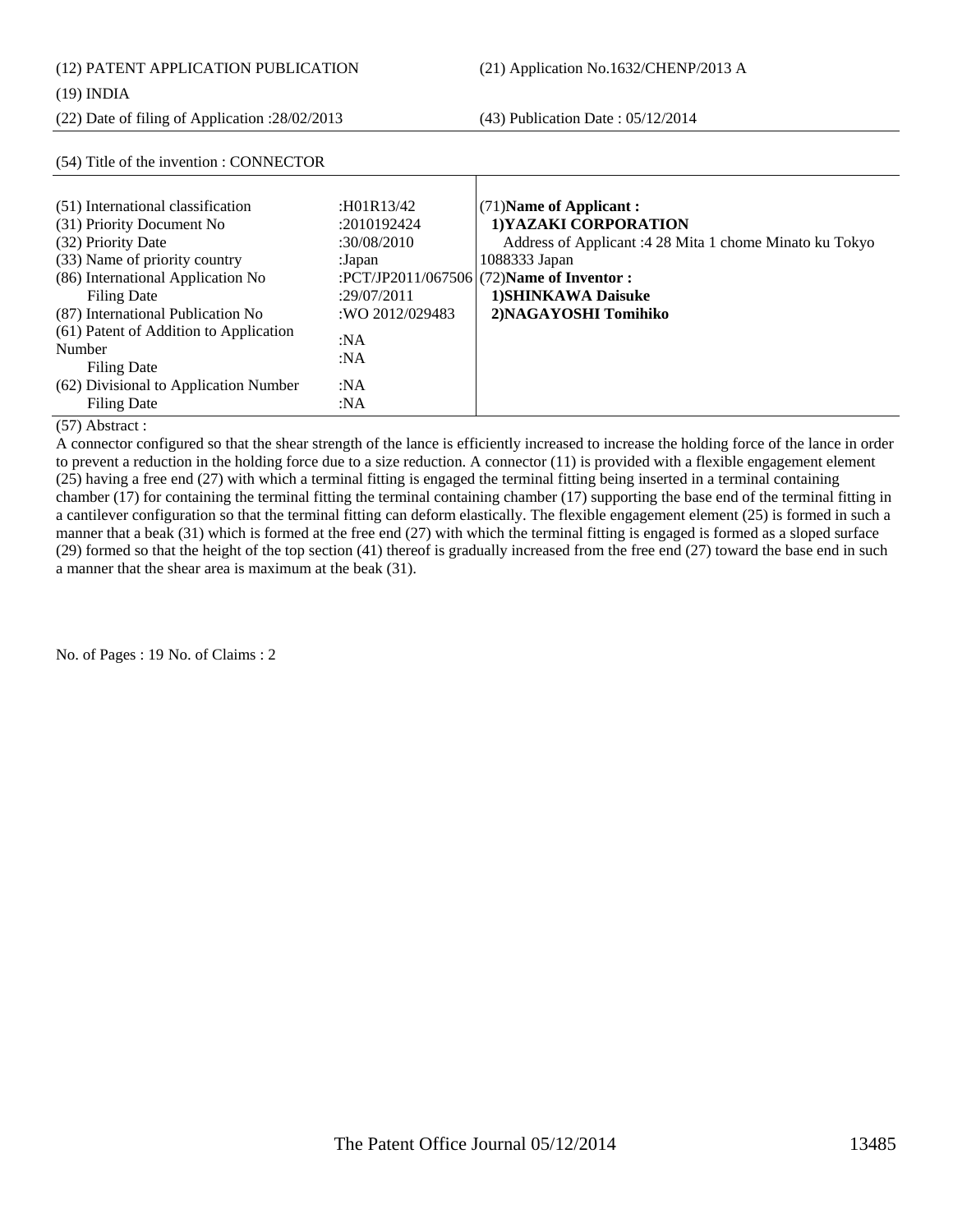(12) PATENT APPLICATION PUBLICATION (21) Application No.887/CHENP/2013 A

(19) INDIA

(22) Date of filing of Application :04/02/2013 (43) Publication Date : 05/12/2014

| (51) International classification<br>(31) Priority Document No<br>(32) Priority Date<br>(33) Name of priority country<br>(86) International Application No<br>Filing Date | :A01M29/10<br>:586797<br>:14/07/2010<br>:New Zealand<br>:13/07/2011 | $(71)$ Name of Applicant:<br>1) INVISI SHIELD LIMITED<br>Address of Applicant: Level 2 2 Fred Thomas Drive Takapuna<br><b>Auckland New Zealand</b><br>:PCT/NZ2011/000130 $(72)$ Name of Inventor :<br>1) BROWN Crawford Renfrew |
|---------------------------------------------------------------------------------------------------------------------------------------------------------------------------|---------------------------------------------------------------------|---------------------------------------------------------------------------------------------------------------------------------------------------------------------------------------------------------------------------------|
| (87) International Publication No<br>(61) Patent of Addition to Application<br>Number<br>Filing Date<br>(62) Divisional to Application Number                             | :WO 2012/008855<br>:NA<br>:NA<br>:N $A$                             |                                                                                                                                                                                                                                 |
| Filing Date                                                                                                                                                               | :NA                                                                 |                                                                                                                                                                                                                                 |

#### (54) Title of the invention : METHOD AND SYSTEM FOR DETERRING ANIMALS

(57) Abstract :

An animal deterrence system projects polarised light in order to deter animals. The light may be plane polarised light and the polarisation may be varied over time. The system is particularly suited to deterrence of birds but may also find application in deterrence of other animals sensitive to polarisation of light such as bees and wasps. The system may be used on vineyards or orchards or around airports or in any other place where birds are problematic.

No. of Pages : 15 No. of Claims : 21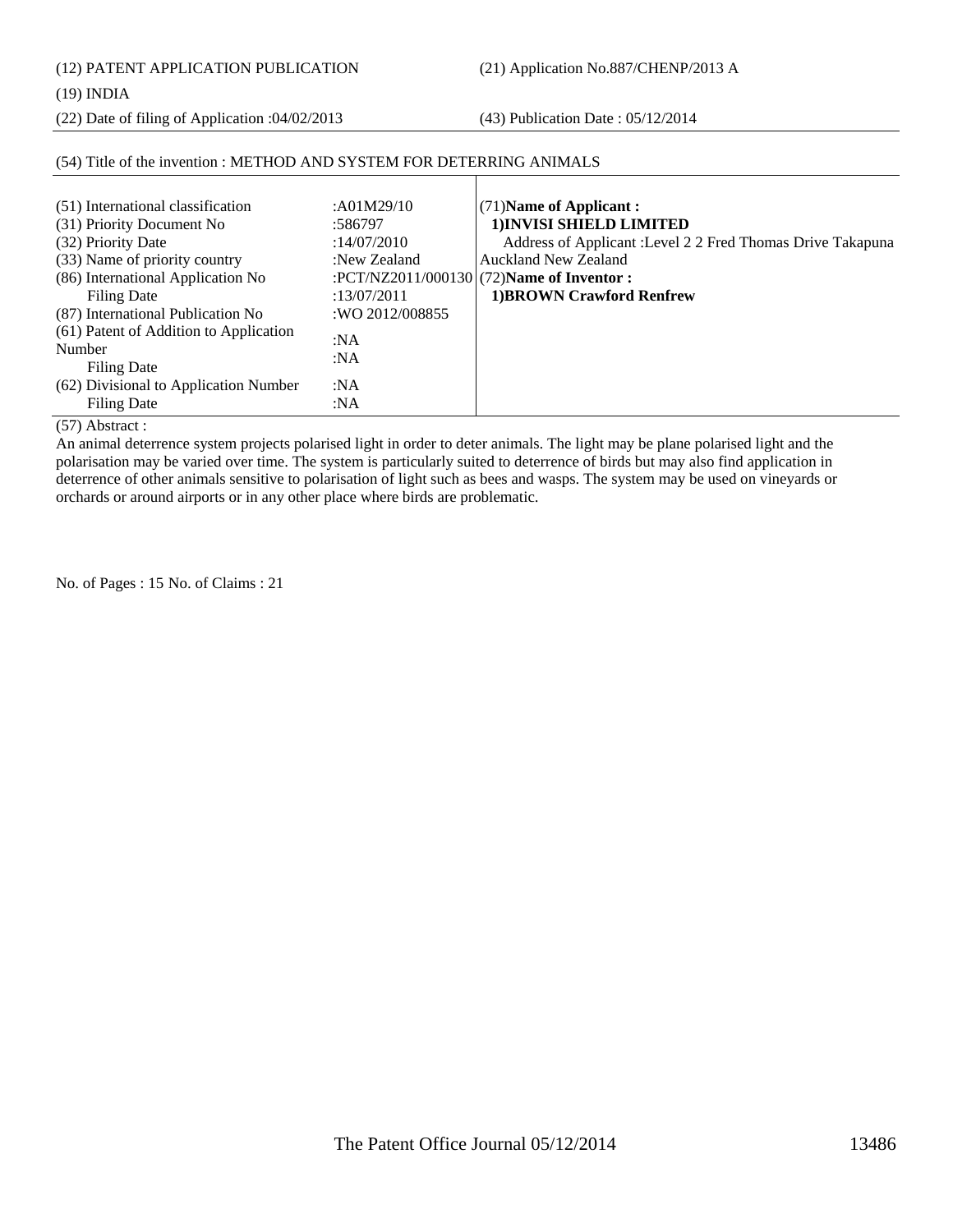(12) PATENT APPLICATION PUBLICATION (21) Application No.3439/CHENP/2013 A

(19) INDIA

(22) Date of filing of Application :01/05/2013 (43) Publication Date : 05/12/2014

(54) Title of the invention : ACTIVATING LICENSABLE COMPONENT PROVIDED BY THIRD PARTY TO AUDIO VIDEO DEVICE

 $\mathbf{I}$ 

| (51) International classification<br>(31) Priority Document No<br>(32) Priority Date<br>(33) Name of priority country<br>(86) International Application No<br>Filing Date<br>(87) International Publication No<br>(61) Patent of Addition to Application<br>Number<br>Filing Date<br>(62) Divisional to Application Number<br>Filing Date | :G06F21/00<br>:61/412552<br>:11/11/2010<br>: <b>U.S.A.</b><br>:06/10/2011<br>:WO 2012/064430<br>:NA<br>:NA<br>:NA<br>:N $A$ | $(71)$ Name of Applicant:<br><b>1)SONY CORPORATION</b><br>Address of Applicant :1 7 1 Konan Minato Ku Tokyo 108<br>$0075$ Japan<br>:PCT/US2011/055027 $(72)$ Name of Inventor :<br>1) SHINTANI Peter<br>2) DOUILLET Ludovic Etienne |
|-------------------------------------------------------------------------------------------------------------------------------------------------------------------------------------------------------------------------------------------------------------------------------------------------------------------------------------------|-----------------------------------------------------------------------------------------------------------------------------|-------------------------------------------------------------------------------------------------------------------------------------------------------------------------------------------------------------------------------------|
|-------------------------------------------------------------------------------------------------------------------------------------------------------------------------------------------------------------------------------------------------------------------------------------------------------------------------------------------|-----------------------------------------------------------------------------------------------------------------------------|-------------------------------------------------------------------------------------------------------------------------------------------------------------------------------------------------------------------------------------|

(57) Abstract :

An audio video display device (12) can download from a third party server (200) a licensable component on which a royalty is to be paid. Various methods are disclosed for accounting for royalties associated with downloading the licensable component to the client device (12) between the third party server (200) and a client device manufacturer server (206).

No. of Pages : 36 No. of Claims : 19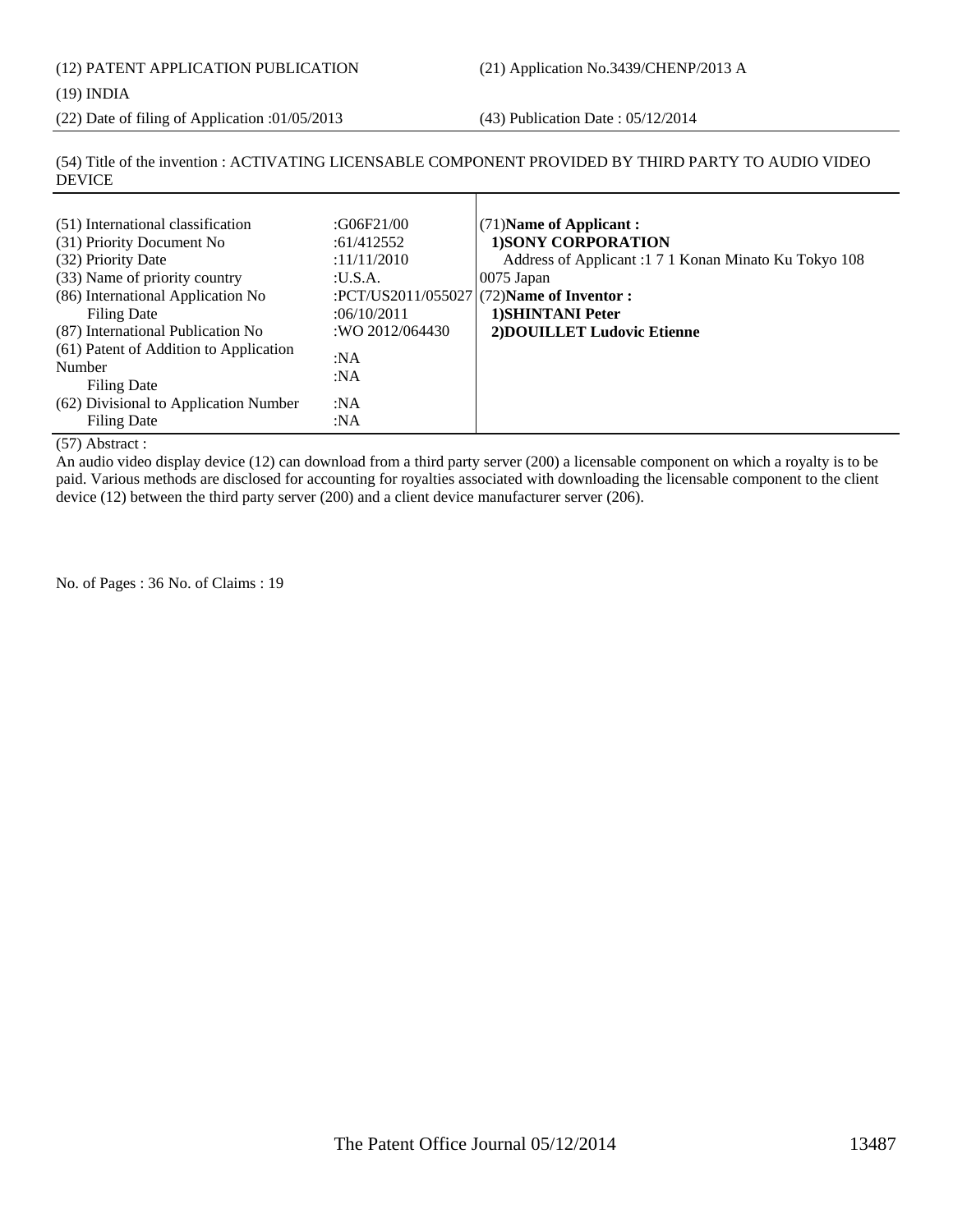(12) PATENT APPLICATION PUBLICATION (21) Application No.3750/CHENP/2013 A

(22) Date of filing of Application :13/05/2013 (43) Publication Date : 05/12/2014

### (54) Title of the invention : PHARMACEUTICAL FORMULATION HAVING NEUROPROTECTIVE ACTIVITY

| (51) International<br>classification                                          | :A61K31/58,A61K31/255,A61P25/00   | (71) Name of Applicant:<br>1) KYUSHU UNIVERSITY NATIONAL UNIVERSITY |
|-------------------------------------------------------------------------------|-----------------------------------|---------------------------------------------------------------------|
| $(31)$ Priority Document No :2010255422                                       |                                   | <b>CORPORATION</b>                                                  |
| (32) Priority Date                                                            | :15/11/2010                       | Address of Applicant :10 1Hakozaki 6 chome Higashi ku               |
| (33) Name of priority<br>country                                              | :Japan                            | Fukuoka shi Fukuoka 8128581 Japan<br>(72) Name of Inventor:         |
| (86) International<br>Application No<br><b>Filing Date</b>                    | :PCT/JP2011/075802<br>:09/11/2011 | 1) ISHIBASHI Tatsurou<br>2) HISATOMI Toshio<br>3) NOUTOMI Syouji    |
| (87) International<br>Publication No.                                         | :WO 2012/066994                   | 4) ENAIDA Hiroshi<br>5) KAGIMOTO Tadahisa                           |
| (61) Patent of Addition to<br><b>Application Number</b><br><b>Filing Date</b> | :NA<br>:NA                        |                                                                     |
| (62) Divisional to<br><b>Application Number</b><br><b>Filing Date</b>         | :NA<br>:NA                        |                                                                     |

#### (57) Abstract :

[Problem] The purpose of the present invention is to provide a neuroprotective agent which is capable of effectively protecting intraocular cells including optic nerves and is effective as a composition for ophthalmic membrane staining in cases where removal of an ophthalmic membrane is carried out. [Solution] The purpose is achieved by a neuroprotective agent which contains as active ingredients: Brilliant Blue G a pharmaceutically acceptable salt thereof or a pharmaceutically acceptable solvate thereof; and triamcinolone acetonide a pharmaceutically acceptable salt thereof or a pharmaceutically acceptable solvate thereof. This neuroprotective agent has ophthalmic membrane staining effect due to BBG and exhibits extremely high neuroprotective activity due to synergetic effect of Brilliant Blue G and triamcinolone acetonide.

No. of Pages : 16 No. of Claims : 5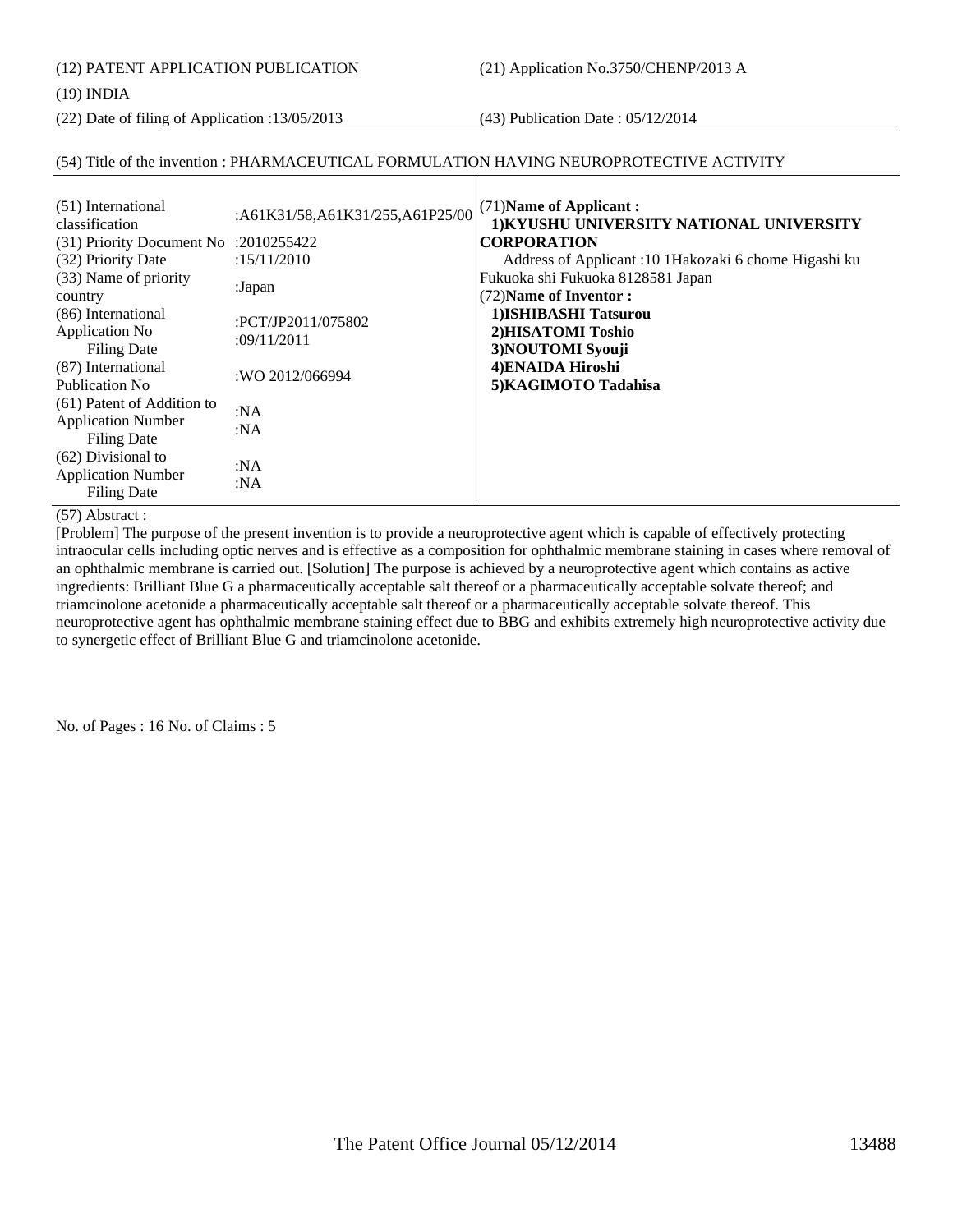(12) PATENT APPLICATION PUBLICATION (21) Application No.893/CHENP/2013 A

#### (19) INDIA

(22) Date of filing of Application :04/02/2013 (43) Publication Date : 05/12/2014

### (54) Title of the invention : APPARATUS AND METHOD FOR THERMAL INTERFACING

| (51) International<br>classification<br>(31) Priority Document No: 61/364890  | :H01L23/36,H01L23/367,H01L23/373  | (71) Name of Applicant:<br>1) EMBLATION LIMITED<br>Address of Applicant :3 Forrester Lodge Inglewood Alloa |
|-------------------------------------------------------------------------------|-----------------------------------|------------------------------------------------------------------------------------------------------------|
| (32) Priority Date<br>(33) Name of priority<br>country                        | :16/07/2010<br>: <b>U.S.A.</b>    | <b>FK10 2HU U.K.</b><br>(72) Name of Inventor:<br>1) BEALE Gary                                            |
| (86) International<br><b>Application No</b><br><b>Filing Date</b>             | :PCT/GB2011/001059<br>:15/07/2011 | 2) MCERLEAN Eamon                                                                                          |
| (87) International<br>Publication No.                                         | :WO 2012/007722                   |                                                                                                            |
| (61) Patent of Addition to<br><b>Application Number</b><br><b>Filing Date</b> | :NA<br>:NA                        |                                                                                                            |
| $(62)$ Divisional to<br><b>Application Number</b><br><b>Filing Date</b>       | :N $A$<br>:NA                     |                                                                                                            |

#### (57) Abstract :

An apparatus (20) for use as an amplifier has a transistor (26) for providing signal amplification a heat pipe or circulated fluid heat sink (22) and a thermal interface device (24) for providing mechanical and thermal connection between the transistor (26) and the heat sink (22). In use to facilitate efficient transfer of heat/thermal energy from the transistor (26) to the heat sink (22) the plate (24) is provided between the heat sink (22) and the transistor (26). The plate (24) connects the heat sink (22) to the transistor (26) and provides a thermal conduit therebetween.

No. of Pages : 24 No. of Claims : 27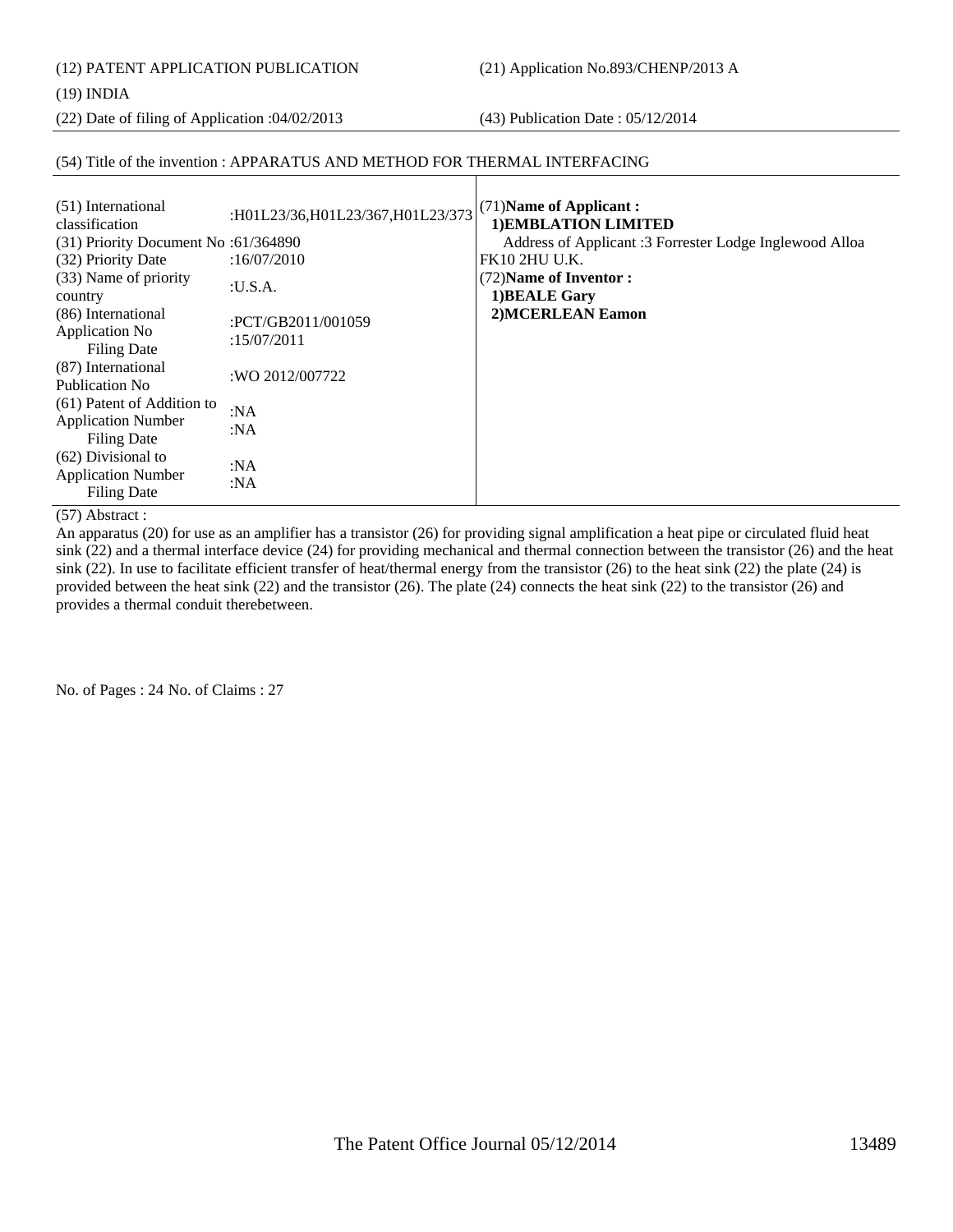(12) PATENT APPLICATION PUBLICATION (21) Application No.3456/CHENP/2013 A

#### (19) INDIA

(22) Date of filing of Application :02/05/2013 (43) Publication Date : 05/12/2014

#### (54) Title of the invention : SYNCHRONIZATION OF DATA IN A DISTRIBUTED COMPUTING ENVIRONMENT

|                                        |                    | $(71)$ Name of Applicant:                                |
|----------------------------------------|--------------------|----------------------------------------------------------|
| (51) International classification      | :H04L7/00          | <b>1)SONY CORPORATION</b>                                |
| (31) Priority Document No              | :12/940813         | Address of Applicant: 171 Konan Minato ku Tokyo 108 0075 |
| (32) Priority Date                     | :05/11/2010        | Japan                                                    |
| (33) Name of priority country          | :U.S.A.            | (72) Name of Inventor:                                   |
| (86) International Application No      | :PCT/US2011/056323 | 1) KENNEDY Sean Patrick                                  |
| Filing Date                            | :14/10/2011        | 2)LYONS Gary Robert                                      |
| (87) International Publication No      | :WO 2012/060994    | 3) CHANG Michael                                         |
| (61) Patent of Addition to Application | :NA                | 4)GARAY Rommel M.                                        |
| Number                                 |                    | 5) WINTER Edward Theodore                                |
| <b>Filing Date</b>                     | :NA                | <b>6)LAWTON Andrew Lee</b>                               |
| (62) Divisional to Application Number  | :NA                | 7) CARPIO Fredrik                                        |
| <b>Filing Date</b>                     | :NA                | 8) CRISAN Adrian                                         |
|                                        |                    | 9) KISHIMOTO Toyoaki                                     |

(57) Abstract :

A method for data synchronization across multiple target destinations in a computer network includes acquiring information about the target destinations wherein: the target destinations comprises at least one of a network account in the computer network or a target device coupled to the computer network or associated with the network account; and the acquired information includes identification information associated with the target destinations. The method may also include receiving at a user device data from a data source; filtering the received data based on information included in the received data and in the identification information; identifying based on the filtering a selected target destination for receiving the filtered data; and transmitting the filtered data to the identified selected target destination.

No. of Pages : 45 No. of Claims : 20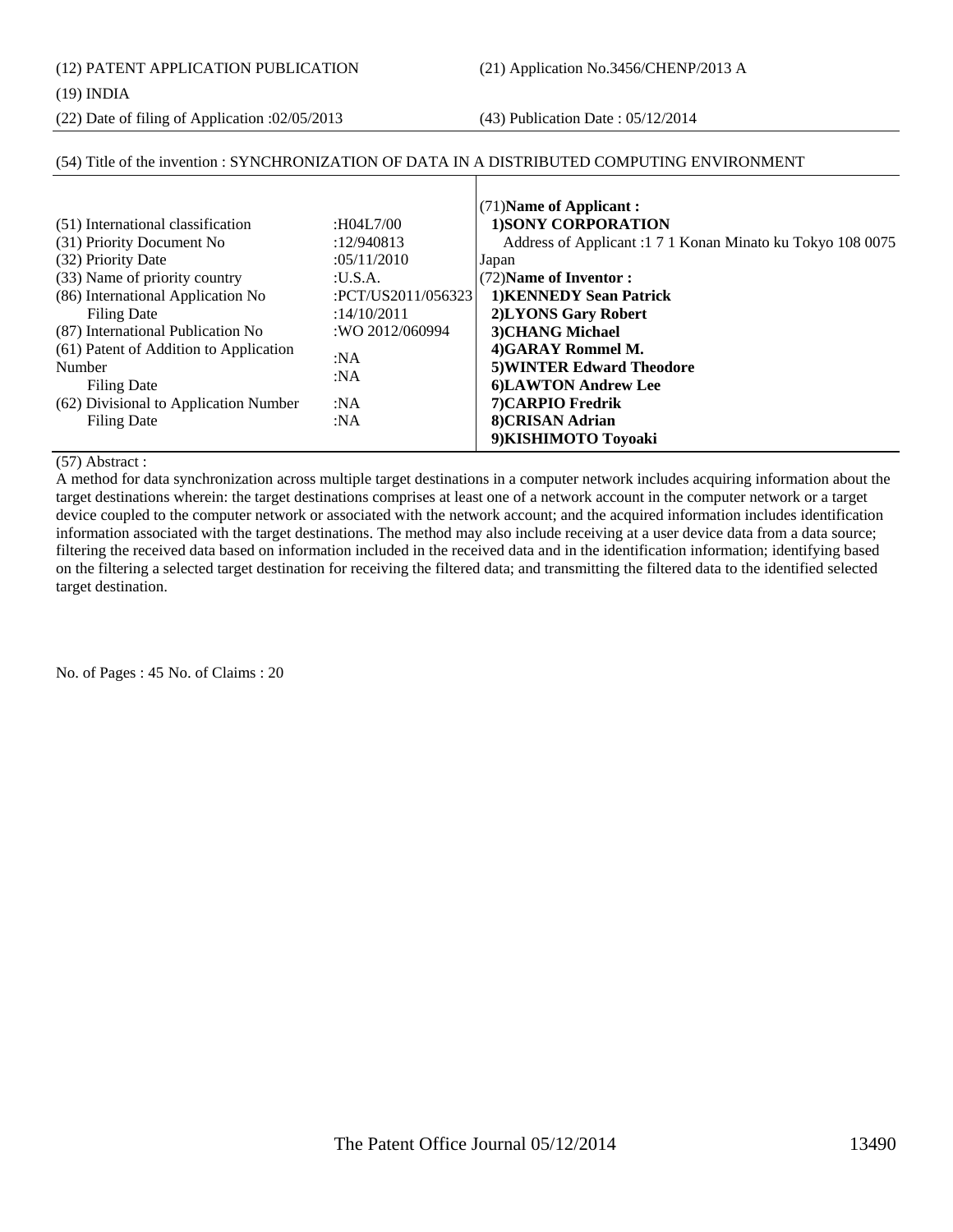(12) PATENT APPLICATION PUBLICATION (21) Application No.878/CHENP/2013 A

(19) INDIA

(22) Date of filing of Application :04/02/2013 (43) Publication Date : 05/12/2014

#### (54) Title of the invention : METHOD FOR MEASURING GLYCOSYLATED HEMOGLOBIN

|                                | (51) International classification :C12Q1/26,C12Q1/28,G01N21/78 (71) Name of Applicant: |                                                          |
|--------------------------------|----------------------------------------------------------------------------------------|----------------------------------------------------------|
| (31) Priority Document No      | :2010180563                                                                            | 1) KYOWA MEDEX CO. LTD.                                  |
| (32) Priority Date             | :11/08/2010                                                                            | Address of Applicant : 8 10 Harumi 1 chome Chuo ku Tokyo |
| (33) Name of priority country  | :Japan                                                                                 | 1046004 Japan                                            |
| (86) International Application |                                                                                        | (72) Name of Inventor:                                   |
| N <sub>0</sub>                 | :PCT/JP2011/068104                                                                     | 1) SOYA Haruyo                                           |
| Filing Date                    | :09/08/2011                                                                            | 2) MURAKAMI Tomomi                                       |
| (87) International Publication | :WO 2012/020745                                                                        | 3)TSUNODA Haruki                                         |
| N <sub>0</sub>                 |                                                                                        | 4) OHSUGI Yu                                             |
| (61) Patent of Addition to     |                                                                                        | 5) YODA Ayako                                            |
| <b>Application Number</b>      | :N $A$                                                                                 | 6) MATSUSHITA Masashi                                    |
| Filing Date                    | :NA                                                                                    |                                                          |
| (62) Divisional to Application |                                                                                        |                                                          |
| Number                         | :N $A$                                                                                 |                                                          |
| <b>Filing Date</b>             | :N $A$                                                                                 |                                                          |

(57) Abstract :

A method for measuring glycosylated hemoglobin in samples containing hemoglobin is characterized in that: glycosylated hemoglobin in a sample containing hemoglobin is reacted with protease in the presence of at least one type of salt selected from a group comprising pyridinium salt phosphonium salt imidazolium salt and isoquinolinium salt; fructosyl peptide oxidase is made to act on the resulting reaction product; and the hydrogen peroxide that is produced is measured. The present invention provides a method for accurately measuring glycosylated hemoglobin in samples containing hemoglobin

No. of Pages : 95 No. of Claims : 18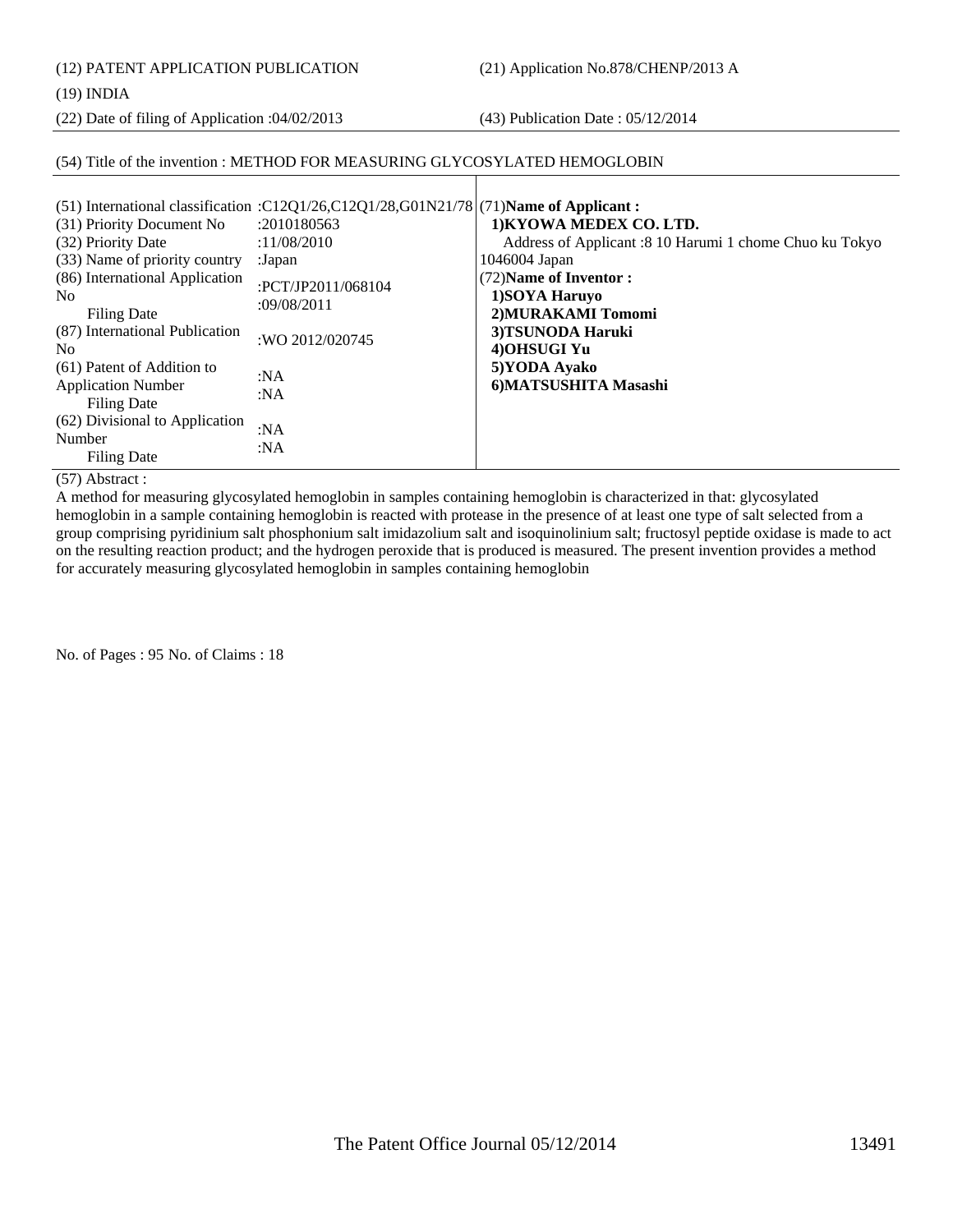(12) PATENT APPLICATION PUBLICATION (21) Application No.3723/CHENP/2013 A

#### (19) INDIA

(22) Date of filing of Application :10/05/2013 (43) Publication Date : 05/12/2014

#### (54) Title of the invention : OBESITY HYPOVENTILATION SYNDROME TREATMENT SYSTEM AND METHOD

| (51) International<br>classification<br>$(31)$ Priority Document No :61/416336 | :A61M16/00,A61M16/10,A61M16/16    | (71) Name of Applicant:<br>1) KONINKLIJKE PHILIPS ELECTRONICS N.V.<br>Address of Applicant : High Tech Campus 5 NL 5656 AE |
|--------------------------------------------------------------------------------|-----------------------------------|----------------------------------------------------------------------------------------------------------------------------|
| (32) Priority Date                                                             | :23/11/2010                       | Eindhoven Netherlands                                                                                                      |
| (33) Name of priority<br>country                                               | $: U.S.A$ .                       | (72) Name of Inventor:<br>1) TRUSCHEL William A.                                                                           |
| (86) International<br>Application No<br><b>Filing Date</b>                     | :PCT/IB2011/055089<br>:15/11/2011 | 2) PROCYK Christopher Anthony<br>3) MCDERMOTT Mark Christopher<br>4) MAHADEVAN Anandi                                      |
| (87) International<br>Publication No.                                          | :WO 2012/069957                   |                                                                                                                            |
| (61) Patent of Addition to<br><b>Application Number</b><br>Filing Date         | :NA<br>: $NA$                     |                                                                                                                            |
| $(62)$ Divisional to<br><b>Application Number</b><br><b>Filing Date</b>        | :NA<br>:NA                        |                                                                                                                            |

#### (57) Abstract :

A pressurized flow of breathable gas is delivered to the airway of a subject in accordance with a therapy regimen. The therapy regimen calls for maintenance of an average tidal volume. The therapy ensures that the subject breaths at a therapeutic breath rate. The breath rate may be determined dynamically based on breathing of the subject early on in a therapy session and/or based on a detected wakefulness of the subject. Inspiration for spontaneous and non spontaneous breaths may be supported at different levels. The therapy regimen further maintains a beneficial positive end expiratory pressure to reduce respiratory obstructions and/or for other purposes.

No. of Pages : 33 No. of Claims : 15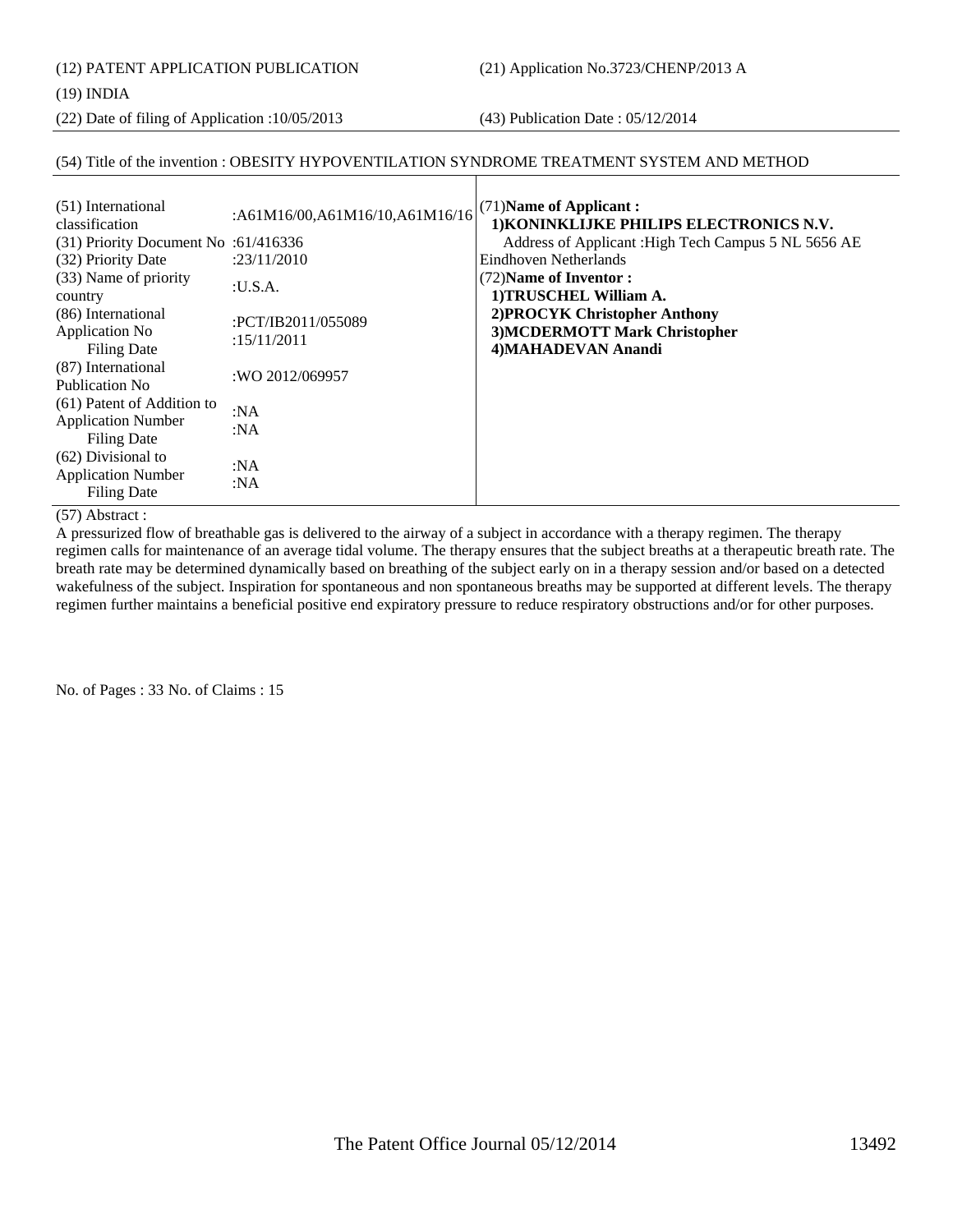(12) PATENT APPLICATION PUBLICATION (21) Application No.3891/CHENP/2013 A

(19) INDIA

(22) Date of filing of Application :16/05/2013 (43) Publication Date : 05/12/2014

(54) Title of the invention : METHOD AND SYSTEM FOR SECRETLY REVEALING ITEMS ON A MULTI TOUCH INTERFACE

| (51) International classification<br>(31) Priority Document No<br>(32) Priority Date<br>(33) Name of priority country<br>(86) International Application No<br>Filing Date<br>(87) International Publication No<br>(61) Patent of Addition to Application<br>Number<br>Filing Date<br>(62) Divisional to Application Number | :12/917744<br>:02/11/2010<br>:U.S.A.<br>:PCT/EP2011/069266<br>:02/11/2011<br>:WO 2012/059519<br>:NA<br>:NA<br>:NA | :G07F17/32,G06F3/048 (71)Name of Applicant :<br>1) NOVOMATIC AG<br>Address of Applicant: Wiener Strasse 158 A 2352<br>Gumpoldskirchen Austria<br>(72) Name of Inventor:<br><b>1)HOMER Alois</b> |
|----------------------------------------------------------------------------------------------------------------------------------------------------------------------------------------------------------------------------------------------------------------------------------------------------------------------------|-------------------------------------------------------------------------------------------------------------------|-------------------------------------------------------------------------------------------------------------------------------------------------------------------------------------------------|
| Filing Date                                                                                                                                                                                                                                                                                                                | :NA                                                                                                               |                                                                                                                                                                                                 |

(57) Abstract :

An apparatus and method including a multi touch interface for card gaming includes providing a multi touch interface for displaying a card having a hidden value. The method includes detecting a touch on the interface. The touch has a curved pattern with multiple points of contact with the interface. The curved pattern is indicative of the lateral edge of a human hand in contact with the interface oriented to hide the card from others. The method then detects movement of the multiple points of contact sweeping over a portion of the interface to reveal the value of the card to the user.

No. of Pages : 26 No. of Claims : 27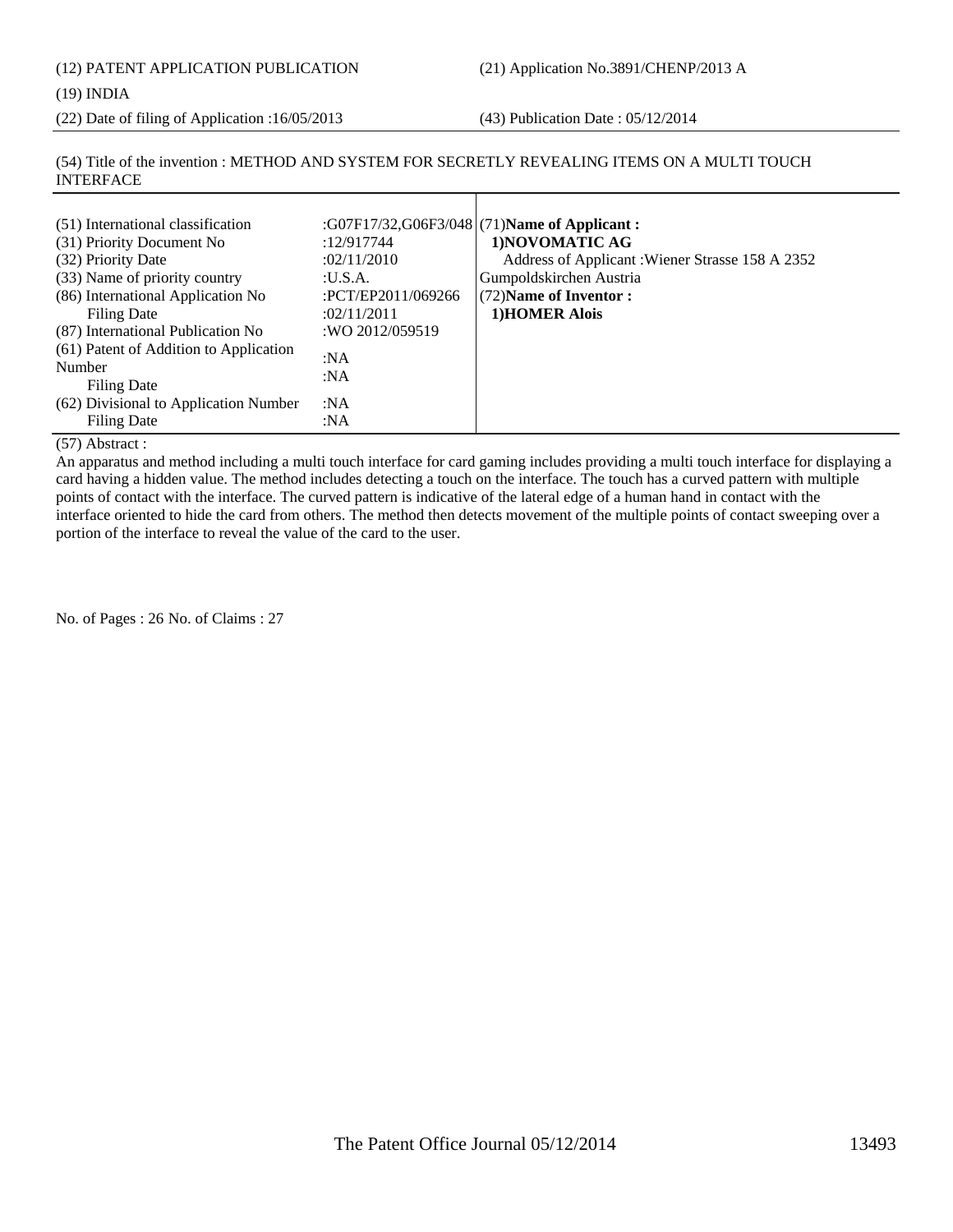(12) PATENT APPLICATION PUBLICATION (21) Application No.3892/CHENP/2013 A

#### (19) INDIA

(22) Date of filing of Application :17/05/2013 (43) Publication Date : 05/12/2014

| (51) International classification      | :h $041$           | $(71)$ Name of Applicant:                       |
|----------------------------------------|--------------------|-------------------------------------------------|
| (31) Priority Document No              | :NA                | 1) TELEFONAKTIEBOLAGET LM ERICSSON (publ)       |
| (32) Priority Date                     | :NA                | Address of Applicant: S 164 83 Stockholm Sweden |
| (33) Name of priority country          | :NA                | (72) Name of Inventor:                          |
| (86) International Application No      | :PCT/SE2010/051407 | 1)W,,NSTEDT Stefan                              |
| Filing Date                            | :17/12/2010        | 2) ENSTR-M Daniel                               |
| (87) International Publication No      | :WO 2012/082036    |                                                 |
| (61) Patent of Addition to Application | :NA                |                                                 |
| Number                                 |                    |                                                 |
| Filing Date                            | :NA                |                                                 |
| (62) Divisional to Application Number  | :NA                |                                                 |
| Filing Date                            | :NA                |                                                 |

#### (54) Title of the invention : PERFORMANCE MONITORING IN A MOBILE COMMUNICATION NETWORK

(57) Abstract :

Embodiments of the present invention relate to methods and network nodes in e.g. a LTE network for detecting congestion. In the method a packet is received from a user equipment via a base station the packet is analyzed to detect information of the packet and if the packet comprises a marker indicating congestion and if said marker is detected ingress IP number of the tunnel used for said packet is extracted and information of the marked packet and the extracted ingress IP number of the tunnel used for said packet are sent to a performance monitoring node such that identity information of the base station that has inserted the marker into the packet can be extracted at the performance monitoring node.

No. of Pages : 25 No. of Claims : 18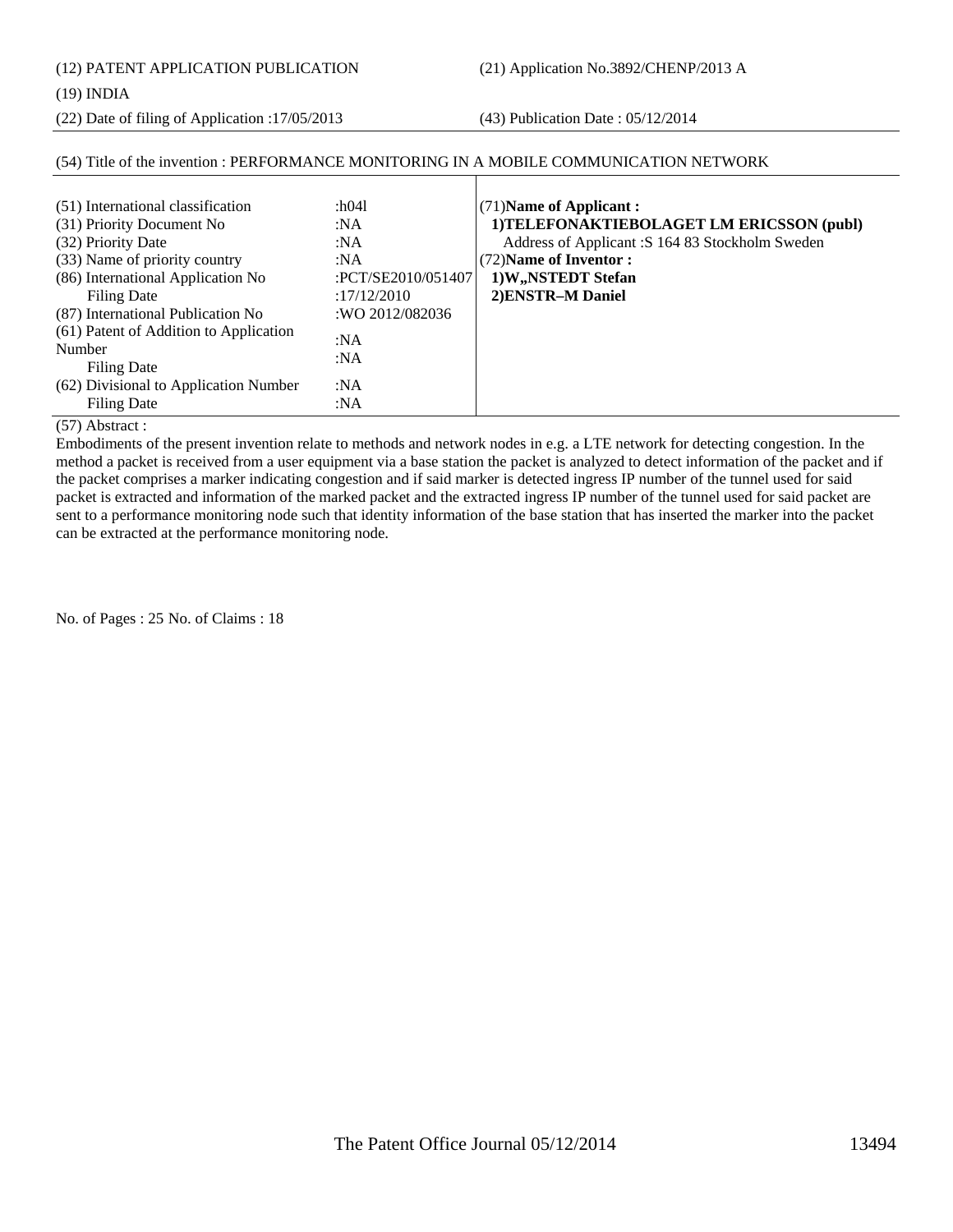(12) PATENT APPLICATION PUBLICATION (21) Application No.892/CHENP/2013 A

(19) INDIA

(22) Date of filing of Application :04/02/2013 (43) Publication Date : 05/12/2014

#### (54) Title of the invention : FIRE RESISTANT WOVEN FABRICS AND GARMENTS

| (51) International<br>classification<br>(31) Priority Document No             | :D03D15/12,D03D15/00,A41D13/00<br>:61/368678 | (71) Name of Applicant:<br>1) DRIFIRE LLC<br>Address of Applicant :3151 Williams Road Suite E Columbus |
|-------------------------------------------------------------------------------|----------------------------------------------|--------------------------------------------------------------------------------------------------------|
| (32) Priority Date                                                            | :29/07/2010                                  | GA 31909 U.S.A.                                                                                        |
| (33) Name of priority<br>country                                              | : <b>U.S.A.</b>                              | (72) Name of Inventor:<br>1) HINES Robert Winfred                                                      |
| (86) International<br>Application No<br><b>Filing Date</b>                    | :PCT/US2011/045860<br>:29/07/2011            | 2) BAILEY Jonathan James<br>3) CONE Leslie Gene                                                        |
| (87) International<br>Publication No.                                         | :WO 2012/016124                              |                                                                                                        |
| (61) Patent of Addition to<br><b>Application Number</b><br><b>Filing Date</b> | :N $A$<br>:NA                                |                                                                                                        |
| (62) Divisional to<br><b>Application Number</b><br><b>Filing Date</b>         | :NA<br>:NA                                   |                                                                                                        |

#### (57) Abstract :

Optionally dyed woven fabrics and garments are disclosed that exhibit fire resistance arc resistance moisture management (water release rate and wicking) and abrasion resistance without the undesirable addition of topical treatments. Certain embodiments of the woven fabric are disclosed that comprise a plurality of weft yarns comprising a blend of fibers with inherently fire resistant fibers with superior moisture management properties and a plurality of warp yarns optionally dyed comprising cellulose derivatives. The woven fabrics are particularly useful in denim work clothes because they are comfortable to wear and exhibit fire resistance and abrasion resistance

No. of Pages : 58 No. of Claims : 41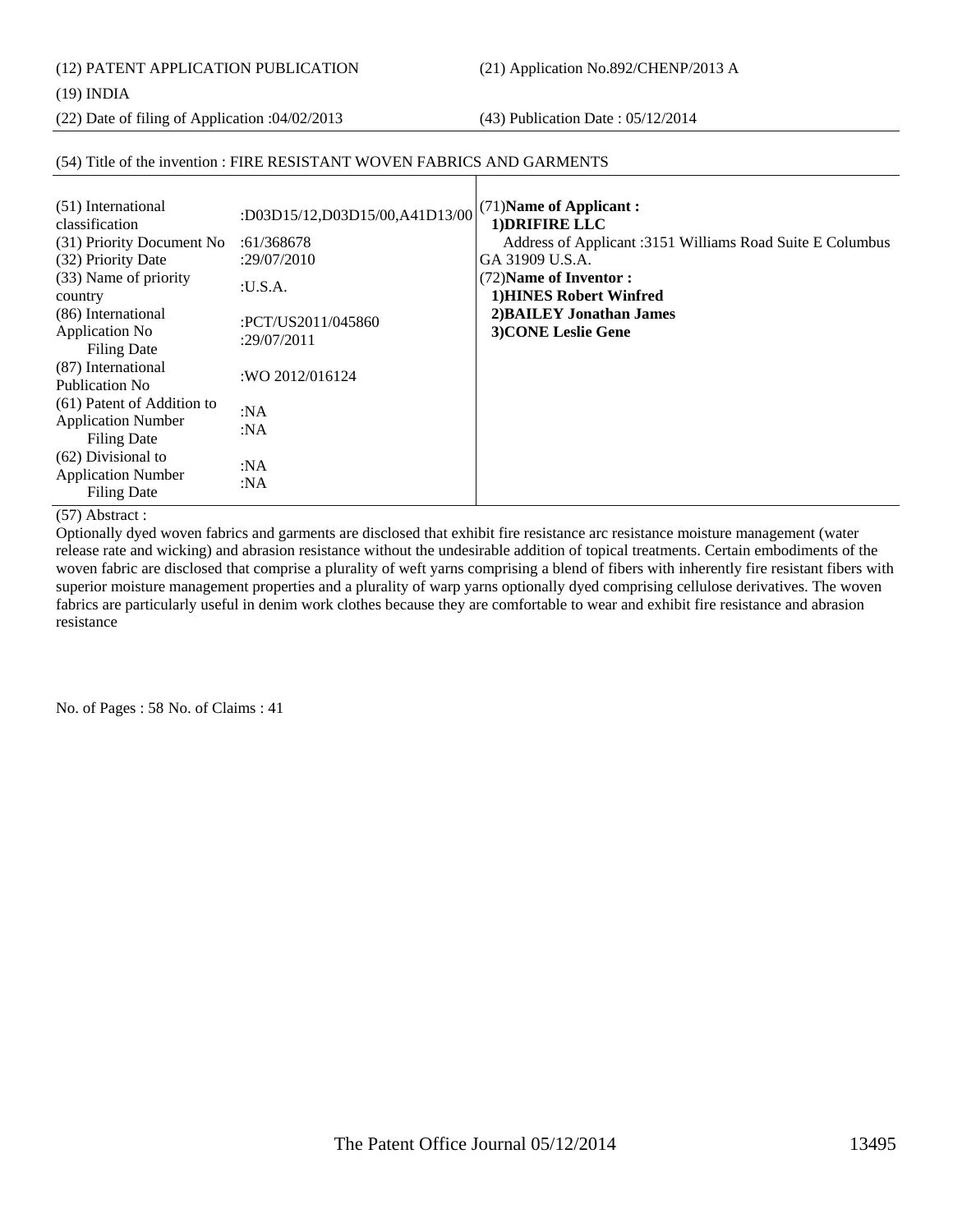(12) PATENT APPLICATION PUBLICATION (21) Application No.628/KOL/2013 A (19) INDIA

(22) Date of filing of Application :29/05/2013 (43) Publication Date : 05/12/2014

#### (54) Title of the invention : A WIPER SYSTEM FOR CLEANING DUST DEPOSIT ON THE CABIN GLASS OF OPERATING CABIN IN EOT CRANES.

| (51) International classification             | 13/00  | : $B66C$ (71)Name of Applicant :<br>1) STEEL AUTHORITY OF INDIA LIMITED |
|-----------------------------------------------|--------|-------------------------------------------------------------------------|
| (31) Priority Document No                     | :N $A$ | Address of Applicant: ROURKELA STEEL PLANT,                             |
| (32) Priority Date                            | :NA    | ROURKELA-769011, ORISSA India                                           |
| (33) Name of priority country                 | :NA    | (72) Name of Inventor:                                                  |
| (86) International Application No             | :NA    | 1) BHATTACHARYA, APARUP                                                 |
| Filing Date                                   | :NA    |                                                                         |
| (87) International Publication No             | : NA   |                                                                         |
| (61) Patent of Addition to Application Number | :NA    |                                                                         |
| Filing Date                                   | :N $A$ |                                                                         |
| (62) Divisional to Application Number         | :NA    |                                                                         |
| Filing Date                                   | :N $A$ |                                                                         |

#### (57) Abstract :

The present invention relates to a wiper system for installation on the wall of operating cabins in EOT cranes adapted to clean dust deposited on the cabin glass of operating cabin in EOT cranes. More particularly, the present invention is directed to providing a wiper system for cleaning glass pane of operators cabin of an EOT crane wherein the operator himself can clean the glasses with a wiper as and when required while working by simply operating a handle from within the cabin while the crane is in operation to ensure clear visibility in a quick, simple and safe manner avoiding downtime of crane or hindrance to shopfloor activity.

No. of Pages : 11 No. of Claims : 7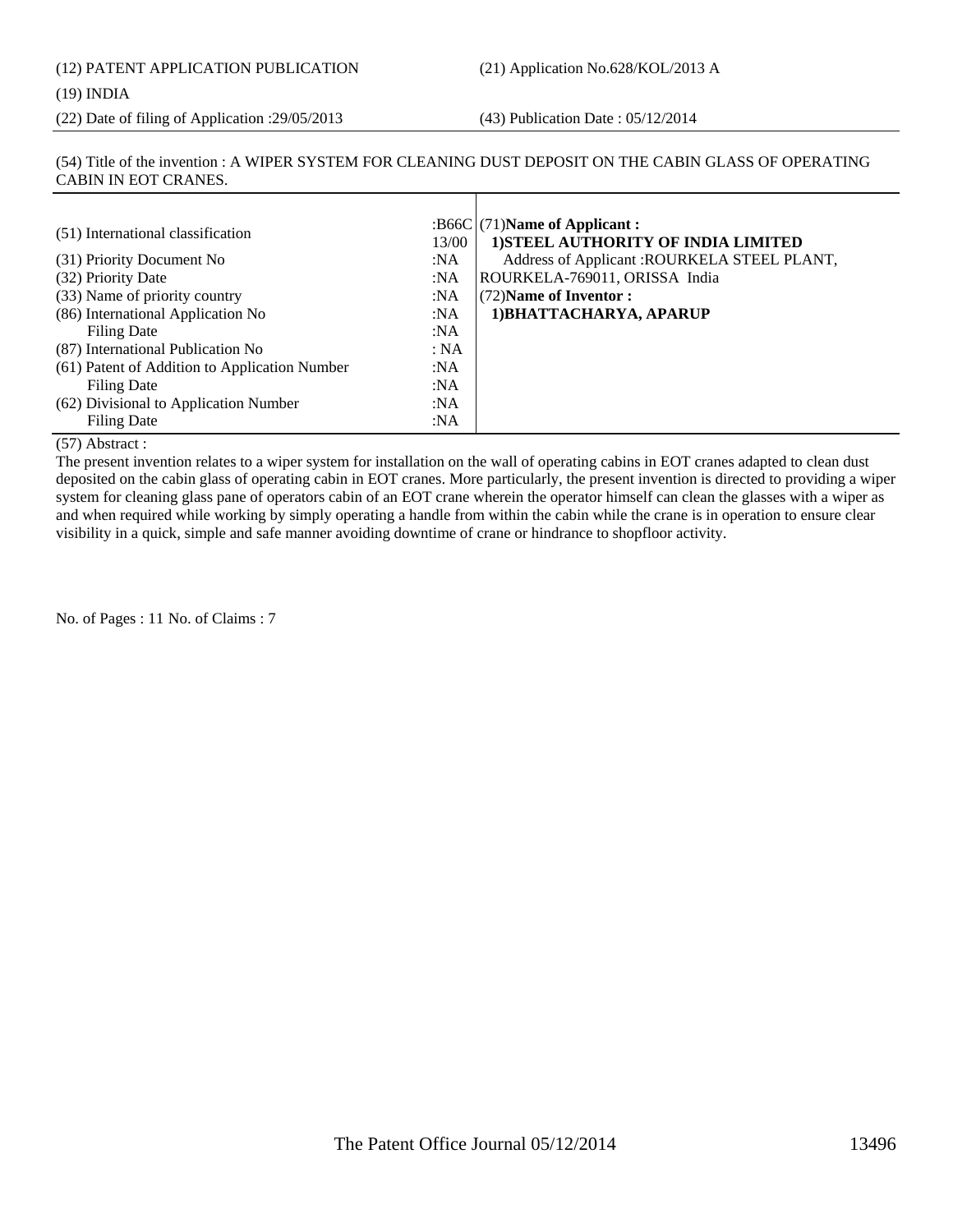#### (19) INDIA

(22) Date of filing of Application :29/05/2013 (43) Publication Date : 05/12/2014

#### (54) Title of the invention : AN INSULATING NOZZLE TO IMPROVE INTERRUPTING PERFORMANCE OF HIGHER VOLTAGE CIRCUIT BREAKERS

| (51) International classification             | 33/00  | : $H01H$ (71) Name of Applicant:<br>1) BHARAT HEAVY ELECTRICALS LIMITED |
|-----------------------------------------------|--------|-------------------------------------------------------------------------|
| (31) Priority Document No                     | :NA    | Address of Applicant : REGION CAL OPERATIONS                            |
| (32) Priority Date                            | :NA    | DIVISION(ROD) PLOT NO:9/1, DJBLOCK 3RD FLOOR                            |
| (33) Name of priority country                 | :NA    | KARUNAMOYEE, SALTLAKE CITY, KOLKATA-700091                              |
| (86) International Application No             | : $NA$ | HAVING ITS REGISTERED OFFICE AT BHEL HOUSE, SIRI                        |
| <b>Filing Date</b>                            | :NA    | FORT, NEW DELHI - 110049, INDIA.                                        |
| (87) International Publication No             | : NA   | $(72)$ Name of Inventor:                                                |
| (61) Patent of Addition to Application Number | :NA    | 1) DR. MANDAVA MOHANA RAO                                               |
| <b>Filing Date</b>                            | :NA    | 2)GORREPATI VENKATA SUBBA RAO                                           |
| (62) Divisional to Application Number         | :NA    | 3) SISHTLA VENKATA NATARAJA JITHIN SUNDAR                               |
| <b>Filing Date</b>                            | :NA    |                                                                         |

#### (57) Abstract :

The invention relates to an insulating nozzle to improve interrupting performance of higher voltage circuit breakers, the high voltage circuit breaker comprising : a socket contact assembly comprising a socket, an insulating shroud, and a dynamic current carrying contact; a socket support covered by the insulating shroud of the socket contact assembly; a dynamic field electrode surrounding a pin acting as a second movable contact, the pin is constructed such that the pin upon entering inside the nozzle accelerates the arcing energy till the pin exits a throat region; a stationary current carrying contact assembly internally accommodating the assembly of the pin and dynamic field electrode, the static current contact assembly comprises a static current carrying contact shield and a static current carrying contact; the dynamic field electrode in the open condition of the interrupter projecting out from the static current carrying contact shield to allow the gas gap between the dynamic field electrode and the dynamic current carrying contact determine the withstandable voltage; the interrupter operating under three coupled volumes, the first volume being a compression volume, the second volume being an expansion volume, and the third volume being an intermediate volume which in combination provides an efficient gas flow rate at the time of interruption; the nozzle comprising :- a first terminal integrated to the socket contact assembly; a second terminal coupled to the pin through a mechanical coupling and energy storage device; a converging zone connecting the intermediate volume and the throat region and having a converging angle, and an extendable length, the length being dependent on profile of said insulating shroud including the fault current to be interrupted; a straight zone or throat region convergingly connecting a first diverging zone, the occupied length of the zone depending on speed of the moving contact system and the diameter of the zone corresponding to the fault current to be interrupted; the first diverging zone having an angle of divergence about 40 to 60°, and an occupied length corresponding to the diameters of the throat, fixed contact and fixed movable contact; a second diverging zone having a divergence angle about 2 to 5° and an extendable length corresponding to speed of the moving contact, dual motion contact means and arcing time of the circuit breaker; and a third diverging zone having a divergence angle more than  $40^{\circ}$ , and an occupiable distance depending on the difference between time to establish isolation between the arcing contacts and maximum arcing time, wherein the electrostatic field across main current carrying contacts and arcing contacts is maintained uniform, wherein communication of hot/ionized gas from the arcing contacts to the gas gap formed between the socket contact assembly and static current carrying contact assembly is prevented, wherein the gas gap between the socket and the insulating shroud and between the insulating shroud and the insulating shroud and the nozzle allows discharge of sufficient gas flow from the intermediate volume including maintenance of uniform electrostatic field across insulator shroud and the nozzle.

No. of Pages : 24 No. of Claims : 1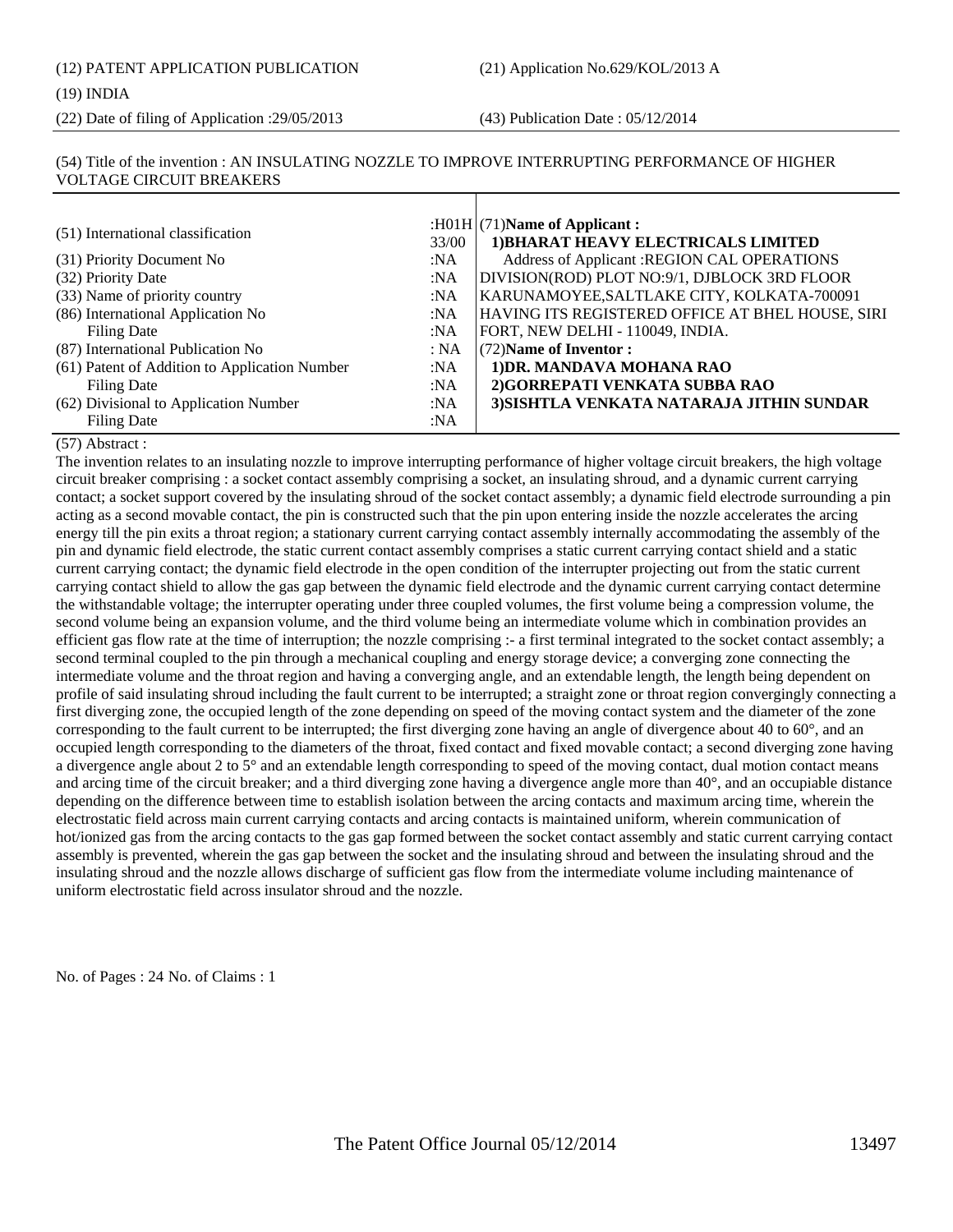(22) Date of filing of Application :31/05/2013 (43) Publication Date : 05/12/2014

#### (54) Title of the invention : A METHOD AND A SYSTEM FOR EVALUTION OF REVERSIBLE WATERMARKING OF DIGITAL IMAGES AND AUDIO

| (51) International classification             | H04N1/44 | : $G06T1/00$ , (71)Name of Applicant:<br>1) INDIAN INSTITUTE OF TECHNOLOGY, |
|-----------------------------------------------|----------|-----------------------------------------------------------------------------|
| (31) Priority Document No                     | :NA      | KHARAGPUR                                                                   |
| (32) Priority Date                            | :NA      | Address of Applicant : INDIAN INSTITUTE OF                                  |
| (33) Name of priority country                 | :NA      | TECHNOLOGY, KHARAGPUR 721302, DIST - MIDNAPORE,                             |
| (86) International Application No             | :NA      | STATE OF WEST BENGAL, INDIA                                                 |
| <b>Filing Date</b>                            | :NA      | (72) Name of Inventor:                                                      |
| (87) International Publication No             | : NA     | 1) CHAKRABORTY, RAJAT, SUBHRA                                               |
| (61) Patent of Addition to Application Number | :NA      | 2) NASKAR, RUCHIRA                                                          |
| <b>Filing Date</b>                            | :NA      | 3) SARKAR, BITTU                                                            |
| (62) Divisional to Application Number         | :NA      |                                                                             |
| <b>Filing Date</b>                            | :NA      |                                                                             |

#### (57) Abstract :

 Disclosed is system and method for the implementation of fourteen commonly used state-of-the-art reversible watermarking algorithms for digital images and audio, producing the watermarked files in appropriate formats for the user to store them on local drive is disclosed. Systems and methods disclosed in the present invention have provisions for testing the performances of those algorithms and comparing them against each other (in terms of common performance metrics). The results of those comparisons are presented to the user, in forms of graphs, plots and Jog files for use at a later point of time. The software platform allows the execution and performance comparison of all the pre-stored algorithms using the same graphical user interface.

No. of Pages : 41 No. of Claims : 10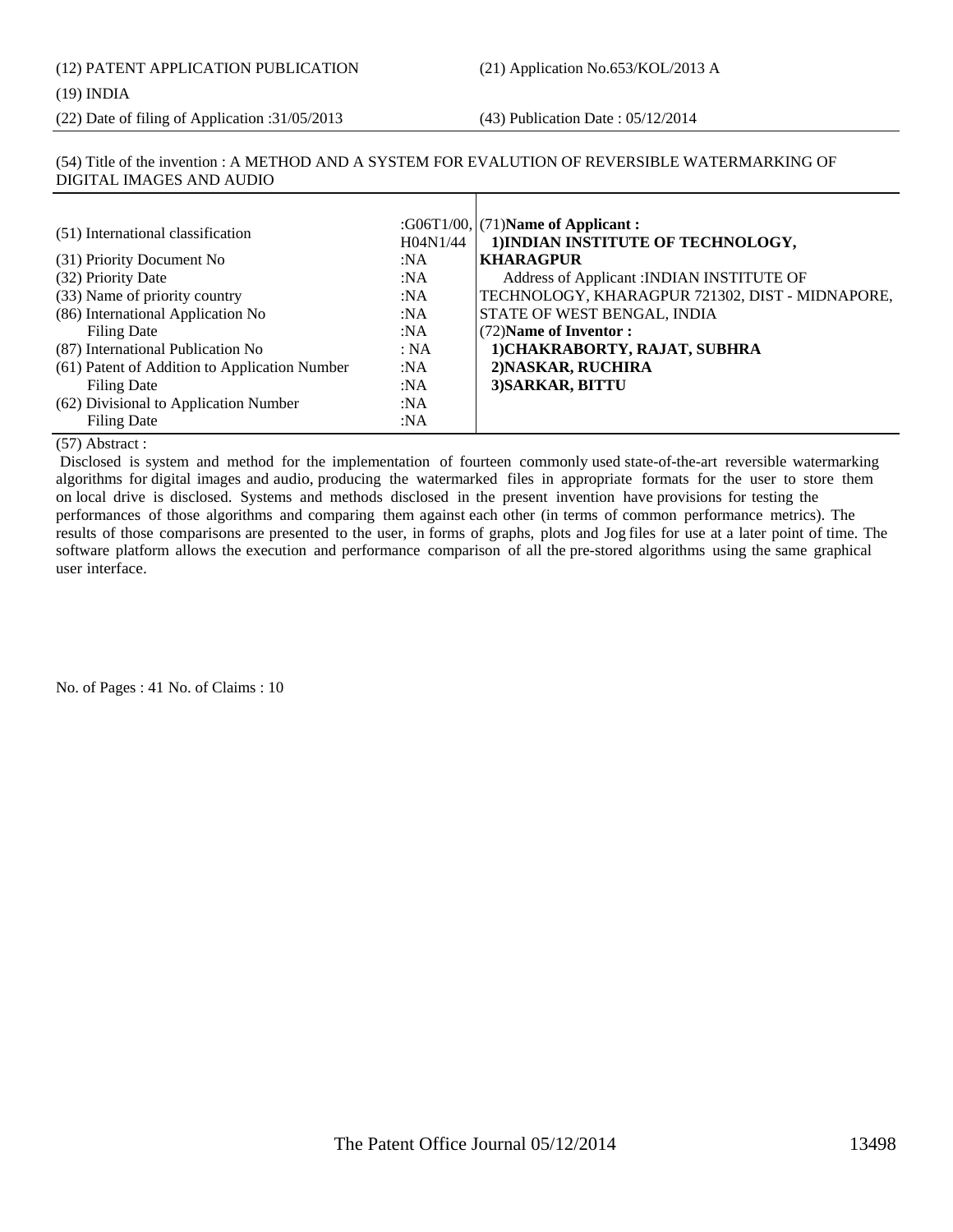#### (19) INDIA

(22) Date of filing of Application :28/05/2013 (43) Publication Date : 05/12/2014

#### (54) Title of the invention : 'A METHOD OF REPLACING A CONVENTIONAL SPRING WITH BEARING-LESS SPRING ASSEMBLY IN BOWL MILLS IN AN OPERATING THERMA LPOWER PLANT'

| (51) International classification<br>13/00              | : $F16C$ (71)Name of Applicant:<br>1) BHARAT HEAVY ELECTRICALS LIMITED |
|---------------------------------------------------------|------------------------------------------------------------------------|
| (31) Priority Document No<br>:NA                        | Address of Applicant : REGION CAL OPERATIONS                           |
| (32) Priority Date<br>:NA                               | DIVISION(ROD) PLOT NO:9/1, DJBLOCK 3RD FLOOR                           |
| (33) Name of priority country<br>:NA                    | KARUNAMOYEE, SALTLAKE CITY KOLKATA-700091                              |
| (86) International Application No<br>:N $A$             | HAVING ITS REGISTERED OFFICE AT BHEL HOUSE, SIRI                       |
| <b>Filing Date</b><br>:NA                               | FORT, NEW DELHI - 110049, INDIA.                                       |
| (87) International Publication No<br>: NA               | (72) Name of Inventor:                                                 |
| (61) Patent of Addition to Application Number<br>: $NA$ | 1) VASAMSETTI BABU RAO                                                 |
| <b>Filing Date</b><br>: $NA$                            | 2) TALARI MOHAN RAO                                                    |
| (62) Divisional to Application Number<br>: $NA$         | 3) NIRNITH SAI SUKHDHAM                                                |
| <b>Filing Date</b><br>: $NA$                            |                                                                        |

#### (57) Abstract :

The invention relates to a method of replacing an existing journal spring assembly with a bearing-less spring assembly in bowl mills in an operating thermal power plant, the bearing-less spring assembly comprises a spring cup fitted on a journal opening cover by at least a first coupling device consisting of a hexagonal screw, a spring washer, and a machined washer, the spring cup provided with a pressure spring assembly; a spring support cover releasably attached to said journal opening cover by at least one second coupling device consisting of a spring washer, a bolt retainer clamp, a pressure hexagonal bolt, and a hexagonal nut; and a spring extension cap for assembly on the spring support cover, the method comprising the steps of removing the existing journal opening cover by gascutting and grinding the cut surface; welding a round plate on the spring support cover; enlarging the bore diameter to accommodate the spring support cover of the bearing-less spring assembly; drilling a plurality of equally-spaced through holes to accommodate the spring support cover; drilling equally spaced tapped holes to assemble the pressure cup.

No. of Pages : 21 No. of Claims : 3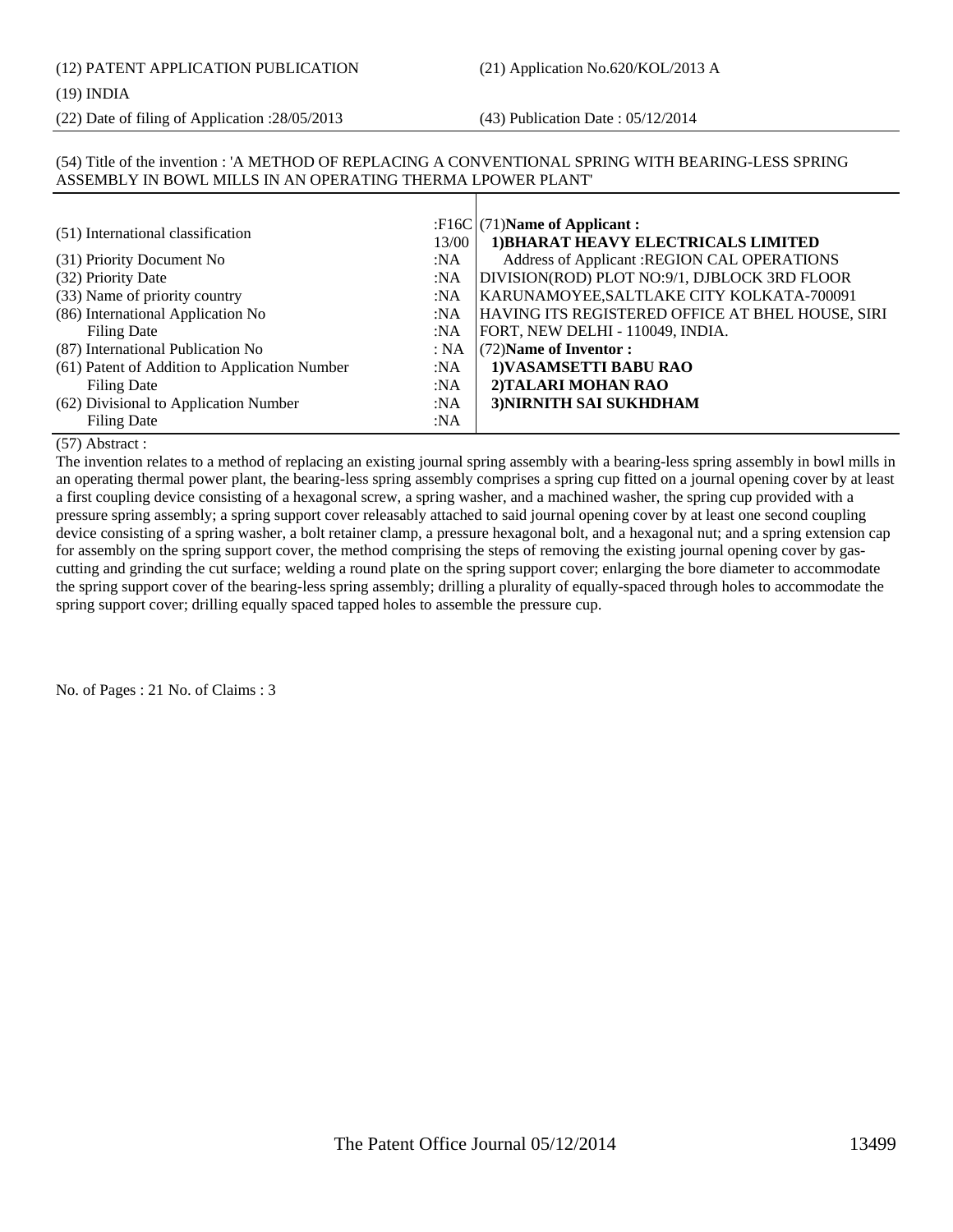# (12) PATENT APPLICATION PUBLICATION (21) Application No.662/KOL/2013 A

#### (19) INDIA

(22) Date of filing of Application :03/06/2013 (43) Publication Date : 05/12/2014

#### (54) Title of the invention : AN AUTOMATED ARRANGEMENT FOR OPENING AND CLOSING OF THE TAILGATE OF A TIPPER TRUCK OR ANY SUCH DOOR

| (51) International classification             |      | :B62D33/027 (71) Name of Applicant :            |
|-----------------------------------------------|------|-------------------------------------------------|
| (31) Priority Document No                     | :NA  | 1) INDIAN INSTITUTE OF TECHNOLOGY,              |
| (32) Priority Date                            | :NA  | <b>KHARAGPUR</b>                                |
| (33) Name of priority country                 | :NA  | Address of Applicant : INDIAN INSTITUTE OF      |
| (86) International Application No             | :NA  | TECHNOLOGY, KHARAGPUR 721302, DIST - MIDNAPORE, |
| <b>Filing Date</b>                            | :NA  | <b>STATE OF WEST BENGAL, INDIA</b>              |
| (87) International Publication No             | : NA | (72) Name of Inventor:                          |
| (61) Patent of Addition to Application Number | :NA  | 1) KRISHNA, NEERAJ, G                           |
| Filing Date                                   | :NA  | 2) BAYARI, PARKALA, YASKADEVA                   |
| (62) Divisional to Application Number         | :NA  |                                                 |
| <b>Filing Date</b>                            | :NA  |                                                 |

(57) Abstract :

The present invention relates to automatic opening and closing of the tailgate of a Tipper Truck or any such door with the lifting and lowering of the dump container using simple mechanism without the use of any separate power source. The present invention provides an automated arrangement for opening and closing the tailgate of a tipper truck. The cost involved in constructing and installing the mechanism is very less.

No. of Pages : 13 No. of Claims : 6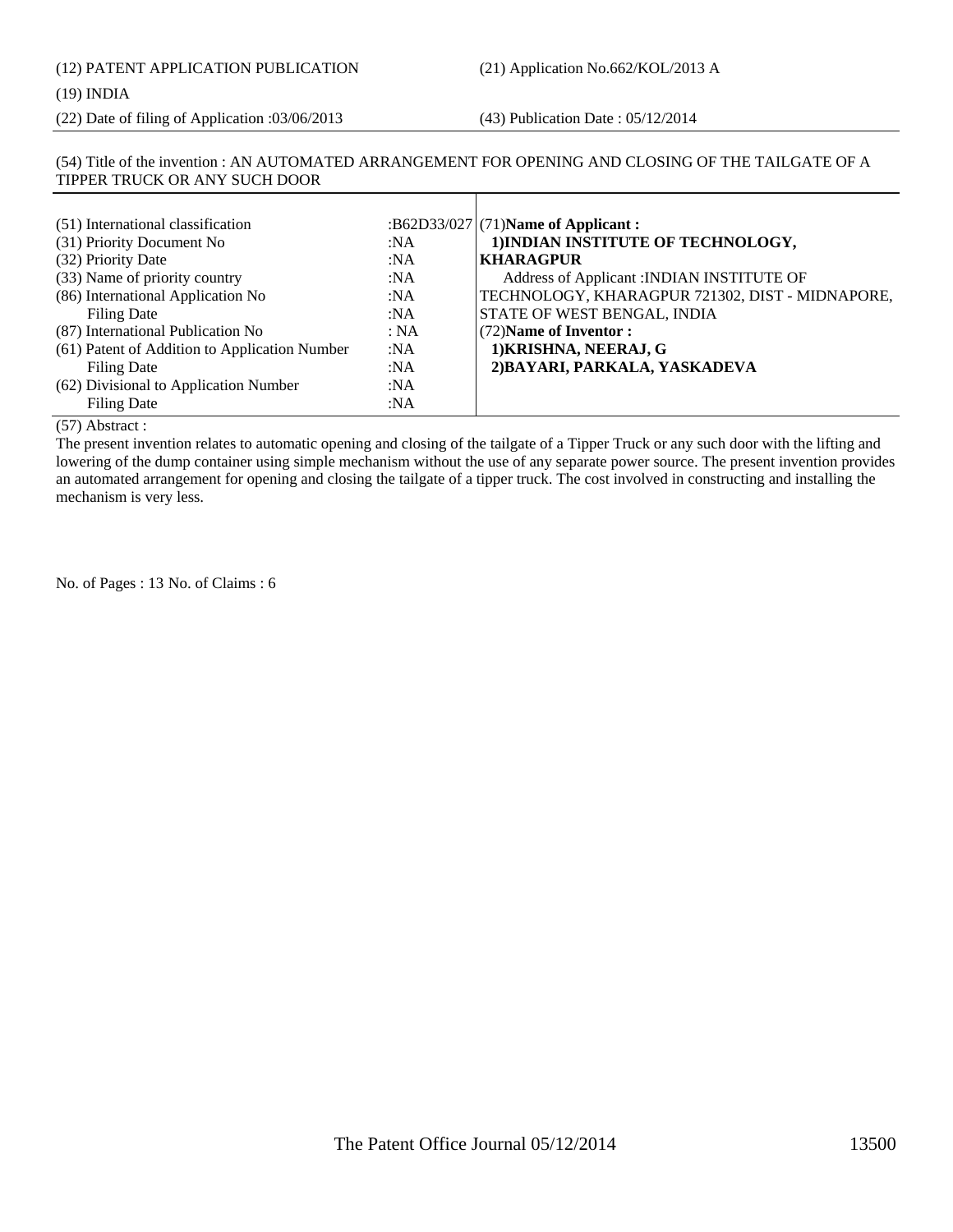(12) PATENT APPLICATION PUBLICATION (21) Application No.666/KOL/2013 A

#### (19) INDIA

(22) Date of filing of Application :04/06/2013 (43) Publication Date : 05/12/2014

### (54) Title of the invention : AUTOMATIC DRILLING MACHINE WITH MULTI-STAGE CHIP DISCHARGE MECHANISM

| (51) International classification             | 21/00 | :E21B $ (71)$ Name of Applicant:<br>1) LIN, CHING-SHAN |
|-----------------------------------------------|-------|--------------------------------------------------------|
| (31) Priority Document No                     | :NA   | Address of Applicant : NO. 481, GUOZHONG RD., DALI     |
| (32) Priority Date                            | :NA   | CITY, TAICHUNG COUNTY 412, TAIWAN (R.O.C.)             |
| (33) Name of priority country                 | :NA   | (72) Name of Inventor:                                 |
| (86) International Application No             | :NA   | 1) LIN, CHING-SHAN                                     |
| <b>Filing Date</b>                            | :NA   |                                                        |
| (87) International Publication No             | : NA  |                                                        |
| (61) Patent of Addition to Application Number | :NA   |                                                        |
| Filing Date                                   | :NA   |                                                        |
| (62) Divisional to Application Number         | :NA   |                                                        |
| Filing Date                                   | :NA   |                                                        |

#### (57) Abstract :

An automatic drilling machine with multi-stage chip discharge mechanism includes a drilling machine 1 having a working portion 11 and a driving portion 12. A transmission mechanism 2 is disposed in the drilling machine 1. The transmission mechanism 2 has a driven shaft 21, a main shaft 22 and an adjusting assembly 23. A gear member 222 sleeves onto the main shaft 22. The gear member 222 has a first gear 2221 and a second gear 2222. Either the first gear 2221 or the second gear 2222 has at least one intermission portion 2223. Therefore, a user could choose different actuating method for drilling such as continuously drilling or intermittently drilling for chip discharging.

No. of Pages : 24 No. of Claims : 7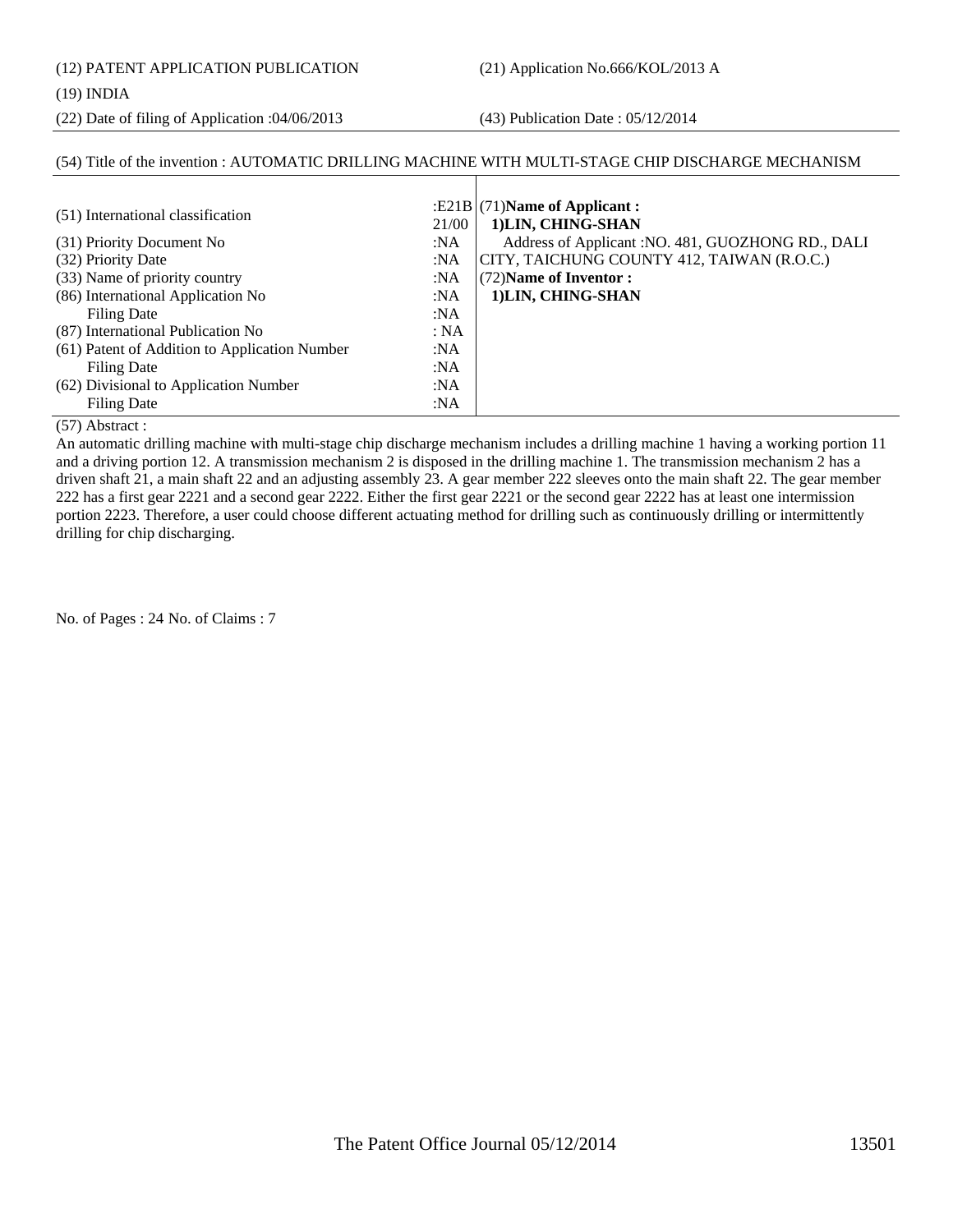(12) PATENT APPLICATION PUBLICATION (21) Application No.630/KOL/2013 A (19) INDIA

(22) Date of filing of Application :29/05/2013 (43) Publication Date : 05/12/2014

(54) Title of the invention : A SYSTEM, A DEVICE AND A METHOD FOR RECOVERING AND DEWATERING FINER PARTICLES

| (51) International classification             | <b>B03B9/00</b> | :B03B7/00, $ (71)$ Name of Applicant:<br>1) CDE ASIA LIMITED |
|-----------------------------------------------|-----------------|--------------------------------------------------------------|
| (31) Priority Document No                     | :NA             | Address of Applicant : NH-6, JALAN INSDUSTRIAL PARK,         |
| (32) Priority Date                            | :NA             | DHULAGARH, HOWRAH-711302, STATE OF WEST                      |
| (33) Name of priority country                 | :NA             | <b>BENGAL, INDIA</b>                                         |
| (86) International Application No             | :NA             | (72) Name of Inventor:                                       |
| Filing Date                                   | :NA             | 1) BHARTIA, MANISH                                           |
| (87) International Publication No             | : NA            | 2) BANDYOPADHYAY, ARABINDA                                   |
| (61) Patent of Addition to Application Number | :NA             |                                                              |
| Filing Date                                   | :NA             |                                                              |
| (62) Divisional to Application Number         | :NA             |                                                              |
| Filing Date                                   | :NA             |                                                              |

(57) Abstract :

 A system for recovery and dewatering of finer particles is provided comprising a) sump, pump and pipe line; b) hydro cyclone battery; c) optionally a magnetic separator and high efficiency dewatering screen. A method of recovery and dewatering of finer 10 particles is also provided.

No. of Pages : 34 No. of Claims : 8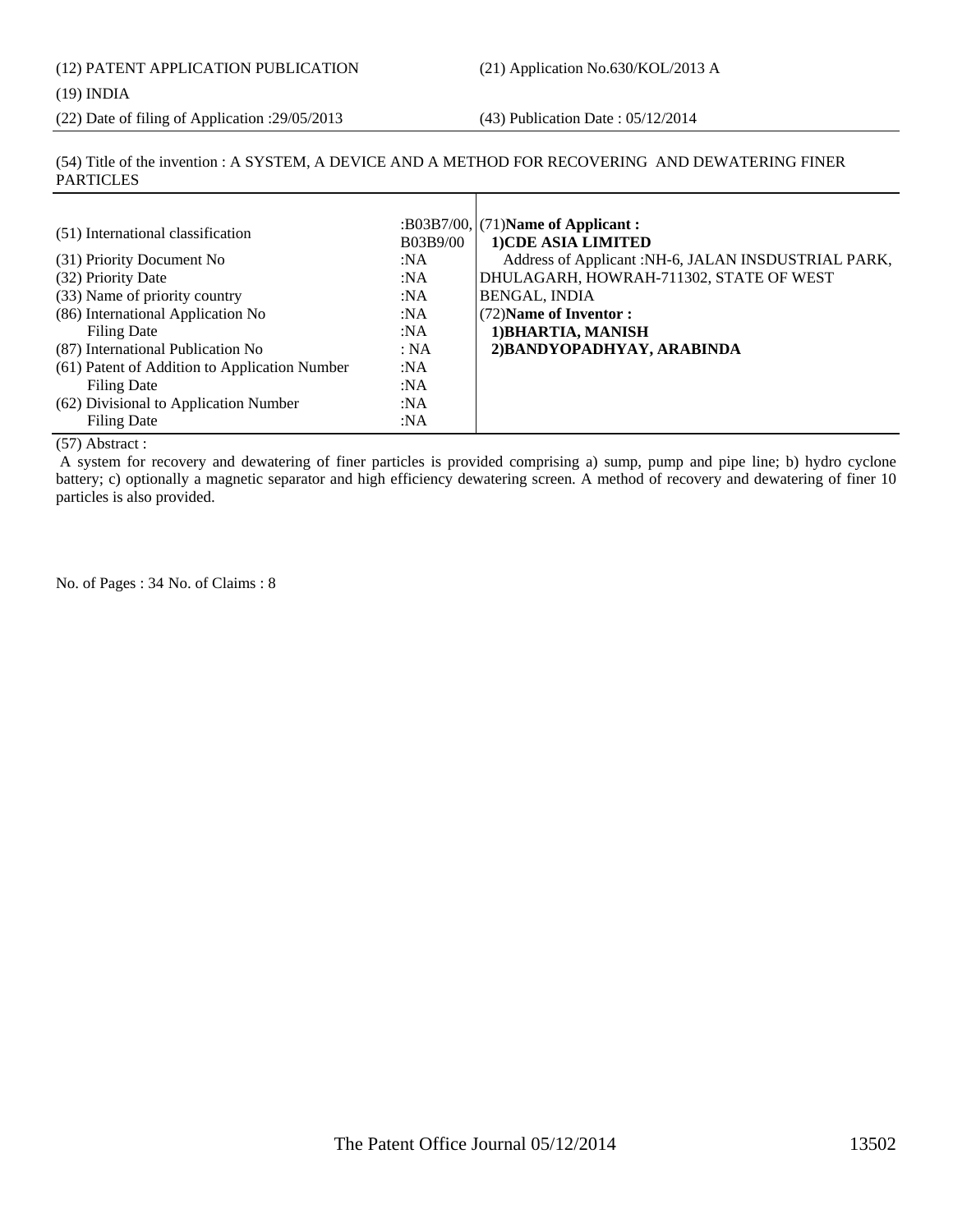(12) PATENT APPLICATION PUBLICATION (21) Application No.646/KOL/2013 A

#### (19) INDIA

(22) Date of filing of Application :31/05/2013 (43) Publication Date : 05/12/2014

#### (54) Title of the invention : NEW FASTENING SYSTEM FOR CHECK RAIL

| (51) International classification<br>(31) Priority Document No | E01B9/60.<br>E01B3/00<br>:NA | :E01B9/62, $\left($ 71)Name of Applicant :<br>1) DEY DIPAK<br>Address of Applicant : RESIDING AT 9, SOUTH<br>BUXSHARA 1ST BY LANE, P.O.-D. SK. LANE, HOWRAH - |
|----------------------------------------------------------------|------------------------------|---------------------------------------------------------------------------------------------------------------------------------------------------------------|
| (32) Priority Date                                             | :NA                          | 711109, WEST BENGAL, INDIA                                                                                                                                    |
| (33) Name of priority country                                  | :NA                          | (72) Name of Inventor:                                                                                                                                        |
| (86) International Application No                              | :NA                          | 1) DEY DIPAK                                                                                                                                                  |
| Filing Date                                                    | :NA                          |                                                                                                                                                               |
| (87) International Publication No                              | : NA                         |                                                                                                                                                               |
| (61) Patent of Addition to Application Number                  | :NA                          |                                                                                                                                                               |
| Filing Date                                                    | :N $A$                       |                                                                                                                                                               |
| (62) Divisional to Application Number                          | :NA                          |                                                                                                                                                               |
| Filing Date                                                    | :N $A$                       |                                                                                                                                                               |

#### (57) Abstract :

A new fastening system for check rail including a base Plate (1) on which a check rail (3) the said base plate which supports the check rail while transferring the weight of check rail on the running rail and at the same time holding the running rail vertically and laterally, the base plate being provided with a locating pin, integral with said base plate and as shown illustrated in the drawing to ensure the correct location in the sleeper. The locating pin is integral with said base plate used for steel and wooden sleeper, and optionally required for assembly with PSC Sleeper. The said fastening system is preferably insulated by providing insulation at the point of contact of base plate with running rail.

No. of Pages : 6 No. of Claims : 8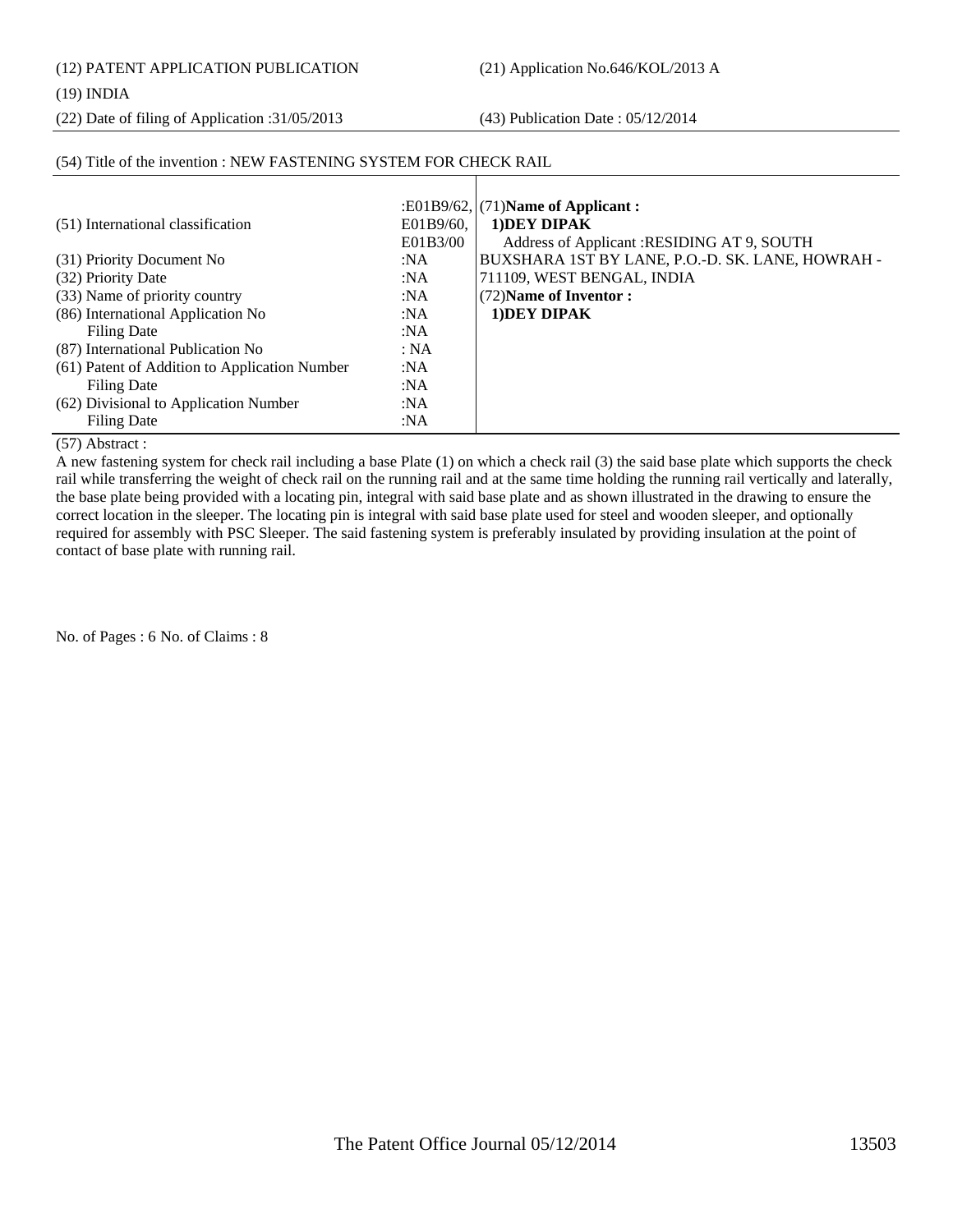(12) PATENT APPLICATION PUBLICATION (21) Application No.625/KOL/2013 A

#### (19) INDIA

(22) Date of filing of Application :29/05/2013 (43) Publication Date : 05/12/2014

### (54) Title of the invention : A 4-WIRE 3-PHASE POWER DISTRIBUTION NETWORK SENSOR FOR MONITORING MINUTE LOAD UNBALANCE AND HARMONIC NOISE

| (51) International classification             | 27/00  | : $G11B/(71)$ Name of Applicant:<br>1) INDIAN ASSOCIATION FOR THE CULTIVATION OF |
|-----------------------------------------------|--------|----------------------------------------------------------------------------------|
| (31) Priority Document No                     | :NA    | <b>SCIENCE</b>                                                                   |
| (32) Priority Date                            | :N $A$ | Address of Applicant: 2A & 2B RAJA S.C.MULLICK                                   |
| (33) Name of priority country                 | :NA    | ROAD, JADAVPUR, KOLKATA 700032, West Bengal India                                |
| (86) International Application No             | :NA    | (72) Name of Inventor:                                                           |
| Filing Date                                   | :NA    | 1) NATH, DEB NARAYAN                                                             |
| (87) International Publication No             | : NA   | 2) MONDAL, JAYDEB                                                                |
| (61) Patent of Addition to Application Number | :NA    | 3) NATH, SAGNIK                                                                  |
| Filing Date                                   | :NA    |                                                                                  |
| (62) Divisional to Application Number         | :NA    |                                                                                  |
| <b>Filing Date</b>                            | :NA    |                                                                                  |

(57) Abstract :

A sensor system for sensing network parameters of 3-phase power distribution network or power line to interpret neutral failure in said power distribution network or power line comprising means for generating stabilized reference signals synchronized to the three phases of said power distribution network or power line and thereby generating inverting neutral voltage with respect to ground and means for determining electronic attribute related to the neutral voltage. The determined electronic attributes are compared in comparator circuits with their predefined set values to interpret the neutral failure in the power distribution network or the power line.

No. of Pages : 28 No. of Claims : 13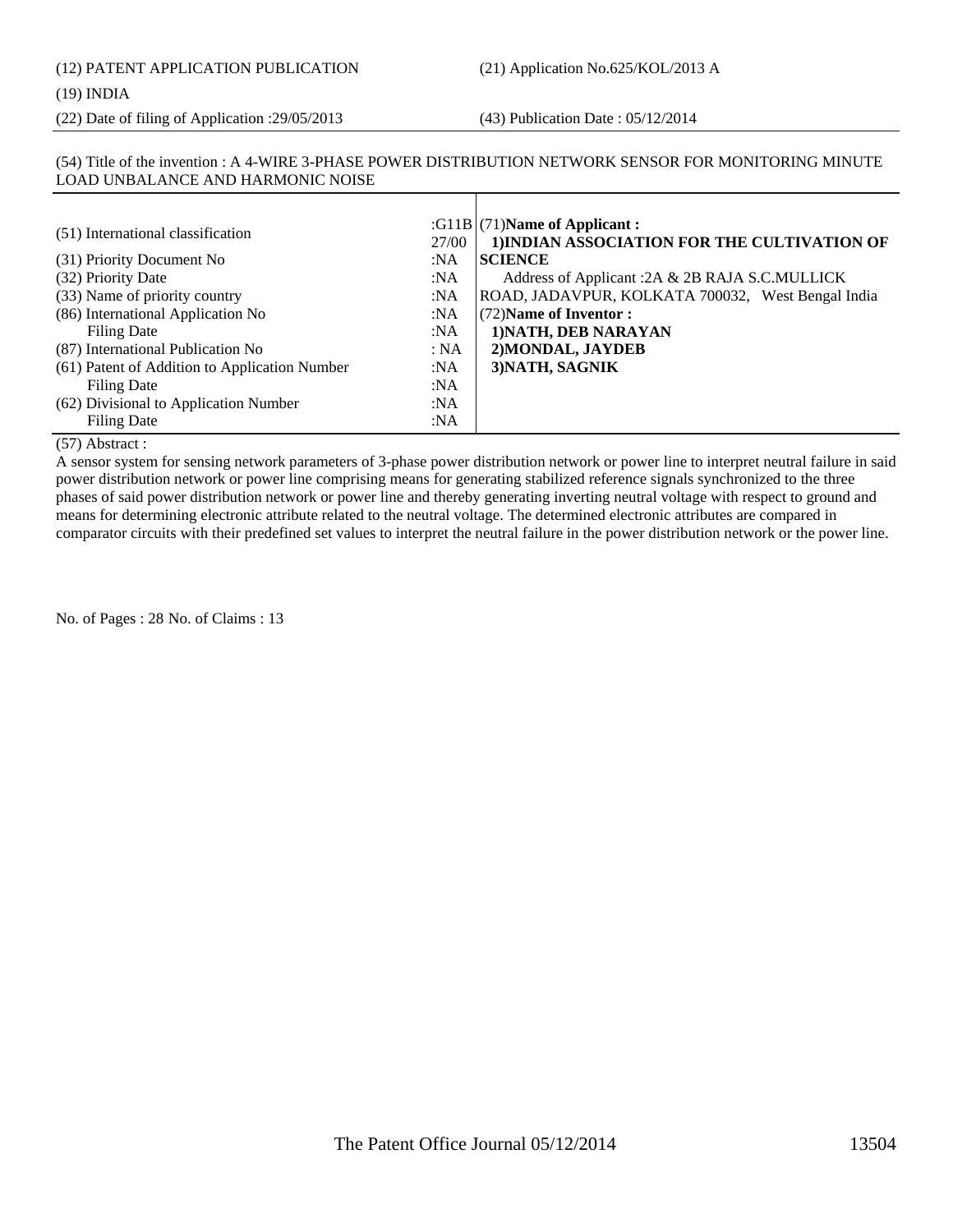(12) PATENT APPLICATION PUBLICATION (21) Application No.626/KOL/2013 A

#### (19) INDIA

(22) Date of filing of Application :29/05/2013 (43) Publication Date : 05/12/2014

### (54) Title of the invention : A CACHE TIMING ATTACK RESISTANT PREFETCHING SYSTEM.

| (51) International classification<br>(31) Priority Document No<br>(32) Priority Date<br>(33) Name of priority country<br>(86) International Application No<br>Filing Date<br>(87) International Publication No | G06F12/08<br>:NA<br>:NA<br>:NA<br>:NA<br>:NA<br>: NA | : $G06F11/00$ , (71)Name of Applicant:<br>1) INDIAN INSTITUTE OF TECHNOLOGY,<br><b>KHARAGPUR</b><br>Address of Applicant :SPONSORED RESEARCH &<br>INDUSTRIAL CONSULTANCY, INDIAN INSTITUTE OF<br>TECHNOLOGY, KHARAGPUR-721302, WEST BENGAL,<br>INDIA.<br>(72) Name of Inventor: |
|----------------------------------------------------------------------------------------------------------------------------------------------------------------------------------------------------------------|------------------------------------------------------|---------------------------------------------------------------------------------------------------------------------------------------------------------------------------------------------------------------------------------------------------------------------------------|
| (61) Patent of Addition to Application Number<br>Filing Date<br>(62) Divisional to Application Number<br>Filing Date                                                                                           | :NA<br>:NA<br>:NA<br>:NA                             | 1) BHATTACHARYA, SARANI<br>2) MUKHOPADHYAY, DEBDEEP<br>3) REBEIRO, CHESTER                                                                                                                                                                                                      |

(57) Abstract :

A secured processor system having catche memories comprising catch memories enabled with prefetcher means having dedicated prefetching routine involving even-odd sequential prefetching adapted to prefetch the next block depending on whether the current block is even or odd whereby if the current block is even, then prefetching the immediately next block and if the current block is odd, prefetching the previous block enabling controlling leakages and processor security.

No. of Pages : 10 No. of Claims : 8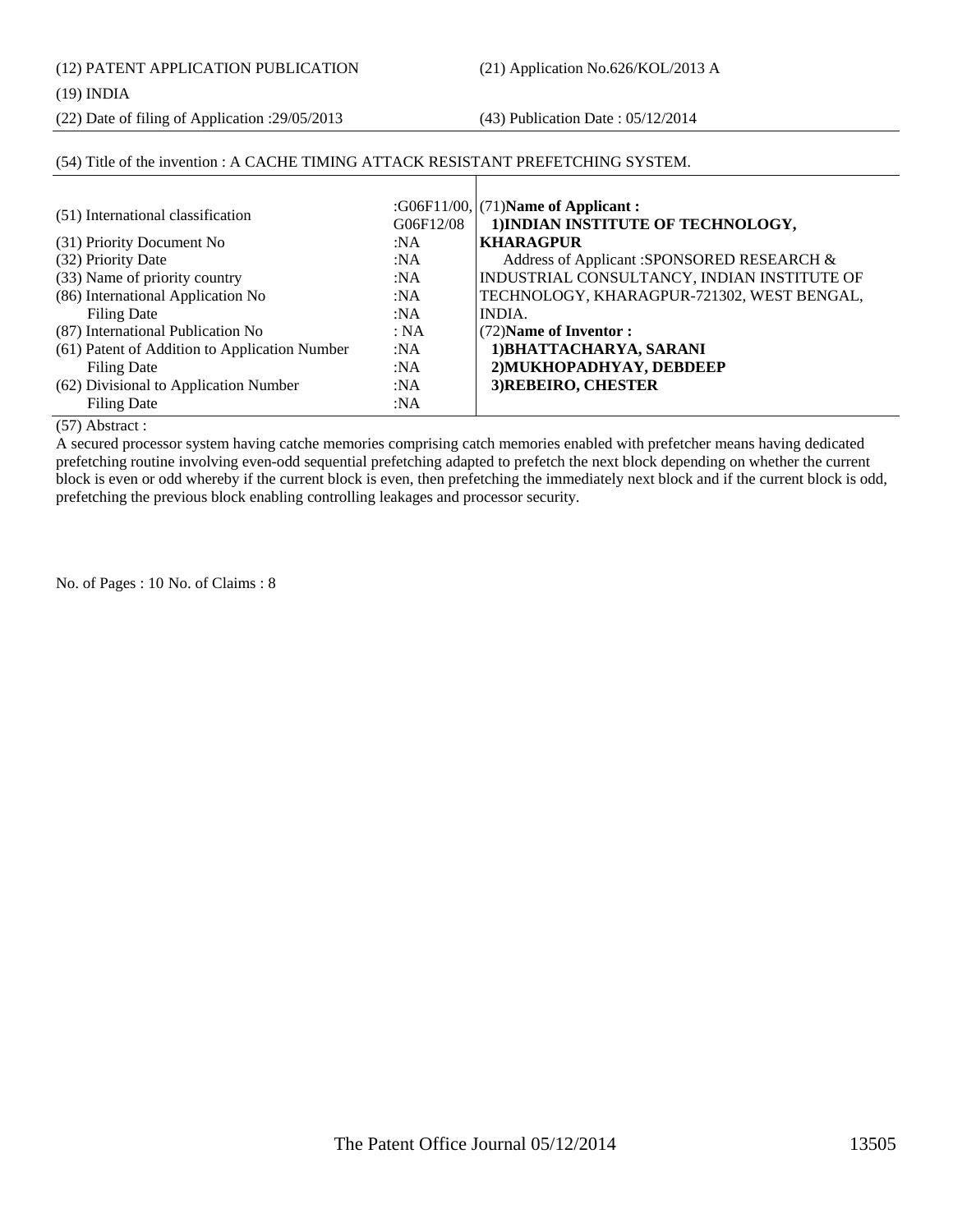(12) PATENT APPLICATION PUBLICATION (21) Application No.627/KOL/2013 A

#### (19) INDIA

(22) Date of filing of Application :29/05/2013 (43) Publication Date : 05/12/2014

#### (54) Title of the invention : LOW CAPACITY MIXED GAS BURNER FOR LONG FLAME GENERATION

| (51) International classification<br>(31) Priority Document No<br>(32) Priority Date<br>(33) Name of priority country<br>(86) International Application No<br><b>Filing Date</b><br>(87) International Publication No | 37/00<br>:NA<br>:NA<br>:NA<br>:NA<br>:NA<br>: NA | : $CO3B$ (71) Name of Applicant:<br>1) STEEL AUTHORITY OF INDIA LIMITED<br>Address of Applicant : RESEARCH & DEVELOPMENT<br>CENTRE FOR IRON & STEEL, DORANDA, RANCHI-834002<br>Jharkhand India<br>(72) Name of Inventor:<br>1) SEN MRINAL<br>2) VAIDYANATHAN THAMARAI SELVAN |
|-----------------------------------------------------------------------------------------------------------------------------------------------------------------------------------------------------------------------|--------------------------------------------------|------------------------------------------------------------------------------------------------------------------------------------------------------------------------------------------------------------------------------------------------------------------------------|
| (61) Patent of Addition to Application Number<br>Filing Date<br>(62) Divisional to Application Number<br>Filing Date                                                                                                  | : $NA$<br>:NA<br>:NA<br>:NA                      | <b>3)KUMAR PRABHAS</b><br><b>4)SINGH AWADHESH PRASAD</b>                                                                                                                                                                                                                     |

(57) Abstract :

The present invention relates to a low capacity mixed gas burner for long flame generation. The low capacity mixed gas burner is adapted for controlled mixing of gas and combustion air with minimum excess air to generate long flame suitable for application in flame heating furnace and the like. Importantly, the low capacity mixed gas burner according to the present invention comprises concentric gas and air pipes of suitable dimensions to obtain desired mixing of gas and air streams at the burner nozzle involving specially configured air nozzle for sending combustion air surrounding the gas stream and a gas nozzle with suitable flame stabilizer to generate stable and long flame inside the furnace with mixed gas. The gas nozzle with said flame stabilizer is fixed inside the combustion air nozzle at a certain distance inside the air nozzle tip to obtain desired gas /air mixing and long flame even at low heat load.

No. of Pages : 12 No. of Claims : 10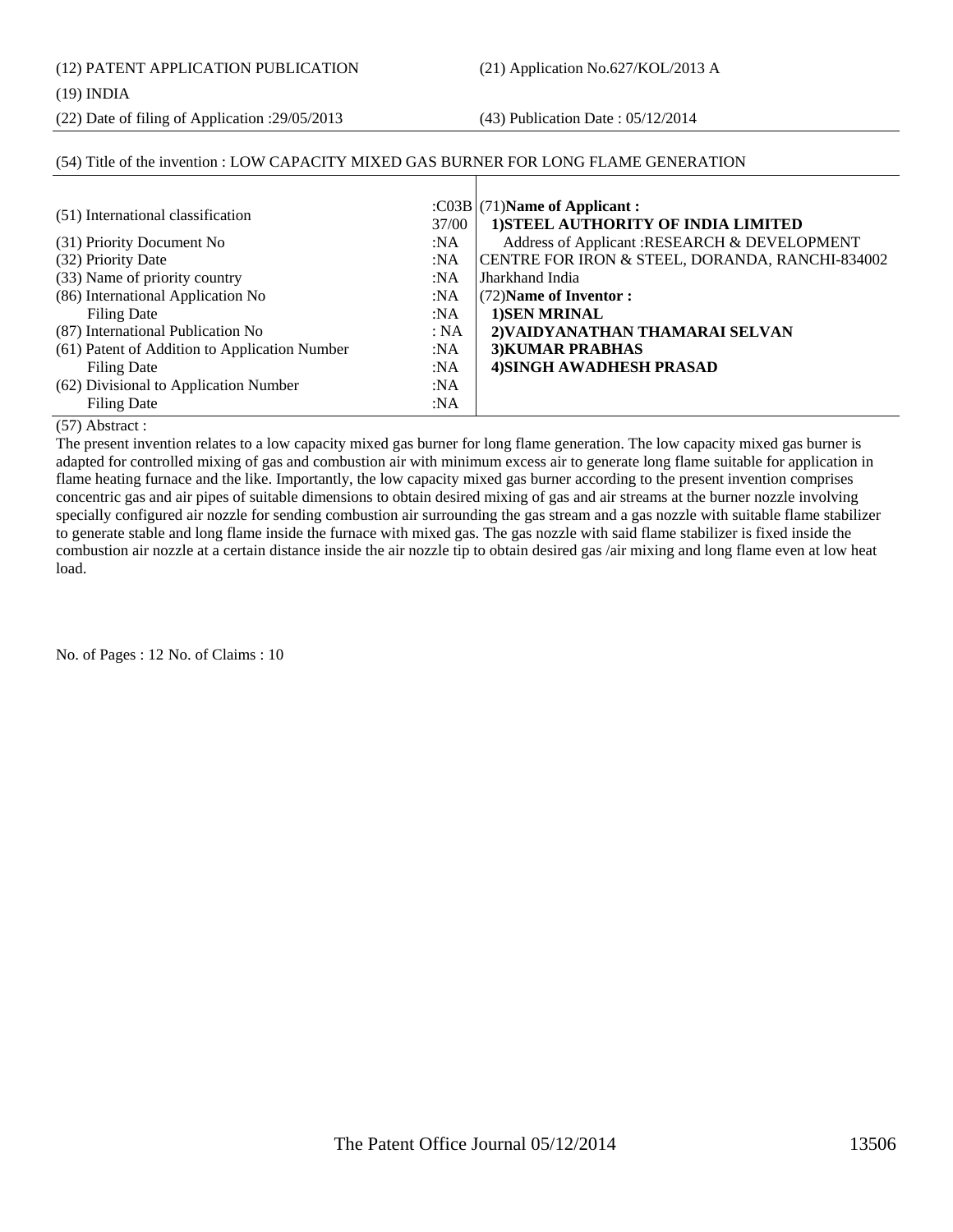(22) Date of filing of Application :15/11/2012 (43) Publication Date : 05/12/2014

### (54) Title of the invention : DEVELOPMENT OF ADVANCED SHAPED HYDROFORMED QUILTED PANELS (ASHQP) TO OPERATE AT 80K AND 4K CRYOGENIC TEMPERATURE

| (51) International classification             | 23/00 | :B62D $ (71)$ Name of Applicant:<br>1)I-DESIGN ENGINEERING SOLUTIONS LTD. |
|-----------------------------------------------|-------|---------------------------------------------------------------------------|
| (31) Priority Document No                     | :NA   | Address of Applicant : (SUBSIDARY OF RSB                                  |
| (32) Priority Date                            | :NA   | TRANSMISSION (I) LTD.) N2/40, IRC VILLAGE,                                |
| (33) Name of priority country                 | :NA   | NAYAPALLI BHUBANESWAR-751015, ORISSA, INDIA.                              |
| (86) International Application No             | :NA   | 2) INSTITUTE FOR PLASMA RESEARCH                                          |
| <b>Filing Date</b>                            | :NA   | (72) Name of Inventor:                                                    |
| (87) International Publication No             | : NA  | 1) MR. SWARUP UDGATA                                                      |
| (61) Patent of Addition to Application Number | :NA   | 2) MR. RAVI PRAKASH N. (ENGINEER-SF)                                      |
| <b>Filing Date</b>                            | :NA   | 3) MS. RANGANA GANGRADEY (SCIENTIST-SE)                                   |
| (62) Divisional to Application Number         | :NA   |                                                                           |
| Filing Date                                   | :NA   |                                                                           |

#### (57) Abstract :

The invention relates to an advanced shaped hydroformed quilted panel (ASHQP) to operate at 80K and 4K cryogenic temperature;a perfectly straightened metal tube (1) with surface finish to allow a higher heat transfer, the metal tube (1) being bent without any degree of pinching at the bent position to eliminate undesirable flow of cryogenic fluid in the bent area; and a flat metal sheet (2) clamped to the metal tube (1) in a clamping device and joined together using a roll seam welding technique by maintaining weld spacing such that leak-tightness and distortion control can be prevented; wherein the tube, sheet, and weldments are selected of identical metal grade and standard.

No. of Pages : 16 No. of Claims : 7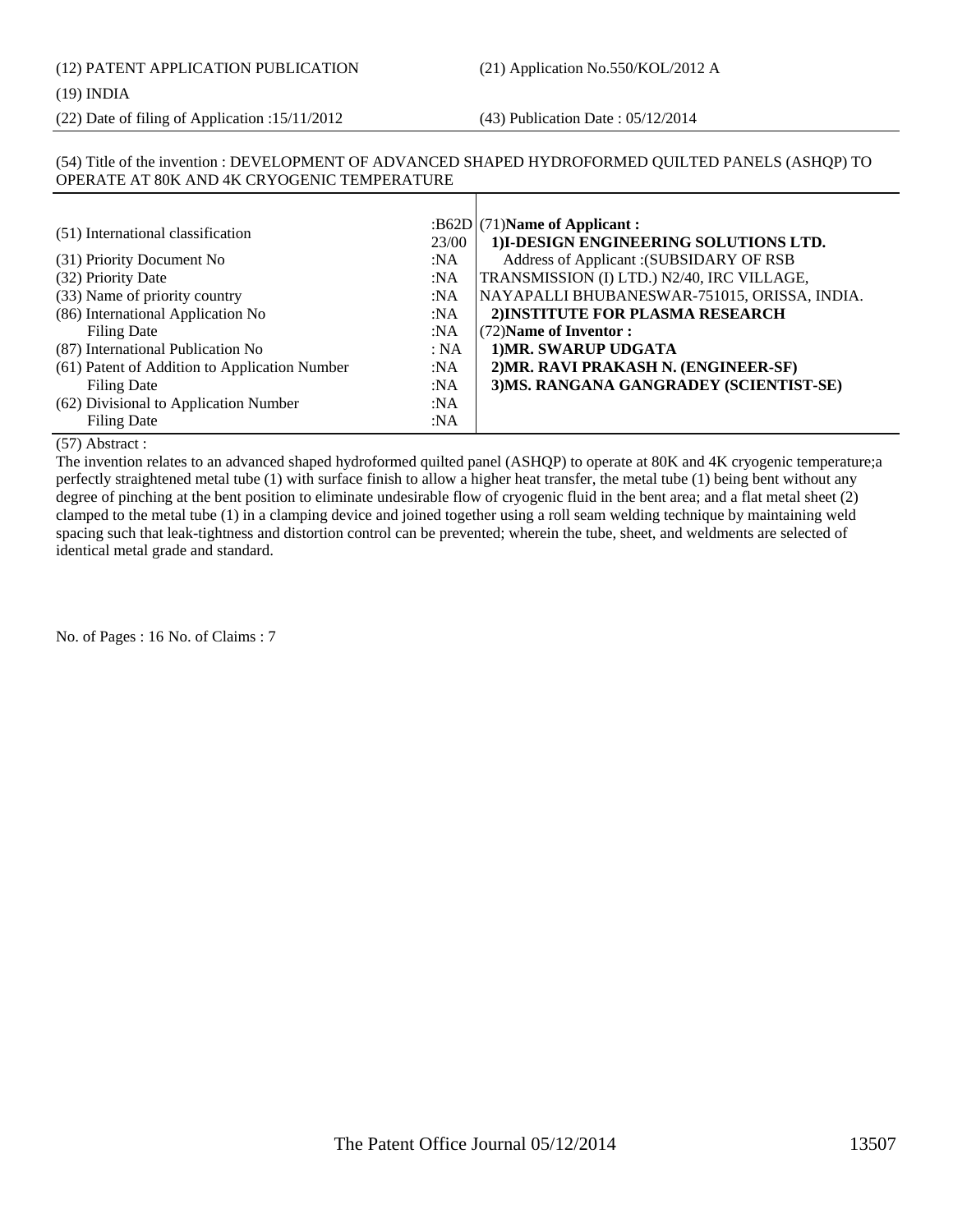(12) PATENT APPLICATION PUBLICATION (21) Application No.633/KOL/2013 A

#### (19) INDIA

(22) Date of filing of Application :30/05/2013 (43) Publication Date : 05/12/2014

#### (51) International classification :C08F220/08 (31) Priority Document No :NA (32) Priority Date :NA<br>
(33) Name of priority country :NA  $(33)$  Name of priority country (86) International Application No Filing Date :NA :NA (87) International Publication No : NA (61) Patent of Addition to Application Number Filing Date :NA :NA (62) Divisional to Application Number Filing Date :NA :NA (71)**Name of Applicant : 1)INDIAN INSTITUTE OF TECHNOLOGY,KHARAGPUR** Address of Applicant :SPONSORED RESEARCH & INDUSTRIAL CONSULTANCY, INDIAN INSTITUTE OF TECHNOLOGY, KHARAGPUR-721302, WEST BENGAL, INDIA. (72)**Name of Inventor : 1)BANERJEE, DEB RANJAN 2)DUTTA, DEBAJYOTI 3)SAHA, BAISAKHEE 4)BASAK, AMIT 5)DAS, AMIT KUMAR**

#### (54) Title of the invention : 1,4-TRIAZOLE BASED POLYPHENOL HYBRIDS.

(57) Abstract :

FabG4 gene inhibitor/ molecule and drugs and/ or pharmaceutical compositions comprising the same involving triazole based polyphenol hybrids and related derivatives as the active adapted to strongly suppress and/or influence the growth of Mycobacterium species to be thus therapeutically efficacious to treat Mycobacterium tuberculosis having very low MIC (Minimum Inhibitory Concentration) levels. Said 1-4-triazole-polyphenol derivatives of the present invention in having high solubility in water also in addition to solid formulations facilitates liquid formulations involving buffer/ saline medium, liquid emulsions for oral administration and are also stable in presence of pharmaceutical carriers that may be optionally added to the formulations to favour activity and transport of the active molecule also favours stability.

No. of Pages : 30 No. of Claims : 15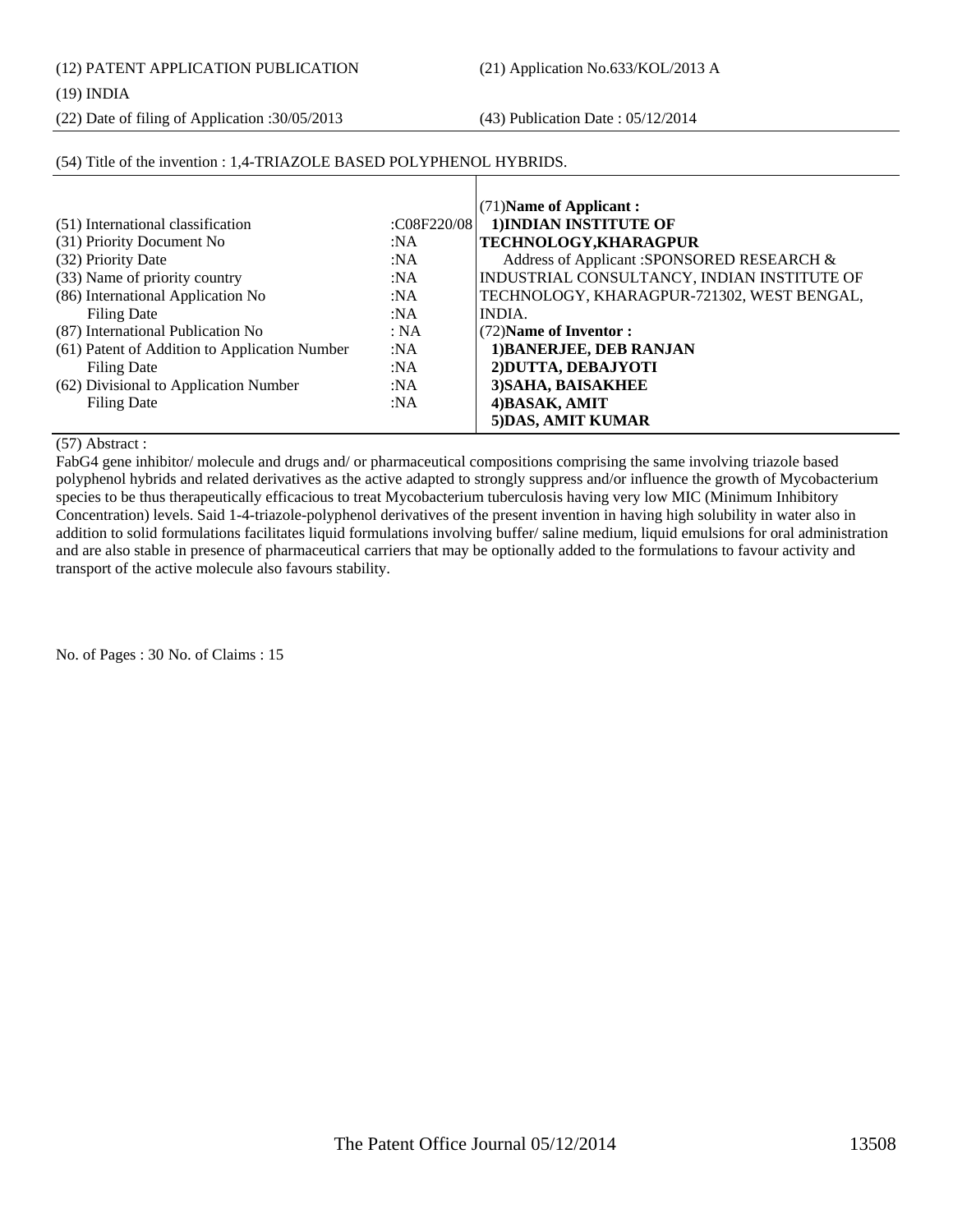(12) PATENT APPLICATION PUBLICATION (21) Application No.634/KOL/2013 A

#### (19) INDIA

(22) Date of filing of Application :30/05/2013 (43) Publication Date : 05/12/2014

#### (54) Title of the invention : A SYSTEM FOR REAL-TIME ASSESSMENT OF ALERTNESS LEVEL OF HUMAN BEINGS

| (51) International classification             | 5/00 | : $A61B/(71)$ Name of Applicant:<br>1) INDIAN INSTITUTE OF TECHNOLOGY, |
|-----------------------------------------------|------|------------------------------------------------------------------------|
| (31) Priority Document No                     | :NA  | <b>KHARAGPUR</b>                                                       |
| (32) Priority Date                            | :NA  | Address of Applicant: KHARAGPUR - 721 302 INDIA. West                  |
| (33) Name of priority country                 | :NA  | Bengal India                                                           |
| (86) International Application No             | :NA  | (72) Name of Inventor:                                                 |
| Filing Date                                   | :NA  | 1) PROF. AUROBINDA ROUTRAY (ELECTRICAL)                                |
| (87) International Publication No             | : NA | 2) MR. ANIBAN DASGUPTA (ELECTRICAL)                                    |
| (61) Patent of Addition to Application Number | :NA  | 3) MS. ANJITH GEORGE (ELECTRICAL)                                      |
| Filing Date                                   | :NA  | 4) MR. S.L. HAPPY (ELECTRICAL)                                         |
| (62) Divisional to Application Number         | :NA  |                                                                        |
| Filing Date                                   | :NA  |                                                                        |

### (57) Abstract :

The invention relates to a system for real-time assessment of alertness level in human beings. The system comprising at least one digital camera for capturing the image of a subject in a given time window; an embedded processor with a logic rule for receiving, processing the captured image data, and outputting signals representing alertness state classification of the subject; a display device for exhibiting the outputted alertness level data from the processor; and a device for sounding an alarm when the detected alertness level of the subject is below a threshold value. The system is configured to: localize the face and eye of the subjects image within the captured image frame; register the eye image and transmit to the processor; remove glint in the eye image; detect the eye corner of the subjects registered eye image to obtain a reference point; compute an iris centre position of the eye; determine an iris velocity; and decide the alertness level of the subject based on a comparison of the processed data with a pre- stored set of data.

No. of Pages : 19 No. of Claims : 7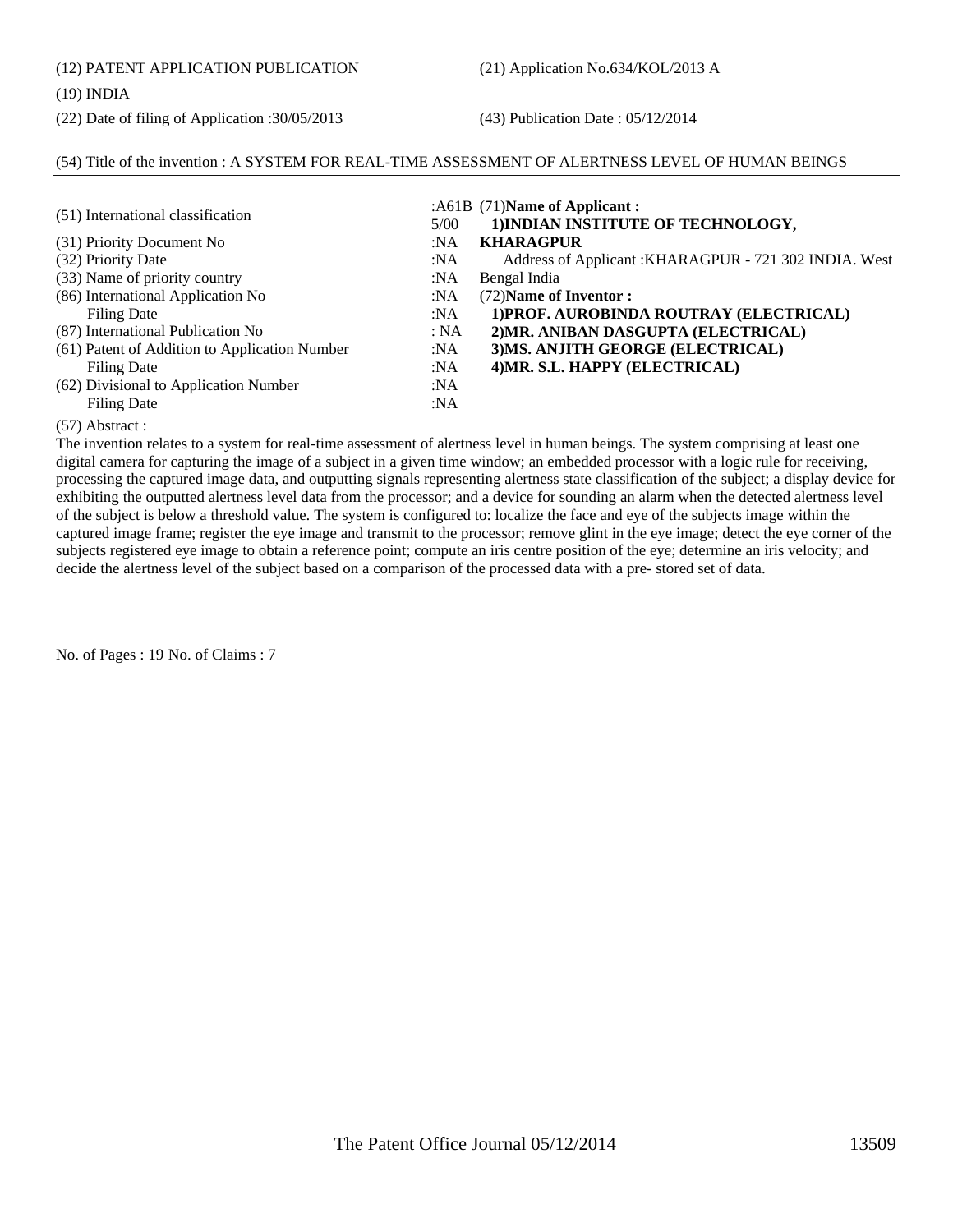(12) PATENT APPLICATION PUBLICATION (21) Application No.31/KOLNP/2014 A

#### (19) INDIA

(22) Date of filing of Application :07/01/2014 (43) Publication Date : 05/12/2014

|                                                                                                                                                                                  |                                                | (54) Title of the invention : STRUCTURE FOR END OF MI CABLE AND METHOD FOR PRODUCING THE SAME                                                                                                                                   |
|----------------------------------------------------------------------------------------------------------------------------------------------------------------------------------|------------------------------------------------|---------------------------------------------------------------------------------------------------------------------------------------------------------------------------------------------------------------------------------|
| (51) International classification<br>(31) Priority Document No<br>(32) Priority Date<br>(33) Name of priority country<br>(86) International Application No<br><b>Filing Date</b> | :H01R 4/00<br>:NA<br>:NA<br>:NA<br>:04/06/2013 | $(71)$ Name of Applicant:<br>1) OKAZAKI MANUFACTURING COMPANY<br>Address of Applicant :1-3 GOKODORI 3-CHOME, CHUO-<br>KU KOBE-SHI, HYOGO 6510087, JAPAN<br>:PCT/JP2013/003517 $(72)$ Name of Inventor :<br>1) NISHIKAWA, TAKETO |
| (87) International Publication No                                                                                                                                                | : NA                                           | 2) OKAZAKI, KAZUHIDE                                                                                                                                                                                                            |
| (61) Patent of Addition to Application<br>Number<br>Filing Date                                                                                                                  | :NA<br>:NA                                     |                                                                                                                                                                                                                                 |
| (62) Divisional to Application Number<br>Filing Date                                                                                                                             | :NA<br>:NA                                     |                                                                                                                                                                                                                                 |

(57) Abstract :

The present invention provides a structure for an end of an MI cable,capable of being produced in a short time with a small number of processing steps. In the structure for the end of the MI cable, a connector including metal pins is attached to the end of the MI cable, and the metal pins respectively have sharp-pointed front ends stuck into the end faces of the wires of the MI cable, and rear ends functioning as electrodes for connection with a soft cable.

No. of Pages : 45 No. of Claims : 9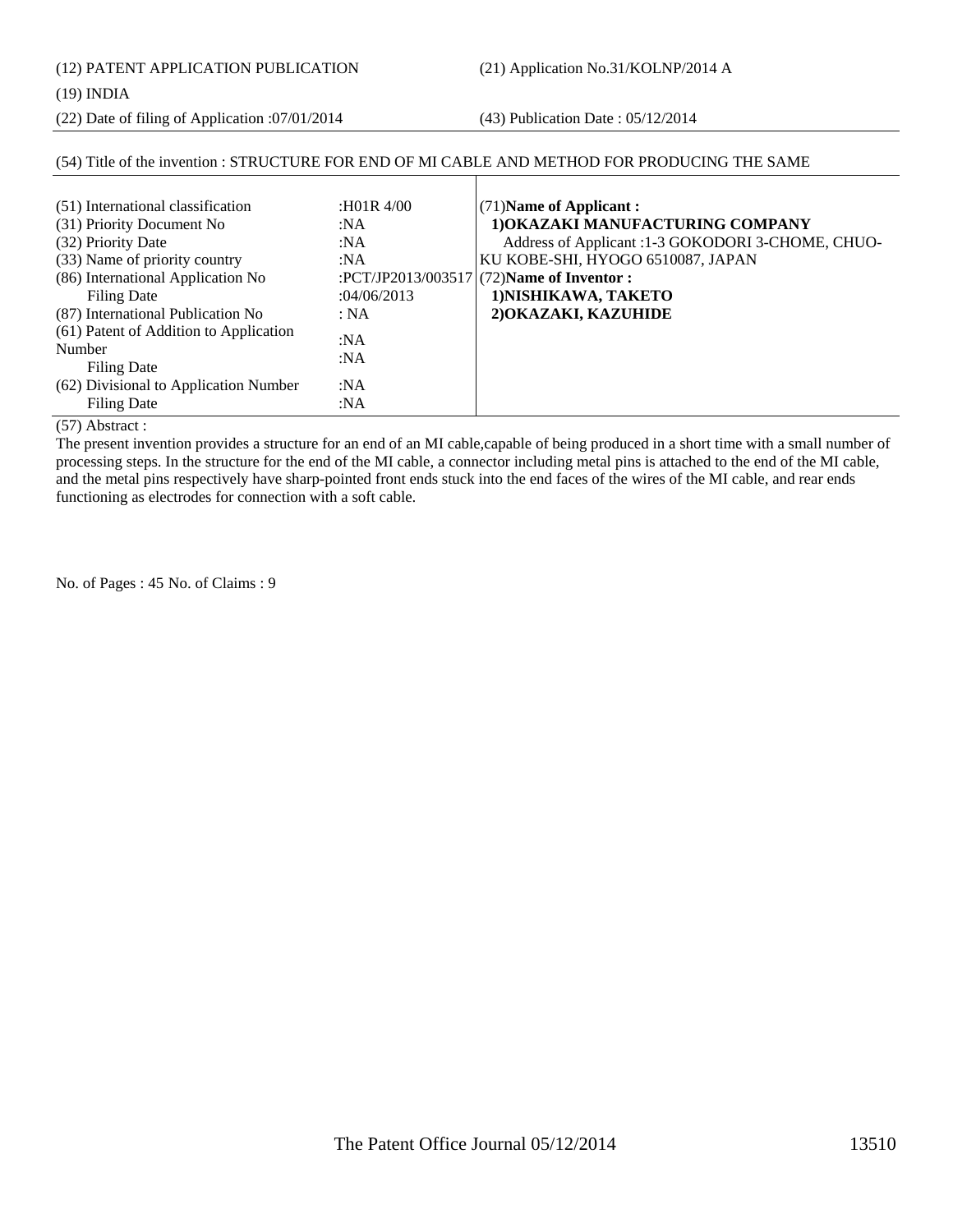(22) Date of filing of Application :31/05/2013 (43) Publication Date : 05/12/2014

#### (54) Title of the invention : 'AN IMPROVED RECEPTACLE MOUNTING DEVICE ADAPTABLE IN OIL RIG POWER CONTROL ROOM (PCR)'

| $:$ H $01R$<br>(51) International classification<br>13/00<br>:NA<br>(31) Priority Document No<br>(32) Priority Date<br>:NA<br>(33) Name of priority country<br>:NA<br>(86) International Application No<br>:NA<br><b>Filing Date</b><br>:NA<br>(87) International Publication No<br>: NA<br>(61) Patent of Addition to Application Number<br>:NA<br>Filing Date<br>:NA<br>(62) Divisional to Application Number<br>:NA<br><b>Filing Date</b><br>:NA | $(71)$ Name of Applicant:<br>1) BHARAT HEAVY ELECTRICALS LIMITED<br>Address of Applicant : REGION CAL OPERATIONS<br>DIVISION(ROD) PLOT NO:9/1, DJ BLOCK 3RD FLOOR<br>KARUNAMOYEE, SALTLAKE CITY, KOLKATA-700091<br>HAVING ITS REGISTERED OFFICE AT BHEL HOUSE, SIRI<br>FORT, NEW DELHI - 110049, INDIA.<br>(72) Name of Inventor:<br>1) DIPAK SHARMA<br>2) RAJESH AGARWAL<br>3) RAKESH VISHNOI<br><b>4) ROHIT VERMA</b><br>5) PRAVEEN SHAH |
|-----------------------------------------------------------------------------------------------------------------------------------------------------------------------------------------------------------------------------------------------------------------------------------------------------------------------------------------------------------------------------------------------------------------------------------------------------|--------------------------------------------------------------------------------------------------------------------------------------------------------------------------------------------------------------------------------------------------------------------------------------------------------------------------------------------------------------------------------------------------------------------------------------------|
|-----------------------------------------------------------------------------------------------------------------------------------------------------------------------------------------------------------------------------------------------------------------------------------------------------------------------------------------------------------------------------------------------------------------------------------------------------|--------------------------------------------------------------------------------------------------------------------------------------------------------------------------------------------------------------------------------------------------------------------------------------------------------------------------------------------------------------------------------------------------------------------------------------------|

#### (57) Abstract :

The invention relates to an improved receptacle mounting device for socket board of Oil Rig Power Control Room (PCR) comprising a plurality of socket mounting rings having two sets of threaded holes, a first set of holes for fixing the socket mounting ring easily on the receptacle board by using screws from inside the PCR, and the second set of holes is used for mounting of the socket from outside the PCR, wherein the first set of holes on the receptacle mounting ring is selected based on weight of the plug-receptacle combination and associated cable being independent of diameter of the mounting hole of the socket and number of mounting holes on the receptacle (socket), and wherein the receptacle mounting ring comprises a third set of tapped holes over which the receptacle is mounted from outside the PCR.

No. of Pages : 21 No. of Claims : 3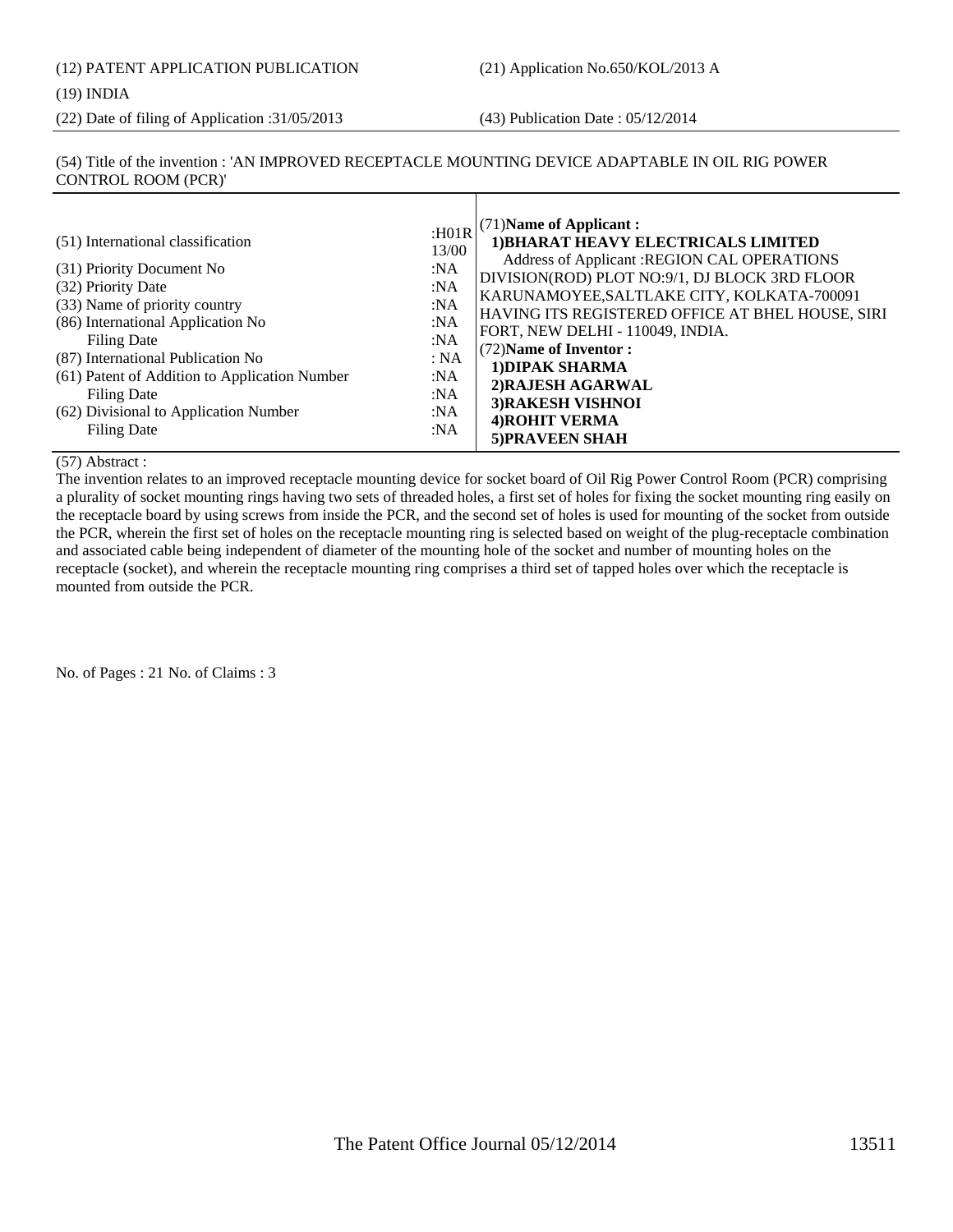#### (19) INDIA

(22) Date of filing of Application :31/05/2013 (43) Publication Date : 05/12/2014

#### (54) Title of the invention : 'AN IMPROVED SILENCER FOR EFFECTIVELY REDUCING NOISE PRODUCED BY AC MOTORS WITH CACA ENCLOSURE WHILE IN OPERATION'

| (51) International classification             | 1/00   | : $F01N(71)$ Name of Applicant:<br>1) BHARAT HEAVY ELECTRICALS LIMITED |
|-----------------------------------------------|--------|------------------------------------------------------------------------|
| (31) Priority Document No                     | :NA    | Address of Applicant : REGION CAL OPERATIONS                           |
| (32) Priority Date                            | :N $A$ | DIVISION(ROD) PLOT NO:9/1, DJBLOCK 3RD FLOOR                           |
| (33) Name of priority country                 | :N $A$ | KARUNAMOYEE, SALTLAKE CITY, KOLKATA-700091                             |
| (86) International Application No             | :NA    | HAVING ITS REGISTERED OFFICE AT BHEL HOUSE SIRI                        |
| <b>Filing Date</b>                            | :NA    | FORT, NEW DELHI - 110049, INDIA.                                       |
| (87) International Publication No             | : NA   | (72) Name of Inventor:                                                 |
| (61) Patent of Addition to Application Number | :NA    | 1) MANISH NARAYAN                                                      |
| Filing Date                                   | :NA    | 2) VIPUL AGARWAL                                                       |
| (62) Divisional to Application Number         | :NA    | 3) VAIBHAV PANCHBHAI                                                   |
| <b>Filing Date</b>                            | :NA    |                                                                        |

#### (57) Abstract :

The invention relates to an improved silencer for effectively reducing noise produced by AC motors with CACA enclosure while in operation, comprising a front plate (02) detachably attachable to a fan ducting flange of the motor structure; a shaped wrapper plate (01) welded at one end to the front plate (02), a second end of the wrapper plate (01) is rigidly joined to a back flange (06); a shaped top cover (05) welded with wrapper plate (01) and back flange (06); a back cover (03) and a flange (06) assembly; a middle plate (04) for guiding air flow to the external suction fan; a glass wool slab applied on the entire internal walls of the silencer; and a perforated sheet disposed cover the glass wool slab, the perforated sheet having at least 70% open space, and the glass wool slab is selected to have minimum required density.

No. of Pages : 11 No. of Claims : 2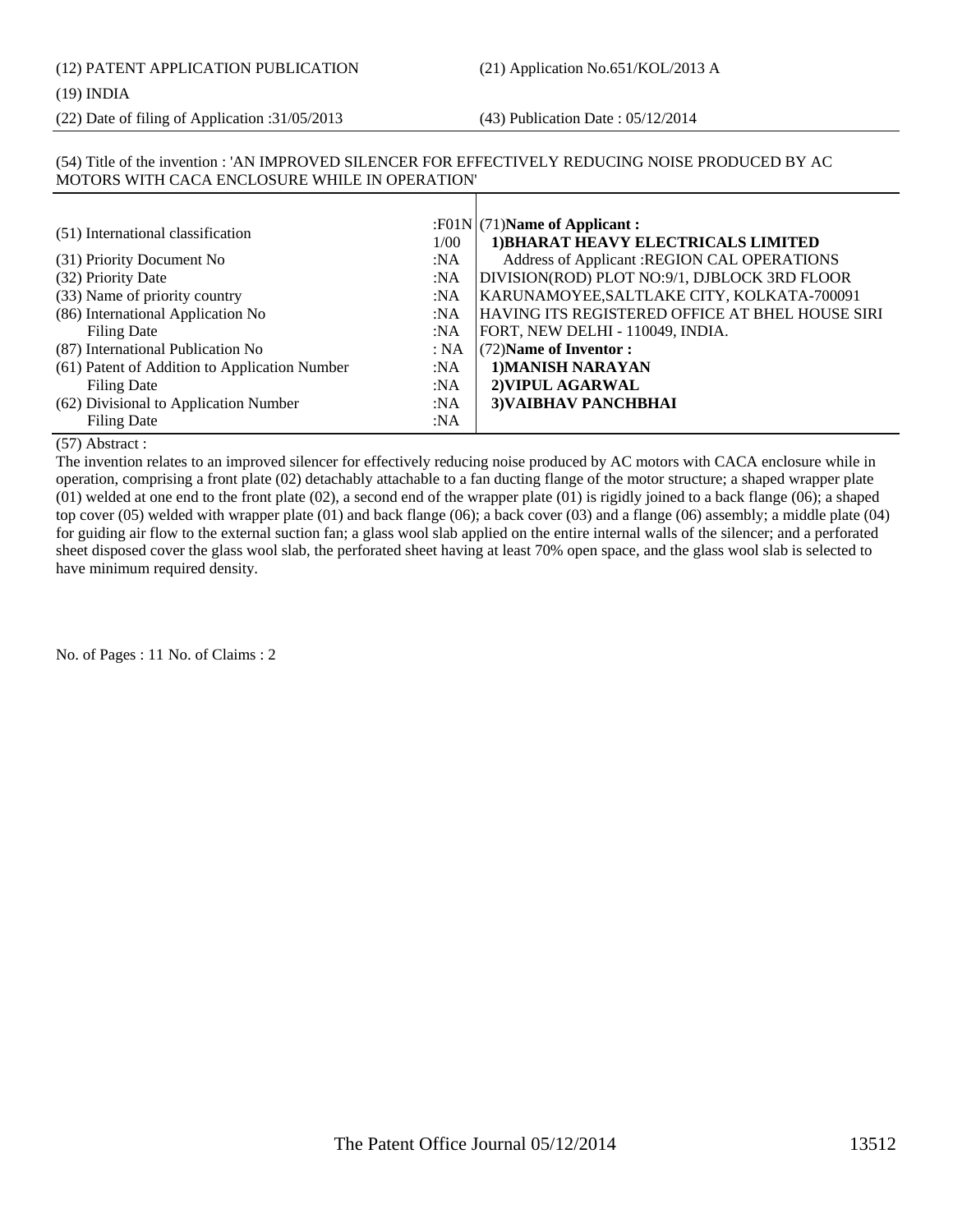(12) PATENT APPLICATION PUBLICATION (21) Application No.192/KOL/2014 A

#### (19) INDIA

(22) Date of filing of Application :17/02/2014 (43) Publication Date : 05/12/2014

### (54) Title of the invention : AUTOMATED MANUAL TRANSMISSION WITH ELECTRIC MOTOR GENERATOR

| (51) International classification<br>(31) Priority Document No<br>(32) Priority Date<br>(33) Name of priority country<br>(86) International Application No<br><b>Filing Date</b> | :13/905465<br>:30/05/2013<br>:U.S.A.<br>:NA<br>:NA | :F16H $3/00$ $(71)$ Name of Applicant:<br>1)GM GLOBAL TECHNOLOGY OPERATIONS LLC<br>Address of Applicant :300 GM RENAISSANCE CENTER,<br>DETROIT, MICHIGAN 48265-3000, U.S.A.<br>(72) Name of Inventor:<br>1) CRAIG S. ROSS |
|----------------------------------------------------------------------------------------------------------------------------------------------------------------------------------|----------------------------------------------------|---------------------------------------------------------------------------------------------------------------------------------------------------------------------------------------------------------------------------|
| (87) International Publication No<br>(61) Patent of Addition to Application Number                                                                                               | : NA<br>:NA                                        | 2) SCOTT H. WITTKOPP                                                                                                                                                                                                      |
| Filing Date<br>(62) Divisional to Application Number<br>Filing Date                                                                                                              | :NA<br>:N $A$<br>: $NA$                            |                                                                                                                                                                                                                           |

#### (57) Abstract :

The transmission includes an input shaft rotatable about a first axis of rotation, and a countershaft arranged substantially parallel with the input shaft and rotatable about a second axis of rotation. An output member is operatively connected to rotate in unison with the countershaft. Multiple pairs of intermeshing gears are included, each having a respective synchronizable gear that rotates about one of the input shaft and the countershaft, and a respective fixed gear mounted to the other one of the input shaft and the countershaft to rotate in unison therewith. An electric motor has a rotor concentric with and rotatable about the first axis of rotation. A first synchronizer is selectively engageable to synchronize rotation of the rotor with the input shaft. A second synchronizer is selectively engageable to synchronize rotation of the rotor with one of the synchronizable gears that rotates about the input shaft.

No. of Pages : 22 No. of Claims : 10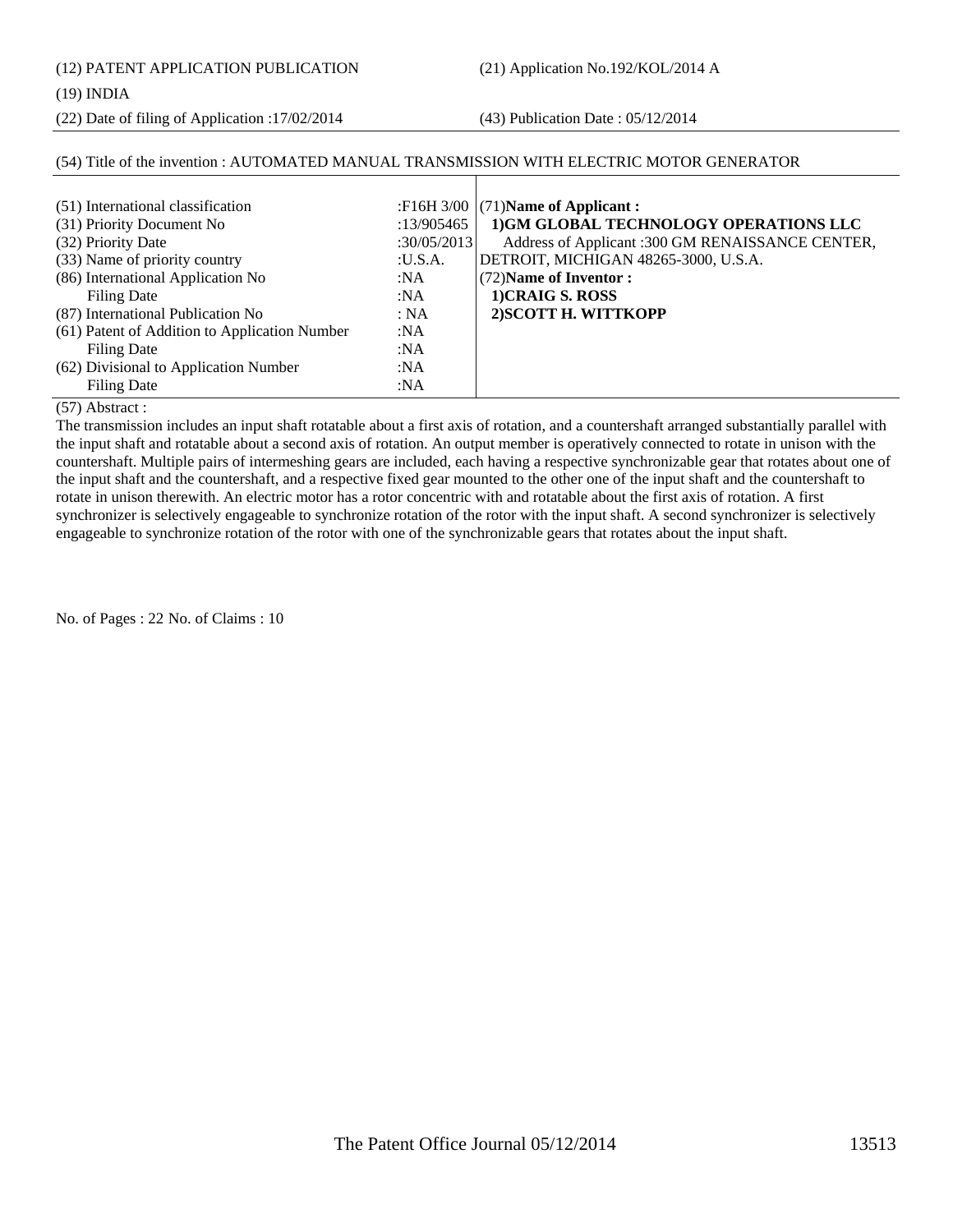(22) Date of filing of Application :31/05/2013 (43) Publication Date : 05/12/2014

### (54) Title of the invention : A NON-CONTACT METHOD OF MAKING FRONT AND REAR CONTACT METALLIZATION IN SILICON SOLAR CELLS BY DIRECT LASER SINTERING OF METAL POWDERS.

| (51) International classification             | H01L31/18 | : $H01L31/05$ , (71)Name of Applicant:<br>1) BHARAT HEAVY ELECTRICALS LIMITED |
|-----------------------------------------------|-----------|-------------------------------------------------------------------------------|
| (31) Priority Document No                     | :NA       | Address of Applicant: WITH ONE OF ITS REGIONAL                                |
| (32) Priority Date                            | :NA       | OFFICE AT AMORPHOUS SILICON SOLAR CELL PLANT,                                 |
| (33) Name of priority country                 | :NA       | <b>GWALPAHARI, GURGAON HAVING ITS REGISTERED</b>                              |
| (86) International Application No             | :NA       | OFFICE AT BHEL HOUSE, SIRI FORT, NEW DELHI -                                  |
| <b>Filing Date</b>                            | :NA       | 110049, INDIA.                                                                |
| (87) International Publication No             | : NA      | (72) Name of Inventor:                                                        |
| (61) Patent of Addition to Application Number | :NA       | 1) ABHISHEK SHARAN                                                            |
| Filing Date                                   | :NA       | 2) DR. BASUDEV PRASAD                                                         |
| (62) Divisional to Application Number         | :NA       | 3) MRS. SHIVANGI JHA,                                                         |
| Filing Date                                   | :NA       |                                                                               |

#### (57) Abstract :

 The invention relates to a non-contact method of making front and rear contact metallization in silicon solar cells by direct laser sintering of metal powders, the method comprising the steps of chemical etching of standard silicon crystal silicon solar cells; forming P-N junction of the cells; removing the parasitic junctions of the formed wafers; passivation of the formed wafers; depositing ARC layer on the wafers; screen printing the front contacts of the wafers; drying the front contacts; screen printing the back contacts; drying the back contacts; co-firing of the front and back contacts;

No. of Pages : 15 No. of Claims : 3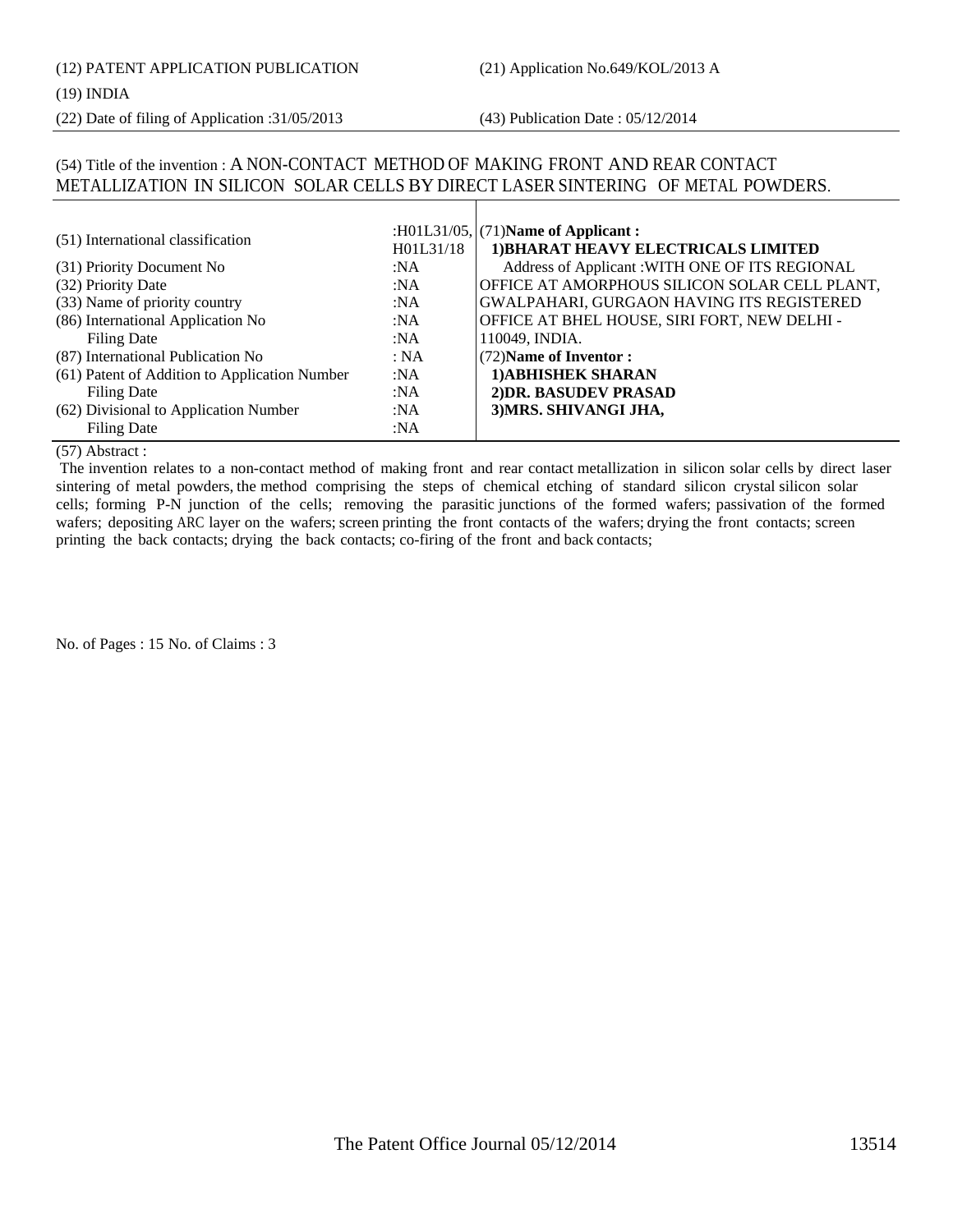#### (12) PATENT APPLICATION PUBLICATION (21) Application No.660/KOL/2013 A

### (19) INDIA

(22) Date of filing of Application :03/06/2013 (43) Publication Date : 05/12/2014

#### (54) Title of the invention : REGISTER

| (51) International classification             | 7/00 | : $G02B$ (71)Name of Applicant :<br>1) HOWA PLASTICS., LTD. |
|-----------------------------------------------|------|-------------------------------------------------------------|
| (31) Priority Document No                     | :NA  | Address of Applicant : 45-1, NISHIMIYAMAE,                  |
| (32) Priority Date                            | :NA  | NISHINAKAYAMA-CHO, TOYOTA-SHI, AICHI, 470-0496              |
| (33) Name of priority country                 | :NA  | <b>JAPAN</b>                                                |
| (86) International Application No             | :NA  | (72) Name of Inventor:                                      |
| Filing Date                                   | :NA  | 1) HIBINO YOSHIMITSU                                        |
| (87) International Publication No             | : NA | 2) TORII YOSHIKI                                            |
| (61) Patent of Addition to Application Number | :NA  |                                                             |
| <b>Filing Date</b>                            | :NA  |                                                             |
| (62) Divisional to Application Number         | :NA  |                                                             |
| Filing Date                                   | :NA  |                                                             |

#### (57) Abstract :

A barrel unit having an air outlet on the front portion of an air passage provided inside a barrel main body is axially supported turnably inside a retainer by turning shafts on both sides parallel to the transverse direction of the air outlet. Inside the barrel main body of the barrel unit, a turning louver including a plurality of movable fins provided side by side turnably around pivots on both sides is provided turnably. In a portion that is gradually narrowed toward the blowing-out direction between the outer wall surface of the barrel main body and the inner wall surface of the retainer, on the inner wall surface of the retainer or the outer wall surface of the barrel main body, concave and convex line portions for preventing a whistling noise are formed parallel to the air-feeding direction.

No. of Pages : 31 No. of Claims : 5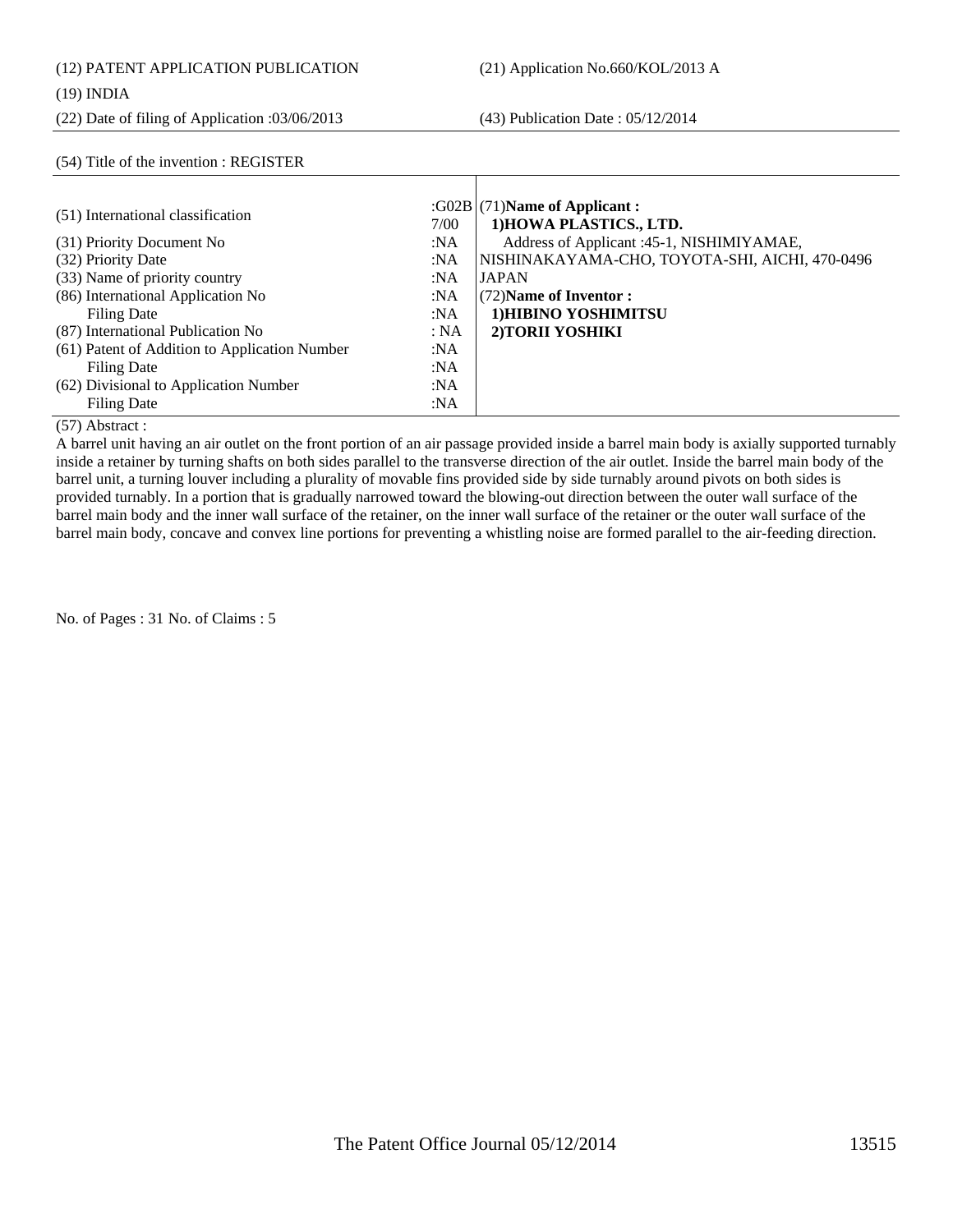(12) PATENT APPLICATION PUBLICATION (21) Application No.661/KOL/2013 A

#### (19) INDIA

(22) Date of filing of Application :03/06/2013 (43) Publication Date : 05/12/2014

### (54) Title of the invention : A NOVEL FILLER FOR SMOKING ARTICLE

| (51) International classification             | A24B15/16 | : $A24B15/14$ , (71)Name of Applicant :<br>1) ITC LIMITED |
|-----------------------------------------------|-----------|-----------------------------------------------------------|
| (31) Priority Document No                     | :NA       | Address of Applicant :37, J.L.NEHRU ROAD, KOLKATA -       |
| (32) Priority Date                            | :NA       | 700 071, STATE OF WEST BENGAL, INDIA.                     |
| (33) Name of priority country                 | :NA       | (72) Name of Inventor:                                    |
| (86) International Application No             | :NA       | 1) TYAGI, KAMAL, KUMAR                                    |
| Filing Date                                   | :NA       | 2) MEHTA, SHARAD, KUMAR                                   |
| (87) International Publication No             | : NA      |                                                           |
| (61) Patent of Addition to Application Number | :NA       |                                                           |
| Filing Date                                   | :NA       |                                                           |
| (62) Divisional to Application Number         | :NA       |                                                           |
| Filing Date                                   | :NA       |                                                           |

(57) Abstract :

A reconstituted tobacco which can be blended with tobacco, said reconstituted tobacco comprising 20-90%, preferably 30-80 % by weight tobacco remains, 5-70 %, preferably 8-50 % by weight HPMC, 1-30%, preferably 5-20 % by weight water soluble gum, 0.5-50 %, preferably 2-15 % by weight burn modifier, 5-50%, preferably 10-20 % by weight glycerin and 0-50 %, preferably 2-10 % by weight of filler and optionally flavoring agents. Also provided are processes for preparing the reconstituted tobacco.

No. of Pages : 24 No. of Claims : 13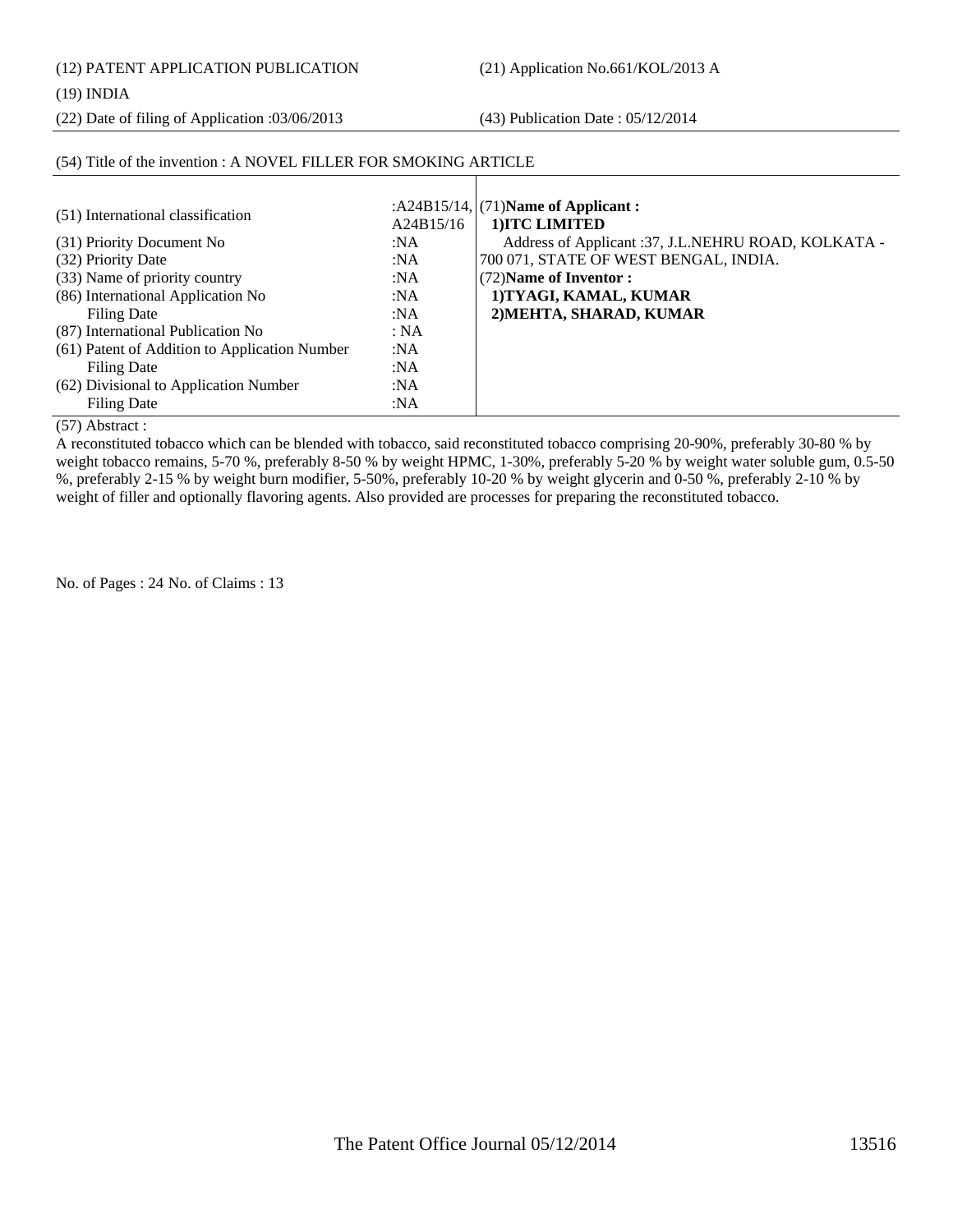(12) PATENT APPLICATION PUBLICATION (21) Application No.654/KOL/2013 A

#### (19) INDIA

(22) Date of filing of Application :31/05/2013 (43) Publication Date : 05/12/2014

#### (54) Title of the invention : SELF CORRECTING DVR RECORD PIPELINE

| (51) International classification             |      | : $H04N/(71)$ Name of Applicant :          |
|-----------------------------------------------|------|--------------------------------------------|
|                                               | 5/00 | 1)GENERAL INSTRUMENT CORPORATION           |
| (31) Priority Document No                     | :NA  | Address of Applicant: 101 TORRNAMENT DRIVE |
| (32) Priority Date                            | :NA  | HORSHAM, PA 19044 UNITED STATES OF AMERICA |
| (33) Name of priority country                 | :NA  | (72) Name of Inventor:                     |
| (86) International Application No             | :NA  | 1) SCHMITT ERNEST G.                       |
| Filing Date                                   | :NA  | 2) FAISAL                                  |
| (87) International Publication No             | : NA | 3) MAHESWARAM SURYA P.                     |
| (61) Patent of Addition to Application Number | :NA  | <b>4)SHROT MANU</b>                        |
| Filing Date                                   | :NA  |                                            |
| (62) Divisional to Application Number         | :NA  |                                            |
| Filing Date                                   | :NA  |                                            |

#### (57) Abstract :

Systems and methods for a self-correcting DVR record pipeline may provider for simpler, lower cost transport producer hardware elements. A free running transport pipeline producer may fill transport buffers without waiting for feedback from the data consumer that data has been completely processed. The pipeline data consumer independently detects transport buffers that are overwritten before processing on the buffer content is complete. The pipeline data consumer drops or deletes any invalid content or stream data to recover from the data overflow condition.

No. of Pages : 49 No. of Claims : 27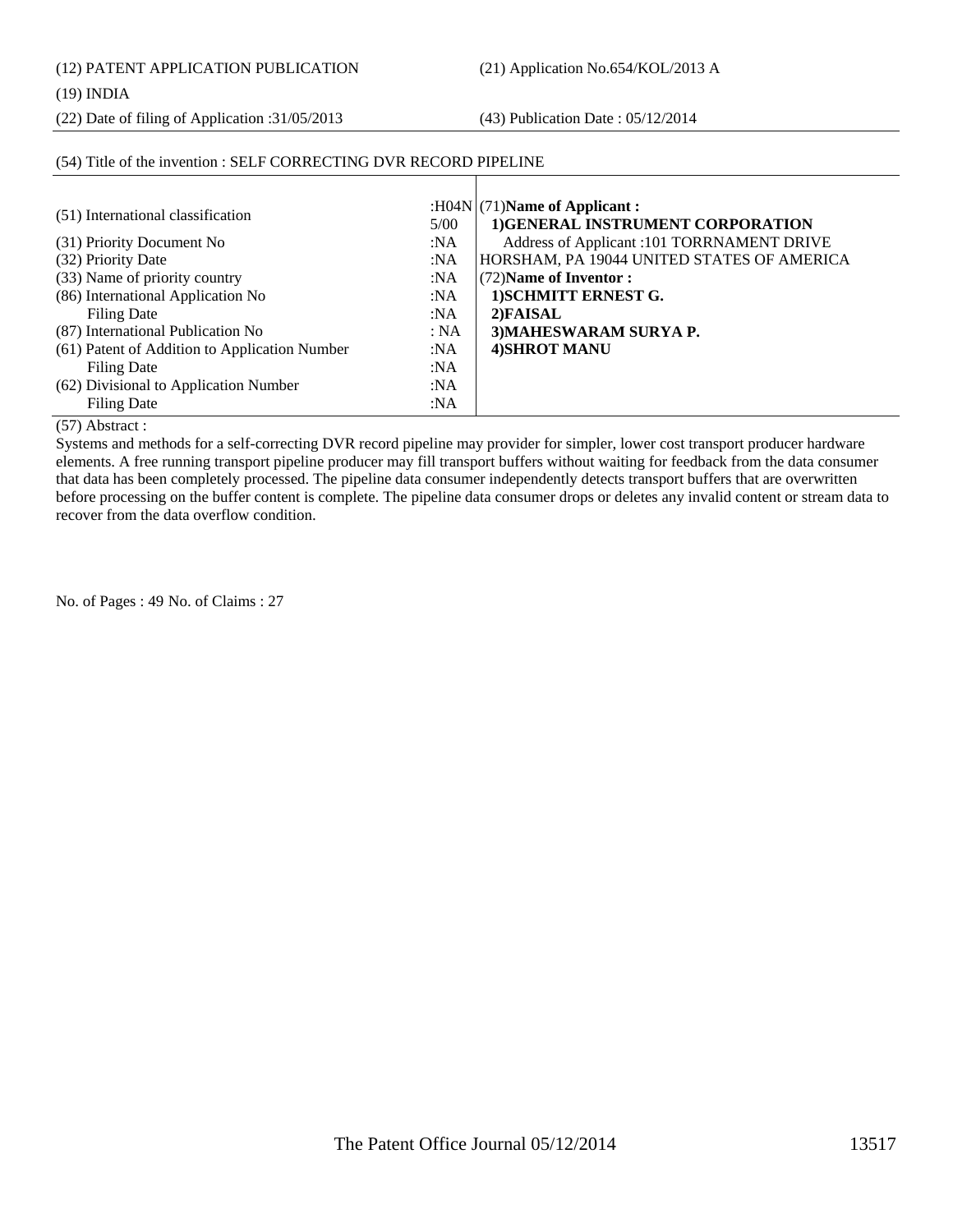(12) PATENT APPLICATION PUBLICATION (21) Application No.212/KOL/2014 A

#### (19) INDIA

(22) Date of filing of Application :19/02/2014 (43) Publication Date : 05/12/2014

### (54) Title of the invention : ELECTRIC MOTOR ASSEMBLY AND METHOD.

| (51) International classification<br>(31) Priority Document No<br>(32) Priority Date<br>(33) Name of priority country<br>(86) International Application No | :13/905453<br>:30/05/2013<br>:U.S.A.<br>:NA | :H02K $5/00$ (71)Name of Applicant:<br>1)GM GLOBAL TECHNOLOGY OPERATIONS LLC<br>Address of Applicant :300 GM RENAISSANCE CENTER,<br>DETROIT, MICHIGAN 48265-3000, UNITED STATES OF<br><b>AMERICA</b> |
|------------------------------------------------------------------------------------------------------------------------------------------------------------|---------------------------------------------|------------------------------------------------------------------------------------------------------------------------------------------------------------------------------------------------------|
| Filing Date<br>(87) International Publication No<br>(61) Patent of Addition to Application Number<br>Filing Date                                           | :NA<br>: NA<br>:NA<br>:NA                   | $(72)$ Name of Inventor:<br>1)TIMOTHY J.ALFERMANN<br>2) EDWARD L. KAISER<br>3) RYAN VAN TIEM                                                                                                         |
| (62) Divisional to Application Number<br>Filing Date                                                                                                       | :NA<br>:NA                                  |                                                                                                                                                                                                      |

(57) Abstract :

An electric motor assembly includes a housing and a stator. The housing includes an outer housing surface, an inner housing surface defining an interior housing cavity, and a plurality of housing protrusions extending from the inner housing surface. The stator is disposed in the inner housing cavity and includes an outer stator surface, an inner stator surface, and a plurality of stator protrusions extending from the outer stator surface toward the outer housing surface. The stator protrusions are configured to mate with the housing protrusions to frictionally couple the stator to the housing in order to fix the stator relative to the housing.

No. of Pages : 14 No. of Claims : 10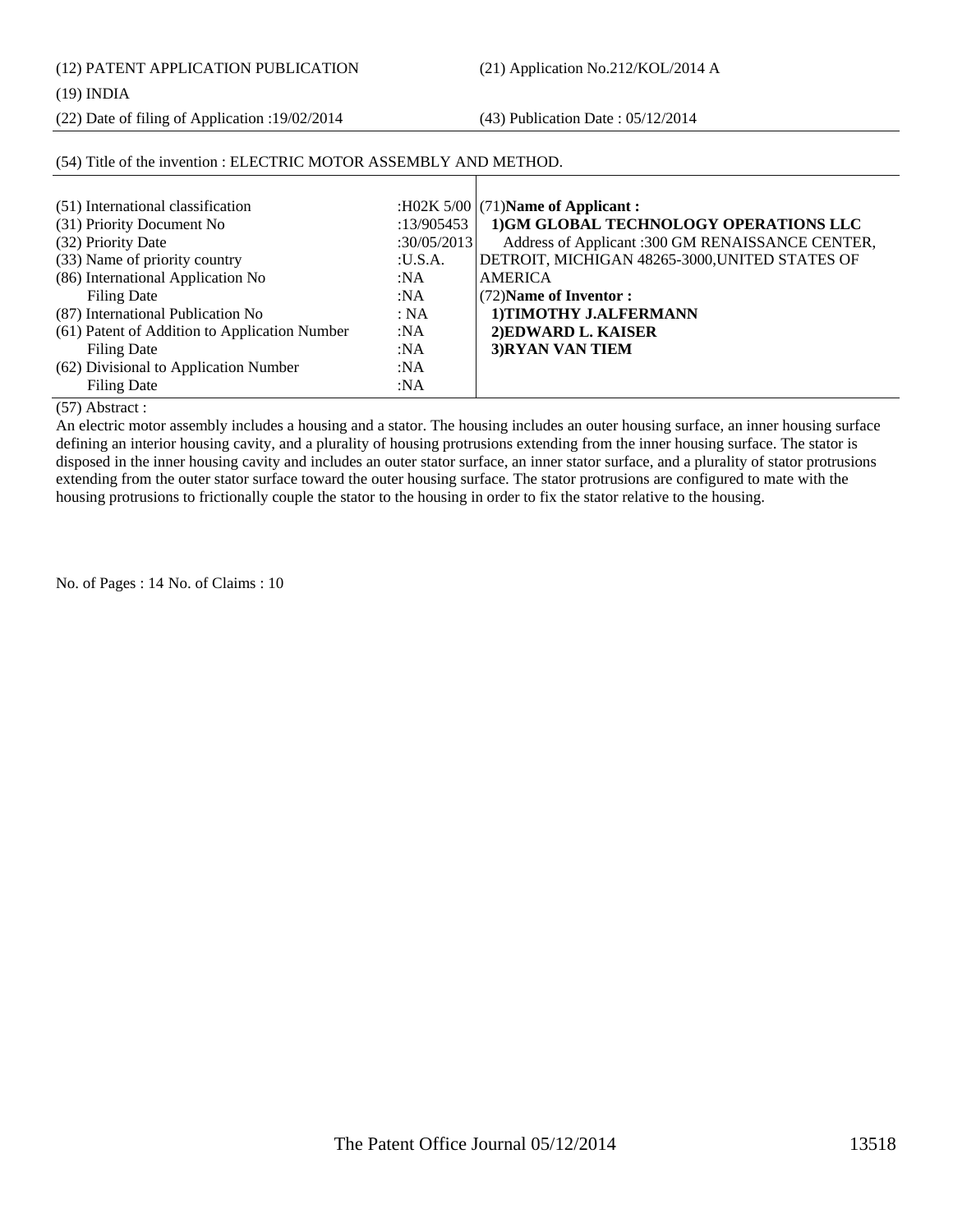(12) PATENT APPLICATION PUBLICATION (21) Application No.647/KOL/2013 A

#### (19) INDIA

(22) Date of filing of Application :31/05/2013 (43) Publication Date : 05/12/2014

(54) Title of the invention : A REAL-TIME SYSTEM FOR OBJECT DETECTION AND RECOGNITION WITH MACHINE BEARING'

| (51) International classification<br>9/00<br>(31) Priority Document No<br>:NA<br>(32) Priority Date<br>:NA<br>(33) Name of priority country<br>:NA<br>(86) International Application No<br>:NA<br>:NA<br>Filing Date<br>(87) International Publication No<br>: NA<br>(61) Patent of Addition to Application Number<br>:NA<br>:NA | : $G06K$ (71)Name of Applicant :<br>1) INDIAN INSTITUTE OF TECHNOLOGY,<br>  KHARAGPUR<br>Address of Applicant: KHARAGPUR - 721302, INDIA., West<br>Bengal India<br>(72) Name of Inventor:<br>1) PROF. AUROBINDA ROUTARY (ELECTRICAL)<br>2) BIBEK KABI (RESEARCH SCHOLAR (MS)<br>3) TAPAN PRADHAN (RESEARCH SCHOLAR (phD) |
|----------------------------------------------------------------------------------------------------------------------------------------------------------------------------------------------------------------------------------------------------------------------------------------------------------------------------------|--------------------------------------------------------------------------------------------------------------------------------------------------------------------------------------------------------------------------------------------------------------------------------------------------------------------------|
| Filing Date                                                                                                                                                                                                                                                                                                                      |                                                                                                                                                                                                                                                                                                                          |
| (62) Divisional to Application Number<br>:NA<br>Filing Date<br>:NA                                                                                                                                                                                                                                                               |                                                                                                                                                                                                                                                                                                                          |

#### (57) Abstract :

The invention relates to a system for real-time object detection and recognition with real-time machine learning. The system can be applicable in automotive industries , quality monitoring, security and surveillance purposes. The inventive system is configured to train and prepare itself using fast and accurate singular value decomposition (SVD) in real-time to detect and recognize objects, The system hardware comprise i) a digital camera, ii) an audio output system, and iii) an embedded computing platform. There are two channels/paths, one for training and the other path is deployed for object detection and recognition. The advantage of the system is the means for fast and accurate real-time implementation of the Tridiagonalization and Divide and Conquer based Singular Value Decomposition (TDCSVD).

No. of Pages : 18 No. of Claims : 2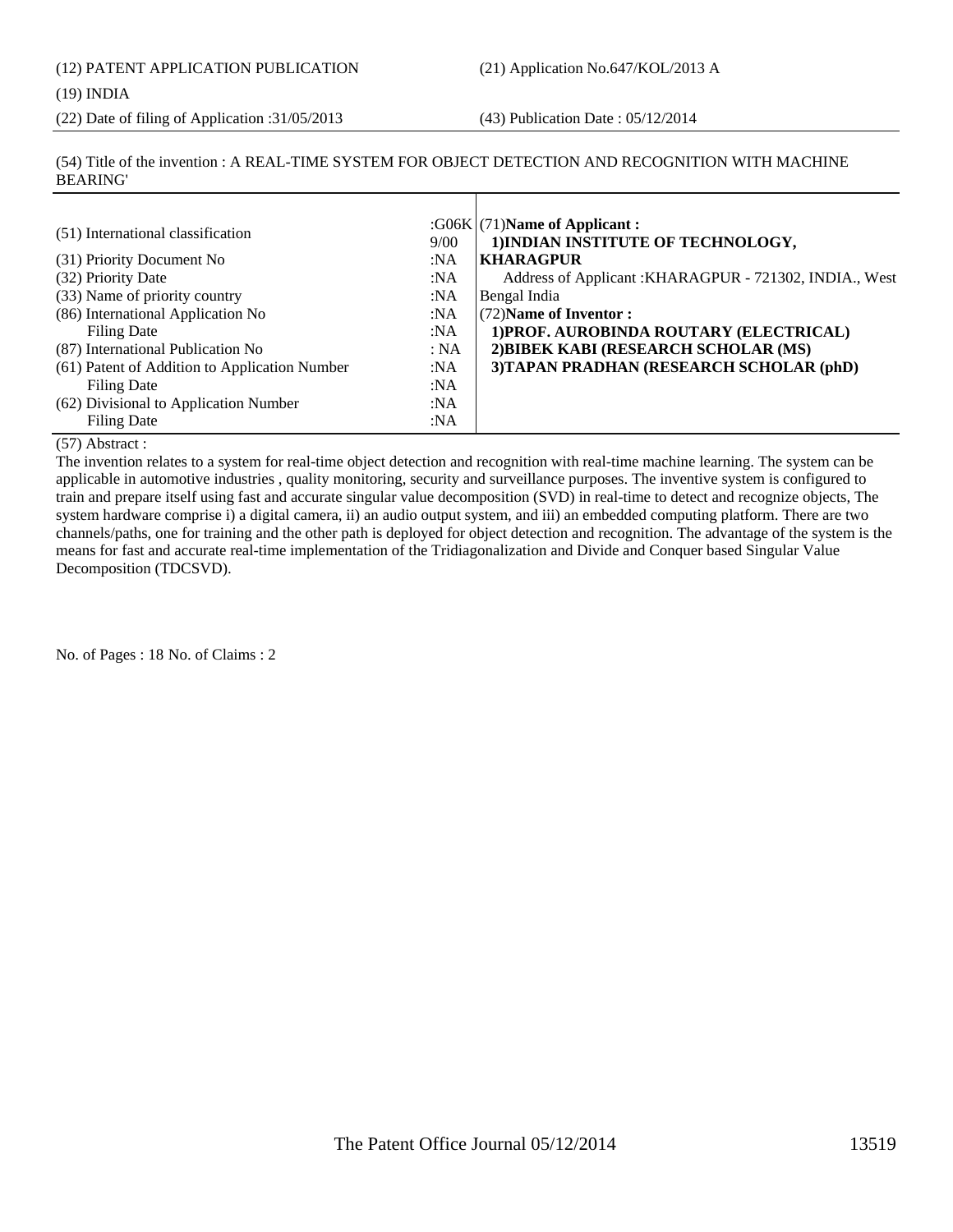#### (19) INDIA

(22) Date of filing of Application :31/05/2013 (43) Publication Date : 05/12/2014

#### (54) Title of the invention : METHOD AND SYSTEM FOR PRODUCING HYDROGEN FROM COAL GAS

### (57) Abstract :

 The present mventlon related to a method of producmg hydrogen from syngas or coal gas and the system cons1stmg of hydrogen product1on, hydrogen punf1cat1on and C02 separation The Hydrogen product1on system cons1sts of one umt of water gas sh1ft reactor hav1ng catalyst w1th structured packing The hydrogen punf1cat1on system cons1sts of sets of membranes for punfymg Hydrogen The C02 separation system cons1sts of membrane contactors The present 1nvent1on uses two stages of Membrane contactors for separating C02 from syngas and product of reactor to enhance the efficiency of hydrogen production and hydrogen punf1cat1on respectively The system mvented can produce Hydrogen w1th punty >99% usmg h1gh hydrogen select1ve membranes for use 1n many mdustnal apphcat1ons and energy generation

No. of Pages : 17 No. of Claims : 8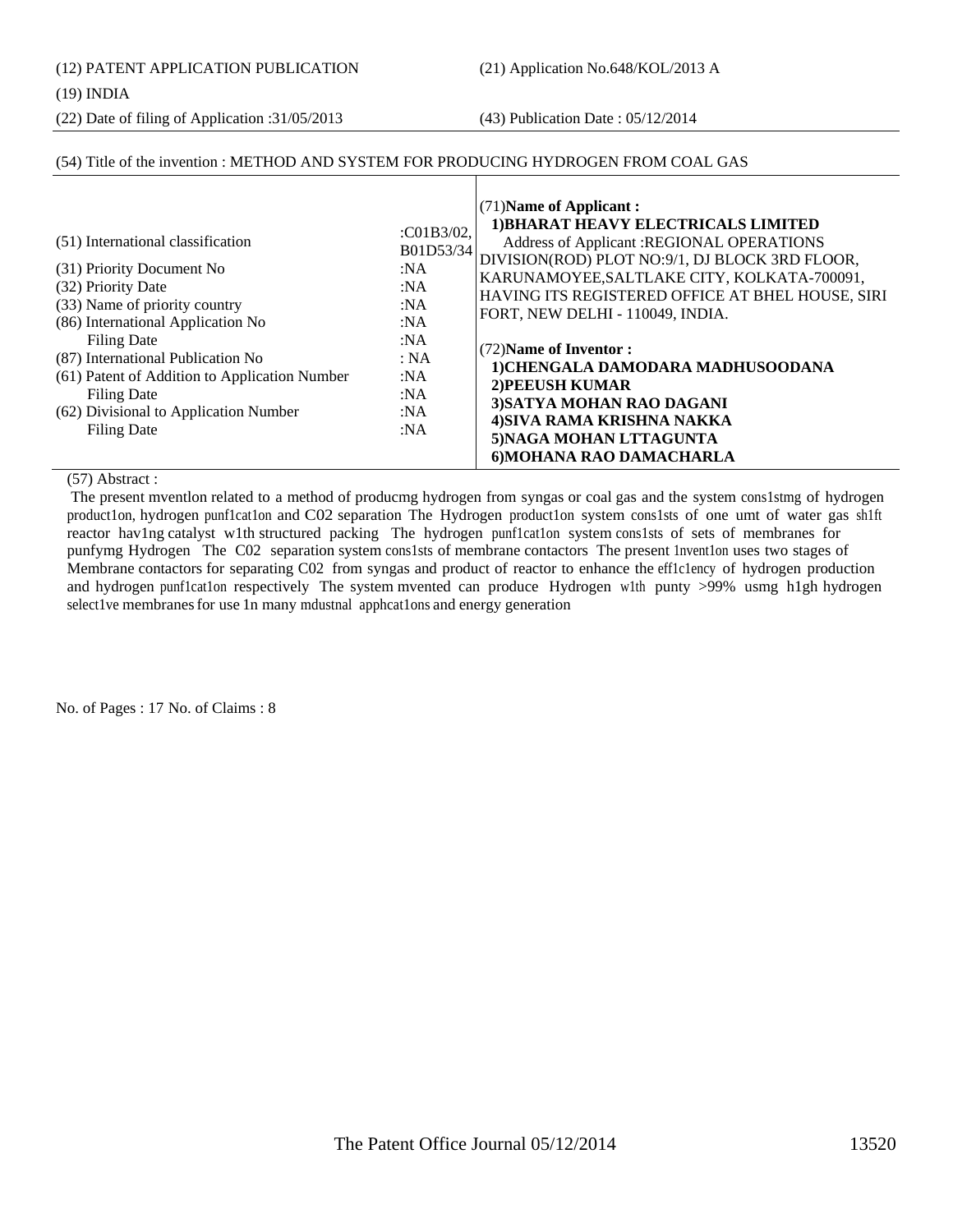(12) PATENT APPLICATION PUBLICATION (21) Application No.1512/KOL/2008 A

#### (19) INDIA

(22) Date of filing of Application :03/09/2008 (43) Publication Date : 05/12/2014

### (54) Title of the invention : AN IMPROVED ICE TRAY FOR FAST ICE MAKING IN DIRECT COOL REFRIGERATOR

| (51) International classification             |      | :F25C1/24 $(71)$ Name of Applicant:             |
|-----------------------------------------------|------|-------------------------------------------------|
| (31) Priority Document No                     | :NA  | 1)LG ELECTRONICS INDIA PVT. LIMITED             |
| (32) Priority Date                            | :NA  | Address of Applicant :1, HO-CHI-MIN-SARANI, 6TH |
| (33) Name of priority country                 | :NA  | FLOOR, METRO TOWERS, CALCUTTA West Bengal India |
| (86) International Application No             | :NA  | 2) LG ELECTRONICS INC.                          |
| <b>Filing Date</b>                            | :NA  | (72) Name of Inventor:                          |
| (87) International Publication No             | : NA | <b>1)SUNIL CHOPRA</b>                           |
| (61) Patent of Addition to Application Number | :NA  | 2) NITIN MOUDGIL                                |
| Filing Date                                   | :NA  |                                                 |
| (62) Divisional to Application Number         | :NA  |                                                 |
| <b>Filing Date</b>                            | :NA  |                                                 |

(57) Abstract :

This invention relates to an improved ice tray for fast ice making in direct cool refrigerator comprising of a plurality of spaced apart cavities having protrusion for better conduction and a plurality of holes between said cavities for convention wherein said ice tray is made of stiff resilient plastic material.

No. of Pages : 7 No. of Claims : 5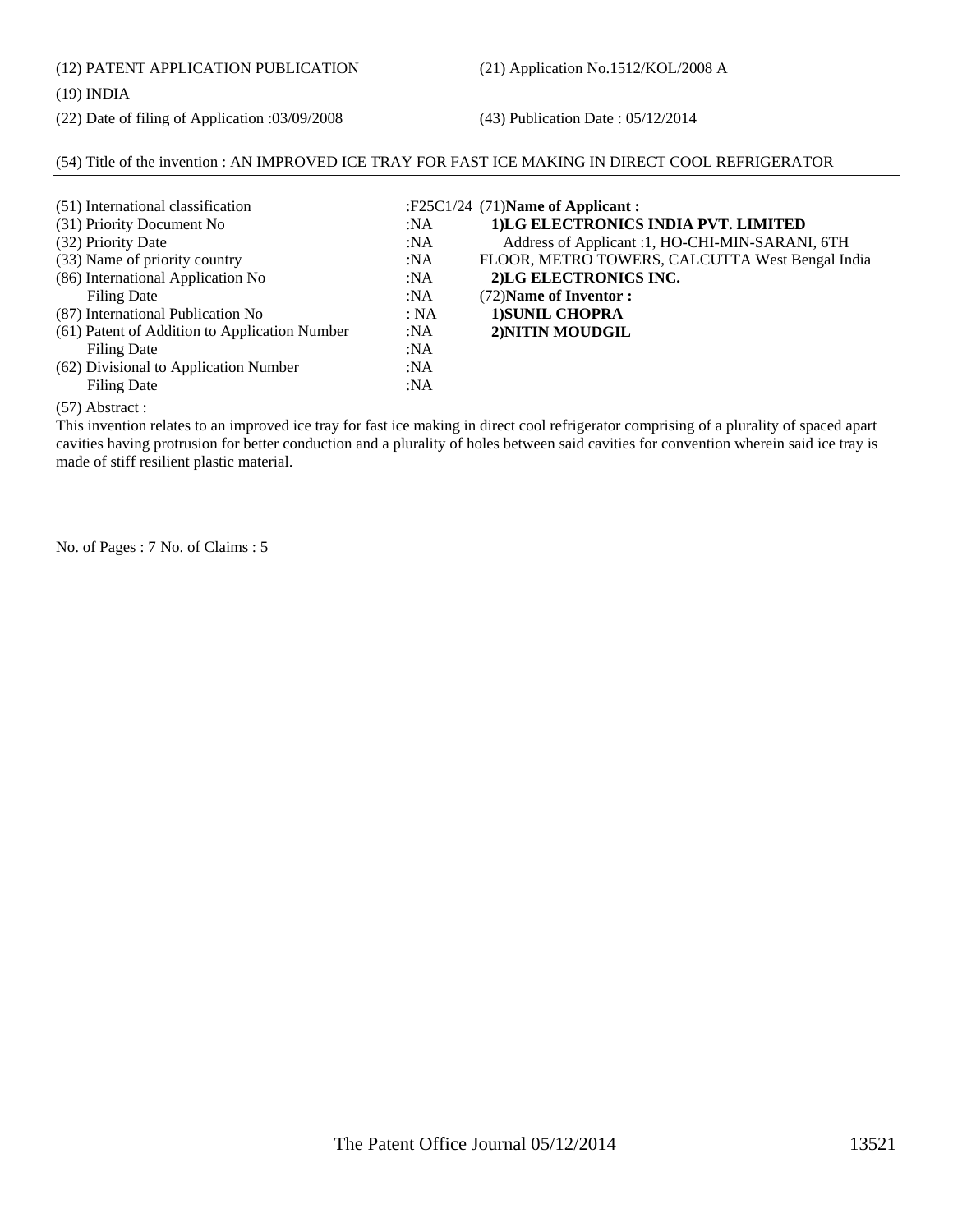(12) PATENT APPLICATION PUBLICATION (21) Application No.IN/PCT/2002/423/KOL A

#### (19) INDIA

(22) Date of filing of Application :02/04/2002 (43) Publication Date : 05/12/2014

#### (54) Title of the invention : AN ELECTRONIC ASSEMBLY FOR A DATA PROCESSING SYSTEM, A SUBSTRATE TO PACKAGE A DIE, USED IN SAID ELECTRONIC ASSEMBLY, AND METHOD OF MAKING THE SAME

| (51) International classification<br>(31) Priority Document No<br>(32) Priority Date<br>(33) Name of priority country<br>(86) International Application No<br>Filing Date<br>(87) International Publication No<br>(61) Patent of Addition to Application<br>Number<br>Filing Date<br>(62) Divisional to Application Number<br>Filing Date | :H01L 23/498<br>:09/631,037<br>:31/07/2000<br>:U.S.A.<br>:26/07/2001<br>:WO 2002/11207<br>:NA<br>:NA<br>:NA<br>:NA | (71) Name of Applicant:<br>1) INTEL CORPORATION<br>Address of Applicant :2200 MISSION COLLEGE<br>BOULEVARD, SANTA CLARA, CA U.S.A.<br>:PCT/US2001/23721 $(72)$ Name of Inventor :<br>1) CHAKRAVORTY KISHORE K |
|-------------------------------------------------------------------------------------------------------------------------------------------------------------------------------------------------------------------------------------------------------------------------------------------------------------------------------------------|--------------------------------------------------------------------------------------------------------------------|---------------------------------------------------------------------------------------------------------------------------------------------------------------------------------------------------------------|
|-------------------------------------------------------------------------------------------------------------------------------------------------------------------------------------------------------------------------------------------------------------------------------------------------------------------------------------------|--------------------------------------------------------------------------------------------------------------------|---------------------------------------------------------------------------------------------------------------------------------------------------------------------------------------------------------------|

#### (57) Abstract :

There is disclosed an electronic assembly (4) having a die (200) comprising power, ground, and signal nodes; and a multilayer ceramic substrate (210) comprising an embedded capacitor (230) having first and second terminals; a first surface having a first core with a first plurality of power lands (215. 227) coupled to the first terminal and a first plurality of ground lands (211-213) coupled to the second terminal, the first plurality of power lands and the first plurality of ground lands each being a relatively large number, and a first periphery comprising a first plurality of signal lands; and a second surface having a second core with a second plurality of power lands coupled to the first terminal and a second plurality of ground lands coupled to the second terminal, and a second periphery comprising a second plurality of signal lands; wherein the first plurality of power lands, the first plurality of ground lands, and the first plurality of signal lands are coupled to corresponding ones of the power, ground, and signal nodes of the die.

No. of Pages : 34 No. of Claims : 33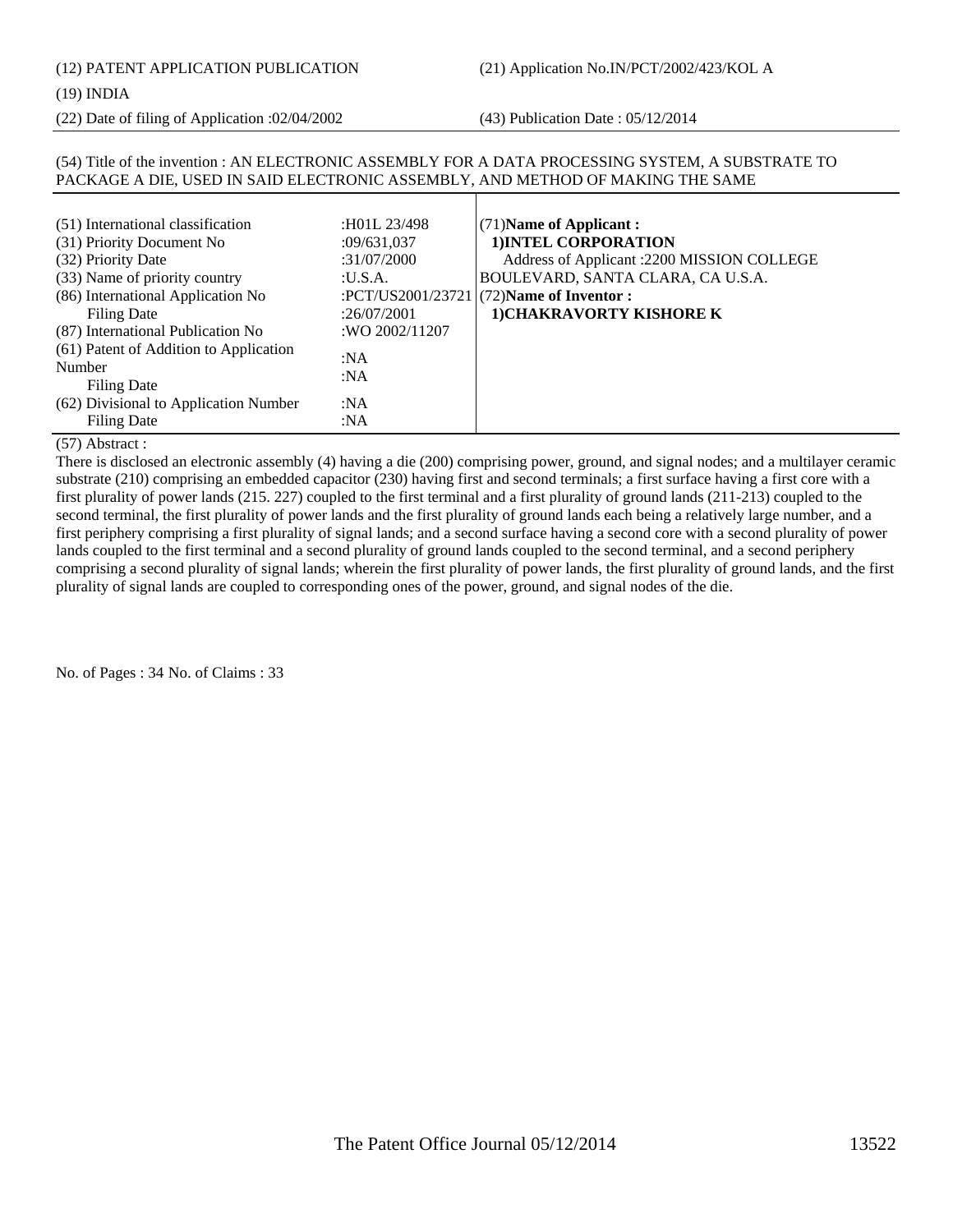(22) Date of filing of Application :30/05/2013 (43) Publication Date : 05/12/2014

#### (54) Title of the invention : A METHOD FOR ENHANCING THE UNIFORMITY OF PLASMA TEXTURING OF MULTICRYSTALLINE SILICON WAFERS

(57) Abstract :

A method for enhancing the uniformity of plasma texturing of multicrystalline silicon wafers comprising: subjecting silicon wafers to the step of texturing by exposing of the said silicon wafers to SF6 + O2 plasma in a vacuum chamber.

No. of Pages : 11 No. of Claims : 4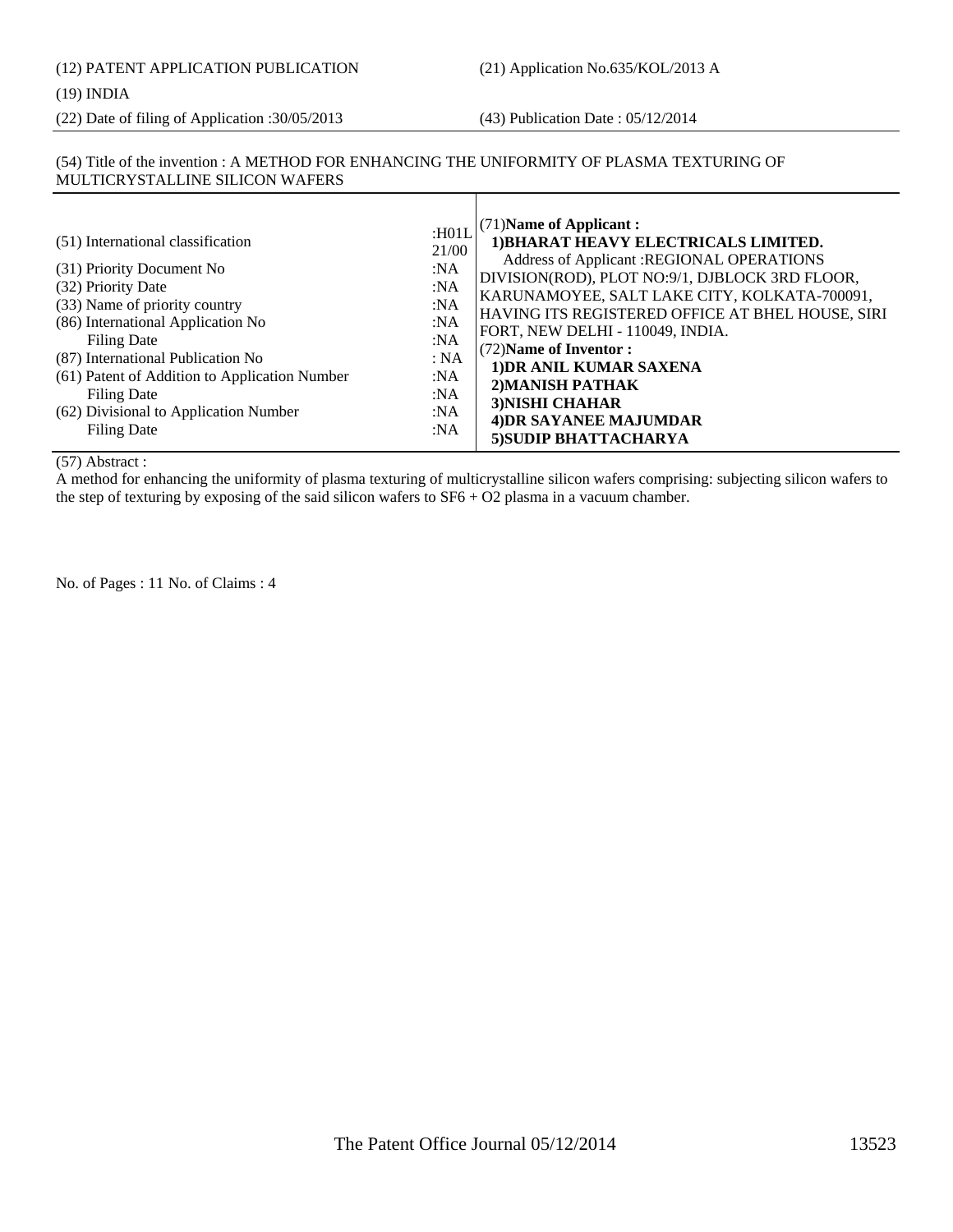### (19) INDIA

(22) Date of filing of Application :30/05/2013 (43) Publication Date : 05/12/2014

#### (54) Title of the invention : AN ADVANCE BACK CORONA CONTROL SYSTEM TO IMPROVE EFFICIENCY OF ELECTROSTATIC PRECIPITATOR

| (51) International classification             | 3/00   | : $B03C$ (71)Name of Applicant :<br>1) BHARAT HEAVY ELECTRICALS LIMITED |
|-----------------------------------------------|--------|-------------------------------------------------------------------------|
| (31) Priority Document No                     | :NA    | Address of Applicant : REGIONAL OPERATIONS                              |
| (32) Priority Date                            | :NA    | DIVISION(ROD), PLOT NO:9/1, DJBLOCK 3RD FLOOR,                          |
| (33) Name of priority country                 | :NA    | KARUNAMOYEE, SALTLAKE CITY, KOLKATA-700091,                             |
| (86) International Application No             | :NA    | HAVING ITS REGISTERED OFFICE AT BHEL HOUSE, SIRI                        |
| <b>Filing Date</b>                            | :NA    | FORT, NEW DELHI - 110049, INDIA.                                        |
| (87) International Publication No             | : NA   | (72) Name of Inventor:                                                  |
| (61) Patent of Addition to Application Number | : $NA$ | 1) VELU SUBBAN SURESHKUMAR                                              |
| <b>Filing Date</b>                            | :NA    | 2) VIVEK PHILIP JOHN                                                    |
| (62) Divisional to Application Number         | :NA    |                                                                         |
| <b>Filing Date</b>                            | :NA    |                                                                         |

#### (57) Abstract :

The invention relates to an advanced back-corona control system to improve efficiency of Electrostatic Precipitators, the system is configured to: implement a time-delay process in which the time to disallow flow of current through dust layer in collecting electrodes of the ESP is modified so as to allow discharge of the built-up charge in the dust layer, wherein the combination of half-cycles and conduction angle control of the pulses fired from a reference point is used for energisation; achieve time-delays between 0 to 10 seconds by intermittent energization according to a control logic incorporated in the system; and eliminate transformer core saturation by using a modulated-intermitent-halfcycle- ratios.

No. of Pages : 12 No. of Claims : 5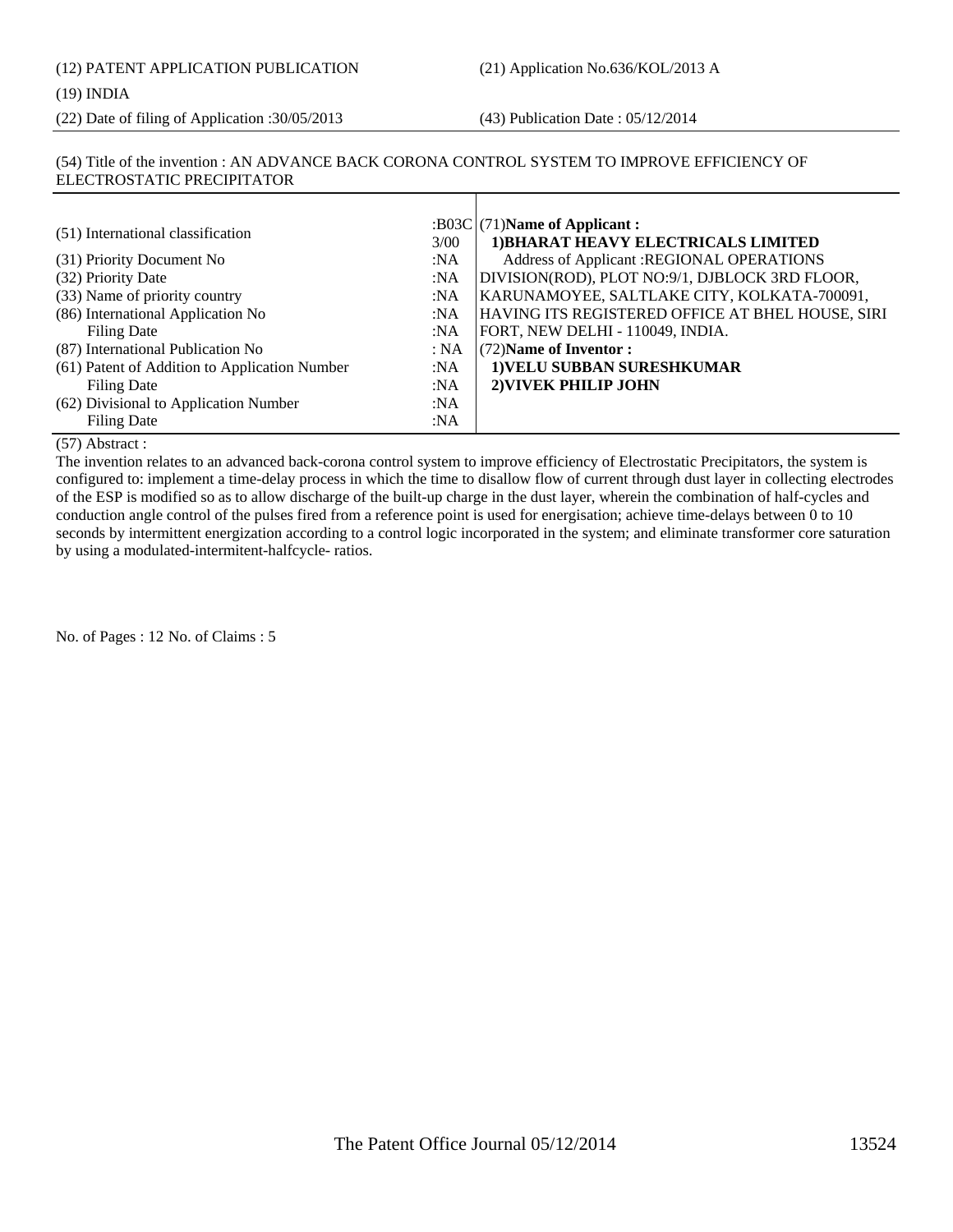(12) PATENT APPLICATION PUBLICATION (21) Application No.677/KOL/2012 A

#### (19) INDIA

(22) Date of filing of Application :18/06/2012 (43) Publication Date : 05/12/2014

#### (54) Title of the invention : AN IMPROVED RUBBER HOUSING DEVICE FOR CENTER BEARING ASSEMBLY IN A VEHICLE DRIVELINE

| (51) International classification<br>(31) Priority Document No | 17/00<br>:NA | : $B60K(71)$ Name of Applicant :<br>1)I-DESIGN ENGINEERING SOLUTIONS LTD.<br>Address of Applicant : N2/40, IRC VILLAGE, NAYAPALLI |
|----------------------------------------------------------------|--------------|-----------------------------------------------------------------------------------------------------------------------------------|
| (32) Priority Date                                             | :N $A$       | BHUBANESWAR-751015, ORISSA, INDIA.                                                                                                |
| (33) Name of priority country                                  | :NA          | (72) Name of Inventor:                                                                                                            |
| (86) International Application No                              | :NA          | 1) MR. SATYA SWARUP UDGATA                                                                                                        |
| Filing Date                                                    | :NA          | 2) MR. ANIL DAKHE                                                                                                                 |
| (87) International Publication No                              | : NA         |                                                                                                                                   |
| (61) Patent of Addition to Application Number                  | :NA          |                                                                                                                                   |
| Filing Date                                                    | :NA          |                                                                                                                                   |
| (62) Divisional to Application Number                          | :NA          |                                                                                                                                   |
| Filing Date                                                    | :NA          |                                                                                                                                   |

#### (57) Abstract :

The invention relates to an improved rubber housing for center bearing assembly for rotatably supporting an intermediate portion of a vehicle drives line assembly; the improvement is characterized in that : two row of slots configured in the rubber housing are so oriented that variable stiffness can be achieved; length and width of the slots and wall thickness between two slots are constructed for vibration isolation; overlap distance of the two row slots is selected to maintain cushioning; a convex profile on the rubber housing and a concave profile in the bracket provided to control the axial movement of the rubber in a bracket, which allows flexibility in self alignment of the rubber housing with in said bracket; slice cut is oriented at the bottom of the rubber housing to create a gap between the bracket and the rubber housing; the slice cuts are oriented between the outer raw of slots at a specified distance from the bottom to avoid the solidification of rubber; and depth of this slice cut inside the rubber housing is controlled to maintain the cushioning effect.

No. of Pages : 17 No. of Claims : 2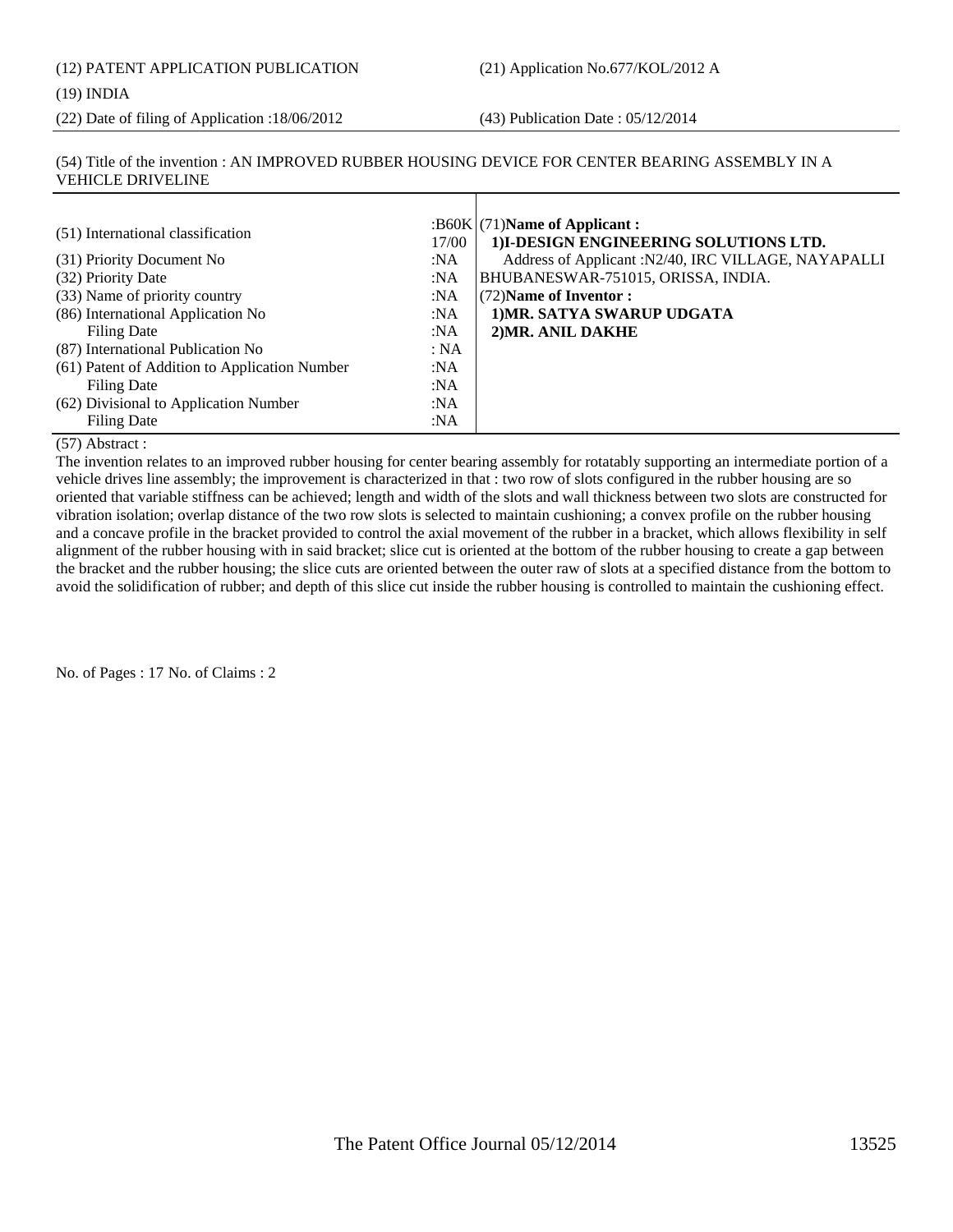# (12) PATENT APPLICATION PUBLICATION (21) Application No.621/KOL/2013 A

#### (19) INDIA

(22) Date of filing of Application :28/05/2013 (43) Publication Date : 05/12/2014

#### (54) Title of the invention : AN APPARATUS AND A METHOD FOR ULTRASONIC TREATMENT OF COAL TO INCREASE YIELD OF CLEAN COAL IN A FLOATATION PROCESS

| (51) International classification             | 1/00 | :B03B $ (71)$ Name of Applicant:<br>1) TATA STEEL LIMITED |
|-----------------------------------------------|------|-----------------------------------------------------------|
| (31) Priority Document No                     | :NA  | Address of Applicant : RESEARCH AND DEVELOPMENT           |
| (32) Priority Date                            | :NA  | AND SCIENTIFIC SERVICES DIVISION, JAMSHEDPUR-             |
| (33) Name of priority country                 | :NA  | 831001, INDIA.                                            |
| (86) International Application No             | :NA  | (72) Name of Inventor:                                    |
| Filing Date                                   | :NA  | 1) PRASAD KOPPARTHI                                       |
| (87) International Publication No             | : NA | 2) DR. P.K. BANERJEE                                      |
| (61) Patent of Addition to Application Number | :NA  | 3) BALA MURUGAN                                           |
| Filing Date                                   | :NA  |                                                           |
| (62) Divisional to Application Number         | :NA  |                                                           |
| <b>Filing Date</b>                            | :NA  |                                                           |

#### (57) Abstract :

The invention relates to a method for ultrasonic treatment of coal to increase yield of clean coal in a floatation process, comprising the steps of: mixing coal fines with water to produce coal slurry with desired density in a mixing unit;ultrasonic conditioning of the slurry in an ultrasonic bath having at least one transducer with a generator by adding collector and frother at different intervals in varying concentration; selective separation of coal particles from the conditioned slurry transferred from the ultrasonic bath by injecting air bubbles in a floatation unit to produce clean coal froth; recovering water from the clean coal froth, and recovering the water for further recycling including discarting of the tailings, wherein the transducer with generator having a frequency of at least 25 kHz and output power of 2000 watts, wherein the density of the coal slurry is at least 10% with mixing time of 03 minutes, wherein the ultrasonic conditioning of the slurry is conducted for at least 03 minutes, wherein the collector concentration during conditioning is variable between 1kg/ton to 3kgs/ton with a single increment of 0.5kg/ton, and wherein the frother concentration is kept constant at 0.5 kg/ton.

No. of Pages : 18 No. of Claims : 4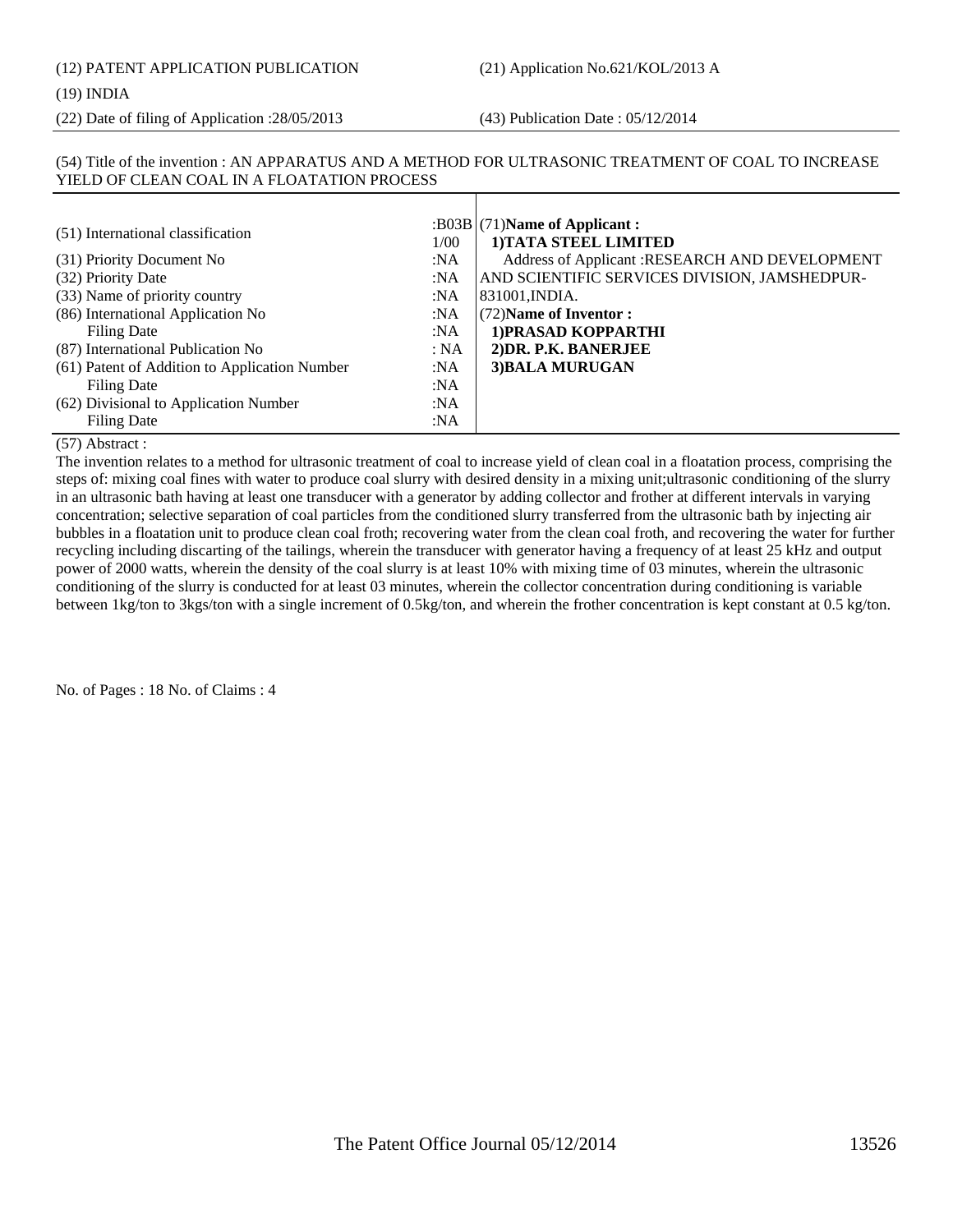## (12) PATENT APPLICATION PUBLICATION (21) Application No.637/KOL/2013 A

#### (19) INDIA

(22) Date of filing of Application :30/05/2013 (43) Publication Date : 05/12/2014

#### (54) Title of the invention : 'A DEVICE FOR DRYING/CURING OF SCREEN PRINTED PATTERNS ON SILICON WAFERS IN A CONVENTIONAL DRYING BELT FURNACE PREVENTING THE SILICON WAFERS FROM DIRECT CONTACT WITH THE BELT TO ELIMINATE CONTAMINATION OF THE WAFERS'

### (57) Abstract :

A device for drying/curing of screen printed patterns on silicon wafers in a conventional drying belt furnace preventing the silicon wafers from direct contact with the belt to eliminate contamination of the wafers comprising producing at least three different types of segments by cutting a stainless steel wire about 2 mm diameter; the first type of segment (A) formed in U shape with extended arms on both sides, the second type of segment (C) formed in L shape, and the third type of segment (B) formed as a horizontal member; welding of the three types of segments (A, B, C) at nine points (WJ), wherein the number of the segments formed are two in case of the first segment (A), in case of third type segment (B), and three for the second type (C), wherein the length of the - each segments A, B and C is selected in a ratio of 2.75 :1 : 1.90, wherein the height of the first and the second segment (A, C) is in the ratio of 1: 1.20, and wherein the extended arm length of the first segment (A) on both sides of the U is 21% of the length of first segment (A).

No. of Pages : 12 No. of Claims : 3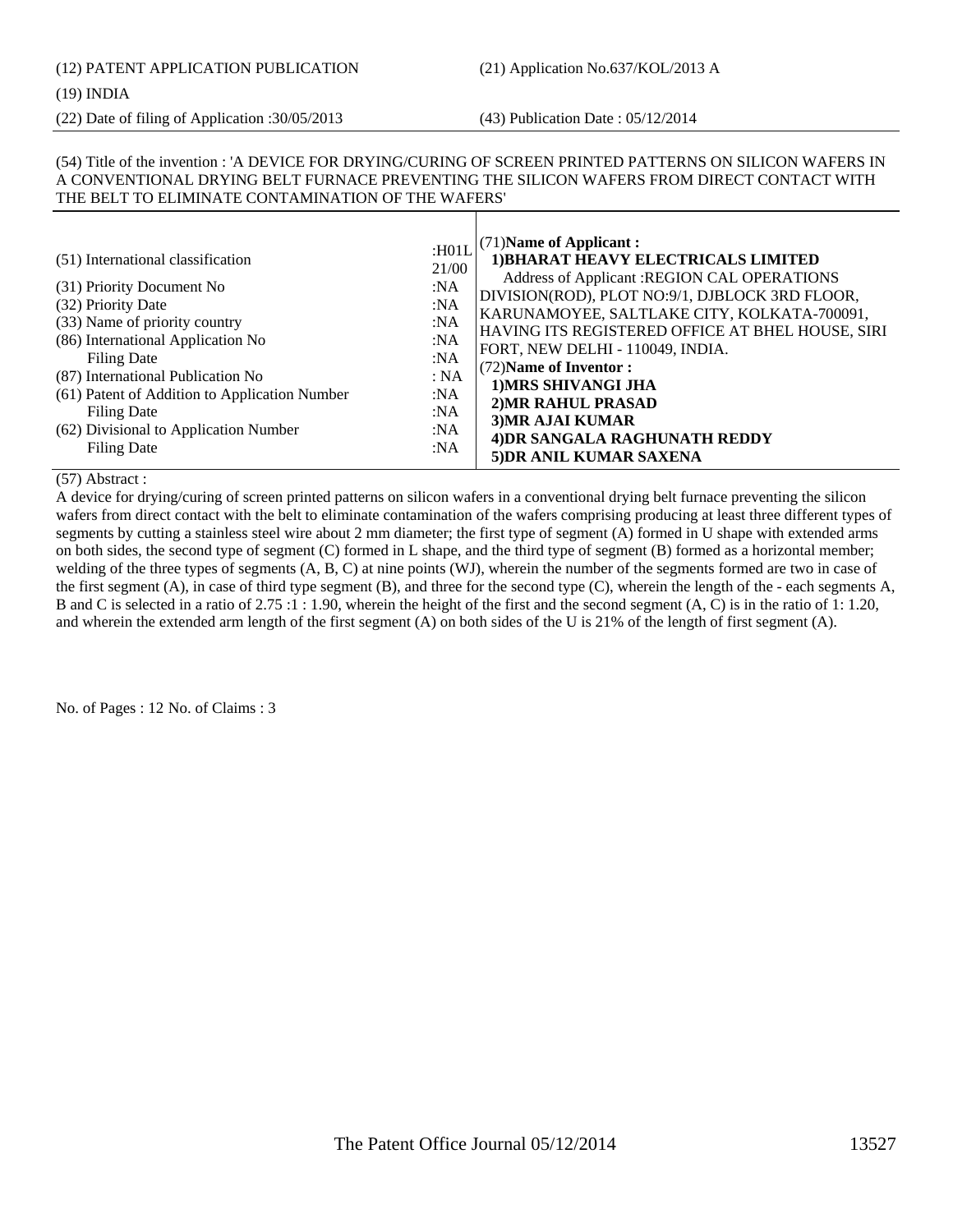(12) PATENT APPLICATION PUBLICATION (21) Application No.638/KOL/2013 A

#### (19) INDIA

(22) Date of filing of Application :30/05/2013 (43) Publication Date : 05/12/2014

### (54) Title of the invention : ANTI CANCER PEPTIDE FROM SANTALUM ALBUM L.

| (51) International classification<br>38/00<br>(31) Priority Document No<br>:NA<br>(32) Priority Date<br>:NA<br>(33) Name of priority country<br>:NA | : $A61K(71)$ Name of Applicant:<br>1) INDIAN INSTITUTE OF TECHNOLOGY<br>Address of Applicant: KHARAGPUR 721302, WEST<br>BENGAL, INDIA.<br>(72) Name of Inventor: |
|-----------------------------------------------------------------------------------------------------------------------------------------------------|------------------------------------------------------------------------------------------------------------------------------------------------------------------|
| (86) International Application No<br>:NA                                                                                                            | $1)$ S.H. DEY                                                                                                                                                    |
| Filing Date<br>:NA                                                                                                                                  | 2) ABHEEPSA MISHRA                                                                                                                                               |
| (87) International Publication No<br>: NA                                                                                                           | 3) SHIBENDU SEKHAR DAS                                                                                                                                           |
| (61) Patent of Addition to Application Number<br>:NA                                                                                                | <b>4)SAMIRAN SONA GAURI</b>                                                                                                                                      |
| Filing Date<br>:NA                                                                                                                                  | 5) SANTI M. MANDAL                                                                                                                                               |
| (62) Divisional to Application Number<br>:NA                                                                                                        |                                                                                                                                                                  |
| Filing Date<br>:NA                                                                                                                                  |                                                                                                                                                                  |

(57) Abstract :

This invention relates to a cyclic peptide obtained from East Indian Sandalwood, Santalum album L, having anticancer activity, said peptide having the structure Arg-Leu-Gly-Asp-Gly-Cys-Thr-Arg (cyclization between Arg1 and Arg8)

No. of Pages : 24 No. of Claims : 7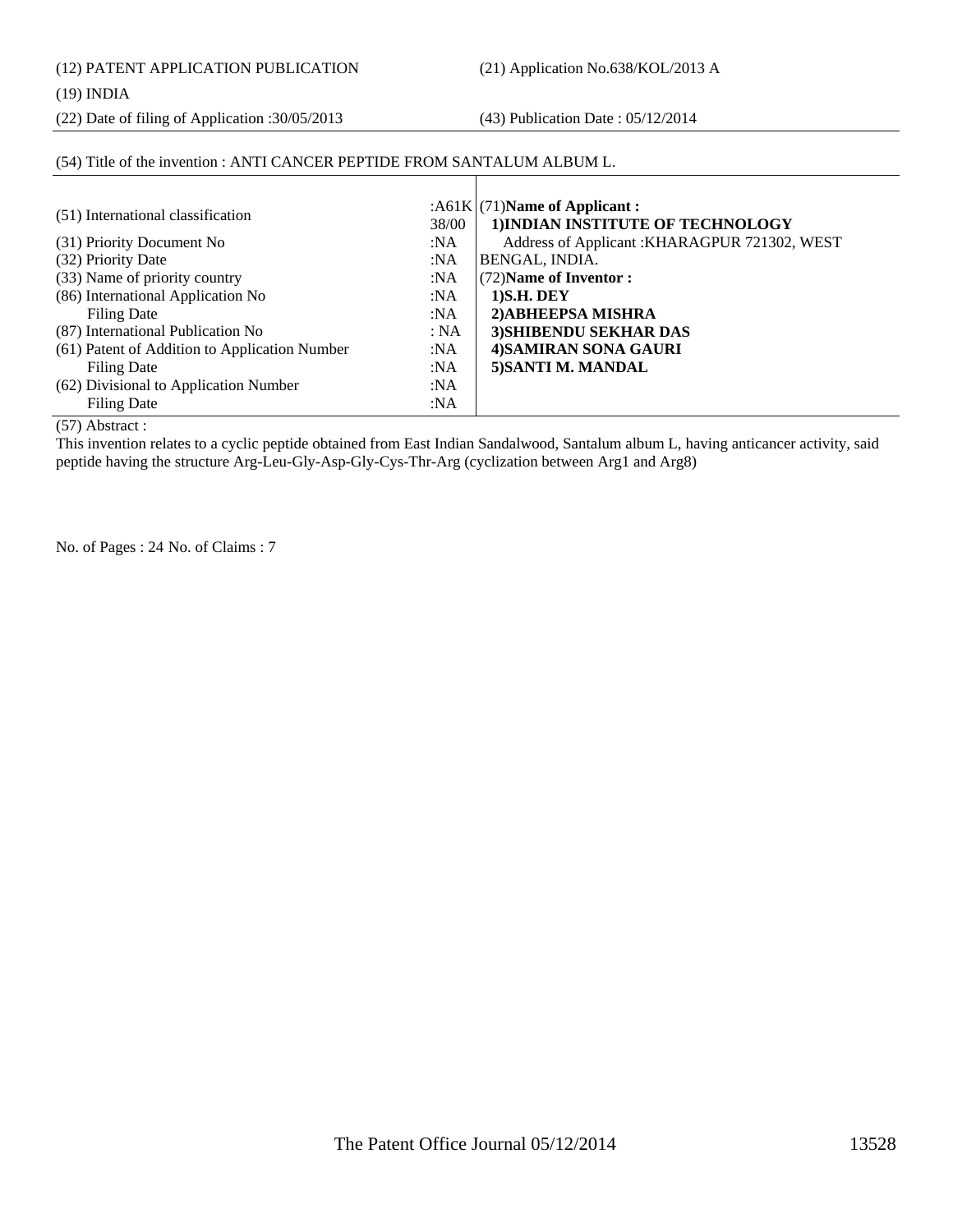(12) PATENT APPLICATION PUBLICATION (21) Application No.644/KOL/2013 A

#### (19) INDIA

(22) Date of filing of Application :31/05/2013 (43) Publication Date : 05/12/2014

### (54) Title of the invention : DEMAGNETIZING CIRCUIT FOR DC MAGNETS.

| (51) International classification<br>(31) Priority Document No<br>(32) Priority Date<br>(33) Name of priority country | 1/00<br>:NA<br>:NA<br>:NA | : $B66C(71)$ Name of Applicant :<br>1) STEEL AUTHORITY OF INDIA LIMITED<br>Address of Applicant :DURGAPUR STEEL PLANT,<br>DURGAPUR-713203 WEST BENGAL India<br>(72) Name of Inventor: |
|-----------------------------------------------------------------------------------------------------------------------|---------------------------|---------------------------------------------------------------------------------------------------------------------------------------------------------------------------------------|
| (86) International Application No                                                                                     | :NA                       | 1) PANT CHANDRA SHEKHAR                                                                                                                                                               |
| Filing Date                                                                                                           | :NA                       |                                                                                                                                                                                       |
| (87) International Publication No                                                                                     | : NA                      |                                                                                                                                                                                       |
| (61) Patent of Addition to Application Number                                                                         | :NA                       |                                                                                                                                                                                       |
| Filing Date                                                                                                           | :NA                       |                                                                                                                                                                                       |
| (62) Divisional to Application Number                                                                                 | :NA                       |                                                                                                                                                                                       |
| Filing Date                                                                                                           | :NA                       |                                                                                                                                                                                       |

(57) Abstract :

The present invention relates to demagnetizing of the DC magnets. More particularly, the present invention relates to modification in the currently use DC magnet circuits with the use of the fixed resistances, especially that in the EOT cranes.

No. of Pages : 12 No. of Claims : 6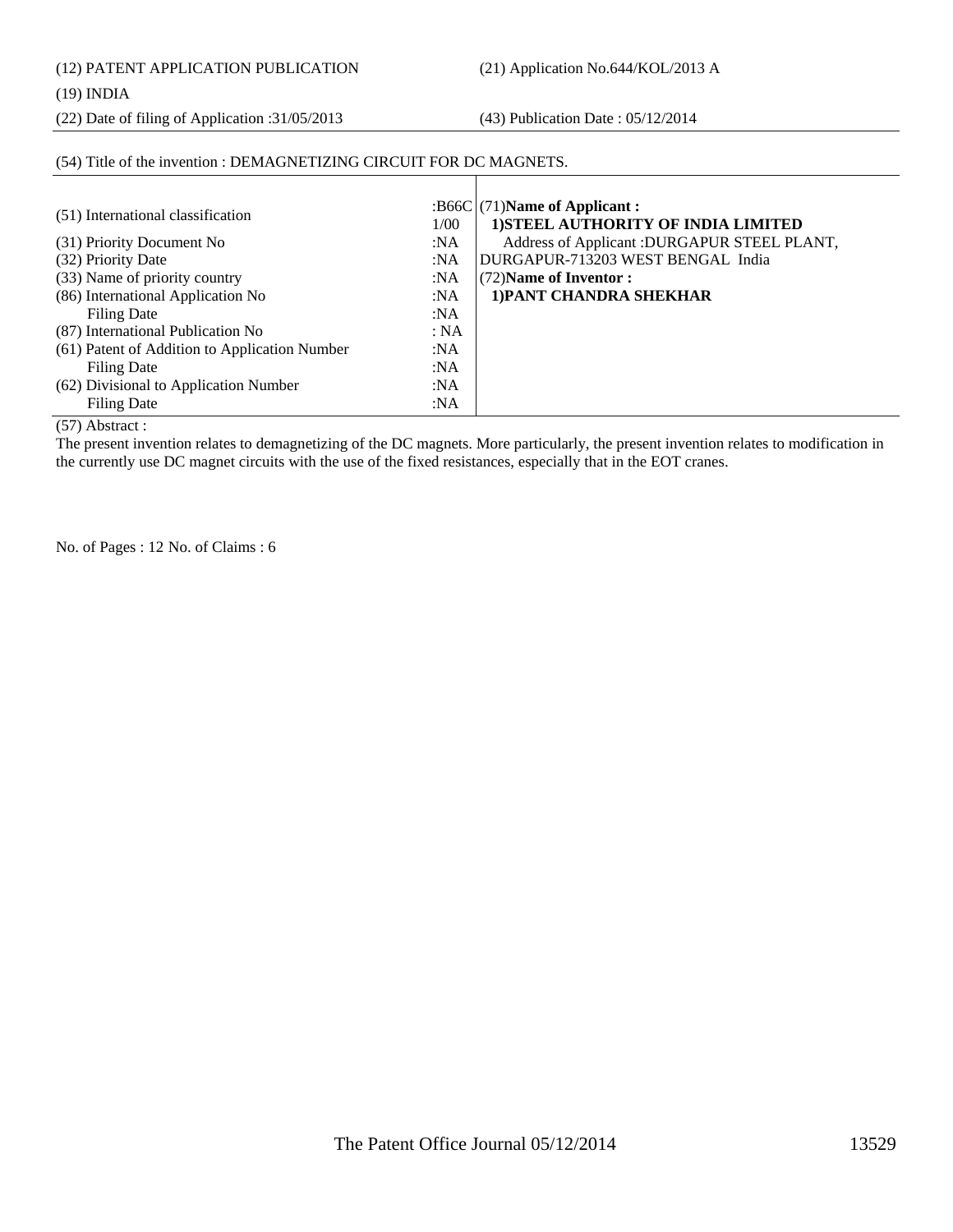(12) PATENT APPLICATION PUBLICATION (21) Application No.579/KOL/2014 A

#### (19) INDIA

(22) Date of filing of Application :26/05/2014 (43) Publication Date : 05/12/2014

(54) Title of the invention : IMAGE PROCESSING SYSTEM,IMAGE PROCESSING APPARATUS AND IMAGE PROCESSING METHOD

| (51) International classification             | :G03G<br>15/00     | $(71)$ Name of Applicant:<br>1) RICOH COMPANY, LTD                              |
|-----------------------------------------------|--------------------|---------------------------------------------------------------------------------|
| (31) Priority Document No                     | $:2013-$<br>114283 | Address of Applicant :3-6, NAKAMAGOME 1-CHOME,<br>OHTA-KU, TOKYO 143-8555 JAPAN |
| (32) Priority Date                            |                    | :30/05/2013 (72) Name of Inventor :                                             |
| (33) Name of priority country                 | :Japan             | 1) TAIRA MATSUOKA                                                               |
| (86) International Application No             | : $NA$             |                                                                                 |
| Filing Date                                   | :NA                |                                                                                 |
| (87) International Publication No             | : NA               |                                                                                 |
| (61) Patent of Addition to Application Number | :NA                |                                                                                 |
| Filing Date                                   | : $NA$             |                                                                                 |
| (62) Divisional to Application Number         | : $NA$             |                                                                                 |
| <b>Filing Date</b>                            | : $NA$             |                                                                                 |

#### (57) Abstract :

An image processing system includes first and second image forming apparatuses and an image processing apparatus. The first image forming apparatus includes an instruction unit that instructs performing a mode for reducing a consumption amount of a color material; and a transmission unit that transmits an image signal. The image processing apparatus includes a processing unit that processes an image signal so as to reduce the consumption amount of the color material which is consumed when an image of a processed image signal is printed. The first image forming apparatus instructs the image processing apparatus to process, at the image processing apparatus, an image signal addressed to the second image forming apparatus, before the image signal is transmitted to the second image forming apparatus, so as to reduce a consumption amount of a color material which is consumed when an image of a processed image signal is printed at the second image forming apparatus.

No. of Pages : 102 No. of Claims : 10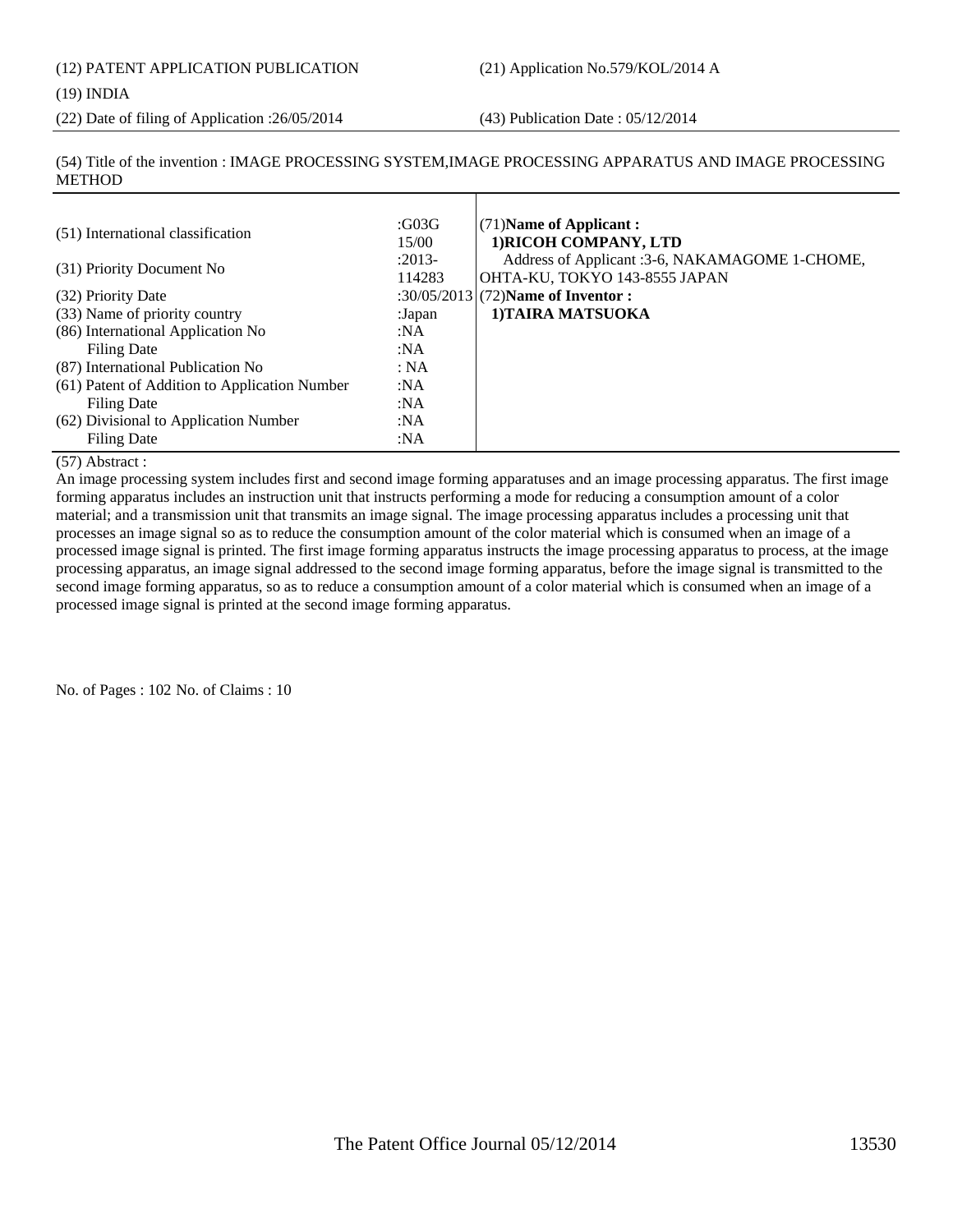(12) PATENT APPLICATION PUBLICATION (21) Application No.618/KOL/2013 A

(22) Date of filing of Application :28/05/2013 (43) Publication Date : 05/12/2014

### (54) Title of the invention : A METHOD FOR ENSURING HIGH VOIP CAPACITY IN LTE

| (51) International classification             | G06F19/00 | : $H04W4/00$ , (71)Name of Applicant:<br>1) INDIAN INSTITUTE OF TECHNOLOGY, |
|-----------------------------------------------|-----------|-----------------------------------------------------------------------------|
| (31) Priority Document No                     | :NA       | <b>KHARAGPUR</b>                                                            |
| (32) Priority Date                            | :NA       | Address of Applicant : INDIAN INSTITUTE OF                                  |
| (33) Name of priority country                 | :NA       | TECHNOLOGY, KHARAGPUR 721 302, DIST -                                       |
| (86) International Application No             | :NA       | MIDNAPORE, STATE OF WEST BENGAL, INDIA.                                     |
| <b>Filing Date</b>                            | :NA       | (72) Name of Inventor:                                                      |
| (87) International Publication No             | : NA      | 1) DAS, SUVRA, SEKHAR;                                                      |
| (61) Patent of Addition to Application Number | :NA       | 2) GHOSH, PRIYANGSHU                                                        |
| Filing Date                                   | :NA       | 3) CHANDHAR, PRABHU                                                         |
| (62) Divisional to Application Number         | :NA       | 4) PALIT, BASABDATTA                                                        |
| Filing Date                                   | :NA       |                                                                             |

(57) Abstract :

The present invention relates to a method for ensuring high VoIP capacity in Long term evolution (LTE). The present invention provides a scheduling method for use in packet scheduling and resource allocation unit of downlink VoIP services in LTE systems which is based on the statistics of the channel feedback information provided by the user terminals. The present method is to utilizing the Signal to interference noise ratio fluctuation in the resource allocation process to improve the capacity of the system. In the proposed method, all the users may not be allocated persistently.

No. of Pages : 36 No. of Claims : 14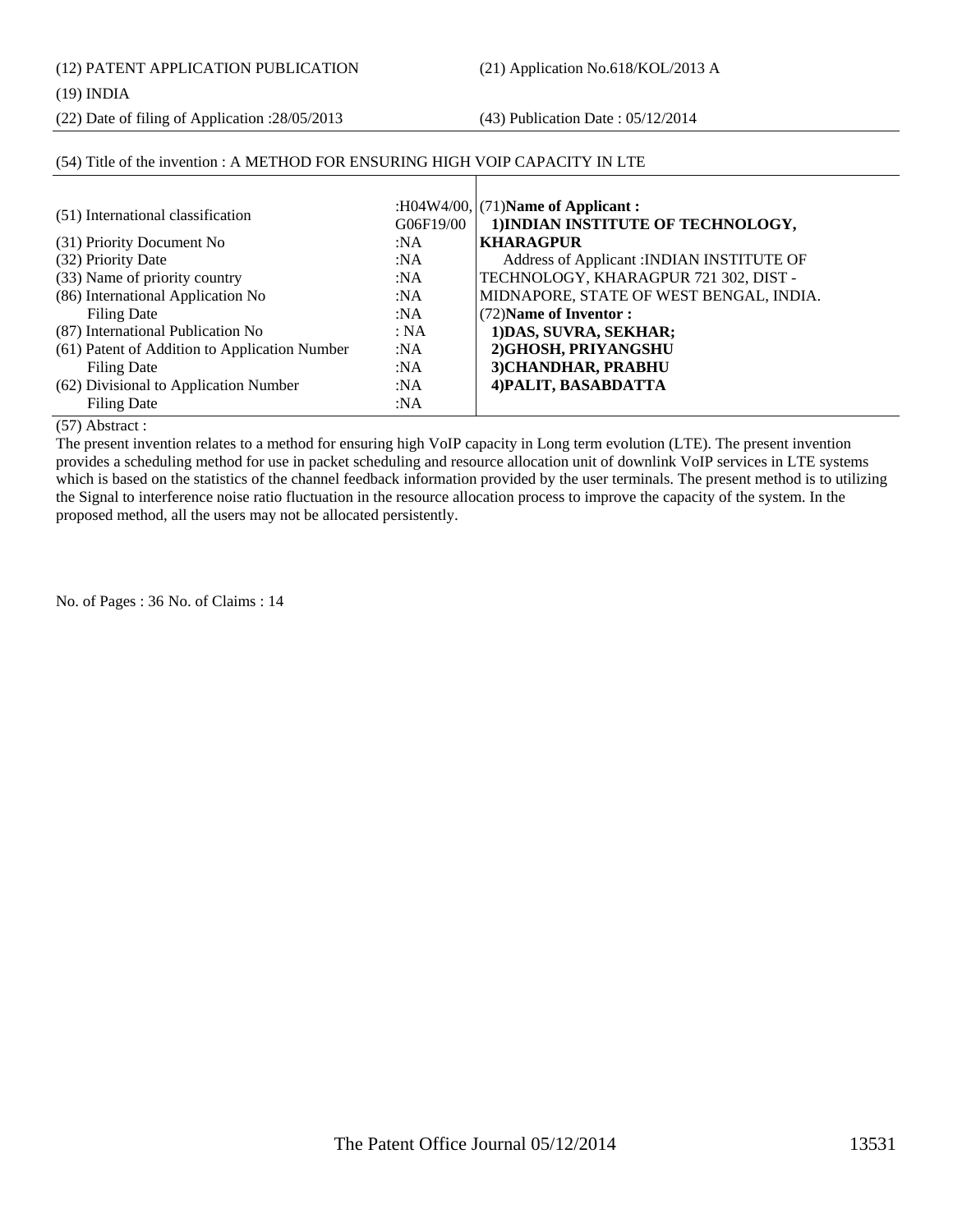### (19) INDIA

(22) Date of filing of Application :03/06/2013 (43) Publication Date : 05/12/2014

#### (54) Title of the invention : AN AUTOMATED MATERIAL MANAGEMENT SYSYEM AT SITE USING RFID COMBIND WITH GPS AND DIGITAL MAPS

| (51) International classification             | 19/00 | : $G01S$ (71)Name of Applicant:<br>1) BHARAT HEAVY ELECTRICALS LIMITED |
|-----------------------------------------------|-------|------------------------------------------------------------------------|
| (31) Priority Document No                     | :NA   | <b>Address of Applicant :REGIONAL OPERATIONS</b>                       |
| (32) Priority Date                            | :NA   | DIVISION(ROD), PLOT NO:9/1, DJ BLOCK 3RD FLOOR,                        |
| (33) Name of priority country                 | :NA   | KARUNAMOYEE, SALT LAKE CITY, KOLKATA-700091,                           |
| (86) International Application No             | :NA   | HAVING ITS REGISTERED OFFICE AT BHEL HOUSE, SIRI                       |
| <b>Filing Date</b>                            | :NA   | FORT, NEW DELHI - 110049, INDIA.                                       |
| (87) International Publication No             | : NA  | (72) Name of Inventor:                                                 |
| (61) Patent of Addition to Application Number | :NA   | 1) KANDAVALLI VEERA VENKATA RAJU, DEEPAK                               |
| Filing Date                                   | :NA   | <b>SACHAN, SUBRATA BISWAS</b>                                          |
| (62) Divisional to Application Number         | :NA   |                                                                        |
| <b>Filing Date</b>                            | :NA   |                                                                        |

#### (57) Abstract :

A material management system to organize, track and monitor an extensive yard area comprising a scanning means; a tracking means; Which are further mountable on a scanning vehicle which reads data values of each and every tag assigned to a material on a regular interval and calibrate the values of which with the prestored data, as stored in the processor and updating the processor stored data with the maximum data value, wherein the processor further generates an error message if the calibrated data values are out of predefined range.

No. of Pages : 20 No. of Claims : 7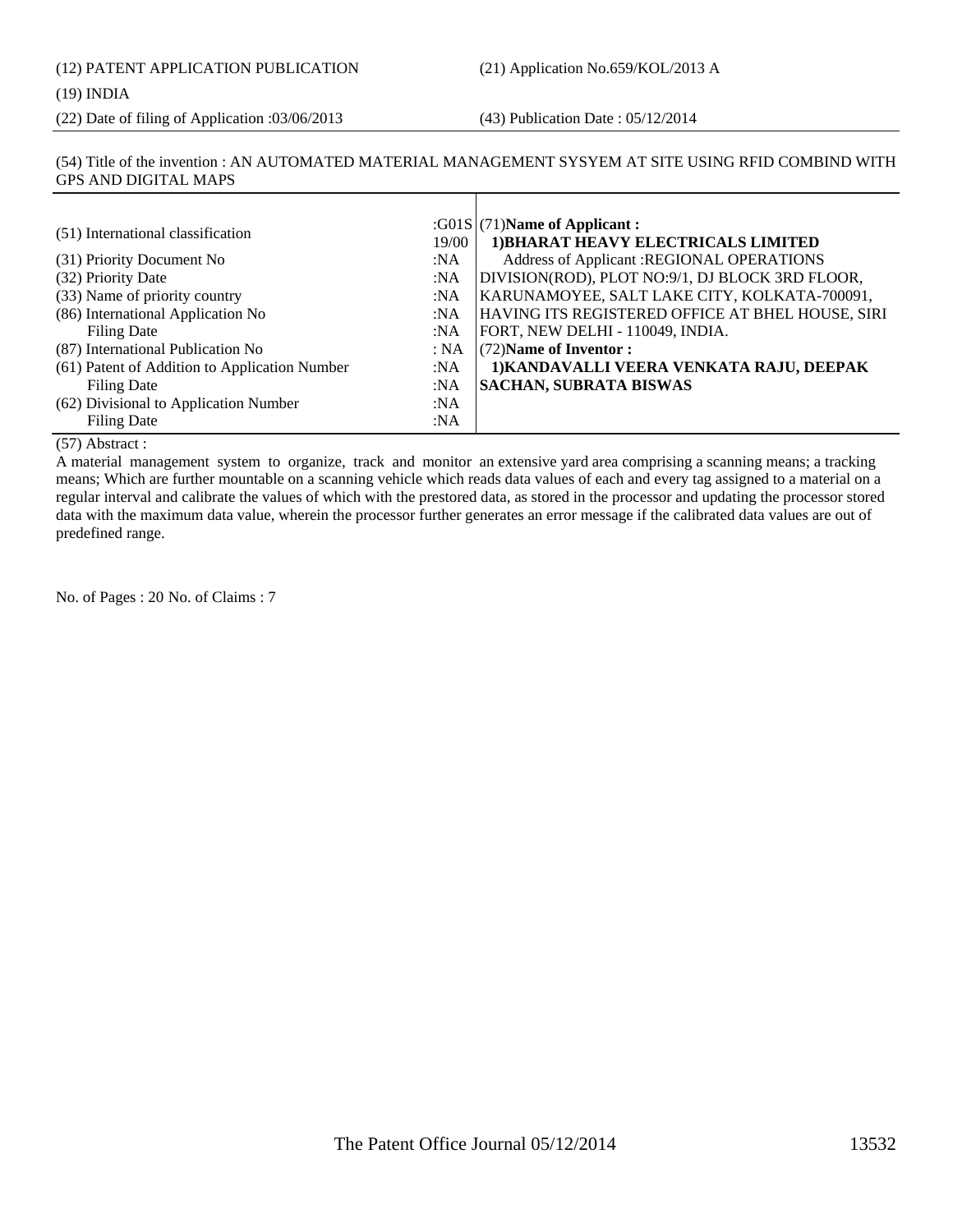(12) PATENT APPLICATION PUBLICATION (21) Application No.615/KOL/2013 A

(22) Date of filing of Application :28/05/2013 (43) Publication Date : 05/12/2014

### (54) Title of the invention : DISPOSABLE AND BIODEGRADABLE SANITARY NAPKINS

| (51) International classification<br>(31) Priority Document No<br>:NA | : $C08G63/06$ (71)Name of Applicant:<br>1) GUMMADALA, SHIVA SOURTHI |
|-----------------------------------------------------------------------|---------------------------------------------------------------------|
| (32) Priority Date<br>:NA                                             | Address of Applicant :2-3-70/66, ANANTHRAM NAGAR                    |
| (33) Name of priority country<br>:NA                                  | COLONY, AMBERPET, HYDERABAD, ANDHRA PRADESH-                        |
| (86) International Application No<br>:NA                              | 500013 India                                                        |
| Filing Date<br>:NA                                                    | (72) Name of Inventor:                                              |
| (87) International Publication No<br>: NA                             | 1) GUMMADALA, SHIVA SOURTHI                                         |
| (61) Patent of Addition to Application Number<br>:NA                  |                                                                     |
| Filing Date<br>:NA                                                    |                                                                     |
| (62) Divisional to Application Number<br>: $NA$                       |                                                                     |
| Filing Date<br>:NA                                                    |                                                                     |

(57) Abstract :

Sanitary napkins with improved structural configuration comprising a body contacting non-wettable top layer with suitably configured slits, a non-permeable barrier bottom layer together with an absorbent layer that facilitates body fluid/discharge upon wearing of the napkin to be carried forward by the said non-wettable top layer towards said slits to be absorbed effectively in said absorbent material through said slits, which sanitary napkins are also environment friendly by way of being disposable and biodegradable or reusable and durable.

No. of Pages : 40 No. of Claims : 12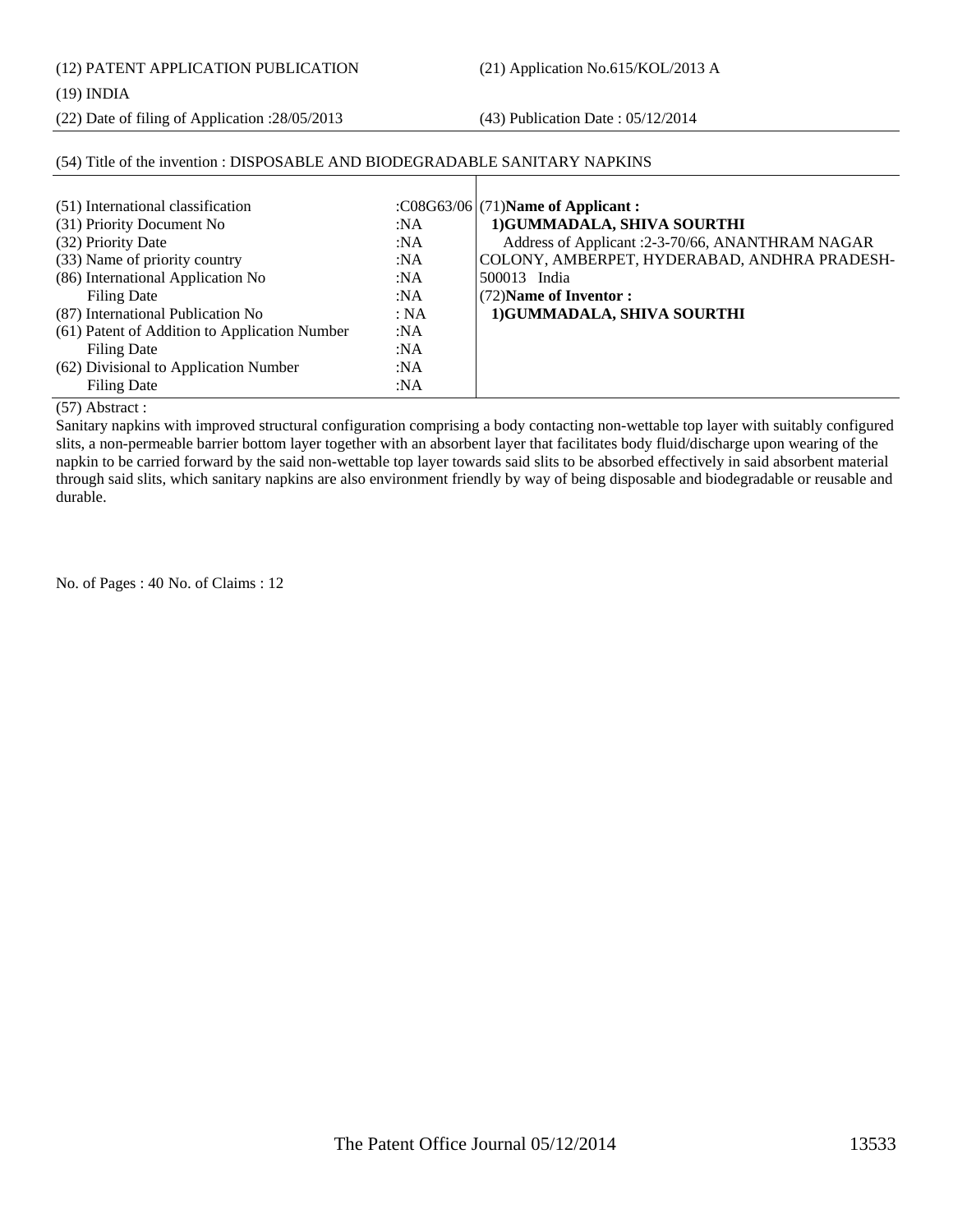## **PUBLICATION U/R 84[3] IN RESPECT OF APPLICATION FOR RESTORATION OF PATENTS (KOLKATA)**

**Notice is hereby given that any person interested in opposing the following applications for Restoration of Patents under Section 60 of the Patent Act, 1970, may at any time within 2 months from the date of publication of this notice, give notice to the Controller of Patents at the appropriate office on the prescribed Form 14 under rule 85 of the Patents Rules, 2003.** 

| <b>Patent</b><br>No. | <b>Applicants</b>                                 | <b>Title</b>                                                               | Date of<br><b>Cessation</b> | Appropria<br>te Office |
|----------------------|---------------------------------------------------|----------------------------------------------------------------------------|-----------------------------|------------------------|
| 226744               | <b>Sandvik Intellectual</b><br><b>Property AB</b> | <b>Indexable Cutting Inserts and</b><br>methods for producing the<br>same. | 13/01/2014                  | <b>KOLKATA</b>         |
|                      |                                                   |                                                                            |                             |                        |
|                      |                                                   |                                                                            |                             |                        |
|                      |                                                   |                                                                            |                             |                        |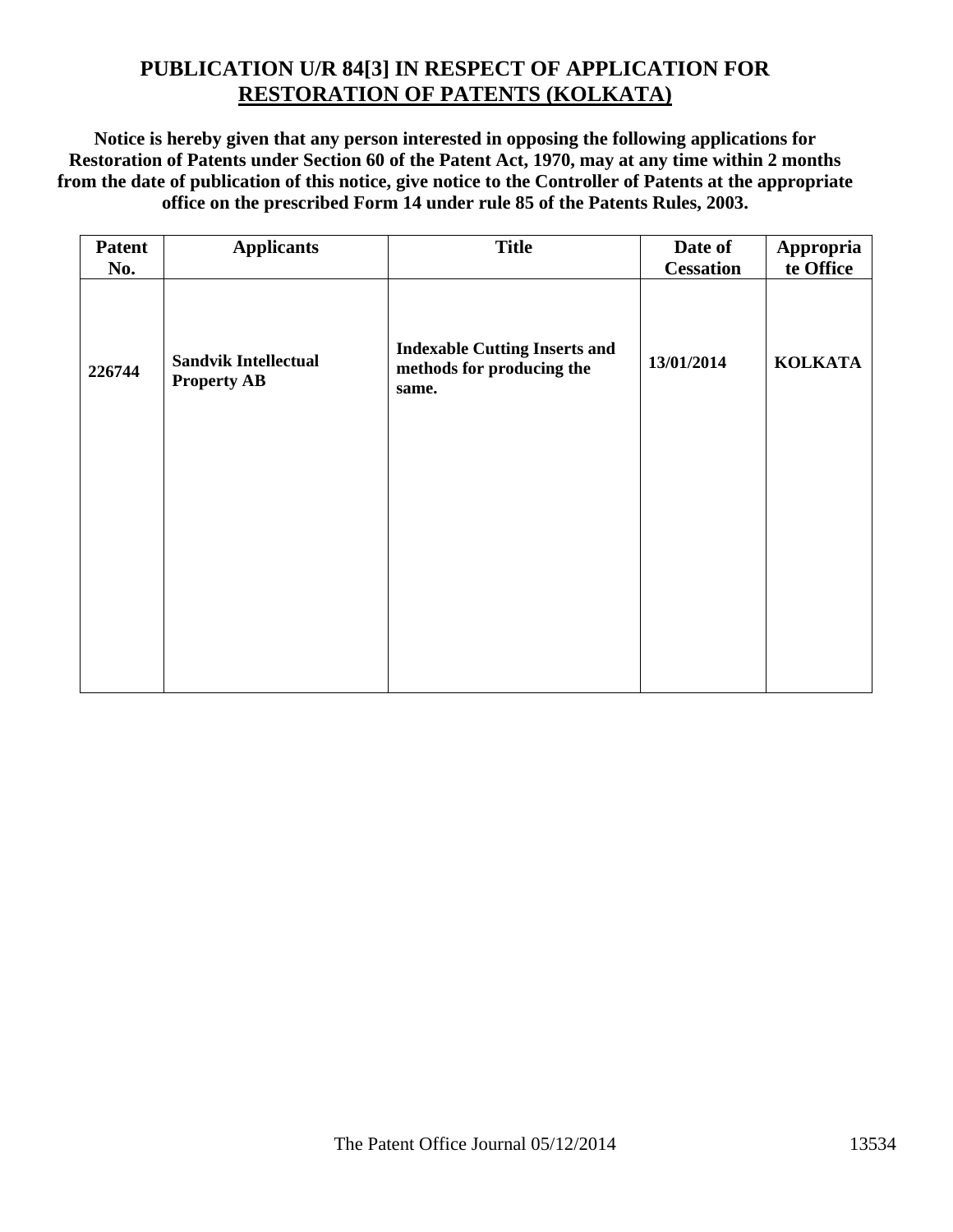## **PUBLICATION U/S 60 IN RESPECT OF APPLICATION FOR RESTORATION OF PATENTS (CHENNAI)**

## **Notice is hereby given that application for restoration of under mentioned patents have been allowed and said patents are restored.**

| SL.<br>NO    | <b>PATENT</b><br><b>NUMBE</b><br>$\bf R$ | <b>APPLICANTS</b>                                                        | <b>TITLE</b>                                                                                                                                   | <b>DATE ON</b><br><b>WHICH</b><br><b>APPLICATIO</b><br><b>N FILED</b> | <b>APPROPR</b><br><b>IATE</b><br><b>OFFICE</b> |
|--------------|------------------------------------------|--------------------------------------------------------------------------|------------------------------------------------------------------------------------------------------------------------------------------------|-----------------------------------------------------------------------|------------------------------------------------|
| $\mathbf{1}$ | 248073                                   | Shri. JOSE PAUL MELETH &<br>Shri. JOSEPH JUDE EMMANUEL<br><b>PEREIRA</b> | A PROCESS FOR THE<br>PREPARATION OF A<br>POLYMER COATED POWDER<br>FREE FLEXIBLE RUBBER<br><b>ARTICLE</b>                                       | 03/07/2013                                                            | <b>CHENNAI</b>                                 |
| 2            | 254053                                   | M/s. TVS MOTOR COMPANY<br><b>LIMITED</b>                                 | <b>CONE CLUTCH FOR</b><br><b>CONTINOUSLY VARIABLE</b><br><b>TRANSMISSION</b>                                                                   | 15/07/2013                                                            | <b>CHENNAI</b>                                 |
| 3            | 248162                                   | Shri. M. SHAILENDRA KUMAR                                                | THE COMPACT DRAFTER                                                                                                                            | 13/08/2013                                                            | <b>CHENNAI</b>                                 |
| 4            | 249166                                   | M/s. MICHIGAN<br><b>BIOTECHNOLOGY INSTITUTE</b>                          | A RECOMBINANT<br>MICROORGANISM CAPABLE<br>OF PRODUCING SUCCINIC<br><b>ACID</b>                                                                 | 19/08/2013                                                            | <b>CHENNAI</b>                                 |
| 5            | 230240                                   | M/s. THERMOGENESIS CORP.                                                 | RUPTURE RESISTANT BLOW<br>MOLDED FREEZER BAG FOR<br><b>CONTAINING BLOOD</b><br><b>PRODUCTS</b>                                                 | 26/08/2013                                                            | <b>CHENNAI</b>                                 |
| 6            | 256088                                   | M/s. MYLAN LABORATORIES<br>LTD.,                                         | NOVEL PROCESS FOR THE<br>PREPARATION OF METHYL<br>$2-(3S)-(3-((2E)-(7-$<br>CHLOROQUINOLIN-2-YL)<br>ETHENYL)-PHENYL1)-3-<br>HALOPROPYL)BENZOATE | 24/10/2013                                                            | <b>CHENNAI</b>                                 |
| 7            | 245155                                   | M/s. QUALCOMM<br><b>INCORPORATED</b>                                     | <b>METHOD FOR MAINTAINING</b><br>PACKET DATA<br><b>CONNECTIVITY IN A</b><br><b>WIRELESS</b><br><b>COMMUNICATIONS</b><br><b>NETWORK</b>         | 14/11/2013                                                            | <b>CHENNAI</b>                                 |
| 8            | 216220                                   | Shri. VARADHARAJAN SENTHIL<br><b>KUMAR</b>                               | AN AUTOMATIC CHAPPATHI<br><b>MAKING MACHINE</b>                                                                                                | 19/03/2010                                                            | <b>CHENNAI</b>                                 |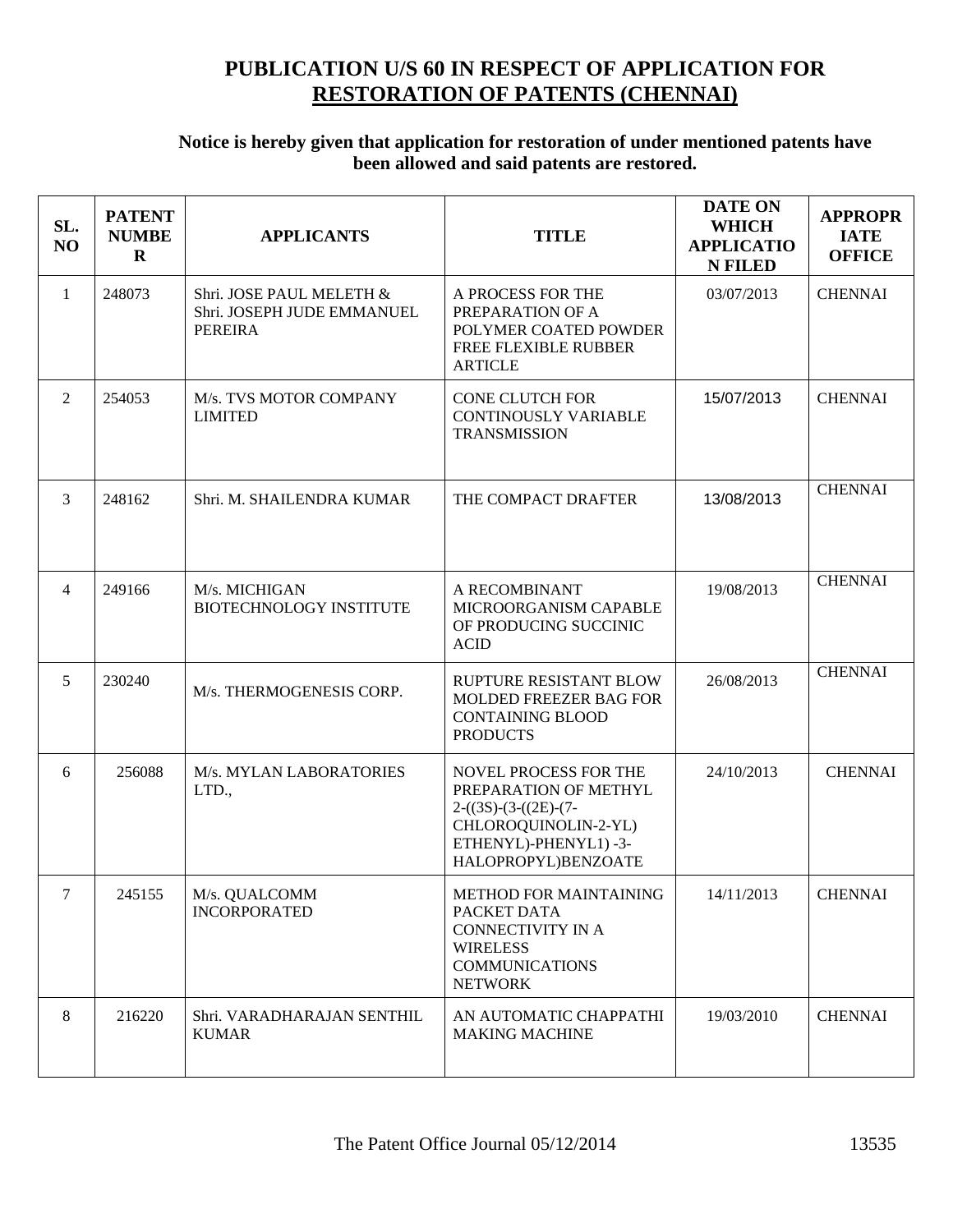| 9  | 191954 | M/S. AUSMELT LIMITED                             | A PROCESS FOR PRODUCING<br>A SLAG MATERIAL                                                                                | 19/12/2013 | <b>CHENNAI</b> |
|----|--------|--------------------------------------------------|---------------------------------------------------------------------------------------------------------------------------|------------|----------------|
| 10 | 246604 | M/s. AMMONIA CASALE SA                           | A HETEROGENEOUS<br><b>SYNTHESIS REACTOR</b>                                                                               | 26/12/2013 | <b>CHENNAI</b> |
| 11 | 248496 | PFISTER GMBH                                     | A METHOD AND APPARATUS<br>FOR THE CONTINUOUS<br><b>GRAVIMETRIC METERING</b><br>OF FLOWING MATERIALS<br>FOR BURNER SYSTEMS | 04/01/2014 | <b>CHENNAI</b> |
| 12 | 245949 | <b>BASELL POLIOLEFINE ITALIA</b><br>S.R.L.       | <b>METHOD FOR</b><br><b>CONTROLLING THE</b><br>POLYMER FLOW IN A<br>POLYMERIZATION PROCESS                                | 09/01/2014 | <b>CHENNAI</b> |
| 13 | 219740 | M/s. MANDAYAM<br>KRISHNAKUMAR SRINIVASAN         | FAULT LOCATOR AND<br>ANALYSER EQUIPMENT FOR<br><b>HVDC LINES</b>                                                          | 04/02/2014 | <b>CHENNAI</b> |
| 14 | 198868 | M/s. AUSMELT LIMITED                             | A PROCESS FOR THE<br>RECOVERY OF COBALT<br>PRODUCT FROM A MOLTEN<br><b>SLAG</b>                                           | 05/02/2014 | <b>CHENNAI</b> |
| 15 | 249834 | M/s.LEK PHARMACEUTICALS d.d.                     | STABLE PHARMACEUTICAL<br><b>COMPOSITION COMPRISING</b><br>GRANULOCYTE-COLONY<br>STIMULATING FACTOR                        | 05/02/2014 | <b>CHENNAI</b> |
| 16 | 249424 | M/s. TERUMO PENPOL LIMITED                       | PVC CONTAINERS FOR THE<br><b>COLLECTION AND STORAGE</b><br>OF BLOOD AND BLOOD<br><b>COMPONENTS</b>                        | 13/02/2014 | <b>CHENNAI</b> |
| 17 | 252987 | Shri. SUDHIR KODEBOYINA                          | A RAIL ROAD TRACK<br><b>TESTING AND MONITORING</b><br><b>DEVICE</b>                                                       | 13/03/2014 | <b>CHENNAI</b> |
| 18 | 224048 | M/s. SHASUN<br>PHARMACEUTICALS LTD.,             | A PROCESS FOR PREPARING<br>ANHYDROUS GABAPENTIN<br><b>FORM II FROM GABAPENTIN</b><br><b>ACID ADDITION SALT</b>            | 14/03/2014 | <b>CHENNAI</b> |
| 19 | 254198 | M/s. VAAKYA TECHNOLOGIES<br>PRIVATE LIMITED      | <b>METHOD AND SYSTEM FOR</b><br><b>RE-POPULATION OF DATA IN</b><br>A DATABASE                                             | 19/03/2014 | <b>CHENNAI</b> |
| 20 | 241760 | M/s. AVESTHA GENGRAINE<br>TECHNOLOGIES PVT LTD., | UTILITY OF THIONIN GENE<br>POSSESSING SIGNIFICANT<br><b>AGRO AND PHARMA</b><br>PROPERTY USES THEREOF                      | 24/03/2014 | <b>CHENNAI</b> |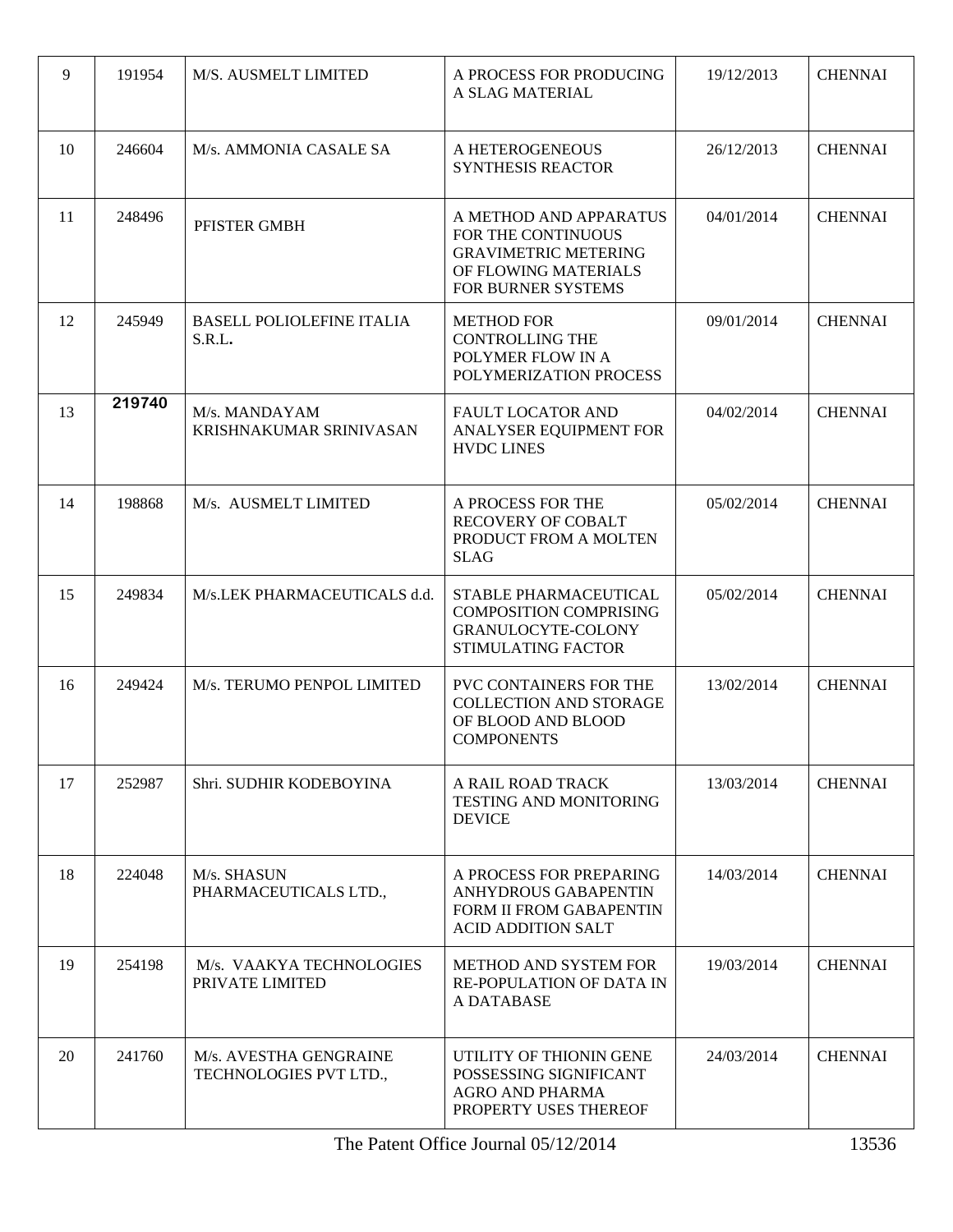| 21 | 241630 | M/s. AVESTHA GENGRAINE<br>TECHNOLOGIES PVT LTD., | <b>EMERGENCE OF</b><br><b>GLUTAMATE</b><br>DECARBOXYLASE UNDER<br><b>ENVIRONMENTAL STRESS</b><br>POSSESSING FUNCTIONAL<br><b>AGRO/PHARMA PROPERTIES</b>  | 24/03/2014 | <b>CHENNAI</b> |
|----|--------|--------------------------------------------------|----------------------------------------------------------------------------------------------------------------------------------------------------------|------------|----------------|
| 22 | 243389 | M/s. AVESTHA GENGRAINE<br>TECHNOLOGIES PVT LTD., | ARABINOGALACTAN<br><b>PROTEIN GENES ISOLATED</b><br><b>FROM RICE UNDER</b><br><b>ENVIRONMENTAL STRESS</b><br>POSSESSING AGRO/PHARMA<br><b>PROPERTIES</b> | 24/03/2014 | <b>CHENNAI</b> |
| 23 | 243350 | M/s. AVESTHA GENGRAINE<br>TECHNOLOGIES PVT LTD., | A PROCESS FOR ISOLATING<br>ARABINOXYLAN<br>ARABINOFURANOHYDROLA<br><b>SES NUCLEOTIDE</b><br>SEQUENCE FOR SALT<br><b>STRESS AND USES THEREOF</b>          | 24/03/2014 | <b>CHENNAI</b> |
| 24 | 254449 | M/s. MERCK SHARP & DOHME<br>CORP.                | HETEROARYL PIPERIDINE<br><b>GLYCINE TRANSPORTER</b><br><b>INHIBITORS</b>                                                                                 | 03/04/2014 | <b>CHENNAI</b> |
| 25 | 240131 | Shri. K. BALAKRISHNA                             | A ROTATING APPARATUS                                                                                                                                     | 20/06/2014 | <b>CHENNAI</b> |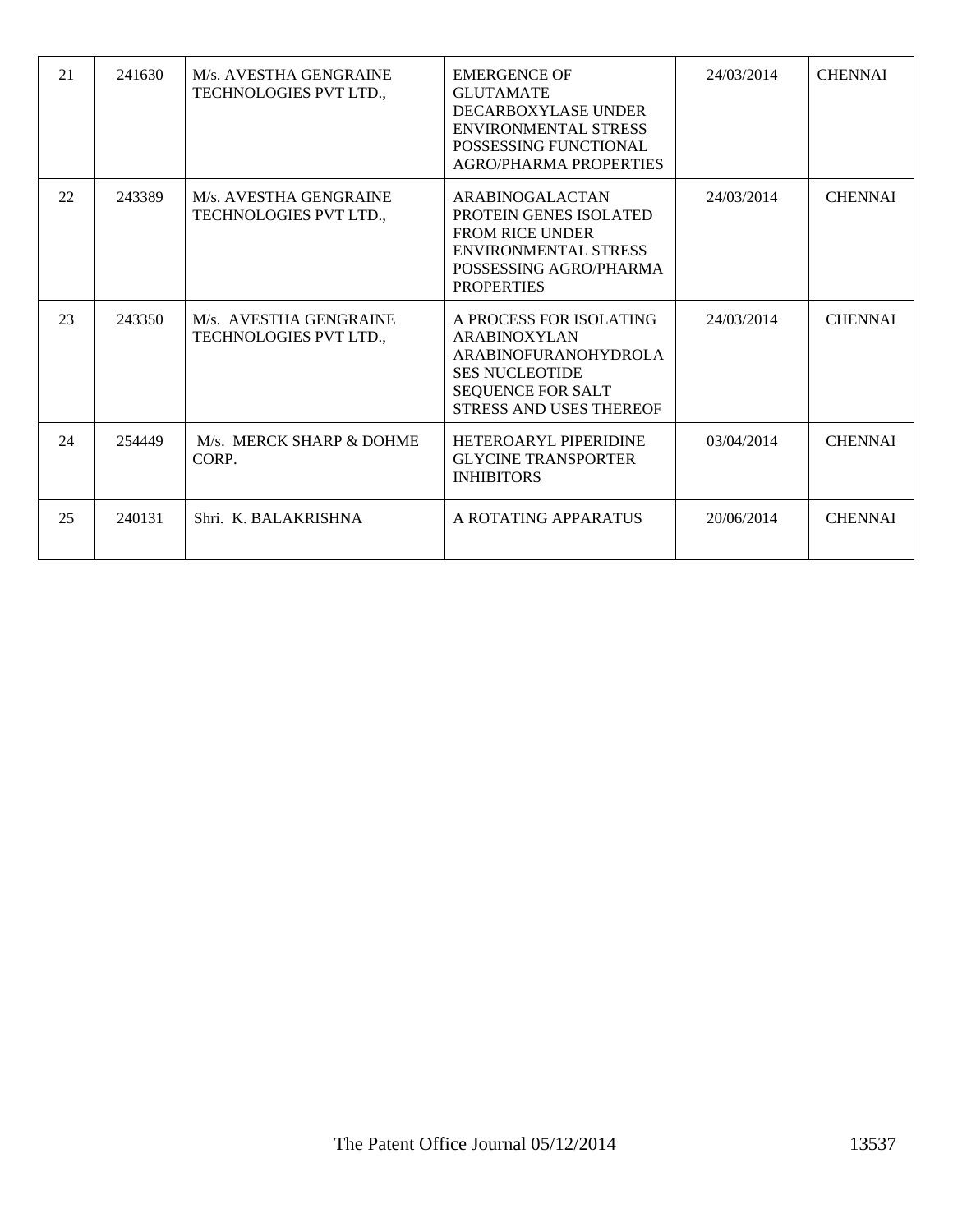## **PUBLICATION U/S.60 IN RESPECT OF APPLICATION FOR RESTORATION OF PATENTS (KOLKATA)**

## **Notice is hereby given that application for restoration of under mentioned Patents have been allowed and said Patents are restored.**

| Sl.<br>N <sub>0</sub><br>$\bullet$ | Appln. No.      | <b>Patent</b><br>No. | <b>Applicants</b>     | <b>Title</b>                                                                                                                                                              | Date of<br><b>Publication</b><br>U/R.84(3) | Appro<br>priate<br><b>Office</b> |
|------------------------------------|-----------------|----------------------|-----------------------|---------------------------------------------------------------------------------------------------------------------------------------------------------------------------|--------------------------------------------|----------------------------------|
| 1.                                 | 2065/KOLNP/2006 | 247996               | Conxpert holding GMBH | <b>METHOD OF</b><br>MONITORING DATA<br><b>EXCHANGE</b><br><b>BETWEEN</b><br><b>APPLICATION</b><br><b>SYSTEMS AND</b><br><b>MONITORING</b><br><b>SYSTEM THEREFOR</b>       | 05/09/2014                                 | Kolkata                          |
| $\sqrt{2}$                         | 259/KOL/2005    | 255656               | ALVERIX, INC.         | <b>A RAPID</b><br><b>DIAGNOSTIC TEST</b><br><b>SYSTEM AND A</b><br><b>PROCESS</b><br><b>THEREFORE</b>                                                                     | 08/08/2014.                                | Kolkata                          |
| 3                                  | 170/KOLNP/2006  | 221094               | DEGUSSA AG,           | A PROCESS FOR<br><b>REMOVING HALIDE</b><br><b>COMPOUNDS</b><br><b>ADHERING TO</b><br><b>FINELY DIVIDED</b><br><b>METAL OXIDE</b><br>PARTICLES BY<br><b>MEANS OF STEAM</b> | 15/08/2014.                                | kolkata                          |
| 4.                                 | 586/CAL/2000    | 199363               | PROF. ALOK BARUA      | <b>SEE-SAW</b><br><b>BIOREACTOR</b>                                                                                                                                       | 18/07/2014                                 | kolkata                          |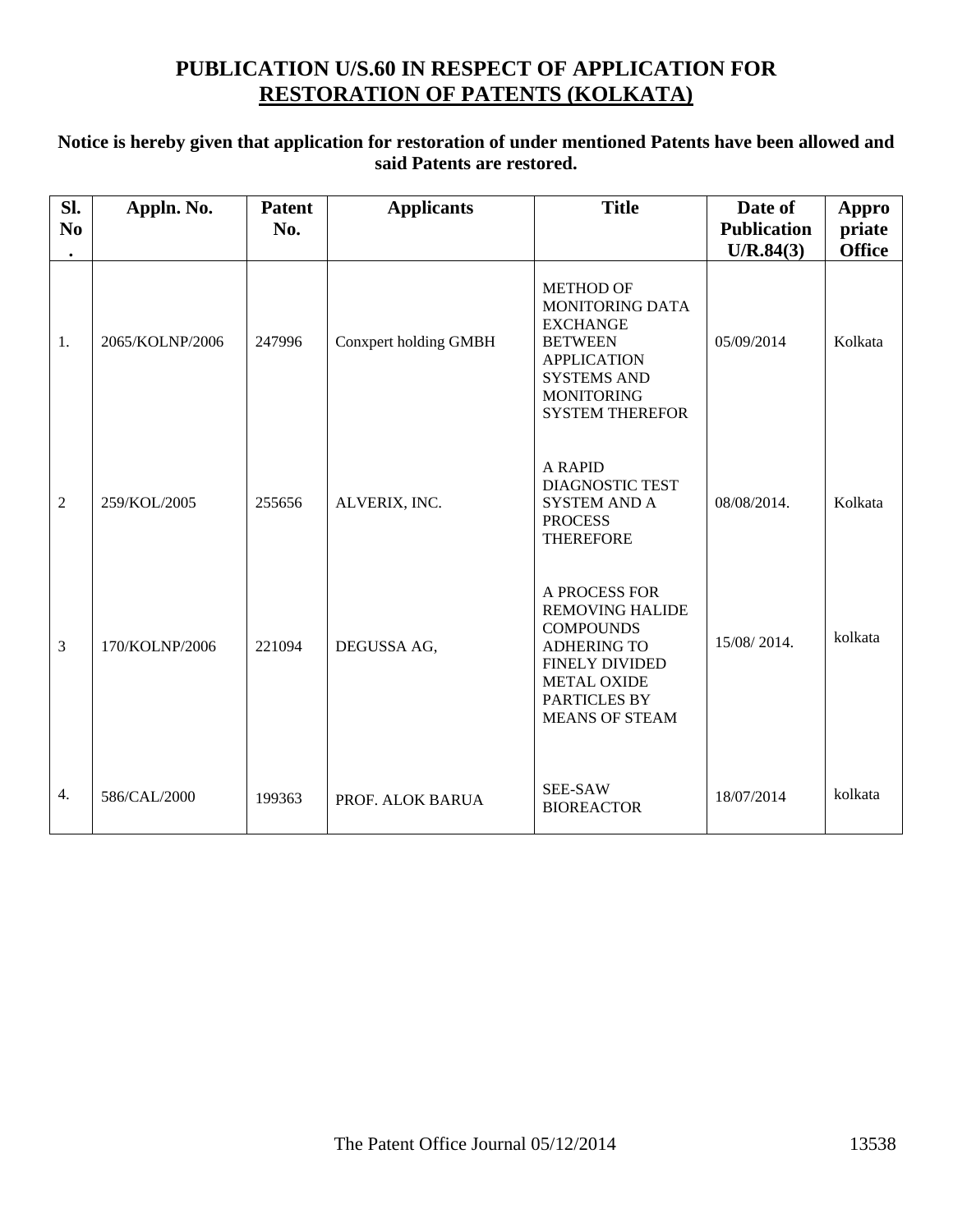## **Publication Under Section 43(2) in Respect of the Grant**

#### **Following Patents have been granted and any person interested in opposing these patents under Section 25(2) may at any time within one year from the date of this issue, give notice to the Controller of Patents at the appropriate office, on the prescribed form-7 along with written statement and evidence, if any.**

| Seri<br>al<br>Nu<br>mbe<br>$\mathbf r$ | Patent<br>Number | <b>Application Number</b> | Date of<br>Application | Date of<br>Priority | Title of Invention                                                                                                                                                                                                                                 | Name of Patentee                                          | Date of<br>Publication<br>of Abstract<br>u/s 11(A) | Approp<br>riate<br>Office |
|----------------------------------------|------------------|---------------------------|------------------------|---------------------|----------------------------------------------------------------------------------------------------------------------------------------------------------------------------------------------------------------------------------------------------|-----------------------------------------------------------|----------------------------------------------------|---------------------------|
| 1                                      | 263919           | 6201/DELNP/2007           | 01/02/2006             | 08/02/2005          | A PHOSPHORAMIDITE<br><b>ACTIVATOR</b>                                                                                                                                                                                                              | <b>HONEYWELL</b><br><b>INTERNATIONAL INC.</b>             | 31/08/2007                                         | <b>DELHI</b>              |
| $ 2\rangle$                            | 263925           | 4622/DELNP/2007           | 23/12/2004             | 23/12/2004          | <b>MICROBIOCIDAL</b><br><b>CONTROL IN THE</b><br>PROCESSING OF MEAT<br>PRODUCING FOUR-<br><b>LEGGED ANIMALS</b>                                                                                                                                    | <b>ALBEMARLE</b><br>CORPORATION,.                         | 17/08/2007                                         | <b>DELHI</b>              |
| $ 3\rangle$                            | 263944           | 1557/DEL/2007             | 25/07/2007<br>11:40:45 |                     | AN IMPROVED SPACING<br><b>BAR USED FOR SOWING</b><br><b>CROPS</b>                                                                                                                                                                                  | VIRENDER SINGH                                            | 06/03/2009                                         | <b>DELHI</b>              |
| 4                                      | 263947           | 5657/DELNP/2007           | 20/01/2006             | 21/01/2005          | <b>IMPROVED VACCINE</b><br><b>AGAINST FELINE</b><br><b>CALICIVIRUS</b>                                                                                                                                                                             | <b>MERIAL LIMITED</b>                                     | 24/08/2007                                         | <b>DELHI</b>              |
| 5                                      | 263952           | 2178/DELNP/2008           | 18/09/2007             | 26/12/2006          | <b>WASTE HEAT POWER</b><br><b>GENERATION SYSTEM</b><br>OF CEMENT<br><b>CALCINATION PLANT</b>                                                                                                                                                       | KAWASAKI JUKOGYO<br>KABUSHIKI KAISHA                      | 08/08/2008                                         | <b>DELHI</b>              |
| 6                                      | 263956           | 5141/DELNP/2009           | 25/01/2008             | 09/02/2007          | <b>POLYMERIZATION</b><br><b>QUENCH METHOD AND</b><br><b>SYSTEM</b>                                                                                                                                                                                 | <b>EXXONMOBIL</b><br><b>CHEMICAL PATENTS</b><br>INC.      | 19/03/2010                                         | <b>DELHI</b>              |
| 7                                      | 263958           | 2289/DEL/2004             | 18/11/2004             | 21/11/2003          | A LIVESTOCK<br><b>STANCHION LATCHING</b><br><b>MECHANISM</b>                                                                                                                                                                                       | John DaSilveira                                           | 25/08/2006                                         | <b>DELHI</b>              |
| 8                                      | 263964           | 2566/DELNP/2008           | 31/08/2006             | 31/08/2006          | VANADIUM/TITANIA<br><b>CATALYST</b><br><b>COMPRISING NATURAL</b><br><b>MANGANESE ORE</b><br><b>REMOVING NITROGEN</b><br><b>OXIDES AND DIOXIN IN</b><br><b>WIDE OPERATING</b><br><b>TEMPERATURE RANGE</b><br>AND METHOD OF<br><b>USING THE SAME</b> | <b>KOREA POWER</b><br><b>ENGINEERING</b><br>COMPANY, INC. | 06/06/2008                                         | <b>DELHI</b>              |
| 9                                      | 263965           | 2146/DELNP/2004           | 07/02/2003             | 14/02/2002          | A METHOD AND<br><b>EQUIPMENT FOR</b><br><b>COMPACTING</b><br><b>MATERIALS</b>                                                                                                                                                                      | <b>NORSK HYDRO ASA</b>                                    | 18/12/2009                                         | <b>DELHI</b>              |
| 10                                     | 263966           | 5120/DELNP/2008           | 22/11/2006             | 21/12/2005          | A PROCESS FOR THE<br><b>CARBONYLATION OF</b><br>AN ALCOHOL AND/OR<br><b>REACTIVE DERIVATIVE</b><br><b>THEREOF</b>                                                                                                                                  | <b>BP CHEMICALS</b><br><b>LIMITED</b>                     | 26/09/2008                                         | <b>DELHI</b>              |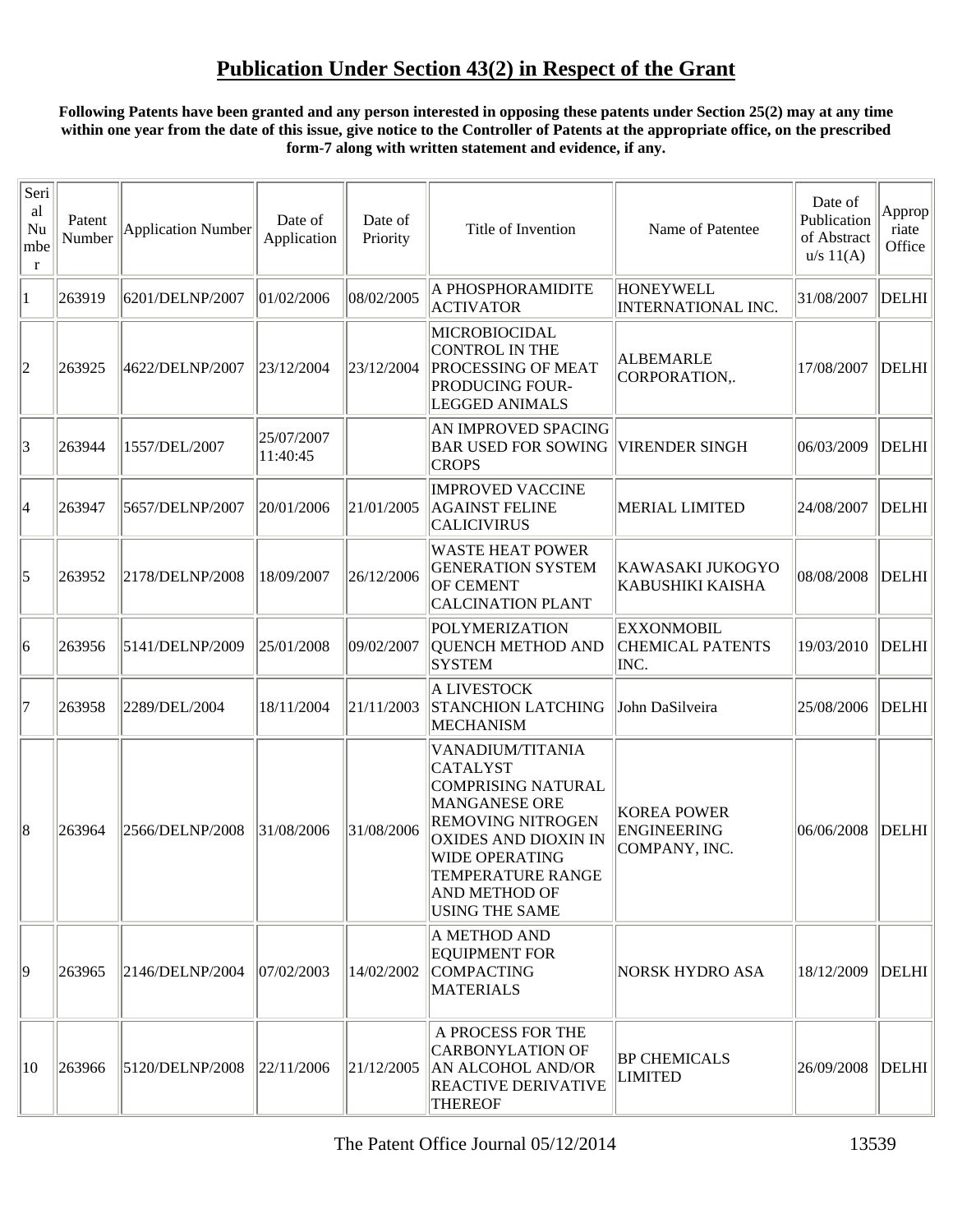| 11 | 263967 | 3088/DELNP/2010 | $\ 25/10/2007$ | 25/10/2007 | <b>METALLOCENE</b><br>COMPOUNDS,<br><b>CATALYSTS</b><br>COMPRISING THEM,<br><b>PROCESS FOR</b><br><b>PRODUCING AND</b><br><b>OLEFIN POLYMER BY</b><br><b>USE OF THE</b><br>CATALYSTS, AND<br><b>OLEFINE HOMO-AND</b><br><b>COPOLYMERS</b> | <b>LUMMUS NOVOLEN</b><br><b>TECHNOLOGY GMBH</b>                                                   | 15/10/2010 | <b>DELHI</b> |
|----|--------|-----------------|----------------|------------|-------------------------------------------------------------------------------------------------------------------------------------------------------------------------------------------------------------------------------------------|---------------------------------------------------------------------------------------------------|------------|--------------|
| 12 | 263972 | 10560/DELNP/200 | 28/06/2007     | 28/07/2006 | A MCM-22 FAMILY<br>MOLECULAR SIEVE<br>COMPOSITION, ITS<br>METHOD OF MAKING,<br><b>AND USE FOR</b><br><b>HYDROCARBON</b><br><b>CONVERSIONS</b>                                                                                             | <b>EXXONMOBIL</b><br><b>CHEMICAL PATENTS</b><br><b>INC</b>                                        | 20/03/2009 | <b>DELHI</b> |
| 13 | 263979 | 2622/DEL/2006   | 31/01/2006     |            | AN IMPROVED PROCESS COUNCIL OF<br>FOR PREPARATION OF<br>MAGNESIA (MgO) FROM   INDUSTRIAL<br>CRUDE Mg (OH)2                                                                                                                                | <b>SCIENTIFIC AND</b><br><b>RESEARCH</b>                                                          | 22/07/2011 | <b>DELHI</b> |
| 14 | 263991 | 6162/DELNP/2008 | 16/01/2007     | 17/01/2006 | A METHOD FOR<br><b>PREPARATION OF</b><br><b>SELECTIVE CATALYSTS RESEARCH AND</b><br>FOR NAPHTHA<br>HYDRODESULFURIZATI   COMPANY<br>ON                                                                                                     | <b>EXXONMOBIL</b><br><b>ENGINEERING</b>                                                           | 24/10/2008 | <b>DELHI</b> |
| 15 | 263992 | 5891/DELNP/2007 | 27/01/2006     | 27/01/2005 | PERSONAL CARE<br><b>COMPOSITION</b><br><b>CONTAINING</b><br><b>HYDROPHOBICALLY</b><br><b>MODIFIED POLYMERS</b>                                                                                                                            | LUBRIZOL ADVANCED<br>MATERIALS, INC.                                                              | 17/08/2007 | <b>DELHI</b> |
| 16 | 263998 | 4713/DELNP/2008 | 08/12/2006     | 12/12/2005 | <b>NOVEL SOIL RELEASE</b><br><b>AGENT</b>                                                                                                                                                                                                 | MILLIKEN & COMPANY 26/09/2008                                                                     |            | <b>DELHI</b> |
| 17 | 264000 | 1490/DELNP/2006 | 16/09/2004     | 23/09/2003 | <b>METHOD AND DEVICE</b><br>FOR THE PRODUCTION<br><b>OF A HYDRAULIC</b><br><b>BINDING AGENT</b>                                                                                                                                           | POLYSIUS AG.                                                                                      | 03/08/2007 | <b>DELHI</b> |
| 18 | 264001 | 2180/DELNP/2008 | 12/09/2006     | 13/09/2005 | A PHOTOCURABLE<br><b>COMPOSITION</b>                                                                                                                                                                                                      | 3D SYSTEM INC                                                                                     | 08/08/2008 | <b>DELHI</b> |
| 19 | 264002 | 3292/DELNP/2008 | 08/11/2006     | 17/11/2005 | A PROCESS FOR THE<br><b>CARBONYLATION OF</b><br><b>ETHYLENICALLY</b><br><b>UNSATURATED</b><br><b>COMPOUNDS</b>                                                                                                                            | <b>LUCITE INTERNATIONAL</b><br><b>UK LIMITED</b>                                                  | 20/03/2009 | DELHI        |
| 20 | 264003 | 10159/DELNP/200 | 12/07/2006     | 15/07/2005 | <b>BLOCK COPOLYMER OF</b><br>THE AB OR ABA TYPE<br>,PROCESS FOR<br>PREPARING THE SAME<br><b>AND ITS IMPLANT</b>                                                                                                                           | <b>EVONIK ROHM GMBH</b>                                                                           | 20/06/2008 | <b>DELHI</b> |
| 21 | 264005 | 1351/DEL/2007   | 22/06/2007     |            | <b>AN ECO-FRIENDLY</b><br><b>PROCESS FOR MAKING</b><br><b>EPSOM AND GYPSUM</b>                                                                                                                                                            | <b>MOHANLAL</b><br><b>SUKHADIA</b><br>UNIVERSITY, RAJASTH<br>AN STATE MINES &<br>MINERALS LIMITED | 16/01/2009 | <b>DELHI</b> |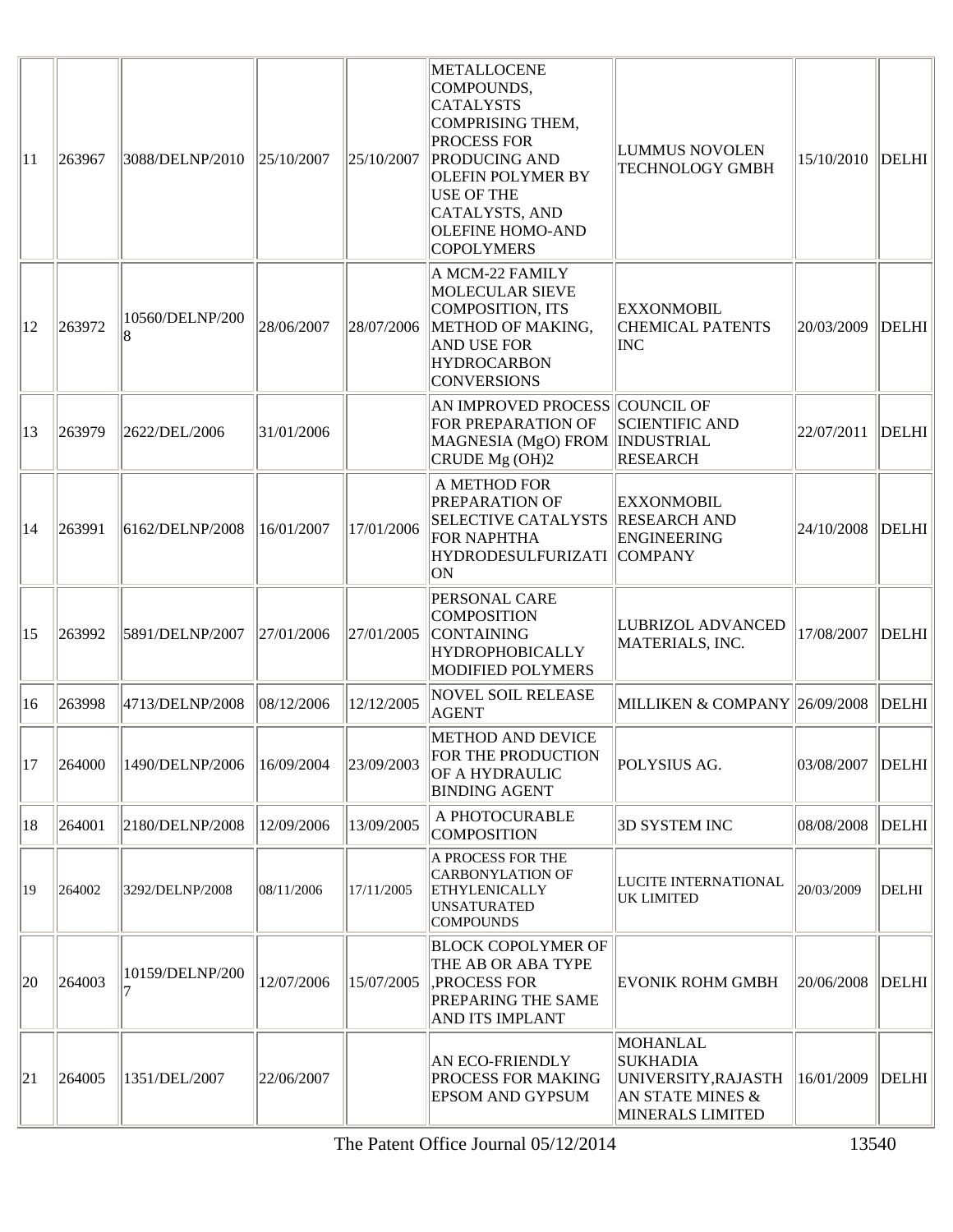| 22           | 264006                | 448/DELNP/2009  | 31/07/2007 | 31/07/2006 | <b>LAMINATE</b><br><b>COMPRISING</b><br><b>ETHYLENE-BASED</b><br><b>RESIN</b>                                                                                                                                                                                 | MITSUI CHEMICALS,<br><b>INC., PRIME POLYMER</b><br>CO.,LTD                                     | 20/08/2010 | <b>DELHI</b> |
|--------------|-----------------------|-----------------|------------|------------|---------------------------------------------------------------------------------------------------------------------------------------------------------------------------------------------------------------------------------------------------------------|------------------------------------------------------------------------------------------------|------------|--------------|
| $ 23\rangle$ | 264009                | 4190/DELNP/2004 | 05/07/2003 | 19/07/2002 | <b>APPLIANCE WITH A</b><br><b>SMART CARD READER</b>                                                                                                                                                                                                           | <b>THOMSON LICENSING</b><br> S.A.                                                              | 04/12/2009 | <b>DELHI</b> |
| 24           | 264010                | 645/DELNP/2007  | 20/07/2005 | 23/07/2004 | <b>FLEXIBLE</b><br>ELECTROMAGNETIC<br><b>ACOUSTIC</b><br><b>TRANSDUCER SENSOR</b>                                                                                                                                                                             | <b>ELECTRIC POWER</b><br>RESEARCH INSTITUTE,<br><b>INC</b>                                     | 24/08/2007 | <b>DELHI</b> |
| $ 25\rangle$ | 264016                | 8961/DELNP/2008 | 24/04/2007 | 25/04/2006 | NOVEL GEM-<br>DIFLUORINATED C-<br><b>GLYCOSIDE</b><br>COMPOUNDS DERIVED<br>FROM<br>PODOPHYLLOTOXIN,<br><b>THEIR PREPARATION</b><br><b>AND THEIR</b><br><b>APPLICATIONS</b>                                                                                    | <b>INSTITUT NATIONAL</b><br><b>DES SCIENCES</b><br><b>APPLIQUEES DE</b><br><b>ROUEN</b> (INSA) | 20/03/2009 | <b>DELHI</b> |
| 26           | 264017                | 459/DELNP/2008  | 19/07/2006 | 19/07/2005 | <b>METHOD FOR</b><br>PREPARING 4-AMINO-4'-<br>DEMETHYL-4-<br>DESOXYPODOPHYLLOT<br><b>OXIN</b>                                                                                                                                                                 | <b>PIERRE FABRE</b><br><b>MEDICAMENT</b>                                                       | 15/08/2008 | <b>DELHI</b> |
| 27           | 264018                | 1899/DEL/2005   | 20/07/2005 |            | <b>NOVEL</b><br>PHARMACEUTICAL<br><b>MODIFIED RELEASE</b><br><b>DOSAGE FORM</b><br><b>COMPOSITION</b><br><b>COMPRISING</b><br><b>CYCLOOXYGENASE</b><br><b>ENZYME INHIBITOR</b>                                                                                | PANACEA BIOTEC<br><b>LIMITED</b>                                                               | 24/08/2007 | <b>DELHI</b> |
|              | $\ 28\ $ $\ 264024\ $ |                 |            |            | <b>POLYMERIC</b><br><b>MATERIALS HAVING</b><br><b>REDUCED TACK,</b><br><b>METHODS OF MAKING</b><br>$\ 1104/\text{DELNP}/2007\ 12/08/2005\ 12/08/2004\ $ THE MATERIALS AND<br><b>CHEWING GUM</b><br><b>COMPOSITIONS</b><br>CONTAINING SUCH<br><b>MATERIALS</b> | REVOLYMER LIMITED 27/04/2007 DELHI                                                             |            |              |
| $ 29\rangle$ | 264026                | 241/DELNP/2008  | 29/06/2006 | 06/07/2005 | <b>REACTIVE</b><br><b>DISTILLATION WITH</b><br><b>OLEFIN RECYCLE</b>                                                                                                                                                                                          | <b>BP CHEMICALS</b><br><b>LIMITED</b>                                                          | 25/07/2008 | <b>DELHI</b> |
| $ 30\rangle$ | 264027                | 8147/DELNP/2009 | 11/07/2008 | 09/11/2007 | <b>EXHAUST GAS</b><br><b>DESULFURIZER</b>                                                                                                                                                                                                                     | MITSUBISHI HEAVY<br><b>INDUSTRIES LTD.</b>                                                     | 16/07/2010 | <b>DELHI</b> |
| 31           | 264029                | 8774/DELNP/2007 | 14/04/2006 | 15/04/2005 | <b>FORMULATIONS OF</b><br><b>QUATERNARY</b><br><b>AMMONIUM</b><br>NEUROMUSCULAR<br><b>BLOCKING AGENTS</b>                                                                                                                                                     | <b>LYOTROPIC</b><br>THERAPEUTICS, INC.                                                         | 14/12/2007 | <b>DELHI</b> |
| 32           | 264031                | 4301/DELNP/2007 | 17/11/2005 | 17/12/2004 | <b>PROCESS AND</b><br>CATALYST FOR THE<br><b>MANUFACTURE OF</b><br><b>ACETIC ACID</b>                                                                                                                                                                         | <b>BP CHEMICALS</b><br><b>LIMITED</b>                                                          | 24/08/2007 | <b>DELHI</b> |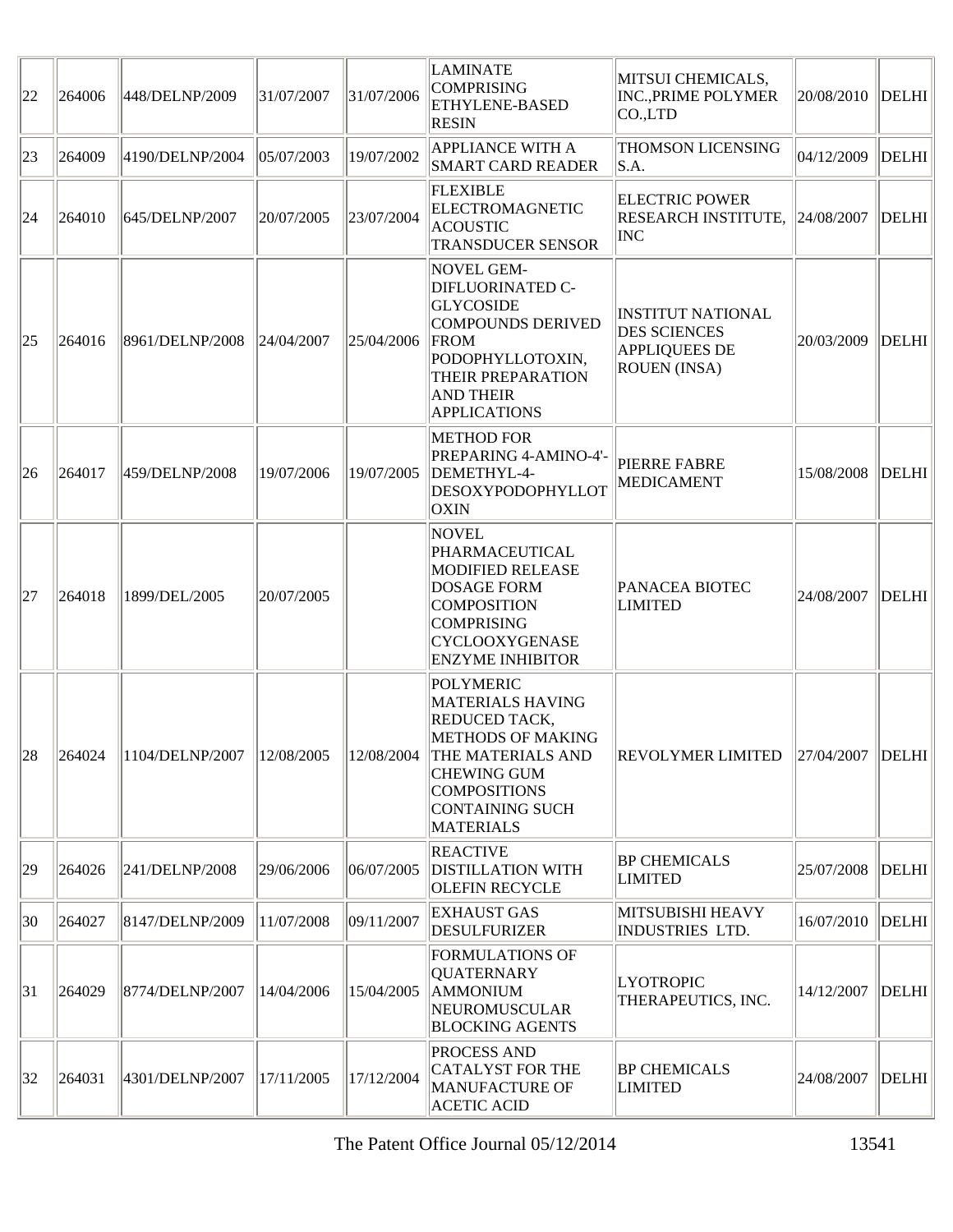| 33 | 264032 | 7873/DELNP/2006 | 15/07/2005 | 22/07/2004 | A COLOURED PARTICLE                                                                                                                   | THE PROCTER &<br><b>GAMBLE COMPANY</b>                                                           | 17/08/2007 | <b>DELHI</b> |
|----|--------|-----------------|------------|------------|---------------------------------------------------------------------------------------------------------------------------------------|--------------------------------------------------------------------------------------------------|------------|--------------|
| 34 | 264033 | 7509/DELNP/2006 | 29/06/2005 | 29/06/2004 | <b>LAUNDRY DETERGENT</b><br>COMPOSITIONS WITH<br><b>HUEING DYE</b>                                                                    | THE PROCTER &<br><b>GAMBLE COMPANY</b>                                                           | 17/08/2007 | <b>DELHI</b> |
| 35 | 264034 | 4946/DELNP/2009 | 21/02/2008 | 23/02/2007 | ORAL POLYPHOSPHATE THE PROCTER &<br><b>COMPOSITIONS</b>                                                                               | <b>GAMBLE COMPANY</b>                                                                            | 23/04/2010 | <b>DELHI</b> |
| 36 | 264036 | 2472/DELNP/2007 | 20/09/2005 | 22/09/2004 | LIGHT EMITTING DIODE LUXTALTEK<br><b>STRUCTURES</b>                                                                                   | CORPORATION                                                                                      | 03/08/2007 | <b>DELHI</b> |
| 37 | 264037 | 4339/DELNP/2008 | 23/11/2006 | 25/11/2005 | <b>DOUBLE PAIR. OF</b><br><b>OLIGONUCLEOTIDES</b><br>FOR AMPLIFYING TWO<br><b>TARGET SEQUENCES</b>                                    | <b>BIOMERIEUX</b>                                                                                | 15/08/2008 | <b>DELHI</b> |
| 38 | 264042 | 7375/DELNP/2006 | 21/06/2005 | 21/06/2004 | <b>ABSORBENT ARTICLE</b><br>WITH LOTION-<br><b>CONTAINING</b><br><b>TOPSHEET</b>                                                      | THE PROCTER &<br><b>GAMBLE COMPANY</b>                                                           | 03/08/2007 | <b>DELHI</b> |
| 39 | 264043 | 4686/DELNP/2008 | 01/12/2006 | 02/12/2005 | <b>ORAL CARE DEVICE</b>                                                                                                               | THE GILLETTE<br><b>COMPANY</b>                                                                   | 15/08/2008 | <b>DELHI</b> |
| 40 | 264044 | 5257/DELNP/2007 | 28/12/2005 | 07/01/2005 | A METHOD FOR<br><b>PRODUCING AN AMIDE</b><br><b>COMPOUND</b>                                                                          | DIA-NITRIX CO., LTD                                                                              | 17/08/2007 | <b>DELHI</b> |
| 41 | 264045 | 1072/DEL/2006   | 27/04/2006 | 06/05/2005 | <b>APPARATUS FOR</b><br>NASAL VENTILATION,<br>PARTICULARLY FOR<br>FLOW-SYNCHRONISED<br>NEONATAL ASSISTED<br><b>VENTILATION</b>        | GINEVRI S.R.L.                                                                                   | 03/08/2007 | <b>DELHI</b> |
| 42 | 264046 | 2266/DELNP/2006 | 25/10/2004 | 31/10/2003 | <b>AN APPARATUS FOR</b><br><b>DISPLACING SLIDE</b><br><b>ELEMENTS IN AN</b><br><b>APPARATUS FOR</b><br>DISPLAYING<br><b>CHARCTERS</b> | JOSEF GRASMANN,                                                                                  | 03/08/2007 | <b>DELHI</b> |
| 43 | 264047 | 574/DEL/2005    | 16/03/2005 | 06/04/2004 | <b>IMPROVEMENTS TO</b><br><b>SLOT TYPE PLANAR</b><br><b>ANTENNAS</b>                                                                  | THOMSON LICENSING<br>S.A.                                                                        | 12/01/2007 | <b>DELHI</b> |
| 44 | 264048 | 6285/DELNP/2007 | 14/03/2006 | 29/03/2005 | <b>FILM FORMING</b><br><b>EQUIPMENT</b>                                                                                               | KANSAI PAINT CO.,<br>LTD.                                                                        | 31/08/2007 | <b>DELHI</b> |
| 45 | 264049 | 2257/DEL/2006   | 16/10/2006 | 20/10/2005 | THE INTRODUCTION OF<br>AN ACID IN A FISHCER-<br><b>TROPSCH PROCESS</b>                                                                | <b>SASOL TECHNOLOGY</b><br>(PTY) LIMITED                                                         | 07/09/2007 | <b>DELHI</b> |
| 46 | 264050 | 3758/DELNP/2006 | 15/12/2004 | 06/01/2004 | <b>OUTSIDE UNIT FOR</b><br><b>SATELLITE RECEPTION</b><br><b>AND METHOD OF</b><br><b>RECEPTION WITH SAID</b><br><b>UNIT</b>            | <b>THOMSON LICENSING</b>                                                                         | 22/06/2007 | <b>DELHI</b> |
| 47 | 264051 | 4481/DELNP/2006 | 11/02/2005 | 11/02/2004 | AMYLIN FAMILY<br>PEPTIDES AND<br><b>METHODS FOR MAKING</b><br>AND USING THEM                                                          | <b>AMYLIN</b><br>PHARMACEUTICALS,<br>LLC AND<br>ASTRAZENECA<br>PHARMACEUTICALS,<br>$\mathsf{LP}$ | 31/08/2007 | <b>DELHI</b> |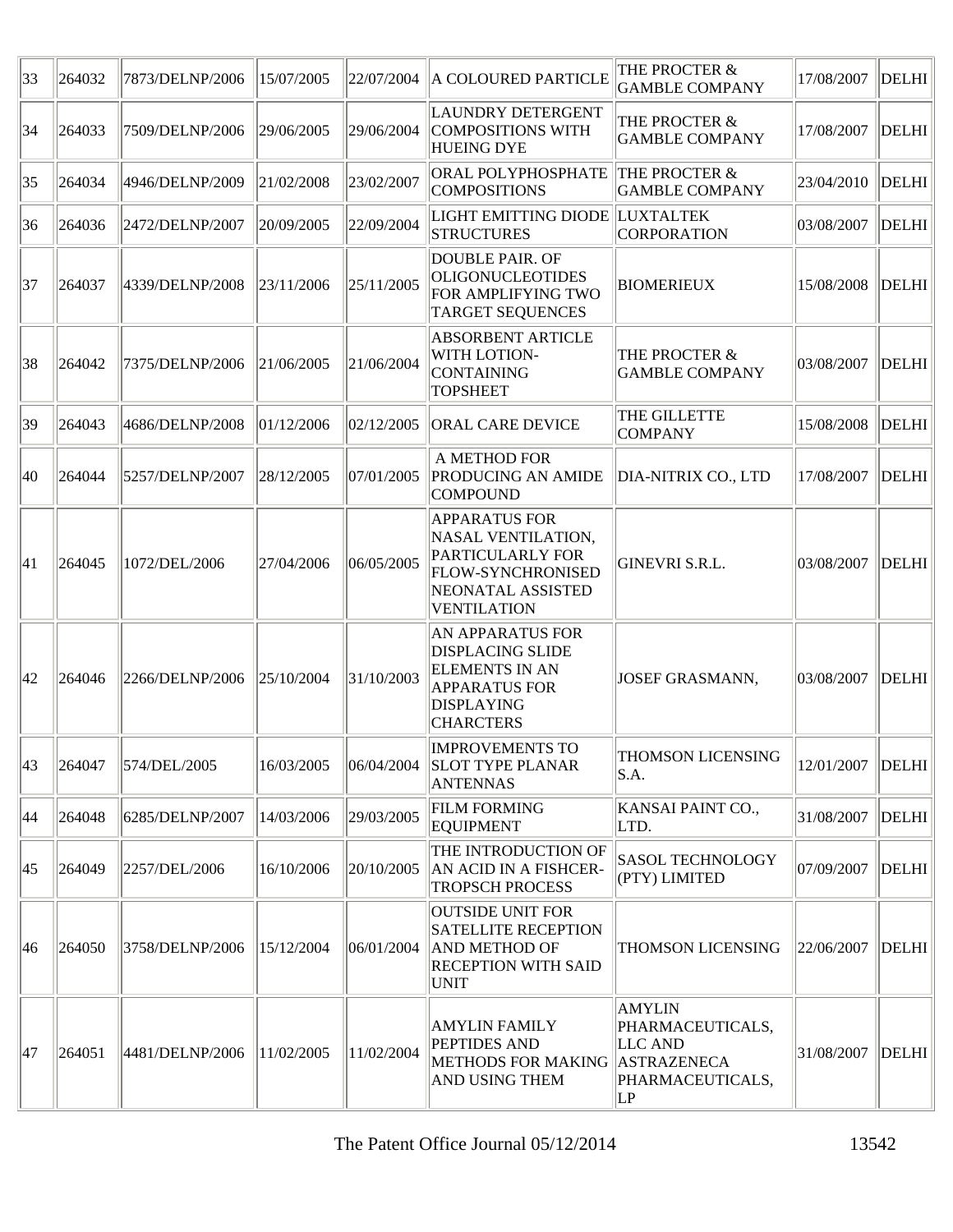| 48               | 264052 | 7004/DELNP/2009 | 05/05/2008 | 23/05/2007 | PROCESS FOR<br><b>PRODUCING CUMENE</b>                                                                                                                                                 | <b>UOP LLC</b>                                                                 | 18/06/2010 | <b>DELHI</b> |
|------------------|--------|-----------------|------------|------------|----------------------------------------------------------------------------------------------------------------------------------------------------------------------------------------|--------------------------------------------------------------------------------|------------|--------------|
| 49               | 264053 | 8202/DELNP/2007 | 24/03/2006 | 29/04/2005 | A PROCESS FOR<br><b>REDUCING THE</b><br><b>CONTENT OF NOX</b><br><b>EMISSIONS AND A LOW</b><br>CO COMBUSTION<br><b>COMPOSITION FOR</b><br><b>REDUCING THE</b><br><b>CONTENT OF NOX</b> | W.R. GRACE & CO.-<br>CONN.                                                     | 23/11/2007 | <b>DELHI</b> |
| 50               | 264054 | 1923/DELNP/2007 | 08/09/2005 | 10/09/2004 | A METHOD FOR A<br><b>WTRU TO TRANSITION</b><br>FROM A FIRST ACCESS<br>POINT (AP) TO A<br><b>SECOND ACCESS POINT.</b><br>A WTRU AND AN<br><b>ACCESS POINT</b><br><b>THEREOF</b>         | INTERDIGITAL<br><b>TECHNOLOGY</b><br><b>CORPORATION</b>                        | 27/04/2007 | <b>DELHI</b> |
| $\vert$ 51       | 264055 | 1708/DELNP/2008 | 12/12/2006 | 31/03/2006 | <b>METHOD AND</b><br><b>APPARATUS FOR</b><br><b>DETERMINING THE</b><br><b>LOCATION OF A</b><br><b>MOBILE OBJECT</b>                                                                    | <b>SIEMENS ENTERPRISE</b><br><b>COMMUNICATIONS</b><br><b>GMBH &amp; CO. KG</b> | 27/06/2008 | <b>DELHI</b> |
| $\vert$ 52       | 264057 | 4480/DELNP/2007 | 13/12/2005 | 14/12/2004 | A PROCESS FOR<br>PREPARING PURIFIED 4-<br>(2-METHYL-1-<br>IMIDAZOLYL)-2,2-<br>DIPHENYLBUTANAMID<br>E                                                                                   | <b>KYORIN</b><br>PHARMACEUTICAL<br>CO., LTD.                                   | 31/08/2007 | <b>DELHI</b> |
| $\vert 53 \vert$ | 264059 | 2514/DEL/2006   | 22/11/2006 | 24/11/2005 | <b>METHOD FOR MELTING</b><br><b>ASBESTOS WASTE</b>                                                                                                                                     | KINSEI SANGYO CO.,<br>LTD.                                                     | 31/08/2007 | <b>DELHI</b> |
| $\vert$ 54       | 264061 | 2372/DELNP/2007 | 12/02/2004 | 12/02/2003 | A DISPOSABLE<br><b>ABSORBENT DIAPER</b>                                                                                                                                                | THE PROCTER &<br><b>GAMBLE COMPANY</b>                                         | 03/08/2007 | <b>DELHI</b> |
| $\vert 55 \vert$ | 264062 | 1437/DEL/2005   | 03/06/2005 | 12/06/2004 | <b>DOOR CLOSER</b>                                                                                                                                                                     | <b>SAMUEL HEATH &amp;</b><br><b>SONS PLC.</b>                                  | 24/08/2007 | <b>DELHI</b> |
| 56               | 264066 | 1645/DELNP/2007 | 09/09/2005 | 24/09/2004 | <b>HIGH DS CATIONIC</b><br>POLYGALACTOMANNA<br>N COMPOSITION FOR<br><b>SKINCARE PRODUCTS</b>                                                                                           | <b>HERCULES</b><br>INCORPORATED,                                               | 03/08/2007 | <b>DELHI</b> |
| 57               | 264075 | 125/DEL/2006    | 17/01/2006 |            | A SUSTAINABLE<br><b>LANDFILL</b>                                                                                                                                                       | COUNCIL OF<br><b>SCIENTIFIC AND</b><br><b>INDUSTRIAL</b><br><b>RESEARCH</b>    | 17/08/2007 | <b>DELHI</b> |
| 58               | 264080 | 7862/DELNP/2007 | 21/04/2006 | 21/04/2005 | A<br>PYPROLOBENZODIAZEP SPIROGEN SARL<br><b>INE DIMER</b>                                                                                                                              |                                                                                | 09/11/2007 | <b>DELHI</b> |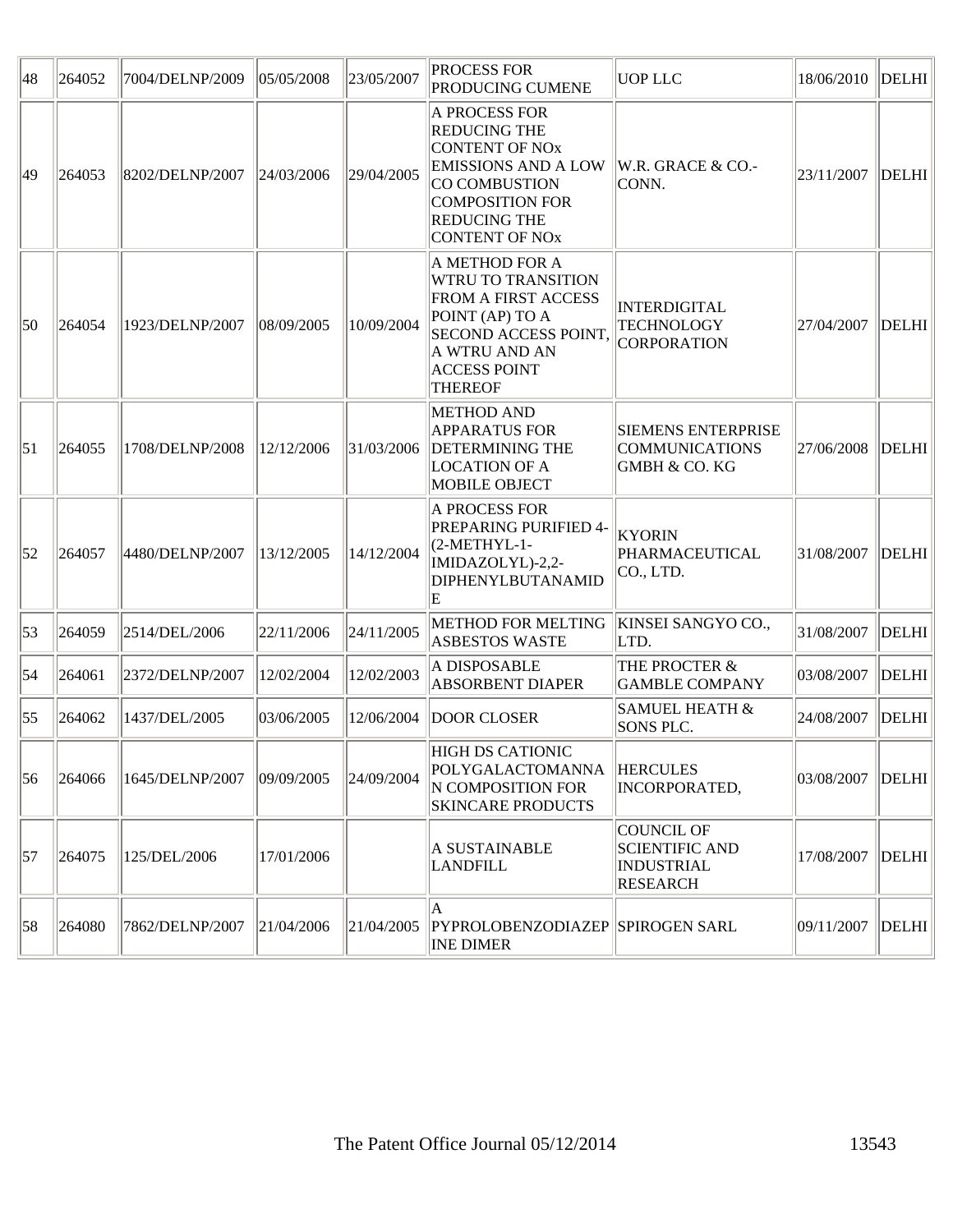## **Publication Under Section 43(2) in Respect of the Grant**

#### **Following Patents have been granted and any person interested in opposing these patents under Section 25(2) may at any time within one year from the date of this issue, give notice to the Controller of Patents at the appropriate office, on the prescribed form-7 along with written statement and evidence, if any.**

| Ser<br>ial<br>Nu<br>mb<br>er | Patent<br>Numbe<br>$\mathbf{r}$ | Application<br>Number | Date of<br>Application | Date of<br>Priority | Title of Invention                                                                                                                             | Name of Patentee                                                         | Date of<br>Publication<br>of Abstract<br>u/s 11(A) | Appropriat<br>e Office |
|------------------------------|---------------------------------|-----------------------|------------------------|---------------------|------------------------------------------------------------------------------------------------------------------------------------------------|--------------------------------------------------------------------------|----------------------------------------------------|------------------------|
| 1                            | 263917                          | 892/MUM/2005          | 02/08/2005             |                     | A PROCESS FOR FOLDING<br><b>OF RECOMBINANT</b><br><b>INSULIN PRECURSOR</b>                                                                     | <b>UNICHEM</b><br><b>LABORATORIES LTD.</b>                               | 20/07/2007                                         | <b>MUMBAI</b>          |
| 2                            | 263931                          | 1590/MUM/200          | 25/07/2008             |                     | AN ELECTRONIC<br><b>EXPLOSIVE DETECTOR</b>                                                                                                     | <b>INDIAN INSTITUTE OF</b><br>TECHNOLOGY,<br><b>BOMBAY</b>               | 29/01/2010   MUMBAI                                |                        |
| 3                            | 263933                          | 724/MUMNP/20<br>06    | 21/11/2004             | 21/11/2003          | A BIOABSORBABLE<br><b>CRANIOPLASTY IMPLANT</b><br><b>FOR CRANIAL BONE</b><br><b>TISSUE REGENERATION</b>                                        | <b>OSTEOPORE</b><br><b>INTERNATIONAL</b><br>PTE.LTD                      | 18/05/2007                                         | MUMBAI                 |
| 4                            | 263934                          | 2332/MUM/200          | 27/11/2007             |                     | <b>IMPROVED STABILISER</b><br><b>BAR OF TWIST BEAM</b><br><b>STRUCTURE FOR REAR</b><br><b>SUSPENSION</b>                                       | <b>TATA MOTORS</b><br><b>LIMITED</b>                                     | 29/02/2008                                         | MUMBAI                 |
| 5                            | 263935                          | 2333/MUM/200          | 27/11/2007             |                     | <b>SOLID END MOUNTING OF</b><br><b>STABILISER BAR FOR</b><br>TWIST BEAM TYPE REAR<br><b>SUSPENSION</b>                                         | <b>TATA MOTORS</b><br><b>LIMITED</b>                                     | 29/02/2008                                         | MUMBAI                 |
| 6                            | 263936                          | 1786/MUMNP/2<br>009   | 06/03/2008             | 26/03/2007          | <b>AERATED FOOD</b><br>PRODUCTS BEING WARM<br>CONTAINING SOLUBLE<br><b>AND/OR INSOLUBLE</b><br><b>SOLIDS AND METHODS</b><br>FOR PRODUCING THEM | HINDUSTAN UNILEVER<br><b>LIMITED</b>                                     | 07/05/2010 MUMBAI                                  |                        |
| 17                           | 263938                          | 2411/MUM/200          | 10/12/2007             | 20/12/2006          | <b>AERATED FOOD</b><br><b>PRODUCTS AND</b><br><b>METHODS FOR</b><br><b>PRODUCING THEM</b>                                                      | HINDUSTAN UNILEVER<br><b>LIMITED</b>                                     | 16/07/2010   MUMBAI                                |                        |
| 8                            | 263940                          | 1826/MUMNP/2<br>009   | 24/03/2008             | 22/03/2007          | <b>AN ANTIBODY</b><br>CONSTRUCTS OF<br>MONOCLONAL<br><b>ANTIBODY 8H9</b>                                                                       | <b>SLOAN-KETTERING</b><br><b>INSTITUTE FOR</b><br><b>CANCER RESEARCH</b> | 14/05/2010   MUMBAI                                |                        |
| 19                           | 263951                          | 1218/MUMNP/2<br>008   | 04/01/2007             | 04/01/2006          | AN ELECTRONIC DEVICE<br>FOR REDUCING POWER<br>CONSUMPTION IN A<br><b>WORDLINE LOGIC OF A</b><br><b>MEMORY</b>                                  | <b>QUALCOMM</b><br><b>INCORPORATED</b>                                   | 19/09/2008   MUMBAI                                |                        |
| 10                           | 263969                          | 147/MUM/2004          | 10/02/2004             | 17/02/2003          | <b>AIR CLEANER OF</b><br>MOTORCYCLE                                                                                                            | HONDA MOTOR CO.,<br><b>LTD</b>                                           | 27/10/2006   MUMBAI                                |                        |
| 11                           |                                 | 263970   122/MUM/2004 | 04/02/2004             | 14/02/2003          | <b>SWINGING THREE</b><br><b>WHEELED VEHICLE</b>                                                                                                | HONDA MOTOR CO.<br>LTD.                                                  | 22/12/2006 MUMBAI                                  |                        |
| 12                           | 263971                          | 153/MUM/2004          | 11/02/2004             | 28/02/2003          | <b>ENGINE EXHAUST</b><br><b>RECYCLING APPARATUS</b>                                                                                            | HONDA MOTOR CO.<br><b>LTD</b>                                            | 28/10/2005                                         | MUMBAI                 |

÷,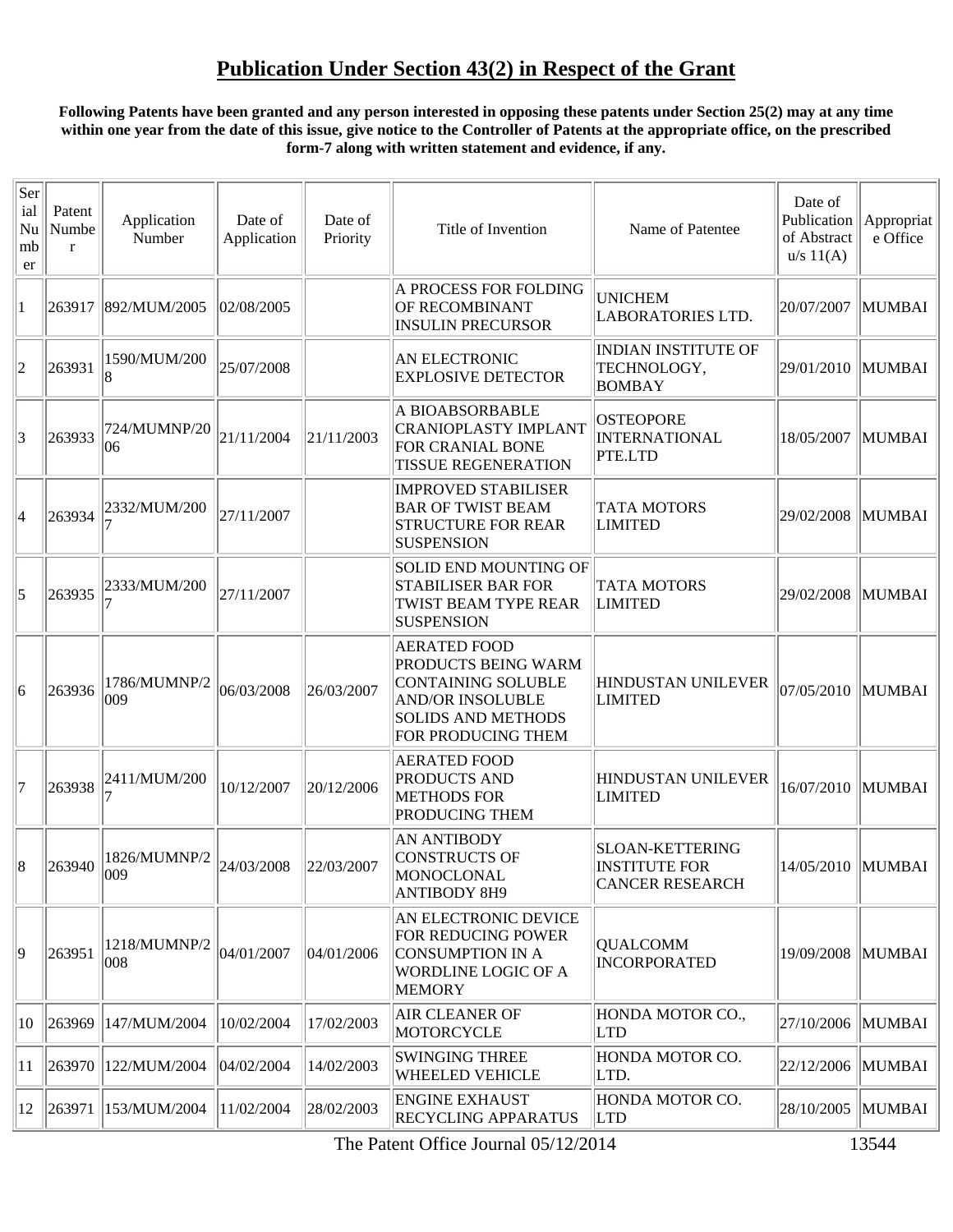| $ 13\rangle$ | 263993 | 2087/MUMNP/2<br>$ 009\rangle$ | 10/04/2008 | 10/04/2007 | <b>ADENOVIRAL VECTOR</b><br><b>ENCODING MALARIA</b><br><b>ANTIGEN</b>                                                                                   | <b>ISIS INNOVATION</b><br>LIMITED, OKAIROS AG          | 18/06/2010   MUMBAI |               |
|--------------|--------|-------------------------------|------------|------------|---------------------------------------------------------------------------------------------------------------------------------------------------------|--------------------------------------------------------|---------------------|---------------|
| 14           | 263994 | 320/MUM/2008                  | 13/02/2008 |            | <b>A PROCESS FOR</b><br>PREPARATION OF<br>MONTELUKAST SODIUM<br><b>SALT</b>                                                                             | <b>MELODY HEALTHCARE</b><br><b>PRIVATE LIMITED</b>     | 12/06/2009 MUMBAI   |               |
| 15           | 263997 | 2099/MUMNP/2<br>009           | 07/05/2008 | 09/05/2007 | MODIFIED-IMMOBILIZED<br><b>ENZYME OF HIGH</b><br><b>TOLERANCE TO</b><br><b>HYDROPHILIC</b><br><b>SUBSTRATES IN ORGANIC</b><br><b>MEDIA</b>              | TRANSBIODIESEL LTD.                                    | 18/06/2010   MUMBAI |               |
| 16           | 264007 | 1567/MUMNP/2<br>008           | 26/01/2006 | 26/01/2006 | <b>WASTE TREATMENT</b><br><b>FURNACE AND METHOD</b>                                                                                                     | DIGIMET 2013, S.L.                                     | 10/10/2008          | <b>MUMBAI</b> |
| 17           | 264008 | 1954/MUMNP/2<br>008           | 13/04/2007 | 13/04/2006 | <b>TYRE BUILDING</b><br><b>MACHINE AND METHOD</b><br>FOR BUILDING A TYRE                                                                                | <b>TEXMAG GMBH</b><br>VERTRIEBSGESELLSCH<br><b>AFT</b> | 16/01/2009          | <b>MUMBAI</b> |
| 18           | 264011 | 266/MUMNP/20<br>09            | 30/07/2007 | 10/08/2006 | <b>AIR OXIDATION</b><br><b>HAIRCOLOR</b><br><b>COMPOSITION</b>                                                                                          | <b>COMBE</b><br><b>INCORPORATED</b>                    | 15/05/2009          | MUMBAI        |
| 19           | 264056 | 842/MUMNP/20<br>08            | 27/10/2006 | 27/10/2005 | <b>METHOD AND</b><br><b>APPARATUS FOR</b><br><b>ESTIMATING REVERSE</b><br>LINK LOADING IN A<br><b>WIRELESS</b><br><b>COMMUNICATION</b><br><b>SYSTEM</b> | <b>QUALCOMM</b><br><b>INCORPORATED</b>                 | 05/09/2008   MUMBAI |               |
| 20           | 264082 | 1122/MUM/200<br>6             | 14/07/2006 | 20/07/2005 | APPARATUS, METHOD<br><b>AND SYSTEM FOR</b><br>PROVIDING EVENT<br><b>INFORMATION</b>                                                                     | <b>Samsung Electronics</b><br>Co.,Ltd.                 | 19/06/2009          | MUMBAI        |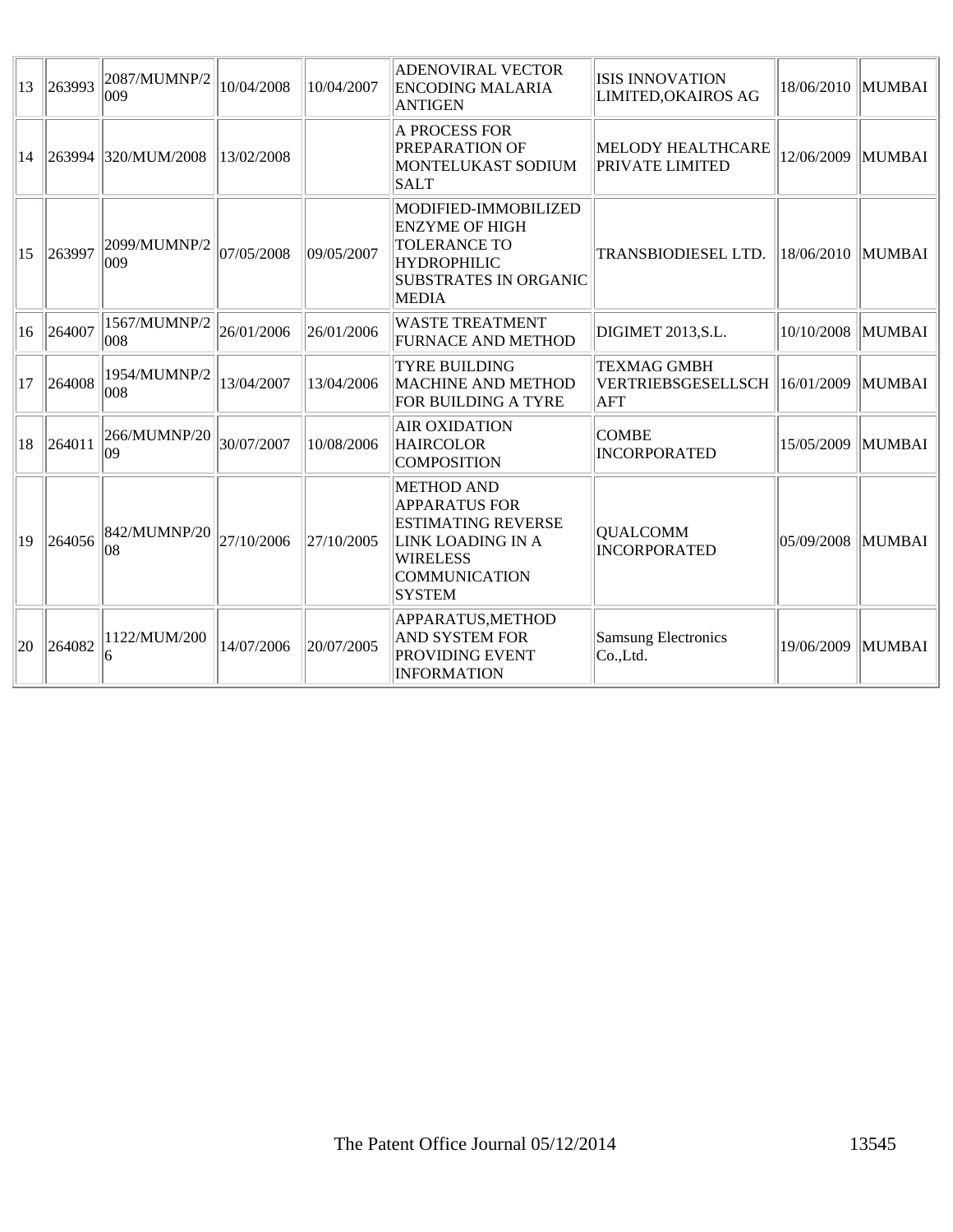## **Publication Under Section 43(2) in Respect of the Grant**

### **Following Patents have been granted and any person interested in opposing these patents under Section 25(2) may at any time within one year from the date of this issue, give notice to the Controller of Patents at the appropriate office, on the prescribed form-7 along with written statement and evidence, if any.**

| Seri<br>al<br>Nu<br>mbe<br>$\mathbf r$ | Patent<br>Number | Application<br>Number      | Date of<br>Application | Date of<br>Priority | Title of Invention                                                                                                                                   | Name of Patentee                                                                         | Date of<br>of Abstract<br>u/s 11(A) | Publication   Appropriate<br>Office |
|----------------------------------------|------------------|----------------------------|------------------------|---------------------|------------------------------------------------------------------------------------------------------------------------------------------------------|------------------------------------------------------------------------------------------|-------------------------------------|-------------------------------------|
| 1                                      | 263913           | 5577/CHENP/2007 03/05/2006 |                        | 05/05/2005          | <b>PROCESS FOR</b><br><b>CARBONYLATION OF</b><br><b>ALKYL ETHERS</b>                                                                                 | THE REGENTS OF THE<br><b>UNIVERSITY OF</b><br>CALIFORNIA, BP<br><b>CHEMICALS LIMITED</b> | 28/03/2008                          | <b>CHENNAI</b>                      |
| $ 2\rangle$                            | 263920           | 926/CHE/2006               | 30/05/2006             |                     | A METHOD OF<br><b>HANDLING</b><br><b>SUPPLEMENTARY</b><br><b>SERVICES IN AN IP</b><br>MULTIMEDIA SUB-<br><b>SYSTEM</b>                               | <b>SAMSUNG R&amp; D</b><br><b>INSTITUTE INDIA -</b><br><b>BANGALORE Pvt. Ltd.</b>        | 07/12/2007                          | <b>CHENNAI</b>                      |
| 3                                      | 263926           | 2308/CHE/2008              | 22/09/2008<br>16:50:29 | 25/09/2007          | <b>CRANKSHAFT</b><br><b>SUPPORTING</b><br><b>STRUCTURE</b>                                                                                           | HONDA MOTOR CO.,<br>LTD.                                                                 | 02/04/2010                          | <b>CHENNAI</b>                      |
| 4                                      | 263927           | 185/CHE/2009               | 28/01/2009<br>16:14:31 | 19/05/2008          | <b>BRUSH APPARATUS</b>                                                                                                                               | MITSUBISHI ELECTRIC<br>CORPORATION                                                       | 27/11/2009                          | <b>CHENNAI</b>                      |
| 5                                      | 263929           | 2150/CHENP/2007 18/11/2005 |                        | 18/11/2004          | <b>AN APPLICATION</b><br><b>DEVICE FOR</b><br><b>APPLYING A</b><br><b>MICRONEEDLE</b><br><b>DEVICE TO A SKIN</b><br><b>SURFACE</b>                   | <b>3M INNOVATIVE</b><br>PROPERTIES COMPANY                                               | 07/09/2007                          | <b>CHENNAI</b>                      |
| 6                                      | 263941           | 6746/CHENP/2008 23/05/2007 |                        | 09/06/2006          | PROCESS FOR THE<br>PRODUCTION OF<br><b>HOLLOW BODIES OF</b><br><b>THERMOPLASTIC</b><br><b>MATERIAL BY</b><br><b>EXTRUSION BLOW</b><br><b>MOLDING</b> | <b>KAUTEX TEXTRON</b><br><b>GMBH &amp; CO. KG</b>                                        | 27/03/2009                          | <b>CHENNAI</b>                      |
| 17                                     | 263942           | 1165/CHENP/2009 23/08/2007 |                        | 28/08/2006          | <b>HYDRAULIC ROTARY</b><br><b>MACHINE</b>                                                                                                            | <b>HITACHI</b><br><b>CONSTRUCTION</b><br>MACHINERY CO., LTD                              | 29/05/2009                          | <b>CHENNAI</b>                      |
| 8                                      | 263943           | 386/CHENP/2009             | 12/06/2007             | 22/06/2006          | <b>REEL MANDREL</b>                                                                                                                                  | <b>SMS SIEMAG</b><br><b>AKTIENGESELLSCHAFT</b>                                           | 05/06/2009                          | <b>CHENNAI</b>                      |
| 19                                     | 263953           | 5817/CHENP/2008 18/05/2007 |                        | 18/05/2006          | <b>INTERLACE-BASED</b><br><b>CONTROL CHANNEL</b><br><b>BALANCING IN A</b><br><b>WIRELESS</b><br><b>COMMUNICATION</b><br><b>NETWORK</b>               | <b>QUALCOMM</b><br><b>INCORPORATED</b>                                                   | 27/03/2009                          | <b>CHENNAI</b>                      |
| 10                                     | 263963           | 3085/CHENP/2006 28/02/2005 |                        | 26/02/2004          | <b>VEHICLE</b><br><b>SUPPLEMENTAL</b><br><b>HEATING SYSTEM</b>                                                                                       | VENTECH, LLC                                                                             | 08/06/2007                          | <b>CHENNAI</b>                      |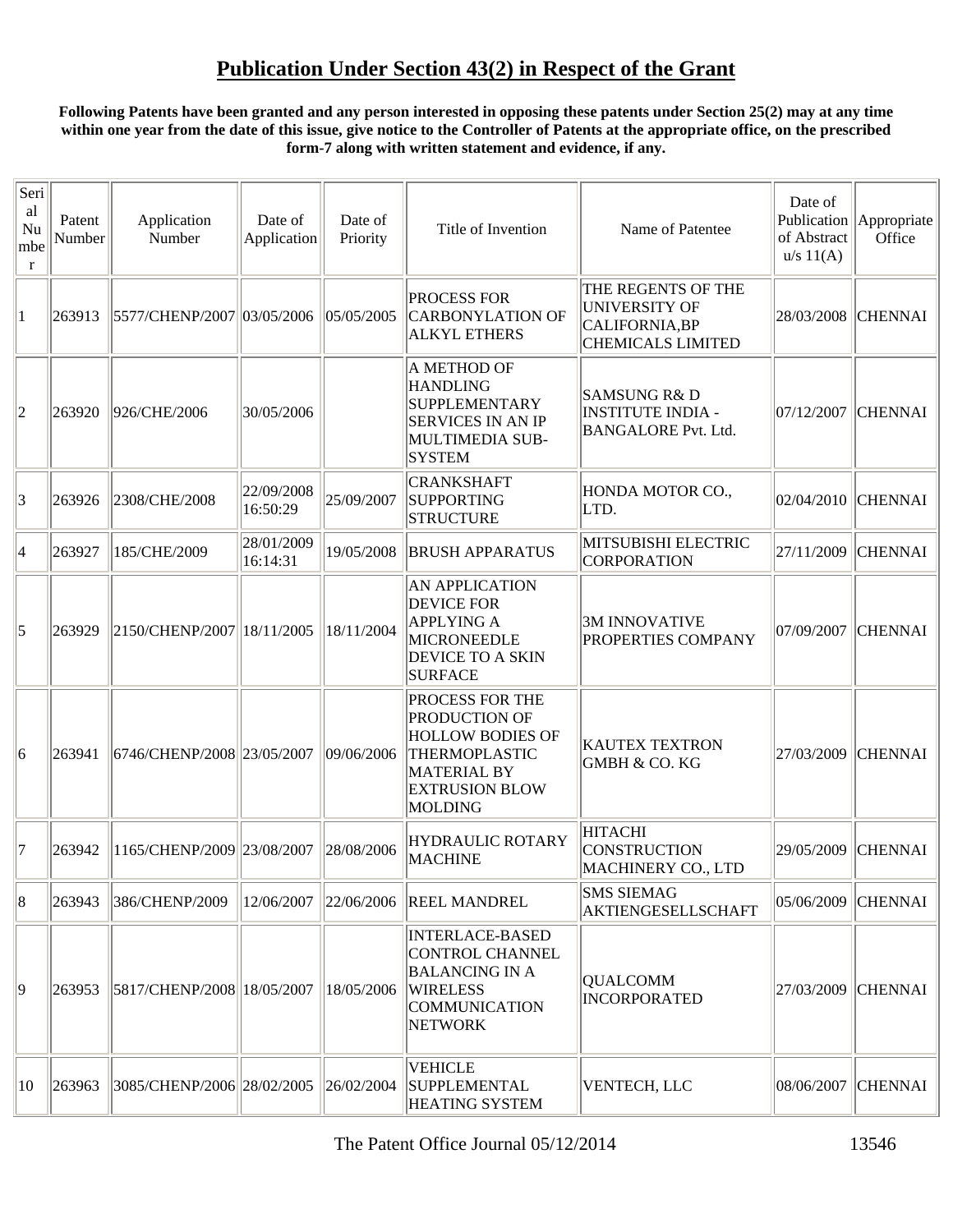| 11           | 263968 | 2357/CHE/2008                                     | 25/09/2008 |            | A METHOD TO<br>DETECT, WARN,<br>TRACK, ALERT AND<br><b>PREVENT HACKERS</b><br><b>SIMULTANEOUSLY</b><br><b>FROM WEBSITES</b><br><b>INSTANTLY</b>                                         | D.<br>SHANKARNARAYANA,L.<br><b>RAVINDRANATH</b>                                                   | $ 02/04/2010 $ CHENNAI |                    |
|--------------|--------|---------------------------------------------------|------------|------------|-----------------------------------------------------------------------------------------------------------------------------------------------------------------------------------------|---------------------------------------------------------------------------------------------------|------------------------|--------------------|
| $ 12\rangle$ | 263977 | 3745/CHENP/2007 26/01/2006                        |            | 27/01/2005 | 11-DEOXY-<br>PROSTAGLANDIN<br>COMPOUND FOR<br><b>TREATING A</b><br><b>CENTRAL NERVOUS</b><br><b>SYSTEM DISORDERS</b>                                                                    | <b>SUCAMPO AG</b>                                                                                 | 23/11/2007 CHENNAI     |                    |
| 13           | 263981 | 271/CHENP/2008                                    | 18/07/2006 | 18/07/2005 | <b>PROCESS FOR</b><br><b>INCREASING SOLID</b><br>CONTENT OF RAW<br><b>SLURRY</b>                                                                                                        | <b>CHINA ALUMINUM</b><br><b>INTERNATIONAL</b><br><b>ENGINEERING</b><br><b>CORPORATION LIMITED</b> |                        | 19/09/2008 CHENNAI |
| 14           | 263987 | 3612/CHENP/2008 09/01/2007                        |            | 10/01/2006 | <b>MOBILE</b><br><b>COMMUNICATIONS</b><br><b>METHOD AND</b><br><b>SYSTEM FOR</b><br><b>SIGNALLING</b><br><b>INFORMATION</b><br><b>RELATING TO</b><br>NETWORK'S<br><b>CAPABILITIES</b>   | <b>SAMSUNG ELECTRONICS</b><br>CO., LTD.                                                           |                        | 13/03/2009 CHENNAI |
| 15           | 263989 | 284/CHE/2009                                      | 10/02/2009 | 13/02/2008 | A METHOD OF<br><b>TREATING A</b><br>HYDROCARBON-<br><b>BEARING</b><br><b>SUBTERRANEAN</b><br><b>FORMATION WITH</b><br><b>COMPOSITIONS</b><br><b>CONTAINING</b><br><b>NITRATE BRINES</b> | <b>BAKER HUGHES</b><br><b>INCORPORATED</b>                                                        |                        | 11/09/2009 CHENNAI |
| $ 16\rangle$ |        | 263990   4807/CHENP/2008  13/04/2007   14/04/2006 |            |            | A METHOD FOR<br><b>REGISTERING A</b><br><b>WIRELESS TERMINAL</b><br>WITH A HOME AGENT<br><b>AND A BASE STATION</b><br><b>THEREOF</b>                                                    | <b>QUALCOMM</b><br><b>INCORPORATED</b>                                                            |                        | 13/03/2009 CHENNAI |
| 17           | 263996 | 5720/CHENP/2007  11/05/2006                       |            | 12/05/2005 | <b>METHOD FOR THE</b><br>PRODUCTION OF AT<br><b>LEAST ONE FINAL</b><br><b>PRODUCT BY</b><br>PARTIAL OXIDATION<br>AND/OR<br><b>AMMOXIDATION OF</b><br><b>PROPYLENE</b>                   | <b>BASF</b><br><b>AKTIENGESELLSCHAFT</b>                                                          | 28/03/2008 CHENNAI     |                    |
| 18           | 264025 | 6888/CHENP/2008 25/04/2007                        |            | 16/05/2006 | A METHOD OF<br><b>FABRICATING A</b><br><b>SEMICONDUCTOR</b><br>AND A<br><b>SEMICONDUCTOR</b><br><b>STRUCTURE</b>                                                                        | <b>INTERNATIONAL</b><br><b>BUSINESS MACHINE</b><br><b>CORPORATION</b>                             | 27/03/2009 CHENNAI     |                    |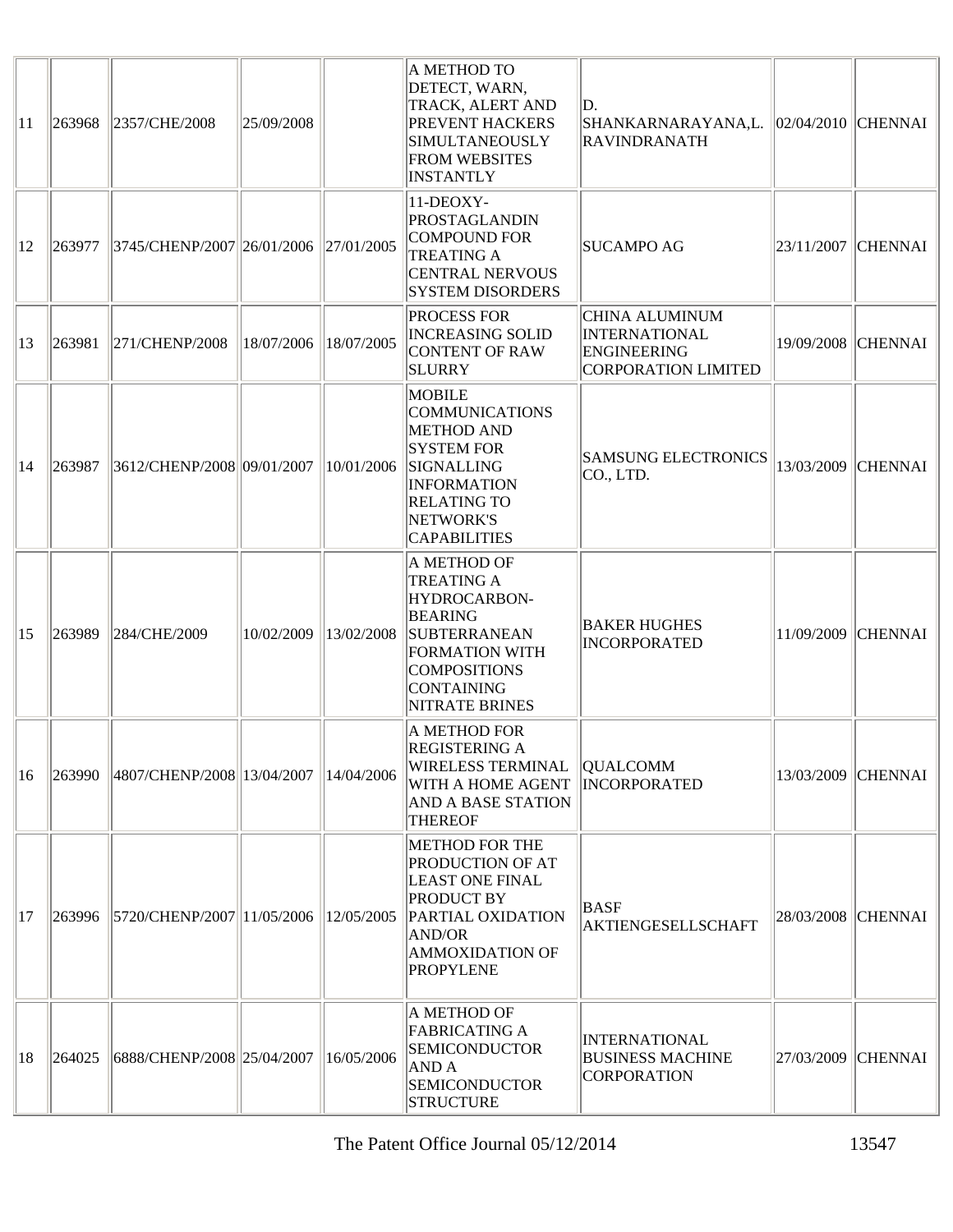| 19 | 264028 | 134/CHE/2006                             | 27/01/2006 27/01/2005 |            | <b>PORTABLE</b><br><b>REFRACTOMETER</b>                                                                                                                                                                                                            | ATAGO CO.,LTD                                       | 12/09/2008         | <b>CHENNAI</b> |
|----|--------|------------------------------------------|-----------------------|------------|----------------------------------------------------------------------------------------------------------------------------------------------------------------------------------------------------------------------------------------------------|-----------------------------------------------------|--------------------|----------------|
| 20 | 264030 | 2768/CHENP/2004  10/03/2004              |                       | 19/03/2003 | A LOAD<br><b>CHANGEOVER</b><br><b>SWITCH FOR A TAP</b><br><b>CHANGER</b>                                                                                                                                                                           | <b>MASCHINENFABRIK</b><br><b>REINHAUSEN GMBH</b>    | 10/02/2006 CHENNAI |                |
| 21 | 264035 | 5472/CHENP/2007  29/05/2006   31/05/2005 |                       |            | <b>PROCESS FOR THE</b><br><b>PREPARATION OF 3-</b><br><b>HYDROXYADAMANT</b><br><b>ANEGLYOXYLIC ACID</b>                                                                                                                                            | <b>CABB FINLAND OY</b>                              | 28/03/2008 CHENNAI |                |
| 22 | 264038 | 4024/CHENP/2007 15/03/2006               |                       | 17/03/2005 | <b>RHEOLOGY</b><br>MODIFICATION OF<br><b>INTERPOLYMERS OF</b><br>ETHYLENE/ALPHA-<br><b>OLEFINS AND</b><br><b>ARTICLES MADE</b><br><b>THEREFROM</b>                                                                                                 | <b>DOW GLOBAL</b><br><b>TECHNOLOGIES LLC</b>        | 23/11/2007 CHENNAI |                |
| 23 | 264041 | 4473/CHENP/2007 10/03/2006               |                       | 10/03/2005 | <b>PROCESS FOR THE</b><br><b>PREPARATION OF A</b><br>PACKAGE<br><b>CONTAINING</b><br><b>COMPACTED</b><br>COMPOSITION AND<br><b>THE PACKAGE</b><br><b>OBTAINED WITH THIS</b><br><b>PROCESS</b>                                                      | RECKITT BENCKISER N.V 25/01/2008 CHENNAI            |                    |                |
| 24 | 264060 | 6099/CHENP/2008 05/04/2007               |                       | 10/04/2006 | POLAR PLATE FOR A<br><b>FUEL CELL STACK</b>                                                                                                                                                                                                        | <b>STAXERA GMBH</b>                                 | 03/04/2009         | <b>CHENNAI</b> |
| 25 | 264063 | 1381/CHE/2006                            | 03/08/2006            | 04/08/2005 | MULTIFUNCTIONAL<br><b>ADDITIVE FOR</b><br><b>MAXIMIZING</b><br><b>PROPERTIES</b><br><b>RELEVANT TO THE</b><br><b>PROCESS OF FLUID</b><br><b>CATALYTIC</b><br><b>CRACKING AND THE</b><br><b>PROCESS FOR</b><br><b>PREPARATION</b><br><b>THEREOF</b> | <b>PETROLEO BRASILEIRO</b><br><b>S.A.-PETROBRAS</b> | 07/09/2007         | <b>CHENNAI</b> |
| 26 | 264064 | 2141/CHENP/2007  18/11/2005              |                       | 18/11/2004 | <b>MASKING METHOD</b><br>FOR COATING A<br><b>MICRONEEDLE</b><br>ARRAY                                                                                                                                                                              | 3M INNOVATIVE<br><b>PROPERTIES COMPANY</b>          | 07/09/2007         | <b>CHENNAI</b> |
| 27 | 264065 | 3201/CHENP/2007 23/12/2005               |                       | 23/12/2004 | CONTAINER WITH<br><b>CONCERTINA SIDE</b><br><b>WALLS AND BASE</b>                                                                                                                                                                                  | <b>TARVIS TECHNOLOGY</b><br><b>LIMITED</b>          | 16/11/2007         | <b>CHENNAI</b> |
| 28 | 264067 | 1384/CHE/2005                            | 29/09/2005            | 30/09/2004 | A METHOD FOR<br><b>ROUTING PATHS</b>                                                                                                                                                                                                               | SELECTING INTERNET  LUCENT TECHNOLOGIES<br>INC.     | 14/09/2007         | <b>CHENNAI</b> |
| 29 | 264073 | 4804/CHENP/2008 28/04/2006 28/04/2006    |                       |            | <b>UNINTERRUPTED</b><br><b>TRANSMISSION</b><br><b>DURING A CHANGE IN</b><br><b>CIPHERING</b><br>CONFIGURATION                                                                                                                                      | <b>QUALCOMM</b><br><b>INCORPORATED</b>              | 13/03/2009         | <b>CHENNAI</b> |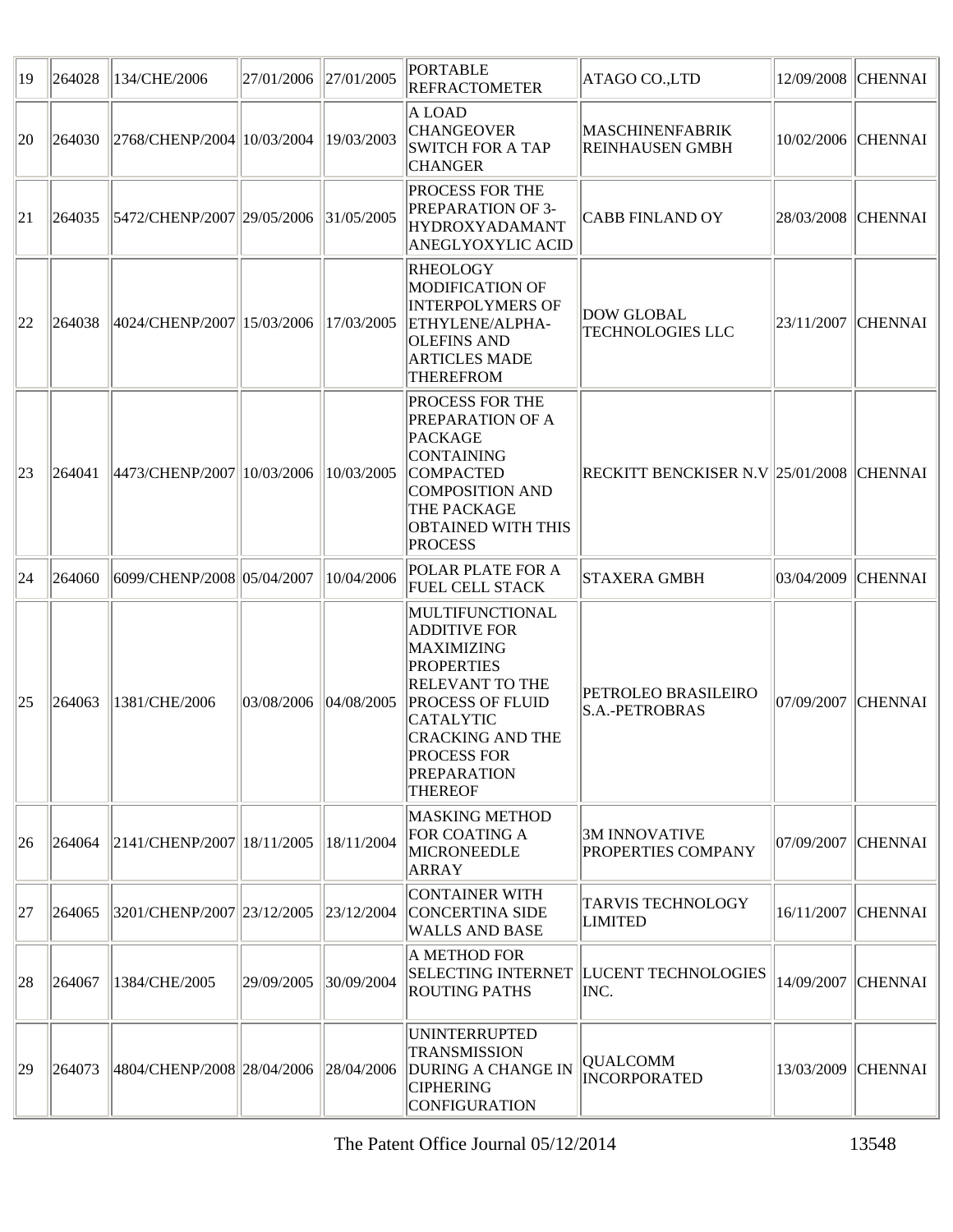| $\vert$ 30 | 1264081 | $  3073/CHENP/2008  22/12/2006  23/12/2005$       |  | METHOD AND<br><b>APPARATUS FOR</b><br><b>CHANNEL QUALITY</b><br><b>INDICATOR REPORT</b>                                   | SAMSUNG ELECTRONICS <br>CO., LTD.,BEIJING<br>SAMSUNG TELECOM R &<br>ID CENTER | 06/03/2009 CHENNAI |  |
|------------|---------|---------------------------------------------------|--|---------------------------------------------------------------------------------------------------------------------------|-------------------------------------------------------------------------------|--------------------|--|
| 131        |         | 264085   2239/CHENP/2007  21/11/2005   24/11/2004 |  | <b>IRECORDING AND</b><br><b>PLAYBACK OF VIDEO KONINKLIJKE PHILIPS</b><br><b>CLIPS BASED ON</b><br><b>AUDIO SELECTIONS</b> | <b>IELECTRONICS N. V.</b>                                                     | 07/09/2007 CHENNAI |  |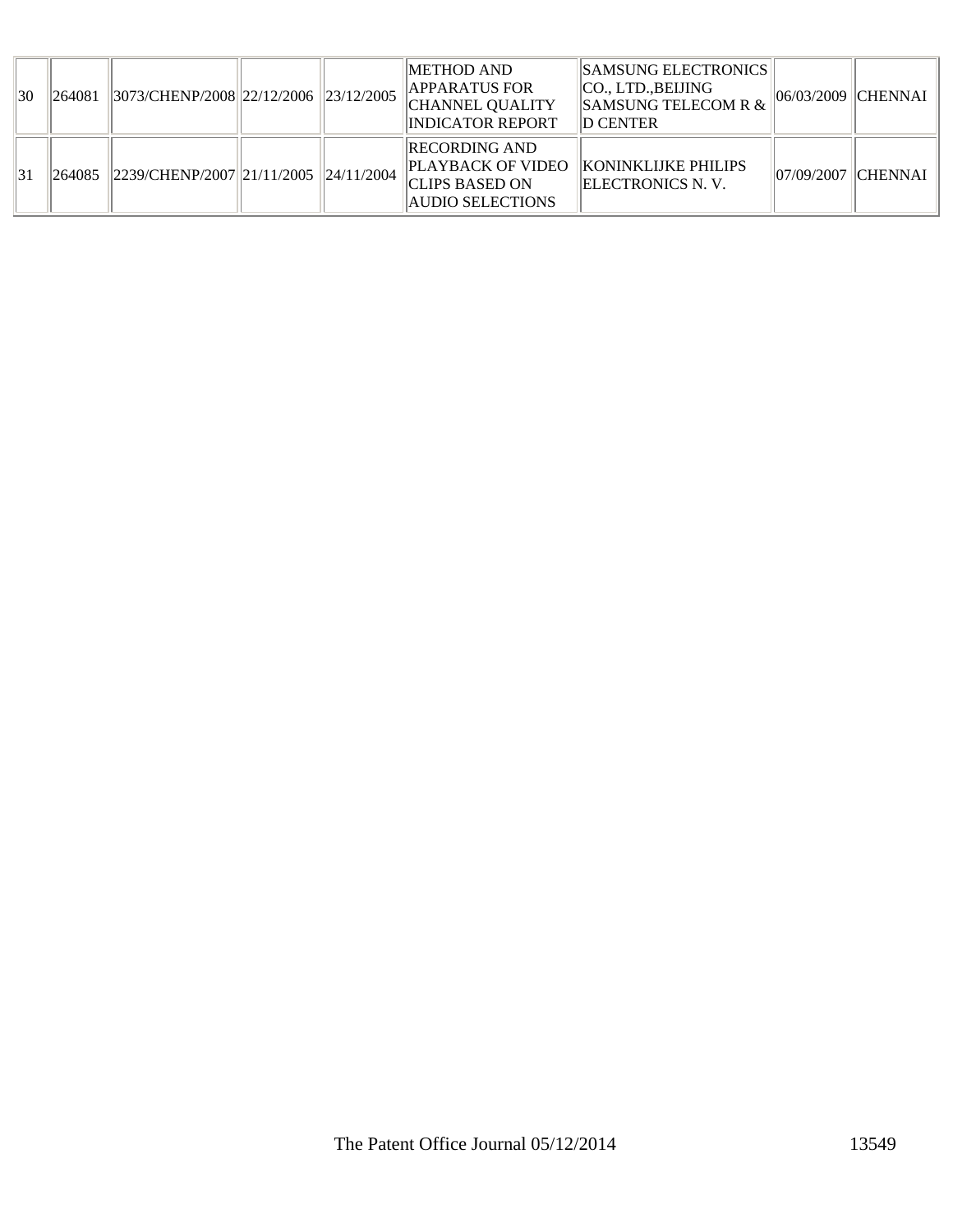## **Publication Under Section 43(2) in Respect of the Grant**

### **Following Patents have been granted and any person interested in opposing these patents under Section 25(2) may at any time within one year from the date of this issue, give notice to the Controller of Patents at the appropriate office, on the prescribed form-7 along with written statement and evidence, if any.**

| Ser<br>ial<br>Nu<br>mb<br>er | Patent<br>Numbe<br>$\mathbf{r}$ | Application<br>Number | Date of<br>Application | Date of<br>Priority | Title of Invention                                                                                                                                                           | Name of Patentee                                          | Date of<br>Publication<br>of Abstract<br>u/s 11(A) | Appropriate<br>Office |
|------------------------------|---------------------------------|-----------------------|------------------------|---------------------|------------------------------------------------------------------------------------------------------------------------------------------------------------------------------|-----------------------------------------------------------|----------------------------------------------------|-----------------------|
| $\mathbf 1$                  |                                 | 263916 582/KOL/2008   | 24/03/2008             | 02/04/2007          | <b>EIGHT SPEED</b><br><b>AUTOMATIC</b><br><b>TRANSMISSION</b>                                                                                                                | <b>GM GLOBAL</b><br><b>TECHNOLOGY</b><br>OPERATIONS, INC. | 17/04/2009                                         | <b>KOLKATA</b>        |
| $ 2\rangle$                  | 263918                          | 806/KOLNP/20<br> 07   | 17/08/2005             | 02/09/2004          | <b>SOCK</b>                                                                                                                                                                  | X-TECHNOLOGY SWISS<br><b>GMBH</b>                         | 03/04/2009                                         | KOLKATA               |
| 3                            |                                 | 263921 349/KOL/2008   | 26/02/2008             | 29/03/2007          | <b>METHOD FOR</b><br><b>CONTROLLING</b><br><b>OPERATION OF A</b><br><b>HYBRID POWERTRAIN</b>                                                                                 | <b>GM GLOBAL</b><br><b>TECHNOLOGY</b><br>OPERATIONS, INC. | 17/04/2009                                         | <b>KOLKATA</b>        |
| 4                            | 263922                          | 1431/KOLNP/2<br>009   | 15/10/2007             | 19/10/2006          | A NO <sub>x</sub> REDUCTION<br><b>CATALYST</b>                                                                                                                               | UMICORE AG & CO. KG                                       | 29/05/2009                                         | <b>KOLKATA</b>        |
| 5                            | 263923                          | 2425/KOLNP/2<br>008   | 28/06/2006             | 28/06/2006          | POLYCONDENSATION<br><b>CATALYST FOR</b><br><b>POLYESTER</b><br>PRODUCTION AND<br>PRODUCTION OF<br><b>POLYESTER</b>                                                           | <b>SAKAI CHEMICAL</b><br><b>INDUSTRY CO. LTD.</b>         | 30/01/2009                                         | <b>KOLKATA</b>        |
| 6                            |                                 | 263924 242/KOL/2006   | 22/03/2006             |                     | <b>AN ELECTROLESS</b><br>NICKEL COATING<br><b>COMPOSITION</b>                                                                                                                | <b>TATA STEEL LIMITED</b>                                 | 19/06/2009                                         | <b>KOLKATA</b>        |
| 17                           |                                 | 263928 627/KOL/2007   | 23/04/2007             | 25/10/2006          | <b>MOBILE</b><br><b>COMMUNICATION</b><br><b>DEVICE</b>                                                                                                                       | LG ELECTRONICS INC.                                       | 16/05/2008                                         | <b>KOLKATA</b>        |
| 8                            |                                 | 263930 938/KOL/2006   | 18/09/2006             | 19/09/2005          | <b>METHOD AND</b><br><b>APPARATUS FOR</b><br><b>RECONSTRUCTING A</b><br>THREE-DIMENSIONAL<br><b>IMAGE VOLUME FROM-</b><br><b>TWO-DIMENSIONAL</b><br><b>PROJECTION IMAGES</b> | <b>SIEMENS</b><br>AKTIENGESELLSCHAFT                      | 29/06/2007                                         | <b>KOLKATA</b>        |
| 9                            | 263932                          | 4715/KOLNP/2<br>007   | 13/05/2005             | 13/05/2005          | A SYSTEM FOR A FAST<br><b>FREQUENCY HOPPING</b><br>RADIO                                                                                                                     | TELEFONAKTIEBOLAGET<br>LM ERICSSON (publ)                 |                                                    | 04/04/2008   KOLKATA  |
| 10                           | 263937                          | 4920/KOLNP/2<br>007   | 04/07/2006             | 08/07/2005          | <b>AN AUTOMATIC</b><br><b>METHOD OF</b><br>PREPARING SAMPLES<br>OF TOTAL BLOOD FOR<br>ANALYSIS, AND AN<br><b>AUTOMATIC DEVICE</b><br>FOR IMPLEMENTING<br>THE METHOD          | <b>HORIBA ABX SAS</b>                                     | 01/08/2008                                         | KOLKATA               |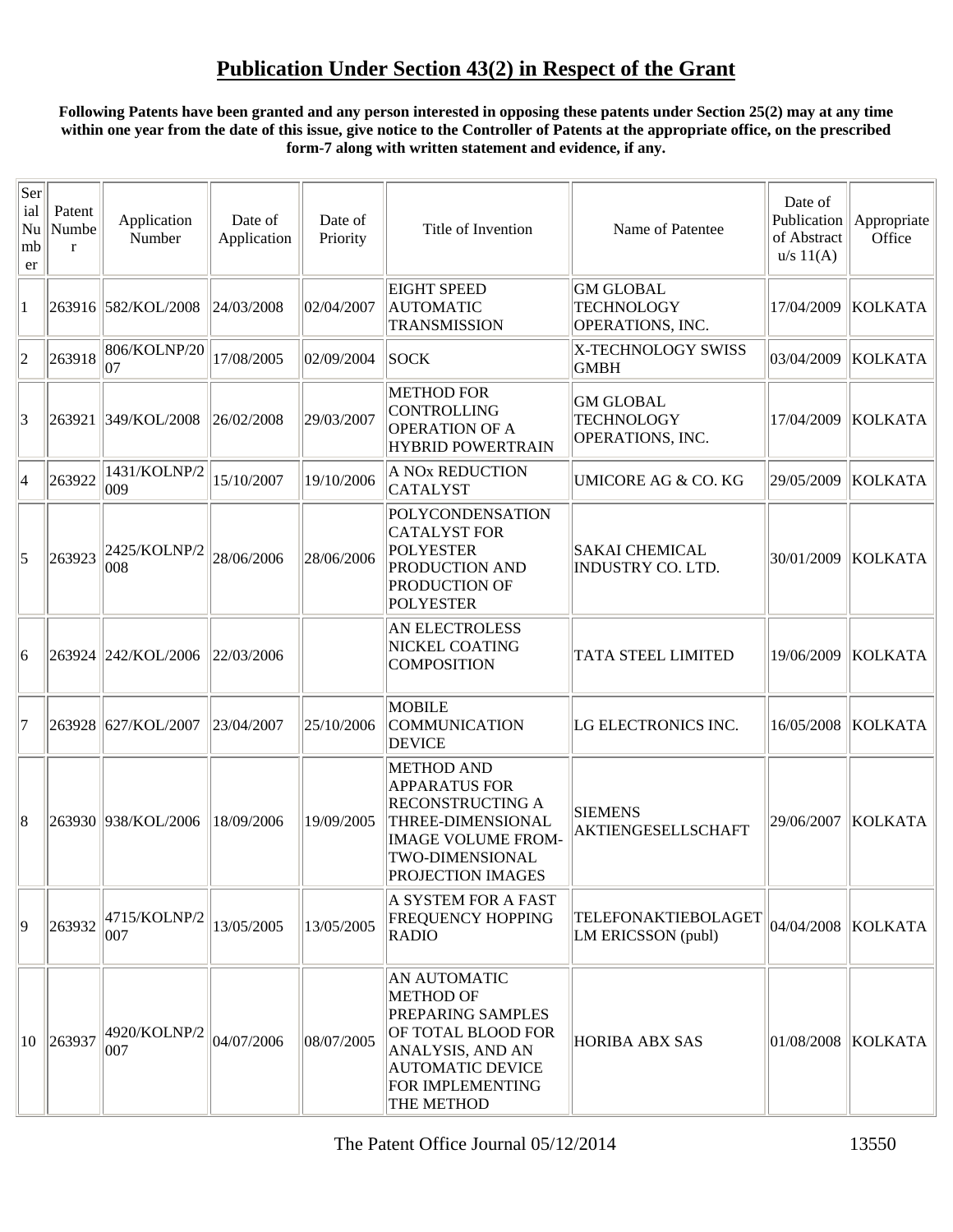| 11           | 263939 | 1828/KOLNP/2<br>007 | 18/11/2005 | 19/11/2004 | <b>BIPOLAR PLATE FOR</b><br><b>ELECTROLYSER</b><br><b>COMPRISING A SINGLE</b><br><b>WALL</b>                                                                                    | <b>UHDENORA S.P.A.</b>                                                            | 10/04/2009 | <b>KOLKATA</b> |
|--------------|--------|---------------------|------------|------------|---------------------------------------------------------------------------------------------------------------------------------------------------------------------------------|-----------------------------------------------------------------------------------|------------|----------------|
| 12           | 263945 | 1489/KOLNP/2<br>008 | 06/10/2006 | 07/10/2005 | <b>HOLDING MEMBER FOR</b><br><b>HOLDING A PLURALITY</b><br>OF CIRCUIT BOARDS<br><b>AND MODULE</b><br><b>UTILIZING THIS</b><br><b>HOLDING MEMBER</b>                             | <b>TOYOTA JIDOSHA</b><br><b>KABUSHIKI</b><br>KAISHA, TYCO<br>ELECTRONICS AMP K.K. | 02/01/2009 | <b>KOLKATA</b> |
| $ 13\rangle$ | 263946 | 2520/KOLNP/2<br>007 | 06/12/2007 | 06/12/2007 | <b>METHOD AND</b><br><b>APPARATUS FOR</b><br><b>OPTIMISING THE</b><br><b>SENDING OF</b><br>TONES/ANNOUNCEMEN<br>TS DURING TANDEM-<br><b>FREE OPERATION (TFO)</b>                | TELEFONAKTIEBOLAGET<br>LM ERICSSON (PUBL)                                         | 19/06/2009 | <b>KOLKATA</b> |
| $ 14\rangle$ | 263948 | 3719/KOLNP/2<br>007 | 01/03/2006 | 08/04/2005 | <b>METHOD FOR</b><br><b>ALIGNMENT OF</b><br>ANALOG AND DIGITAL<br><b>AUDIO IN A HYBRID</b><br><b>RADIO WAVEFORM</b>                                                             | <b>IBIQUITY DIGITAL</b><br>CORPORATION                                            | 30/05/2008 | <b>KOLKATA</b> |
| 15           | 263949 | 2208/KOLNP/2<br>009 | 30/11/2007 | 01/12/2006 | <b>PROCESS FOR</b><br><b>CONVERSION OF</b><br><b>BIOMASS TO FUEL</b>                                                                                                            | <b>NORTH CAROLINA</b><br><b>STATE UNIVERSITY</b>                                  | 03/07/2009 | <b>KOLKATA</b> |
| 16           | 263950 | 1434/KOLNP/2<br>007 | 28/09/2004 | 28/09/2004 | <b>OPERATING AND</b><br><b>SUPPORTING DUAL</b><br><b>MODE USER</b><br><b>EQUIPMENT</b>                                                                                          | TELEFONAKTIEBOLAGET<br>LM ERICSSON (PUBL)                                         | 20/07/2007 | <b>KOLKATA</b> |
| 17           | 263954 | 1642/KOLNP/2<br>009 | 05/10/2007 | 01/12/2006 | <b>PROCESS FOR</b><br><b>PREPARATION OF</b><br><b>ALKOXYSILANES</b>                                                                                                             | <b>PROCHIMIE</b><br>INTERNATIONAL, LLC                                            | 12/06/2009 | <b>KOLKATA</b> |
| 18           | 263955 | 1380/KOL/200        | 18/08/2008 | 17/08/2007 | A FUEL CONTROL<br><b>SYSTEM OF AN ENGINE</b><br><b>AND METHOD</b><br><b>THEREFOR</b>                                                                                            | <b>GM GLOBAL</b><br><b>TECHNOLOGY</b><br>OPERATIONS, INC.                         | 01/05/2009 | <b>KOLKATA</b> |
| 19           | 263957 | 2918/KOLNP/20<br>07 | 12/01/2006 | 13/01/2005 | <b>SYSTEM AND METHOD</b><br>FOR CALL HANDOFF<br><b>BETWEEN CIRCUIT</b><br><b>SWITCHED AND PACKET</b><br><b>SWITCHED DATA</b><br><b>WIRELESS NETWORKS</b>                        | <b>TELEFONAKTIEBOLAGET</b><br>LM ERICSSON (PUBL)                                  | 14/09/2007 | <b>KOLKATA</b> |
| 20           | 263959 | 2502/KOLNP/2<br>008 | 15/12/2006 | 16/12/2005 | A COMPOSITION<br><b>COMPRISING</b><br><b>PARTICLES</b><br><b>COMPRISING ONE OR</b><br><b>MORE OXALATE</b><br><b>DEGRADING ENZYMES</b>                                           | OXTHERA, INC.                                                                     | 23/01/2009 | KOLKATA        |
| 21           | 263960 | 2206/KOLNP/2<br>009 | 05/02/2008 | 14/02/2007 | <b>DATA TRANSMITTING</b><br><b>AND RECEIVING</b><br><b>METHOD USING PHASE</b><br><b>SHIFT BASED</b><br><b>PRECODING AND</b><br><b>TRANSCEIVER</b><br><b>SUPPORTING THE SAME</b> | LG ELECTRONICS INC.                                                               | 03/07/2009 | <b>KOLKATA</b> |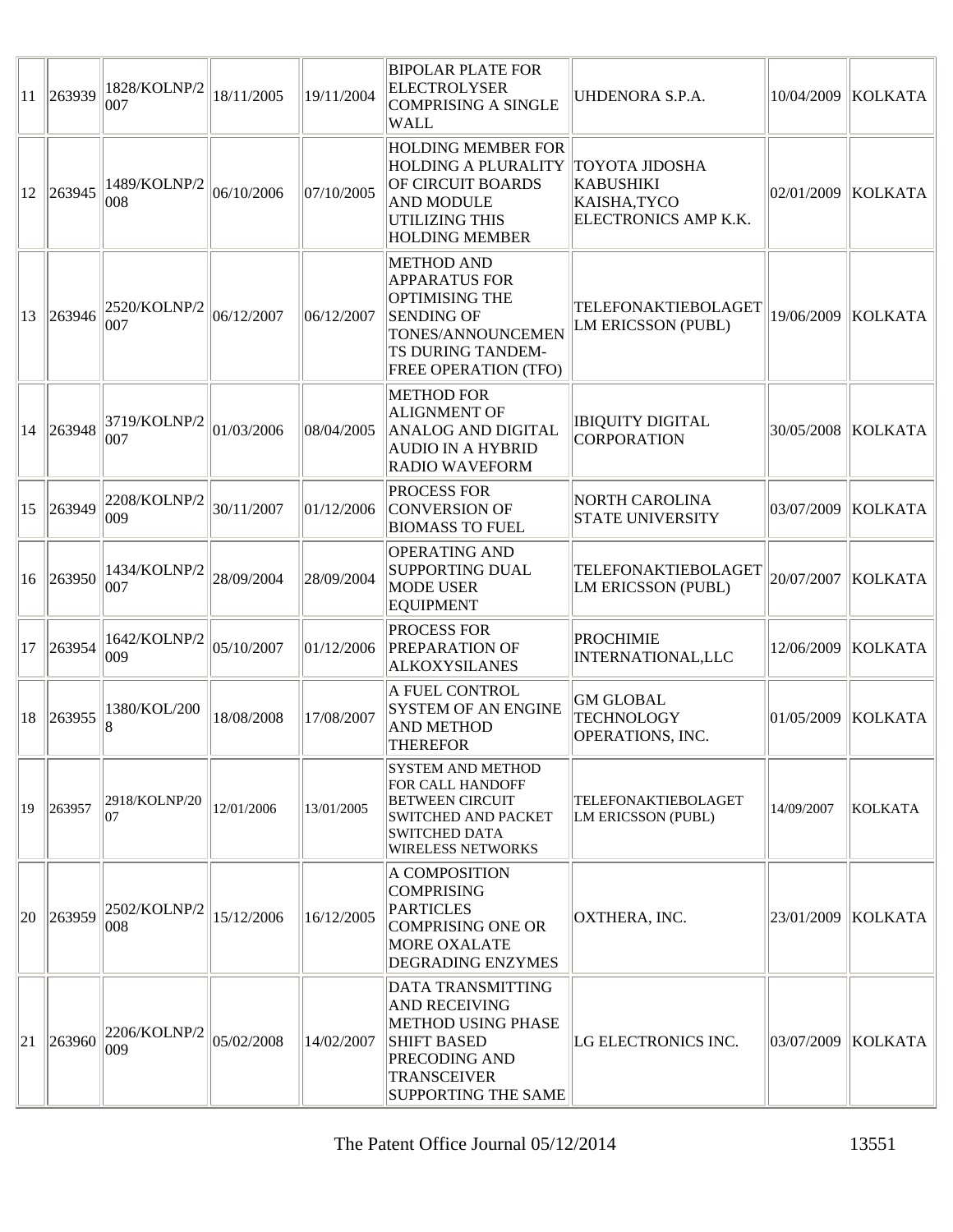| 22           | 263961    | 5024/KOLNP/2<br>008     | 25/05/2007 | 22/06/2006 | <b>METHOD FOR</b><br><b>TRANSMITTING DATA</b>                                                                                                                                                                           | <b>SIEMENS</b><br><b>AKTIENGESELLSCHAFT</b>                                                               | 27/03/2009 | <b>KOLKATA</b>  |
|--------------|-----------|-------------------------|------------|------------|-------------------------------------------------------------------------------------------------------------------------------------------------------------------------------------------------------------------------|-----------------------------------------------------------------------------------------------------------|------------|-----------------|
| 23           | 263962    | 2557/KOLNP/2<br>007     | 04/01/2006 | 04/01/2005 | SYSTEMS, METHODS,<br>SOFTWARE, AND<br><b>INTERFACES FOR</b><br>MULTILINGUAL<br><b>INFORMATION</b><br><b>RETRIEVAL</b>                                                                                                   | THOMSON GLOBAL<br><b>RESOURCES</b>                                                                        | 24/08/2007 | KOLKATA         |
| 24           | 263973    | 638/KOLNP/20<br>09      | 17/08/2007 | 18/08/2006 | <b>METHOD AND</b><br><b>APPARATUS FOR</b><br>REPORTING RECEPTION<br><b>RATIO OF STREAMING</b><br><b>SERVICE BY TERMINAL</b><br><b>IN A MOBILE</b><br><b>BROADCASTING</b><br><b>SYSTEM, AND SYSTEM</b><br><b>THEREOF</b> | <b>SAMSUNG ELECTRONICS</b><br>CO. LTD.                                                                    | 15/05/2009 | <b>KOLKATA</b>  |
| $ 25\rangle$ | 263974    | 3972/KOLNP/2<br>009     | 15/04/2008 | 16/04/2007 | <b>NOVEL VANILLOID</b><br><b>RECEPTOR LIGANDS</b><br>AND THE USE THEREOF<br>FOR THE PRODUCTION<br>OF PHARMACEUTICALS                                                                                                    | <b>GRNENTHAL GMBH</b>                                                                                     | 19/03/2010 | KOLKATA         |
| 26           | 263975    | 1533/KOLNP/2<br>006     | 05/11/2004 | 10/11/2003 | <b>METHOD AND</b><br><b>RINGBACK TONE</b><br><b>GENERATOR SYSTEM</b><br><b>FOR PROVIDING</b><br><b>CUSTOMIZED RING-</b><br><b>BACK TONE</b>                                                                             | NMS COMMUNICATIONS                                                                                        | 04/05/2007 | <b>IKOLKATA</b> |
| 27           | 263976    | 2619/KOLNP/2<br>007     | 12/01/2006 | 12/01/2005 | <b>METHOD OF DELETING</b><br><b>FIRST CONTENT UNIT</b><br><b>FROM STORAGE</b><br><b>SYSTEM AND STORAGE</b><br><b>SYSTEM THAT STORES</b><br>FIRST CONTENT UNIT                                                           | <b>EMC CORPORATION</b>                                                                                    | 31/08/2007 | <b>KOLKATA</b>  |
|              | 28 263978 | 1127/KOL/200 14/08/2007 | 16:00:41   | 07/08/2006 | <b>CARBON BLACK,</b><br><b>METHOD OF</b><br><b>BLACK AND DEVICE</b><br><b>FOR IMPLEMENTING</b><br>THE METHOD                                                                                                            | <b>PRODUCING CARBON EVONIK CARBON BLACK</b> $\left\  \frac{22}{02222008} \right\ $ KOLKATA<br><b>GMBH</b> |            |                 |
| 29           | 263980    | 3623/KOLNP/2<br>008     | 02/04/2007 | 03/04/2006 | PROCESSES FOR THE<br><b>PREPARATION OF 8-</b><br>CHLORO-1-METHYL-<br>$2,3,4,5$ -TETRAHYDRO-<br>1H-3-BENZAZEPINE<br>AND INTERMEDIATES<br><b>RELATED THERETO</b>                                                          | <b>ARENA</b><br>PHARMACEUTICALS,<br>INC.                                                                  | 20/02/2009 | KOLKATA         |
|              | 30 263982 | 35/KOLNP/200            | 07/07/2006 | 08/07/2005 | PROCESS FOR<br><b>PRODUCING</b><br><b>UNSATURATED</b><br><b>ALDEHYDES AND</b><br><b>ACIDS BY FIXED-BED</b><br>CATALYTIC PARTIAL<br><b>OXIDATION AND</b><br><b>REACTOR THEREFOR</b>                                      | LG CHEM, LTD.                                                                                             | 08/08/2008 | KOLKATA         |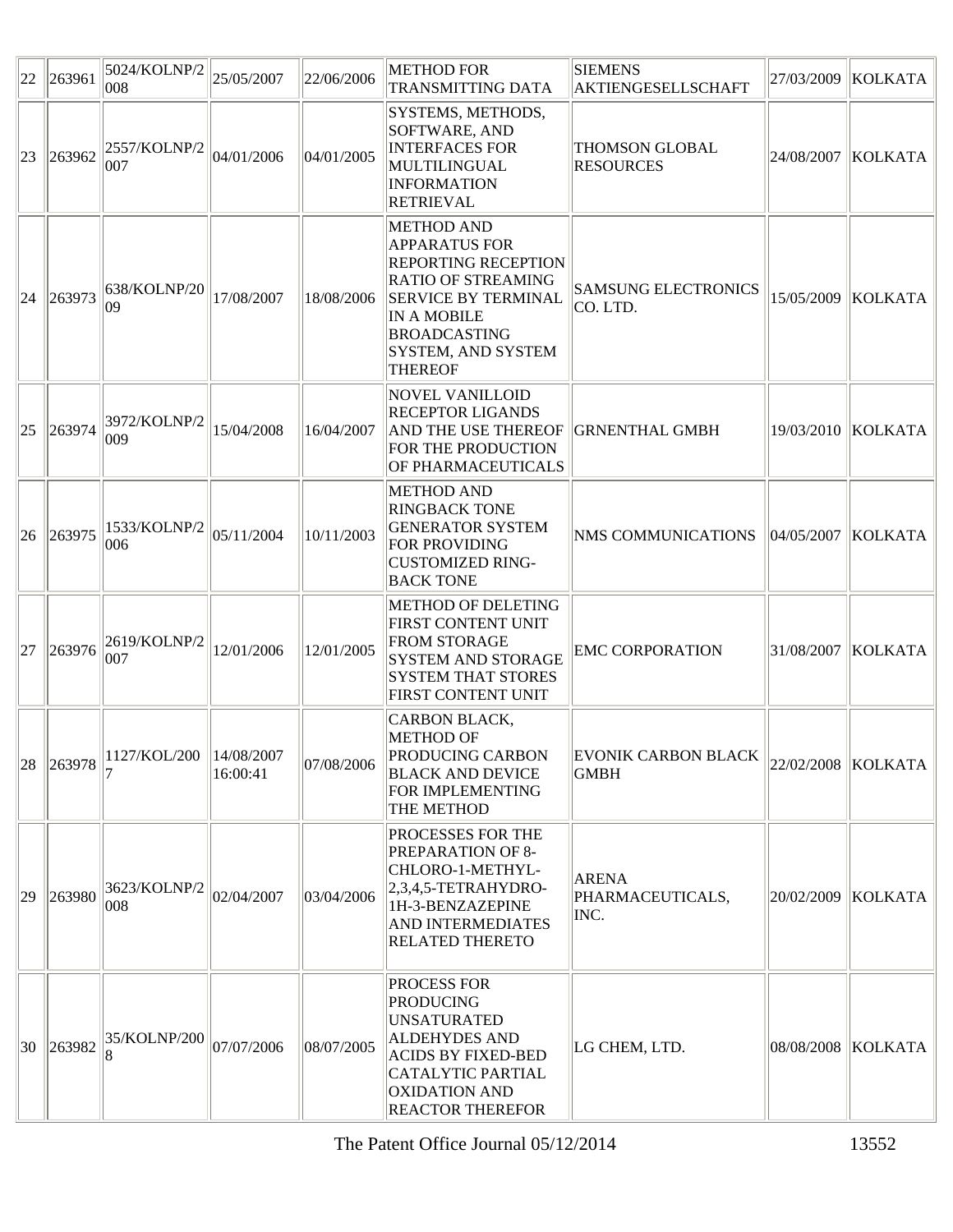| 31           | 263983      | 2815/KOLNP/2<br>006 | 22/06/2004             | 08/03/2004 | <b>APPARATUS FOR</b><br><b>CONTROLLING</b><br><b>BATTERIES</b>                                                                           | ELECTROVAYA INC                                           | 01/06/2007 | <b>KOLKATA</b>       |
|--------------|-------------|---------------------|------------------------|------------|------------------------------------------------------------------------------------------------------------------------------------------|-----------------------------------------------------------|------------|----------------------|
| 32           | 263984      | 1993/KOLNP/2<br>009 | 05/10/2007             | 01/11/2006 | PARTICLE-CONTAINING<br><b>ETCHING PASTES FOR</b><br><b>SILICON SURFACES</b><br><b>AND LAYERS</b>                                         | <b>MERCK PATENT GMBH</b>                                  | 19/06/2009 | <b>KOLKATA</b>       |
| $ 33\rangle$ | $\ 263985$  | 200/KOLNP/20<br>107 | 20/07/2005             | 04/08/2004 | <b>ELECTROCHEMICAL</b><br><b>SYSTEM THAT</b><br><b>INCLUDES AT LEAST</b><br><b>ONE PARTIAL</b><br><b>MARGINATION ZONE</b>                | <b>SAINT-GOBAIN GLASS</b><br><b>FRANCE</b>                | 29/06/2007 | <b>KOLKATA</b>       |
| 34           | 263986      | 1324/KOLNP/2<br>007 | 25/11/2005             | 26/11/2004 | ANTENNA CONTROL<br><b>SYSTEM</b>                                                                                                         | <b>POWERWAVE</b><br>TECHNOLOGIES SWEDEN 20/07/2007<br>AB  |            | <b>KOLKATA</b>       |
| $ 35\rangle$ | 263988      | 357/KOLNP/20<br>10  | 12/09/2008             | 14/09/2007 | <b>RECORDING INK, INK</b><br>MEDIA SET, AND INK<br><b>CARTRIDGE</b>                                                                      | RICOH COMPANY, LTD.                                       |            | 07/05/2010   KOLKATA |
| 36           | 263995      | 1256/KOLNP/2<br>007 | 27/09/2005             | 25/10/2004 | <b>HOUSING</b>                                                                                                                           | <b>MOELLER</b><br><b>GEBAUDEAUTOMATION</b><br><b>GMBH</b> | 20/07/2007 | <b>KOLKATA</b>       |
| 37           | 263999      | 2516/KOLNP/2<br>006 | 07/07/2005             | 09/07/2004 | <b>BATTERY HAVING A/S</b><br>(AFTER SERVICE)<br><b>LABEL AND METHOD</b><br>FOR MANUFACTURING<br><b>THE SAME</b>                          | LG CHEM, LTD.                                             | 01/06/2007 | <b>KOLKATA</b>       |
| 38           | 264004      | 62/KOLNP/200<br>Q   | 17/07/2007             | 18/07/2006 | <b>AMINOINDANE</b><br><b>DERIVATIVE OR SALT</b><br><b>THEREOF</b>                                                                        | <b>ASTELLAS PHARMA INC.</b>                               | 03/04/2009 | <b>KOLKATA</b>       |
| 39           | 264012      | 3053/KOLNP/2<br>008 | 04/01/2007             | 05/01/2006 | A METHOD FOR<br><b>RETRANSMITTING</b><br>PROTOCOL DATA UNIT<br>$($ PDU $)$ IN A MOBILE<br><b>COMMUNICATION</b><br><b>SYSTEM</b>          | LG ELECTRONICS INC.                                       | 06/02/2009 | <b>KOLKATA</b>       |
|              | 40 264013   | 3693/KOLNP/2<br>007 | 29/03/2006             | 31/03/2005 | METHODS OF<br><b>INSPECTING</b><br>OPHTHALMIC LENSES                                                                                     | <b>JOHNSON &amp; JOHNSON</b><br>VISION CARE, INC.         |            | 31/10/2008   KOLKATA |
| 41           | 264014      | 1053/KOL/200        | 17/06/2008<br>11:50:57 | 26/06/2007 | <b>LOW ELECTRICAL</b><br><b>RESISTANCE BIPOLAR</b><br>PLATE-DIFFUSION<br><b>MEDIA ASSEMBLY</b>                                           | <b>GM GLOBAL</b><br><b>TECHNOLOGY</b><br>OPERATIONS, INC. | 24/04/2009 | <b>KOLKATA</b>       |
| 42           | $\ 264015$  | 1634/KOLNP/2<br>009 | 24/10/2007             | 30/10/2006 | <b>METHOD FOR</b><br>DESIGNING<br>MULTIFOCAL CONTACT<br><b>LENSES</b>                                                                    | <b>JOHNSON &amp; JOHNSON</b><br>VISION CARE, INC.         | 29/05/2009 | KOLKATA              |
|              | 43   264019 | 1429/KOL/200        | 22/08/2008             | 13/09/2007 | <b>METHOD TO MONITOR</b><br>A SENSING SYSTEM<br><b>ADAPTED TO MONITOR</b><br>AN OUTPUT OF AN<br>ELECTROMECHANICAL<br><b>TRANSMISSION</b> | <b>GM GLOBAL</b><br><b>TECHNOLOGY</b><br>OPERATIONS, INC. | 01/05/2009 | <b>KOLKATA</b>       |
|              | 44 264020   | 495/KOLNP/20<br>08  | 06/06/2006             | 29/07/2005 | <b>FLUIDIC OSCILLATION</b><br><b>FLOW METER</b>                                                                                          | MOTOROLA, INC.                                            | 17/10/2008 | <b>KOLKATA</b>       |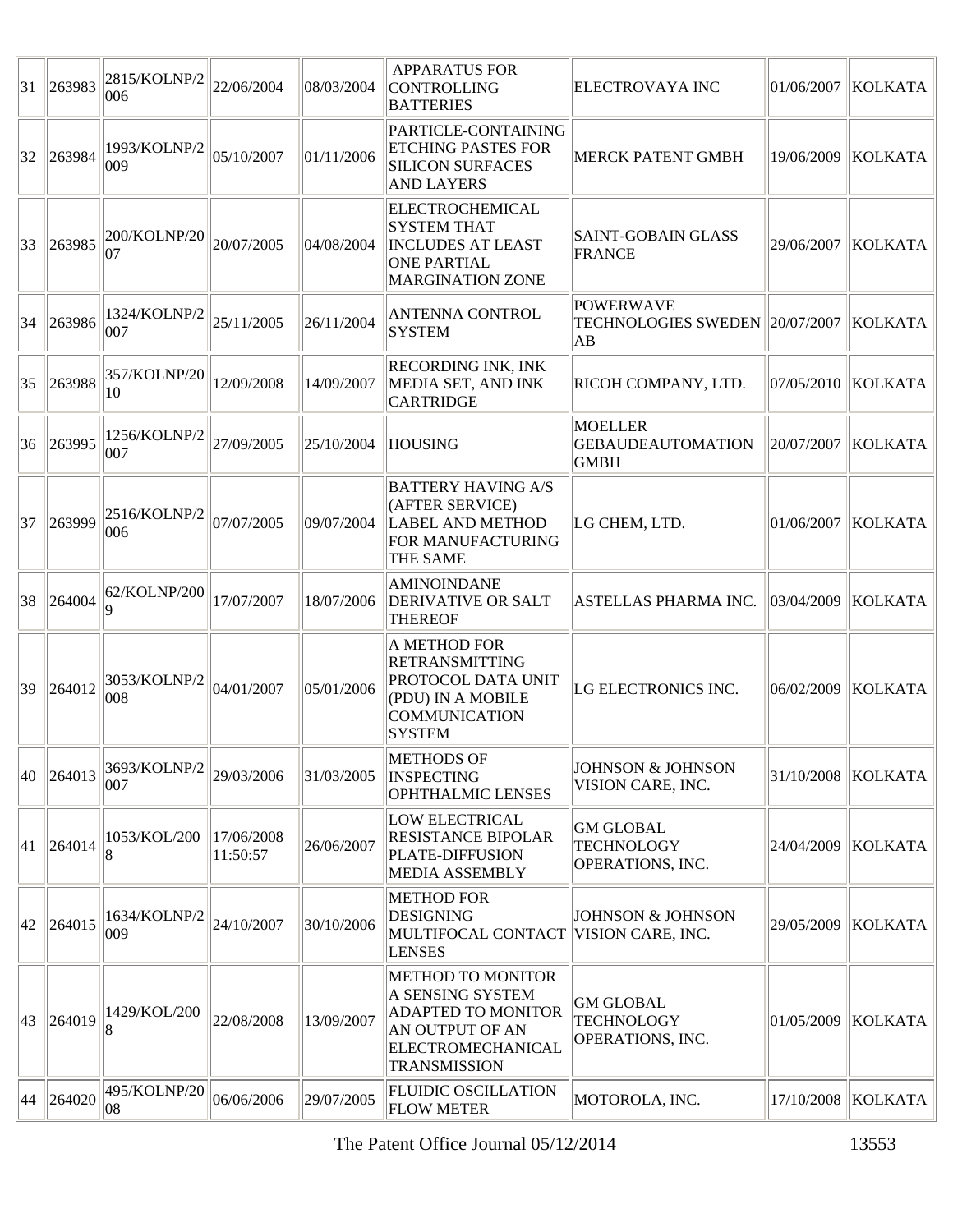| $ 45\rangle$     | 264021 | 2895/KOLNP/2<br>007                     | 04/10/2005 | 22/02/2005 | A MULTI-CHANNEL<br><b>ENCODER AND</b><br><b>DECODER WITH</b><br><b>METHOD OF ENCODING</b><br>AND DECODING MULTI-<br><b>CHANNEL SIGNAL</b>                    | <b>FRAUNHOFER-</b><br><b>GESELLSCHAFT ZUR F-</b><br><b>RDERUNG DER</b><br><b>ANGEWANDTEN</b><br>FORSCHUNG E.V.                                                    | 07/09/2007 | <b>KOLKATA</b> |
|------------------|--------|-----------------------------------------|------------|------------|--------------------------------------------------------------------------------------------------------------------------------------------------------------|-------------------------------------------------------------------------------------------------------------------------------------------------------------------|------------|----------------|
| 46               | 264022 | 4332/KOLNP/2<br>007                     | 05/05/2006 | 13/05/2005 | <b>ELECTRONIC</b><br><b>COMPONENT AND</b><br><b>METHOD FOR FIXING</b><br><b>THE SAME</b>                                                                     | WURTH ELEKTRONIK IBE<br><b>GMBH</b>                                                                                                                               | 25/01/2008 | KOLKATA        |
| 47               | 264023 | 1819/KOL/200                            | 24/10/2008 | 27/10/2007 | <b>METHOD TO MONITOR</b><br>SIGNAL INTEGRITY IN<br>A DISTRIBUTED<br>CONTROL SYSTEM<br><b>OPERATIVE TO</b><br><b>CONTROL A HYBRID</b><br>POWERTRAIN SYSTEM    | <b>GM GLOBAL</b><br><b>TECHNOLOGY</b><br><b>OPERATIONS</b><br>LLC, DAIMLER<br><b>AG,CHRYSLER</b><br>LLC, BAYERISCHE<br><b>MOTOREN WERKE</b><br>AKTIENGESELLSCHAFT | 08/05/2009 | <b>KOLKATA</b> |
| 48               | 264039 | 4012/KOLNP/2<br>007                     | 23/05/2006 | 23/05/2005 | <b>TASTE POTENTIATOR</b><br><b>COMPOSITIONS AND</b><br><b>EDIBLE</b><br>CONFECTIONERY AND<br><b>CHEWING GUM</b><br><b>PRODUCTS</b><br><b>CONTAINING SAME</b> | <b>INTERCONTINENTAL</b><br><b>GREAT BRANDS LLC</b>                                                                                                                | 04/04/2008 | KOLKATA        |
| 49               | 264040 | 2718/KOLNP/2<br>006                     | 14/03/2005 | 15/03/2004 | <b>COMBINATION</b><br><b>VACCINES WITH LOW</b><br><b>DOSE OF HIB</b><br>CONJUGATE.                                                                           | <b>NOVARTIS VACCINES</b><br>AND DIAGNOSTICS,<br>S.R.L.                                                                                                            | 01/06/2007 | <b>KOLKATA</b> |
| 50               | 264058 | 4196/KOLNP/2<br>007                     | 02/05/2006 | 02/05/2005 | A RECOMBINANT<br>NEUROTROPIC VIRAL<br><b>VECTOR BEING AN</b><br><b>ADENOASSOCIATED</b><br><b>VIRAL VECTOR (AAV</b><br>VECTOR)                                | <b>GENZYME</b><br><b>CORPORATION</b>                                                                                                                              | 15/02/2008 | KOLKATA        |
| 51               | 264068 | 2334/KOLNP/2<br>007                     | 21/11/2005 | 30/11/2004 | <b>STRIP PRODUCT</b><br><b>FORMING A SURFACE</b><br><b>COATING OF</b><br>PEROVSKITE OR SPINEL<br><b>FOR ELECTRICAL</b><br><b>CONTACTS</b>                    | <b>SANDVIK</b><br><b>INTELLECTUAL</b><br>PROPERTY AB                                                                                                              | 17/08/2007 | KOLKATA        |
|                  |        | 52   264069   677/CAL/1995              | 14/06/1995 | 16/06/1994 | AN INSULIN ANALOG-<br><b>PROTAMINE COMPLEX</b><br><b>AND PARENTERAL</b><br>PHARMACEUTICAL<br><b>FORMULATION</b>                                              | <b>ELI LILLY AND</b><br><b>COMPANY</b>                                                                                                                            | 14/10/2005 | KOLKATA        |
| $\vert 53 \vert$ | 264070 | 4314/KOLNP/2<br>008                     | 23/03/2007 | 24/03/2006 | 2-AMINOPYRIDINE<br>ANALOGS AS<br><b>GLUCOKINASE</b><br><b>ACTIVATORS</b>                                                                                     | ARRAY BIOPHARMA INC. 06/03/2009                                                                                                                                   |            | KOLKATA        |
|                  |        | 54   264071   637/KOL/2006   27/06/2006 |            | 13/01/2006 | <b>SEMI-SUBMERSIBLE</b><br><b>FLOATING OFFSHORE</b><br><b>STRUCTURE AND</b><br><b>METHOD FOR</b><br><b>ATTACHING OFFSHORE</b><br><b>EQUIPMNET TOGETHER</b>   | J. RAY MCDERMOTT, S.A. 20/07/2007                                                                                                                                 |            | KOLKATA        |